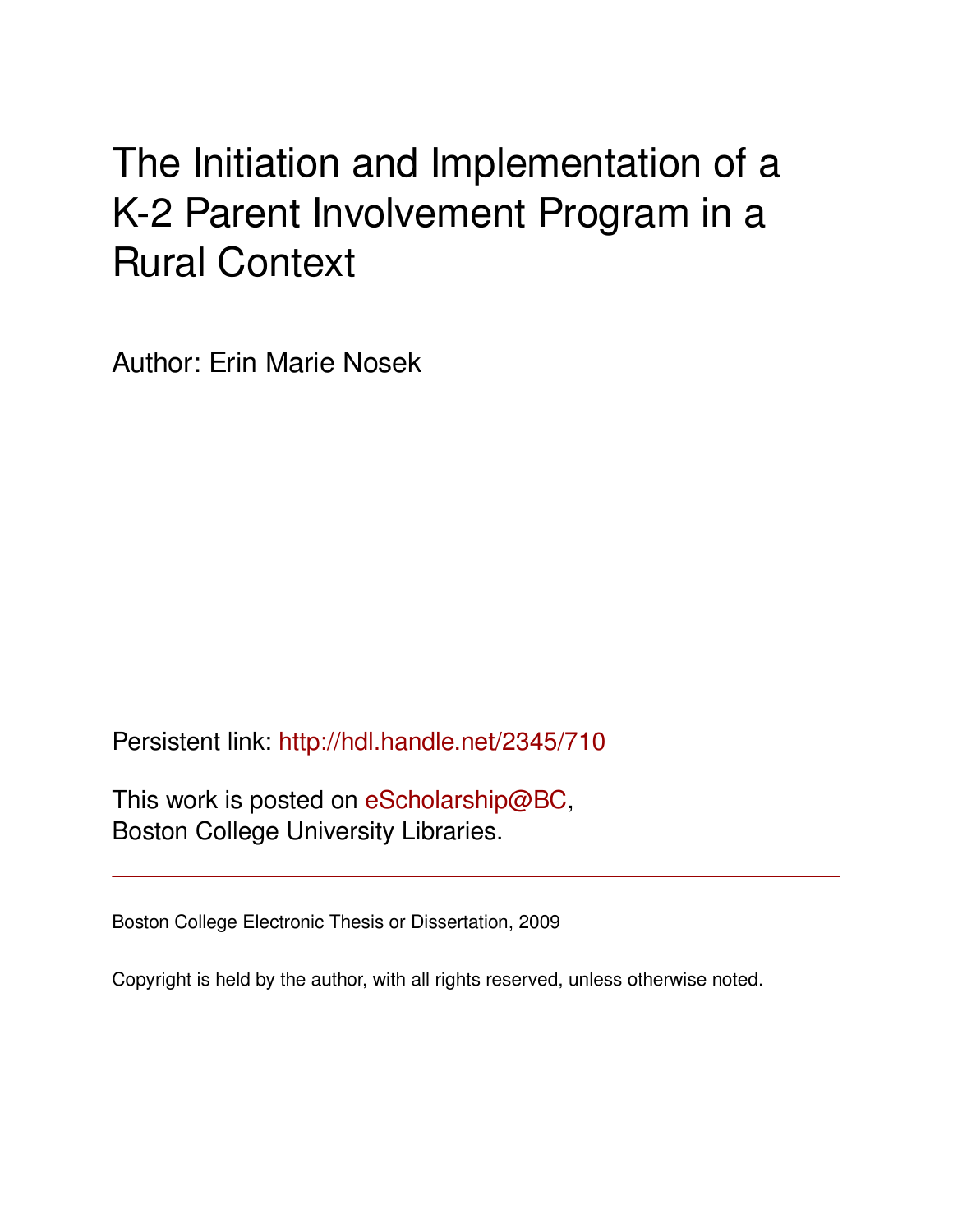# BOSTON COLLEGE Lynch School of Education

Department of Educational Administration and Higher Education

Educational Administration

#### THE INITIATION AND IMPLEMENTATION OF A K-2 PARENT INVOLVEMENT PROGRAM IN A RURAL CONTEXT

Dissertation By

Erin M. Nosek

Submitted in partial fulfillment of the requirements for the degree of Doctor of Education

May 2009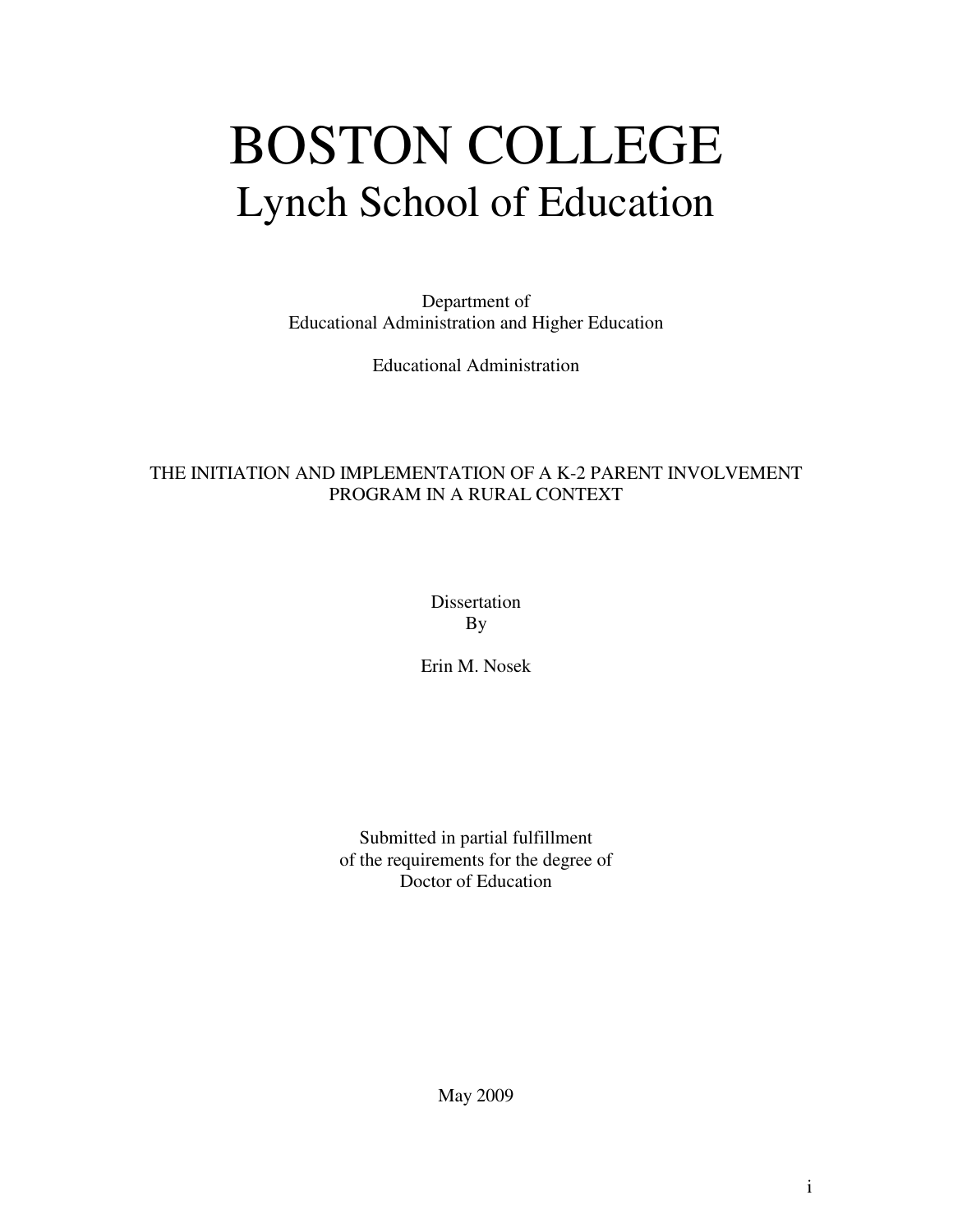© copyright by ERIN M. NOSEK 2009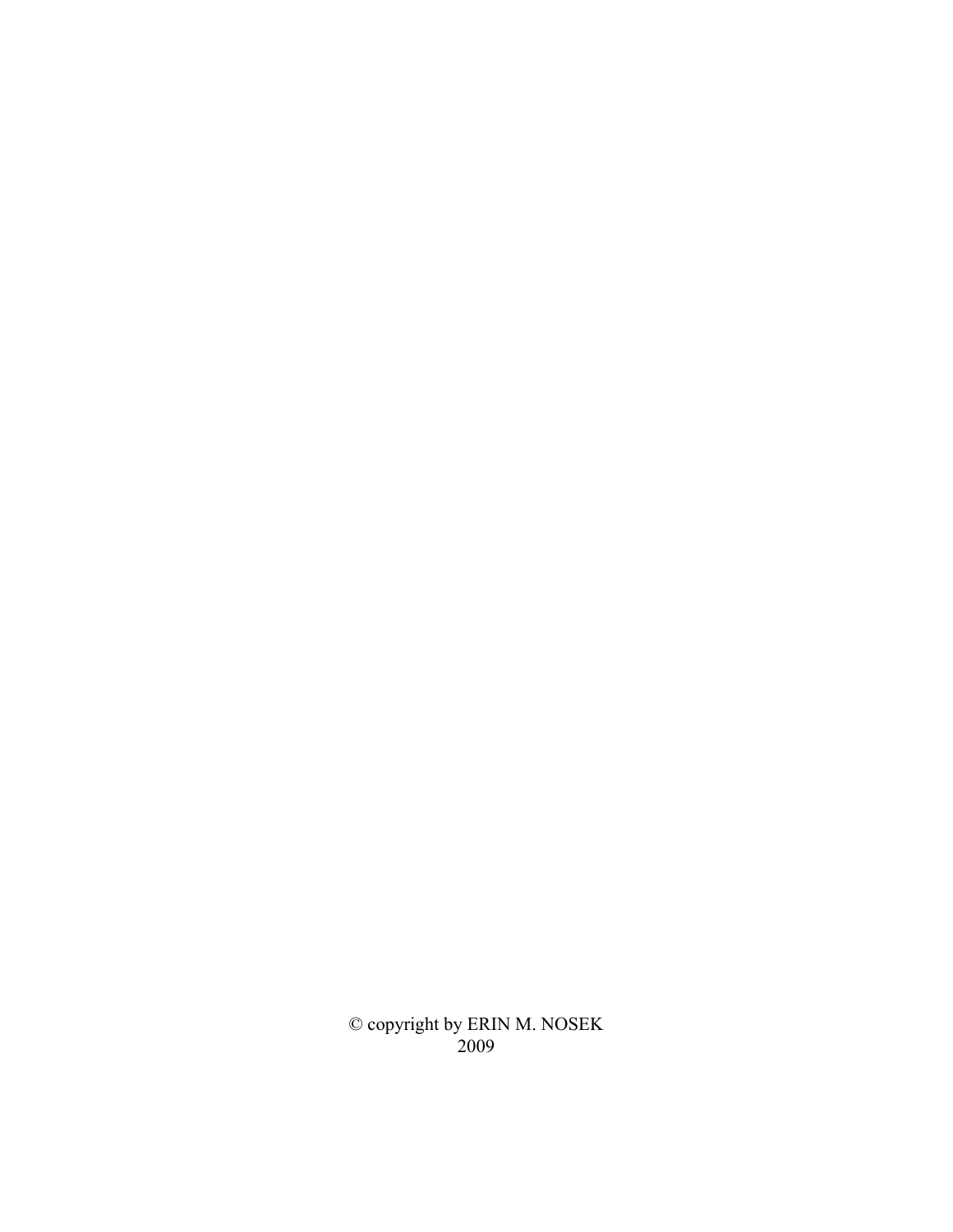#### ABSTRACT

### **THE INITIATION AND IMPLEMENTATION OF A K-2 PARENT INVOLVEMENT PROGRAM IN A RURAL CONTEXT**

Dissertation Chair: Dr. Elizabeth Twomey

This qualitative case study focused on K-2 Parent Involvement in a small rural elementary school. It was designed to review the types of parent involvement that occur over time and to identify the most effective forms of parent involvement. The study also investigated specific teacher beliefs and behaviors related to parent involvement and documented any changes in these beliefs and behaviors as a result of being in the study. A final review of challenges to parent involvement was documented.

Data was collected from six volunteer teachers working in kindergarten, grade one, and grade two. Data collection tools included staff pre and post interviews, staff surveys, classroom parent involvement logs, and teacher monthly reflection prompts.

The findings of the study indicate that teachers do value parent involvement and that they believe they encourage this involvement in their classroom. The teachers also believe there is a link between parent involvement and student achievement. The teachers in this study identified many challenges to the creation of a parent involvement program including time constraints on parents and teachers, a classroom and school structure that may not welcome or support parent involvement, as well as an education or training issue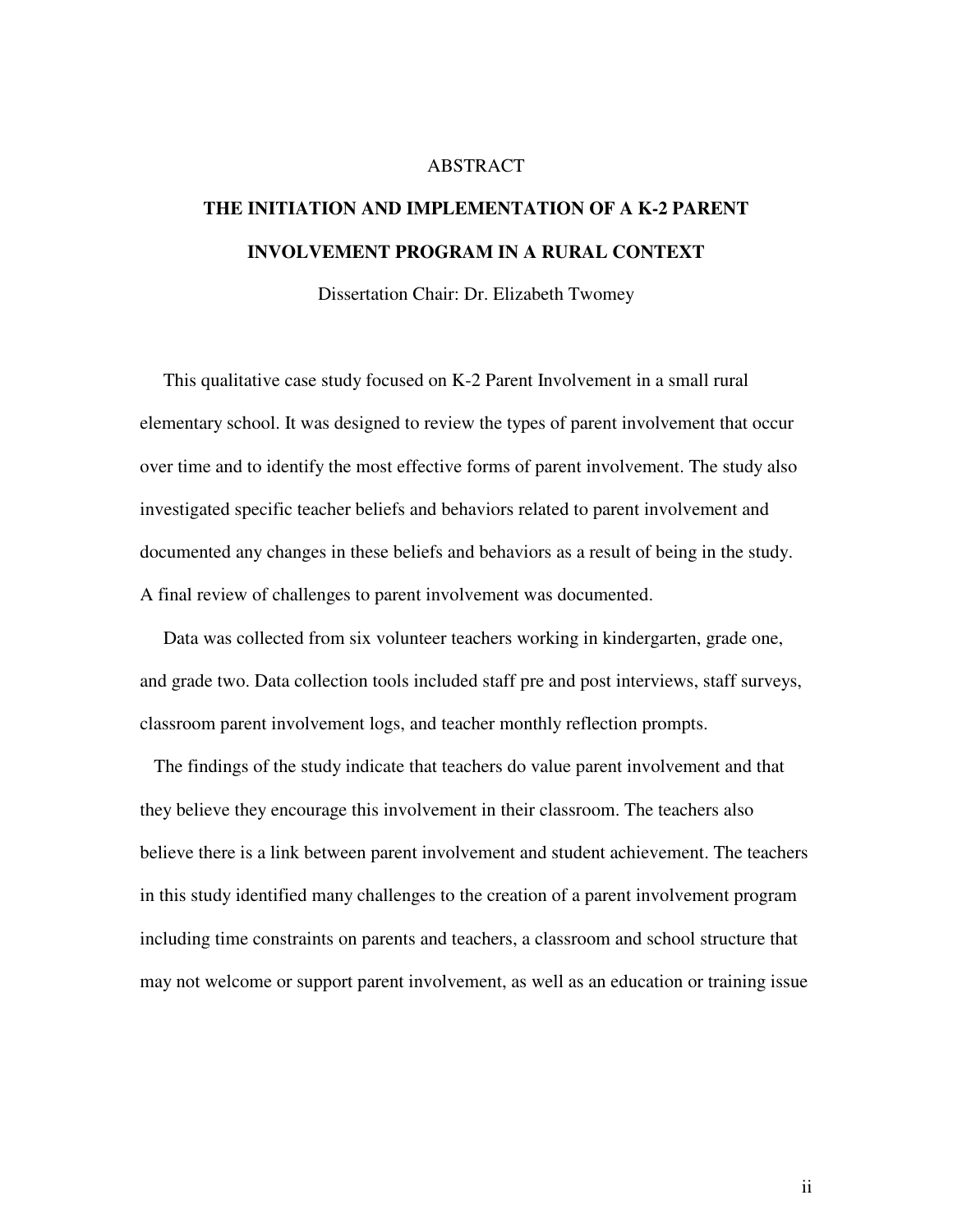for parents, so that they may understand the benefits of parent involvement. It was also suggested that teachers would benefit from professional development in the area of parent involvement.

Implications for practice include offering workshops for parents on curriculum expectations and on the importance of parent involvement, professional development for teachers highlighting the need for parent involvement, initiating a coordinated school wide parent involvement program, and creating a welcoming and supportive school climate that encourages parent involvement.

Limitations to the study include the small sample size, the short duration of the study, and the researcher's role as superintendent.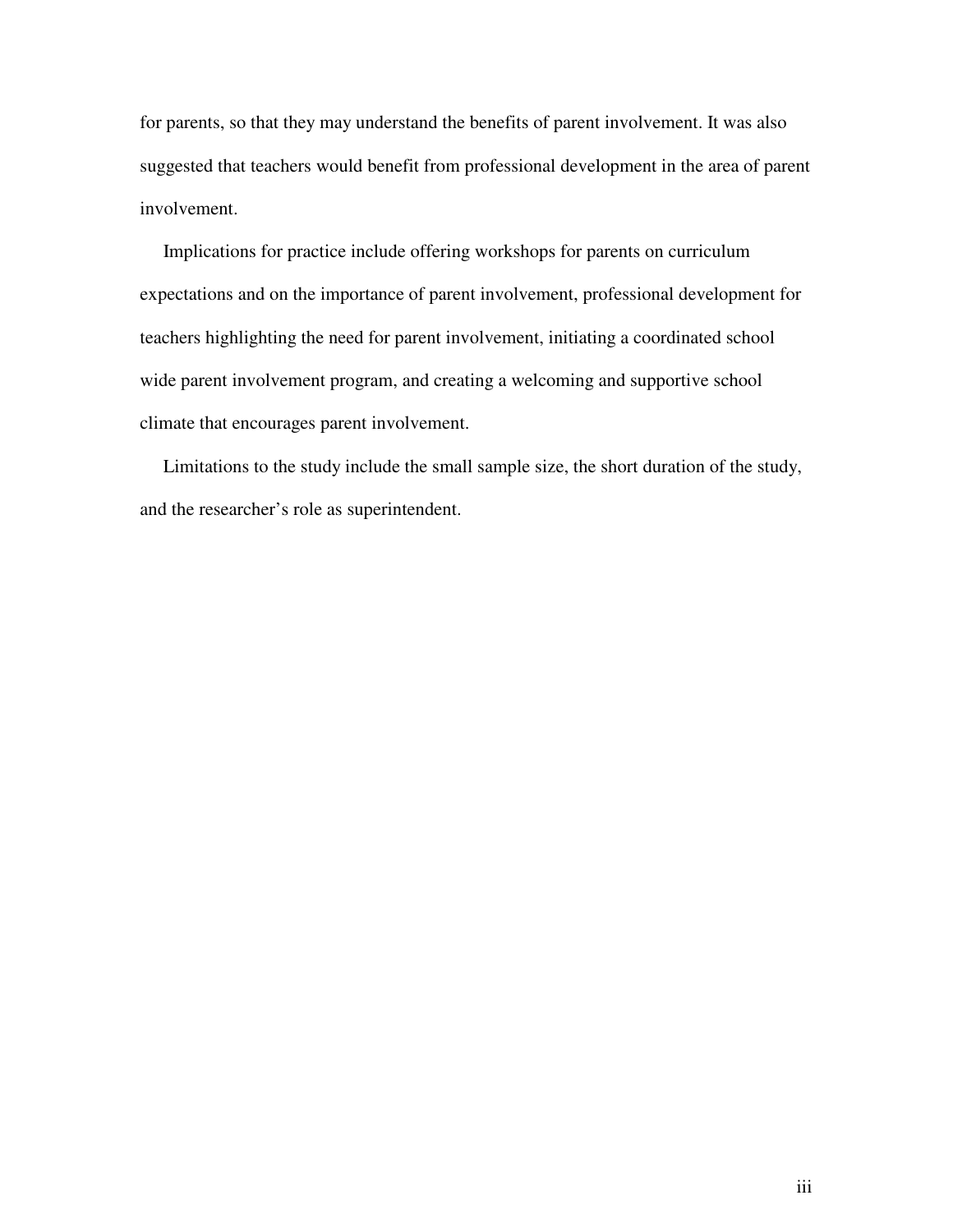#### TABLE OF CONTENTS

| <b>LIST OF TABLES</b>                                 | vii            |
|-------------------------------------------------------|----------------|
| <b>ACKNOWLEDGEMENTS</b>                               | viii           |
| CHAPTER ONE: Overview of the Study                    | 1              |
| Introduction                                          | $\mathbf{1}$   |
| Focus of the Study                                    | 3              |
| <b>Research Questions</b>                             | $\overline{4}$ |
| <b>Theoretical Rationale</b>                          | $\overline{4}$ |
| Significance of the Study                             | 8              |
| Design of the Study                                   | 9              |
| Limitations of the Study                              | 10             |
| Definition of Terms                                   | 12             |
| Overview of the Study                                 | 12             |
| <b>CHAPTER TWO: A Review of the Literature</b>        |                |
| Introduction                                          | 14             |
| Current Legal Mandates Surrounding Parent Involvement | 14             |
| No Child Left Behind                                  | 14             |
| <b>Massachusetts Education Reform Act</b>             | 16             |
| <b>Adult Learning</b>                                 | 19             |
| <b>Adult Learning Theory</b>                          | 19             |
| <b>Professional Development</b>                       | 21             |
| <b>Teacher Preparation</b>                            | 30             |
| Definitions and Descriptions of Parent Involvement    | 41             |
| Parent Involvement and Student Achievement            | 50             |
| Why and How Parents Get Involved                      | 60             |
| Conclusion                                            | 69             |
| <b>CHAPTER THREE: Design of the Research</b>          |                |
| Introduction                                          | 70             |
| <b>Research Questions</b>                             | 70             |
| Research Hypothesis                                   | 71             |
| <b>Research Design and Methodology</b>                | 71             |
| Sample                                                | 73             |
| Pilot Test                                            | 77             |
| Data Gathering Procedures                             | 77             |
| <b>Interviews</b>                                     | 79             |
| Parent Involvement Teacher Surveys                    | 80             |
| Parent Involvement Logs                               | 80             |
| <b>Monthly Reflection Sheets</b>                      | 81             |
| Method of Data Analysis                               | 81             |
| Formats for Reporting the Data                        | 83             |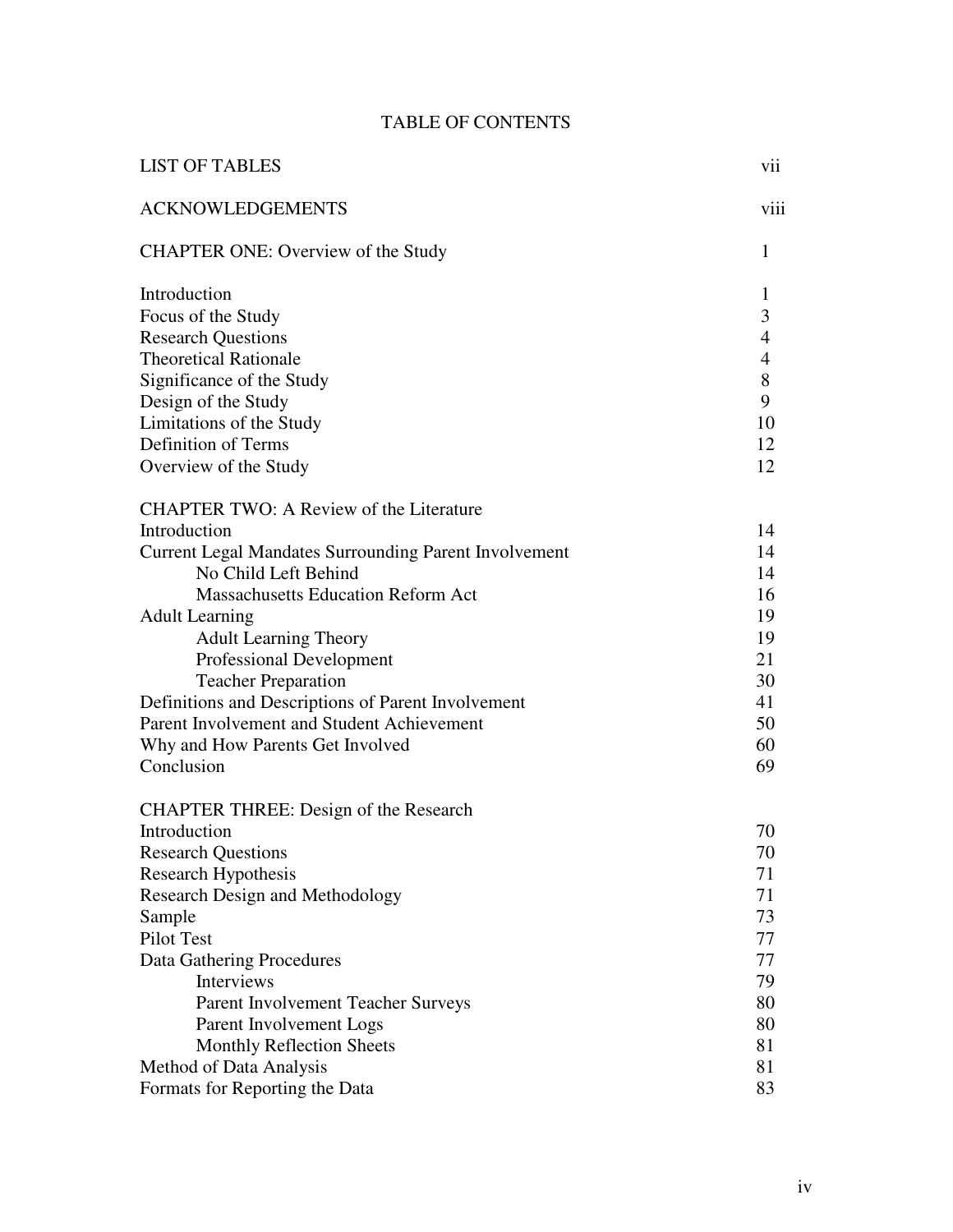| Framework for Discussing the Findings                        | 84  |
|--------------------------------------------------------------|-----|
| Limitations of the Study                                     | 84  |
|                                                              |     |
| <b>CHAPTER FOUR: Findings</b>                                |     |
| Introduction                                                 | 86  |
| Site Description                                             | 87  |
| <b>Participant Description</b>                               | 88  |
| Parent Involvement Definition of Terms                       | 90  |
| Findings: Question #1                                        |     |
| <b>Staff Surveys</b>                                         | 91  |
| <b>Staff Pre Interviews</b>                                  | 95  |
| <b>Classroom Parent Involvement Logs</b>                     | 106 |
| <b>Teacher Monthly Reflection Prompts</b>                    | 111 |
| Post Interviews                                              | 116 |
| Data Analysis                                                | 118 |
| Findings: Question #2                                        |     |
| <b>Staff Surveys</b>                                         | 119 |
| Pre Interviews, Classroom Parent Involvement Logs,           |     |
| Monthly Reflection Prompts, Post Interviews (by participant) |     |
| Mrs. Hayes                                                   | 120 |
| Mrs. Brown                                                   | 122 |
| Mrs. Adams                                                   | 126 |
| Mrs. Smith                                                   | 129 |
| Mrs. Hunter                                                  | 132 |
| Mrs. Early                                                   | 135 |
| Data Analysis                                                | 137 |
| Findings: Question #3                                        |     |
| <b>Staff Surveys</b>                                         | 139 |
| <b>Staff Pre Interviews</b>                                  | 140 |
|                                                              | 144 |
| <b>Classroom Parent Involvement Logs</b>                     |     |
| <b>Teacher Monthly Reflection Prompts</b>                    | 147 |
| Post Interviews                                              | 152 |
| Data Analysis                                                | 153 |
| Findings: Question #4                                        |     |
| <b>Staff Surveys</b>                                         | 154 |
| <b>Staff Pre Interviews</b>                                  | 156 |
| <b>Classroom Parent Involvement Logs</b>                     | 159 |
| <b>Teacher Monthly Reflection Prompts</b>                    | 161 |
| Post Interviews                                              | 164 |
| Data Analysis                                                | 164 |
| Conclusion                                                   | 165 |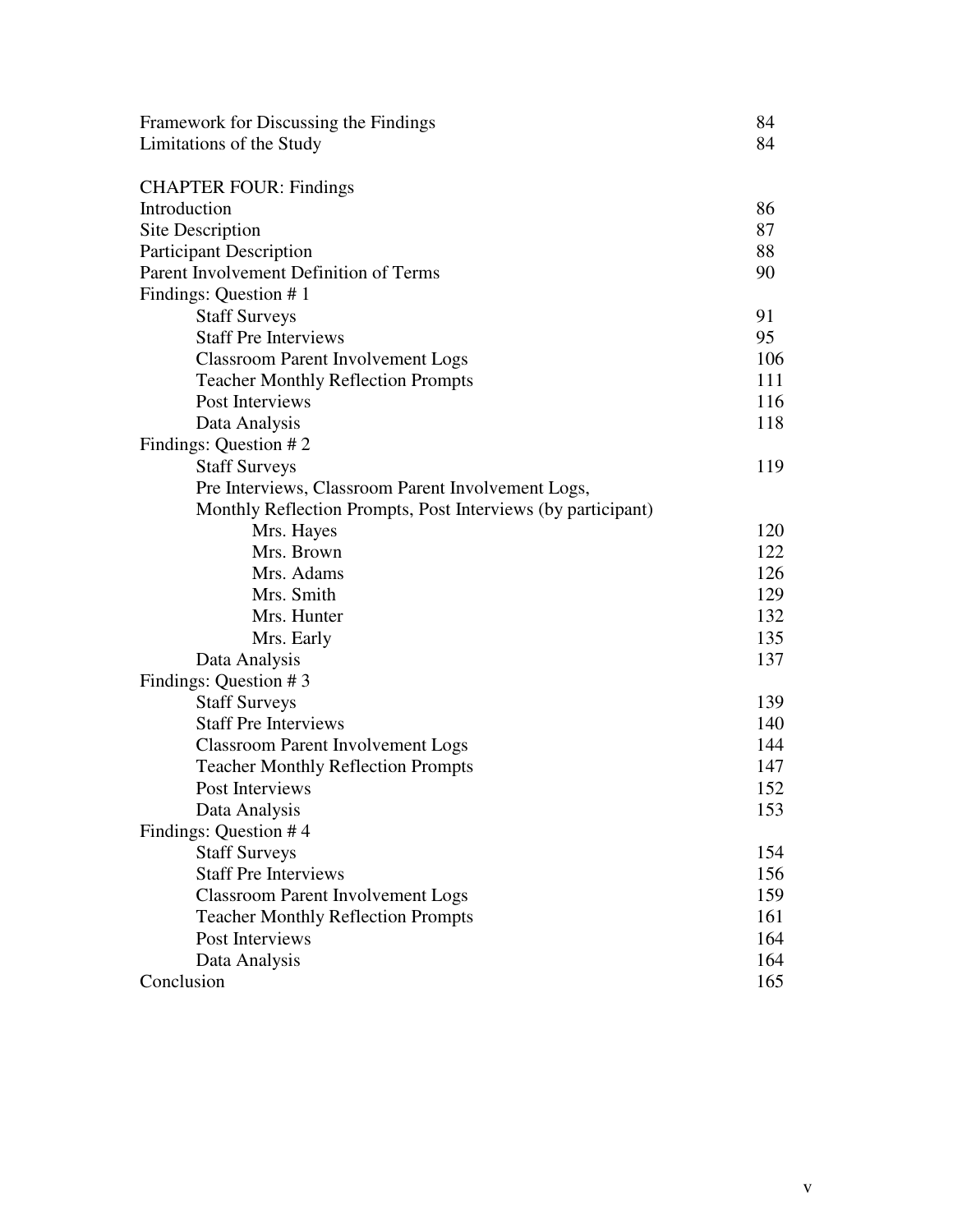| <b>CHAPTER FIVE: Summary, Discussion, Implications</b> |     |
|--------------------------------------------------------|-----|
| Introduction                                           | 166 |
| Summary of the Findings                                |     |
| Question #1                                            | 166 |
| Question #2                                            | 168 |
| Question #3                                            | 169 |
| Question #4                                            | 170 |
| Discussion of the Findings                             |     |
| <b>Legal Mandates</b>                                  | 171 |
| <b>Adult Learning</b>                                  | 172 |
| Definitions and Descriptions of Parent Involvement     | 175 |
| Parent Involvement and Student Achievement             | 178 |
| Why and How Parents Get Involved                       | 180 |
| Limitations to the Study                               | 184 |
| Implications and Recommendations for Practice          | 185 |
| <b>Implications for Policy</b>                         | 187 |
| <b>Implications for Further Research</b>               | 188 |
| Leadership Lessons                                     | 190 |
| Conclusion                                             | 193 |
| <b>APPENDIX A: Teacher Survey</b>                      | 194 |
| <b>APPENDIX B: Pre Interview Questions</b>             | 195 |
| <b>APPENDIX C: Classroom Parent Involvement Log</b>    | 196 |
| <b>APPENDIX D: Monthly Reflection Prompts</b>          | 197 |
| <b>APPENDIX E: Post Interview Questions</b>            | 199 |
| <b>REFERENCES</b>                                      | 200 |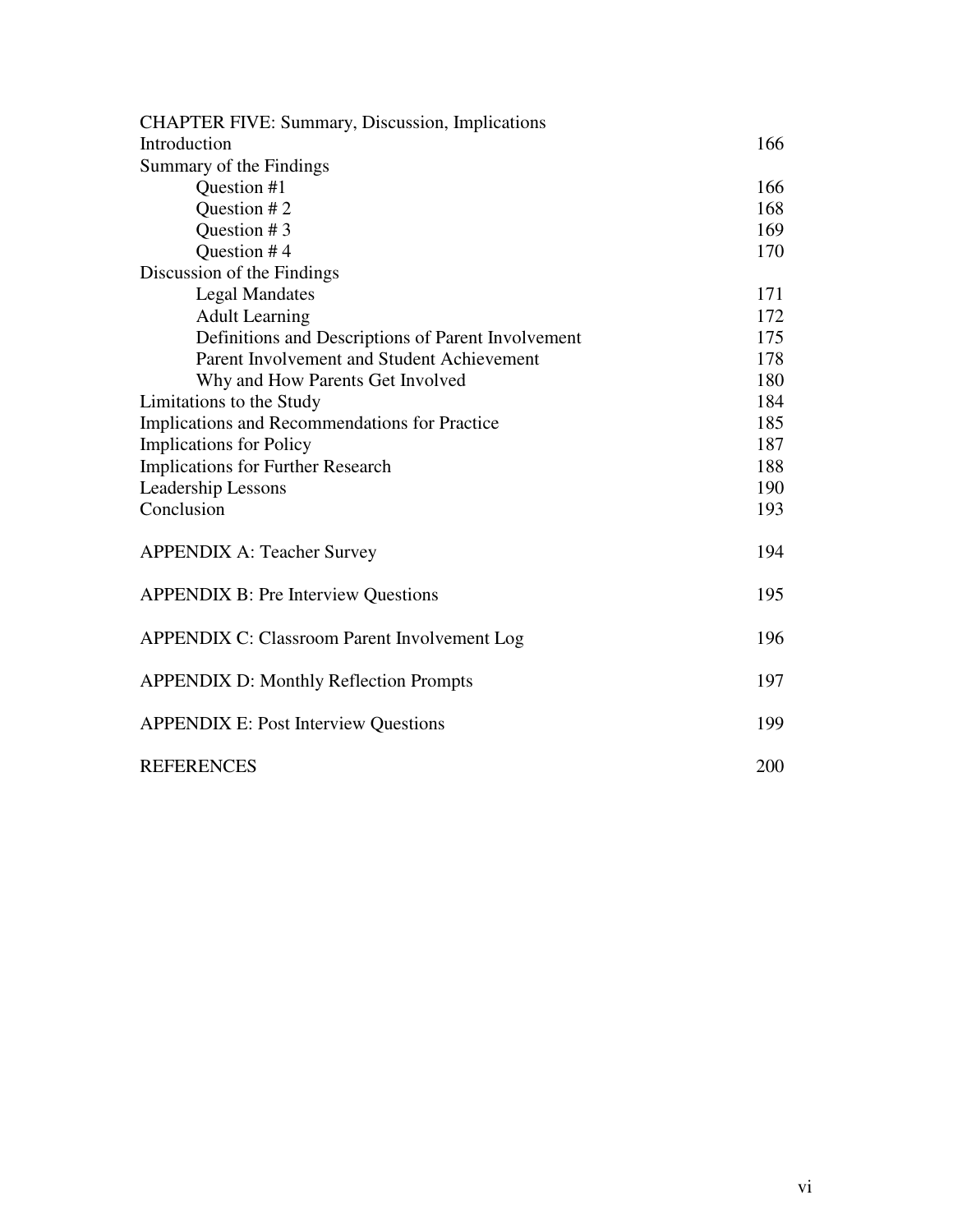#### **Tables**

**Description** Table 3-1 Teaching Experience 75 Table 3-2 Fletcher Staff: Salary Placement 76 Table 3-3 Sample classroom size 77 Table 4-1 Sample classroom size with teacher names 87 Table 4-2 Sample Academic Credentials on Scale 89 Table 4-3 Total Parent Involvement by category-Hayes 106 Table 4-4 Total Parent Involvement by category-Brown 107 Table 4-5 Total Parent Involvement by category-Adams 108 Table 4-6 Total Parent Involvement by category-Smith 108 Table 4-7 Total Parent Involvement by category-Hunter 109 Table 4-8 Total Parent Involvement by category-Early 110 Table 4-9 Mrs. Hayes-Parent Involvement monthly totals 121 Table 4-10 Mrs. Brown-Parent Involvement Monthly Total 125 Table 4-11 Mrs. Adams-Parent Involvement Monthly Total 127 Table 4-12 Mrs. Smith-Parent Involvement Monthly Totals 130 Table 4-13 Mrs. Hunter-Parent Involvement Monthly Totals 133 Table 4-14 Mrs. Early-Parent Involvement Monthly Totals 136 Table 4-15 Communicating Parent Involvement Totals 145

**Page**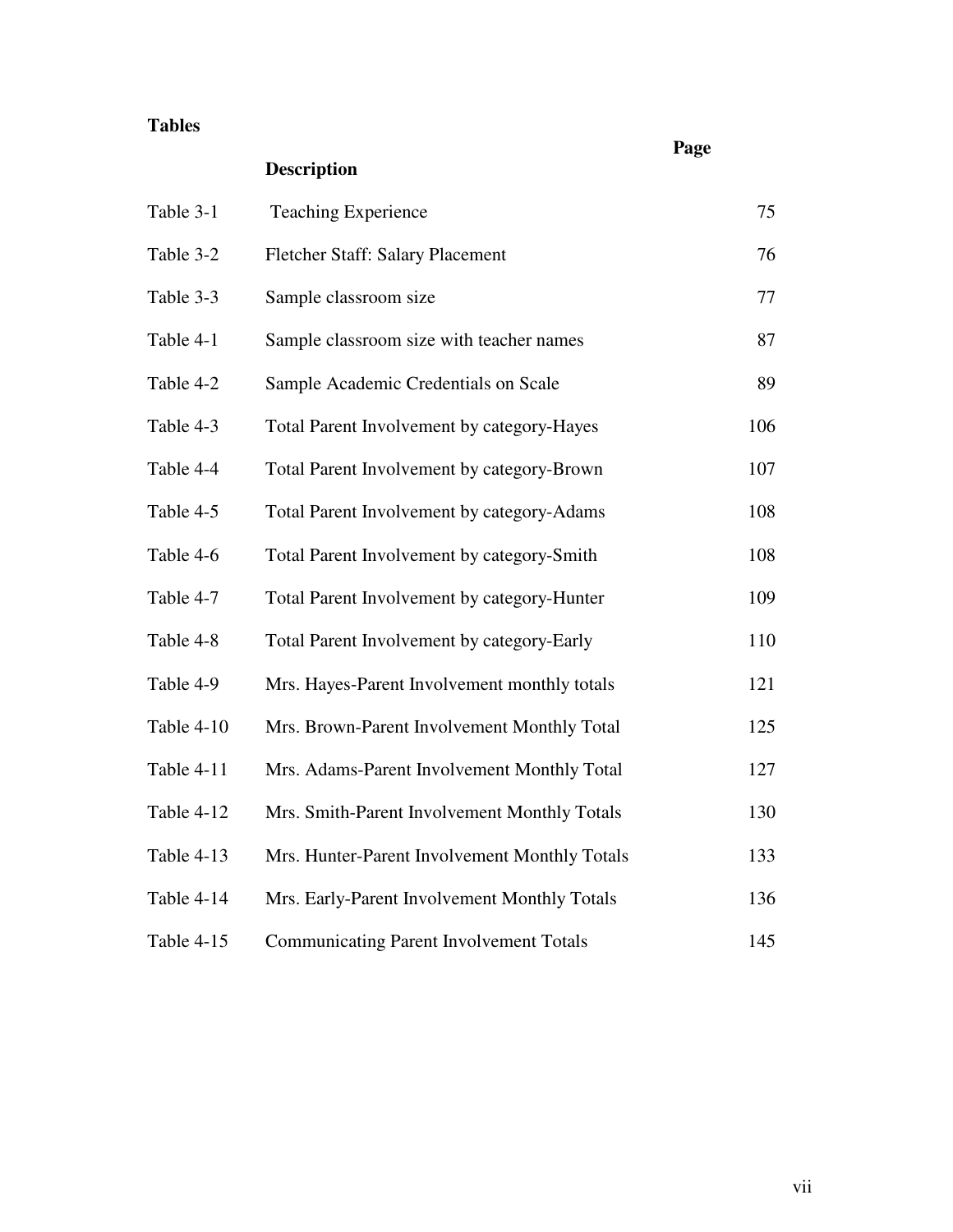#### ACKNOWLEDGEMENTS

The completion of my dissertation would not have been possible without the support, love, and guidance of many people. I thank the following people for all they have done for me:

- My husband Ken who has always shown me unconditional love and support.
- I also dedicate this dissertation to my son Colin, who makes everyday a joy for me and who was willing to share his mommy with BC for three years.
- My mother, for always supporting me in everything I do and for modeling the importance of strength, dignity, and faith.
- My stepsons, my siblings and their spouses, my nieces and nephew for all the weekend and summer assistance.
- Dr. Lisette Kaplowitz, for her commitment to and support of me in so many ways.
- Dr. Betty Twomey and Dr. Jerry Starratt, whose guidance and patience was a blessing.
- Dr. Irwin Blumer, who has changed my life in so many ways.
- Mr. Henry O'Donnell, who taught me a long time ago to believe in myself
- My friends in the Phoenix Cluster: Brad, Mary, Bob and Sam for sharing the journey with me
- The six teacher in the study, who gave their time and energy to the project
- In memory of my Dad, who was always so proud of me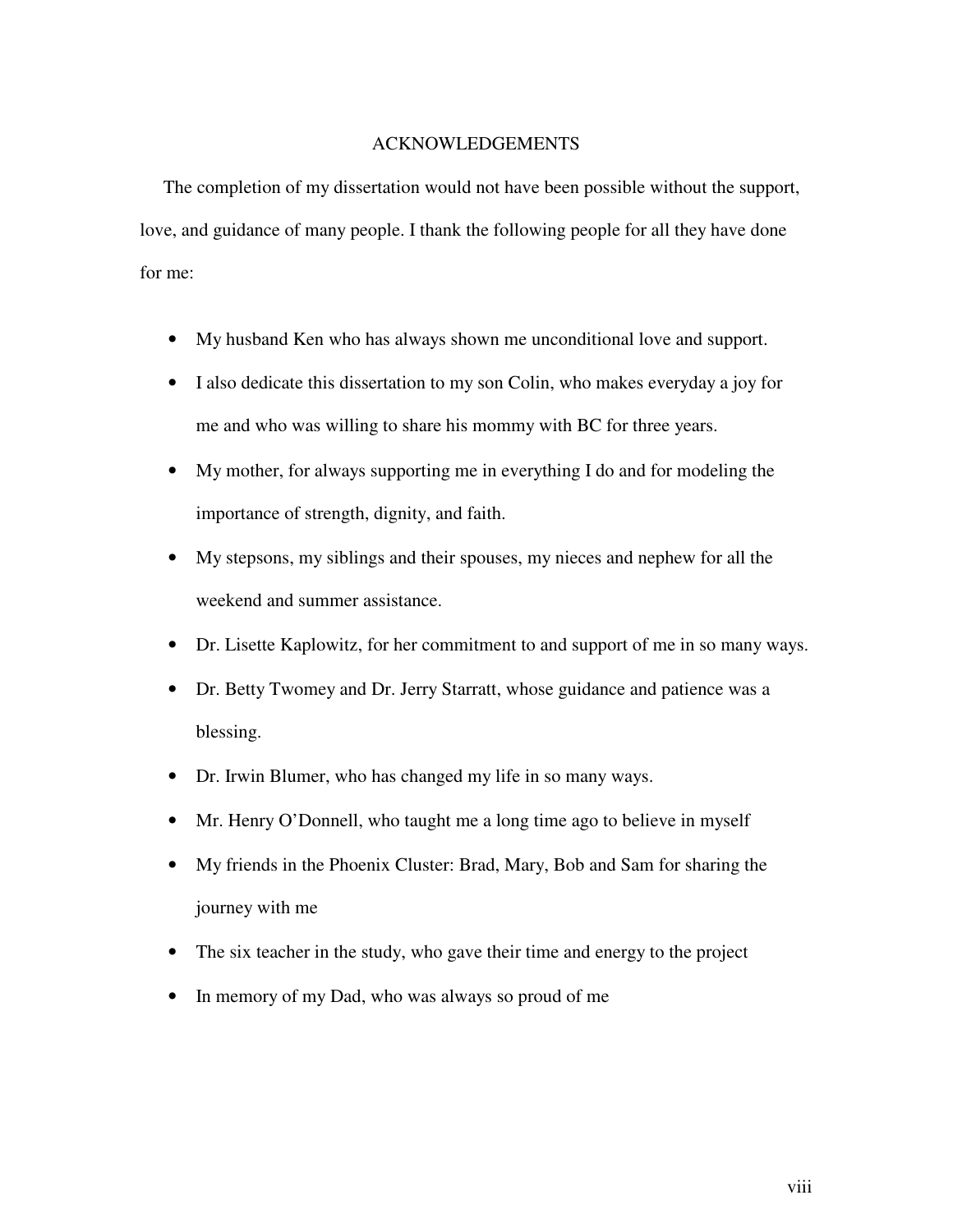#### CHAPTER ONE

#### OVERVIEW OF THE STUDY

#### **Introduction**

The schools' care about children is reflected in the way schools care about the children's families. If educators view children simply as students, they are likely to see the family as separate from the school. That is, the family is expected to do its job and leave the education of children to the schools. If educators view students as children, they are likely to see both the family and the community as partners with the school in children's education and development. Partners recognize their shared interests in and responsibilities for children, and they work together to create better programs and opportunities for students. (Epstein, 1995 p. 701)

The job of preparing children for the future has never been one that could be called unimportant or simple. In fact, one could argue it is work that has grown far more challenging and complex in recent times. Given the current focus on accountability and standards coupled with an increasingly diverse population and ever expanding international economy, a sense of urgency has emerged as we talk about preparing our children for participation in the world. If schools under the current structure are to meet this challenge, they cannot do it alone. Parents and community must work together to help support the learning of young citizens.

Schools have long asserted that they desire parent involvement. The goal of connecting home to school is found in many mission statements, school improvement plans, and school board benchmarks. It is also found in both state and federal legislation.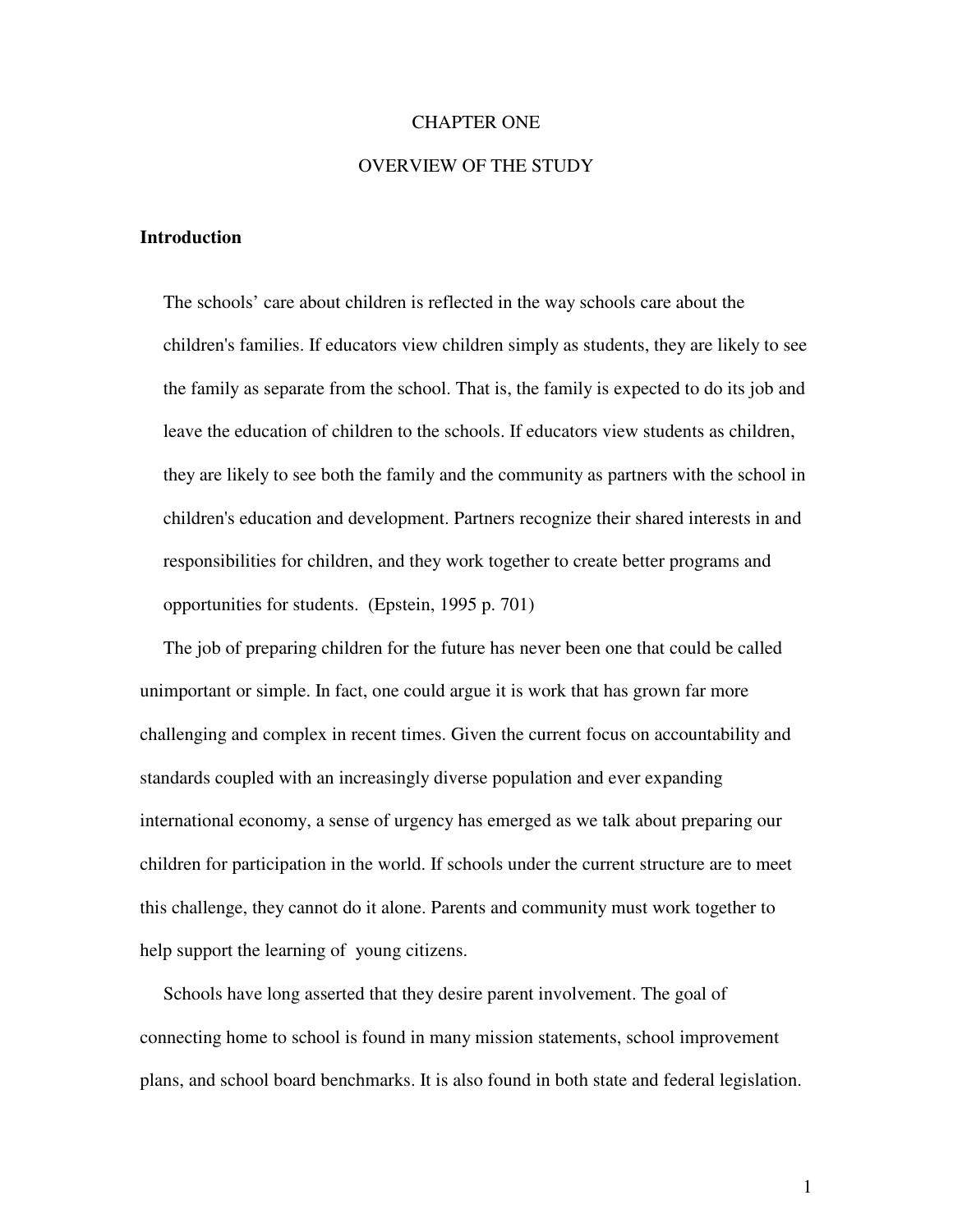There have been decades of research focusing on parent involvement and the multiple definitions associated with the phrase. Parent involvement can mean parents or family members volunteering within the school or classroom, parents attending child specific meetings or school sponsored functions, working at home with their children on academic tasks such as homework completion or reading, or even modeling academic behavior themselves (Cotton and Wikelund, 1989). Regardless of how it may be specifically defined in a particular setting, its significance cannot be ignored.

Diversity in student population will bring a diversity of family structures, experiences, and philosophies regarding the role of parents in the education of their child (Hoover-Dempsey, K., Walker, J., Sandler, H., Whetsel, D., Green, C., Wilkins, et al., 2005). This diversity of beliefs will also be found among the school teachers and administrators. The lack of clarity around expectations paired with no recognition of the multiple perspectives and personal histories can serve as an obstacle to engaging parents in the process of parent involvement. If schools are to be accountable to all students, they must understand that individual parents may need additional support to help them maximize their child's achievement. As our society continues to embrace high expectations for all students, looking for ways to support a diversity of learners and families must be seen as an essential element of the plan. For a number of schools, promoting parent involvement is seen as a way to do this. If parent involvement is to be a living, breathing, successful component of a school, the planning and implementation of such an initiative must consider a plethora of factors.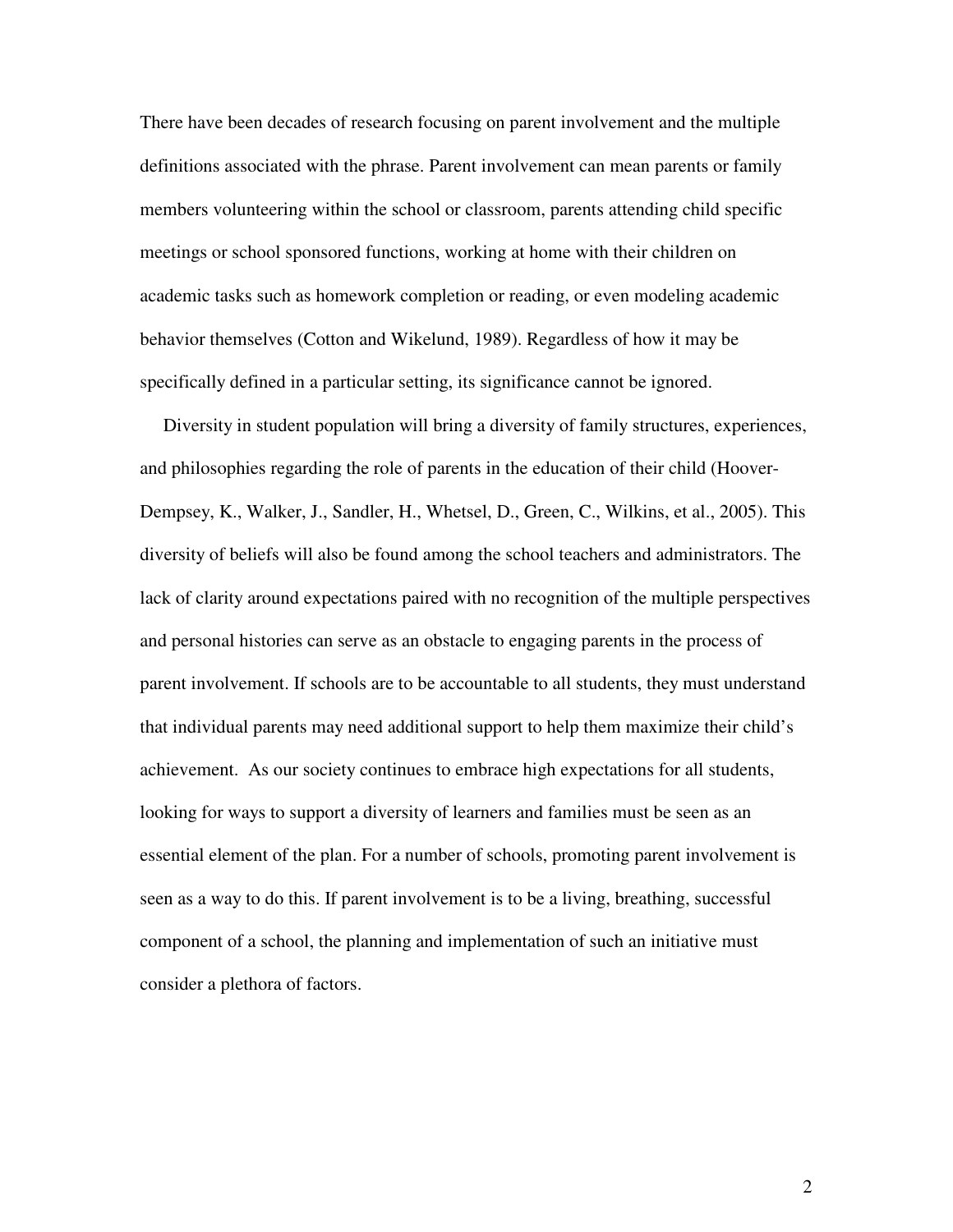#### **Focus of the Study**

As research indicates, there are links between parent involvement and increased student achievement, increased student attendance and improved student behavior (Henderson & Mapp, 2002, Sheldon & Epstein, 2002, Baker & Soden, 1997). This study examined K-2 parent involvement and teacher practice in a small elementary school with the hopes of impacting parent engagement and future student achievement. The study reviewed the types of parent involvement that occur over time and also reviewed the teacher beliefs and behaviors that impacted parent involvement in the classroom. Additionally, the study examined changes in teacher beliefs and practices as well as challenges to the initiation of a parent involvement program.

Through a number of meetings and informal interviews sessions with staff, it was felt that there needed to be a heavier influence put on early intervention and primary grade outreach as a way to engage parents in the process of their child's education. There was a feeling that if the early grades could involve parents in meaningful ways, than families and students woul feel more connected and supported by the school. Given that research indicates that students in grades K-2, whose parents participate in school activities display better functioning in school (Izzo, Weissberg, Kasprow, & Fendrich, 1999), the researcher was focusing on the development of a K-2 parent involvement program. The researcher was seeing a number of students who could benefit from enhanced parent involvement. Programs and interventions that engage families in supporting the needs of children are connected to higher levels of student achievement (Henderson and Mapp, 2002). The researcher was looking at ways to connect the school to home and to start to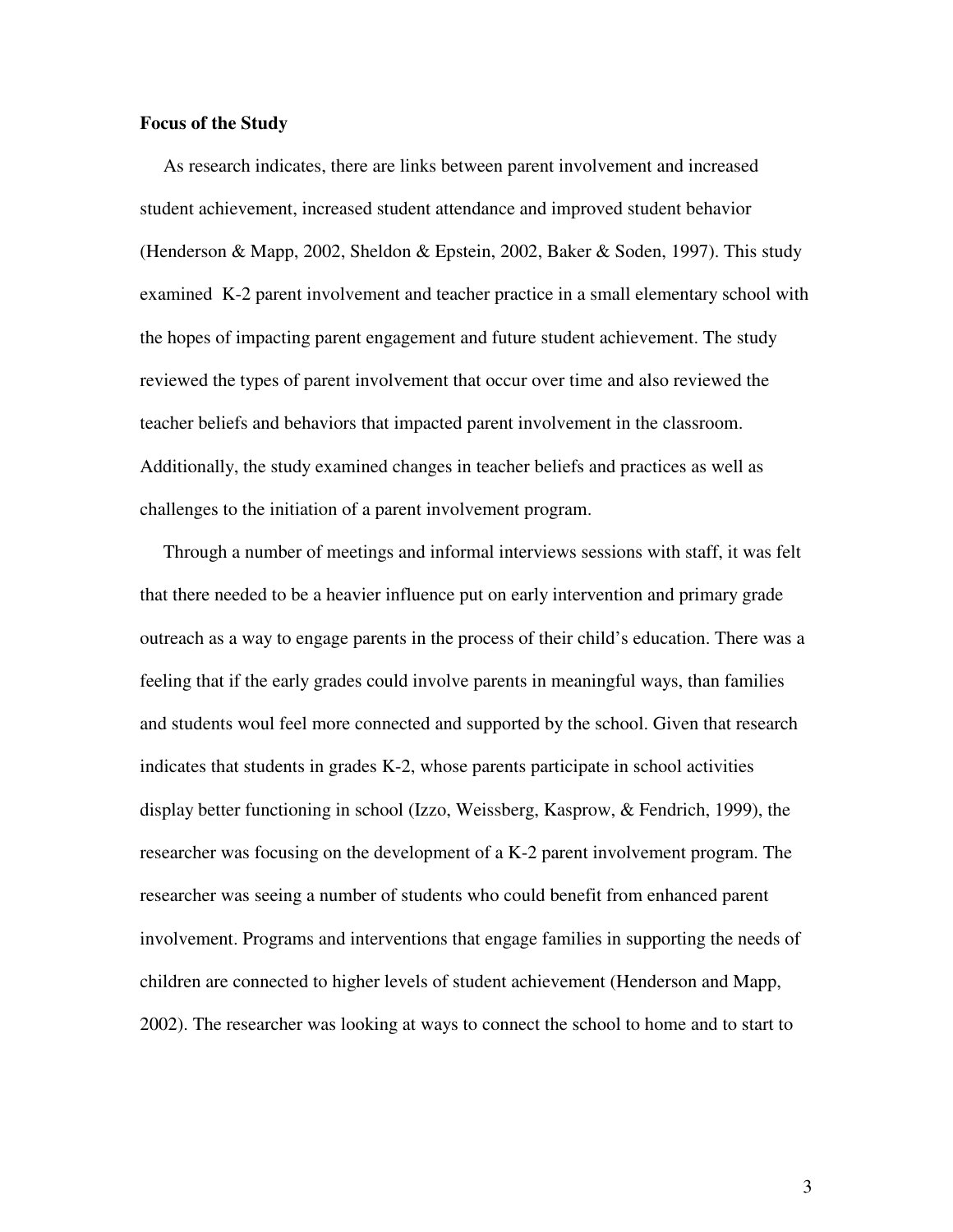create a program that respects the needs of all families (Hoover-Dempsey, et al. 2005,

Epstein J., Sanders, M., Simon, B., Salinas, K., Jansorn, N., VanVoorhis, F., 2002).

#### **Research Questions**

The following research questions will be guiding the study.

- 1. What are the components of an effective K-2 Parent Involvement Program?
- 2. In what ways does the initiation and implementation of a K-2 Parent Involvement Program affect teacher practices?
- 3. How has participation in the project impacted teacher beliefs about parental involvement?
- 4. What were the challenges facing the creation of a parent involvement program?

#### **Theoretical Rationale**

The current research indicates that parental involvement can influence student achievement in many ways. A 2002 synthesis of research conducted through the Southwest Educational Development Laboratory drew a number of conclusions about parental involvement. Regardless of family income or background, students with involved parents are more likely to: earn higher grades and test scores, enroll in higherlevel programs, pass their classes, earn credits, have better attendance and social skills, show improved behavior, and adapt well to school. More of these students graduate and go on to postsecondary education (Henderson & Mapp, 2002). With the intensity of high stakes assessment and accountability, increased parental involvement can be viewed as a foundation for raising student achievement.

Dr. Joyce Epstein, of the Center on School, Family, and Community Partnerships at Johns Hopkins University has spent a number of years researching parent involvement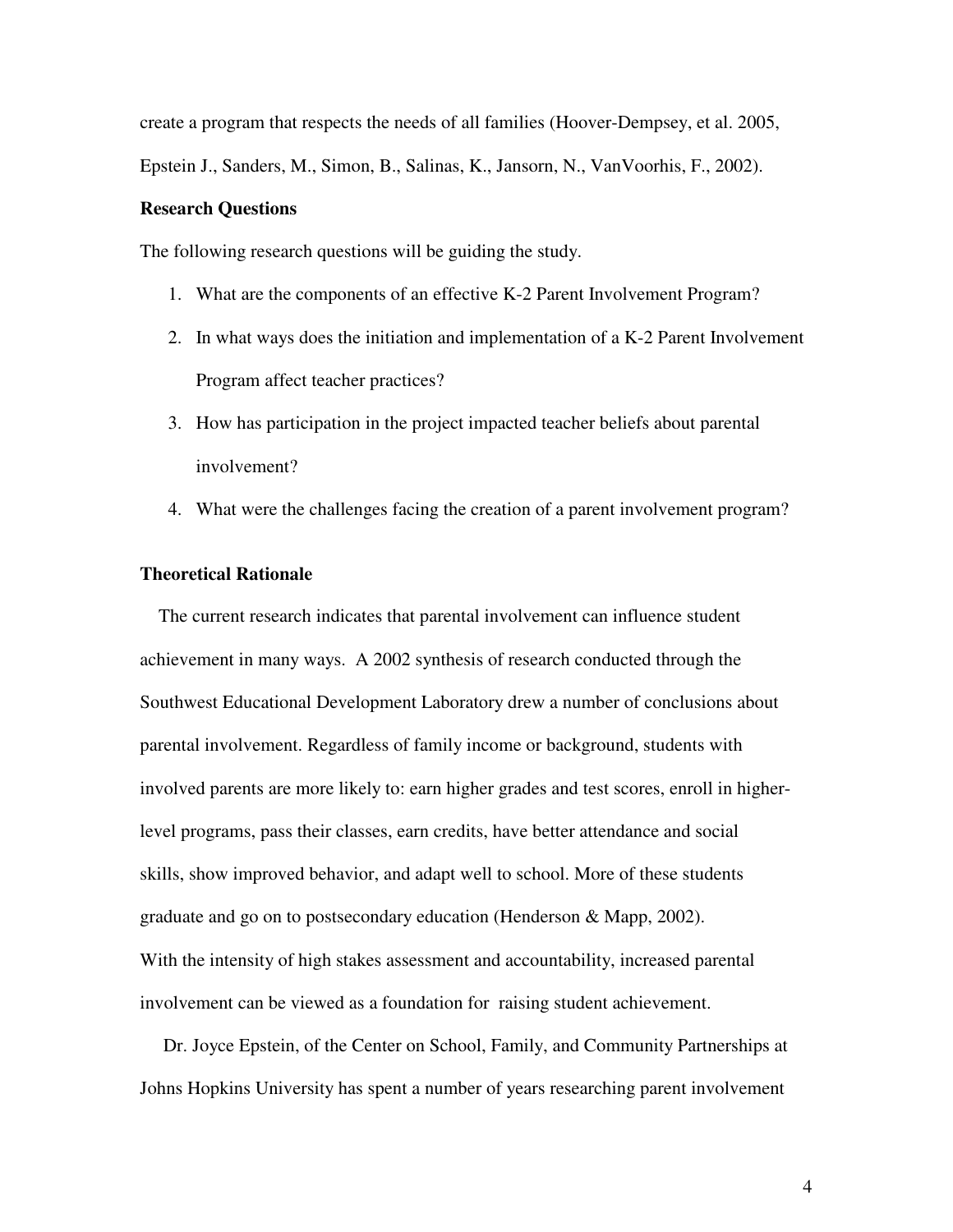and its affect on student achievement. She describes six types of parent involvement as: parenting, communicating, volunteering, learning at home, decision making, and collaborating with community (Epstein, et al., 2002). By focusing on how to involve parents in their child's school life, a school can provide a foundation of support that will help raise their child's achievement level. Dr. Epstein states in an April, 2006 interview,

Many states require districts and schools to write school improvement plans and to identify learning goals each year. And many states, districts and schools have mission statements and mandates for parent involvement. All are now influenced by the requirements for research-based programs of family involvement in the No Child Left Behind Act. There is a growing awareness that it is important to help parents know what their children are doing during an early care day or school day so that parents can reinforce learning with conversations and activities at home. (PreKNow Website, ¶ 9)

In additional studies focusing on elementary school, parent involvement was shown to support greater academic success. In a study done by K. Hoover-Dempsey, et al., (2005) children whose parents provide support with homework perform better in the classroom. A study by D.L.Willaims and N.F. Chavkin, found that the more parents participate in their child's schooling; the better the student achievement (Williams and Chavkin, 1989). Further research indicates that the more intensely parents are involved, the more beneficial the achievement effects and that the sooner the parents get involved, the more powerful the effects (Cotton & Wikelund, 1989).

Another area of research indicates that the greater and more focused the school outreach and communication to the home, the better the results. Parents are more likely to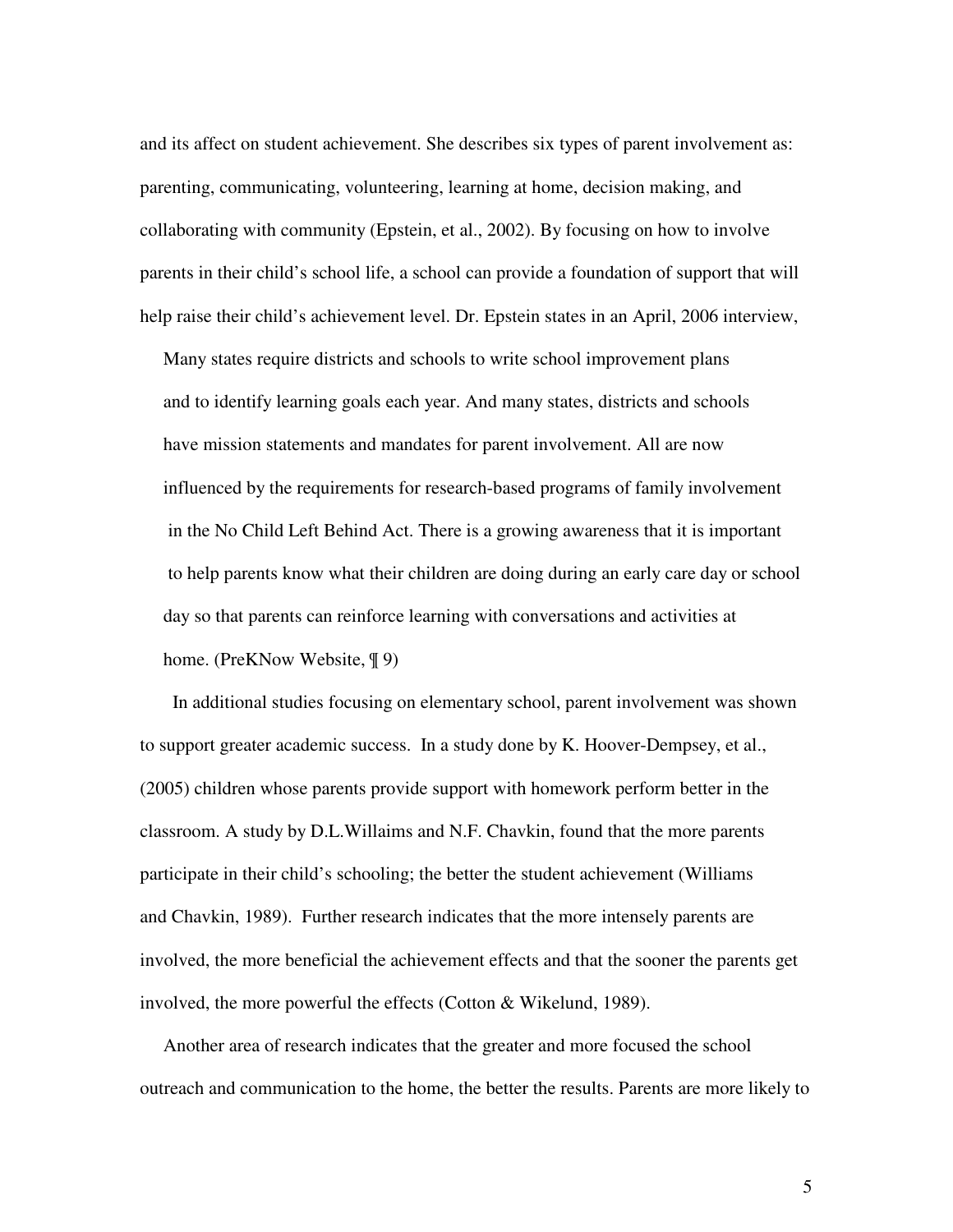become involved, either through volunteering or helping support learning at home, if the teacher or school personnel reach out to them ( Feuerstein, 2000; Sheldon & Epstein, 2005; Green, C., Walker, J., Hoover-Dempsey, K., Sandler, H., 2007). With the current research pointing to the significance of teacher communication to the home, there is a need to look at professional development and training for teachers in this specific area (Chavkin, 2000; Hiatt-Michael, 2001; Epstein & Sanders, 2006).

The Massachusetts Education Reform Act and the No Child Left Behind law have mandated robust expectations for student achievement. Given that there has been an established link between parent involvement and achievement it is logical that these findings serve as a basis for public policy focus. The No Child Left Behind Act of 2001 highlights, among other issues, the need for parental involvement. Under Title I Section 1001 it states "The purpose of this title is to ensure that all children have a fair, equal, and significant opportunity to obtain a high quality education and reach, at a minimum, proficiency on challenging State academic achievement standards and state academic assessments" (United States Department of Education, Title I Regulations, ¶1). It goes on to list how this can be accomplished and specifically states in goal 12, that one way is by "affording parents substantial and meaningful opportunities to participate in the education of their children" (United States Department of Education, Title I Regulations).

The Massachusetts Education Reform Act of 1993 also uses the research on parent involvement as a foundation for legal regulations. The law has established formal expectations for parents to be involved in schools as advisory board members and as resources to individual schools (Massachusetts Department of Education, Education Reform Act of 1993).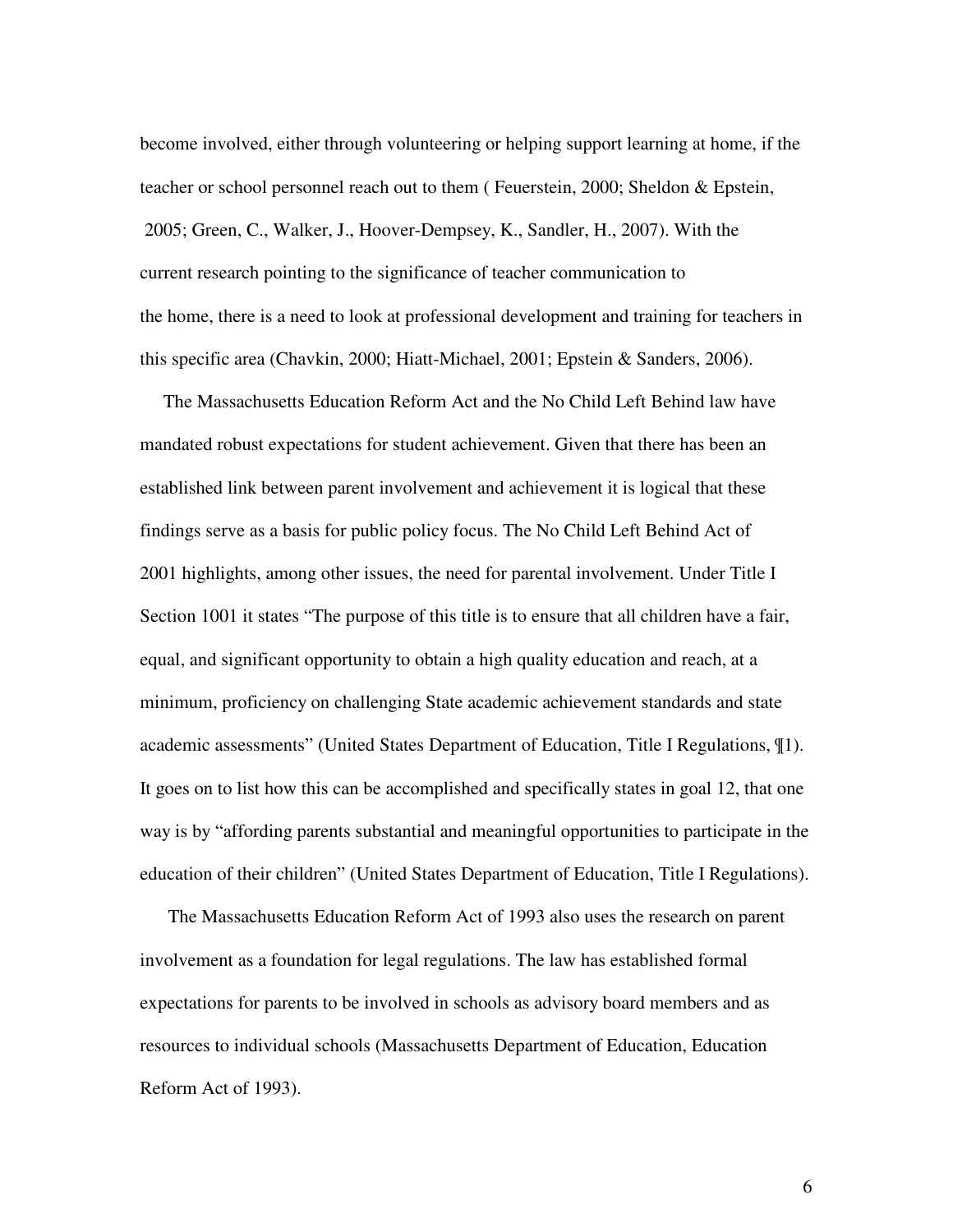The ways in which adults work together is another area of research related to the study. If sustainable change in the school is desired, especially with regard to parent involvement philosophies and practices, then looking at how adults learn together will help support this goal. Understanding that adult learners have a unique perspective is supported by the work of Malcom Knowles. He identifies characteristics such as motivation, relevancy, life experience and knowledge, as being critical when looking at desired outcomes for adult learning (Knowles, Holton, E., Holton, E.F., Swanson, 2005). There is also a need to look at how collegiality can be established within a group of educators. Collegiality will allow for an enhanced collective experience and may help establish a norm for continued work in the school. As Roland Barth states, "A precondition for doing anything to strengthen our practice and improve a school is the existence of a collegial culture in which professionals talk about practice, share their craft knowledge, and observe and root for the success of one another" (Barth, 2006, p. 13). Looking at research that supports the creation of a truly collaborative school community will provide a strong theoretical background for duplicating these practices in a particular school setting.

Chapter Two provides an enhanced elaboration of all the theoretical frameworks that were explored as part of this study. The topics included the current legal mandates associated with parent involvement, adult learning, definitions and descriptions of parent involvement, the connections between parent involvement and student achievement, and how and why parents get involved in their child's education.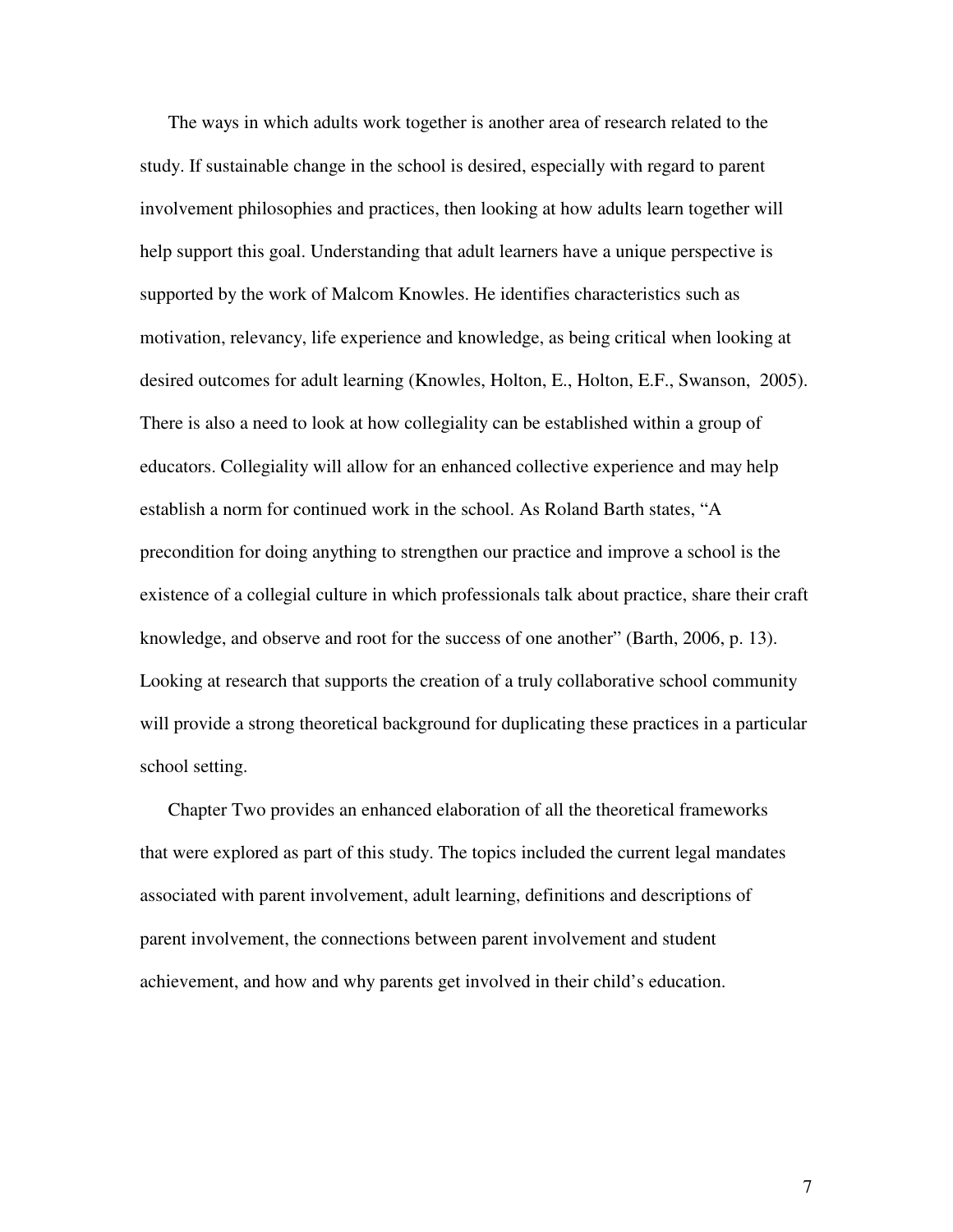#### **Significance of the Study**

With student achievement being the foundation of school reform and the basis of many local and national educational public policy goals and legal mandates, it is important that those in education focus on the wide array of variables and factors that may influence this achievement. If schools are looking to dissect the problem with hopes of supporting a solution, than they should look to parent involvement as one way to address concerns.

The significance of this study emanates from the awareness of how parent involvement may impact student and parent engagement and in turn, student achievement. The participants in the study focused on their own individual classrooms and their personal efforts to implement and document parent involvement activities. The teachers reflected on their own perceptions about parent involvement and how that impacted their outreach efforts and beliefs about what effective parent involvement looks like.

The researcher believed and hypothesized that parent involvement activities would likely have a positive effect on student achievement. It would also positively enhance the school climate, collegiality, and encourage more community involvement in the schools. The researcher also hypothesized that the participants in the study would be able to exercise reflection about their own classroom practices. Further, the researcher believed there would be challenges facing the creation of a parent involvement program. If increased parental involvement in this one school could have a positive effect on both student achievement and teacher practice, it would likely be able to inform the work of other similar schools struggling with the same concerns.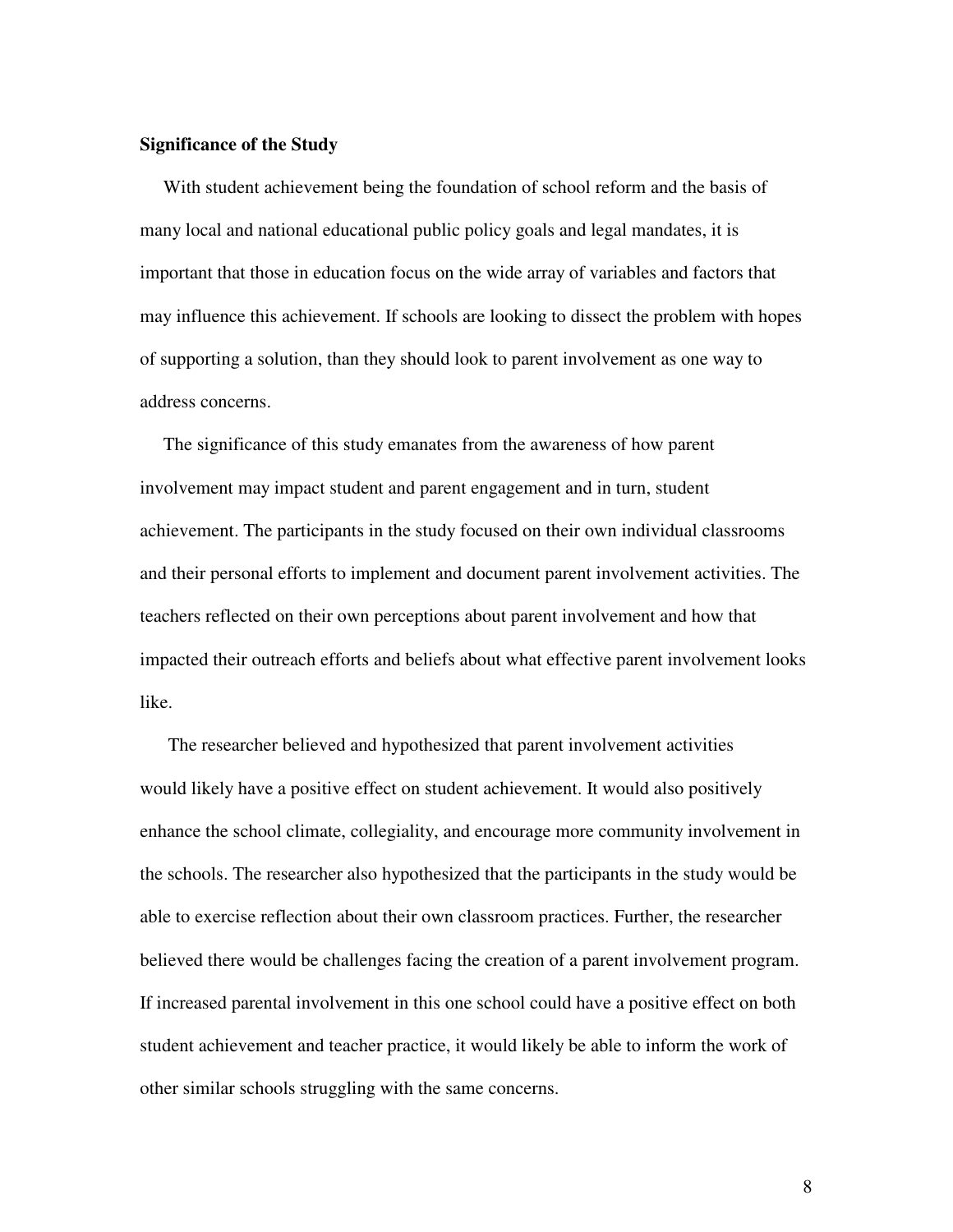#### **Design of the Study**

This research study used a qualitative case study methodology**.** As this study of a K-2 Parent Involvement Program was focused on one school's journey, at a specific point in time, the qualitative design is most fitting. As Miles and Huberman (1994) state, "We can define a case as a phenomenon of some sort occurring in a bounded context" (p. 25). Multiple factors and perspectives were explored throughout the study. Some of these included parent perceptions, teacher beliefs and actions, as well as challenges to the creation of a parent involvement program.

The study took place in a small K-12 school district, one that had a total enrollment of fewer than 800. The study focused on grades Kindergarten, one, and two, and involved six volunteer teachers and the project coordinator who was also the researcher. Over the course of six months, the teachers tracked the parent involvement that occurred in their classroom and documented and categorized, in data collection logs, the various types of involvement. The categories used for data collection were four of the six parent involvement types identified from the writings of Dr. Joyce Epstein, Director of the Center on School, Family, and Community Partnerships at John Hopkins University. These four types are parenting, communicating, volunteering, and learning at home.

The teachers documented the ongoing classroom activities and also were involved in reflecting on the project, their level of involvement and their own growth or changes over the duration of the study. The study participants and the researcher meet monthly to discuss the project and the changes that were occurring. The participants answered monthly reflection prompts that asked questions regarding how the project was evolving in their classrooms.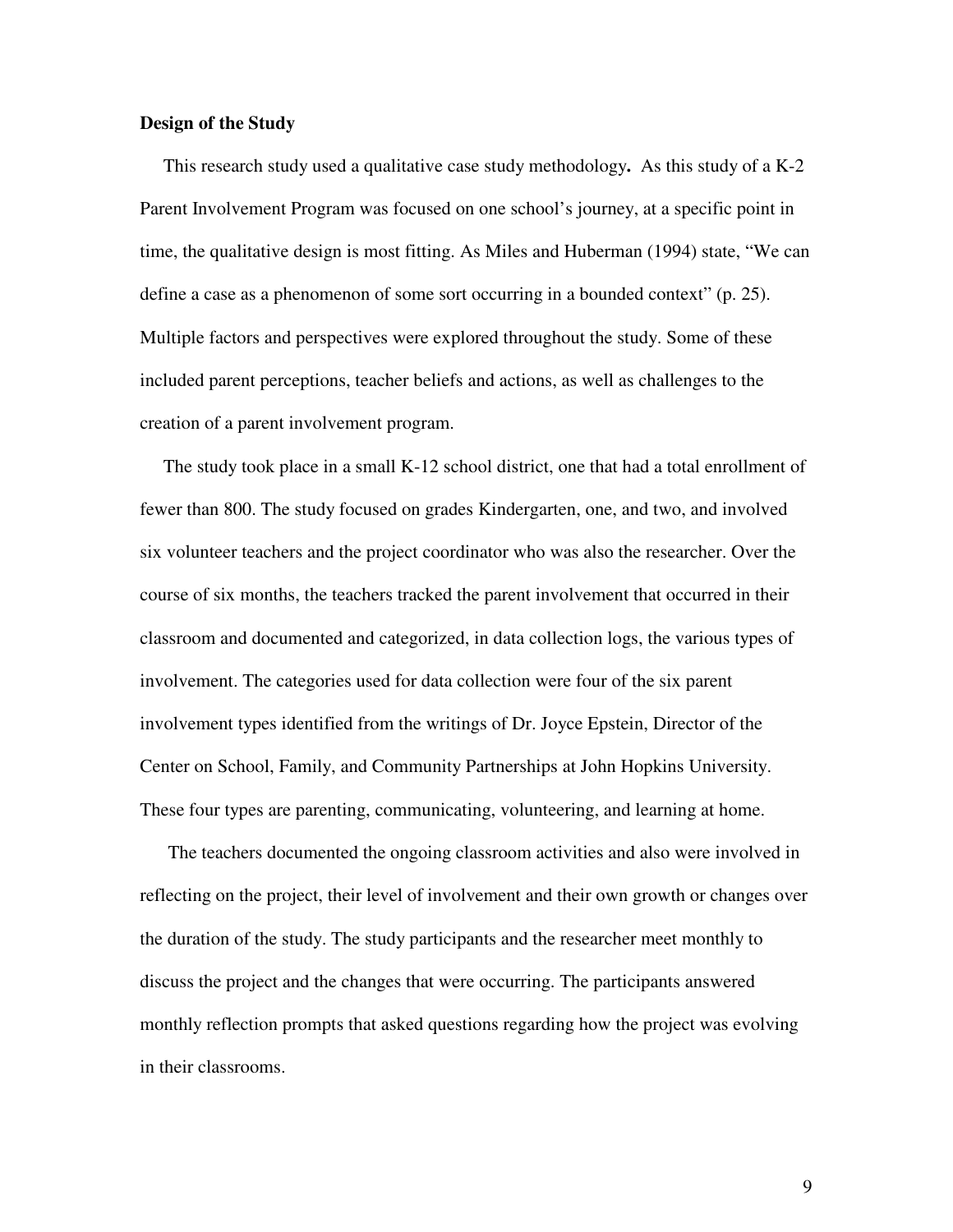The participants also took part in interviews both before and after the project. These pre interviews were audio recorded and transcribed by a third party. The post interviews were hand recorded by the researcher. The questions focused the participants on specific elements of the project as well as on their own beliefs and behaviors regarding parent involvement.

Data was collected from parents in the form of a K-2 parent involvement survey. This survey was administered before the start of the study. This allowed the researcher to obtain data regarding parent beliefs, understandings and perceptions of parent involvement and current parent involvement practices.

The researcher collected data from a variety of sources as a way to support the triangulation of the data. "In terms of using multiple methods of data collection and analysis, triangulation strengthens reliability as well as internal validity" (Merriam, 1998 p. 207).

#### **Limitations of the Study**

There were a number of limitations of the study. These limitations included the small sample size, the unique demographic of the study site, the potential for researcher or participant bias, instrumentation, and the short duration of the study.

Given that the study was conducted with six teachers in a small school district, it is possible that the findings could not be easily generalized to other districts looking to create a K-2 parent involvement program. This inability to generalize is a threat to external validity (Merriam, 1998).

An additional limitation related to the project coordinator's role as superintendent. The study participants were given all goals and data collection information at the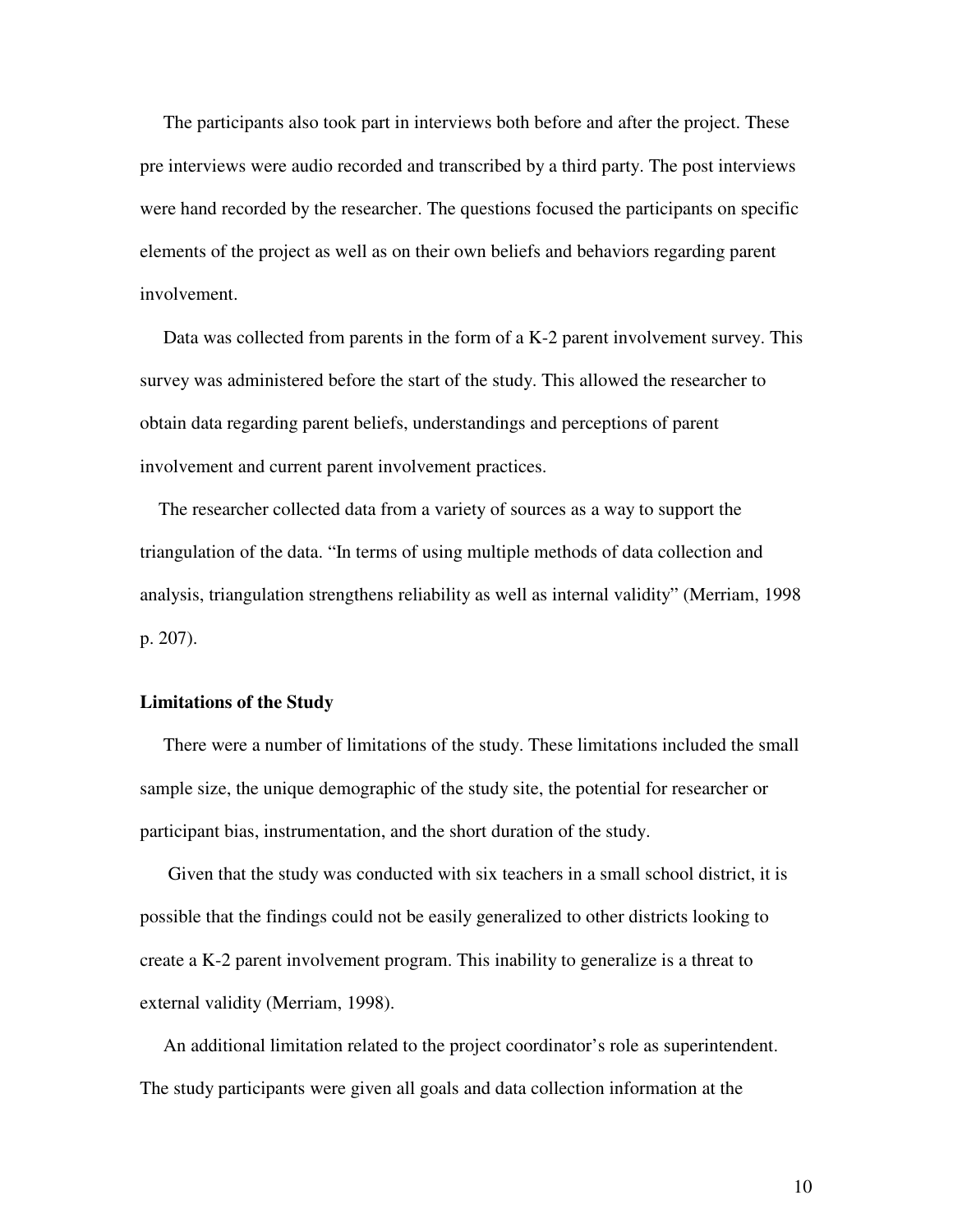start of the study as well information regarding confidentiality, and the voluntary nature of the study. Every effort was made to ensure the teachers that they should not feel pressured into agreeing to be part of the study. However, "ethical dilemmas are likely to emerge with regard to the collection of data and in the dissemination of findings. Overlaying both the collection of data and the dissemination of findings is the researcherparticipant relationship" (Merriam, 1998, p. 213).

Researcher bias was also considered a limitation of the study. As the researcher spent time reviewing literature and establishing the study methodology, it was possible that the researcher interpreted data in such a way as to support the original hypotheses.

Participant bias was also be considered a limitation. Since much of the data was collected by teachers who were documenting events in their own classrooms, there was potential for the teachers to want the data to indicate only successful activities. The researcher continued to remind the participants that the data collected was confidential and that it had nothing to do with their supervision or evaluation.

Instrumentation was an additional limitation and possible threat to internal validity. (Gay, 2006, p. 239) All data collection instruments were researcher created. As a way to minimize this limitation, all data collection tools were peer reviewed, piloted and tested. A final limitation was related to the duration of the data collection. The study only include data collected over a six month period, in one particular school year.

Several terms related to parent involvement were used throughout the study. These terms are defined here as a way to add clarification to the study.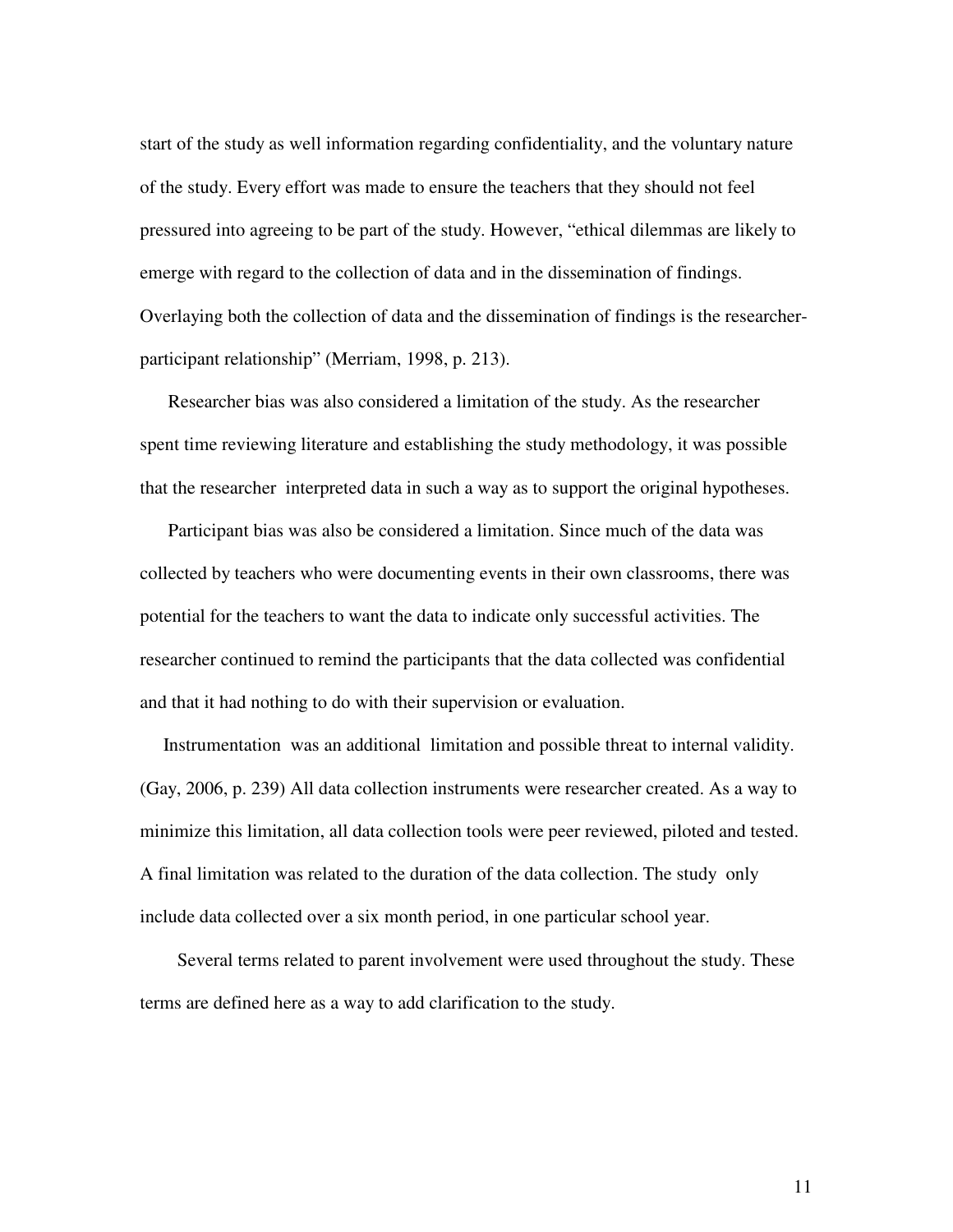#### **Definition of Terms**

**Parent Involvement**: Home based or school based activities that are linked or related to a child's learning at school. (Adapted from Hoover-Dempsey and Sandler, 1997)

**Parenting:** Assist families with parenting and child-rearing skills, understanding child and adolescent development, and setting home conditions that support children as students at each age and grade level. Assist schools in understanding families. (Epstein, 1995)

**Communicating**: Communicate with families about school programs and student progress through effective school-to-home and home-to-school communications.

(Epstein, 1995)

**Volunteering**: Improve recruitment, training, work, and schedules to involve families as volunteers and audiences at the school or in other locations to support students and school programs. (Epstein, 1995)

**Learning at home**: Involve families with their children in learning activities at home, including homework and other curriculum-linked activities and decisions. (Epstein, 1995)

#### **Overview of the Study**

Chapter One outlines an introduction to the study. It serves to highlight the focus of the study as well as the theoretical rationale for the study. It outlines the background of the study and lays the foundation for the remaining chapters. Chapter Two will provide an in depth review of the literature related to parent involvement. This literature review will focus on a number of different themes and will provide a research background to the study. Chapter Three will describe the research design and will provide detail of the research methodology, the various tools used for data collection and analysis as well as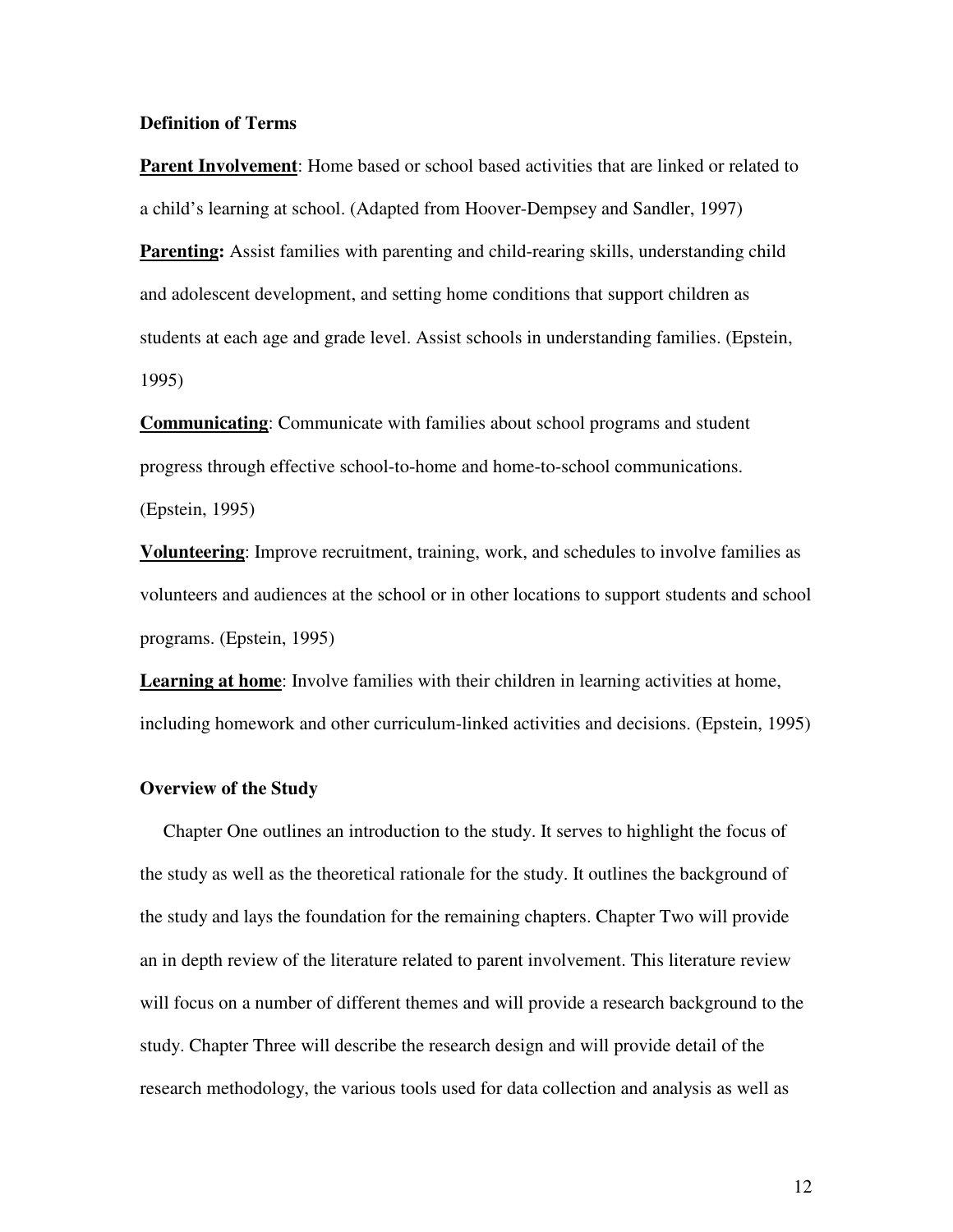the limitations of the study. Chapter Four will present the findings of the study and Chapter Five serves to provide a discussion of these findings as well as a discussion of possible implications of the study on future practice, policy and research.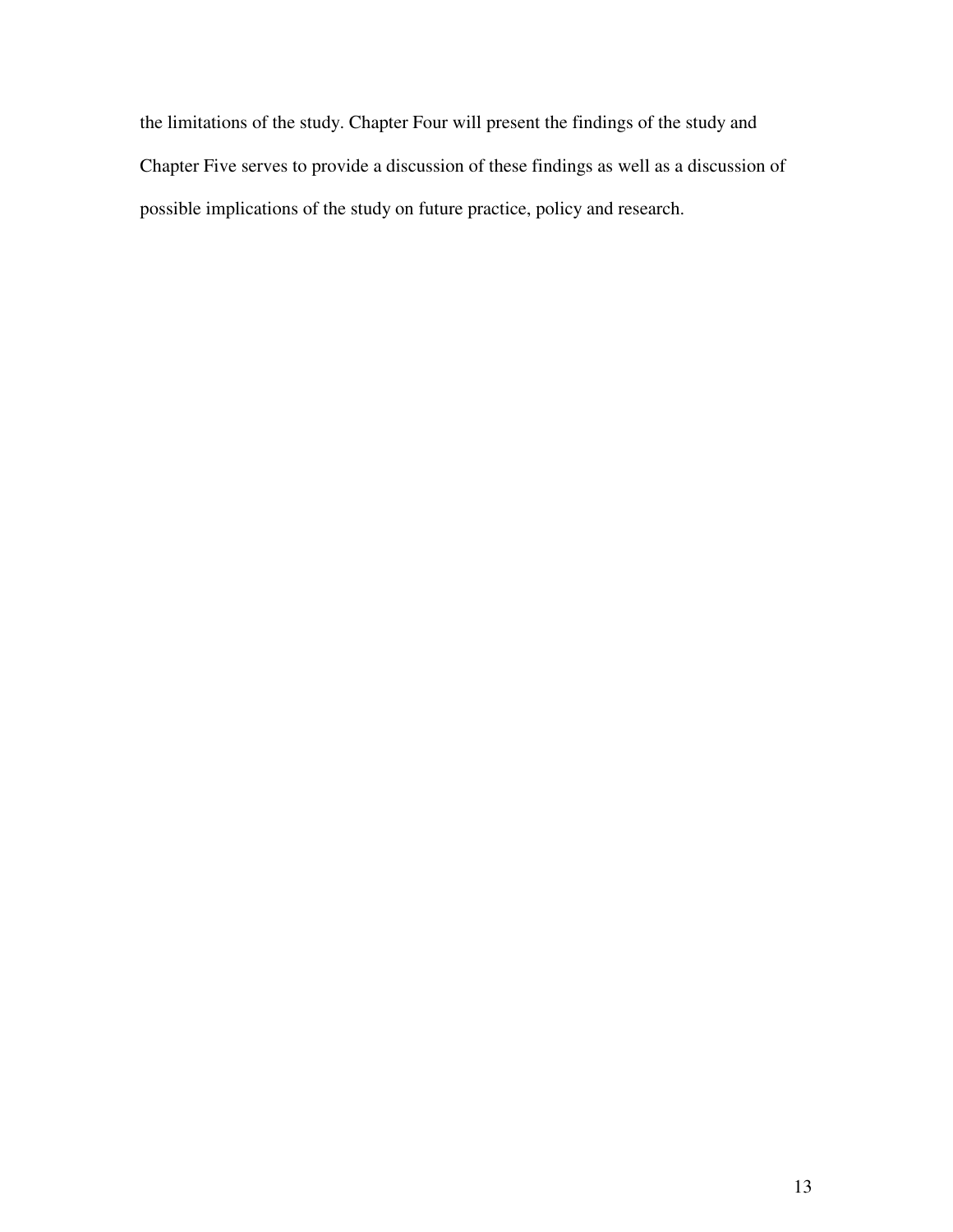#### CHAPTER TWO

#### LITERATURE REVIEW

#### **Introduction**

This chapter will review the literature relevant to the subject of parent involvement, as it relates to the creation of a parent involvement program. First, there will be a review of current state and federal legal mandates regarding parent involvement. Second, will be a review of literature discussing adult learning, teacher professional development and preservice teacher preparation with regard to parent involvement. Next, the research on the various definitions and descriptions of parent involvement will be explored. An additional literature theme will review the connections between parent involvement and student achievement. Given the current focus on school accountability and statutory requirements for parent involvement it is important to review literature that discusses these connections. Finally, a review of the literature related to how and why parents become involved in their child's education.

#### **Current Legal Mandates Surrounding Parent Involvement**

#### No Child Left Behind (NCLB)

The field of K-12 public education has a number of legal guidelines as well as a number of public policy goals that address the need for parents to be involved with their child's education. The No Child Left Behind Act of 2001 highlights the need for parental involvement. Under Title I Section 1001 it states "The purpose of this title is to ensure that all children have a fair, equal, and significant opportunity to obtain a high quality education and reach, at a minimum, proficiency on challenging State academic achievement standards and state academic assessments" (United States Department of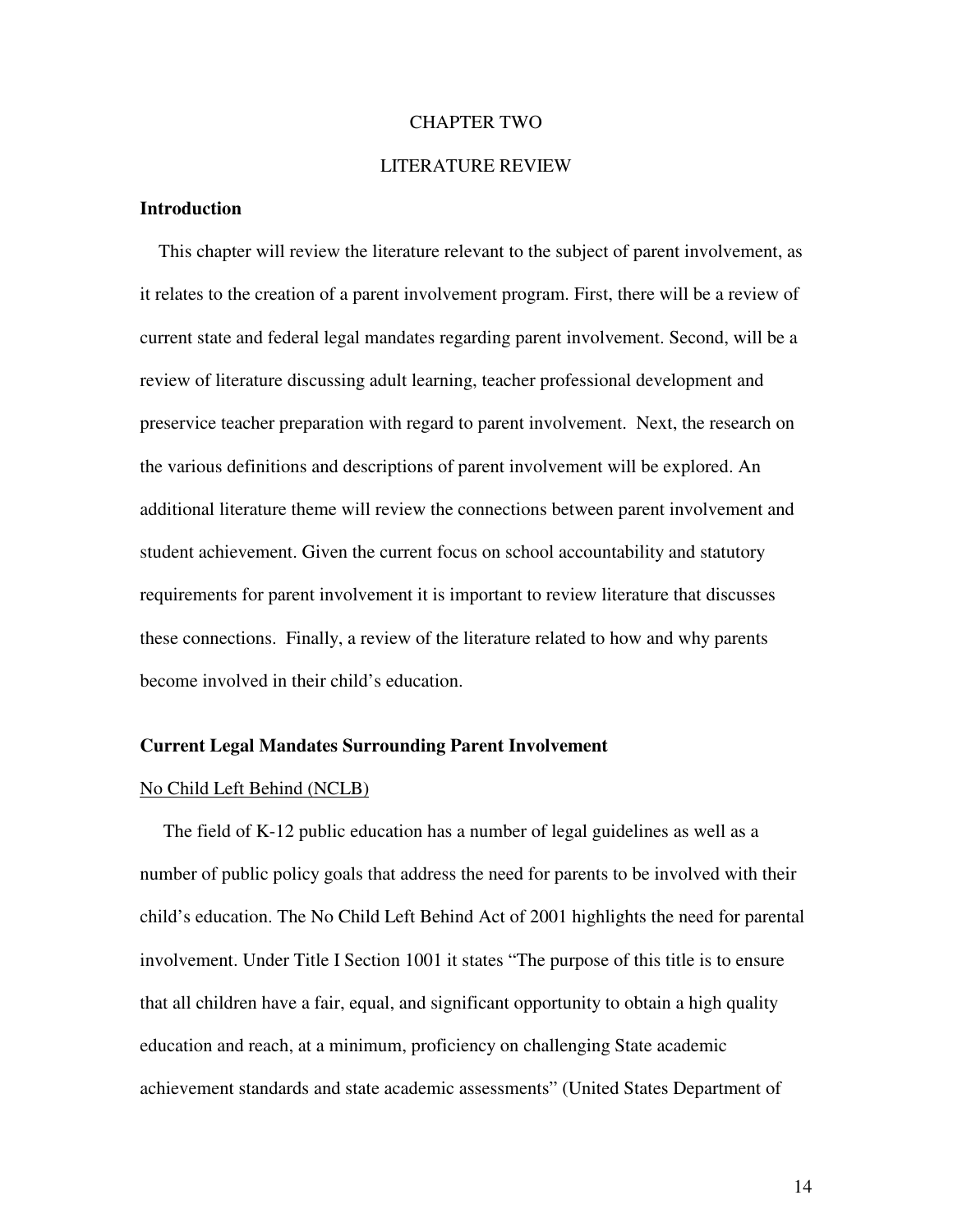Education, 2004). It goes on to list how this can be accomplished and specifically states that one way is by "affording parents substantial and meaningful opportunities to participate in the education of their children" (United States Department of Education, 2004).

In 2003, the U.S. Department of Education created the *No Child Left Behind A Parents Guide* which included information about the law in a simpler, more user friendly format that would no doubt be better understood by parents. This document can be viewed as a way that the Federal government took legislation which greatly impacts parents, and made it accessible to the general public. "The idea has long been that a partnership between home and school will help students succeed. With the NCLB law, there is a new emphasis on parents as agents of accountability. Armed with information and choices, the thinking goes, parents will force schools to improve" (Keller, 2006 p.12). The NCLB parent document breaks out the Title I requirements that pertain to parent involvement. They include:

Section 1111(d) parent involvement requirements for the states

Section 1118 parent involvement for districts and schools

Section 1114 (b) (2) (B) (ii) parent involvement for school wide programs

Section 1120 (a) parent involvement for children in private schools.

(United States Department of Education, 2003, p.31)

By providing parents the access to the law and requirements for parent involvement, the government is addressing the public policy goal of informing parents of their rights under the NBLB legislation. The most robust and specific requirements for parental involvement are found in section 1118. This section discusses having written parent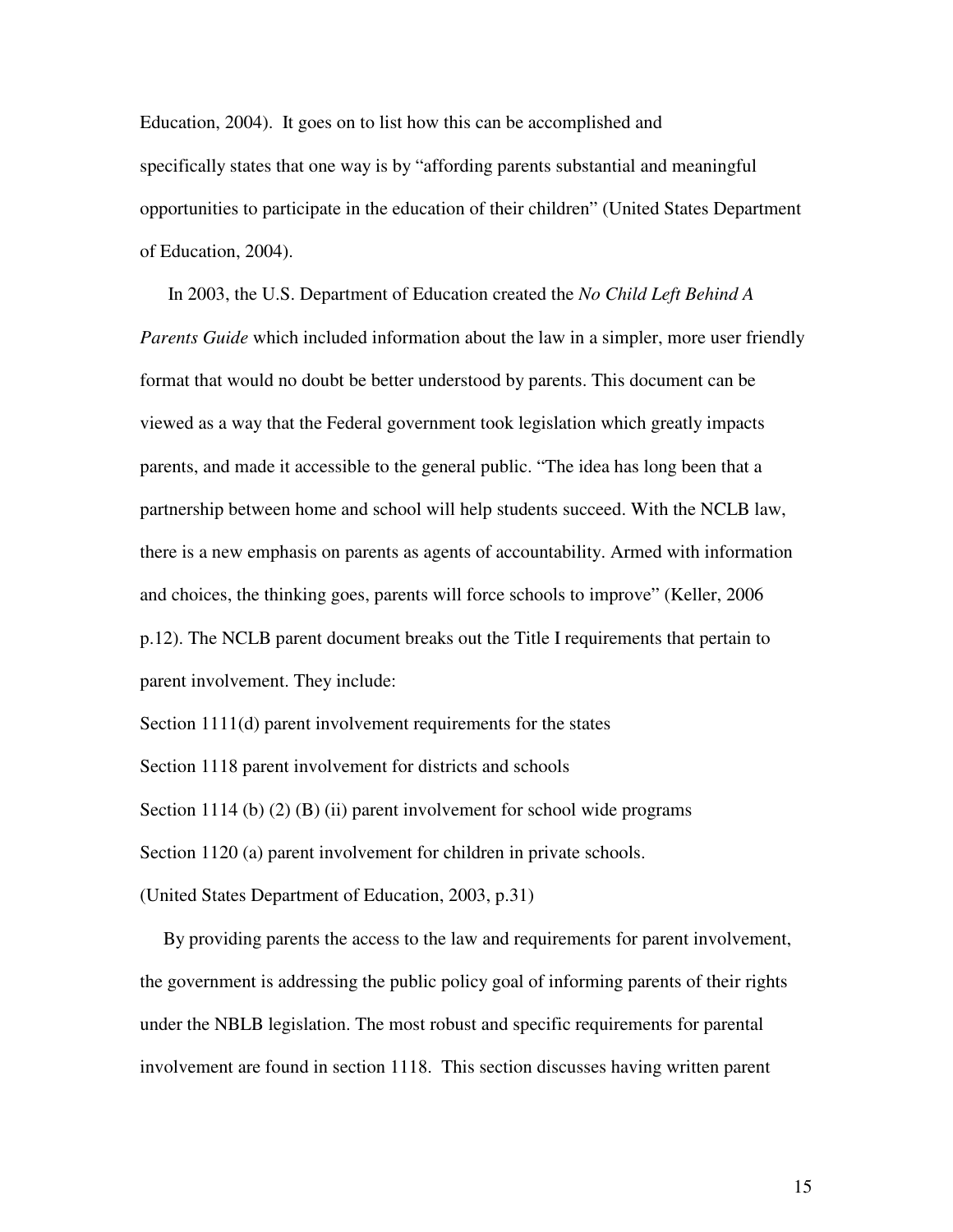involvement policies that include parents in school reviews and program assessments, parent choice, parent information about standards and curriculum and the ability for parents to access all school performance information. All of this information must be provided in an understandable and uniform format and, to the extent practical, provided in a language that parents can understand (United States Department of Education, 2003). In one of the most interesting components of Section 1118, the need to "build capacity" for involvement in order to improve student academic achievement is presented. Section 1118 (e) states, in part, that the school:

- (2) shall provide materials and training to help parents to work with their children to improve their children's achievement, such as literacy training and using technology, as appropriate, to foster parental involvement;
- (3) shall educate teachers, pupil service personnel, principals, and other staff, with the assistance of parents, in the value and utility of contributions of parents, and in how to reach out, communicate with, and work with parents as equal partners, implement and coordinate parent programs, and build ties between parents and the school.

(United States Department of Education, 2003, p. 34)

It is clear from these subsections, that the law is mandating the task of parent education for both staff and parents falls squarely on the shoulders of the school district.

#### Massachusetts Education Reform Act (MERA)

Beyond the stringent mandates of NCLB for the State of Massachusetts, there are also State laws and components of regulation that provide for parental involvement in education. Massachusetts General Law Chapter 71 section 38 Q and 38 Q  $\frac{1}{2}$  describe two types of required district plans. 38 Q describes the annual district professional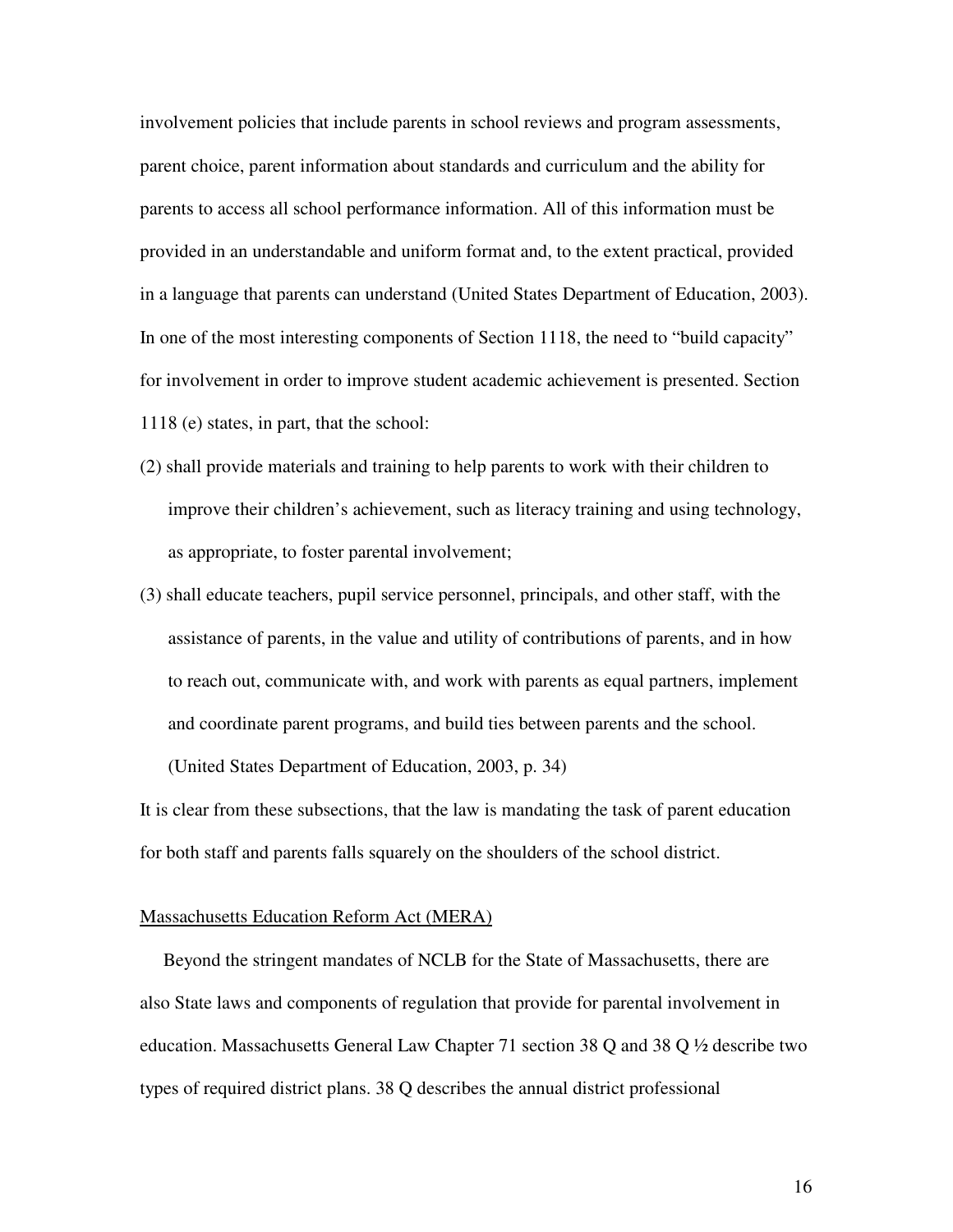development plan and how there should be an effort to address parent and community involvement. Section 38 Q ½ discusses the creation of a District Curriculum Accommodation Plan (DCAP) as a way to support the special education pre-referral process. The district plan should include ways to establish teacher mentoring and parental involvement strategies. (Commonwealth of Massachusetts, 1993a). Under the Massachusetts Education Reform Act of 1993, Massachusetts General Law Chapter 15 section 1G gives guidance for the Massachusetts Department of Education with regard to the creation of Advisory Councils. These councils are to make recommendations that will support the goals of the Board and one of these Advisory Councils is for Parent and Community Involvement and Education. The following is a description of the council's responsibilities:

This council advises the Commissioner and Board of Education on matters pertaining to the development of parent and community involvement in education. Its function is to be proactive and innovative on policy issues that relate to the enhancement of educational achievement of students in Massachusetts. Specifically, the Council will: assess statewide trends and needs; seek public and professional input; analyze information regarding parent and community education and involvement; advise and make recommendations regarding legislation, regulations, and program guidelines; and provide other programmatic recommendations as it deems necessary to fulfill the goals for parent and community involvement established by the Board of Education (Commonwealth of Massachusetts, 1993b).

In November, 2000, this advisory council created the *Parent, Family, and Community Involvement Guide* for the Massachusetts Department of Education. The creation of this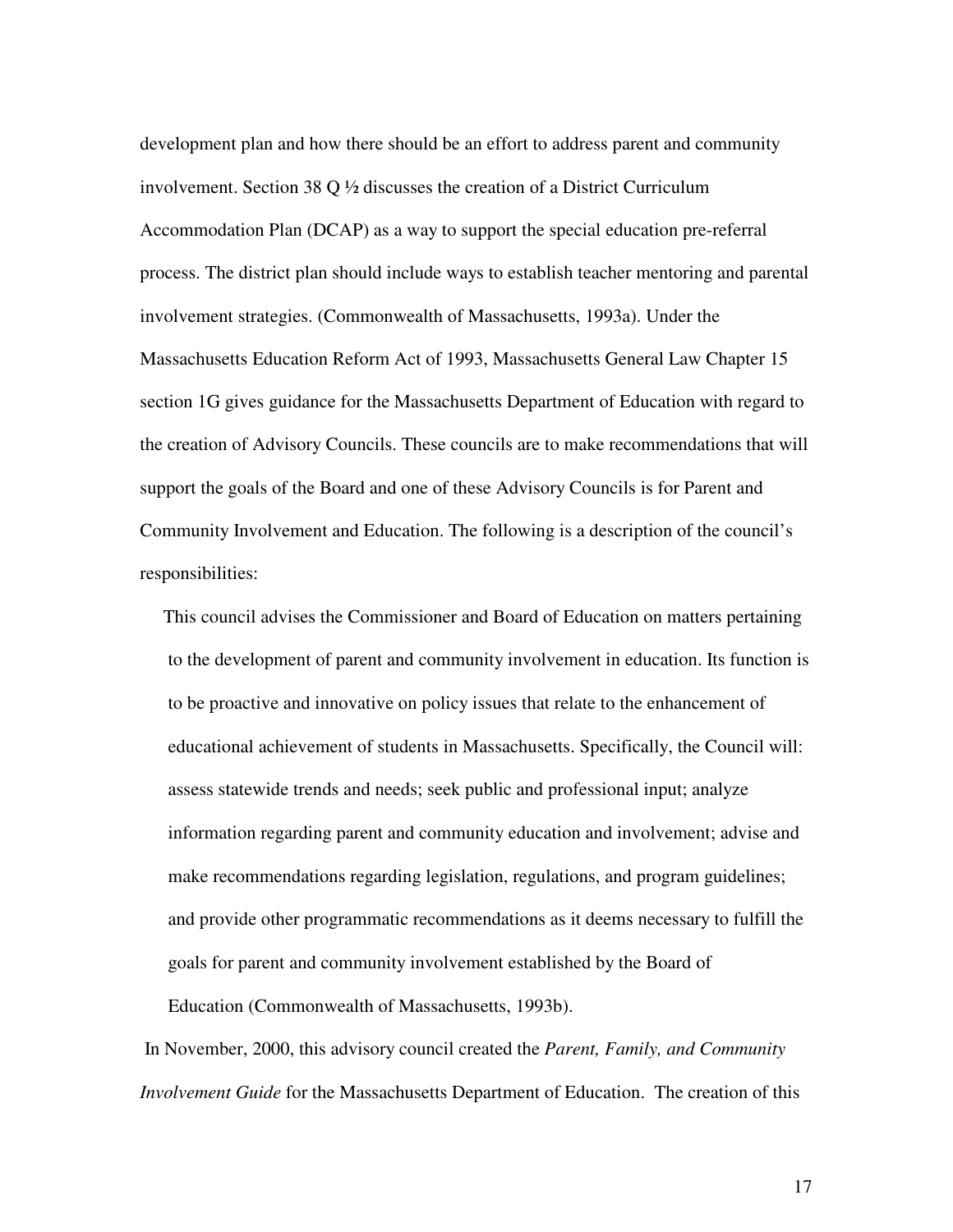document may be seen as a way to again, put in understandable terms, the need for increased parent and community involvement in schools. On page 7 it is stated: Student achievement increases, schools improve, and parent and community involvement thrive when:

- 1. Parents, families, and community members play an integral role in assisting student learning at all grade levels. (Student Learning)
- 2. Communication between home and school is consistent, two-way, and meaningful. (Communication)
- 3. Sound parenting practices are promoted and supported. (Responsibility)
- 4. Parents, families and community members are welcome in the school and their support and assistance are sought. (Volunteering)
- 5. Parents and community members contribute in school planning and decision making. (School Decision Making and Advocacy)
- 6. Community resources are sought to strengthen schools, communities, and families. (Community Collaboration)
- 7. Personnel training (pre-service and in-service) includes courses and workshops on parent, family, and community involvement." (Educator/Staff Development) (Massachusetts Department of Education, 2000, p.7)

The report goes on to elaborate on all these sections and to provide rationales for why each category is significant for parent involvement and student achievement. The rationales are clearly stated and describe ways that both parents and the schools can help students achieve through a diversity of parental involvement activities. It also serves to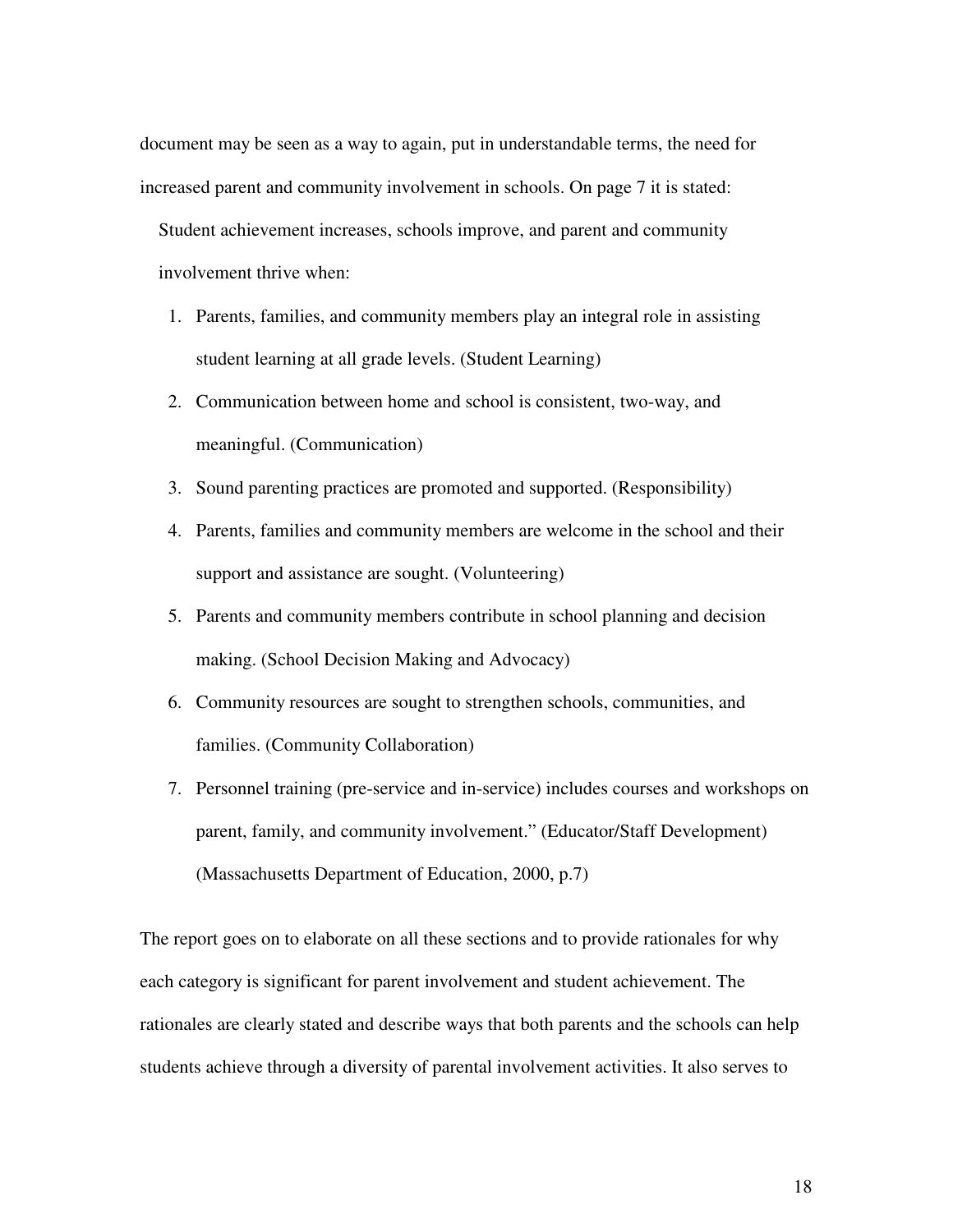offer some examples of successful program ideas for each area.

The state of Massachusetts also provides for parents to be involved in local level advisory positions. In MGL Chapter 71 Section 59 C, the roles and responsibilities for School Councils are presented and in Chapter 71 B section 3, there is a requirement for the creation of a Special Education parent advisory council. In short, the state, through many sections of law not only encourage, but require the involvement of parents in the schools (Commonwealth of Massachusetts, 1993a).

#### **Adult Learning**

#### Adult Learning Theory

As this study focuses on the creation of a K-2 Parent Involvement Program and how teachers can impact parent involvement, it is important to review how teachers learn individually and collectively. First there will be a discussion on literature about adult learning theory and then transition into a review of the literature on professional development and how it relates to improving schools. A final area of research will be related to the preparation given to preservice teacher candidates with regard to parent involvement.

When reviewing the work of Malcolm Knowles and others discussing adult learning, it becomes obvious that there are still differing beliefs about exactly what andragogy (or adult learning) specifically means. Andragogy has generally come to mean adult learning. According to Knowles et al. (2005) the strength of andragogy is that "…it is a set of core adult learning principles that apply to all adult leaning situations"( p. 2). In fact he chooses to focus on the core principles separately from models of learning. He describes the six principles of andragogy as "(1) The learner's need to know, (2) self-concept of the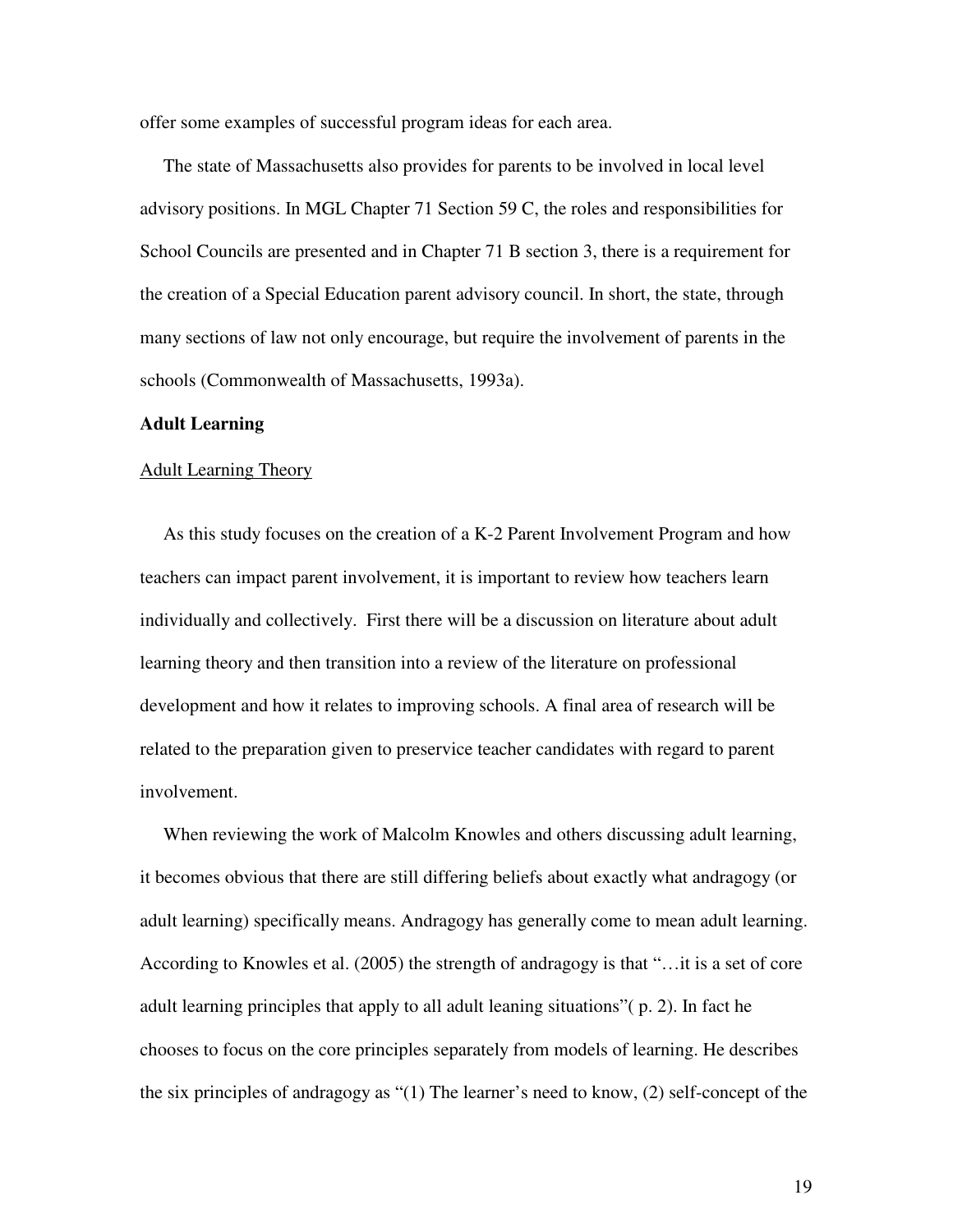learner, (3) prior experience of the learner, (4) readiness to learn, (5) orientation to learning, and (6) motivation to learn" (Knowles, et al. 2005, p. 3). Given the complexities of adult's as learners, it is fair to say that there will always be other factors that may impact an adults learning process. These will include, "…the individual learner, situational differences, the goals and purposes of learning" (Knowles, 2005 p. 3). When working with adult learners it is important to remember all of these factors as learning activities are planned and implemented. A more detailed description of Knowles six principles of andragogy follows.

As stated, Knowles (2005) model of andragogy is built on six principles. The first, which is the *learner's need to know*, assumes that adults must understand why they need to know something before they will engage in learning it. This is critical especially as leaders look to work with teachers on school change or improvement. If staff do not feel they "need to learn something", than they are less likely to sign on for the ensuing work. The second principle is the *learners' self concept*. If the adult learner does not feel confident in their own skills and strengths, than they may feel threatened by being told they need to "learn" something. It is important that the adults in the learning situation are invested in the process and are given the opportunity to self direct as needed.

The third principle is the *role of the learners' experiences*. As anyone who has ever worked with adults knows, there is never a shortage of experience in any given activity. Adults bring varied personal experiences based on their backgrounds, upbringing, and age. If managed well, this should be seen as an asset to any large group learning. Knowles (2005) states:

For many kinds of learning, the richest resources for learning reside in the adult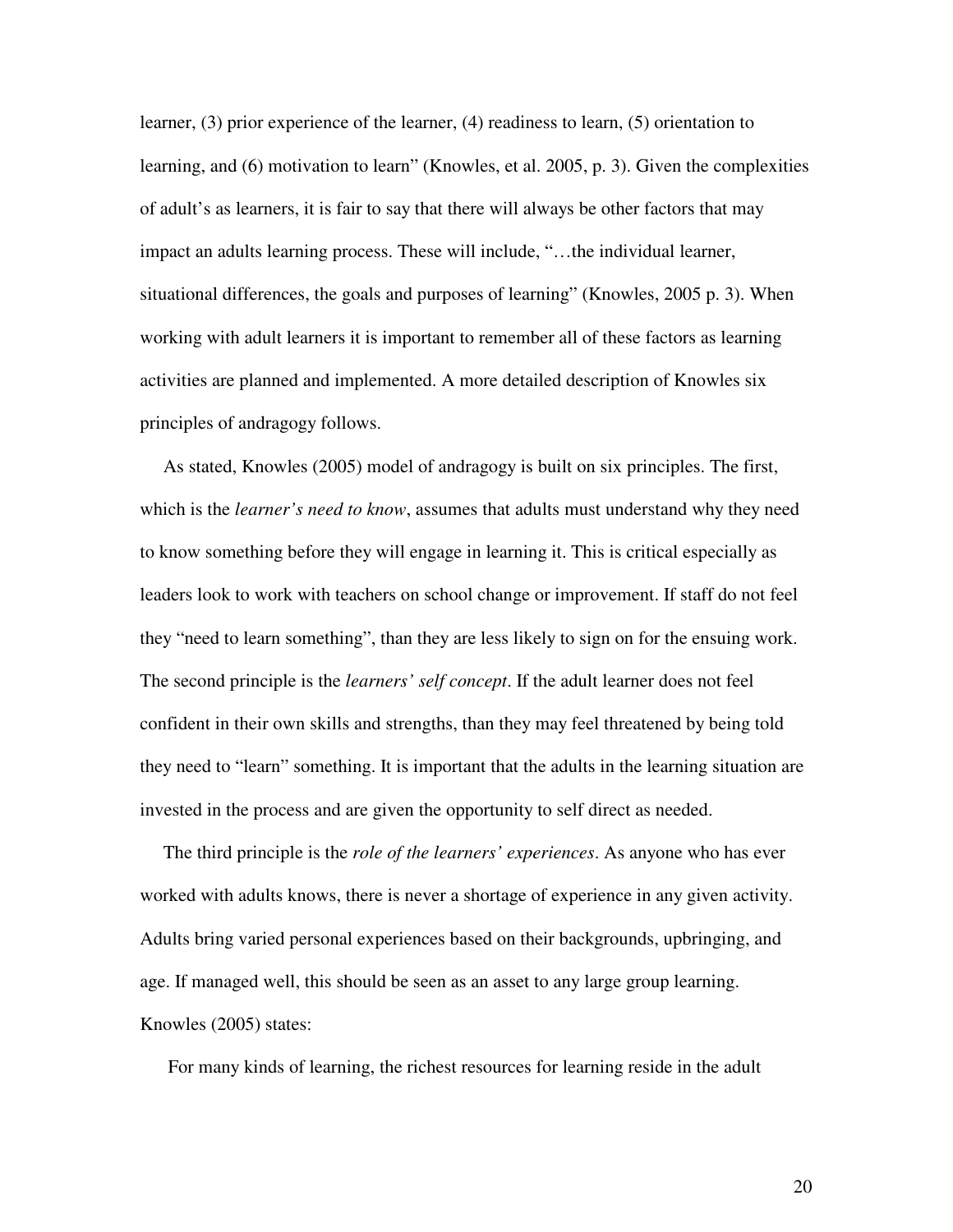learners themselves. Hence, the emphasis in adult education is on experiential techniques-techniques that tap into the experience of the learners such as group discussions, simulation exercises, problem solving activities, case methods, and laboratory methods instead of transmittal techniques. (p. 66)

By understanding all that the seasoned adult can bring to the learning environment, a greater group learning may occur.

The forth principle is a *readiness to learn*. "Adults become ready to learn those things they need to know and be able to do in order to cope effectively with their real-life situations" (Knowles, 2005, p. 67). If changes are occurring in a school, than the teacher's readiness to learn a new program or initiative may be enhanced by the reality that is being presented. Often collegial discussions or observations may serve to help someone who may not be ready to learn at a specific time.

The fifth principle is *an orientation to learning*. "Adults are motivated to learn to the extent that they perceive that learning will help them perform tasks or deal with problems that they confront in their life situations" (Knowles, 2005, p. 67). By clearly connecting the learning activity with the learner's (or teachers) desire to address a "real life" situation, the buy in and investment in the project will be greatly enhanced. The final principle is *motivation.* Adults respond to both external and intrinsic motivations. By tapping into the motivation of the learner, a more enriching learning experience is bound to occur.

#### Professional Development

Professional development is considered essential to continued practitioner growth and to implementing school reform. Professional development has long been viewed by many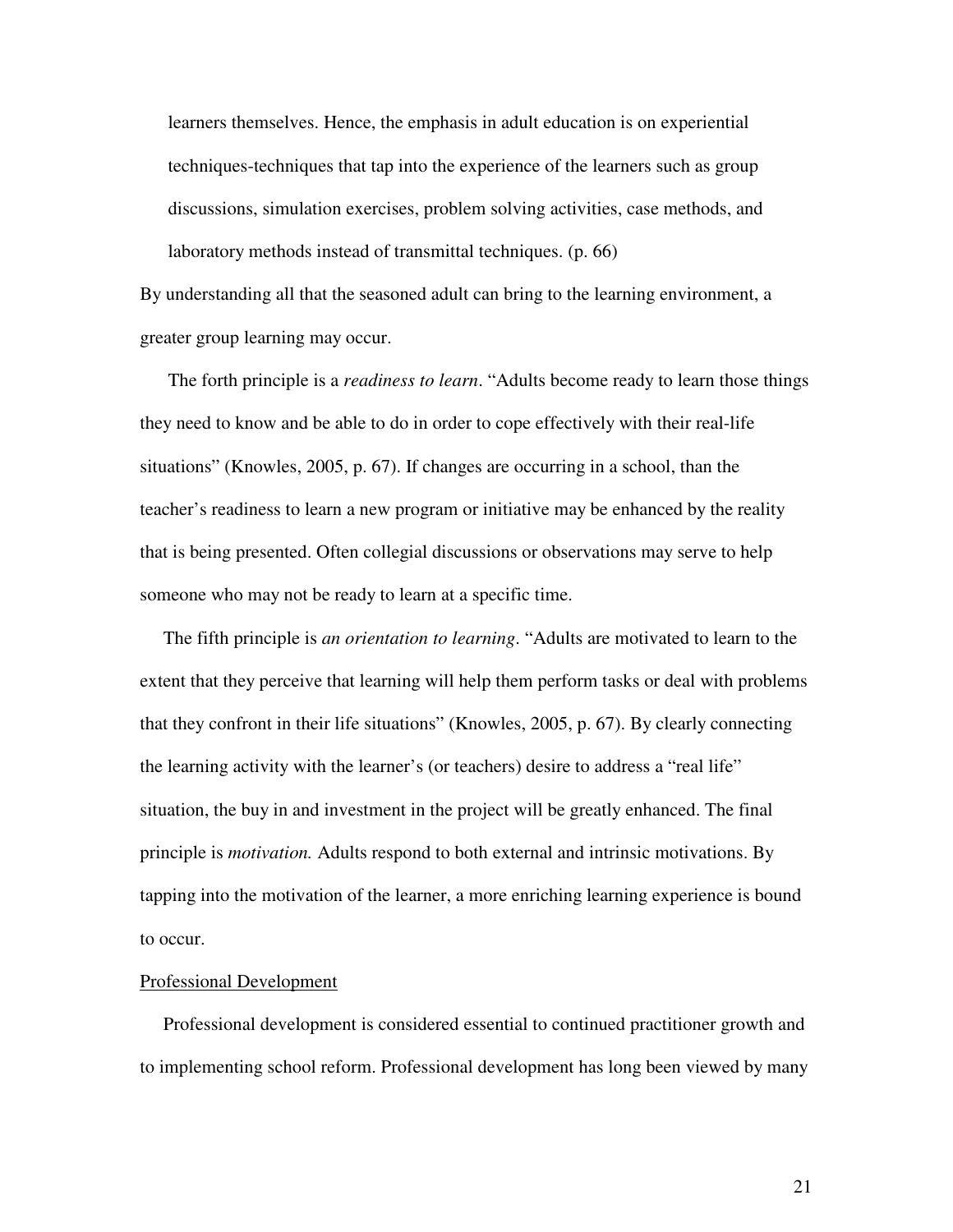in the field as a series of one shot, unconnected activities that are often not linked to the larger organization. It is fair to say that given the challenges that all school personnel face today, this type of professional development can no longer be supported as schools strive to initiate real reform. As Judith Warren Little (1993) states,

One test of teacher's professional development is its capacity to equip teachers individually and collectively to act as shapers, promoters, and well-informed critics of reforms. The most robust professional development options will locate problems of "implementation" within the larger set of possibilities. (p. 130) As parent involvement is believed to support student learning and achievement, teachers

and administrators must look for ways to engage in necessary and effective professional development in this area.

Many of the issues facing schools today can not be viewed with a technical lens. As professional development serves to support teachers and school leaders in their efforts to implement reform, it must be used in creative ways that "…embody assumptions about teacher learning and the transformation of schooling that appear more fully compatible with the demands of reform and the equally complex contexts of teaching" (Little, 1993, p. 129). When we look at the challenges facing effective professional development in a time of school reform, it is helpful to review current practices and trends as a basis for future planning. In Judith Warren Little's article*, Teachers' Professional Development in a Climate of Educational Reform (1993)*, she outlines the five streams of reform that she believes are currently present. She describes them as reforms in subject matter teaching; reforms centered on problems of equity among a diverse student population; reforms in the nature, extent, and uses of student assessment; reforms in the social organization of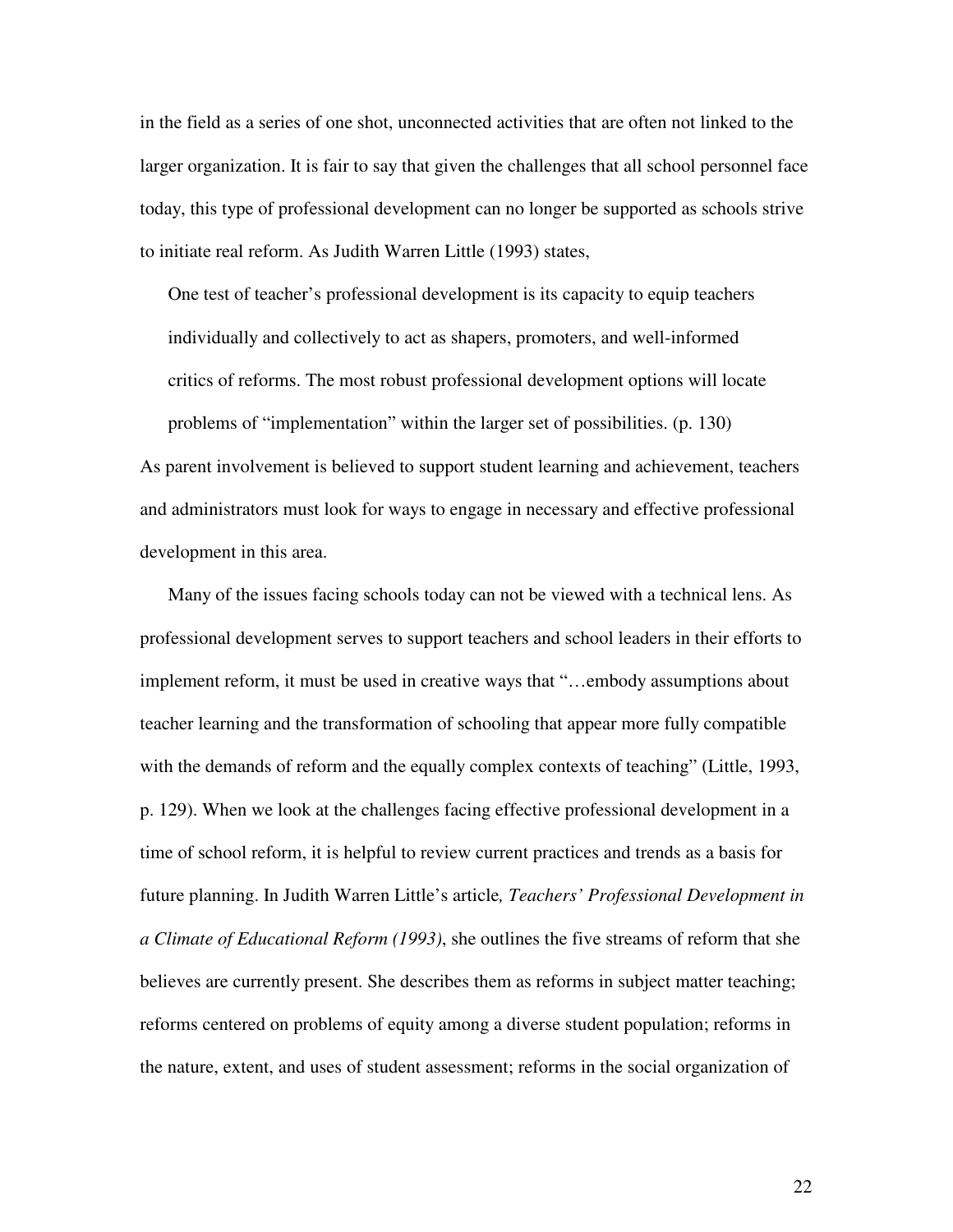schooling; and reforms in the professionalization of teaching (Little, 1993). Given these multiple efforts, it is not surprising that current policy has been impacted and that there are great challenges facing the professional development agenda. These challenges are often characterized as a lack of appropriate "fit" with regard to the type of work that needs to be done. Little describes the traditional desire to look at professional development as a sequential and quantifiable exercise that is often focused on skills development and instituted through the "training model".

As we look at more effective professional development models, Judith Warren Little describes four alternative strategies to enhance practice. She defines them as teacher collaboratives and other networks, subject matter associations, collaborations targeted at school reform, and special institutes and centers (Little, 1993). She highlights these models and states,

That the most promising forms of professional development engage teachers in the pursuit of genuine questions, problems, and curiosities, over time, in ways that leave a mark on perspectives, policy, and practice. They communicate a view of teachers not only as classroom experts, but also as productive and responsible members of a broader professional community and as persons embarked on a career that may span 30 years or more. (p. 133)

As schools look to implement more effective and robust efforts that support reform, they may need to embrace what Little (1993) describes as six principles for professional development. These six principles would greatly enhance the work being done by schools with regard to promoting and sustaining high functioning parent involvement programs.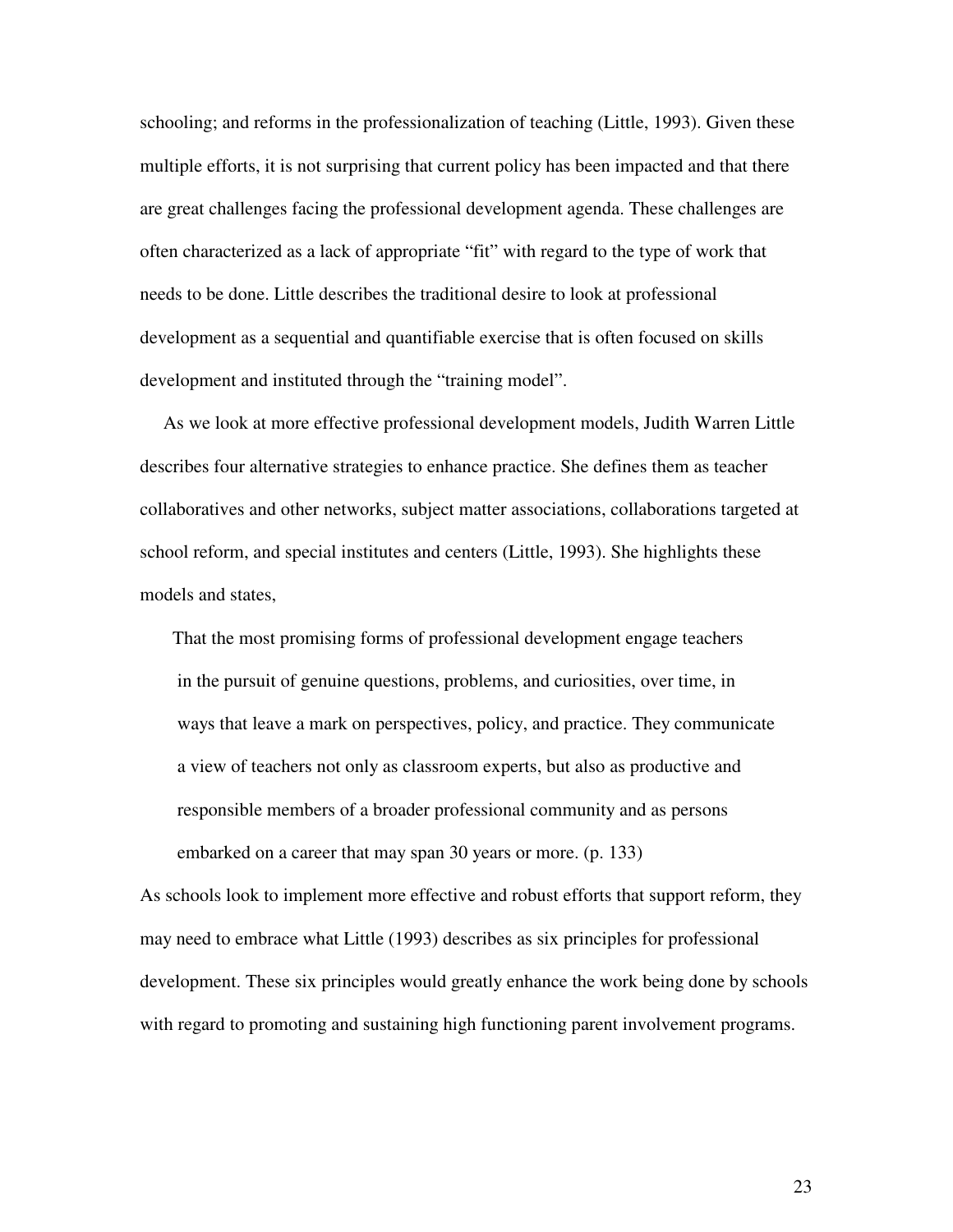These principles are:

- 1. Professional development offers meaningful intellectual, social, and emotional engagement with ideas, with materials, and with colleagues both in and out of teaching (P. 138).
- 2. Professional development takes explicit account of the contexts of teaching and the experience of teachers (P. 138).
- 3. Professional development offers support for informed dissent (P. 138).
- 4. Professional development places classroom practice in the larger contexts of school practice and the educational careers of children. It is grounded in a big picture perspective on the purposes and practices of schooling, providing teachers a means of seeing and acting upon the connections among students' experiences, teachers' classroom practice, and school wide structures and cultures (p. 138).
- 5. Professional development prepares teachers (as well as students and their parents) to employ the techniques and perspectives of inquiry. It provides the possibility for teachers and others to interrogate their individual beliefs and the institutional patterns of practice (p. 139).
- 6. The governance of professional development ensures bureaucratic restraint and a balance between the interests of individuals and the interests of institutions. A principled view of resource allocation might balance support for institutional initiatives with support for those initiated by teachers individually and collectively (p. 139).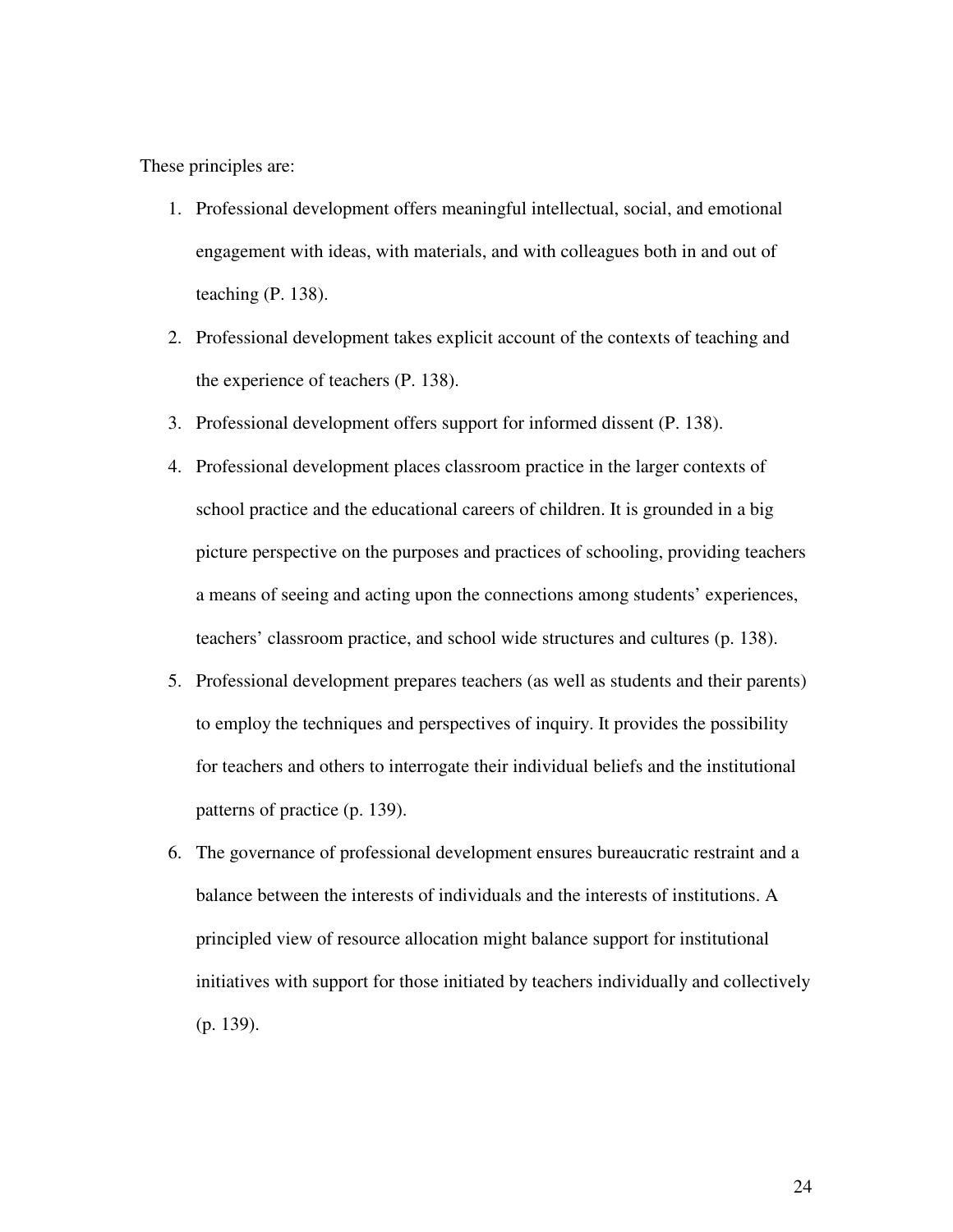While it is clear that these principles do outline a new model of offering professional development that supports current reform efforts, there are challenges facing current practitioners. Some of these include the size and complexity of the reform movement, the conflicting models of current and future professional development, and the lack of integrated and embedded professional development within the regular teacher work day (Little, 1993). A critical analysis of these issues will serve to highlight possible solutions to the problem.

Another issue that impacts how well professional development initiatives are embraced is collegiality and the relationships that exist within schools. Without trust and a strong sense of interdependence, a school staff will likely not be able to move forward any reform efforts. "If the relationships between administrators and teachers are trusting, generous, helpful, and cooperative, than the relationships between teachers and students, between students and students, and between teachers and parents are likely to be trusting, generous, helpful, and cooperative" (Barth, 2006, p. 9). When looking at professional development, especially as it relates to creating and implementing a parent involvement program, one would need to be sure the structure works to support these positive and productive relationships.

Roland Barth states in *Improving Relationships Within the Schoolhouse*, that he believes strong collegial relationships in a school community will help to enhance professional practice. (Barth, 2006). When looking at professional development on a school wide level, it is clear that relationships will undoubtedly impact the success or failure of such an undertaking; as he also illuminates, "the relationships among the educators in a school define all relationships within the school's culture" (Barth, 2006, p.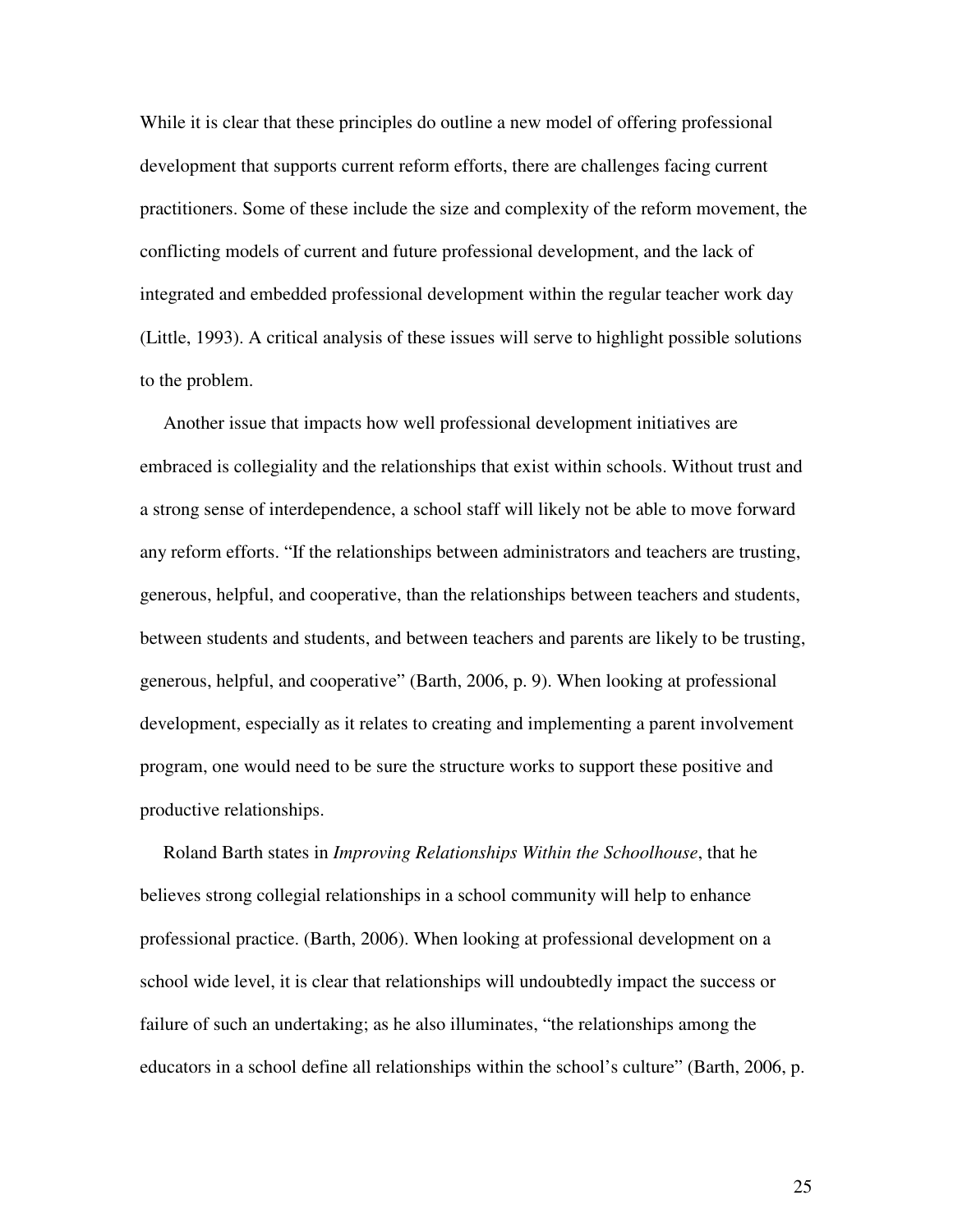9). In a time of great reform, a school leader must work to support a positive, collegial environment that embraces the idea that everyone in the school community has something to contribute. Working together on professional development that supports ongoing communication with and outreach to parents is sure to pay strong dividends to the children in the school.

A philosophy that may serve to undermine collegiality and team work is one of adversarial withholding. Barth (2006) describes this phenomenon in the following way:

More often we educators become one another's adversaries in a more subtle way-by *withholding.* School people carry around extraordinary insights about their practice- about discipline, parental involvement, staff development, child development, leadership and curriculum. I call these insights *craft knowledge*. Acquired over the years in the school of hard knocks, these insights offer every bit as much value to improving schools as do elegant research studies and national reports. If one day we educators could disclose our rich craft knowledge to one another, we could transform our schools overnight. (p. 10)

While this example serves as a reminder that there is a vast pool of best practice knowledge, it is important to note that certain structures must be in place in order to maximize the collegial nature of sharing. Professional development will require that the school climate support not only congeniality but must establish a climate of collegiality.

Barth describes *congeniality* as a key component to our work environment. He believes without a congenial environment, it would be difficult for people to maintain personal relationships at work. As a result of this thinking, it is important to recognize that people want to work in a happy environment. Indeed, some of Knowles (2005)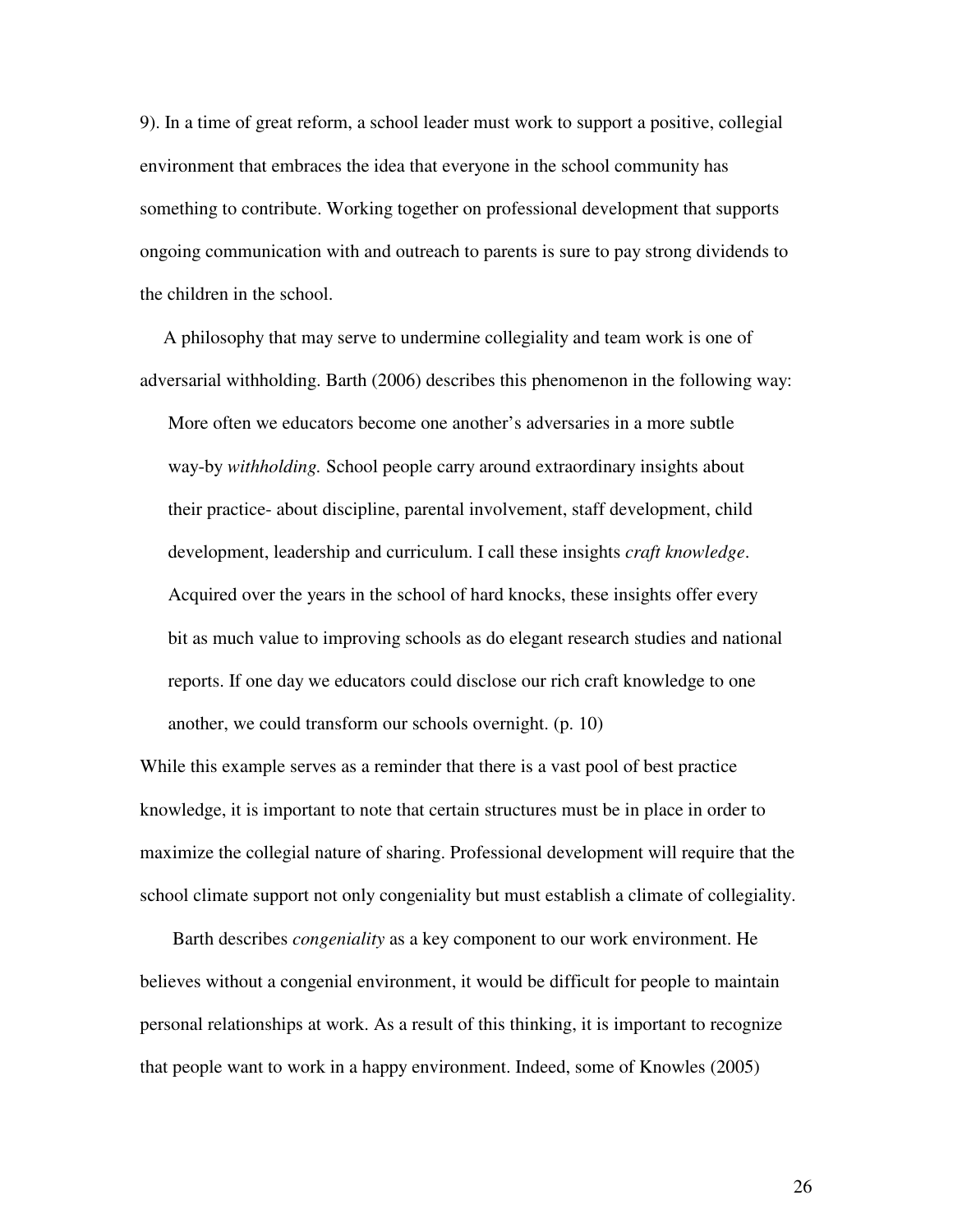principles that undergird his adult learning theory such as the learner's self concept and the role of the learner's experiences may be strongly connected to a positive congenial environment. But *collegiality* is what Barth asserts is the "…kind of adult relationship highly prized by school reformers yet highly elusive" (Barth, 2006, p. 11). He describes noting collegiality's presence in a school by observing "people talking with one another about practice, sharing craft knowledge, observing one another in practice, and rooting for one another's success" (Barth, 2006, p. 11). The significance of this principle to reform movements and professional development that yields excellent results on behalf of students and families is very noteworthy. Collegiality will allow for the hard work being done in schools to come together in a meaningful way; a way that allows professionals to develop a stronger sense of empowerment and satisfaction.

In the 1999 publication, *Teaching as the Learning Profession: Handbook of Policy and Practice* (Darling-Hammond & Sykes), two of the chapters highlight the need for schools to serve as support for ongoing teacher growth and professional development. In an era of vast reform, it is unquestionable that schools must rethink how they offer opportunities for teacher learning and what types of structures are best suited to assist.

In an effort to establish schools that promote ongoing, school embedded professional development, noting how schools organize themselves to support this is important. In the chapter entitled *Organizing Schools for Teacher Learning*, Judith Warren Little (1999) describes how schools must organize themselves. She states,

Teacher learning arises out of close involvement with students and their work, shared responsibility for student progress, sensibly organized time and space, access to the expertise of colleagues inside and outside the school,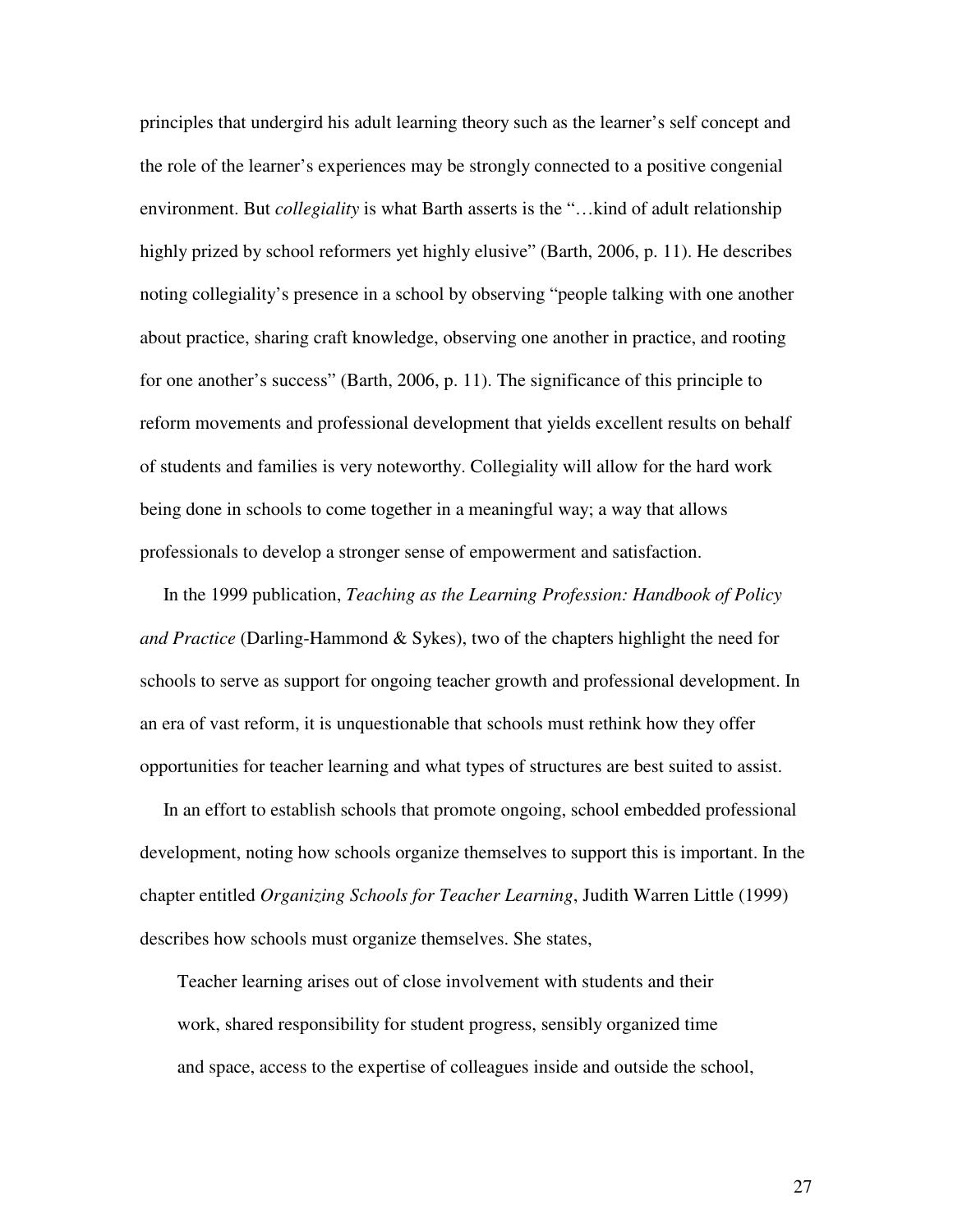focused and timely feedback on one's own work, and an overall ethos in which teacher learning is valued. (Little, 1999, p. 233)

When reforms are pushing forward, environments that are prepared for strong school based professional development will be most poised to experience success. Little asserts that it is the job of the school to be far more proactive in the creation of opportunities for integration of teacher learning and the ongoing work of teachers.

The current demands on schools and school personnel seem to continually expand, so it will be of great interest to all educational leaders that we find a way to continue to reinforce the significance of professional growth while understanding the complexities of the school environment. Little (1999) believes this will be supported in schools that:

- 1. Emphasize teachers' individual and collective responsibility for student achievement and well-being, and make inquiry into student learning a cornerstone of professional development.
- 2. Organize time, teaching responsibilities, and other aspects of teachers' work in ways that demonstrably enhance opportunities for teacher learning, both inside and outside the school.
- 3. Employ staff development resources in ways that increase teachers' ability to make well-informed use of ideas, materials, and colleagues.
- 4. Conduct staff evaluation and program or school reviews in a manner consistent with teacher learning.

5. Embrace an ethos genuinely conducive to teacher development (Little, p. 235). While she believes these systemic changes will bring about greater professional growth, she cautions that "one of the structural supports for teacher learning will succeed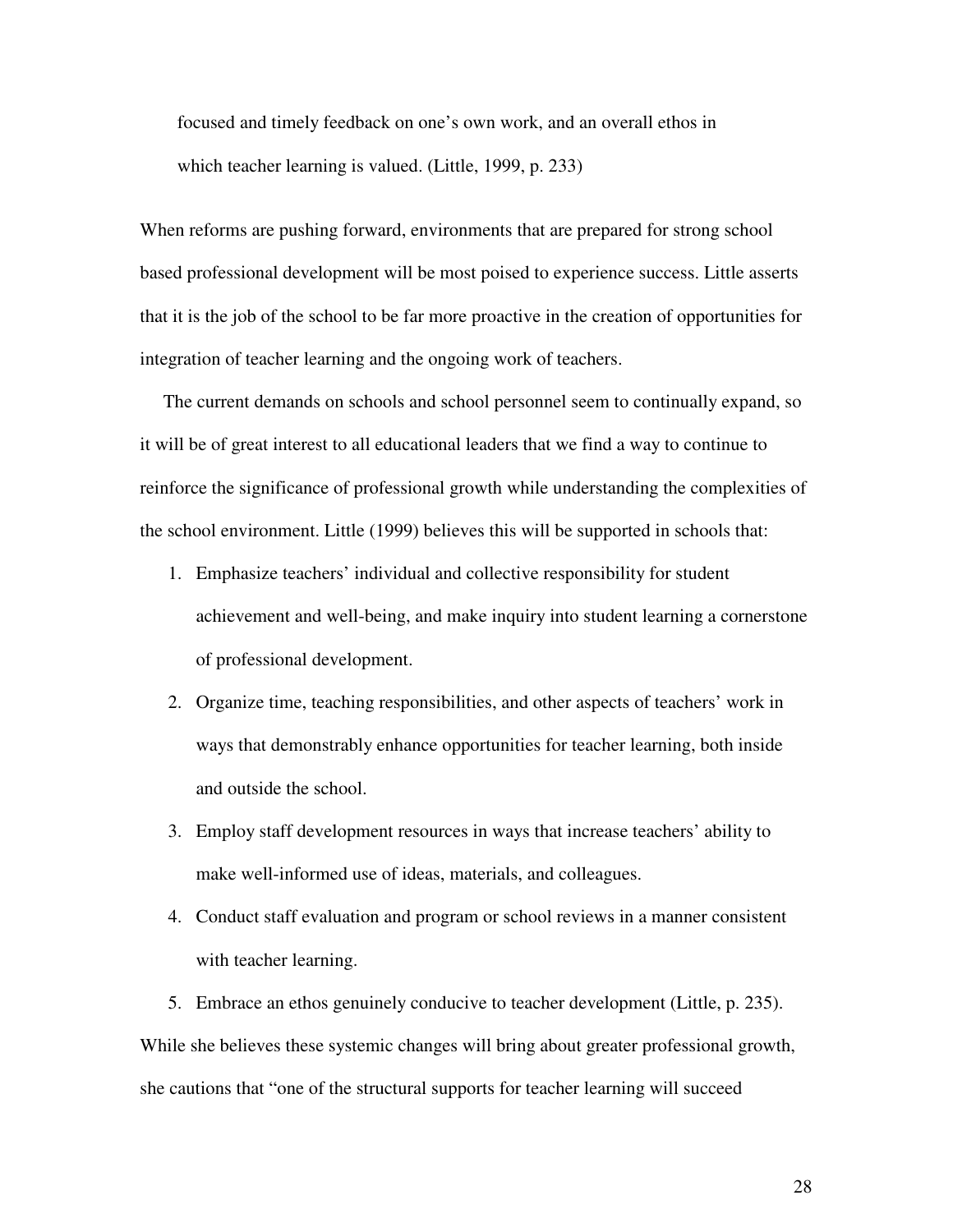without compatible values, beliefs, and norms-an overall ethos that supports a vital professional community among teachers and a strong service ethic in relation to students and their parents" (p. 253).

An additional chapter by Thompson and Zeuli entitled *The Frame and the Tapestry: Standards-Based Reform and Professional Development*, seeks "to understand what the core content and pedagogy of professional development should be like and to figure out how to propagate such professional development" (Thompson & Zeuli, p. 345). The authors believe that professional development is the key way to support the current reform initiatives. In fact, they feel that "…all systemic reform is a vast project in professional development" (p. 342). However, the old model of one time workshops, inservices, and "productive tinkering" will not work with such a hearty agenda. Thompson and Zeuli feel that teachers will first need to undo and unlearn some types of thinking about knowledge and teaching and learning; and that this "learning must be both additive (the addition of new skills to an existing repertoire) and transformative (thoroughgoing changes in deeply held beliefs, knowledge, and habits of practice)" (p. 342). This focus on new schools and practice will take a good deal of coordination and clarity at the school and district level.

While the reforms are large in scale and will take many years (at best) to implement, Thompson and Zeuli suggest that transformative professional development requires a number of specific elements. These include:

- 1. Create dissonance enough to provoke transformation in teachers about knowledge, teaching, and learning.
- 2. Provide time, context, and support for teachers to think.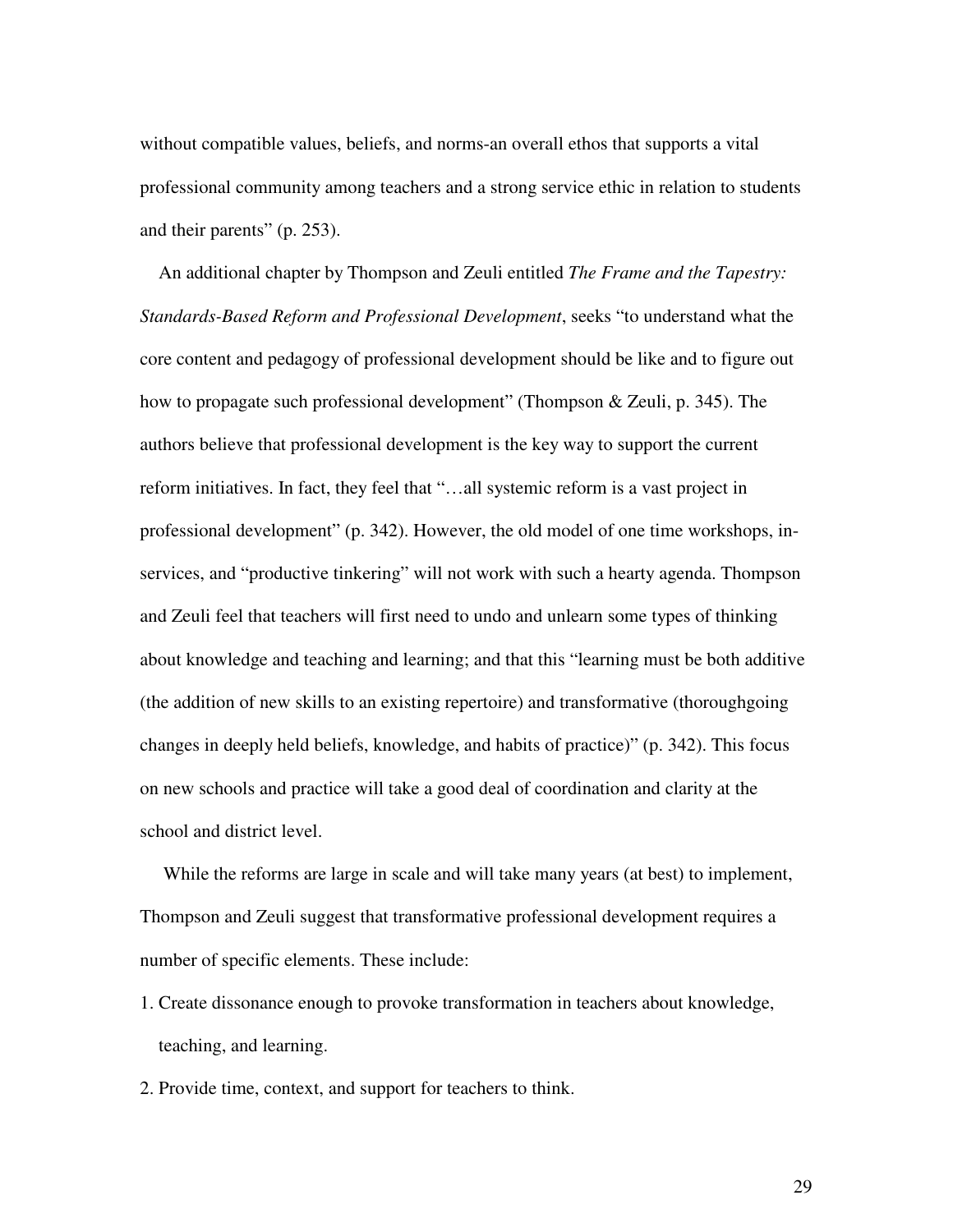3. Connect thinking and activities to the teacher's own students (keep it real).

4. Provide a way for teachers to create a repertoire for practice (new understandings).

5. Continue the cycle of new ideas and problems, new understandings, new performance, then keeping the cycle going.

Finally, they recommend that all people in schools do a careful analysis and review of the current professional development practices and then look for ways to make it much more effective.

## Preservice Teacher Preparation

The issue of the most effective model for teacher preparation is one that continues to be open for debate. With regard to adequate preparation for parent communication and for encouraging parental involvement, it is reasonable to ask; can college students, within the context of a traditional licensing program, ever be prepared to work effectively with parents? The research seems to indicate that even if practitioners think this is a topic worth covering in a traditional program, it is not common to find a specific course in parent and community involvement.

In 1997, the United States Department of Education, with the continued desire to increase student achievement and highlight teachers preparation, published *New Skills for New Schools: Preparing Teachers in Family Involvement*. This policy document highlighted current research on family involvement and teacher preparation. The publication followed the passing of two pieces of legislation; the 1994 National Education Goals and Improving America's Schools Act [IASA] which was a reauthorization of ESEA, and Goals 2000: Educate America Act, which also passed in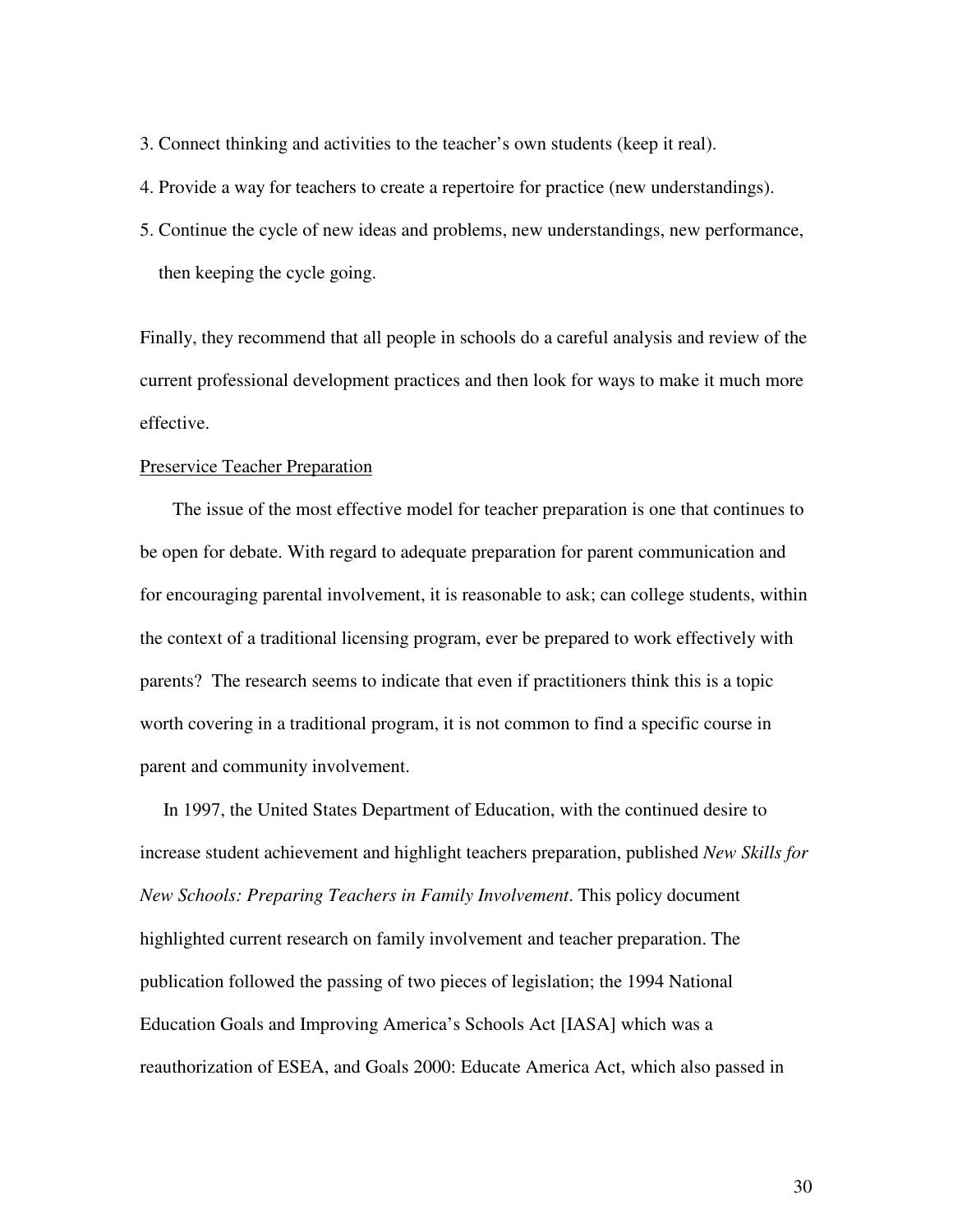1994. With an obvious public policy goal of enhanced education and student achievement, the New Skills for New Schools (1997) report sought to address this goal by highlighting teacher preparation in the area of parent and family involvement ( Shartrand, Weiss, Kreider, and, Lopez, 1997).

The report went on to identify a "framework" of content areas and goals for teacher preparation. Angela Shartrand, Heather Weiss, Holly Kreider, and M. Elena Lopez at The Harvard Family Research Project (1997) breaks them down as follows:

- General Family Involvement: Goals, benefits, and barriers to family involvement. Promote knowledge of, skills in, and positive attitudes towards involving parents.
- General Family Knowledge: To promote knowledge of different families' cultural beliefs, childrearing practices, structures, and living environments. To promote an awareness of & respect for different backgrounds and lifestyles.
- Home-School Communications: To provide various techniques and strategies to improve two-way communication between home and school (and/or parent and teacher).
- Family Involvement in Learning Activities: To provide information on how to involve parents in their children's learning outside of the classroom.
- Families Supporting Schools: To provide information on ways to involve parents in helping, both within and outside the classroom.
- Schools Supporting Families: To examine how schools can support families' social, educational, and social service needs through parent education programs, parent centers, and referrals to other community or social services.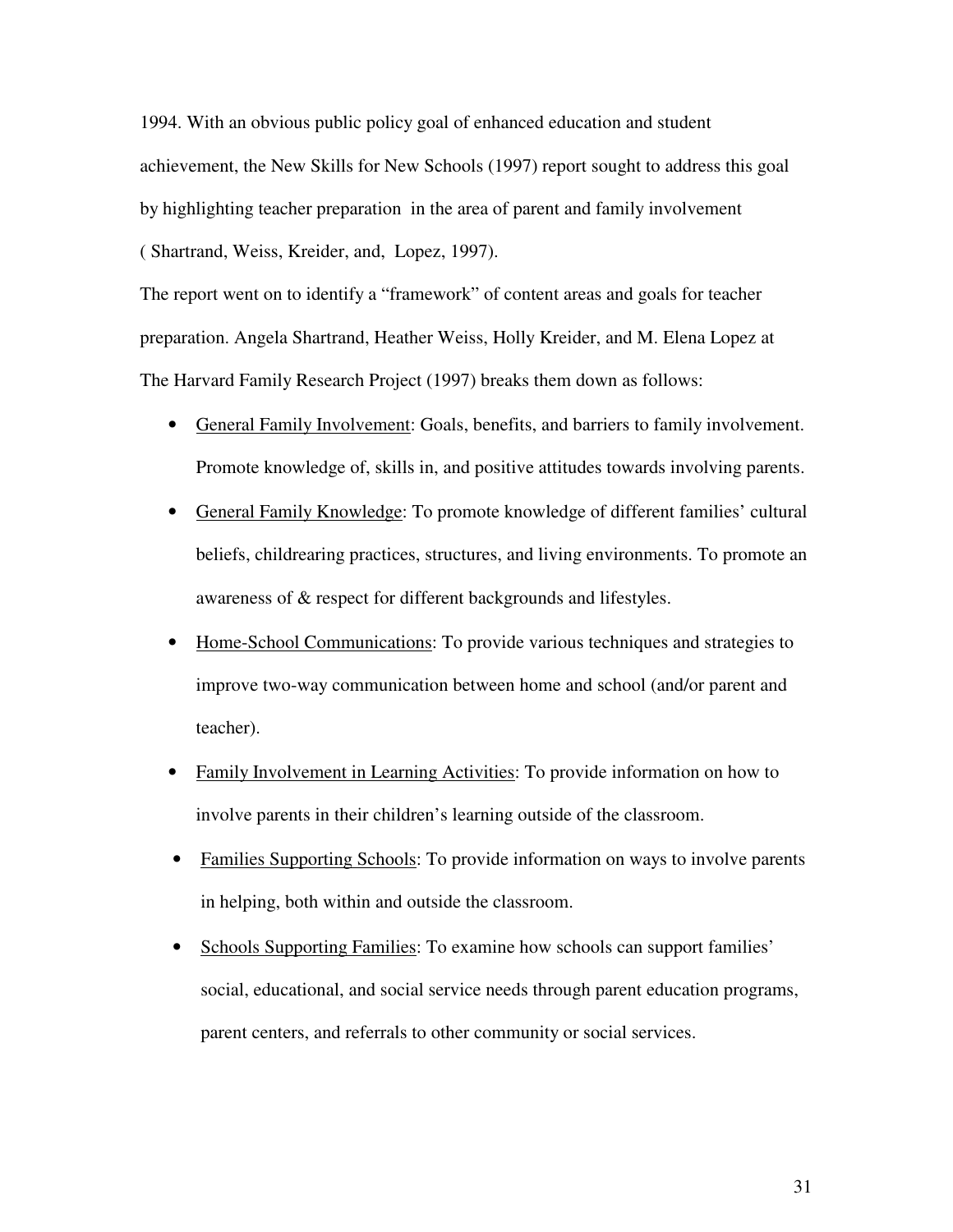• Families as Change Agents: to introduce ways to support and involve parents and families in decision making, action research, child advocacy, parent and teacher training, development of policy. (Shartrand, Weiss, Kreider, and Lopez, 1997, p.21)

Since that time, there have been a number of efforts to enhance the knowledge and skills required by teachers in order to actively engage family in schools. State licensing programs may or may not choose to include a separate course, but most will have the topic blended into other courses. The National Council for Accreditation of Teacher Education (NCATE) lists six standards for schools seeking their accreditation Standard one highlights the need for students to have professional knowledge, skills, and dispositions necessary to help all students learn. Standard three, field experiences and clinical practice highlights that these "real time" experiences for student teachers will help them develop and demonstrate the knowledge, skills, and dispositions necessary to help all students learn. NCATE also suggests that the topic of parent, school and community partnerships be addressed in the curriculum (The National Council for Accreditation of Teacher Education, 2007). While they do not state how these skills and dispositions will be acquired, it does show that a teacher candidate must have a very strong skill set and full knowledge base in order to be effective. The classroom teacher must have knowledge beyond content standards and lesson planning.

In 1992, The Interstate New Teacher Assessment and Support Consortium, a program of the Council of Chief State School Officers, published a document titled *Model Standards for Beginning Teacher Licensing, Assessment and Development* to help identify what they believe are the necessary skills for beginning teachers. They specify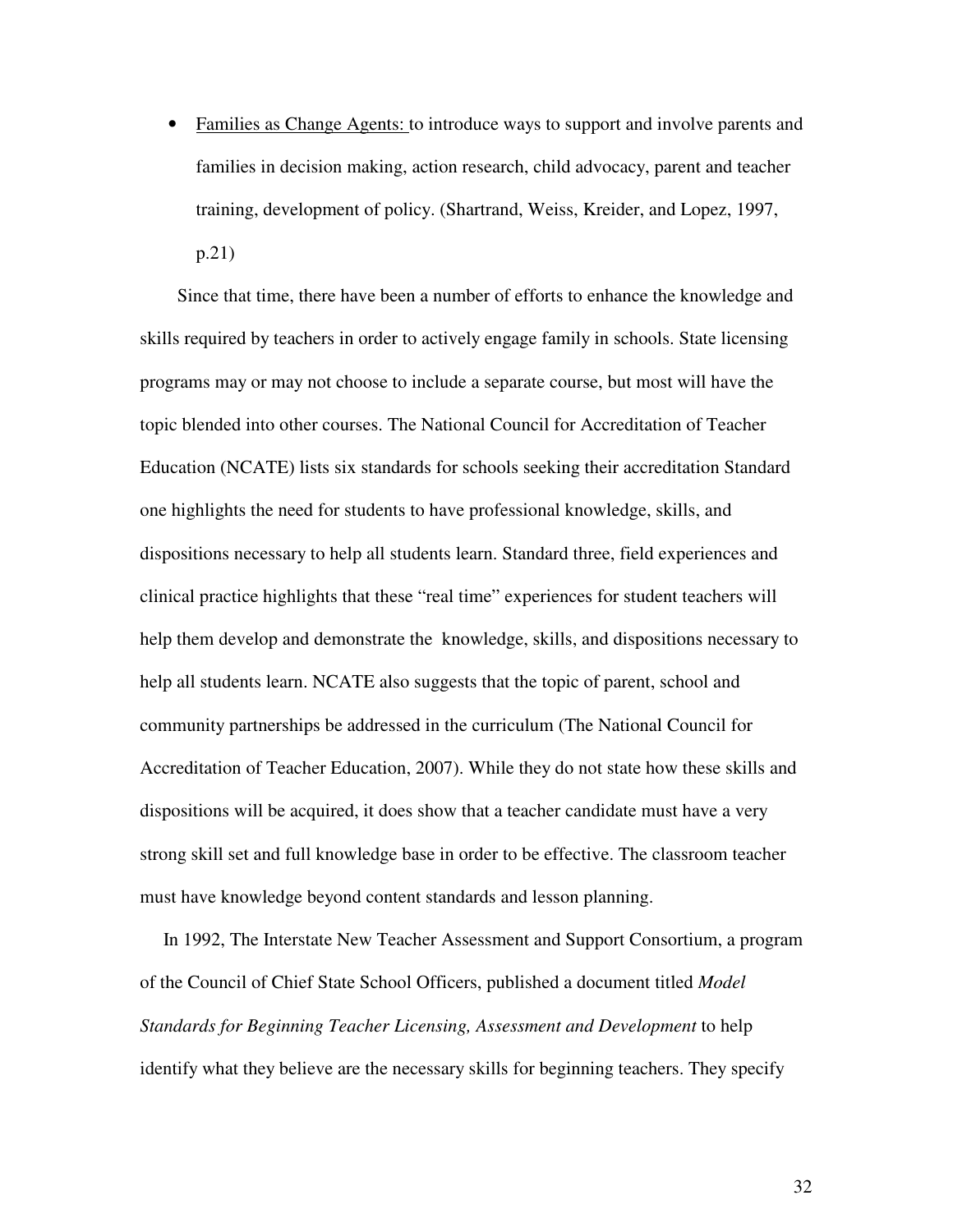ten standards or principles to be identified. The tenth principle states "The teacher fosters relationships with school colleagues, parents, and agencies in the larger community to support students' learning and well being" (Council of Chief State School Officers, 1992, p. 33). They describe the knowledge, disposition and performances of teachers exhibiting mastery of the standard. In particular the document states, "The teacher makes links with the learners' other environments on behalf of students, by consulting with parents, counselors, teachers of other classes and activities within the schools, and professionals in other community agencies" (Council of Chief State School Officers, 1992, p. 34). With a number of professional organizations supporting the need for parent outreach and family involvement, most of these suggestions have found their way into teacher preparation programs at some level.

A number of research studies have been done on the status of parent involvement, as a specific subject, in teacher preparation programs. In 2001, Diana Hiatt Michael reported on a Pepperdine University study that surveyed 147 universities with teacher education programs. Hiatt Michael (2001) found that:

The survey raised questions on number of courses, types of courses, topics and class instructional methods. Of the 96 who responded to the survey, 7 indicated that parent involvement issues were not included in any course. Twenty-two replied that the school offered a course devoted to parent involvement, but this course was not required for K-12 teacher education students. Such courses were developed for special education or early childhood teachers or offered as an elective course. Ninety-three percent of the respondents reported that parent involvement issues were woven into existing teacher education courses, such as special education, reading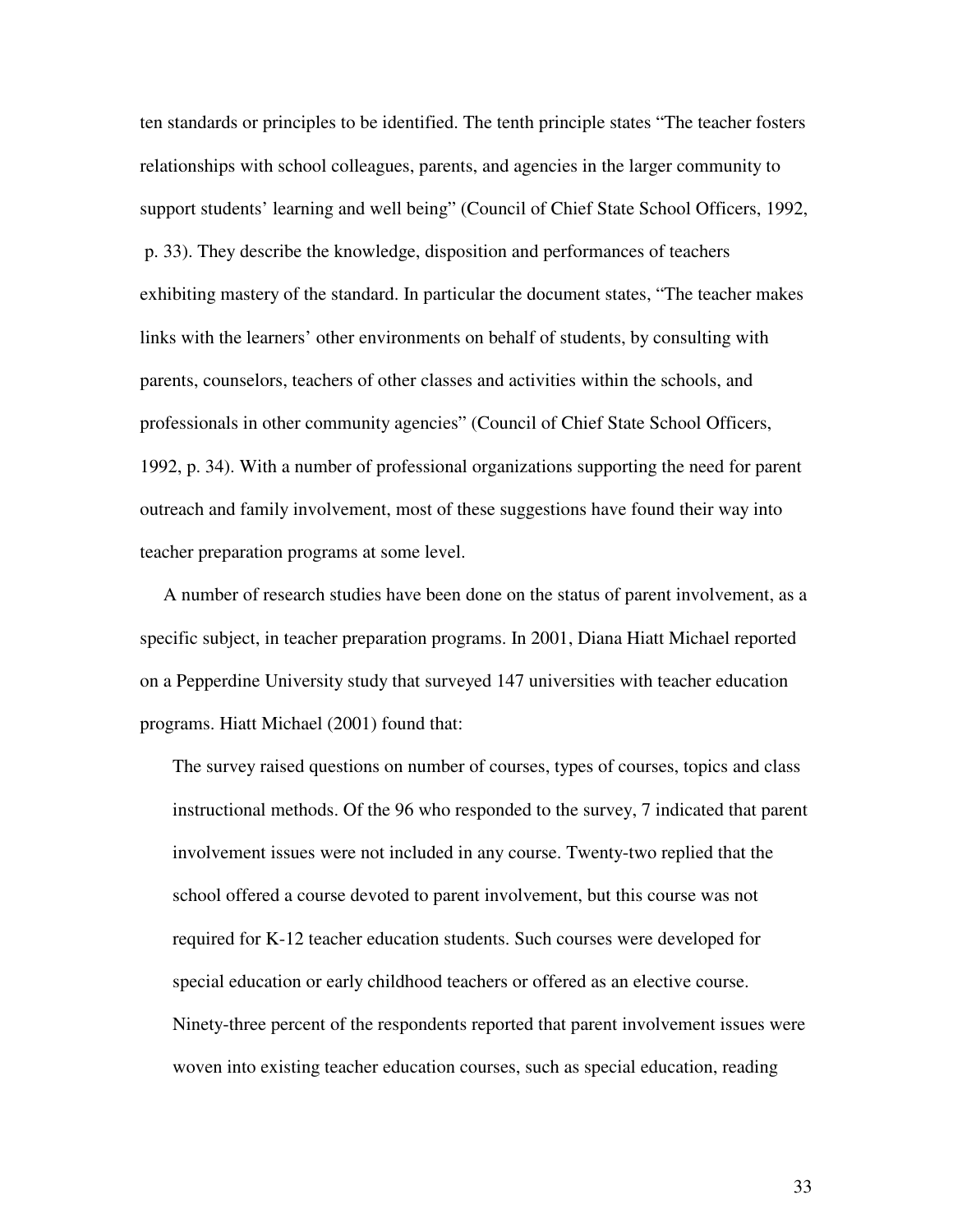methods, instructional methods and early childhood education. (p.3)

Some of the topics discussed in these courses were parent conferences, parent concerns, and writing newsletters. There were also a number of different types of activities that supported the class work such as role playing, research studies, conflict resolution, project creation, and home surveys (Hiatt-Michael, 2001). The information infers that teachers of younger or special education students are more likely to have course work that discusses parent involvement.

Another survey done by Carolyn B. Flanigan, of the Academic Development Institute and the Illinois Professional Learner's Partnership was in search of information about preservice teachers preparation for working with parents and families. Her study states, "An email survey of 20 college of education faculty and the college of education dean at the five Illinois Professional Learner's Partnerships (IPLP) universities was conducted in September 2000 in addition to website reviews of course catalog descriptions and syllabi" (Flanigan, p.1). The survey specifically asked how professors were preparing the preservice teachers in the class to work with parents and communities. Many responded that they were covering it as a topic covered in at least one class session. Early childhood professors covered it more, and many spoke of the subject as part of the student teaching experience. A more comprehensive survey was sent out in April, 2001 seeking the same data. "The importance of preparing preservice teachers to partner with parents and communities was confirmed by 89% of the respondents. Although 84% of the respondents taught one or more courses that included the topic, only 16% taught a course on the topic" (Flanigan, p. 2). In answer to the question about the preparedness of the education graduates to work with parents and communities 30% of the survey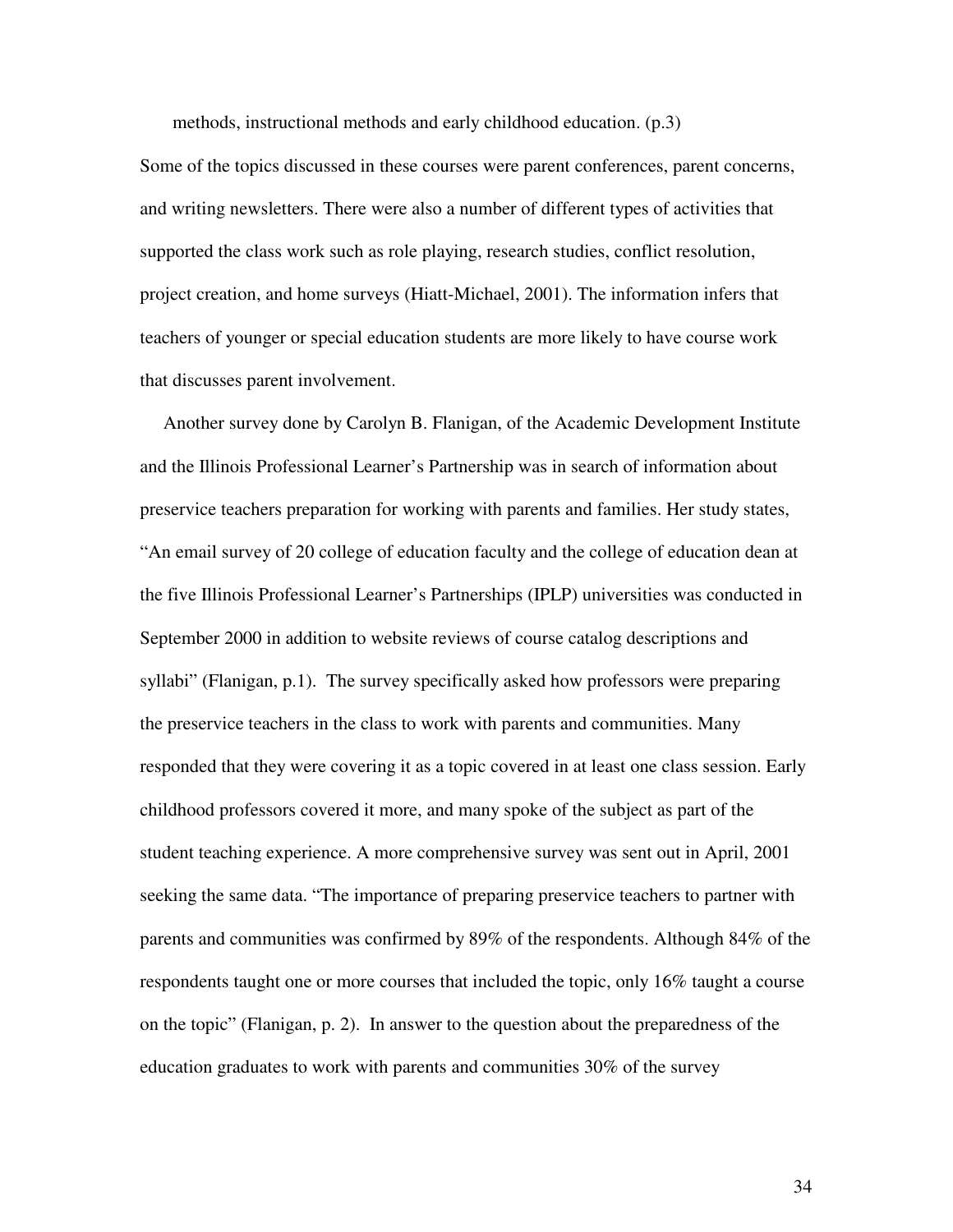respondents said students were well prepared,  $51\%$  said somewhat prepared, and  $11\%$ responded the students were unprepared. 95% of the respondents also indicated that they prefer having the topic peppered into the entire teacher preparation program versus 27% who would prefer a separate class. A number of concerns also emerged from the university staff with regard to parent involvement. They felt that some of the preservice teachers had judgmental attitudes about students and parents from different cultures or socioeconomic groups. They also felt that some students blamed the parents for student difficulties. Students also raised concerns to the staff that parent involvement may be a concern in the college classes, but that many schools they work in do not promote a lot of parent involvement (Flanigan, 2005). This study shed a great deal of light on how a college or university may go about assessing their own effectiveness in teacher preparation programs, with regard to parent and family involvement.

In 1988, Southwest Educational Development Laboratory prepared a study on family involvement in education. The authors of the study, Nancy Chavkin and Davis Williams, surveyed teachers in Arkansas, Louisiana, New Mexico, Oklahoma, and Texas about parent involvement. 87% of the classroom teachers surveyed said they could have used more undergraduate training in the area of parent involvement (Chavkin & Williams, 1988). In an additional study, Blair (2002) also states that as of 2002:

Twenty-two states now include family involvement in certification requirements, and there are innovative college courses and programs devoted to family involvement such as the Parent Education Model at the University of Houston at Clear Lake, the Peabody Family Involvement Initiative at Vanderbilt University, and the Teachers for Diversity Program at the University of Wisconsin. However, most family involvement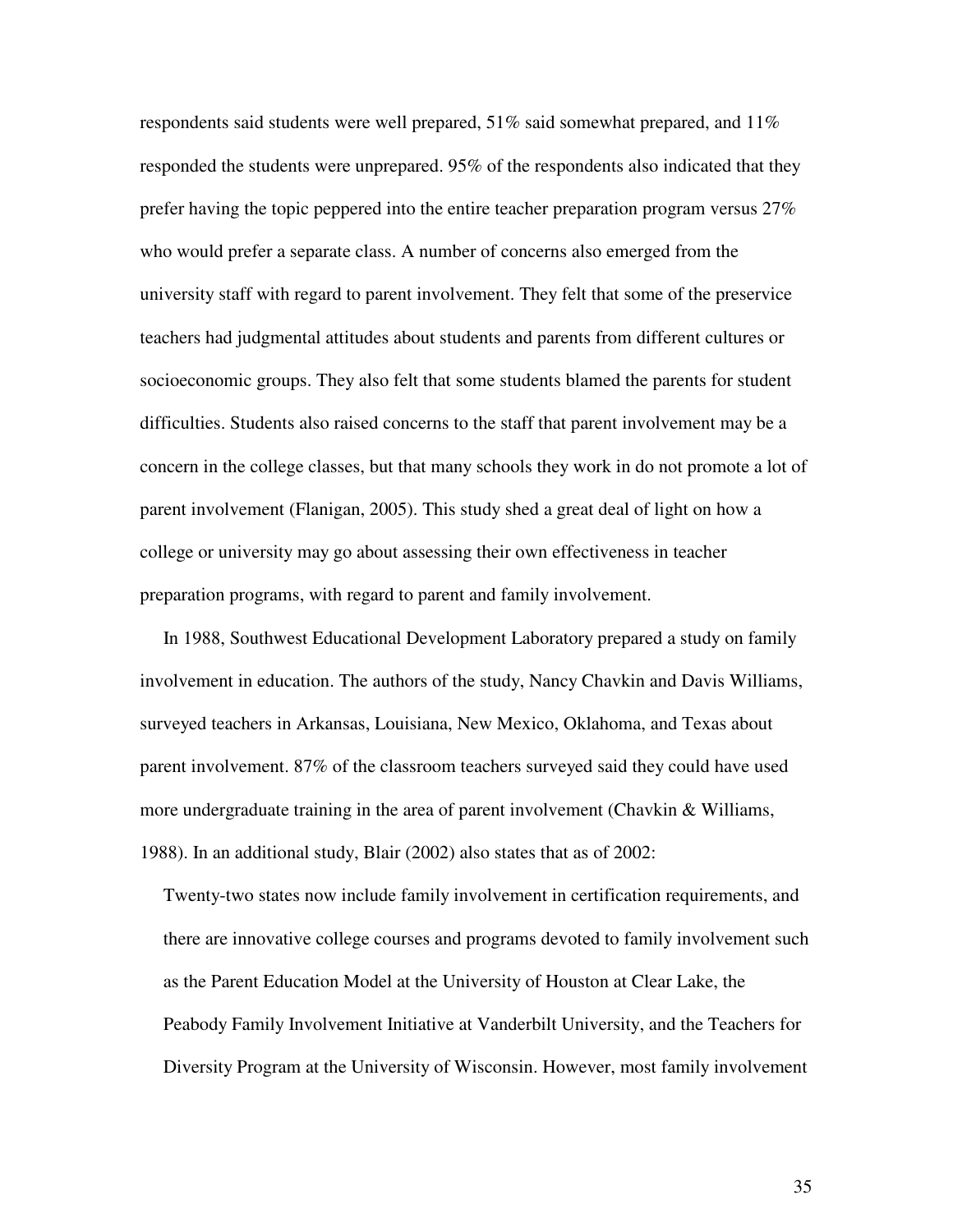training throughout the country is included as part of other coursework—mostly early childhood or special education courses. (p.2)

While there is certainly much more of a focus put on this subject in recent times, there is still work to be done in this area. This need is highlighted even more given the social science research and the current legal mandates in parent and family involvement.

The state of Massachusetts has made progress in the area of teacher preparation and parent involvement. While the state does not require a parent or family involvement course as part of the credentialing process, they do require a one year formal induction program with a mentor, as part of receiving a professional license (Mass DOE 603 CMR 7.04). The standards for this induction program involve an orientation, being assigned a trained mentor, the assignment of a support team of colleagues and even release time to work with the mentor on current issues facing the practitioner (603 CMR 7.12). It may be the goal of the department to require mentoring so that the new teacher may be supported through the challenging first year, which undoubtedly will involve parent communication and involvement.

The November 2000*, Parent, Family, and Community Involvement Guide* prepared for the Massachusetts Department of Education by the Massachusetts Parent and Community Involvement and Education Advisory Council also goes into detail about the expectation of educator staff development in the area of parent, family, and community involvement. As discussed previously, each component of the guide breaks down both the rationale and successful program initiatives with a specific focus. The rationales for the Educator/Staff Development Area are quite simple and understandable:

1. Teachers report that parent involvement is a top priority and challenge. When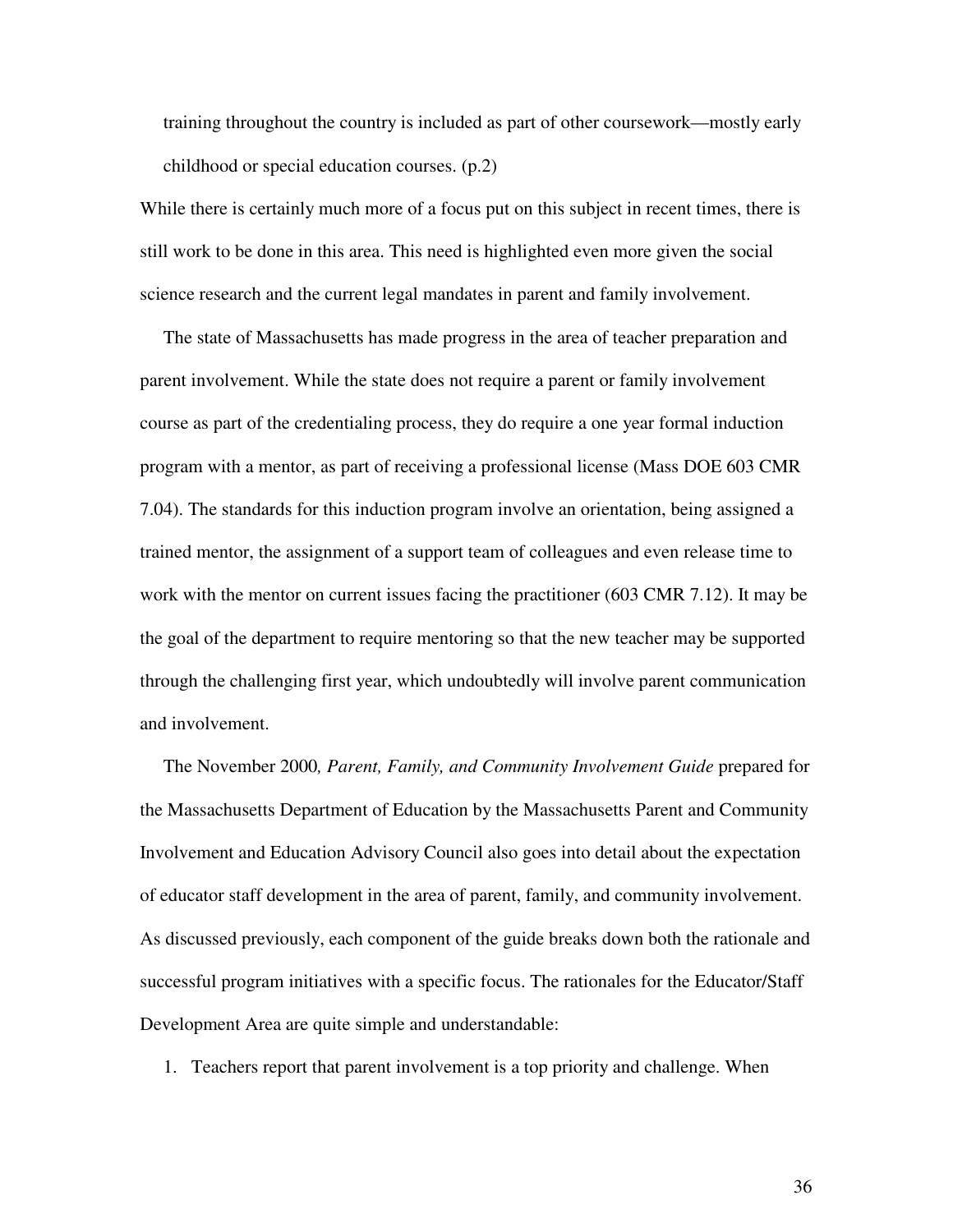schools provide training for all their staff, including administrators, teachers, and support personnel in parent outreach and engagement, educators work together to employ new ways of involving families in supporting student success.

2. Research studies confirm the strong correlation between effective parent involvement and increased student achievement. When teachers, guidance counselors, and others share best practices in involving parents and other caring adults, students, families and schools benefit.

(Massachusetts Department of Education, 2000, p. 20)

By using the Advisory Council as a formal "representative" of the Department of Education, there may be a stronger chance that parents, teachers and administrators are willing to review the information.

The Michigan Department of Education posts on its website (Michigan Department of Education, 2004) The Parent Engagement Information and Tools document (2004). It is described as a tool to help districts develop parent engagement plans and assessments. On page 76 of the guide are the results of a 2004 Parent involvement survey. This survey provides data from over 1000 parents and 1000 teachers about parent engagement. There is some interesting data from the teacher component of the survey. It stated that the average Michigan teachers works with 105 students and spends nearly two hours per week communicating with parents. 41% of the teachers felt uncomfortable in communicating due to language barriers, and 23 % felt uncomfortable because of cultural barriers. It also stated that some parents felt barriers to engagement due to work or other schedule issue. 90% of the parents also felt that they should be part of the classroom education and 67% seek out information on parenting. What this survey indicates is the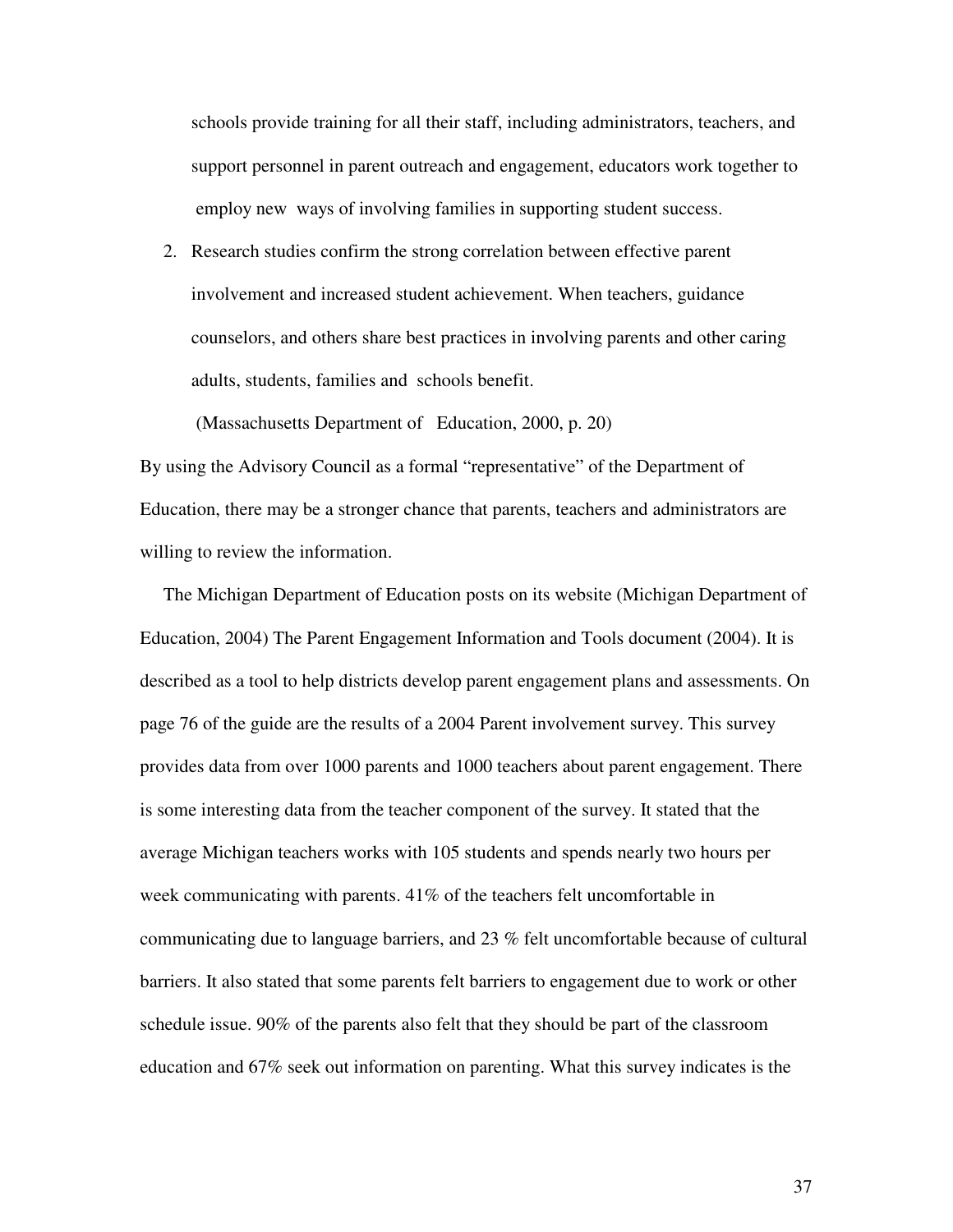very diverse and time consuming nature of effective parent communication and involvement. If preservice teachers are not given an opportunity to understand this, it may be a source of conflict during their initial year performance.

While there is certainly no perfect way to train new or preservice teachers in the area of parent involvement, there are some common themes that emerge as you review the literature. There is a need for preservice teachers to understand the complexities involved in both communicating and working with a diverse group of students and parents. There may be cultural, linguistic or historical barriers to effective parent involvement. Research shows that parents need to believe their efficacy, which can often come from their own experiences in school. There are issues of role construction (K. Hoover-Dempsey and Sandler, 1995) and understanding of social capitol (K. Hoover-Dempsey and Sandler 1995, Coleman, 1991) that parents bring to the table. The *New Skills for New Schools: Preparing Teachers in Family Involvement* (1997) by Angela Shartrand et al. highlights nine promising practices in the field of Teacher Preparation. They are:

Guest Speakers: such as practitioners, parents, and professionals from other disciplines Role-Playing: simulating a real experience with a parent, including how to negotiate a difference of opinion with a parent and discuss a child's behavior issues Case Method: using dilemmas or open ended situations to help the student reflect on what might be the best response, given a particular situation.

Cultural Immersion: Having students live in diverse areas and neighborhoods, ones that are different from their own experience

Community Experiences: Working in community centers or social service agencies in particular neighborhoods or settings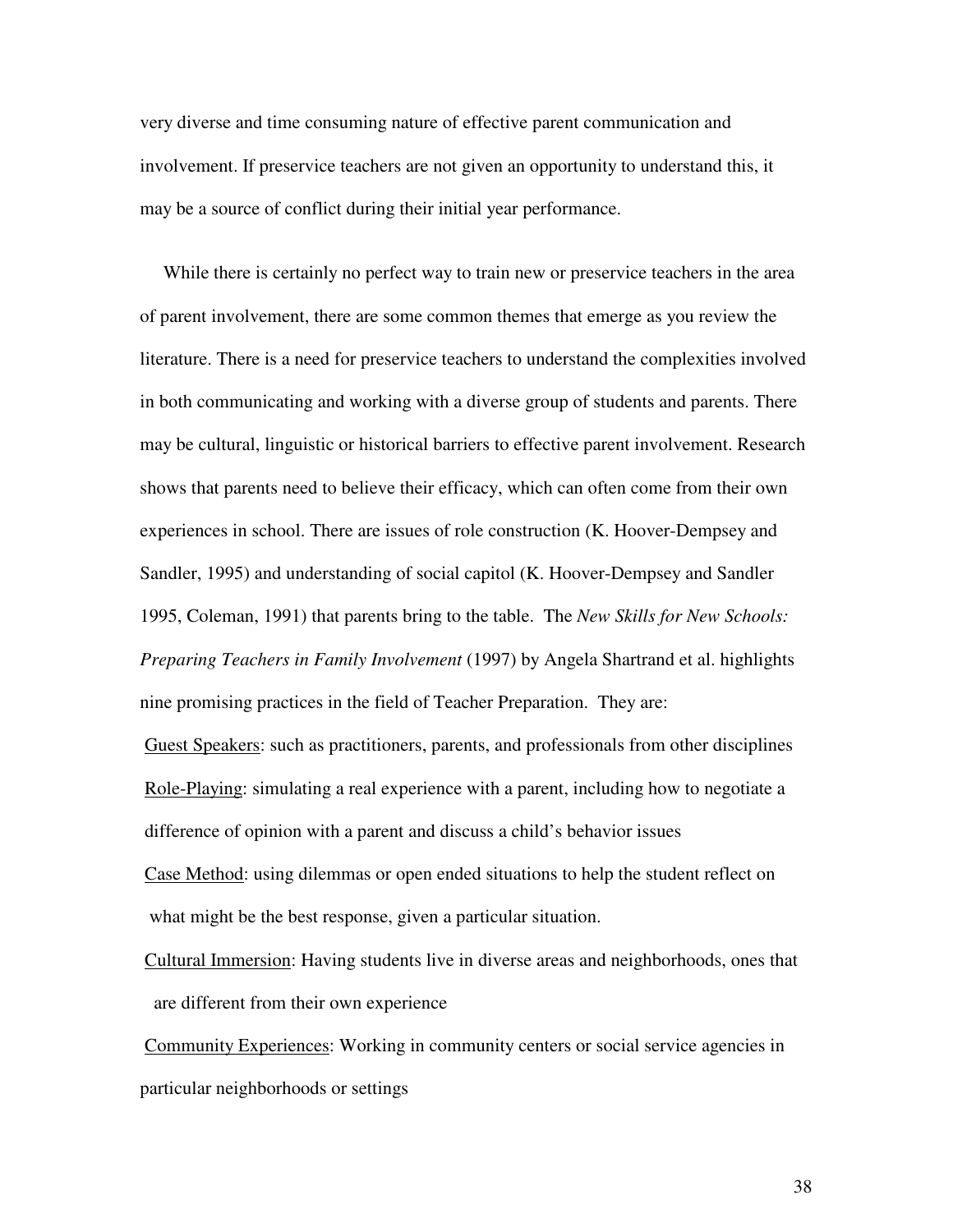Research with Families and Communities: doing parent surveys, interviews or ethnographic studies with families

Self-Reflection: Journal writing, reflection on their own families, reviewing assumptions about other families, and attitudes about working with parents.

Interprofessional Education: working with other students in programs like nursing and social work to encourage collaboration around family and parent involvement. Shartrand et al. (1997) describes what made these experiences so valuable.

These practices focus on developing prospective teachers' problem-solving skills by exposing them to challenging situations which require them to negotiate sensitive issues. The programs provide them with opportunities to work in schools and communities-often under the guidance of experienced professionals-where they are able to gain valuable communication and interpersonal skills, especially when dealing with families with very different backgrounds from their own. They encouraged the use of information about families to develop family involvement activities and to create supplemental materials for the classroom. (p. 47)

In the conclusion, Shartrand et al. (1997) cite a number of recommendations in order to mitigate what they sees as a concern. The researchers see the need for educating in the areas of family and community involvement as serious. Given what research tells us about teacher attrition rates in the first 5 years of professional work, it may be asserted that training on more "real school issues", such as parent communication and involvement, may help. Shartrand et al. (1997) make the following recommendations:

1. Develop a national network to support teacher preparation in family involvement (p.55).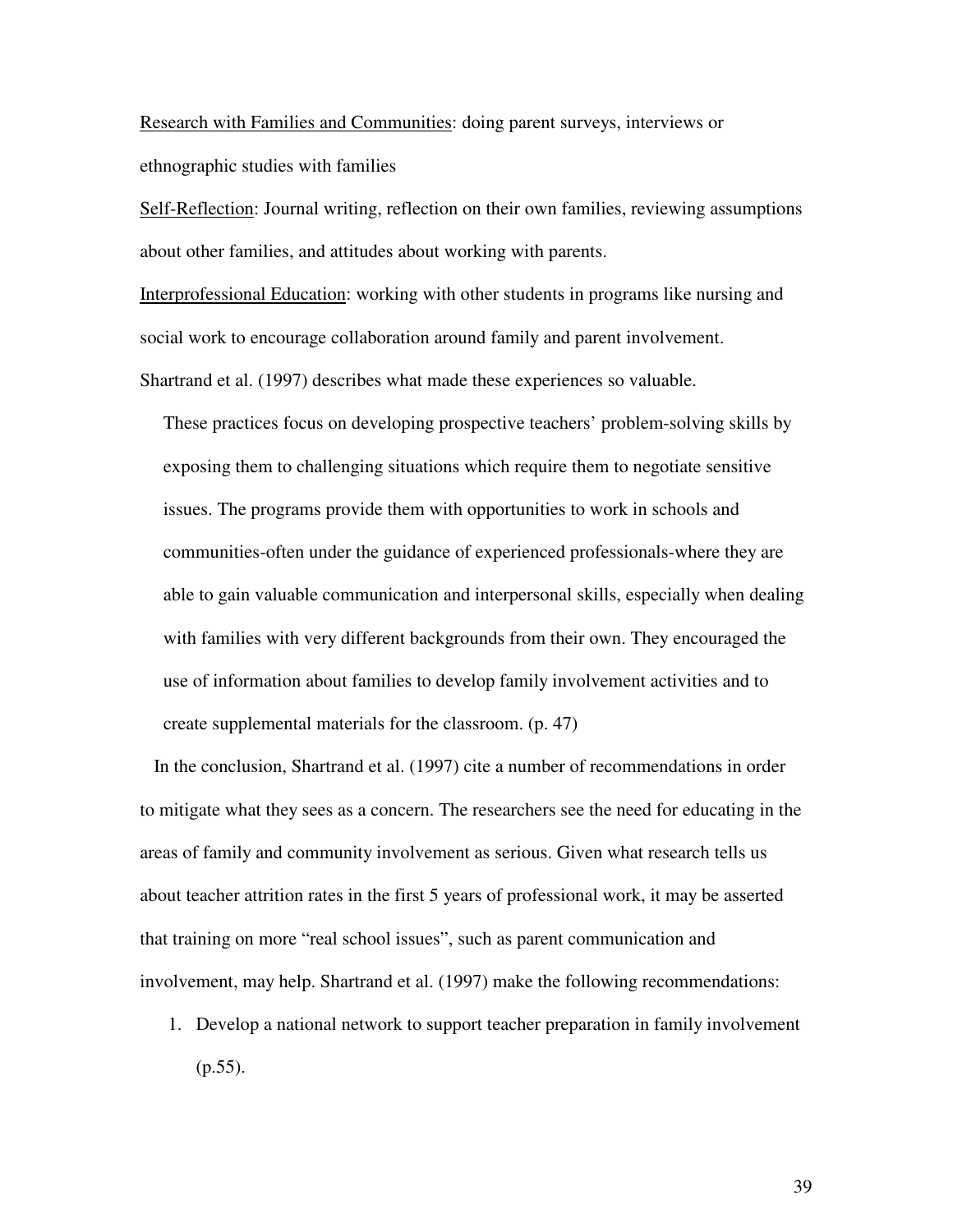- 2. Evaluate the experiences and outcomes of preparing teachers to work with families (p.55).
- 3. Strengthen state policy guidelines for teacher preparation in family involvement (p.56).
- 4. Make training available to elementary, middle, and high school teachers (p.56).
- 5. Improve the effectiveness of training through collaboration across subspecialties and disciplines (p.57).
- 6. Integrate training throughout teacher preparation curriculum rather than treating it as an isolated component (p.58).
- 7. Espouse family involvement as a priority among professional organizations (p.58).
- 8. Sustain teachers' knowledge, skills, and positive attitudes towards families through inservice training (p.59).
- 9. Move beyond classroom based teaching methods by offering teachers direct field experiences working with families (p.60).

While there is no doubt that preparing preservice students to become teachers is a difficult job, it is one worth doing as completely as possible. While there may not be a most effective way to ensure that teachers are prepared for parent involvement, research seems to indicate that more time spent on *real* school situations the better. With colleges and universities struggling with teacher quality concerns in content areas, it may be a challenge to enhance licensing programs further. Perhaps, as suggested previously, these experiences are best crafted through the student teaching/practicum hours or even through a solid first year teacher induction program at the local level. With enhanced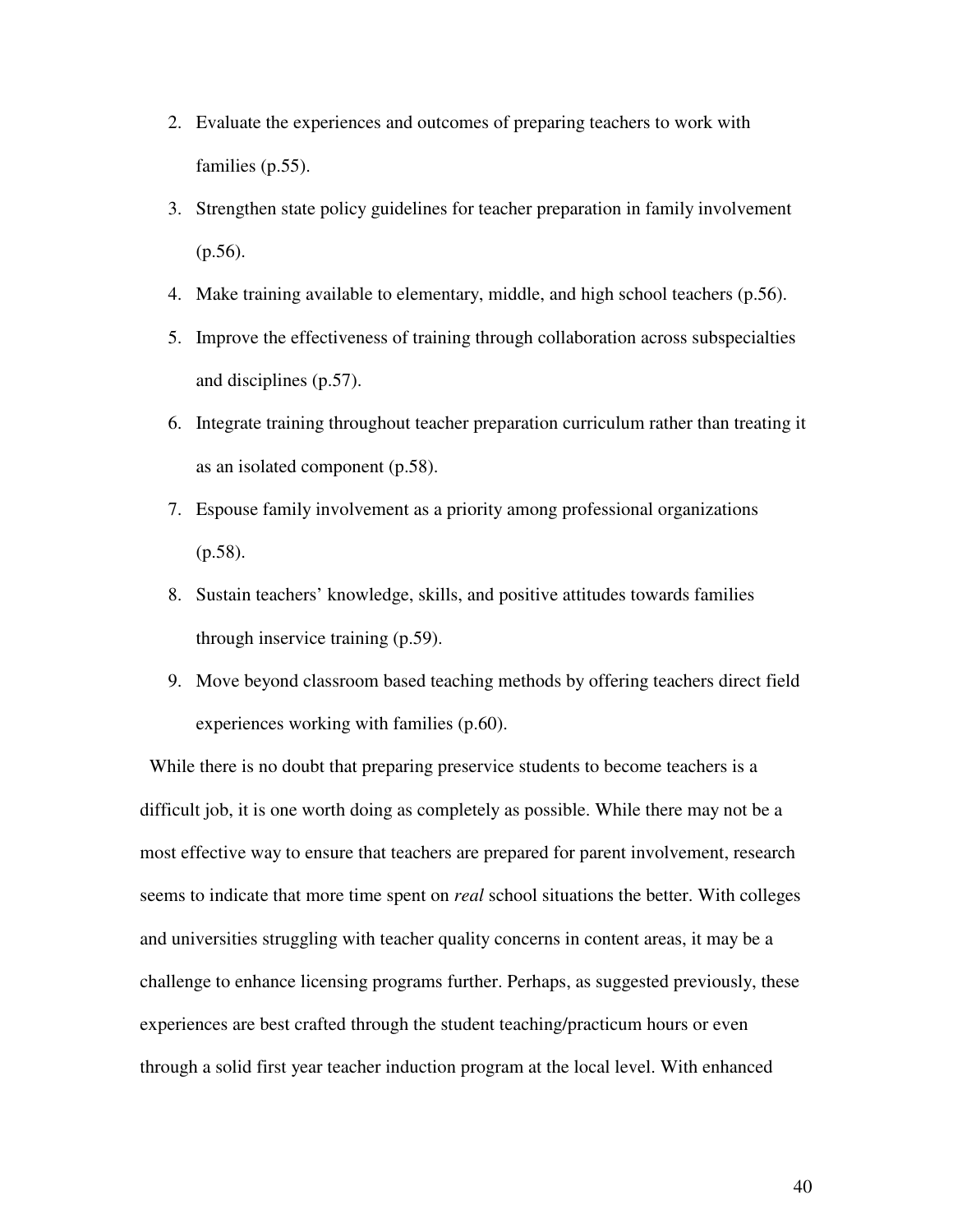parents rights under NCLB and access to information and advocacy just a website away, teacher candidates need to be prepared. However, perhaps most importantly, with decades of social science research to support the positive connection between parent involvement and student achievement, all teachers should be working to engage the home from the very start of their relationship with each child.

## **Definitions and Descriptions of Parent Involvement**

This section of the literature will look at the various definitions and descriptions of parent involvement, how varying research studies define the practice, and how this may be used as a way to increase the understanding of parent involvement.

Parent Involvement has come to mean a number of different things over many years. Some schools and parents traditionally believe that parent involvement is when a parent comes to the school for an activity. Given the recent focus on school reform and achievement for all students, parent involvement has now come to be defined by much wider parameters. An analysis of the literature will bring to light the variety and complexity associated with the definitions and descriptions of parent involvement.

In practice, parent involvement has been defined as representing many different parental behaviors and parenting practices including communication with school, communication with the child about school, parent aspirations for the child, and home routines to support learning (Fan and Chen, 2001). The National Middle School Association defines parent involvement as having an awareness of and involvement in school work, understanding of the interaction between parenting skills and student success in schooling, and a commitment to consistent communication with educators about student progress (National Middle School Association, 2006).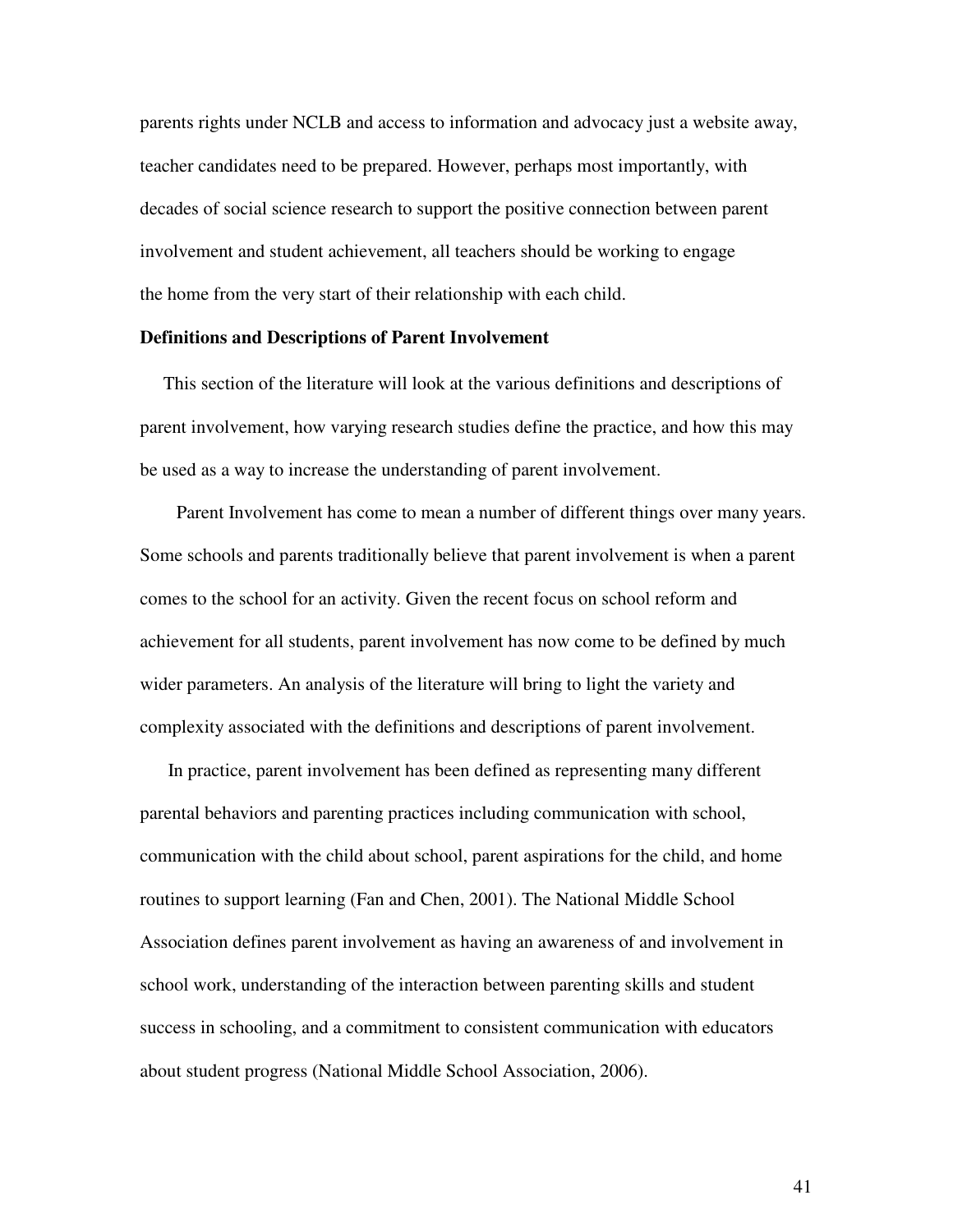Dimock, O'Donoghue, and Robb (1996) specified school choice, decision making through formal structures, teaching and learning, effect on the physical and material environment, and communication as the five categories of parent involvement (Feuersrein, 2000). Baker and Soden (1997) identified studies in which parent involvement meant a variety of things including parent aspirations, helping with homework or other home based activities, parenting styles and behaviors, as well as attending school functions. It should now be apparent that "developing a clear definition of such a multifaceted concept is not easy" (Feuerstein, 2000, p. 29). Research indicates that while having parents attend meetings and events may be helpful, a parent's involvement in their child's work at home is just as significant (Hoover- Dempsey and Sandler (1997), Izzo et al. (1999). As parent involvement is still defined in a number of different ways, research results must be scrutinized by looking at the actual study description of the involvement.

Dr. Joyce Epstein, of the Center on School, Family, and Community Partnerships at Johns Hopkins University has spent a number of years researching parent involvement and its affect on student achievement. She describes six types of parent involvement as: parenting, communicating, volunteering, learning at home, decision making, and collaborating with community. She elaborates on them in this way:

Parenting: Assist families with parenting and child-rearing skills, understanding child and adolescent development, and setting home conditions that support children as students at each age and grade level. Assist schools in understanding families. Communicating: Communicate with families about school programs and student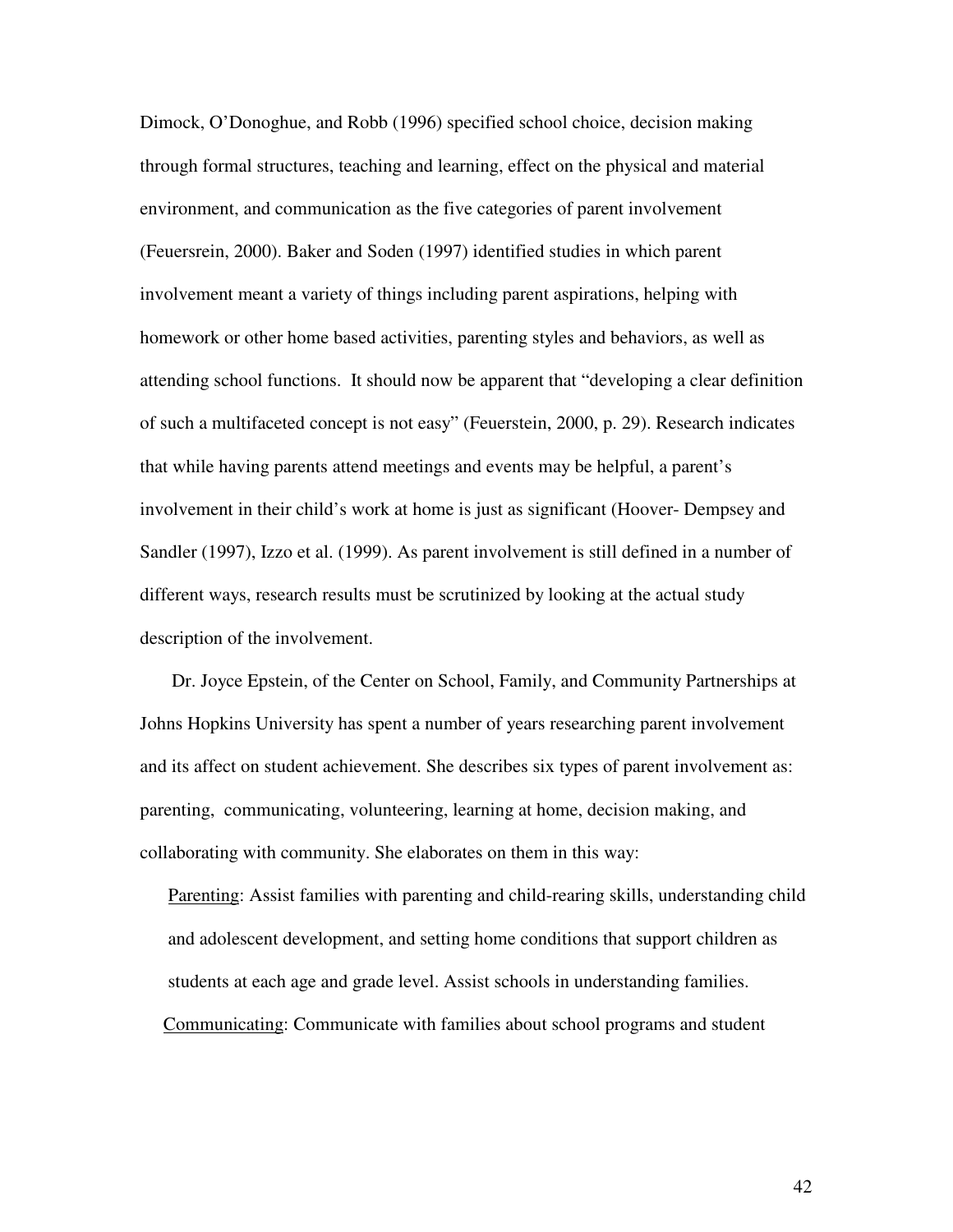progress through effective school-to-home and home-to-school communications.

Volunteering: Improve recruitment, training, work, and schedules to involve families as volunteers and audiences at the school or in other locations to support students and school programs.

Learning at home: Involve families with their children in learning activities at home, including homework and other curriculum-linked activities and decisions.

Decision making: Include families as participants in school decisions, governance, and advocacy through PTA/PTO, school councils, committees, and other parent organizations.

Collaborating with the community: Coordinate resources and services for families, students, and the school with businesses, agencies, and other groups, and provide services to the community (Epstein, 1995, p.704).

Many believe that these six categories have come to encompass virtually all activities that one might describe as parent involvement. She also points out that these six types of involvement reflect principles of caring. Epstein (1995) states:

Underlying all six types of involvement are two defining synonyms of caring: trusting and respecting. Of course, the varied meaning are interconnected, but it is striking that language permits us to call forth various elements of caring associated with activities for the six types of involvement. If all six types of involvement are operating well in a schools' program of partnership, then all of these caring behaviors could be activated to assist children's learning and development. (p. 711)

Epstein's research and beliefs indicates that these six types of parent involvement support children and work best when schools, families and communities join together in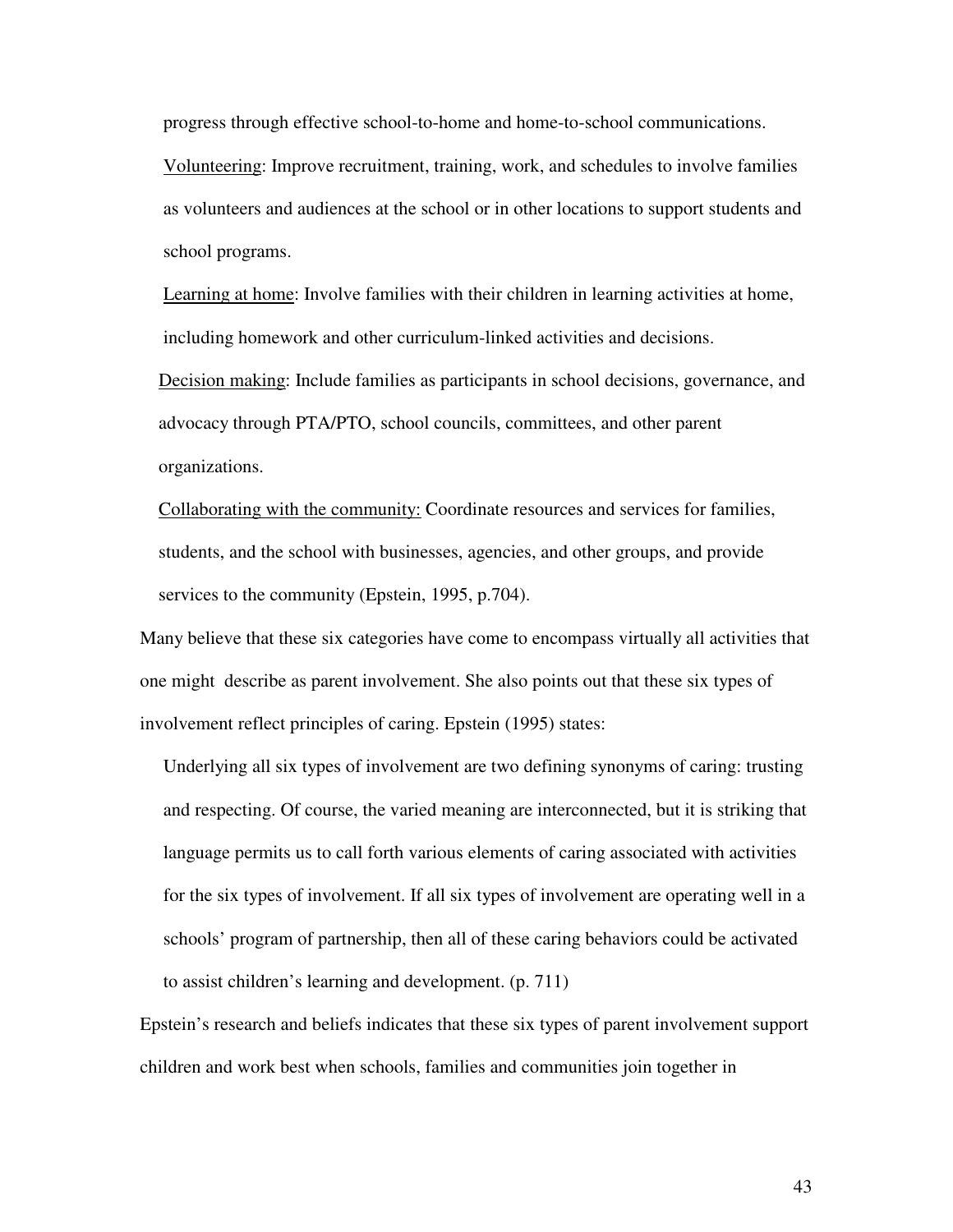partnership. She describes these powerful connections as "Overlapping Spheres of Influence" (Epstein, 1995).

The theory of overlapping spheres of influence is one that Epstein uses as a basis for her community partnership research and for all parent involvement activities. The underlying principle of the theory is that there are three major contexts in which children live, learn and grow; these being family, school, and community (Epstein, 1995). By having all of these "worlds" working together, and not against each other, there can be powerful effects for the child. There are relationships that exist within each sphere as well as relationships that exist from sphere to sphere. The child is always in the center, pointing to the belief that the child should be at the center of all decisions; and it is important for the child to understand that these three environments are working together to support them in achieving success (Epstein, 1995). The six types of parent involvement previously discussed can be successful by understanding the relationships that exist between the family, the school, and the community.

In a 1999 meta-analysis of parent involvement research, authors, Xitao Fan and Michael Chen sought to review ten years worth of studies on parent involvement. In doing so they were looking for links between parent involvement and achievement. A review of their research analysis "…suggests that parent involvement, especially parents' aspirations for their children, has a significant impact on student achievement. Some types of involvement, especially expressing expectations for achievement, have more effect than others" (Henderson and Mapp, 2002, p. 111). The research also indicated that the individual studies described both parent involvement as well as achievement, in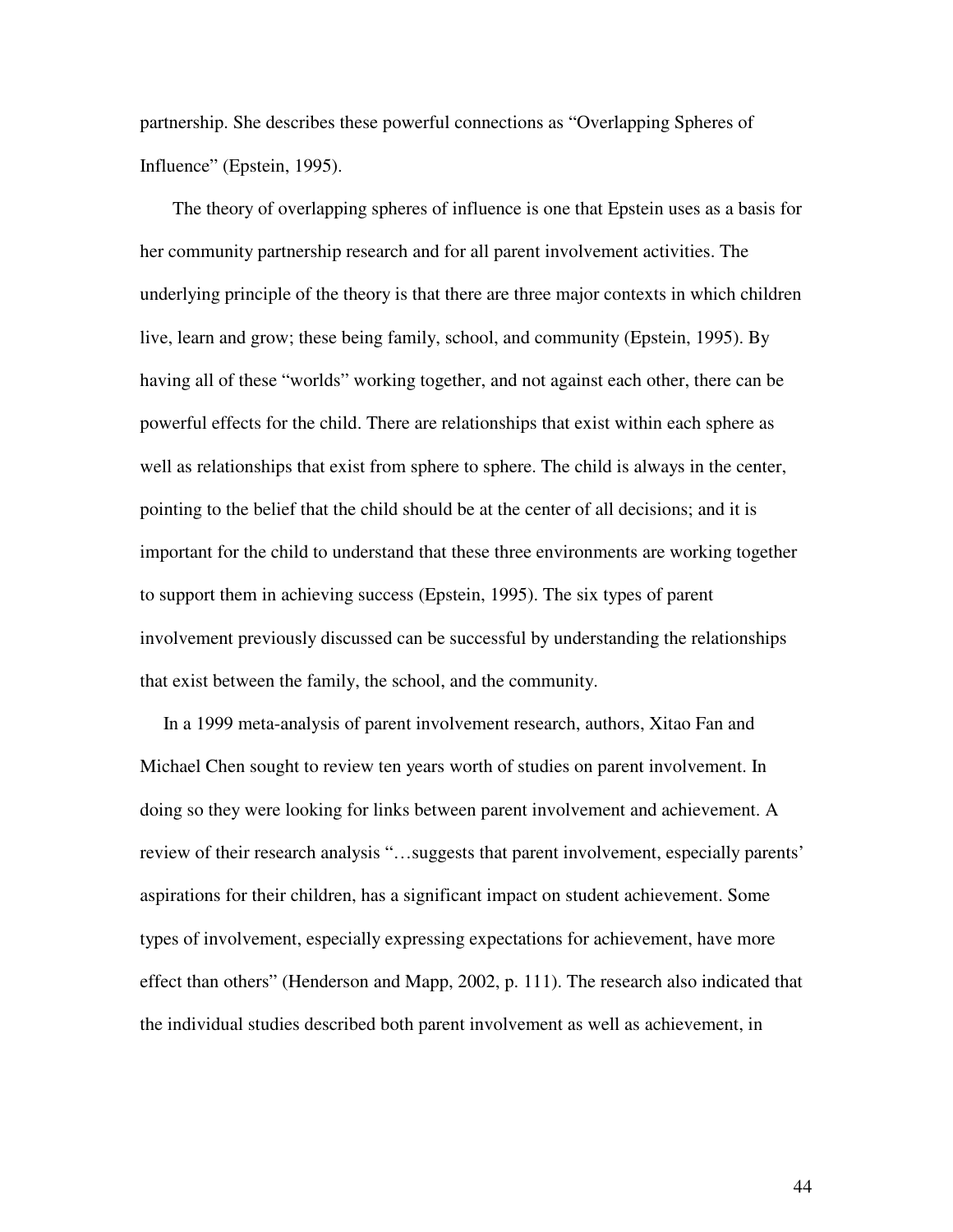varying ways. Henderson and Mapp (2002) state that according to the analysis done by Fan and Chen (2001), **parent involvement** was defined in these various ways:

- Educational aspirations for children such as expectations for their performance
- Communication about school-related matters, such as homework and school Programs
- Parents' supervising children's activities, such as homework, TV watching, and after school time
- Parents' participation in school activities, such as volunteering and attending events
- General parent involvement

**Student achievement** was defined in these ways:

- Grade point average (GPA)
- Test scores in specific subjects (math, science, reading, social studies)
- Other (promotion, retention, teacher ratings)

(Henderson and Mapp, 2002, p. 111)

As a result of the varying descriptions of both parent involvement and achievement, Fan and Chen (2001) hypothesize that this may be a factor explaining why empirical research on parent involvement may be somewhat limited.

In a 1996 study conducted by Esther Ho Sui-Chu and Douglas Willms, critical questions relating to parent involvement, income level, and achievement were reviewed. The data reviewed was from a large data base generated by the National Education Longitudinal Study of 1988 (NELS:88). The researchers noted that the purposes of the study were to "explore the relationship among parent involvement, family background,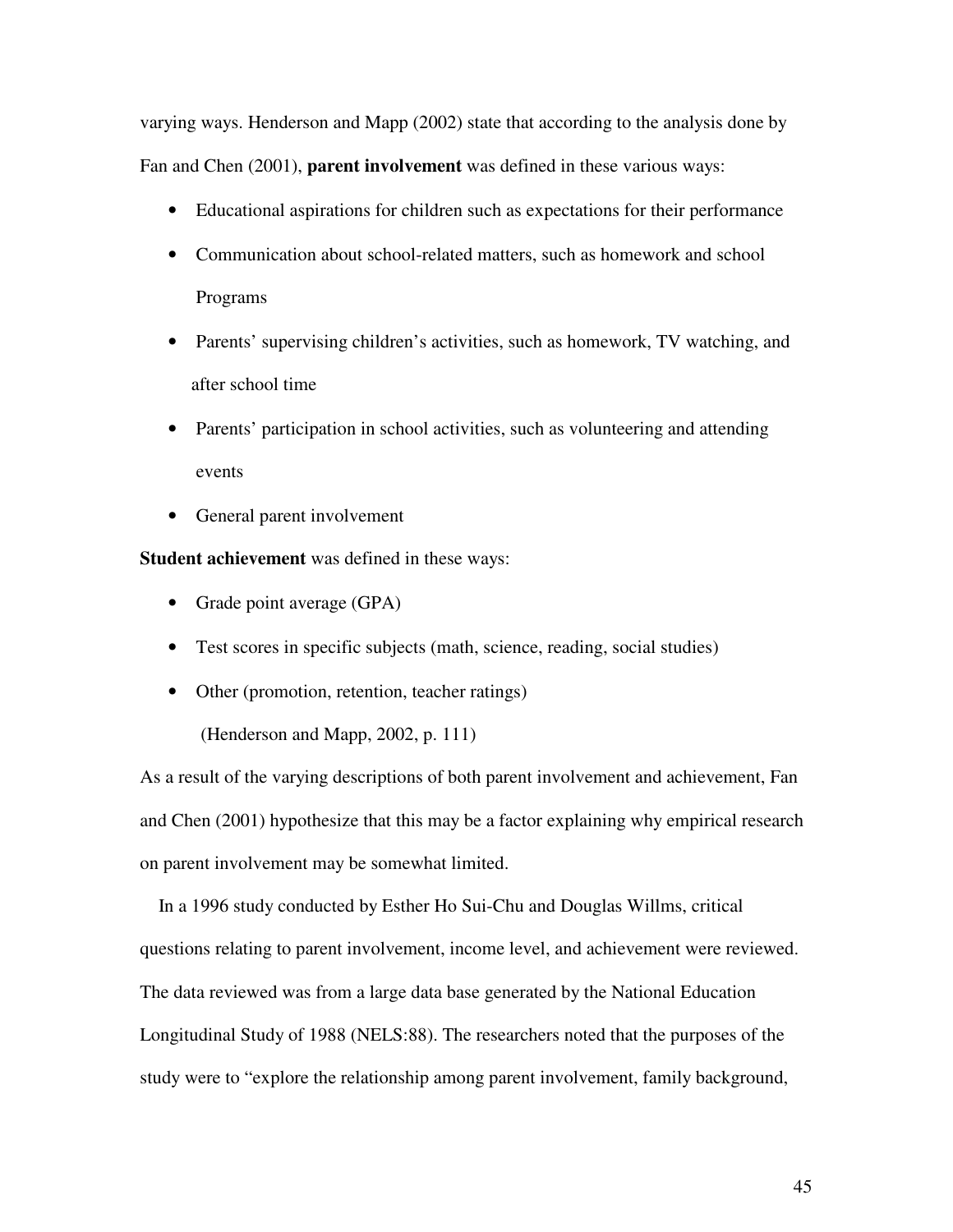and student achievement" and to "clarify types of parent involvement and how they may vary within and among different schools" (Henderson and Mapp, 2002, p. 119). They believed that in order to draw accurate conclusions regarding parent involvement, income levels and student achievement, they would need to isolate and define parent involvement. Ho Sui-Chu and Willms (1996) identified "four dimensions of parental involvement and assessed the relationship of each dimension with parental background and academic achievement for a large representative sample of U.S. middle school students" (p. 126). The researchers identified two home-based types of involvement (monitoring a child's activities out of school and discussion of school activities at home) and two school based types of involvement (contact between parents and school staff and attending parent-teacher conferences and other meetings or volunteering) (Ho Sui Chu and Willms, 1996). Their structured identification and description of parent involvement allowed them to more accurately discuss their findings which were generated from a large sampling of students and schools across the United States.

As the previous researchers have sought to identify the exact meanings and behaviors that define parent involvement, so did Kusum Singh in a 1995 study looking at the effects of parent involvement on grade eight student achievement. Singh was interested in reviewing any connections between student achievement at the middle school level and parental involvement. As part of the study, Singh (1995) identified four elements of parental involvement including: "parental aspirations for children's education, parent child communication about school, home structure, and parental participation in school related activities" (p. 299). Singh also used the NELS:88 data base for her study. Her research suggests that grade eight student achievement is in fact greatly influenced by the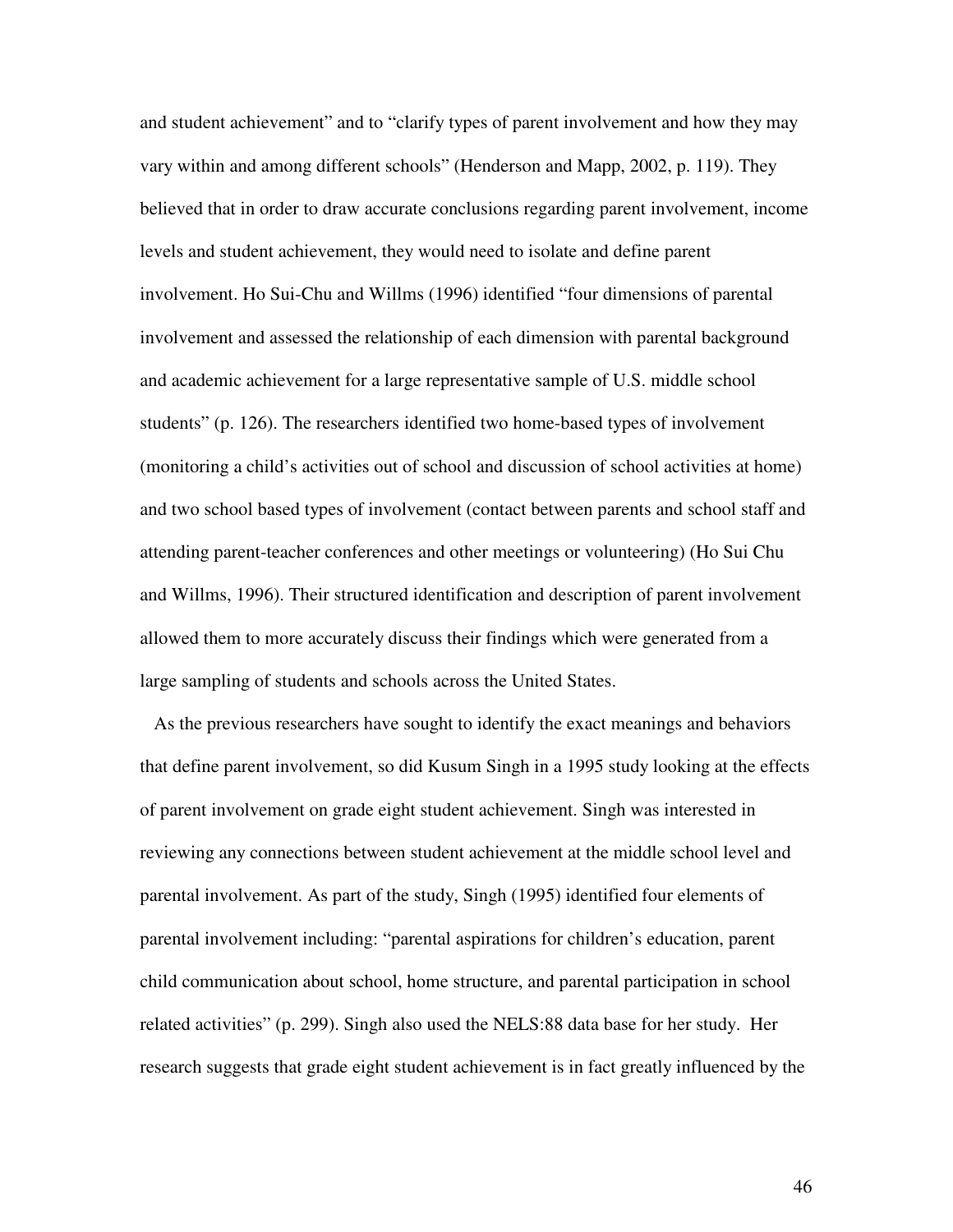educational aspirations of the parent. She also concluded that while parent –child communication about school did moderately impact on parental participation in school related activities, neither the communication itself or the participation in activities had any impact on student achievement (Singh, 1995). This research serves as a strong model for the need to identify and define parent involvement. Her findings would indicate that schools that are interested in enhancing student achievement through parent involvement may first need to work in partnership with those parents towards promoting high educational aspirations for children.

The descriptions of parent involvement will most certainly be different based on the setting of the program. In a 1999 study, Rebecca Marcon reviewed the parent involvement of preschoolers to determine if there is "…a threshold of involvement that can lead to positive child outcomes and if so, how much involvement is "enough" to warrant investment of limited parent resources" (Marcon, 1999, p.2). In order to determine this, she studied families that may have been seen as "hard to engage."

Her research initially asked teachers to identify the amount of contact they had with each child's parent (Marcon, 1999). She defined the contact or parent involvement based on teacher's observations. The four categories used in the research were "parent-teacher conferences, home visits by teacher, extended class visit by parents, and parental help with class activity" (p.3). She linked these four categories with student skill mastery. By using four general categories of involvement, it was easy for the researcher to determine if any level of parent involvement had an impact on achievement. She determined that parent involvement, at any level, did have a positive impact on student skill mastery. What is important to note is that the more active the parent involvement, the greater the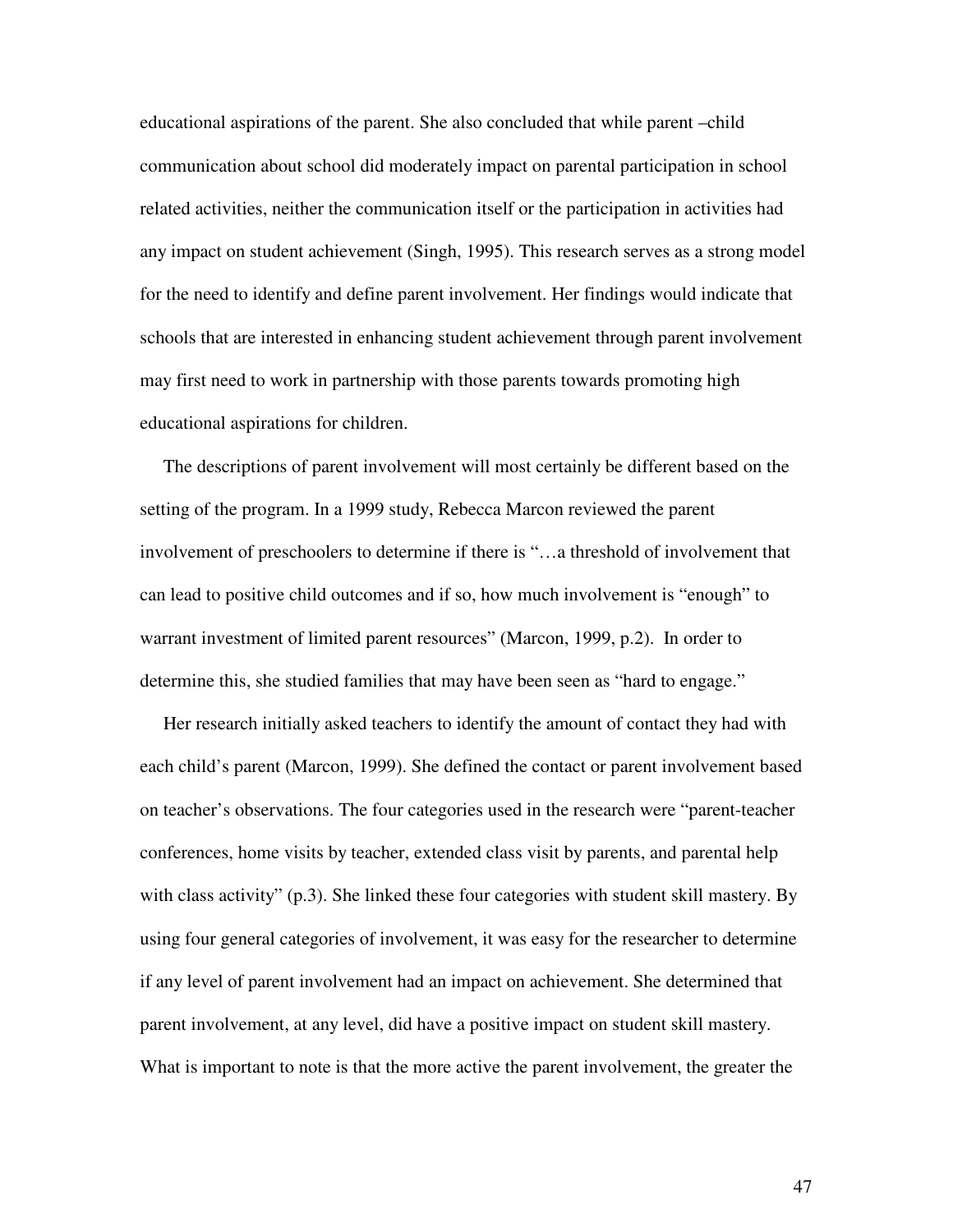gain for the children, especially in the areas of communication, daily living skills, and socialization (Marcon, 1999). The researcher identifies a valuable issue when reviewing this parent involvement research. While she finds that the identified categories of parent involvement have a positive impact on preschool children's development, she states:

The exact mechanisms of this notable influence are unclear, making it difficult to determine whether teacher perceptions or actual child changes or some unidentified third variables are the source of higher ratings of children whose parents are more involved. It is possible that teachers rated children higher as a result of familiarity with parents who appeared to be more interested in their children's education. Such parent interest may have influenced teachers' willingness to work with children, resulting in an enriched school experience for those in the high parent involvement group. Enriched school experiences may have, in turn, enhanced children's sense of accomplishment, and produced greater progress than would have occurred with a lesser degree of teacher involvement (p. 5).

The significance of this study lies in the discussion of the findings. Marcon (1999) establishes a theory that when parent involvement is rated generally by teachers, and is linked to student learning assessed by teachers, there may be more of a "teacher involvement" factor that has been discussed. This again points to the necessity to clearly define and describe what parent involvement means in a particular setting.

*A New Wave of Evidence: The Impact of School, Family, and Community Connections on Student Achievement* (Henderson and Mapp, 2002) provides a research overview for a number of parent involvement related studies. A unique perspective is provided in a research study by Gerardo Lopez (2001) that was part of a paper presented at the annual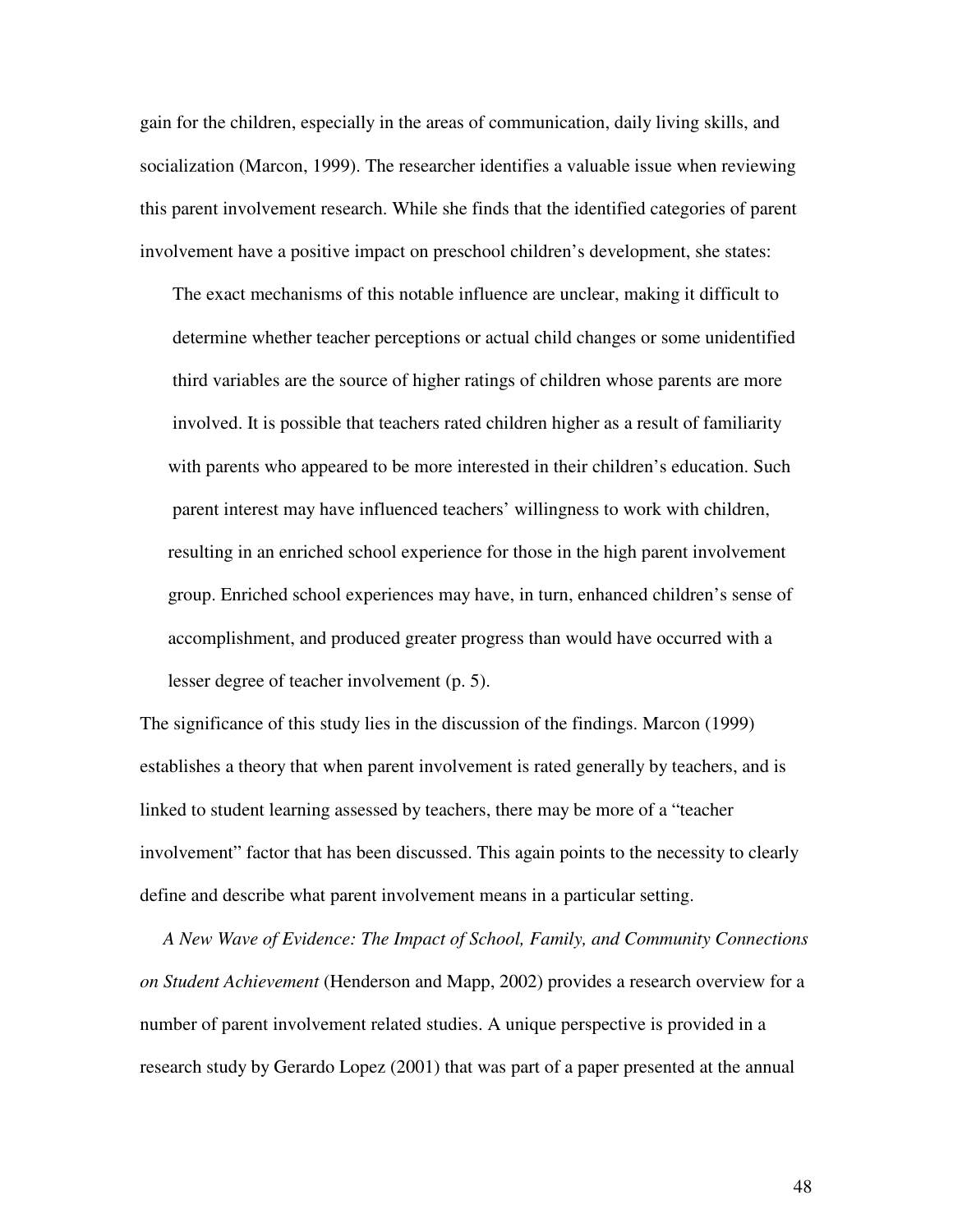meeting of the American Educational Research Association in Seattle Washington. Lopez sought to explore the concept of parental involvement through the beliefs and actions of four immigrant/migrant families from Texas (Henderson and Mapp, 2002). The researcher asserted that the current generally accepted definition of parent involvement "…signals a specific set of practices that have been sanctioned by the education community. As such, parents and caretakers whose involvement activities fall outside the realm of these socially specific ways get labeled as "uninvolved," "unconcerned," and "uncaring" (Henderson and Mapp, 2002, p. 138). The selected families were part of a purposeful sampling because their children were deemed by school staff to be "highly successful in school as defined by academic and non academic accomplishments, achievements, and successes" (Henderson and Mapp, 2002, p. 138).

What makes this study significant is the unusual lens with which the researcher viewed parent involvement. His findings indicated that the parents of these children believed they were very involved in their child's educational life. However, this involvement would not be viewed by school personnel as it was not related to parent teacher conferences, PTA activities, or other more traditional parent activities. Their involvement was to show their children the benefits of hard work and the down side of not getting a good education or of dropping out of school. (Henderson and Mapp, 2002) Lopez suggests that educators seek to expand the notion of parent involvement so that more recognition can be given to beneficial types of involvement such as the ones in his research. (Henderson and Mapp, 2002)

As the discussion of the previous literature indicates, parent involvement may have a number of different meanings and definitions. These descriptions are often impacted by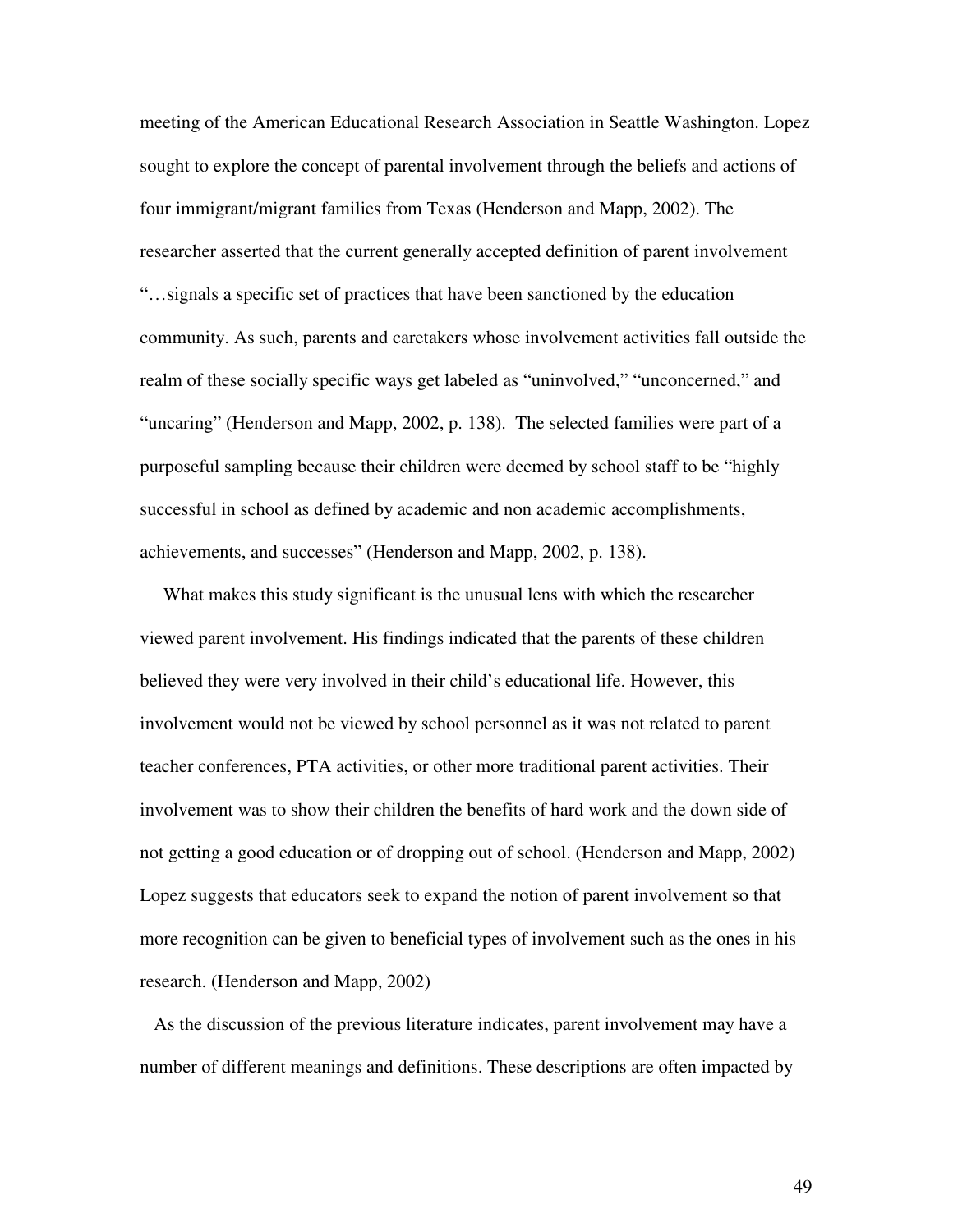the setting in which parent involvement is occurring. What can be concluded is that parent involvement, on some level, may have an effect on student achievement, a child's perception of school, and on the structure of the home support system. However, when reviewing the research, it is critical that the definition of parent involvement be clear in order to interpret the data generated from the study.

While this study does not specifically look at the connection between parent involvement and student achievement, a review of the research related to this connection serves an important role. Given that the underlying premise is that enhanced parent involvement will strengthen student achievement, this researcher feels the literature should be reviewed. A discussion of why parent involvement is important will most definitely focus on enhanced student achievement. The next section of the chapter will look at the social science literature in this area.

## **Parent Involvement and Student Achievement**

The research overwhelmingly demonstrates that parent involvement in children's learning is positively related to achievement. Further, the research shows that the more intensely parents are involved in their children's leaning, the more beneficial are the achievement effects. This holds true for all types of parent involvement in children's learning and for all types and ages of students. (Cotton and Wikeland, 1989, ¶ 13)

The current research indicates that parental involvement can influence student achievement in many ways. A 2002 synthesis of research, *A New Wave of Evidence: The Impact of School, Family and Community Connections on Student Achievement* published by the Southwest Educational Development Laboratory drew a number of conclusions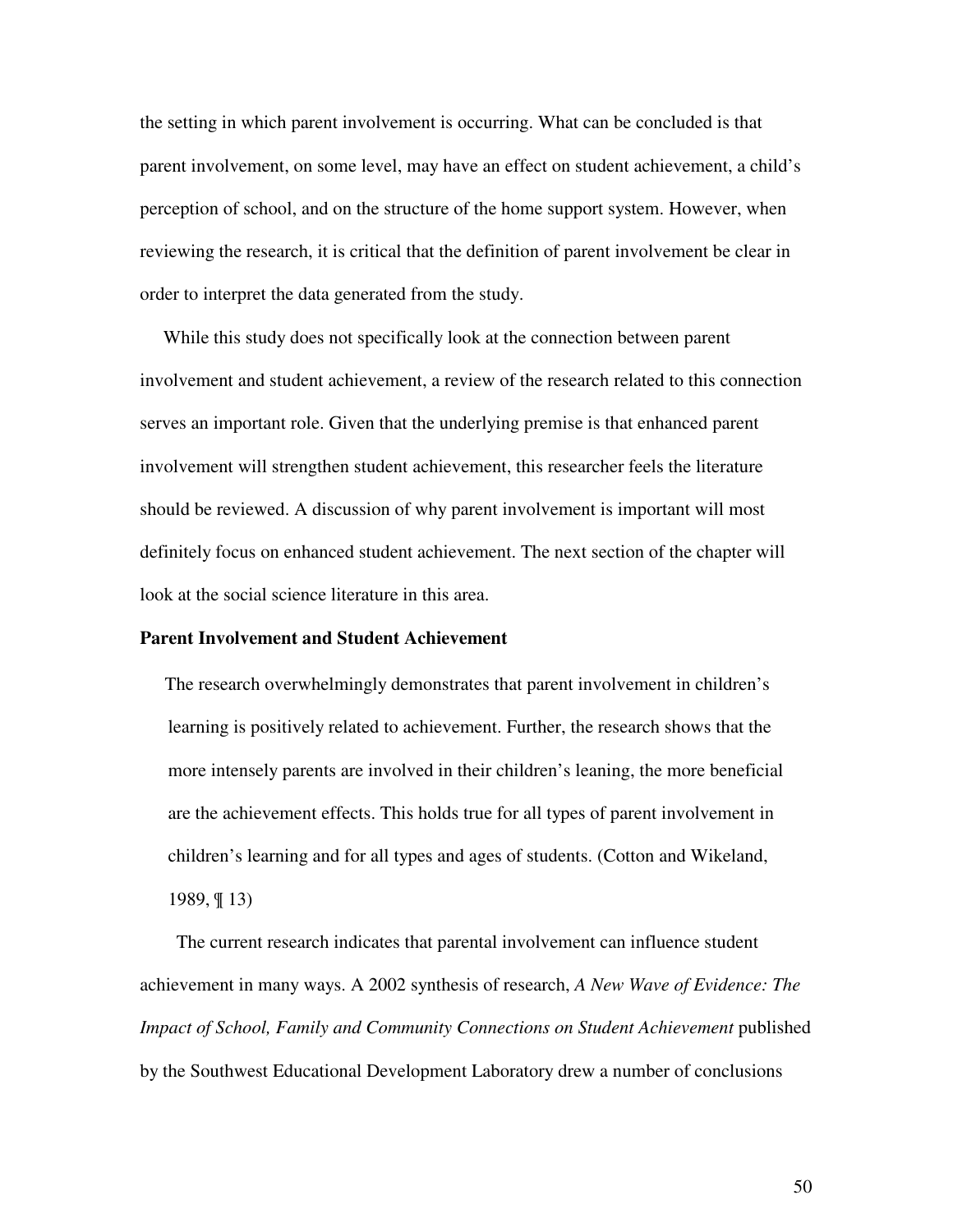about parental involvement. Regardless of family income or background, students with involved parents are more likely to: earn higher grades and test scores, and enroll in higher-level programs, be promoted, pass their classes, and earn credits, attend school regularly, have better social skills, show improved behavior, and adapt well to school. They graduate and go on to postsecondary education (Henderson & Mapp, 2002). Providing a synthesis of 51 studies, 49 of which were conducted between 1995-2002, they discuss what is currently happening in research related to parent involvement and student achievement. Henderson and Mapp (2002) break down their "Key Findings" in the following way:

- 1. Programs and interventions that engage families in supporting their children's learning at home are linked to higher student achievement (p. 25).
- 2. The continuity of family involvement at home appears to have a protective effect on children as they progress through our complex education system. The more families support their children's learning and educational progress, the more their children tend to do well in school and continue their education (p. 30).
- 3. Families of all cultural backgrounds, education and income levels encourage their children, talk with them about school, help them plan for higher education, and keep them focused on learning and homework. In other words, all families can, and often do, have a positive influence on their children's learning (p. 34).
- 4. Parent and community involvement that is linked to student learning has a greater effect on achievement than more general forms of involvement. To be effective, the form of involvement should be focused on improving achievement and be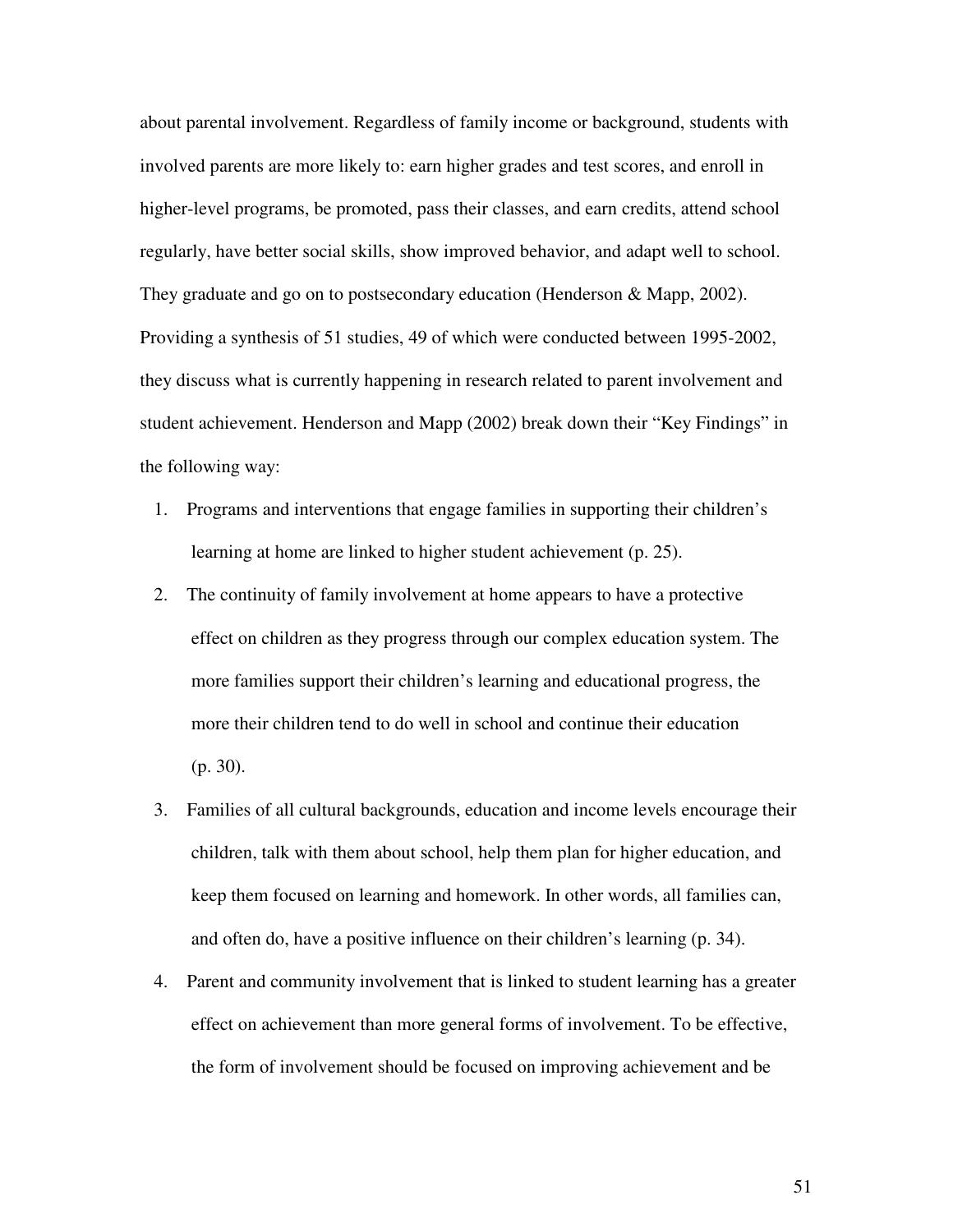designed to engage families and students in developing specific knowledge and skills (p.38).

A more in-depth look at a range of literature in the field will help to highlight the connections between parent involvement and student achievement.

As a result of legal mandates and the public policy goal of ensuring high achievement for all children, there is increased interest on how schools, parents, and community can work together in an effort to promote this agenda. Decades of research have indicated that parent involvement will support academic gains for students. During the pre-No Child Left Behind era this data was often accepted as logical but not necessarily scrutinized. As communities now reorganize the need to make sure students do achieve at high levels, the connections between parent involvement and achievement are now more important than ever. This belief serves to undergird the need for this study on the creation and implementation of a K-2 parent involvement program.

A study conducted by Steven Sheldon and Joyce Epstein (2005) endeavored to examine the "connections between specific family and community involvement activities and student achievement in mathematics at the school level" (p. 196). The parent involvement typologies of parenting, communicating, volunteering, learning at home, decision making, and collaborating with the community (Epstein, 1995) were used to highlight the most effective parent involvement activities; the ones that supported mathematics learning. The hope was to identify which practices were most effective and in turn, replicable for other schools and teachers (Sheldon and Epstein, 2005). A review of the data indicated that three specific activities, used by all of the schools in the sample, "were rated among the most effective for helping students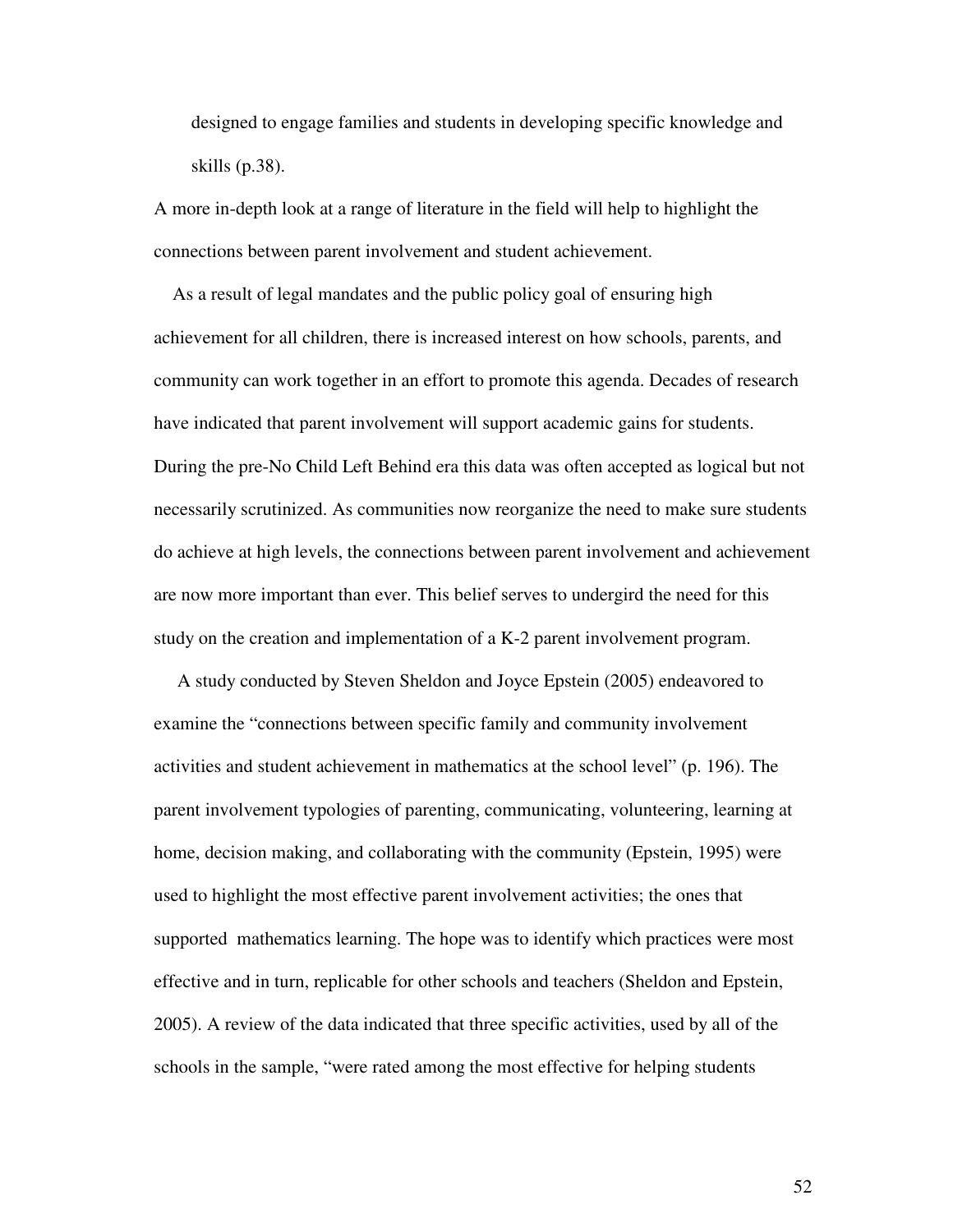improve their mathematics achievement" (p. 201). These included: "(a) giving parents information on how to contact mathematics teachers, (b) scheduling conferences with parents of students who were struggling in mathematics, and (c) providing information about student progress and problems in mathematics on report cards" (p. 201). These responses were generated from the sampling of adults in the study. It was their perception about what was most effective that was documented and not necessarily an accurate reflection of actual student gains in mathematics. It is important to the study, however, as this information indicates school personnel may feel most comfortable with certain types of parent involvement, and actually believe that they are most effective.

An additional set of data generated from Sheldon and Epstein's (2005) study looked specifically at "whether mathematics related family and community involvement activities affected measures of student mathematics achievement" (p. 202). Their analysis showed that there was only one type of involvement that related to gains in students' achievement on mathematics tests; those were Learning At Home activities (Sheldon and Epstein, 2005). "After statistically accounting for schools' prior levels of mathematics achievement, the percentage of students who attained satisfactory mathematics scores was higher in schools that more effectively assigned homework that required parent-child interactions or that offered mathematics materials for families to take home" (p. 203). This data supports the idea that children need out of school time assistance in order to maximize their learning. Given that the work at home involves parents communicating with their children about school, this helps to buttress the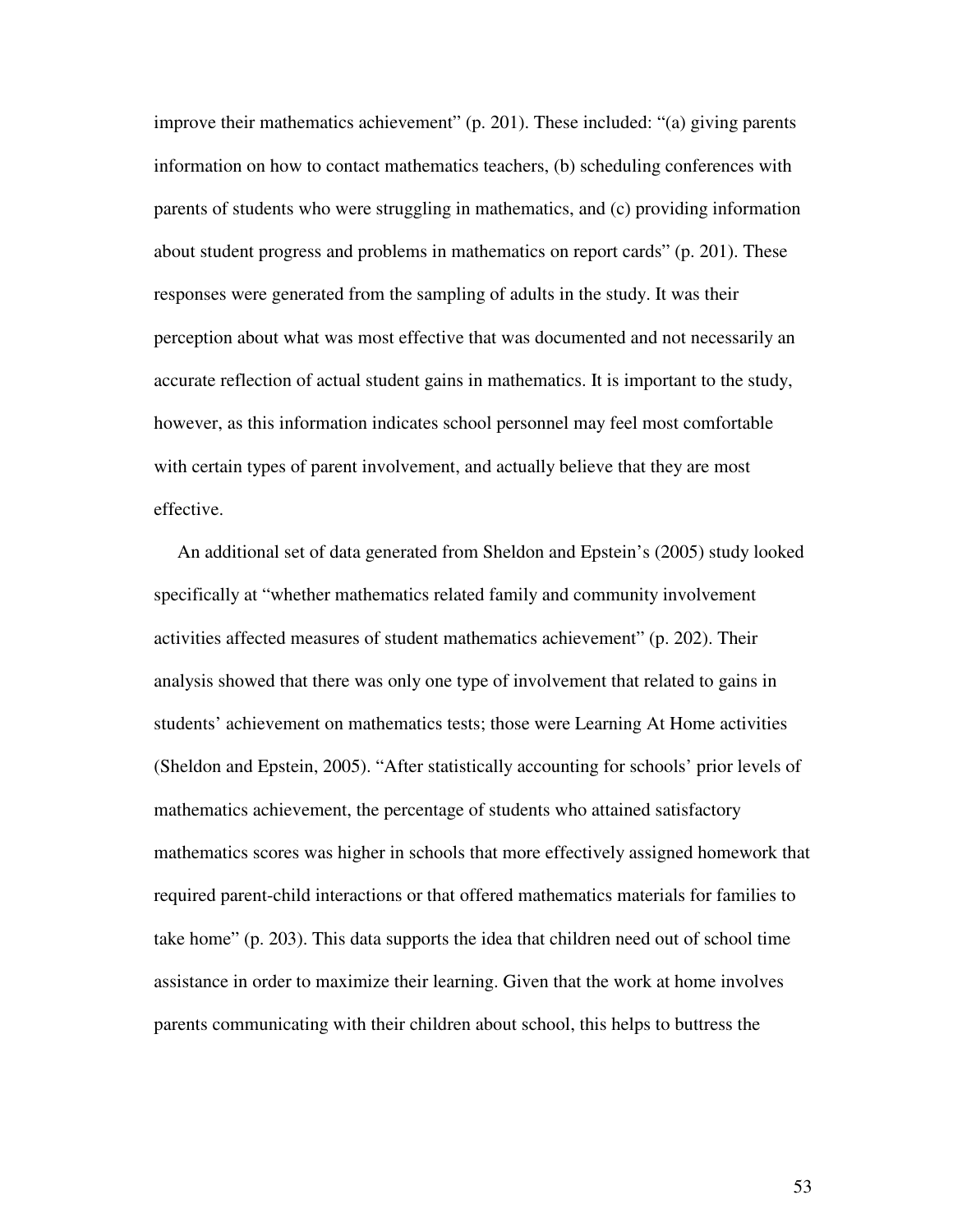theories of Fan and Chen (2001) and Lopez (2001) with regard to parent-child communications surrounding the significance of school completion and achievement.

In a juxtaposition of this research, Balli, Demo, and Wedman (1988) had a different conclusion around the achievement effects of family involvement in math homework for middle school students. This study analyzed whether prompting parents to become involved with their child's math homework would have an impact on student achievement levels in math. While the prompts did increase the involvement of the family members (in 90% of the homes it was a parent) in mathematics homework, the post test data did not indicate that there were significant gains made as a result of this family involvement. Parents did report, however, that they were more likely to work with their child on homework if the school prompted them to do so and even more likely to become involved if their child prompted them. While this research seems to indicate that in this small (74 students in one school) sampling there were not statistically significant correlations between family involvement and math achievement on standardized assessments, there were some interesting findings on the individual level. Parent written comments indicated that they enjoyed working with their child on the homework or that the parents perceived a benefit to the activity. During follow up interviews, others indicated that time constraints and difficulty of concepts presented a large challenge. More structured assignments (requiring less interpretation of the assignment) were also favored by the family members responding to the interview questions (Balli, Demo, Wedman, 1998). While these two studies concluded with different findings, it should be noted that there were vast differences in sample size,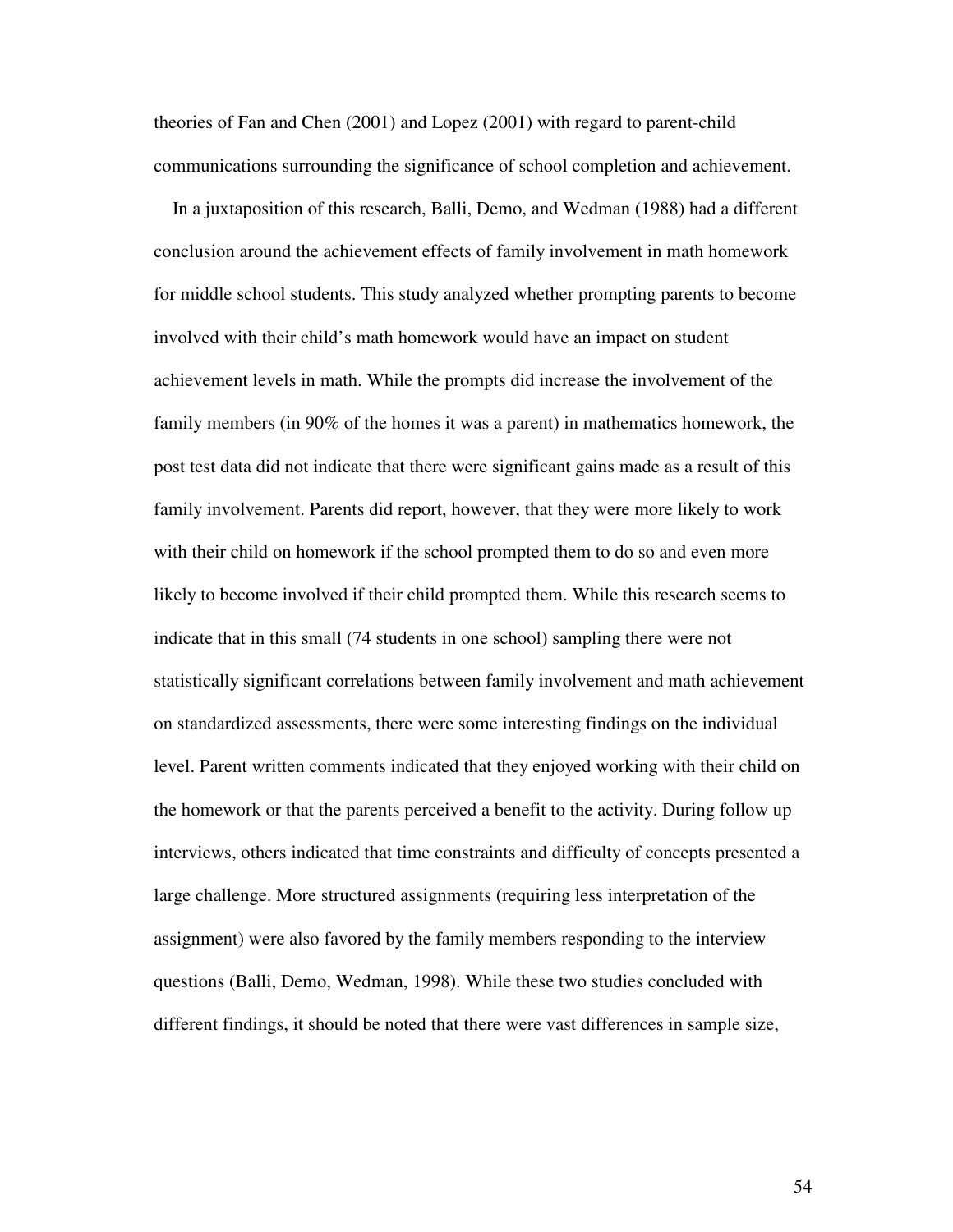methodology, and additional research questions. However, both seem to indicate that parents believe working at home with their child is important.

As referenced earlier, empirical research conducted by Esther Ho Sui-Chu and J. Douglas Willms (1996) highlighted the connections between four types of parent involvement and student achievement for grade eight students. The researchers signified their interest in clarifying the types of parent involvement that may impact student achievement by purposely categorizing these actions as either school involvement or home involvement. Ho Sui-Chu and Willms noted this missing clarification stating, "Researchers have not adequately distinguished between these two general types of involvement" (p. 127). The first type, home involvement, was "…associated with discussing school activities and the other with monitoring a child's out of school activities" (p. 127), with school involvement classified as "…pertaining to contact between parents and school personnel and the other to volunteering in school and attending parent-teacher conferences and open house meetings" (p. 127).

In addition to analyzing the connections between parent involvement and achievement, the researchers also looked at the variations of involvement at each school, as well as determining if any connections between the family background and parent involvement existed (Ho Sui-Chu and Willms, 1996). A weakness in much of the research up to this point was related to a lack of clarity on how much, if at all, family backgrounds, the types of parent involvement activities, student characteristics, or the school actions impacted student achievement in math and reading. As parent involvement can be a very complicated construct, this detailed research may offer some clarity on the topic. The literature teased out a good deal of information and came to a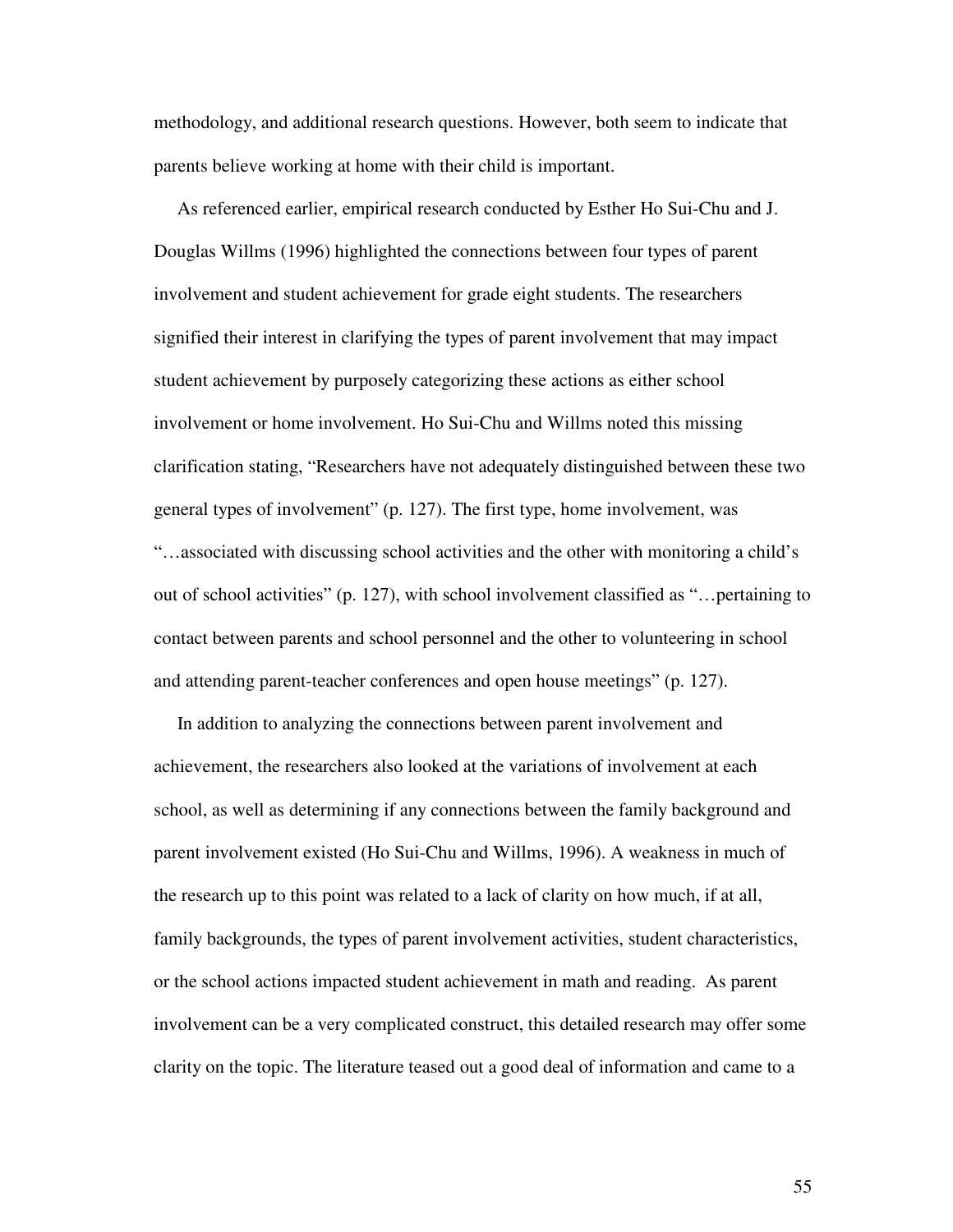number of conclusions including that the wide sampling did not seem to indicate that there were vast differences in data from school to school, that higher income families were not far more involved than other lower income families, and that parents spoke about school at home more with girls than boys but that parents of boys engaged in more communication with the school (Ho Sui-Chu and Willms, 1996). In additional studies (Fan and Chen, 1999) an increased level of home school communication actually had a negative effect on achievement. It is theorized that in many cases increased contact from school to the home is an indicator of an issue (either academically or behaviorally) that is emerging and therefore may be a result of a negative school based experience.

With regard to student achievement, the researches also concluded with some interesting and promising data. Ho Shi-Chu and Willms (1996) state:

Schools did differ significantly in levels of involvement associated with participation as volunteers or attendance at PTO meetings, but this type of involvement had only a modest effect on reading achievement and a negligible effect on mathematics achievement. It was involvement at home, particularly in discussing school activities and helping children plan their programs, that had the strongest relationship to academic achievement. (p. 137)

These findings, again, serve as a support for promoting parent involvement activities that involve the home. Parents working with children at home on school subjects, speaking with them about their courses and the future, and actively promoting school engagement have continued to reap the most significant student benefits (Hoover-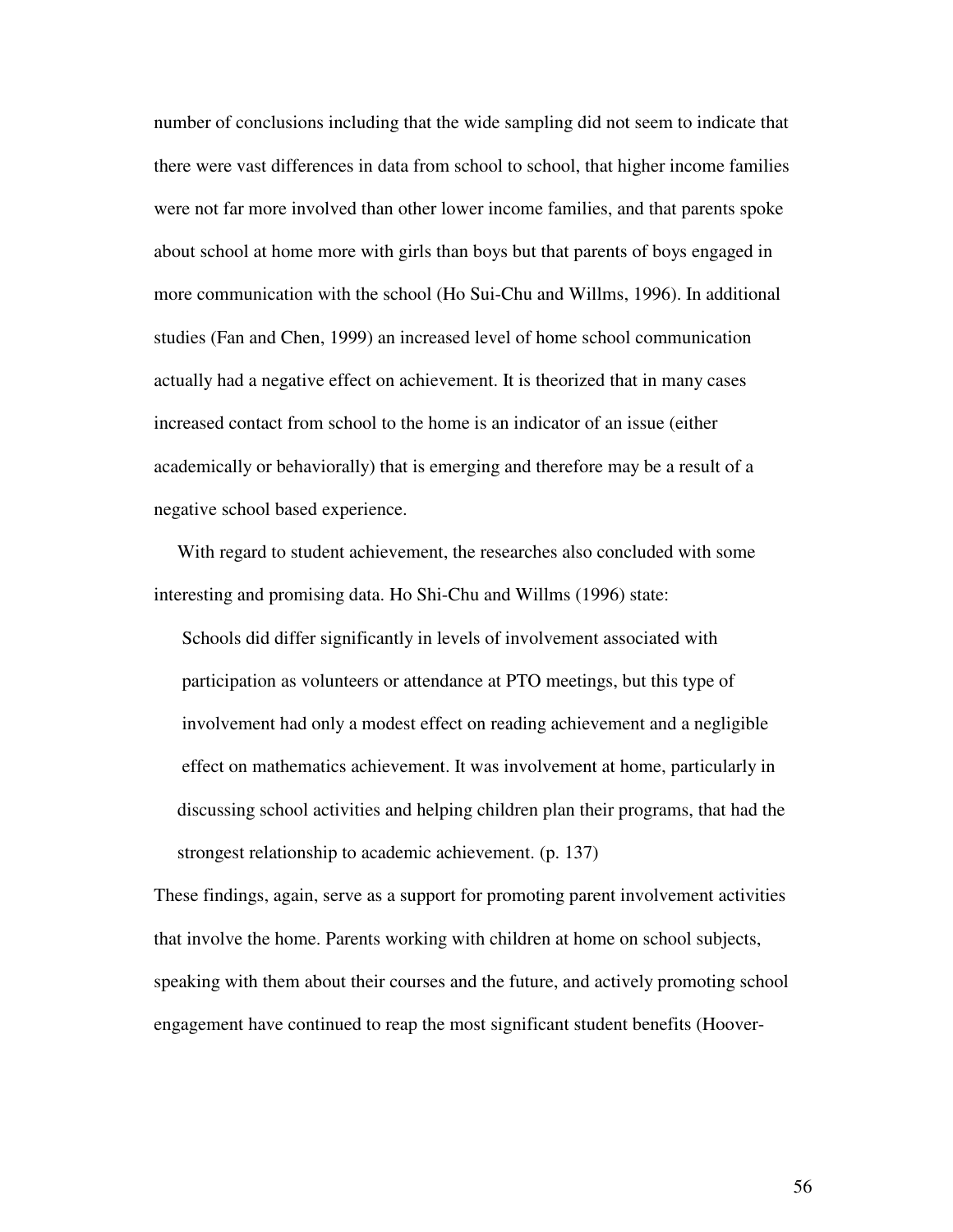Dempsey and Sandler, 1995, Singh, 1995, Izzo et al. 1999, Ho Sui-Chu, 1996, Marcon, 1999).

The implications for these findings lie in how schools are best able to support parents as they work at home with their children. Since it is generally believed that a child needs additional, ongoing support outside of school to enhance their achievement (Epstein, 1995) this literature will serve to help schools craft appropriate programs for their populations.

Studies that offer a look at long and short term benefits of parent involvement can also be critical in framing the conversation about best practice. In a retrospective review of parent involvement in preschool and kindergarten, researchers Wendy Miedel and Arthur Reynolds (1999) investigated to see if previous, early parent involvement activities were having a longer term impact on student achievement. Parents of grade eight students were asked describe the types and frequencies of parent involvement activities they were involved in when their children were in preschool and kindergarten. (Miedel and Reynolds, 1999). "Results indicated that even after controlling for family background, the number of activities in which parents participated in preschool and kindergarten was significantly associated with higher reading achievement, with lower rates of grade retention at age 14 (eighth grade), and with fewer years in special education (p. 379). This information, which indicates promising results for long term achievement will also serve to promote the benefits of early grades parent involvement programming.

In a similar study done by Wendy Miedel Barnard (2004), elementary school parent involvement was reviewed to determine if there were implications for success at the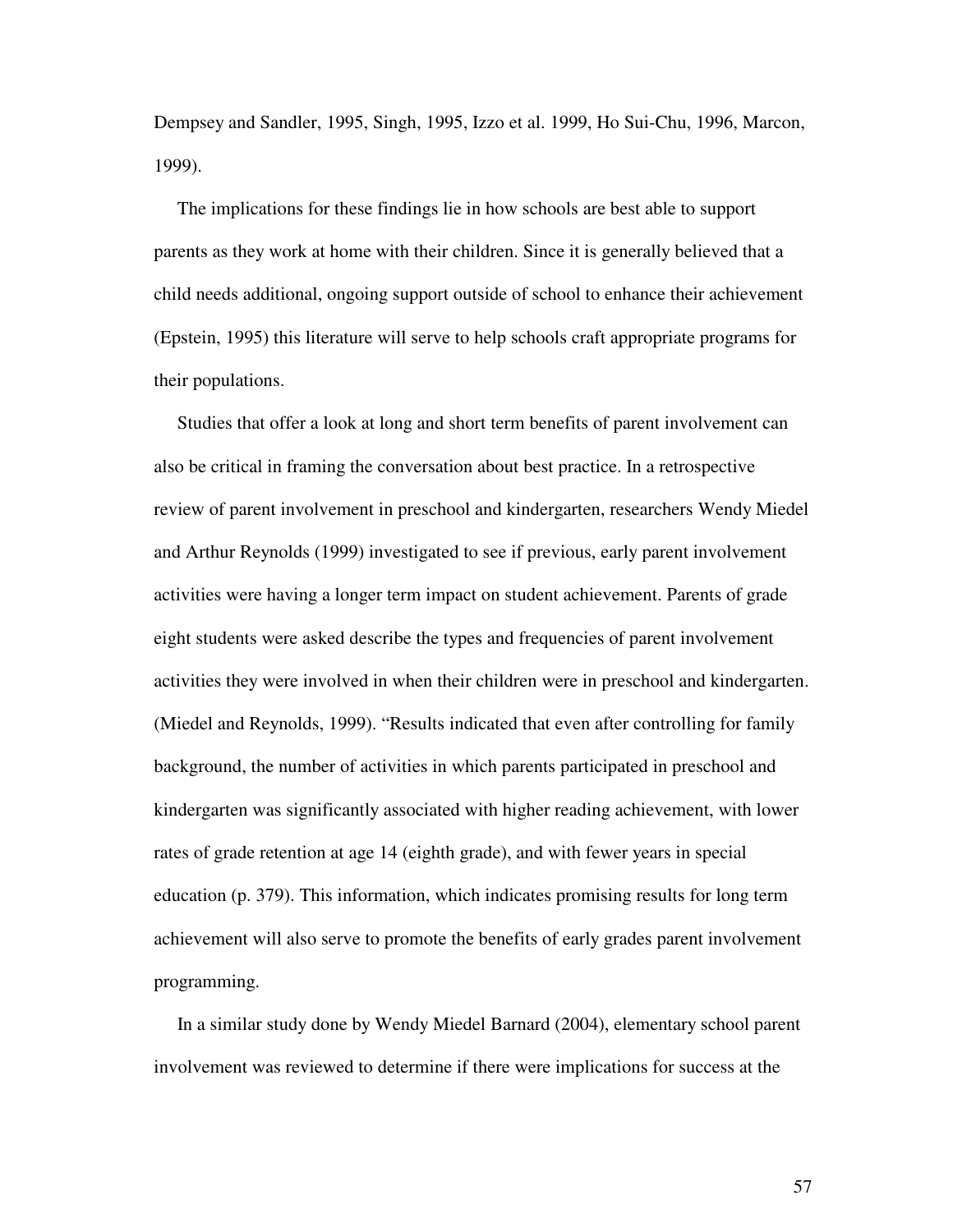high school level. The researcher "concentrated on variables that are educationally meaningful: school dropout at age 20, high school completion at age 20, and the highest grade completed at age 20" (p. 44). When analyzing the data, which was based on both teacher and parent reporting, a number of significant findings were apparent. The results indicated that while parents and teachers reported instances of involvement somewhat differently, there was a positive connection established between parent involvement in early grades and successfully finishing high school (Barnard, 2004).

An additional set of questions seemed to arise from this research related to differences in parent and teacher reporting of parent involvement. In some instances, the teachers reporting of parent involvement was higher than the actual parent reporting. The reasons for this can not be conclusively established. In another study (DePlanty, Coulter-Kern, and Duchane, 2007) these same findings were confirmed. This may be seen as reinforcement for the need to aptly clarify and define what is meant by parent involvement. There is also a need to clarify what is meant by the term achievement. If schools are serious about increasing parent involvement to support student achievement, they must have a clear understanding of what is needed and what perceptions exist regarding parental involvement (Keith & Keith, 1993). If not, they will run the risk of pushing away parents who have a different understanding and a different set of expectations.

When looking to identify the impact of parent involvement on achievement, a number of considerations must be made including definitions of parent involvement, family background, data used to determine achievement or educational gain, as well as who is in the sample reporting the activities. Keith and Keith (1993) were in search of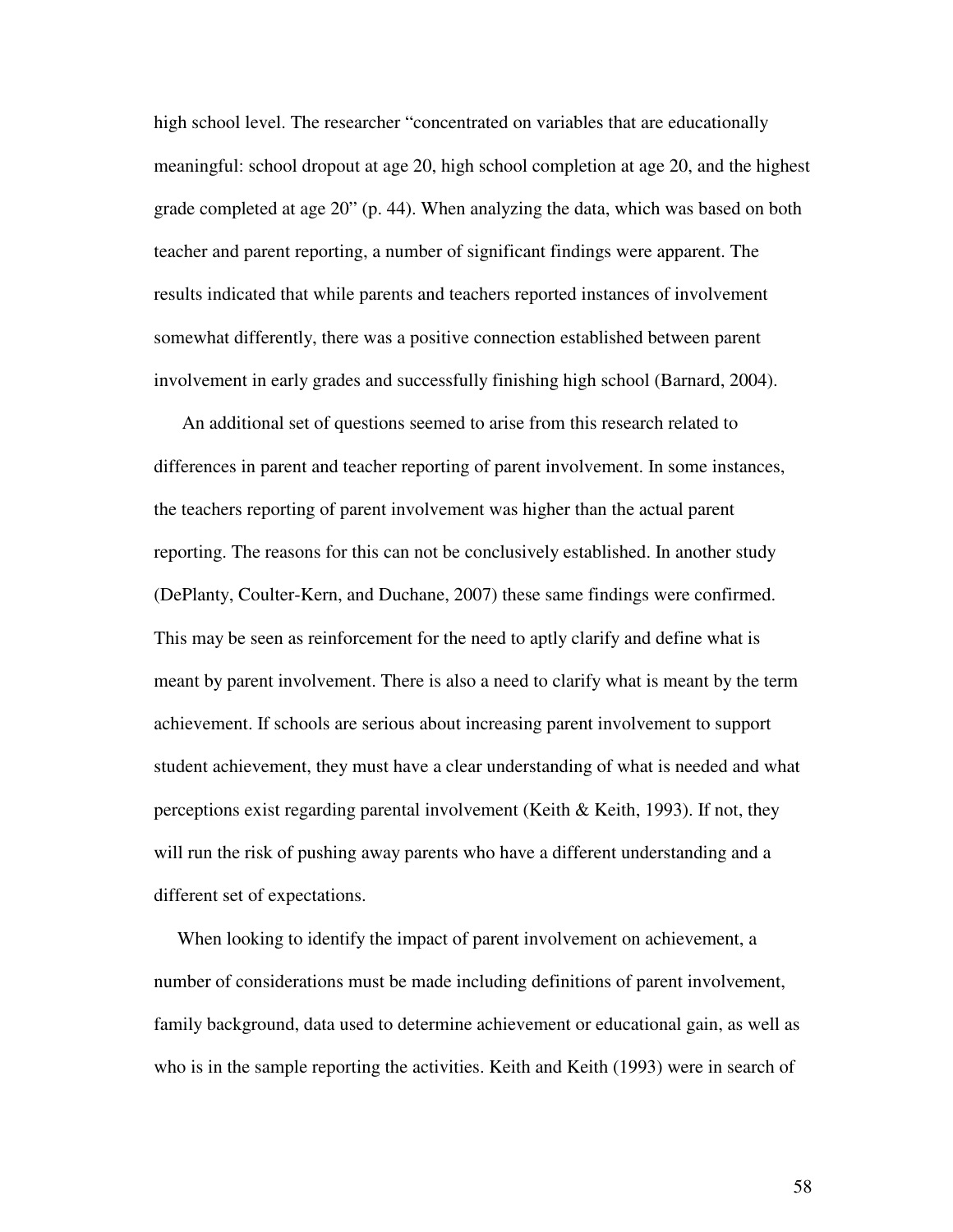information to determine if parent involvement at the middle school level had an impact on academic learning (Keith and Keith, 1993). They used data reported by both students and parents, and eliminated the teacher perspective in the research. The researches defined parent involvement as parent's aspirations for their child's success and parent to child communication about school. What they determined was that parent involvement had a strong effect on eighth grade achievement (Keith and Keith, 1993). A careful analysis of their data indicated that the children who spent more time doing home work and reading at home had more involved parents. These students also had higher levels of achievement. The researcher concluded, "A substantial portion of the effect of parental involvement was through homework; parents who are more involved influence their children to do more homework (including at home reading), and that homework in turn, improves student achievement" (Keith and Keith, 1993,  $\parallel$  47).

The question then becomes one of focusing in on the behaviors of parents to support student learning. Given that there is a body of research to indicate that home activities that focused on homework, reading, talking about school, the importance of school and aspirations for success and achievement may have a powerful impact on student achievement (Sheldon and Epstein, 2005, Hoover-Dempsey and Sandler, 1995, Singh, 1995, Izzo 1999, Ho Sui-Chu & Willms, 1996, Keith & Keith, 1993), how will schools help to plan and implement parent involvement programs that focus on raising student achievement.

While this study does not specifically look at the effects of parent involvement on achievement, it does look at the planning and implementation of a K-2 parent involvement program. This researcher, along with many cited in the literature, believe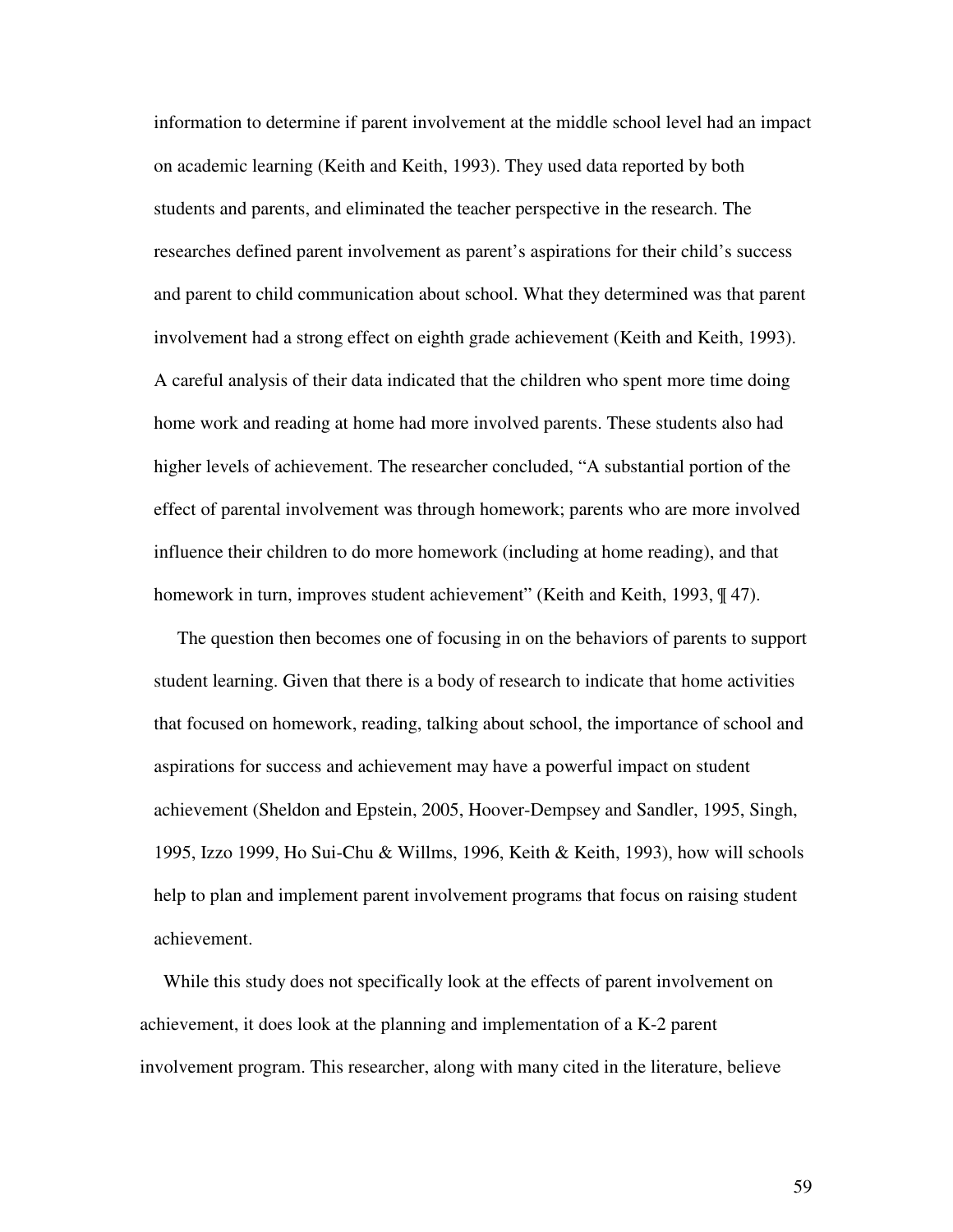that student achievement is the underlying statutory, public policy, and practical goal of all parent involvement activities. If not, there would not be such interest in promoting the home school connection. The next section of this literature review will look at research and social science evidence as a way to illuminate why and how parents become involved and what barriers currently exist to improved parent involvement.

## **Why and How Parents Get Involved in Their Child's Education**

With many research findings pointing to the need for parent involvement, a review of literature related to why parents become involved will add further depth to this study. As schools seek to involve parents as a way to increase student engagement, family engagement, and student achievement, it is critical for the schools to review what they do to support parents and how they display, through their actions, their commitment to parent involvement. It is also important to review literature related to the barriers that may exist for parent involvement. A school committed to creating partnerships with families, must be aware of any possible language, beliefs, or actions that will send negative messages to parents.

Parents may become involved in their child's education in a number of ways. As previously discussed, exactly how involvement is defined will impact how we interpret the actual amount that exists. This involvement may be impacted by school and teacher practices, student age or course and subject expectations, and social issues or personal beliefs embraced by parents, students, and school personnel (Coleman, 1991; Epstein and Dauber, 1991; Eccles and Harold, 1993; Hoover-Dempsey and Sandler, 1995; Lareau and Horvat, 1999; Chavkin, 2000; Feuerstein, 2000; Mapp 2003; Souto-Manning and Swick, 2006 ). Much of the literature in this area is based on reporting by either parents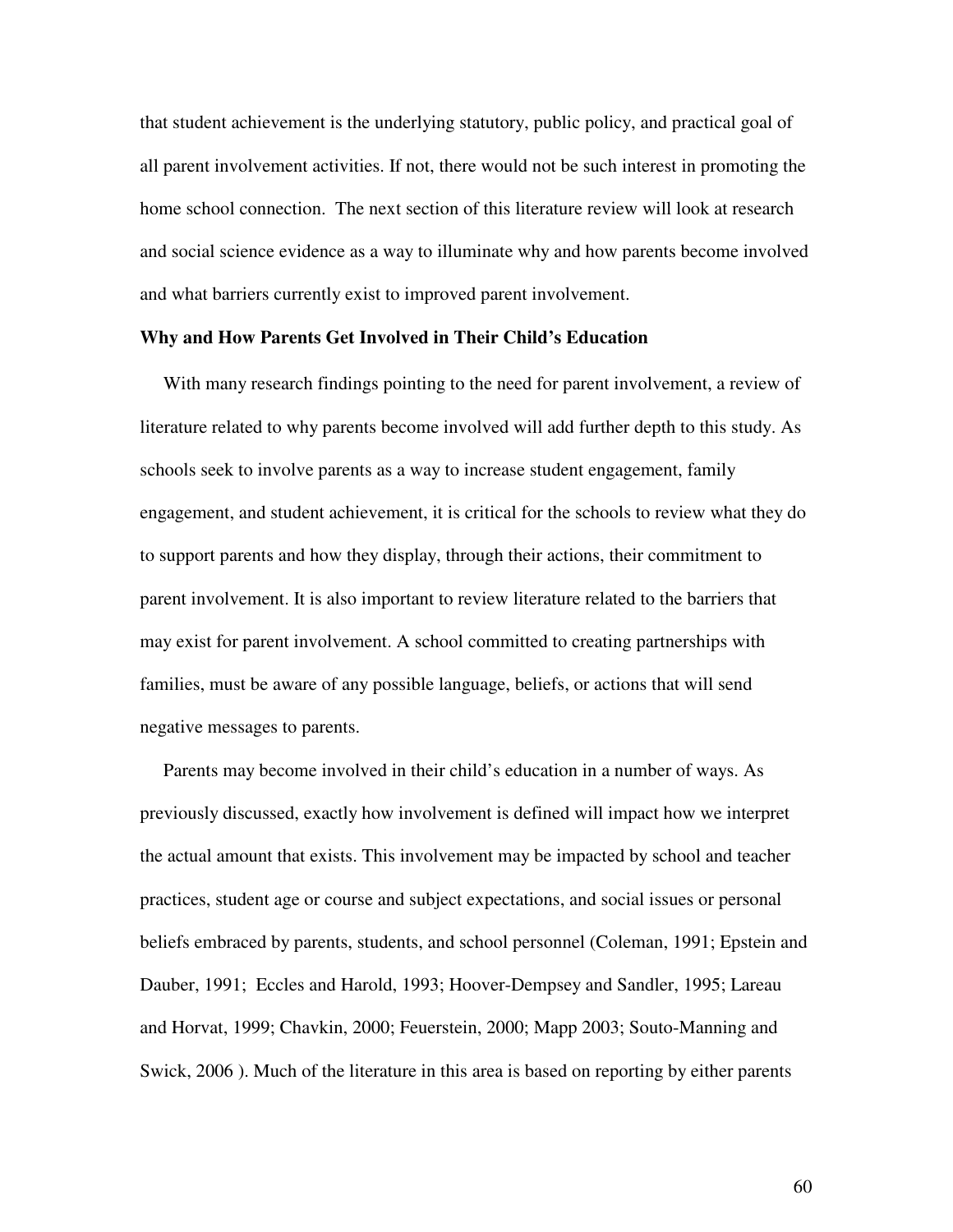or school personnel. As a result of this form of data collection, there may likely be an inevitable link between personal beliefs or experiences and how members of a sample will respond to a given set of questions or circumstances.

Given the unique characteristics of families and individual schools, a parent involvement program must be created by understanding the particular environment in which it is occurring. While a successful parent involvement program will have general characteristics, there are many more individualized practices that must be created with a full understanding of the community.

As a way to highlight what parents were saying about parent involvement, Karen Mapp (2003) worked to "identify factors that led to successful educational partnerships between schools and families" (p. 37). The researcher was interested in the parent viewpoint, as she hoped it would help to raise awareness of this important perspective. An additional goal of the research was to "investigate factors that influenced parents' involvement in their children's education in an attempt to understand the motivations, incentives, expectations, and apprehensions influencing parents' participation in their children's educational development" (p. 38). These ideas have also been explored in other environments with different populations ( Hoover-Dempsey and Sandler, 1995, Eccles and Harold, 1993, Feuerstein, 2005) all in search of data to uncover why parents become involved in their child's education.

Mapp's focus was on one urban elementary school with a very diverse population; including many low income families. Given the demographics and potential for people to label diverse, low income, urban parents as "hard to reach", this specific sample would provide usable and significant data. The findings seem to connect to previous research on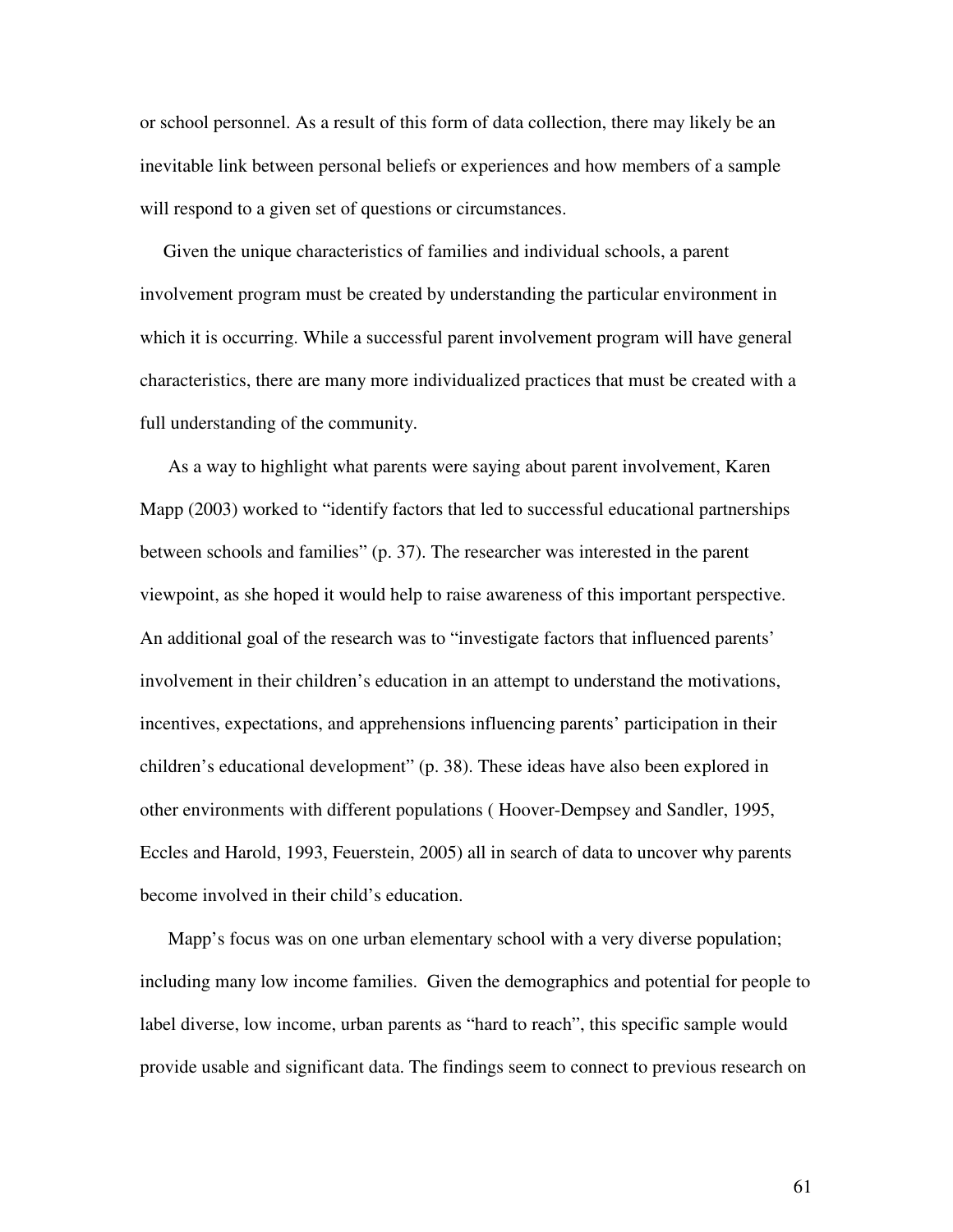parent involvement by indicating that "parents expressed a genuine and deep seated desire to help their children succeed in school. Parents wanted their children to succeed academically and were motivated to do what they could to ensure their children's academic success" (Mapp, 2003, p. 42). While the sampling was small and confined to one school, the parent involvement program and benefits were well articulated by the actual parents in the school. The parents felt that they had a clear understanding that their involvement helped their children and believed their children responded and achieved as a result of their involvement (Mapp, 2003). The parents also reported being involved in both "traditional" and more non traditional forms of parent involvement. Some of this athome involvement was related to the cultural background of the family (Mapp, 2003). The identification of these involvement practices, can serve as a foundation for building an effective program in schools with similar parent populations. The parents also identified both "social" and "school" factors that influenced their involvement. The parents articulated that their own school experiences and histories had an impact on their involvement, as did time commitments, other responsibilities and cultural norms and values (Mapp, 2003). They also believed that a strong relationship with the school personnel (and one that displayed respect for them) helped encourage their participation. "When school staff engage in caring and trustful relationships with parents that recognize parents as partners in the educational development of children, these relationships enhance parents' desire to be involved" (Mapp, 2003, p.55).

Taken as a whole, this study indentifies specific actions that may enhance parent participation. By having parents illuminate effective school practices that encouraged their involvement, a rich and helpful set of data has been highlighted and may be used to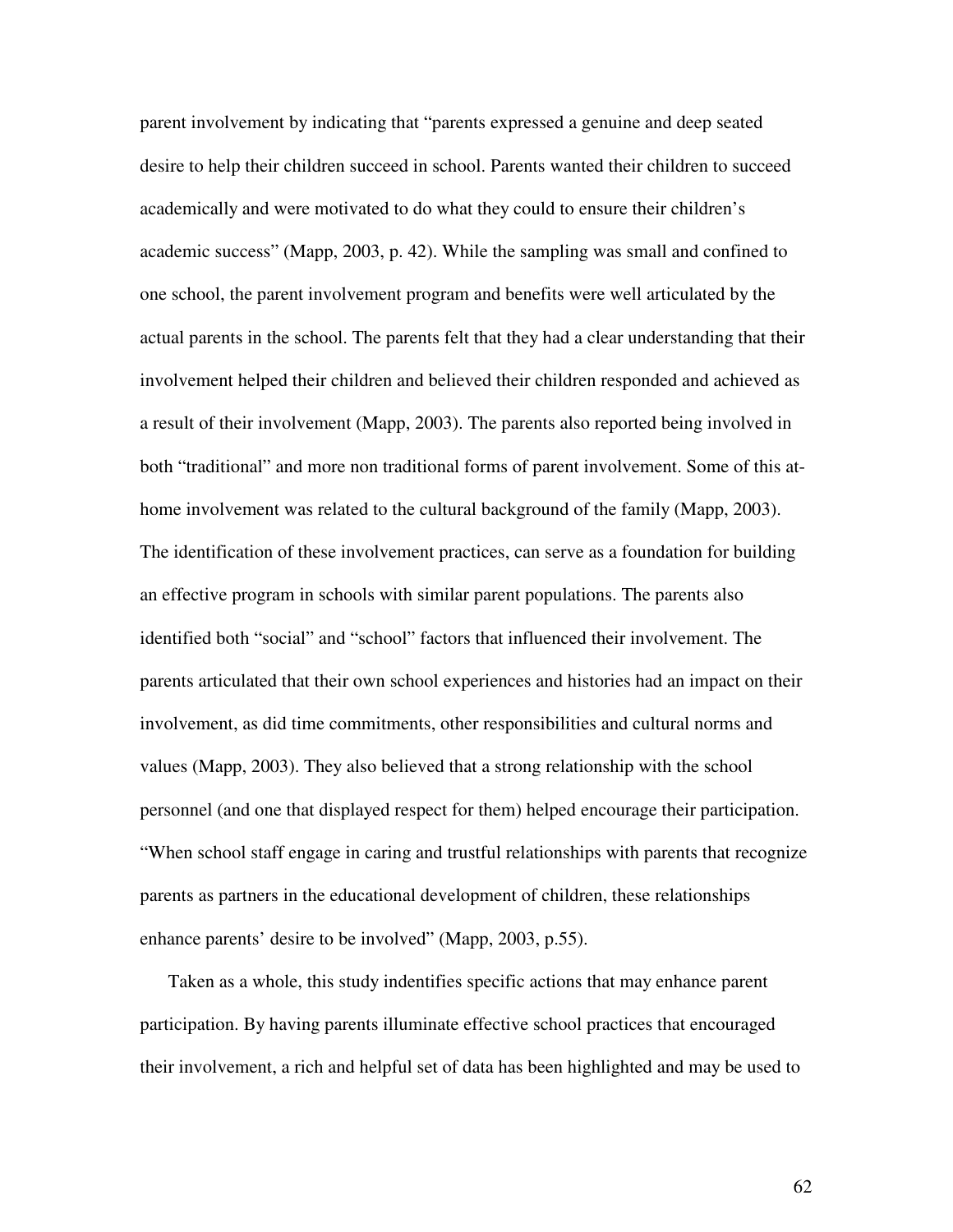inform practice at other school sites. A number of these findings with regard to communication, clarity, and respect for parents are supported by other studies (Epstein and Dauber, 1991; Hoover-Dempsey and Sandler 1995; Hoover-Dempsey, et al, 2005; Souto-Manning and Swick, 2006) seeking to answer the question: What can parents tell us about their involvement in schools and what can schools do to help increase parent involvement?

When looking at the importance of parent involvement, schools must carefully and critically look at their outreach programs to determine if the effectiveness of such programs is based on any particular practice or belief. A 1995 article by Kathleen Hoover-Dempsey and Howard Sandler asserted that there were multiple reasons and factors that parents became involved in their child's education. They believe:

Parents become involved primarily because (a) they develop a personal construction of the parental role that includes participation in their children's education, (b) they have developed a positive sense of efficacy for helping their children succeed in school and (c) they perceive opportunities or demands for involvement from children and the school. (p. 310)

While it is important to indentify the elements of successful parent involvement programs, Hoover- Dempsey and Sandler (1995) felt that a critical component to parental involvement is reviewing "parents decisions to become involved, their choice of involvement forms, or the effects of their involvement on student outcomes" (p. 313).

When looking at why and how parents become involved, the researchers believe the primary reasons are extremely personal. One of these personal reasons is parental role construction. Parent role construction is defined "as parents' beliefs about what they are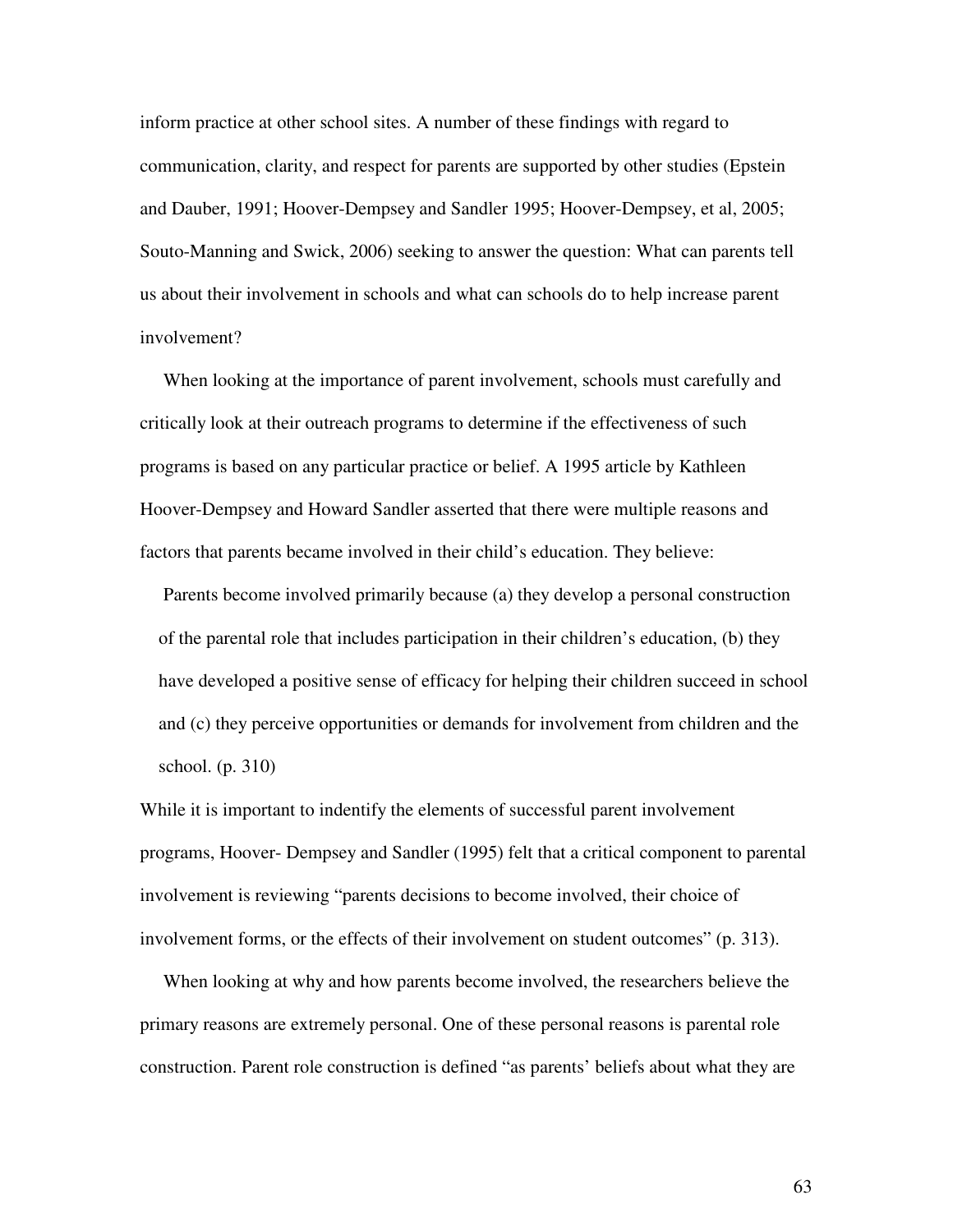supposed to do in relation to their children's education and the patterns of parental behavior that follow those beliefs" (Hoover-Dempsey, et al, 2005). If a school is eager to engage parents, they must be aware that the role of parent and how it supports a child's education is as individual as the children and parents of a school. If parents do not believe it is their role to become involved, than they will not seek out opportunities (Hoover-Dempsey and Sandler, 1995). While believing that parent involvement is an element of their parental role, there is no guarantee that a parent will act on this principle. In some instances, a parent may believe that they are not able to do whatever is requested. This is referred to as their *sense of efficacy*. Hoover-Demsey and Sandler (1995) believe,

Parents' sense of efficacy comes from four sources: the direct experience of success in other involvement or involvement related activities; the vicarious experience of others' success in involvement or involvement related activities; verbal persuasion by others that involvement activities are worthwhile and can be accomplished by the parent; and the emotional arousal induced when issues of importance to the parent- for example, his or her child's well being or success, his or her own success as a parentare on the line. (p. 314)

This sense of efficacy that the parent feels is a critical component to motivate parents to act. If a parent does not believe they are able to successfully become involved, then they will not. The trickle down effect of this, with regard to student achievement and a child's own sense of efficacy, is evident. Children watch and learn from their parents and will be absorbing the messages provided by their parents as they create their own sense of efficacy. The school must work to provide experiences for parents that will support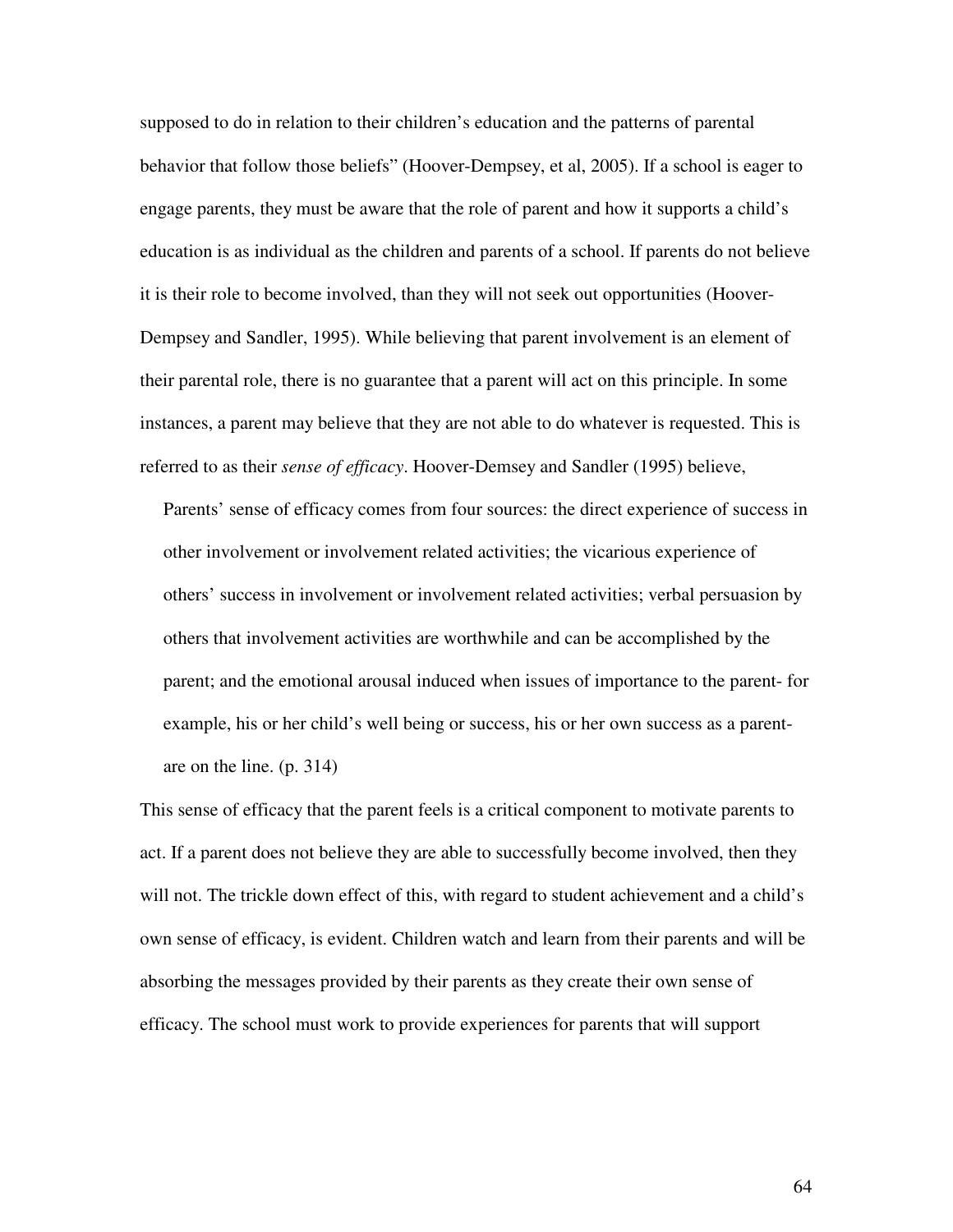enhancing their sense of efficacy (skills and knowledge) as a way to bolster this idea in the students they serve.

An additional factor believed by Hoover-Dempsey and Sandler (1995) to potentially impact the level of parent involvement is related to the opportunities for involvement. Parents either perceive opportunities to become involved or feel demands for involvement (Hoover-Dempsey and Sandler,1995). What is most important to this discussion, however, is the fact that simple invitations or even demands for involvement will likely not impact parent choice for involvement if their sense of efficacy does not support it.

According to Hoover-Dempsey and Sandler (1995), these factors working together will only support student learning if the parent chooses to become involved. The type and level of involvement will likely be selected based on the parents' skills and knowledge (Hoover-Dempsey and Sandler, 1995). This should not be surprising to anyone. Parents will lend their support or become involved in tasks that they believe they can be successful with. Parents may also be impacted by the demands of work or other family obligations (Hoover-Dempsey and Sandler, 1995). A school that is interested in creating successful parent involvement initiatives would need to consider the many variables that impact a parent's choice and opportunity to become involved.

When seeking answers to why and how parents become successfully involved in their children's education, one must take a critical look at identifying barriers to involvement. When searching to uncover various influences on parent involvement, Jacquelynne Eccles and Rena Harold (1993) researched the many characteristics of schools, families, and communities in an effort to determine effective parent involvement that would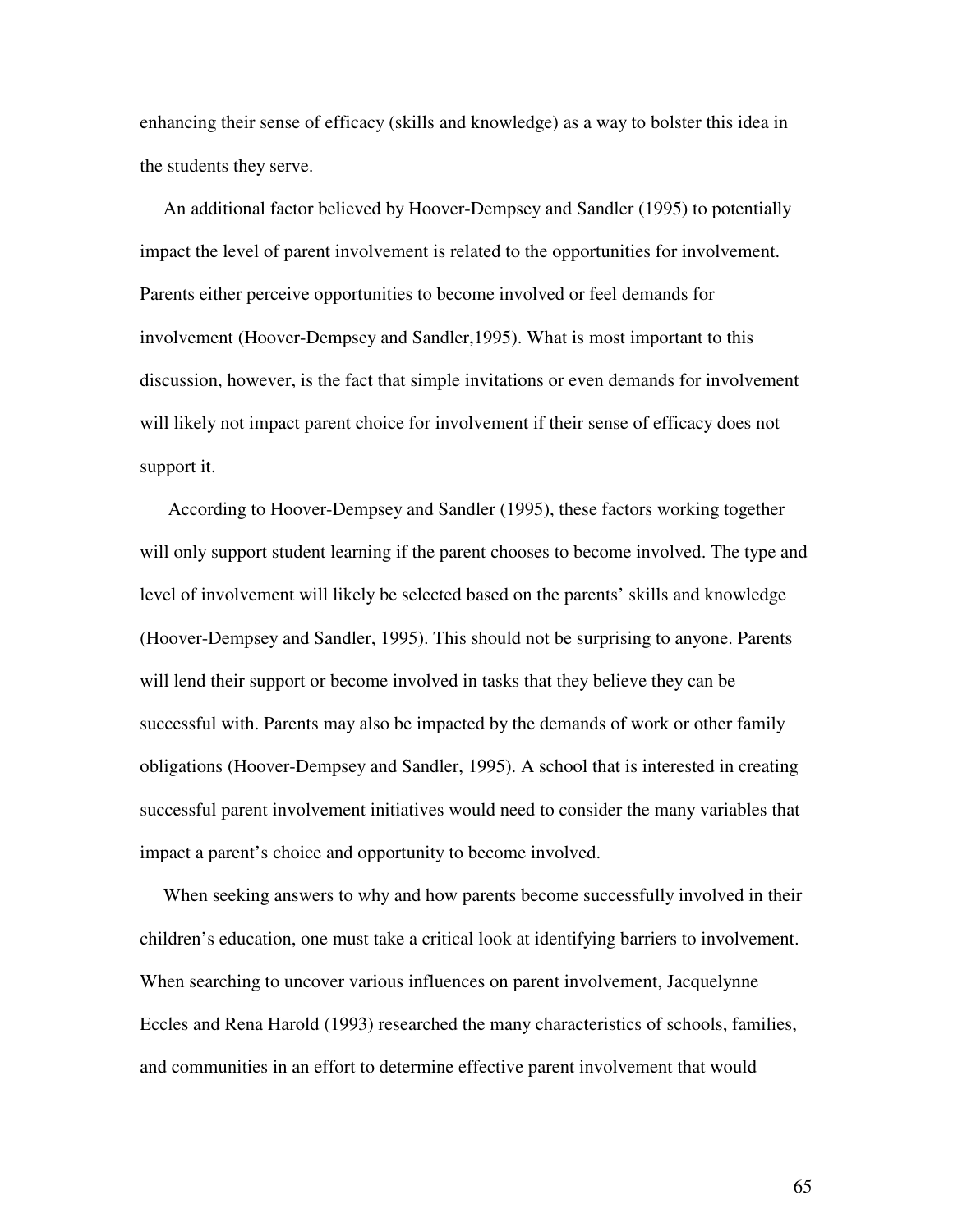support healthy teen development. Their model looked at factors that influenced family involvement including parent and family characteristics, community characteristics, child characteristics, and school and teacher characteristics and practices (Eccles and Harold, 1993). Parent and family characteristics included "social and psychological resources available to the parent, parents' sense of efficacy, parents perceptions of their child, parents' role construction, parents attitude towards school, parents ethnic identity, and parents socialization practices and history of involvement with their child's education" (p. 572). The community characteristics included living in high risk, low resource neighborhoods and the child characteristics included gender, age, the child's previous academic experiences as well as the child's personality (Eccles and Harold, 1993).

Perhaps what is most significant, especially to this study on the planning of a parent involvement program, is the discussion of school and teacher characteristics that may influence or discourage involvement. Again, we now know that there are many variables involved in an effective parent involvement program; but a look towards general school based behaviors may serve as the starting point for success. Hoover-Dempsey and Sandler (1995) identified a number of factors that will encourage or inhibit parent choices to become involved. School and teacher behaviors that are sensitive to the parent's they serve may stand the best chance at meeting with success. Eccles and Harold (1993) also discuss challenges to involvement (especially at the middle level) as well as highlighting some recommendations for enhancing programs. While the organizational structure of a building may discourage parent involvement, there are also concrete teacher practices that will influence a school's parent involvement, including: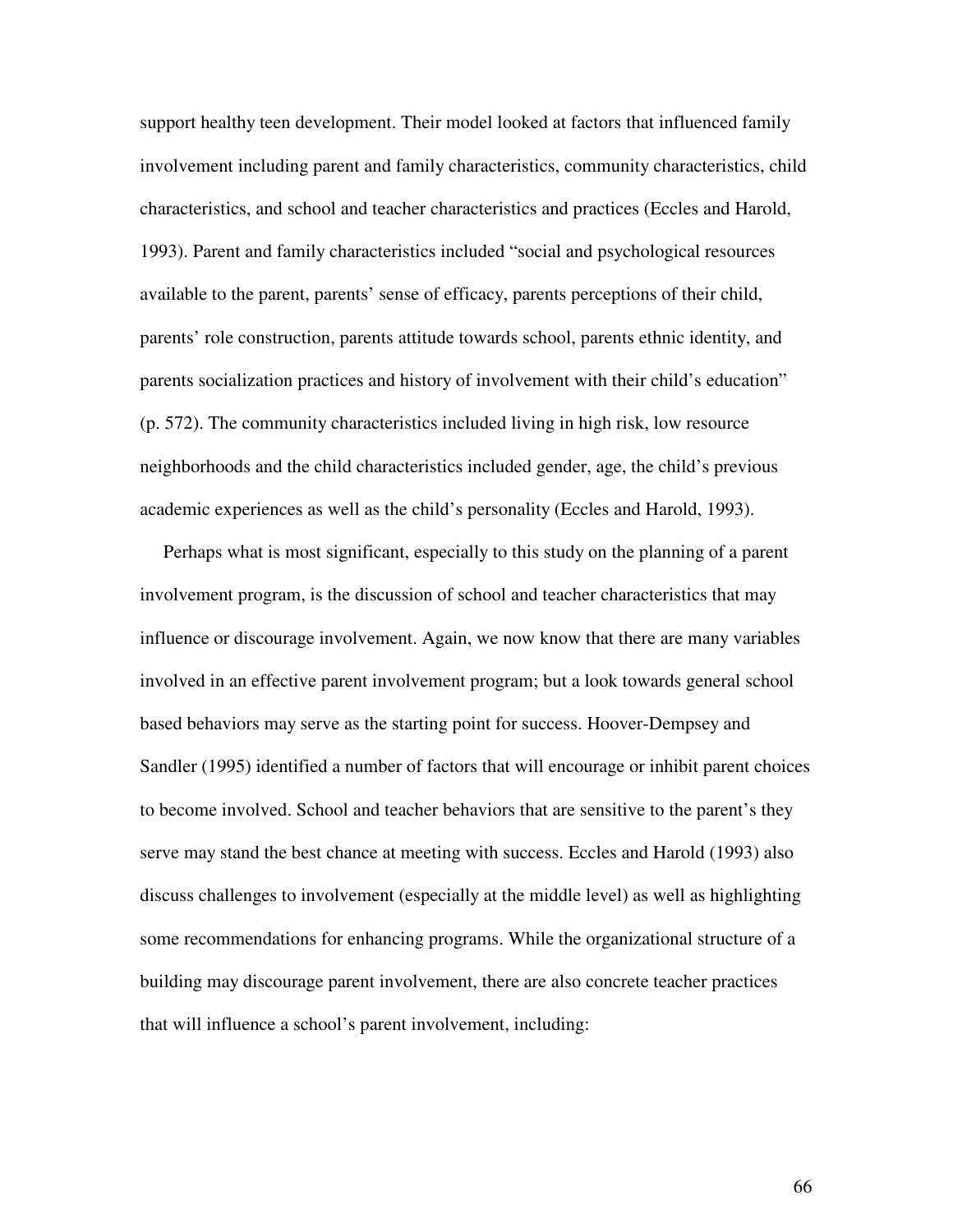(a) Beliefs about the appropriate amount and type of parent involvement, (b) beliefs about influences on parents' levels of participation, particularly their beliefs as to why parents are not more involved, (c) sense of efficacy about their ability to affect the parents level of participation, (d) knowledge of specific strategies for getting parents more involved, (e) plans for implementing these strategies, and (f) support for implementing specific plans. (p. 577)

This study serves to illuminate the challenges and barriers to potential parent involvement, as well as to highlight entry points for schools seeking to build up a program. By discussing the challenges that exist, a school committed to establishing a robust parent involvement program will know what the potential problems are and plan to resolve them before they even begin. While a school staff may not have control over variables in the homes, they can certainly be in control of their own behaviors and work in a way that encourages communication and partnership with families. "When teachers make parent involvement part of their regular teaching practice, parents increase their interactions with their children at home, feel more positive about their abilities to help their children in the elementary grades and rate the teachers as better teachers overall" (Epstein and Dauber, 1991, p. 289).

When reviewing why parents get involved in their child's education or the possible barriers to involvement, the notion of social capital will emerge. Looking at the social inequalities that exist in a community, and quite likely a school in that community, will serve as a way to discover potential barriers but also serve to open up conversations about how to best equalize that capital in the school setting. If schools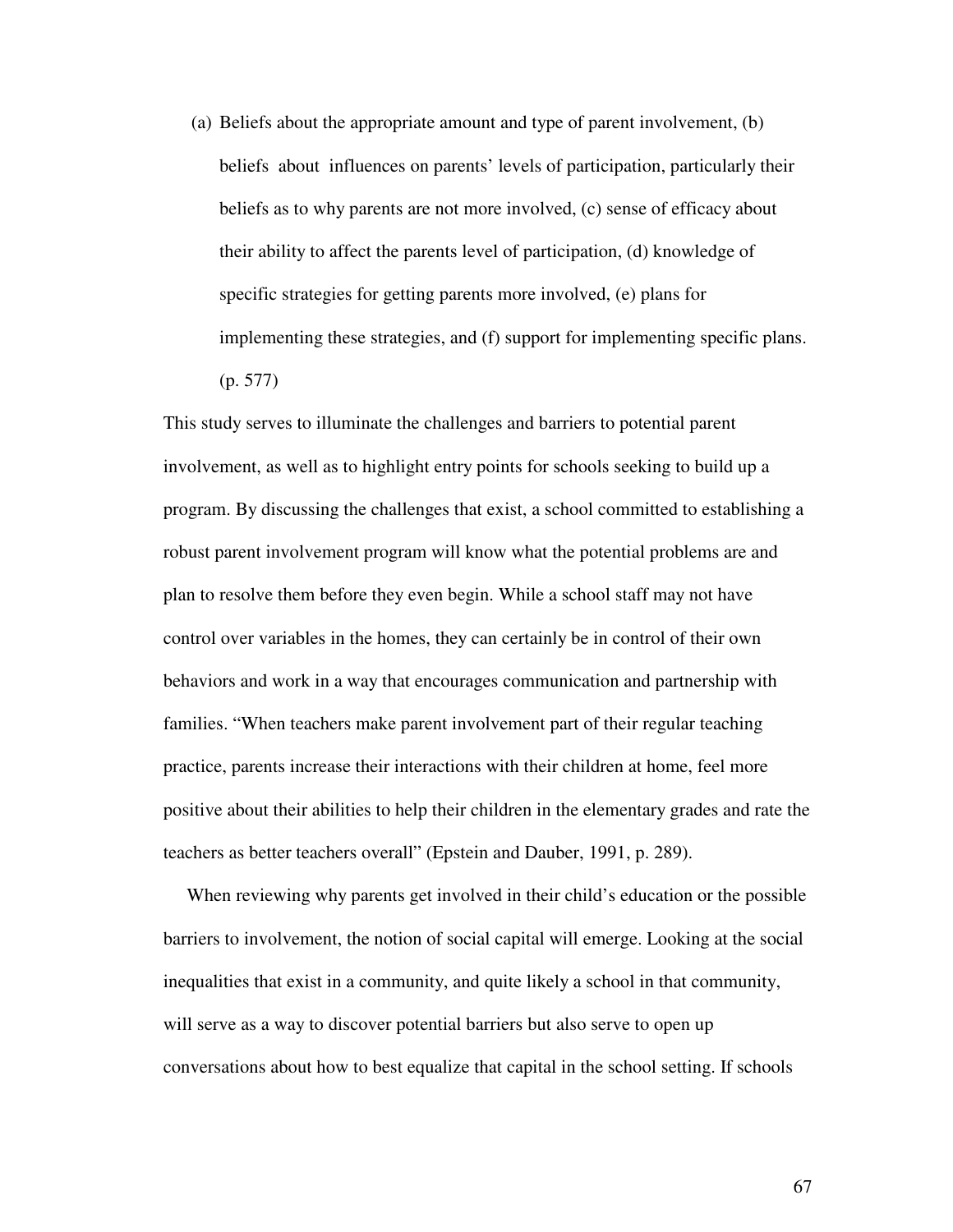create access or solicit parent support, and believe that there is a narrow description of this behavior, the school will likely continue to allow access only to certain groups. Coleman (1991) describes human capital as "…a property of individual persons" (p. 7) and states that "...social capital exists in relations between persons" (p. 7). If social capital is based on relationships, than a school interested in equalizing access to families who may lack human capital, will work to create a community where all types of parent involvement are welcome and encouraged. Teacher beliefs and practices can often work to assist in this endeavor. It is important, however, "to build common understanding about shared goals and common support among teachers, parents, and principles" (Epstein and Dauber, 1991). One could even add community to that list, especially given the complex society we currently live in.

If we are serious about achievement for all children, and believe that parent and family involvement are critical to supporting this goal, than the school must understand the personal, historical and cultural factors influencing involvement. Definitions and descriptions of involvement activities must be clear and free of judgment. Schools and practitioners must realize that children and parents enter the school with differing levels of cultural and social capital and that it is the obligation of the school personnel to work to mitigate this issue wherever possible. Teachers must believe that parent involvement is important and schools must recognize the significance of their actions in welcoming and supporting this involvement. Indeed, teacher attitudes, beliefs, and behaviors may be the key to increasing meaningful parent involvement. As Anderson and Minke (2007) discovered, "The emergence of specific invitations from teachers as the single most influential variable on parents'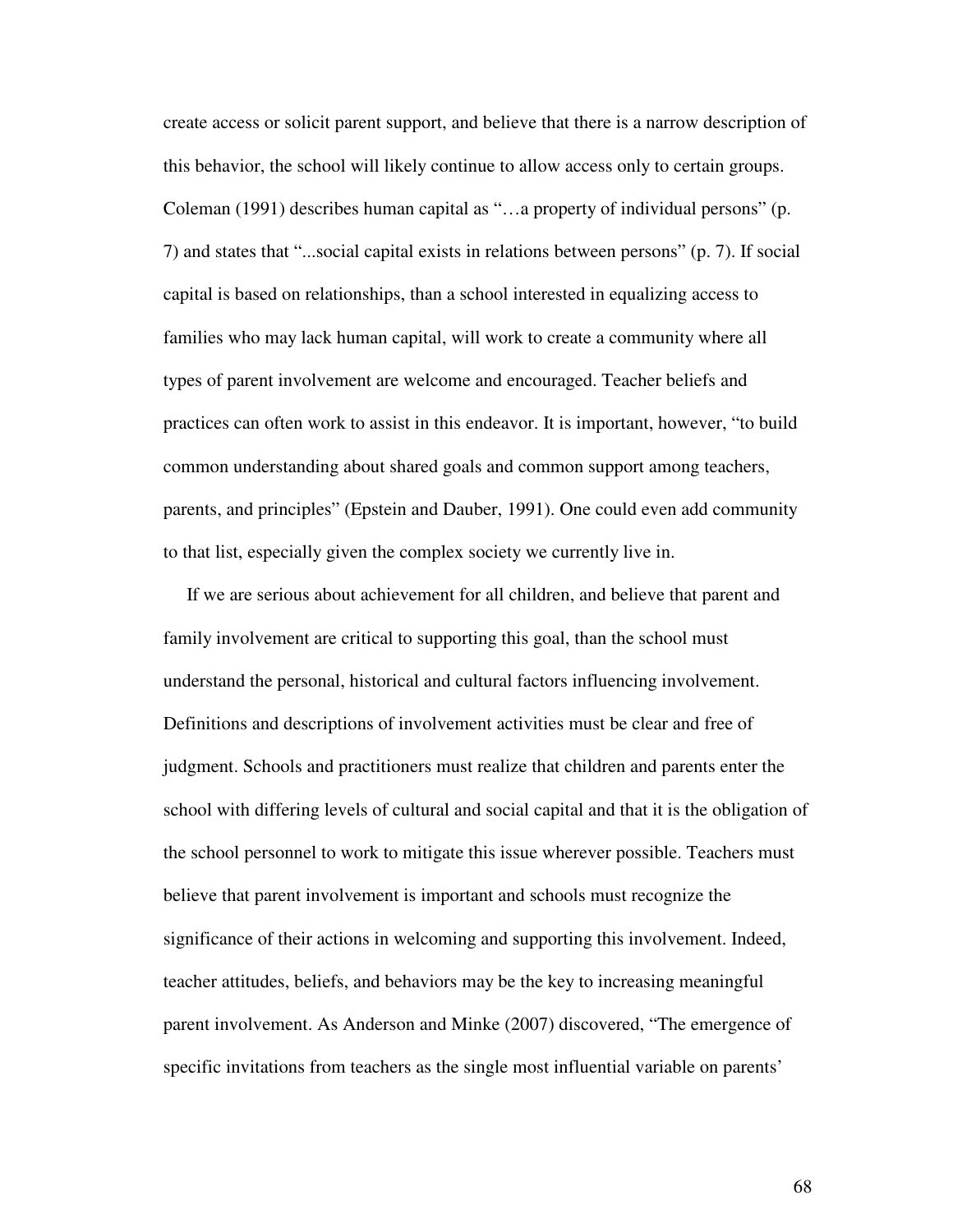involvement choices is significant because schools are able to influence teacher practices more so than any other variable" (p. 321). If high achievement for all children is truly the goal than schools must continue to recognize that parents are true partners in this process.

### **Conclusion**

When looking at the literature on parent involvement, it is evident that there are multiple perspectives around this topic. Some of this is directly related to how a school or organization describes and defines parent involvement as well as how parents perceive both the expectation and invitation to become involved in their child's education. When seeking to improve family engagement and student achievement the literature highlights a number of potential activities that would support these goals. Unquestionably, the role that both the teacher and school play in highlighting the need and desire for parent involvement is critical. If a school wishes to have a truly effective parent involvement program, they must understand the need for clarity and coordination of program details, outreach methods, professional development, and parent education and support.

Chapter Three serves to outline and describe the design of the research. This includes the research questions, the research methodology, the sample and rationale for the sample as well as a description of the pilot test. Chapter Three also details the data gathering procedures, the methods of data analysis and the formats for reporting of the data. The framework for discussion of the findings and the limitations of the study is also detailed in the chapter.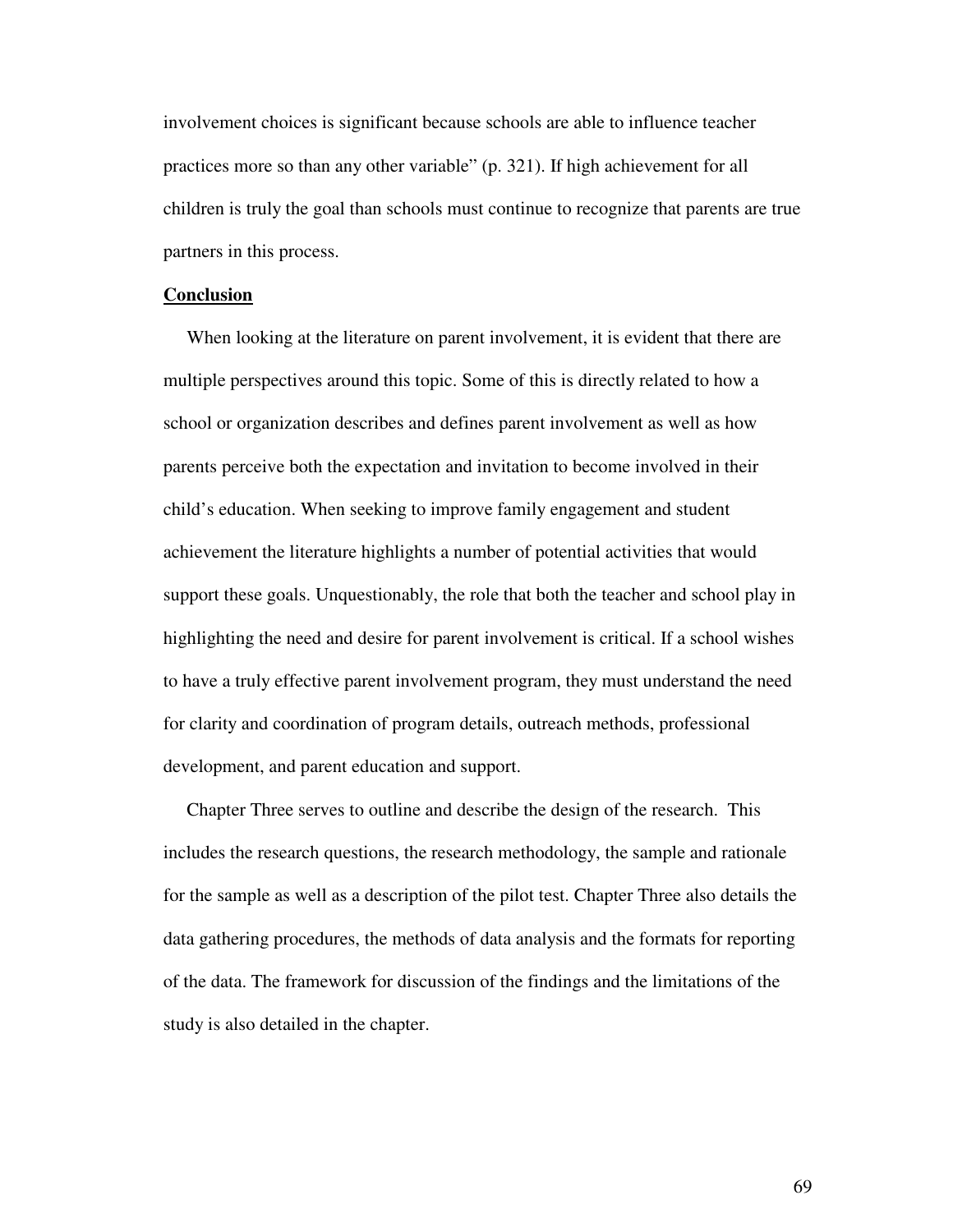# CHAPTER THREE

# RESEARCH DESIGN

## **Introduction**

This chapter describes a qualitative case study. The focus of the case study was the beginning phase of the initiation and implementation of a K-2 Parent Involvement program. Given the current focus on accountability, the topic of parent involvement is one worth studying, especially as it may relate to a child's level of achievement in school and as we look for ways to engage parents to help raise the engagement and achievement levels of their children. This chapter describes the research design and why it was selected, the research questions guiding the study, the research methodology, the research sample and the rationale for sample selection, the data gathering procedures, methods of data analysis as well as the reporting of the data, frameworks for discussing the findings, and the limitations of the study.

## Research Questions

There are four research questions that will be guiding the qualitative study.

- 1. What are the components of an effective K-2 Parent Involvement Program?
- 2. In what ways does the initiation and implementation of a K-2 Parent Involvement Program affect teacher practices?
- 3. How has participation in the project impacted teacher beliefs about parental involvement?
- 4. What were the challenges facing the creation of a parent involvement program?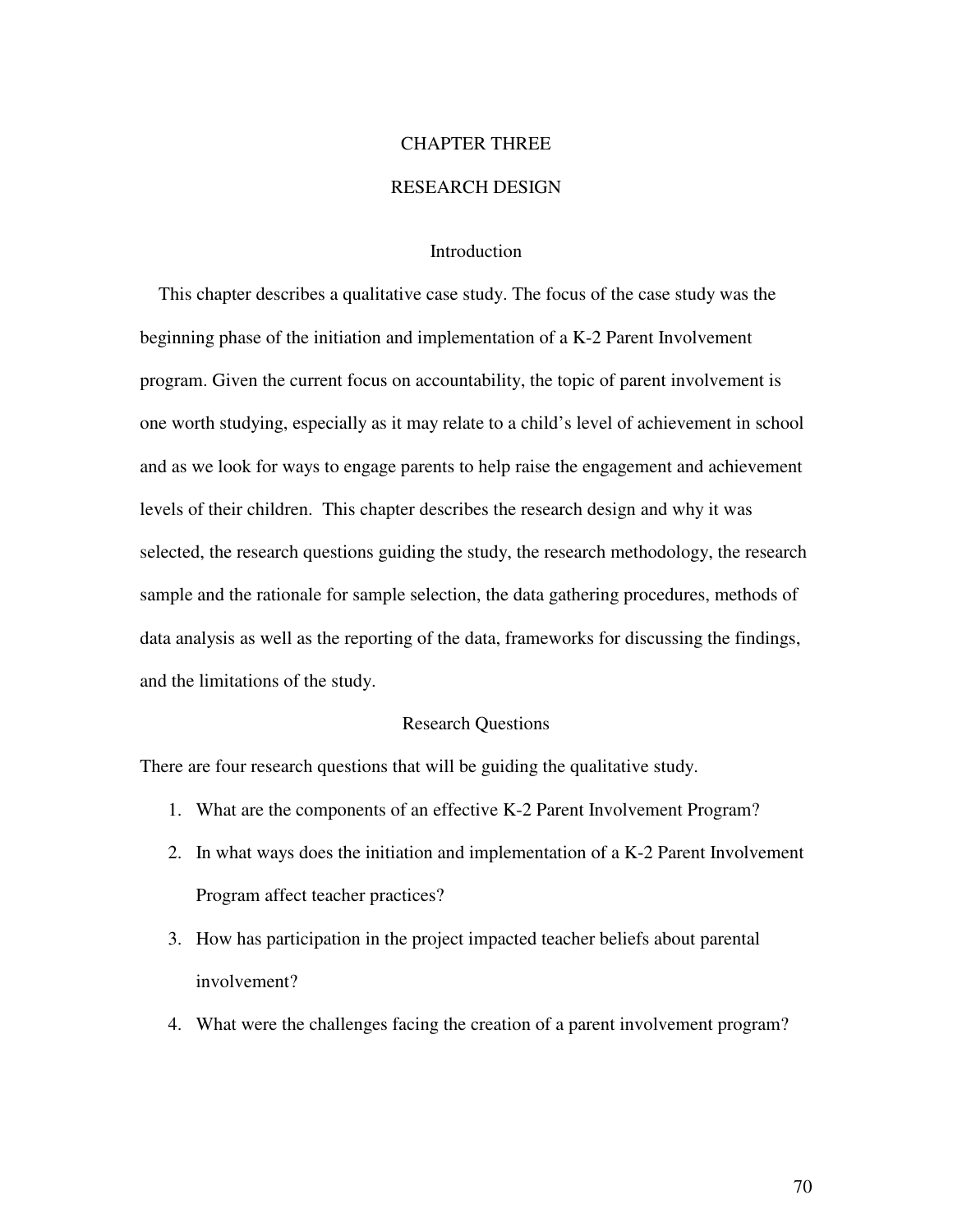## Research Hypothesis

This case study was expected to show that the initiation and implementation of a K-2 parent involvement program would have a positive impact on teacher beliefs and practices such as increased parent communications and outreach efforts. This study was expected to show that the K-2 parent involvement program would increase parental participation in their child's education. The study would also potentially indicate that increased parent involvement had a positive impact on student achievement or benefit students in other ways. There would also be challenges facing the planning and implementation of the K-2 parent involvement program including lack of time, lack of follow through and limited, sustained coordination.

## Research Design and Methodology

Qualitative researchers are interested in understanding the meaning people have constructed, that is, how they make sense of their world and the experiences they have in the world...In contrast to quantitative research, which takes apart a phenomenon to examine component parts (which become the variables of the study) qualitative research can reveal how all the parts work together to form a whole. (Merriam, 1998, p.6)

The qualitative case study was purposely selected as a way to explore a specific happening in a school. As this study of a K-2 Parent Involvement Program was focused on one school's journey, at a specific point in time, the qualitative design was most fitting. As Miles and Huberman (1994) state, "We can define a case as a phenomenon of some sort occurring in a bounded context" (p. 25). Multiple factors and perspectives were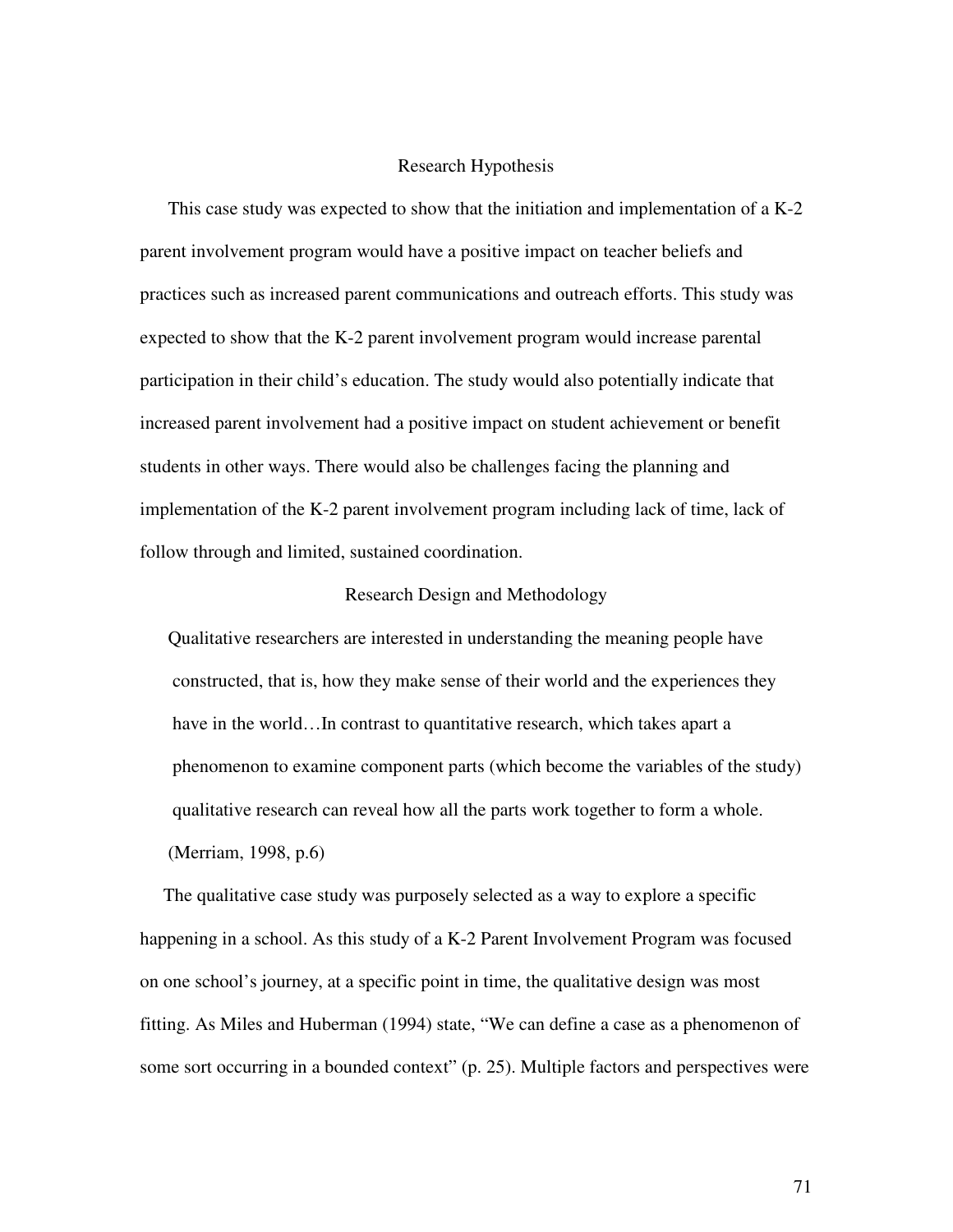explored throughout the study. Some of these included parent perceptions, teacher beliefs and practices, program goals and implementation strategies, as well as challenges to the program. As Merriam (1998) states, "The case study offers a means of investigating complex social units consisting of multiple variables of potential importance in understanding the phenomenon" (p. 41).

This study was a case study of a change effort. This study focused on the initiation and implementation of a parent involvement program. According to Fullan (2001):

Most researchers now see three broad phases to the change process. Phase I-variously labeled initiation, mobilization, or adoption-consists of the process that leads up to and includes a decision to adopt or proceed with a change. Phase II-implementation or initial use…involves the first experiences of attempting to put an idea or reform into practice. Phase III-called continuation, incorporation, routinization, or institutionalization-refers to whether the change gets built in as an ongoing part or through attrition. (Fullan, 2001, p. 50).

This study documented the early phases of the initiation and implementation of a K-2 parent involvement program. As a result of the research questions and study focus, the researcher was interested in collecting data about the process involved. "Questions about process (why or how something happens) commonly guide qualitative research, as do questions of understanding (what happened and what does it mean for those involved)" (Merriam p. 59).

The initiation and implementation of the Parent Involvement Program was facilitated by the project coordinator who was also the researcher. In qualitative research "the researcher is the primary instrument for data collection and analysis" (Merriam,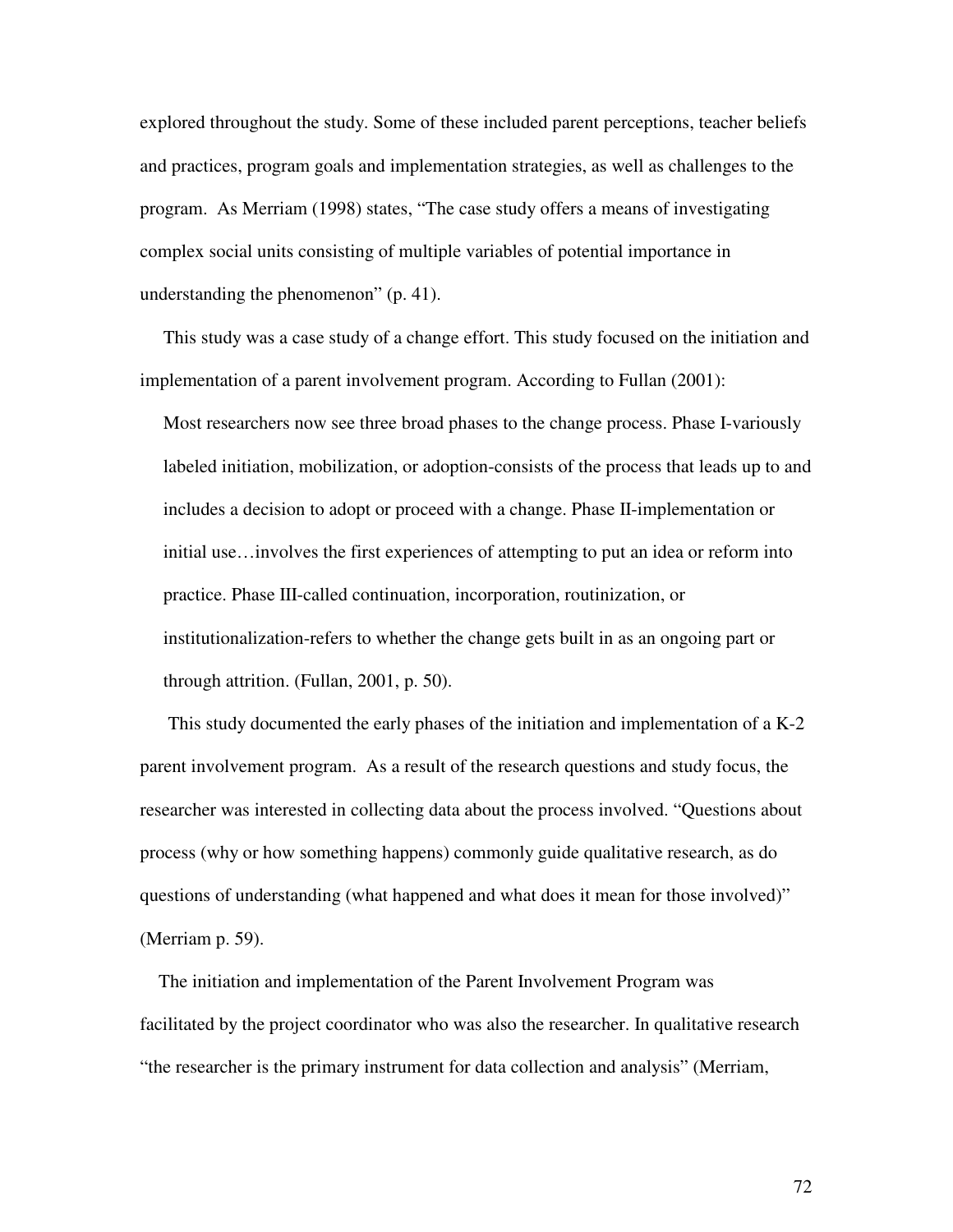1998, p. 7). The researcher investigated and did field work as the primary mode of data collection. These activities are also considered characteristics of qualitative research. "The investigator in qualitative research spends a substantial amount of time in the natural setting of the study, often in intense contact with participants" (Merriam, 1998, p. 8).

## Sample

The study took place in a small rural town, Fletcher, Massachusetts (pseudonym), with a population of approximately 4800 people. The town operates its own school system, which is divided into two grade level buildings; K-6 and 7-12. The kindergarten, first and second grade teachers are housed in the K-6 elementary school which has a population of approximately 385 students. This school had a 96% white student body, a special education population of 17%, and a 29% low income population. At the district level, there was a 16 % special education and a 26% low income population. There was a drop out rate of close to 4 %, with 70% of the graduating class attending college. While the drop out rate was higher than the state average, the number of students going on to college fell close to 10% below the state average. MCAS data indicated that on most assessments the students at the Fletcher Elementary School performed at or above the state average.

According to the United States Census Bureau, the 1999 (most current available data) per capita income in Fletcher was \$20,205 while the State average was \$25, 952. The number of families living in Fletcher, below the poverty level in 1999 was 4.1% as compared to 6.7% at the State level. The Massachusetts Department of Revenue reports that in 2006 the assessed value of a single family home was \$247,293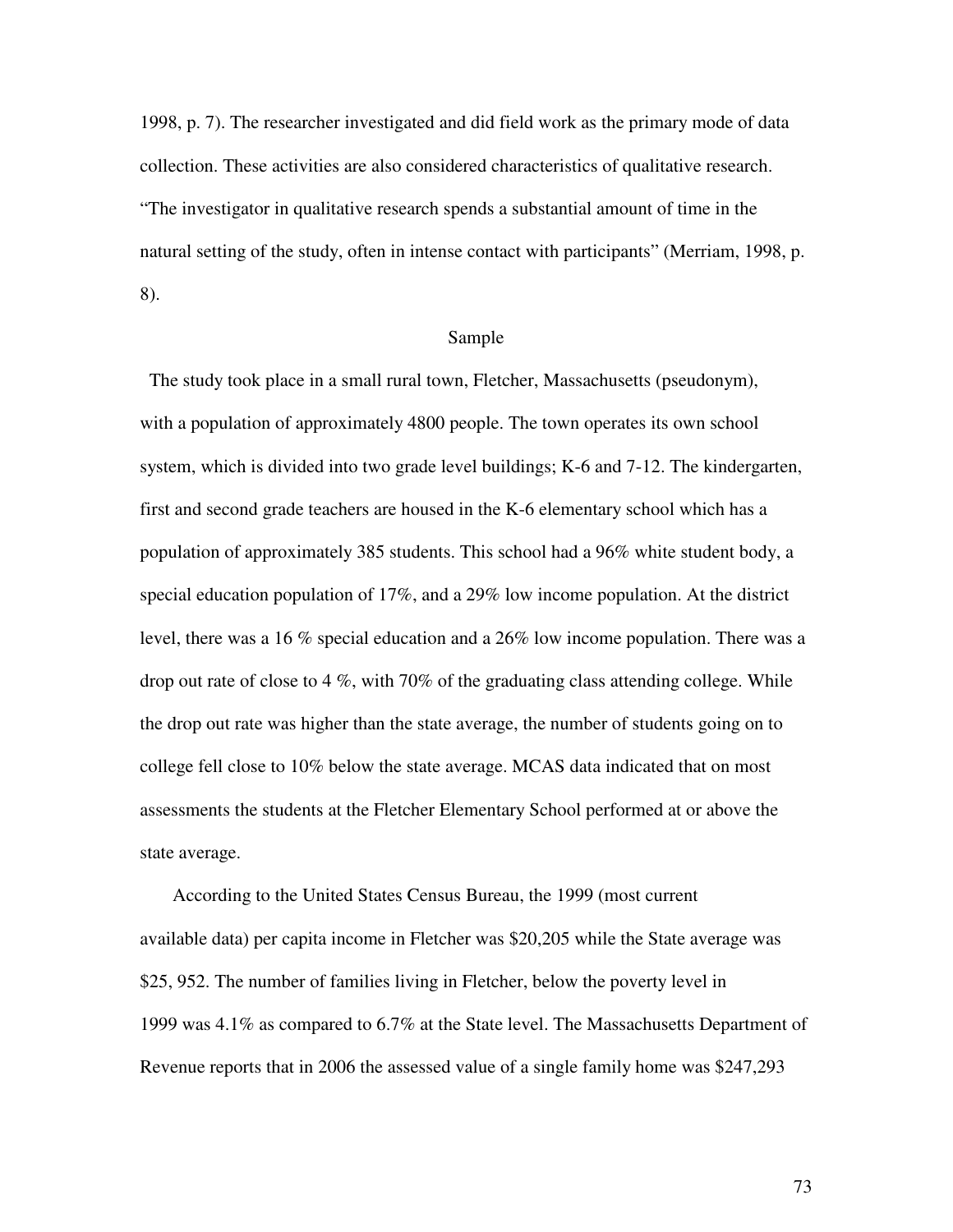and the unemployment rate was 6.2 %.

The teacher participants of the study were all K-2 teachers at the Fletcher Elementary School. The program coordinator, who was also the Superintendent and researcher, had her office in the Fletcher Elementary School. The sample participants represented a purposive and convenient sampling in that they were all K-2 teachers at the Fletcher elementary school. In the spring of 2007 the researcher met with all of the K-2 teachers, nine in total, to describe the research study. The researcher explained that the study would be looking at the initiation and implementation of a K-2 parent involvement project as well as the program's influence on the teachers. Given the researcher's role as superintendent, she was very clear about the voluntary nature of participation in the study. Potential participants were informed both orally and in writing, of the issues surrounding confidentiality including their ability to withdraw from the study at any time.

In May, 2007 all nine of the K-2 teachers had preliminarily indicated their interest in thestudy. As of September, 2007 there were only seven teachers who agreed to be involved in the project. The school had experienced a reduction in force of one first grade teacher and an additional first grade teacher felt that she was "stretched too thin" to become involved. One of the seven teachers dropped from the study during the first weeks, making the actual sample, six teachers.

As indicated previously, the small sampling included six teachers, all of whom were women. The researcher was also a woman. The single gender representation was not purposeful, but rather the product of current teacher assignments. The researcher sent out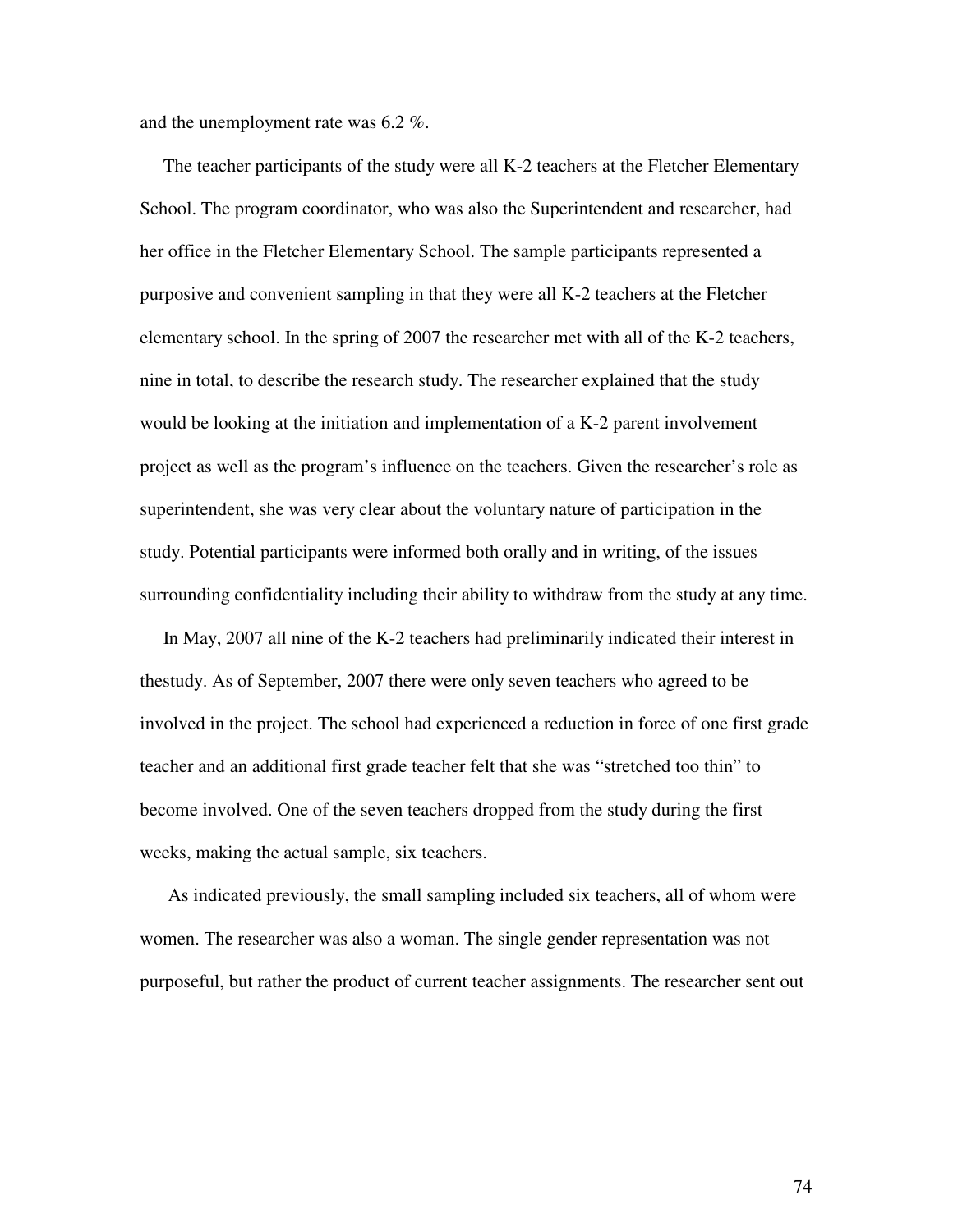formal consent forms and established the data collection methods. The data collection methods included surveys, interviews, review of classroom parent involvement logs, and monthly reflection prompts.

The Kindergarten, first and second grade teachers were housed in the elementary school. There were a total of 26 full time teachers who worked at the elementary school. The range in years of teaching experience for the entire elementary school is 3-34, with a mean 17.5 years and a median of 18.5 years. The mean of the sample was almost exactly equal to the mean of the entire teacher staff, while the median was 2.5 years higher when compared to the entire staff. The mean for the total years of experience is 17.3 with a median of 20 years. This indicated that the majority of the teachers in the study had 20 years or more experience. The researcher, who was also the project coordinator, had nine years of teaching experience and 11 years of administrative experience. This administrative experience was as a principal and a superintendent.

| Table 3-1 |  |  | <b>Sample Teaching Experience</b> |
|-----------|--|--|-----------------------------------|
|-----------|--|--|-----------------------------------|

| Sample: Teaching    | Mean | Range    | Median |
|---------------------|------|----------|--------|
| Experience          |      |          |        |
| Teaching experience | 15   | $9 - 32$ | 17     |
| at Fletcher (years) |      |          |        |
|                     |      |          |        |
| Total teaching      | 16   | $7 - 32$ | 17     |
| experience in K-2   |      |          |        |
| In years            |      |          |        |
| Total teaching      | 17.3 | $7 - 27$ | 20     |
| Experience          |      |          |        |
| In years            |      |          |        |

As Table 3-1 shows, the teachers in the sample had a vast array of teaching experiences.

The level of credentials and degrees varied among the sample. As Table 3-2 shows, all of the teachers had credits beyond their bachelor's degree, and most had more. Table 3- 2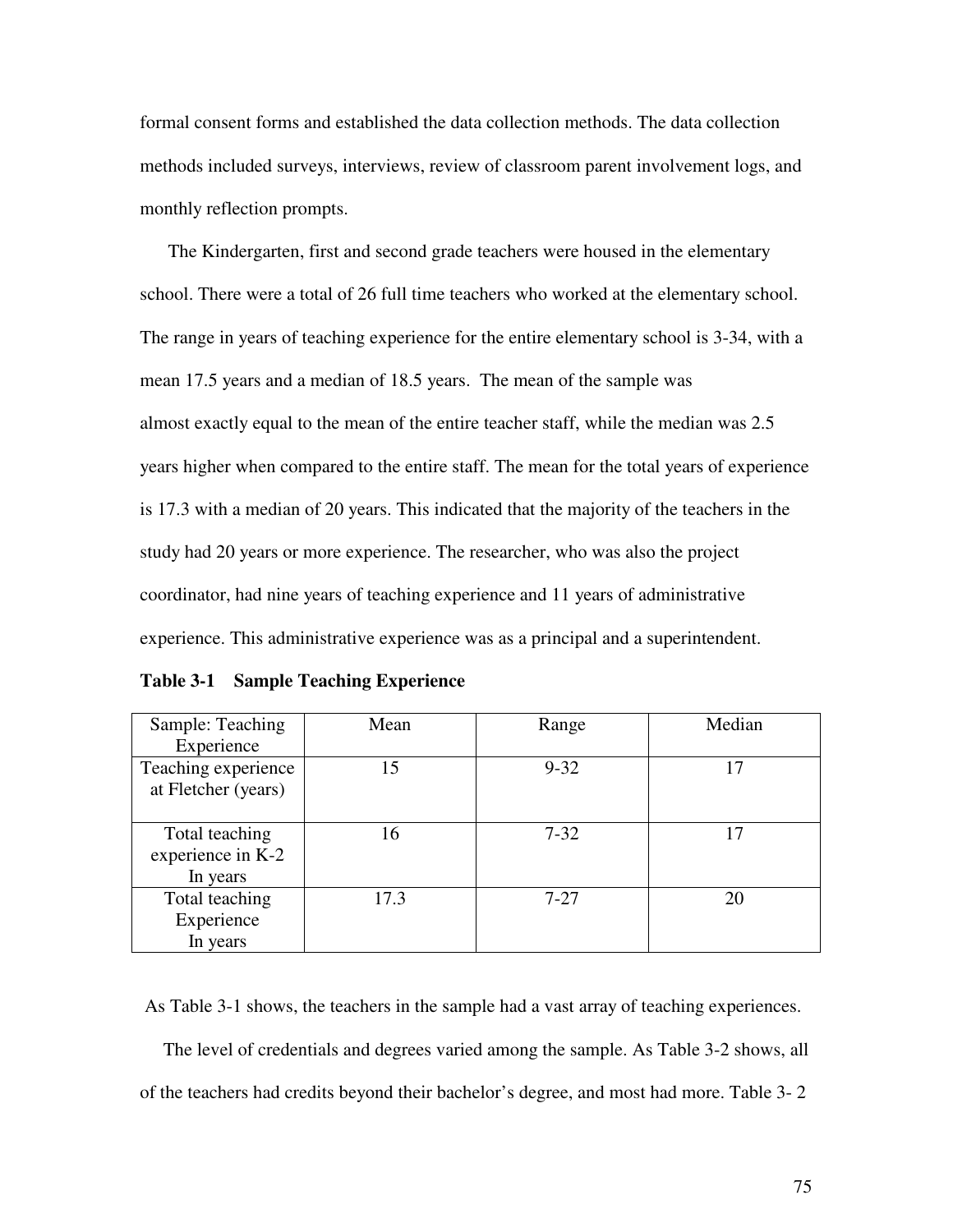indicates the participants college degree level based on their placement on the salary schedule. The degrees ranged from Bachelors+ 15 to Masters+ 45, which highlighted the wide range of advanced academic credits held by the participants. The table also displays the credential level for all of the teachers at Fletcher Elementary School. As the study was conducted, all members of the sample were involved in curriculum related professional development, which focused on Reading. There was not specific professional development related to parent involvement, beyond the monthly project meetings.

| Degree and Increment | Total # of<br>Fletcher<br>Elementary<br><b>Staff</b> | % of Total<br>Elementary<br><b>Staff</b> | # of Sample    | % of Sample    |
|----------------------|------------------------------------------------------|------------------------------------------|----------------|----------------|
| <b>Bachelors</b>     | $\theta$                                             | $\theta$                                 | $\theta$       | $\overline{0}$ |
| Bachelors $+15$      | 5                                                    | 18                                       |                | 17             |
| Bachelors +30        | 6                                                    | 21                                       | $\overline{2}$ | 33             |
| <b>Masters</b>       | $\overline{2}$                                       | $\overline{7}$                           | $\Omega$       | $\overline{0}$ |
| $Masters+15$         | $\overline{2}$                                       | $\overline{7}$                           | $\theta$       | $\overline{0}$ |
| Masters $+30$        | $\overline{2}$                                       | $\tau$                                   | $\Omega$       | $\theta$       |
| Masters $+45$        | 11                                                   | 39                                       | 3              | 50             |

**Table 3-2 Fletcher Staff: Salary Placement**

The study was conducted in a year that had a great range in class size. Table 3- 3 lists the classroom teacher and the number of children in each classroom. The significance of the different classroom sizes may have had an effect on the level of data collection, and may therefore be considered a limitation of the study.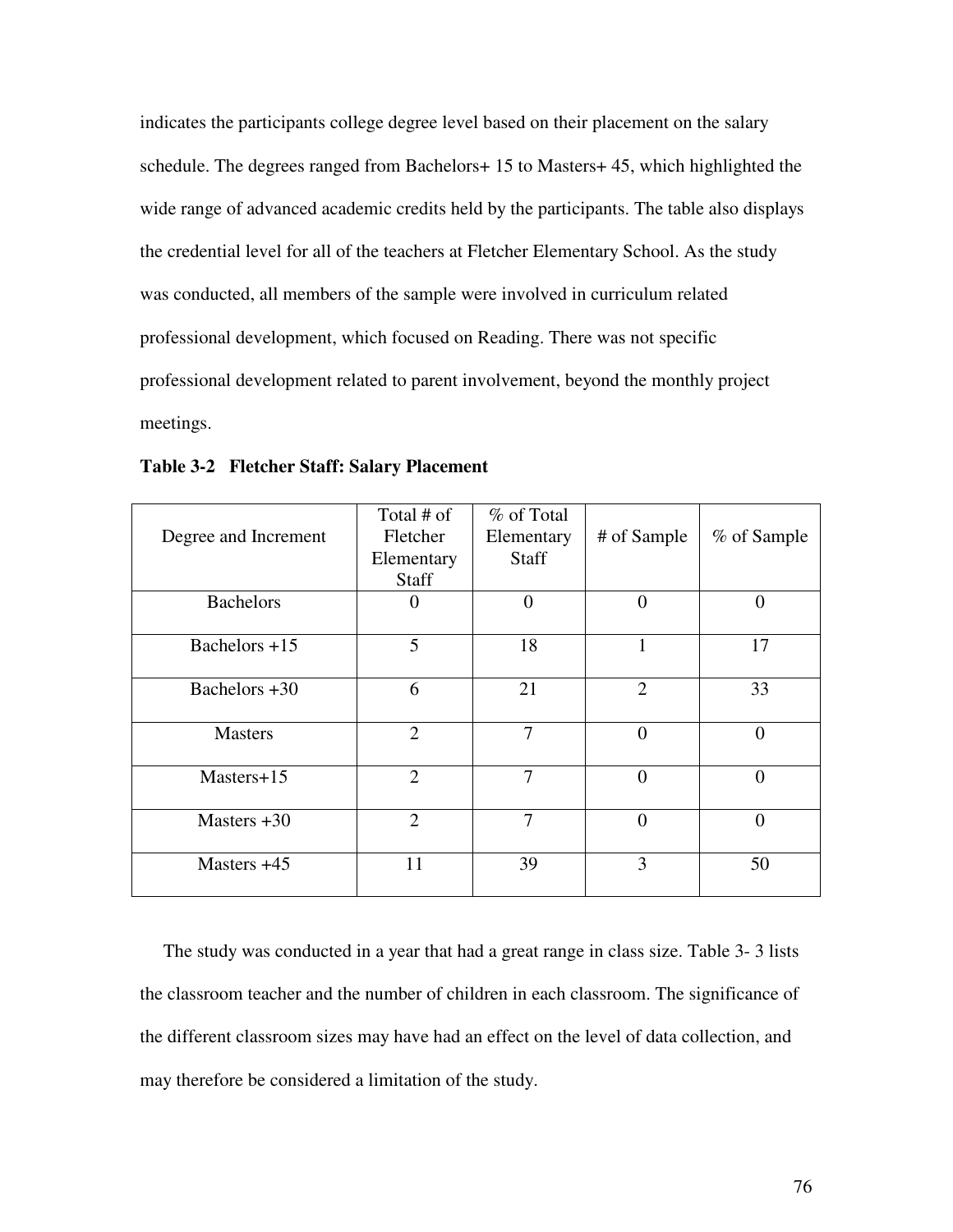**Table 3-3 Sample classroom size**

| <b>Sample</b>    | Number of       | <b>Sample</b>    | Number          |
|------------------|-----------------|------------------|-----------------|
| <b>Classroom</b> | <b>Students</b> | <b>Classroom</b> | of              |
|                  |                 |                  | <b>Students</b> |
| K-a              | 18              | $1-a$            | 24              |
| $K-b$            | 19              | $2-a$            | 19              |
| $K-c$            | 12              | $2-b$            | 21              |

## Pilot Test

The pilot test of the interview questions, surveys and classroom logs was done with the assistance of the Director of Pupil and Academic Services. The Director supervises Special Education as well as Early Childhood Education. She participated by reviewing the actual data collection tools and by giving feedback to the researcher. The Director was asked to review the data collection tools for clarity and content. The data tools were also reviewed by an interested classroom teacher from another district. Suggestions were incorporated into the final set of interview questions, survey questions, and classroom logs used in the study. Once suggestions were incorporated into the data collection tools all of the instruments were tested on the Director and the teacher. All data collection instruments were also subject to a peer review (Superintendent and Principals) as well as an expert review (College Professor).

# Data Gathering Procedures

In this case study, the researcher utilized a number of different data collection methods. This data was collected in one school over a period of six months. In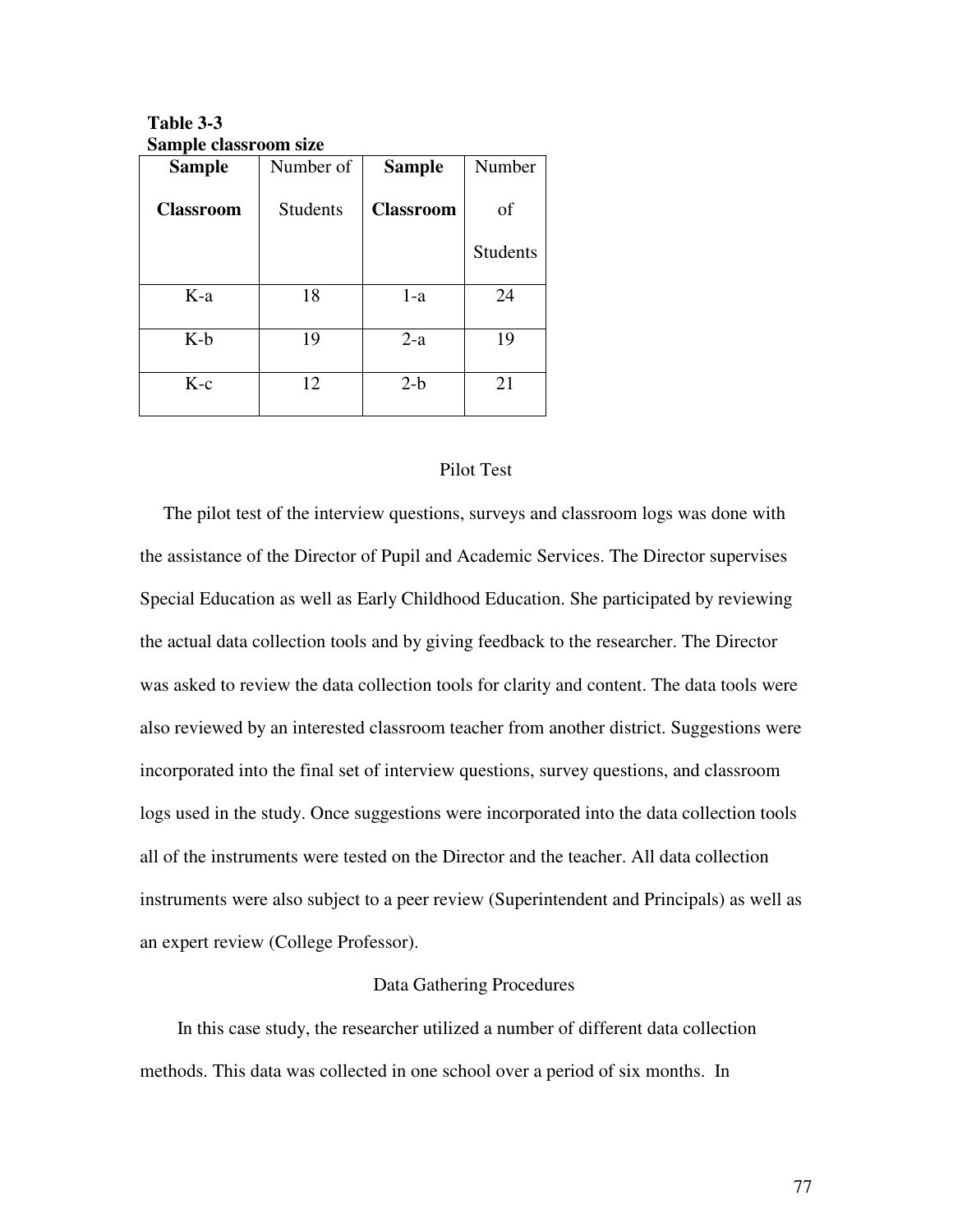qualitative research, "data collection activities typically are carried out in close proximity to a local setting for a sustained period of time" (Miles and Huberman, 1994 p. 9).

A variety of data gathering methods were used as a way to capture the best description of what was happening with regard to the parent involvement program. The data collection methods included surveys, interviews, parent involvement logs, and monthly teacher reflection prompts.

Qualitative inquiry, which focuses on meaning in context, requires a data collection instrument that is sensitive to underlying meaning when gathering and interpreting data. Humans are best suited for this task, especially because interviewing, observing, and analyzing are activities central to qualitative research. (Merriam, 1998, p. 1)

These collection methods were selected because they allowed for a diverse representation of information, from both staff and parents. The methods also allowed for more continuous data gathering throughout the project and triangulation of the study data.

The data from this qualitative case study was collected in order to document the initiation and implementation of a K-2 Parent Involvement program in a small, rural school district. The researcher was looking at the factors that may support or challenge this program. "Case study has proven particularly useful for studying educational innovations, for evaluating programs, and for improving policy" (Merriam, 1998, p.41). Data was collected by both the researcher as well as the staff participants. The researcher outlined the data collection methodology with all participants. The qualitative study was selected as a way to present data that was "comprehensive, holistic, expansive, and richly descriptive" (Merriam, p. 9).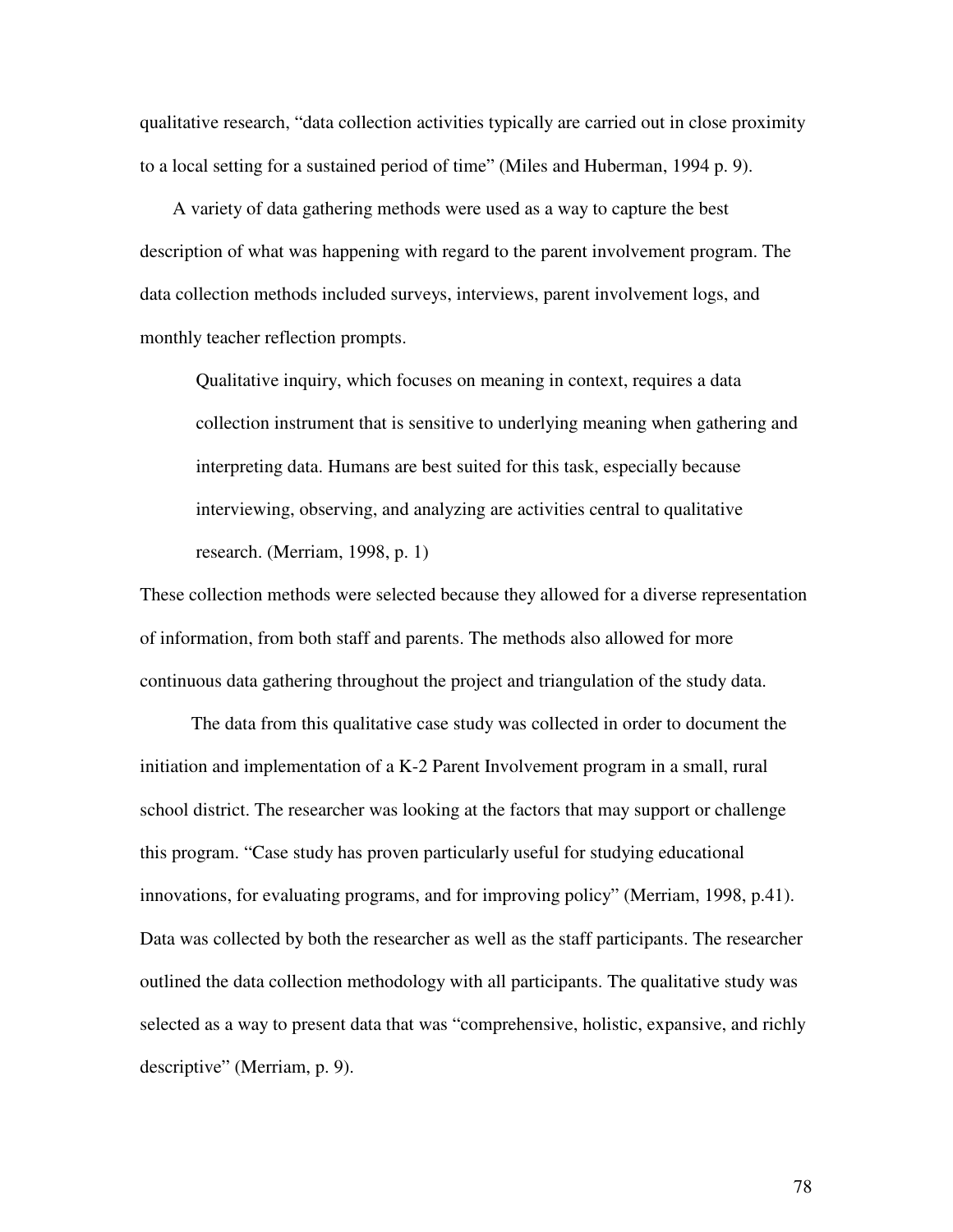The data generated during the study was collected using the following Techniques:

(A). Pre and post intervention semi-structured interviews about parent involvement were given to the participant teachers involved in the study. These questions were created by the researcher.

(B). Parent Involvement Surveys were given to the participant teachers before the start of the project.

(C). Teacher specific classroom logs were kept throughout the study. These specified types and instances of parent involvement as well as who initiated the activities.

(D). Teacher monthly reflection sheets allowed staff to respond to prompts or to provide their own reflections about the project.

The data was collected from a variety of sources as a way to support the triangulation of the data. "In terms of using multiple methods of data collection and analysis, triangulation strengthens reliability as well as internal validity" (Merriam, p. 207).

## Interviews:

The teachers working in the study were interviewed both before and after the project. The questions were focused on their beliefs about the current parent involvement program, parent involvement in general as well as their ideas about ways to improve parent involvement. These were semi structured interviews that were recorded and transcribed. The transcriptions were done by a third party, not involved in the study.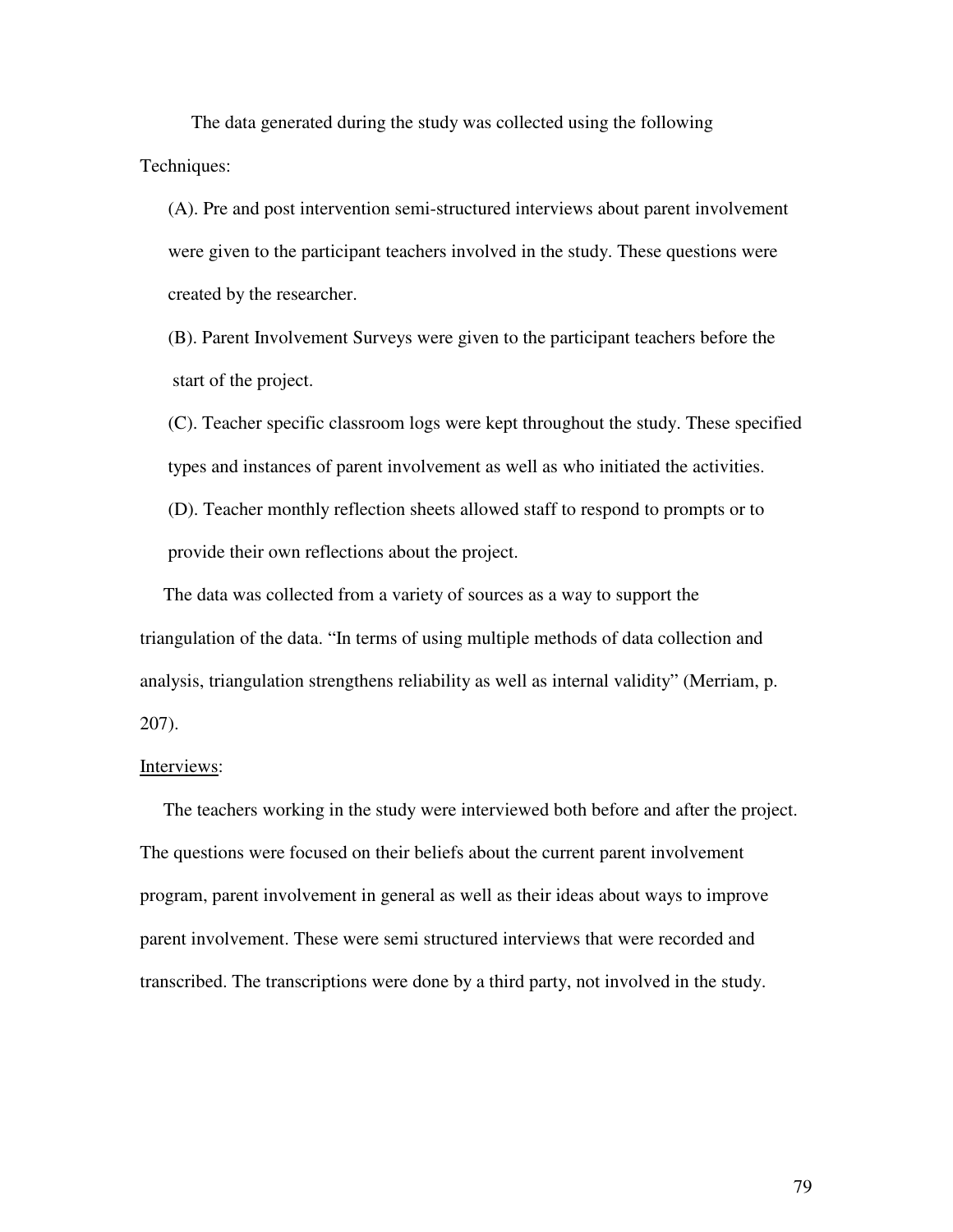#### Parent Involvement Surveys:

The study participants were given a survey before the beginning of the project. This survey allowed the researcher to gain an understanding of the current teacher beliefs about parent involvement.

## Teacher Classroom Parent Involvement Logs:

The teachers collected data regarding all classroom parent involvement activities. The log of classroom parent involvement activities focused on four specific types of parent involvement. These were four of the six types defined by Dr. Joyce Epstein of John Hopkins University. Dr. Epstein, Director of the Center on School, Family, and Community Partnerships at the University has spent over two decades working in the area of family involvement. She describes parent involvement as falling into six general categories. They are parenting, communicating, volunteering, learning at home, decision making, and collaboration with community (Epstein, 2002). For the purposes of this study, the classroom teachers collected data only on the first four types of involvement. Teachers met with the researcher before the data collection began to clarify the definitions and examples of what type of information would be collected. Teachers used the logs to document the specific types of activity, in which category the activity best fits, the outreach that was used to communicate with parents (email, flyers home, notes in agendas) as well as any communication that existed from parent and home to the classroom. The logs also were used to document whether the parent involvement activity was teacher or parent initiated.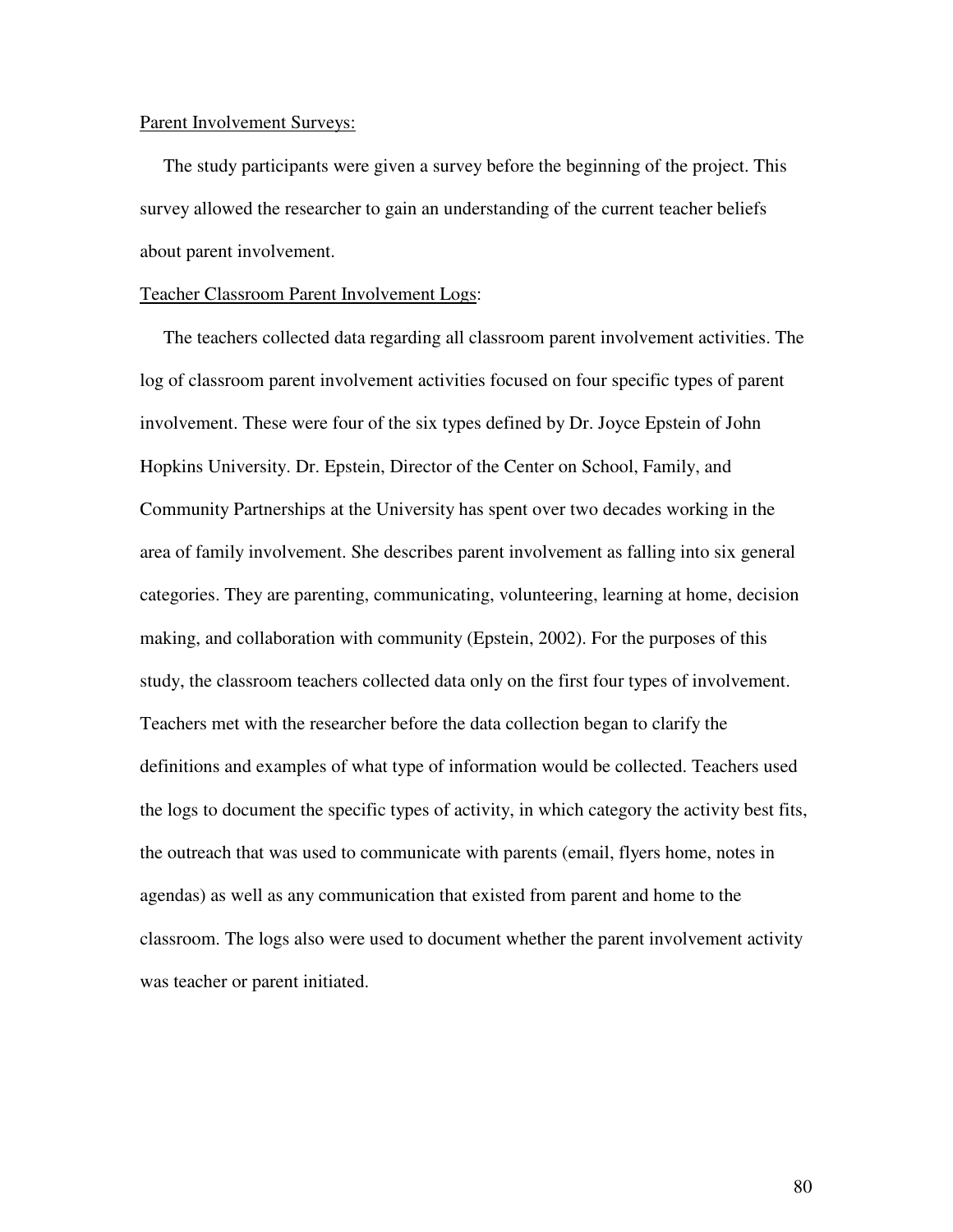#### Monthly Reflection Sheets:

The teachers in the study responded to prompts (on monthly reflection sheets) about their work in the classroom; regarding parent involvement. The teachers were asked to write once a month as a way of summarizing their experiences. They were also invited to write thoughts, ideas or reflections as often as they wanted and were invited to include any of their own feelings and thoughts. These prompts were copied and submitted to the researcher on a monthly basis. The teachers were asked to reflect on how their thinking on parent involvement had evolved during their participation in the study as well as what they observed from their interactions with parents or students. The reflections were written at the end of the month and were submitted after the monthly group meeting and discussion regarding the project.

## Method of Data Analysis

In this qualitative study, the researcher used the four guiding research questions as the framework for all data analysis. Data collection and analysis was ongoing throughout the duration of the study.

Data collection and analysis is a simultaneous activity in qualitative research. Analysis begins with the first interview, the first observation, the first document read. Emerging insights, hunches, and tentative hypotheses direct the next phase of data collection which in turn leads to the refinement or reformulation of questions and so on. It is an interactive process throughout that allows the investigator to produce believable and trustworthy findings. (Merriam, 1998, p. 151).

Before the analysis could occur, a system of organizing the data was established.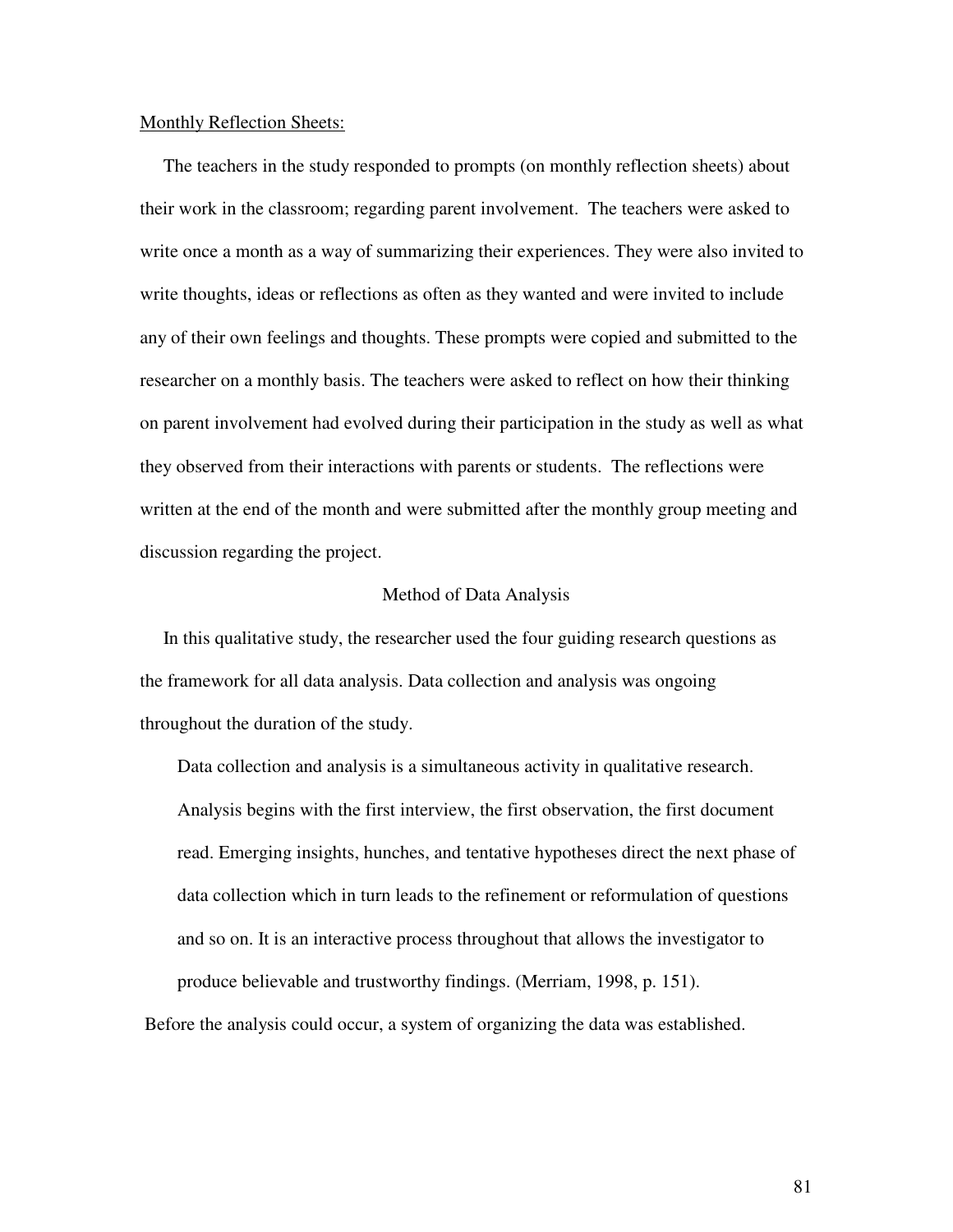The primary method of organization involved coding the data. "Coding is nothing more than assigning some sort of shorthand designation to various aspects of your data so that you can easily retrieve specific pieces of data." (Merriam, 1998, p. 164) The coding allowed researcher to organize the data before the analysis began.

The analysis of qualitative data can range from organizing a narrative description of the phenomenon, to constructing categories or themes that cut across the data, to building theory. Each of these levels of analysis calls upon the investigator's intuitive as well as analytical powers. The process can certainly be enhanced by employing techniques that have helped others, such as using data displays, as well as devising a systemic approach to the task. (Merriam, 1998, p. 196).

Data analysis methods include reviewing for themes, review of data for patterns and relationships, transcriptions, tallying, and categorizing data for documentation purposes. The researcher will be asking a colleague to provide a *data audit* to ensure that all the collected data has been coded and transcribed correctly. The goal of this third party check was to protect against researcher bias. "Additional strategies, including triangulation of data and member checks, will also be used as a way to enhance internal validity" (Merriam, 1998, p. 204).

The pre study interviews of the participants were recorded and then sent to a third party for transcription. The post interviews were recorded by hand. Once they have been transcribed and member checked, they were coded. Responses to the staff surveys were tallied and coded around various themes and constructs.

At the outset of a qualitative study, the investigator knows what the problem is and has selected a sample to collect data in order to address the problem. But the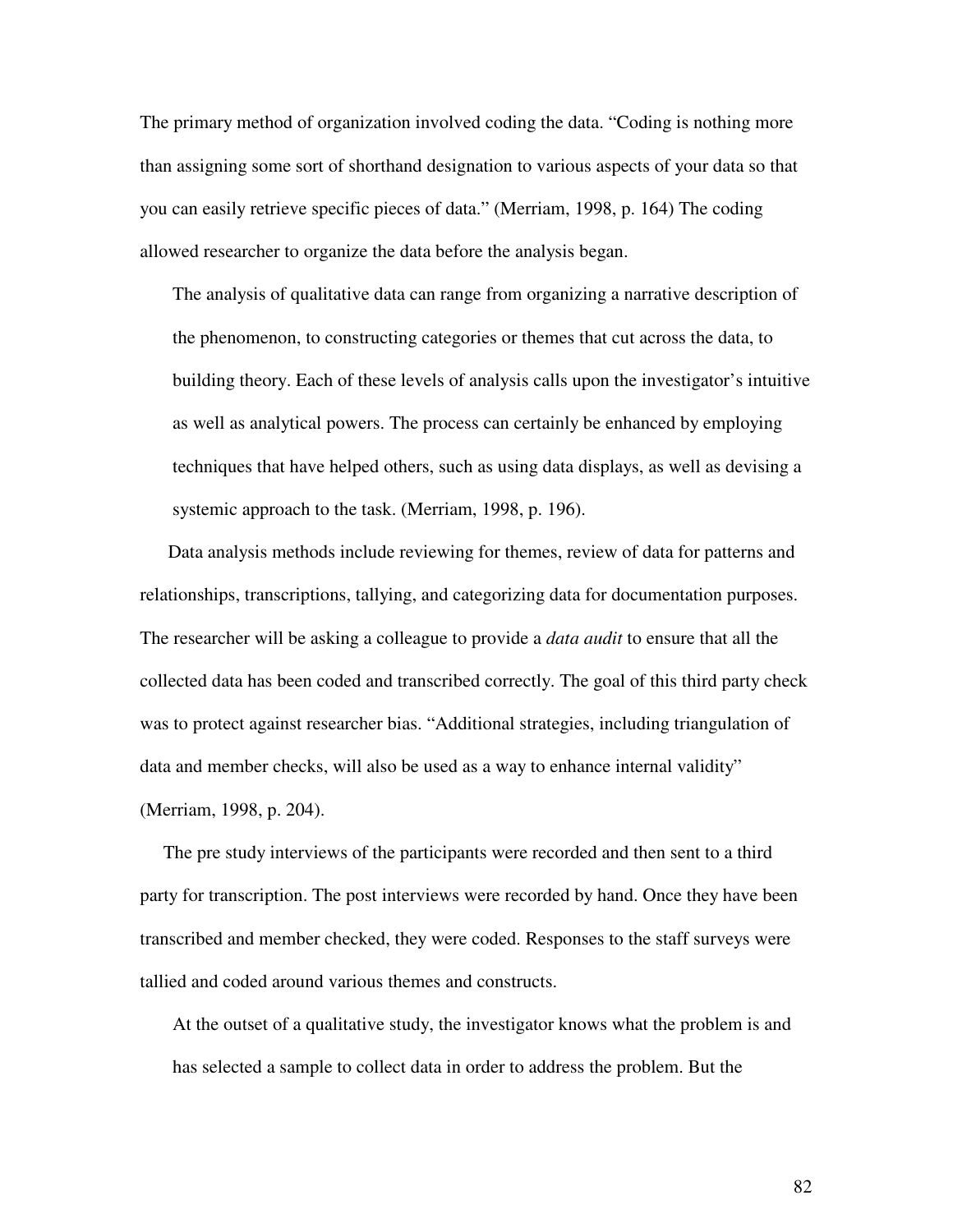researcher does not know what will be discovered, what or whom to concentrate on, or what the final analysis will be like. (Merriam, p. 162)

The parent involvement data that was logged by the individual classroom teachers were coded by category. Themes and patterns of involvement and initiation were analyzed. The monthly reflection prompts were coded by themes and patterns as well.

## Formats for Reporting the Data

Appropriate data display helped the researcher present information in a clear manner. "For qualitative researchers, the typical mode of display has been extended, unreduced text, usually in the form of written up field notes, which the analyst scans through, attaching codes and then extracting coded segments and drawing conclusions" (Miles and Huberman, 1994, p. 91). Miles and Huberman (1994) also state, this type of data may be bulky, weak or cumbersome. (p. 91). They suggest that the researcher use "displays that are focused enough to permit a viewing of a full data set in the same location, and our arranged systemically to answer the research questions at hand." (p. 91)

As a way to clearly display the information, the researcher will be incorporating various formats. These primarily included presenting information in narrative, table, and matrix format. The data was displayed and discussed by research question. The results of parent involvement logs were presented in a narrative and matrix form. The survey results and transcribed texts of the research participant pre and post interviews were also presented in narrative forms. Data was presented in a chronological order as a way to frame changes in participant beliefs and behavior. As the actual data was collected, the researcher needed to modify the display modes to present the information most clearly.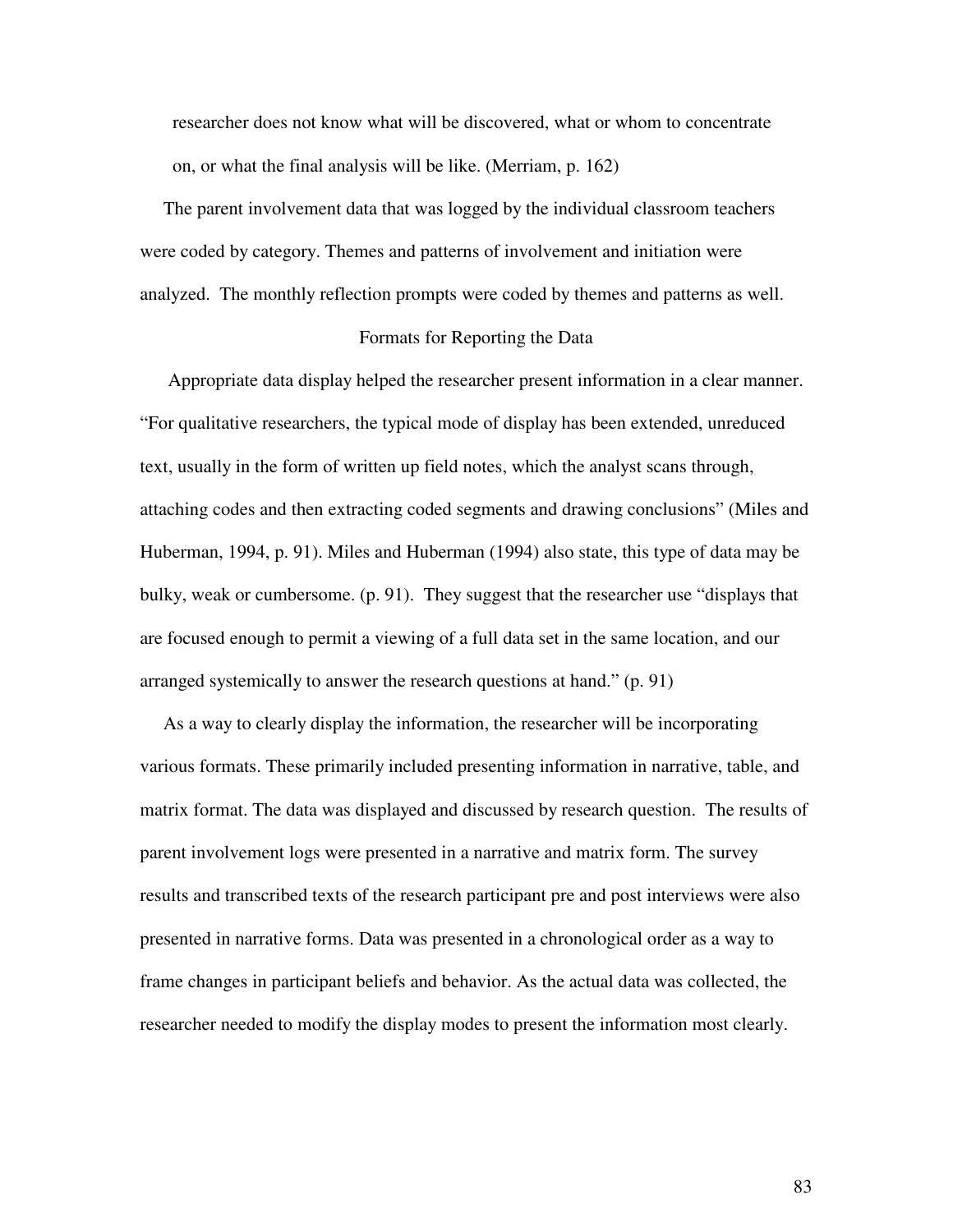#### Frameworks for Discussing the Findings

The data collected in the study provided an understanding of how one school participated in the initiation and implementation of a K-2 parent involvement program. The planning of the study and creation of the research questions followed an analysis of current literature on parent involvement. A detailed description of this literature was presented in Chapter 2. The data was collected from the perspective of teachers and parents. There were four guiding research questions that highlighted changes in teacher beliefs and behaviors, the components of an effective K-2 parent involvement program, and challenges that were faced during the data collection period. This data was analyzed, displayed, and discussed with regard to the implications of the findings. Chapter 4 discusses the data collected and findings of the study. Chapter 5 discusses the implications of the findings and research as well as possible suggestions for further study of this topic.

## Limitations of the Study

There were a number of limitations of the study. These limitations included the small sample size, the unique demographic of the study site, the potential for researcher or participant bias, instrumentation, and the short duration of the study.

Given that the study was conducted with six teachers in a small rural school district, it is possible that the findings were not generalizable to other districts looking to create a K-2 parent involvement program. This lack of generalizability is a threat to external validity (Merriam, 1998).

An additional limitation was related to the project coordinator's role as superintendent. The study participants were given all study goals and data collection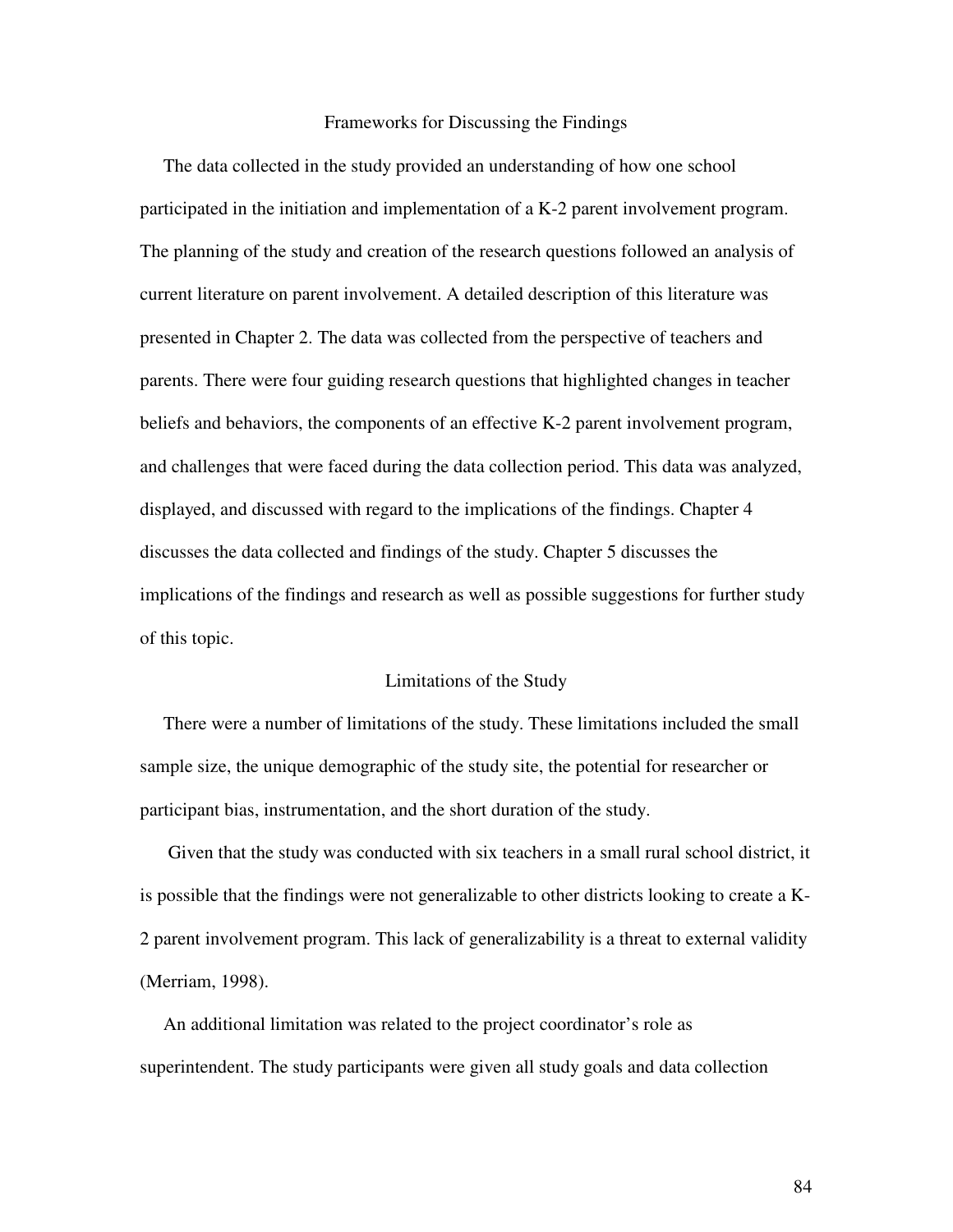information at the start of the study as well information regarding confidentiality, and the voluntary nature of the study. Every effort was made to ensure teachers that they did not feel pressured into agreeing to be part of the study. However, "ethical dilemmas are likely to emerge with regard to the collection of data and in the dissemination of findings. Overlaying both the collection of data and the dissemination of findings is the researcherparticipant relationship" (Merriam, p. 213).

Researcher bias was also be considered a limitation of the study. As the researcher spent time reviewing literature and establishing the study methodology, it was possible that the researcher interpreted data in such a way as to support the original hypotheses. As a way to protect against this, and enhance internal validity, Merriam (1998) suggests that there are some basic strategies that can be employed (p. 204). The researcher used triangulation, member checks, and peer examination as a way to mitigate researcher bias.

Participant bias was also considered a limitation. Since much of the data was collected by teachers who are documenting events in their own classrooms, there was potential for the teachers to want the data to indicate only successful activities. The researcher continued to remind the participants that the data collected was confidential.

"Instrumentation may also be a limitation and threat to internal validity" (Gay, 2006, p. 239). All data collection instruments were researcher created. As a way to minimize this limitation, all data collection tools were peer reviewed, piloted and tested. A final limitation related to the timetable of the data collection. The study included data collected over a six month period, in one particular school year.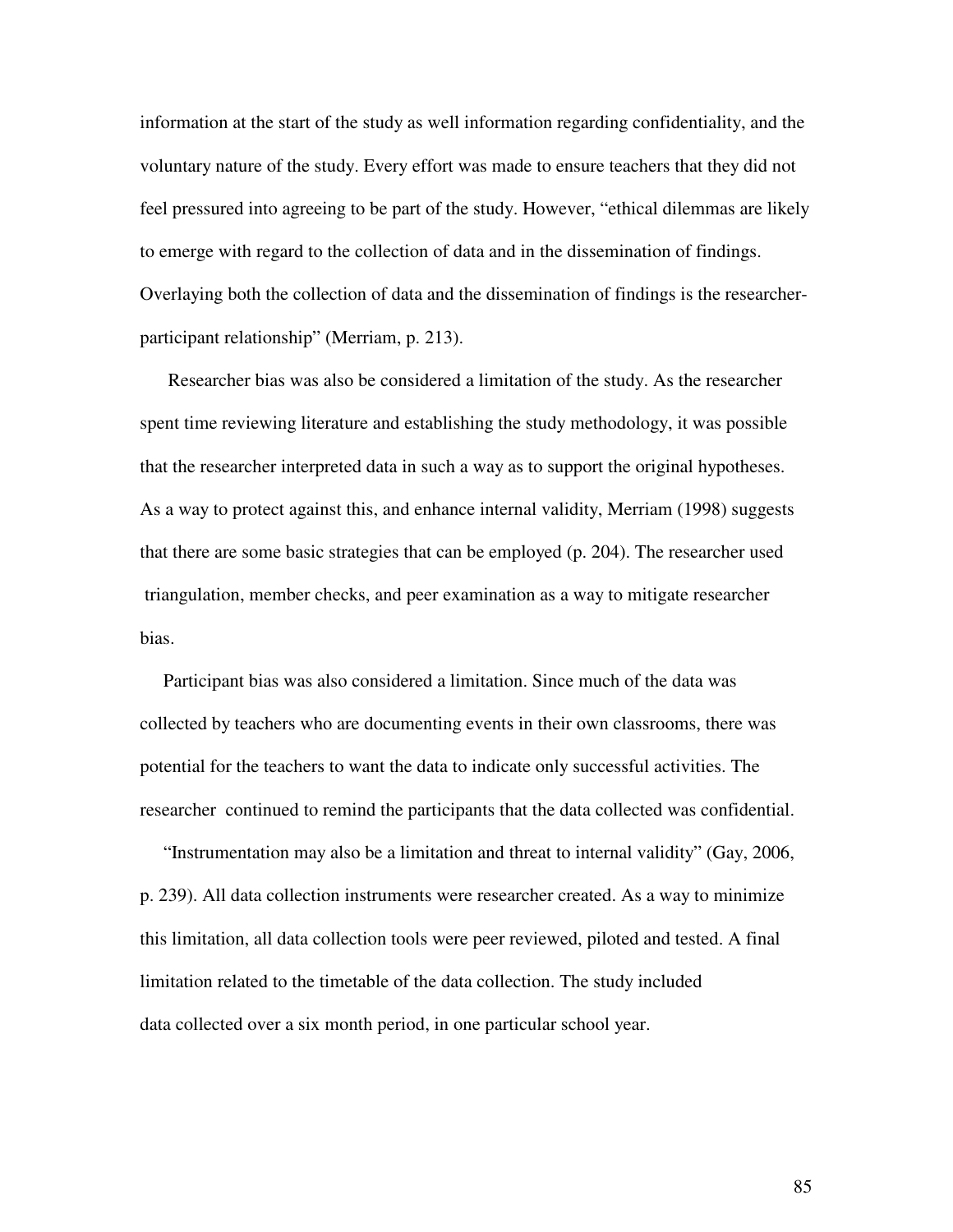# CHAPTER FOUR

## **FINDINGS**

## **Introduction**

This qualitative case study focused on K-2 Parent Involvement in a small rural elementary school. It was designed to review the types of parent involvement that occur over time and to identify the most effective forms of parent involvement. The study also investigated specific teacher beliefs and behaviors related to parent involvement and documented any changes in these beliefs and behaviors as a result of being in the study. A final review of challenges to parent involvement was documented. The research questions for the study were:

- 1. What are the components of an effective K-2 parent involvement program?
- 2. In what ways does the initiation and implementation of a K-2 parent involvement program affect teacher practices?
- 3. How has participation in the project impacted teacher beliefs about parental involvement?
- 4. What were the challenges facing the creation of a parent involvement program? This chapter presents the findings of the study using a number of data sources including staff surveys and interviews, classroom parent involvement logs, teacher written reflections based on monthly prompts, and post project interviews. The findings will be presented by research question and chronologically based on themes and patterns that have emerged following the data analysis. A description of the site, the teacher participants, and the parent involvement paradigm used in the study will be included in chapter four. Chapter five will discuss a summary of the findings, a discussion of the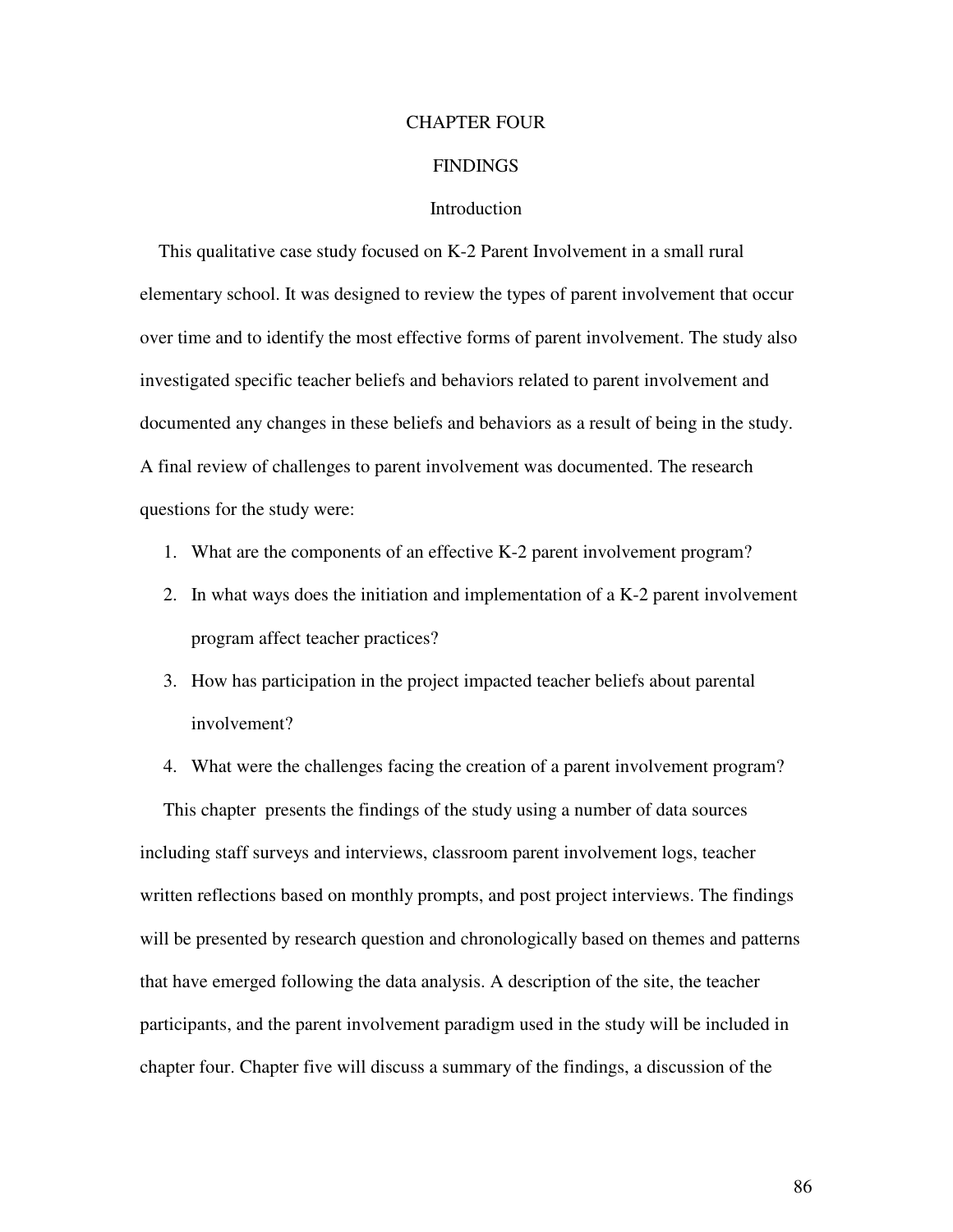findings, the limitations of the study, and a discussion of the implications of the study as they relate to policy, practice, and future research. Chapter five will also include a section on the researcher's leadership reflections.

# Site Description

The Fletcher Elementary school is a K-6 school in a small New England town with approximately 4800 people. The school itself has an enrollment of 385 children, with 156 of the students assigned in Kindergarten, first, and second grade. The town may be considered to have a number of rural elements including limited local employment options, no public transportation, a drop out rate that is higher than the state average, and a per capita income that is below the state average. Information provided by many parents and staff indicate that parent involvement is something to be valued but that may be occurring only sporadically or more in some classrooms than others. Prior to this study, there was no formal school or district parent involvement program.

While the school is considered small, there is a variety of class sizes at each grade level. Table 4- 1 displays the number of students in each of the K-2 sample classrooms at Fletcher Elementary.

| K-Hayes  | 18 |
|----------|----|
| K-Brown  | 19 |
| K-Adams  | 12 |
| 1-Smith  | 24 |
| 2-Hunter | 21 |
| 2-Early  | 19 |

**Table 4-1 Sample classroom size with teacher names**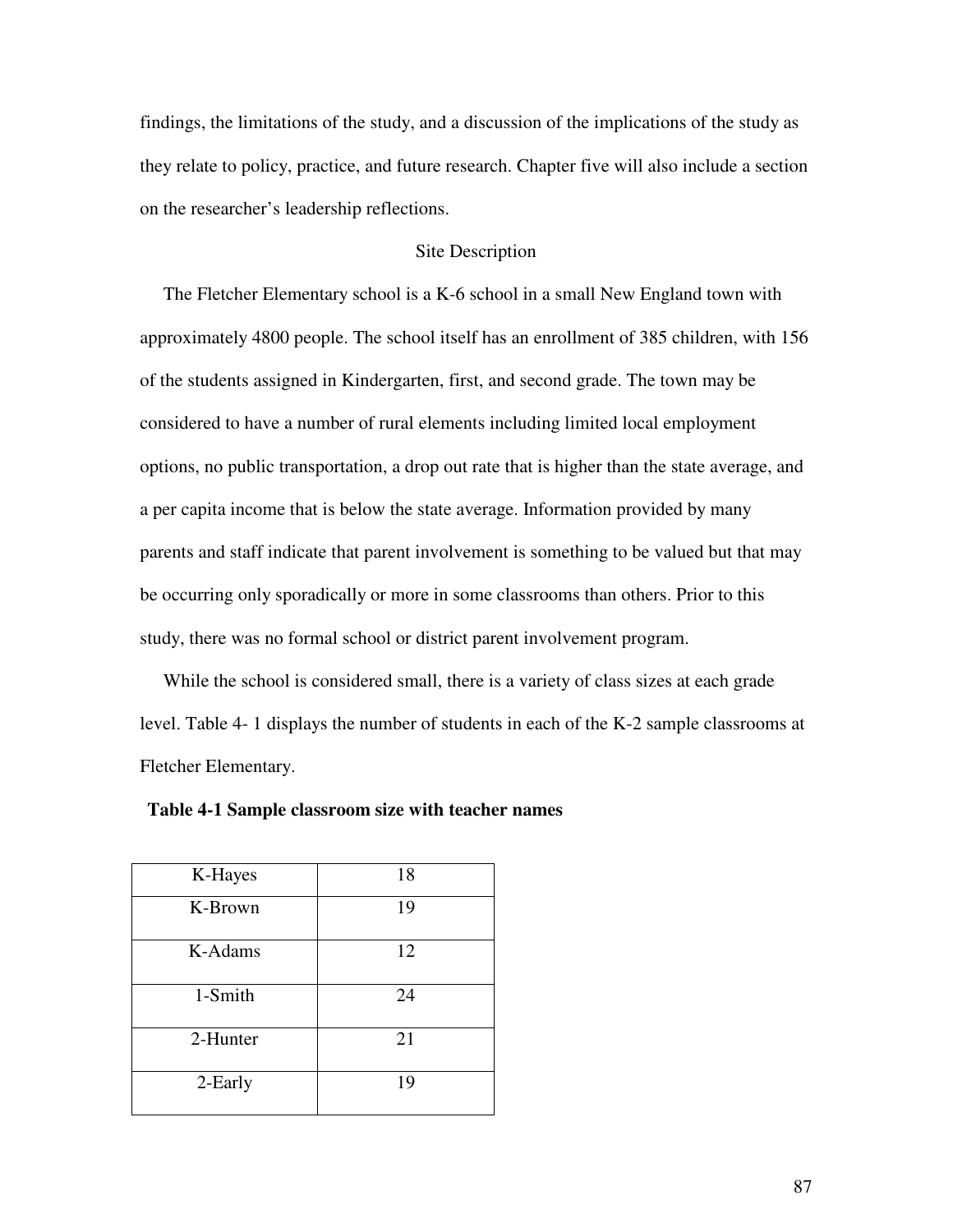As previously indicated, there was a variety of parent involvement initiatives occurring but not in any uniform manner or with any regularity. Some classrooms had more parent involvement than others. Class size could have been a factor in the amount of parent involvement that occurred in each classroom.

## **Participant Description**

*All participants' names, first or last, are pseudonyms.*

**Mrs. Hayes:** Mrs. Hayes is a Kindergarten teacher with 22 years of experience**.** She has taught kindergarten, grade 1, and 2 and has worked in more than one school system**.** She feels that parent involvement is important at all grade levels and that parent involvement supports a child's academic achievement and pro social development.

**Mrs. Brown:** Mrs. Brown is a kindergarten teacher with 18 years of experience. She has taught preschool through grade 2 and has worked in more than one school system. She feels that parent involvement is important at all grade levels and that parent involvement supports a child's academic achievement and pro social development.

**Mrs. Adams:** Mrs. Adams is a kindergarten teacher with nine years of experience. Her only experience is at the Fletcher Elementary school. She feels that parent involvement is important at all grade levels and that parent involvement supports a child's academic achievement and pro social development.

**Mrs. Smith:** Mrs. Smith is a grade 1 teacher with 33 years of experience. She has taught grade 1, 2 and 4 in two different school systems. She feels that parent involvement is most important at the primary level and that parent involvement supports a child's academic achievement and pro social development.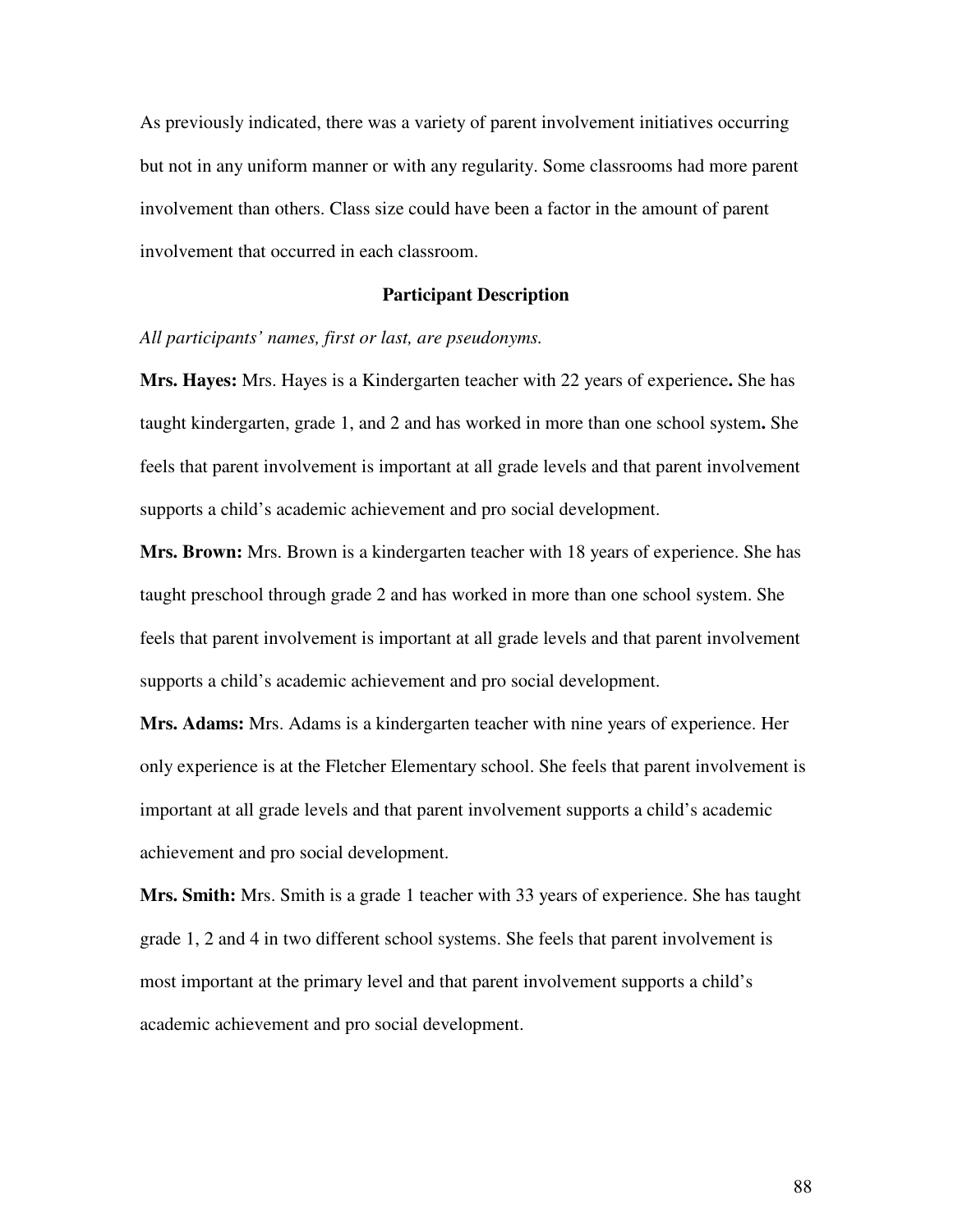**Mrs. Hunter:** Mrs., Hunter is a grade 2 teacher with 35 years of experience. She has taught in more than one system but has spent 28 years at the Fletcher Elementary School. She feels that parent involvement is important at all grade levels and that parent involvement supports a child's academic achievement and pro social development. **Mrs. Early:** Mrs. Early is a grade two teacher with 25 years of experience. She has taught grades 1 and 2 in more than one school system. She feels that parent involvement is important at all grade levels and that parent involvement supports a child's academic achievement and pro social development.

The participants in the study have a wide variety of experience as well as a variety of academic training. The participants did not receive any professional development related to parent involvement prior to the study. Table 4-2 displays the participant's level of academic credentials.

| Degree and Increment    | # of Sample       | % of Sample |
|-------------------------|-------------------|-------------|
| <b>Bachelors</b>        | $\mathbf{\Omega}$ | 0           |
| Bachelors $+15$ credits | $\overline{2}$    | 33          |
| Bachelors +30 credits   | 1                 | 17          |
| <b>Masters</b>          | 0                 | 0           |
| Masters+15 credits      | 0                 |             |
| Masters $+30$ credits   | ∩                 | ⋂           |
| Masters +45 credits     | 3                 | 50          |

**Table 4-2 Sample Academic Credentials on Scale**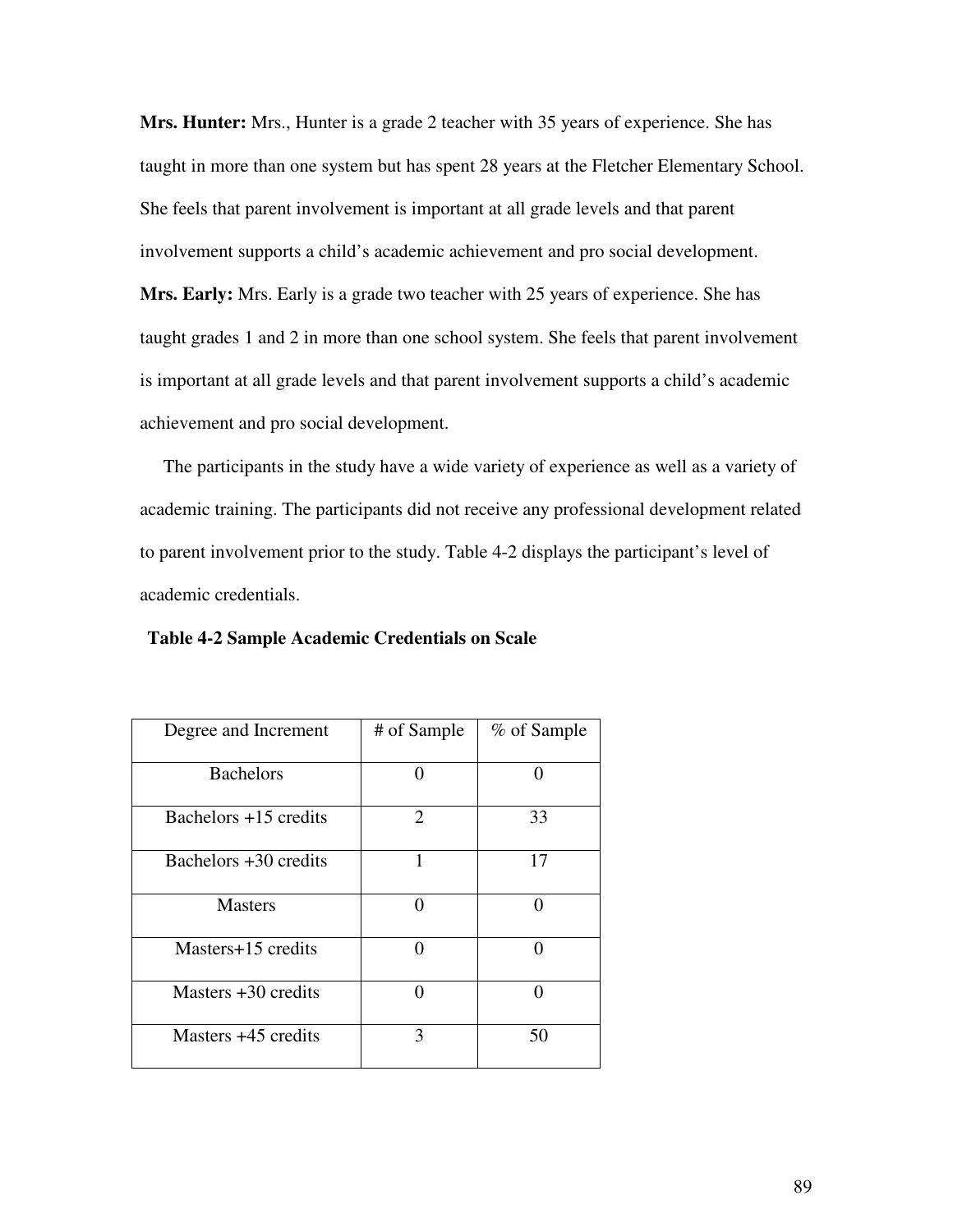## **Parent Involvement Descriptions**

As research indicates, there is no one specific definition of parent involvement. The researcher and teacher participants met at the beginning of the study to discuss and clarify definitions, as they played an important role in much of the data gathering at the classroom level. The following definitions were used by all during the course of the study.

**Parent Involvement**: Home based or school based activities that are linked or related to a child's learning at school (Adapted from Hoover-Dempsey and Sandler, 1997).

**Parenting:** Assist families with parenting and child-rearing skills, understanding child and adolescent development, and setting home conditions that support children as students at each age and grade level. Assist schools in understanding families (Epstein, 1995).

**Communicating**: Communicate with families about school programs and student progress through effective school-to-home and home-to-school communications (Epstein, 1995).

**Volunteering**: Improve recruitment, training, work, and schedules to involve families as volunteers and audiences at the school or in other locations to support students and school programs (Epstein, 1995).

**Learning at home**: Involve families with their children in learning activities at home, including homework and other curriculum-linked activities and decisions (Epstein, 1995).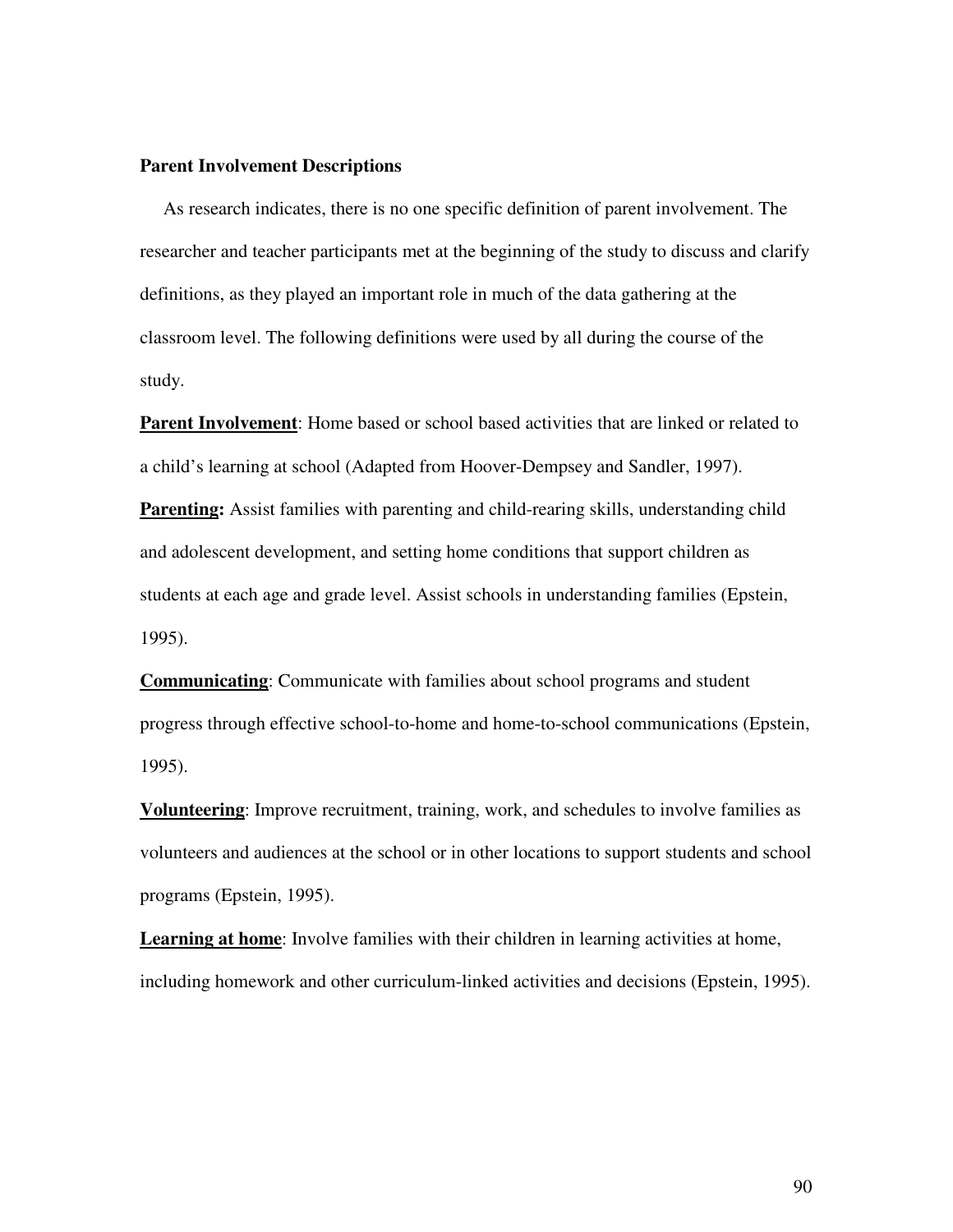## *Findings*

## *1. What are the components of an effective K-2 parent involvement program?*

*Staff Surveys*: Before the start of the study the K-2 participant teachers were given a general survey regarding parent involvement. The survey sought to capture their own experience with parent involvement as well as to activate their thinking around the subject. There were a number of themes that emerged when the participants were asked about their own beliefs regarding parent involvement and what positive parent involvement may look like. A primary theme that seemed to be present, though stated in different ways was that when parents and the teacher work together, it is a positive experience for all involved. Mrs. Hayes stated that "most of her experiences had been great" and parents "had volunteered in the classroom, made donations, and helped with specific activities." Mrs. Brown felt that "parents are unaware of what they should be working on and that several times we have been able to catch children right up once we all got on the same track." Mrs. Adams stated that "I use parents in my classroom at center time. It helps the parent to see how things are done in kindergarten." Mrs. Smith said that "when parents work as a team with the classroom teacher students see the importance not only of academics, but social issues." Mrs. Hunter had experienced positive parent involvement that included "classroom volunteers-assisting students, and leading guided reading groups." Mrs. Early stated she felt "meeting and greeting parents very early in the year by phone calls, class newsletters or an ice cream social" was positive.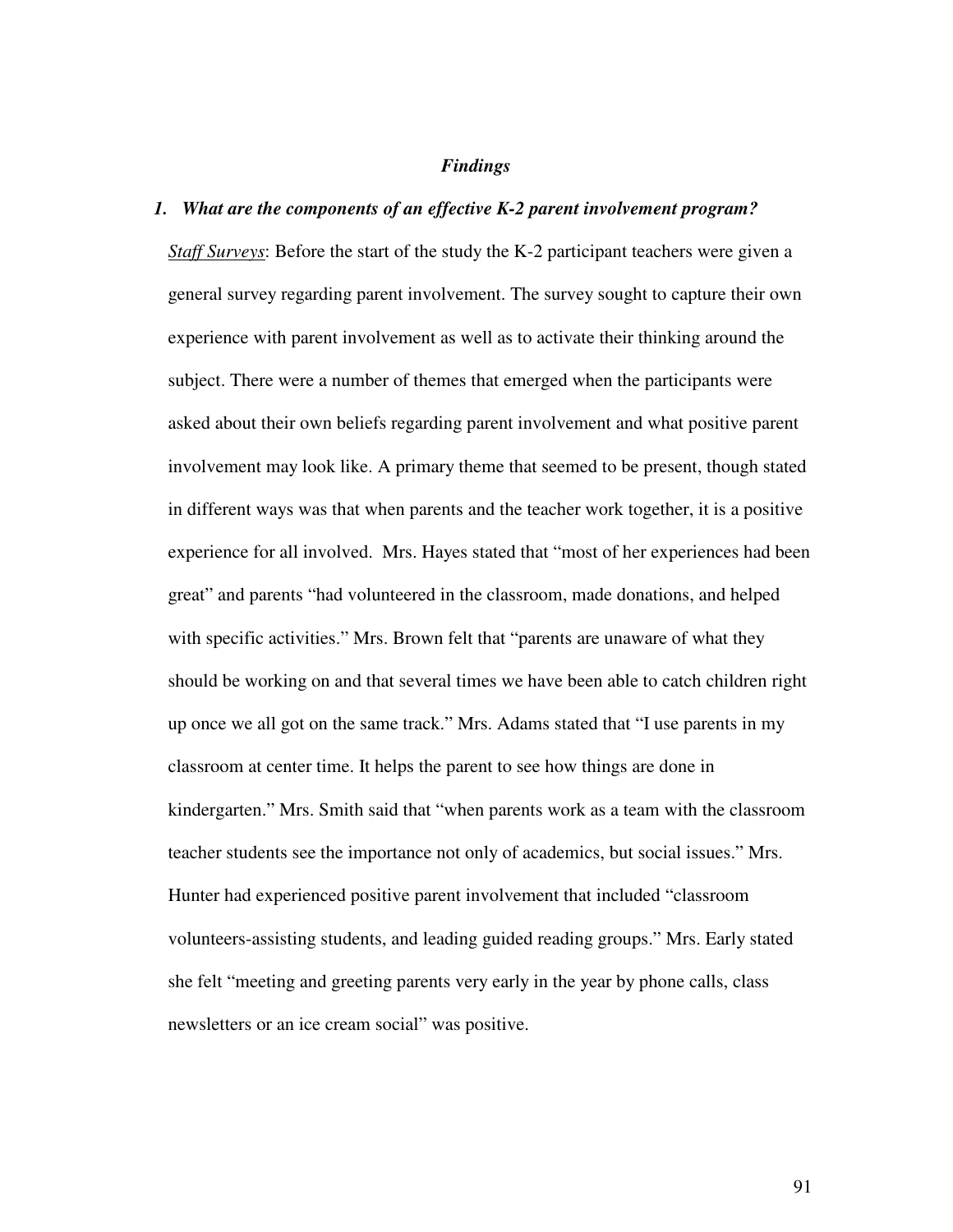The teachers were all able to describe a number of specific experiences with parent involvement in the past. What was interesting was that each teacher described a situation that was unique to their own classroom. While three of the teachers described acts of volunteering, two highlighted learning at home activities and one discussed the communicating form of parent involvement. The teachers were also given the opportunity to cite any negative parent involvement activities that they experienced. All six of the teachers have had at least one situation that they classified as negative. Interestingly five of the six teachers characterized this experience as a parent becoming involved to promote a "personal or hidden agenda" which ultimately turned into a negative experience for all involved, often including the student.

Another aspect of the survey asked the teachers if they felt there were connections between specific parent involvement activities and student achievement. While the study did not review the connection between student achievement and parent involvement per say, it can certainly be argued that one of the primary reasons parent involvement is encouraged is due to the belief that it will positively impact students in some way.

The questions focused specifically on what the teachers believed were acts that a parent would do to help support the achievement of their child. The teachers were all in agreement that monitoring a child's homework and attending parent-teacher meetings would be beneficial to a student's achievement. Five of the teachers believed that attending school events where a child was participating, attending school events with their child, having conversations about topics being studied in school, and taking a child on educational outings would benefit student achievement.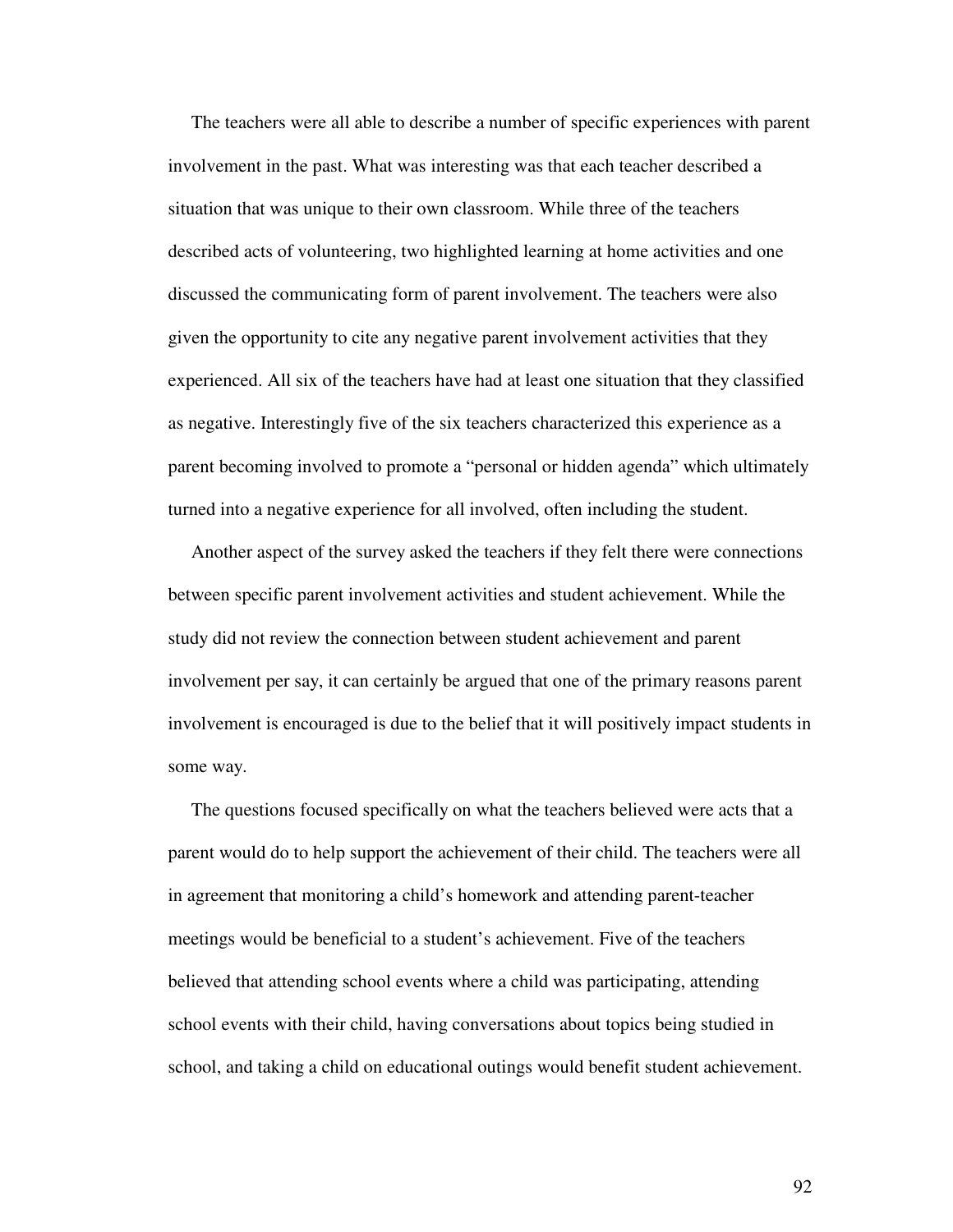Mrs. Early wrote, "As a teacher I am the cake of the child's education, but parents need to supplement and be the frosting of the child's education." Mrs. Brown felt that "sitting around the table for breakfast and supper and engaging in conversation with family members" would also help support student achievement. The theme that emanated from this data was that the classroom teachers believe that most any type of interaction related to school, between parent and child, would benefit student achievement.

As a way to gather data regarding the types of school to home communication that existed, the participants were asked to name any communications that were used at the Fletcher Elementary School. While none of the six teachers listed the exact same forms of communication, there were a number of items that were mentioned by at least four of the participants. The most common responses were the agenda book, newsletters from both the school and classroom and parent-teacher conferences. Two teachers referenced the school website and two different teachers mentioned telephone conversations. The data indicated that while each teacher may communicate to the home through varying mechanisms, there was a strong interest in connecting the classroom and school to the parent.

Once these elements of communication were identified, the teachers were asked to highlight which type they believed was most beneficial to student achievement. Mrs. Hayes felt that "the agenda books were beneficial because parents can write notes to the school and teachers can contact parents as needed." Mrs. Brown also mentioned the agenda books as a way for "teachers and parents to communicate directly." Two of the teachers, Mrs. Hunter and Mrs. Early, felt that phone conversations or meeting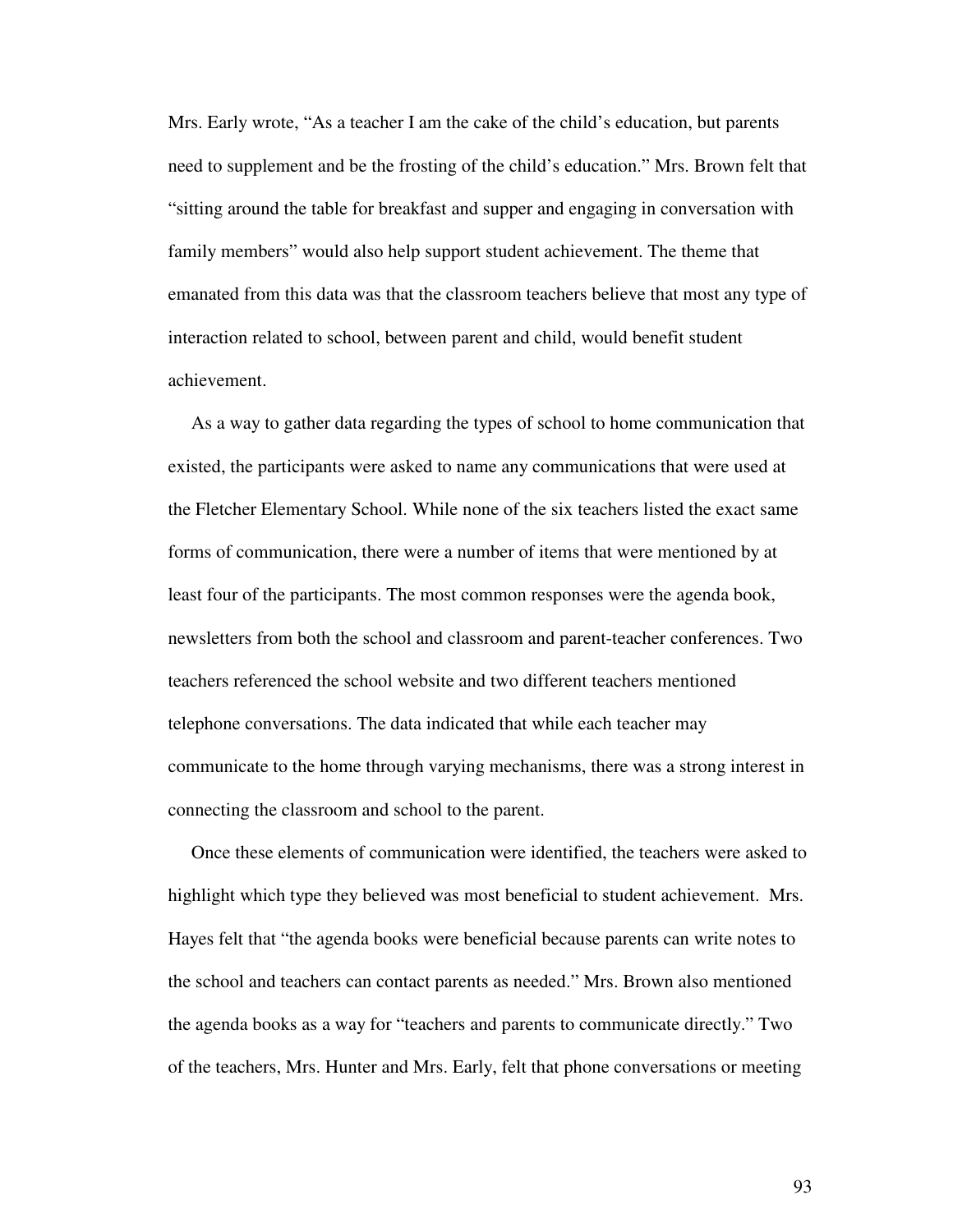with parents was the best way to communicate. Mrs. Hunter stated, "Phone conversations or parent meetings provide direct communication and are more personable" while Mrs. Early believes "meeting with parents one to one" is most beneficial, specifically because "everyone likes to hear good things about their child. It makes it easier if you have to say something negative later." The pattern of all responses indicated that the teachers felt comfortable with communicating to parents directly and that they believe it is important; however they feel differently about which is the "most effective" mechanism to do this.

An additional question posing what types of parent involvement or school to home communication the teachers would like to initiate, allowed the researcher to connect the participant's current beliefs or practices to their vision for improved parent involvement. Three of the six teachers felt that email addresses or other electronic communications would be very helpful; two of these three also believed teacher websites would be helpful for parents. The other two responses were related to connecting parents and guardians to the actual school day. Mrs. Hunter stated that she would like "parents, grandparents, aunts, uncles, etc. volunteering to have breakfast with children in the cafeteria" and Mrs. Smith stated, "Somehow I'd love to have parent's see a typical daily routine." All of the teacher input indicated that there were components of a parent involvement program that were either missing or that could be enhanced somehow.

A final opportunity was provided to elaborate on any topics related to an effective parent involvement program. Only two teachers responded to this opportunity with one of them focusing on academics and the other focusing on school climate. Mrs.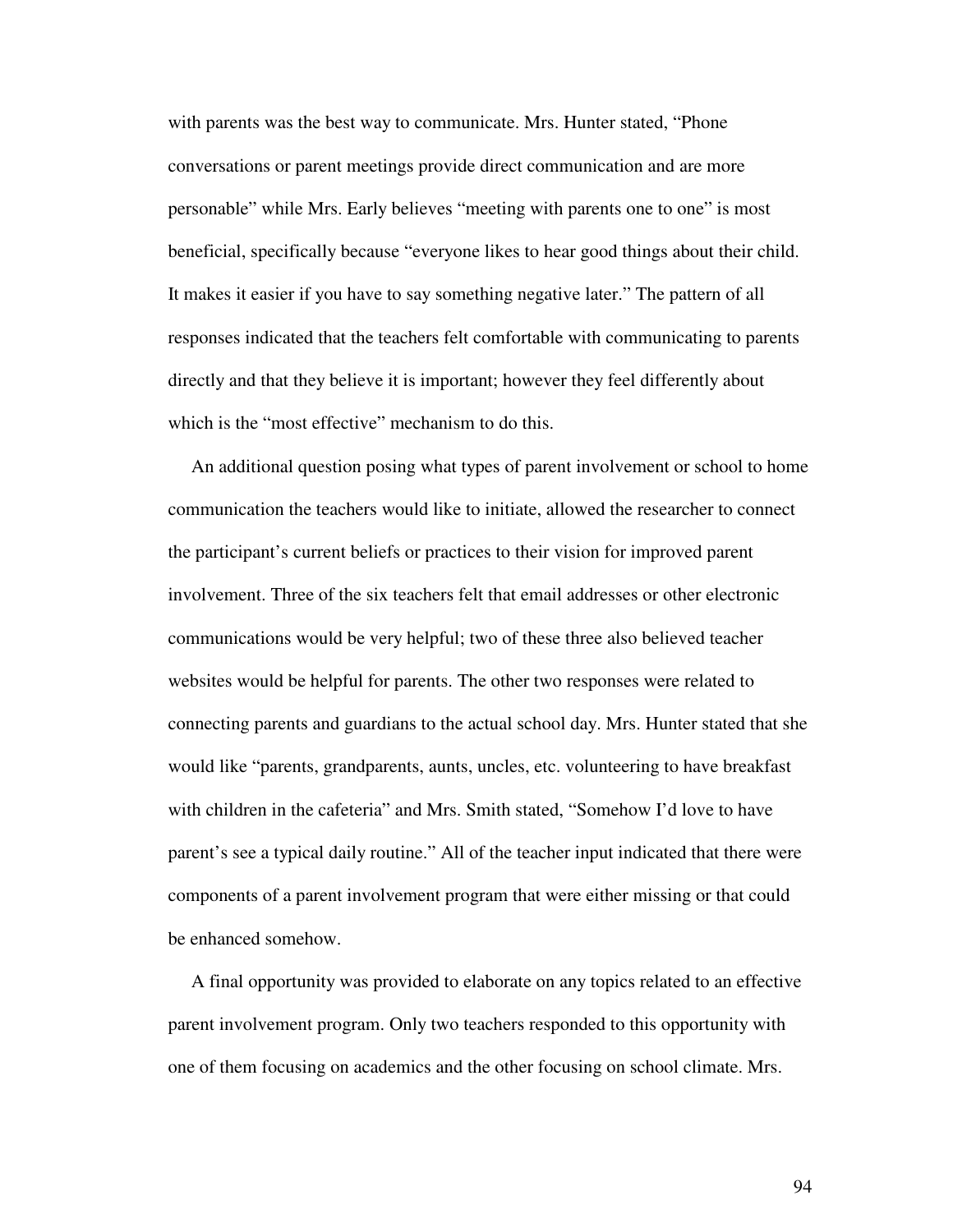Adams said "I would like to see something done about children entering kindergarten. A lot of parents don't understand what readiness skills their child should have before entering kindergarten." Mrs. Early responded by stating "we have come a long way in the last few years, but we need to continue to foster an open, positive, and courteous atmosphere".

The survey data provided a great deal of information about the current thinking and practices of teachers related to parent involvement at Fletcher. It also allowed for the individual participants to reflect on their own beliefs about effective parent involvement and to connect these beliefs to their own classroom work. The researcher could clearly identify a few major themes that blossomed from the data. It was apparent that all of the teachers believe they know what is needed for an effective parent involvement program. They also all felt that communication was a key to any parent involvement program. There is also a common consensus that a strong parent involvement program, or at least specific elements of a program, will have a positive effect on students and student achievement.

#### *Staff Pre Interviews*:

In early October, 2007 the participants were given a pre- interview. They were all asked the same semi structured questions, but they were free to elaborate on any topics related to the question. As a result of this, in some cases the researcher may have asked additional questions as a way to allow the teacher to follow through with a thought. The interview questions were formulated by the researcher as a way to discover the feelings that each teacher had about parent involvement. The questions were also written as a way to assess baseline perceptions about parent involvement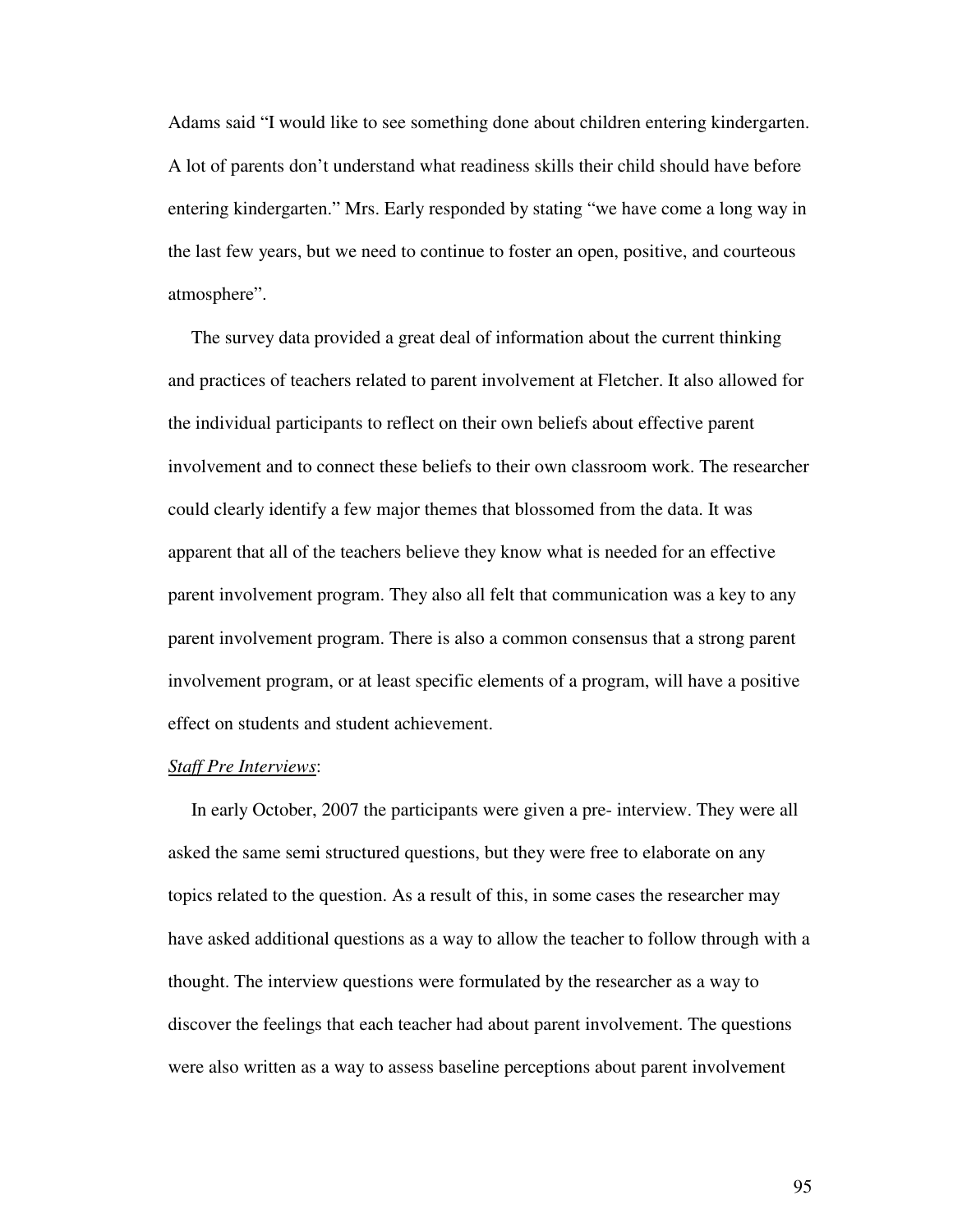currently occurring in their classroom and in the larger school community. The teachers were asked 10 questions and were free to talk about any related issue they wanted. If it was important enough for them to interject additional information, than the researcher recorded the data.

A number of themes and patterns emerged from the interviews. Four of them specifically related to effective components of a K-2 parent involvement program. It was clear that most of the participants felt that (1) *communication*, (2) *providing a comfortable and welcoming environment*, (3) *informing parents about what they should expect from the classroom or grade level curriculum*, and (4) *providing workshops highlighting the importance of parent involvement and offering ideas and strategies to help parents become more involved* were important components of a parent involvement program.

## Communication:

There is no question that clear and open communication was considered to be one of the most important elements of a parent involvement program. This data served to buttress similar findings from the teacher surveys. Mrs. Adams stated that,

I do a lot of writing in the agenda books and writing little notes back and forth. At the beginning of every year, I say here is what you should do if you have any problems. We have an open door policy. Call us and I can call you back when I have a few minutes. Parents love that. They want to feel like they are a part if it.

Mrs. Adams also referenced communication as it relates to the overall functioning of the school. She noted, "The more we get the parents in here, the better, and the more informed they will be."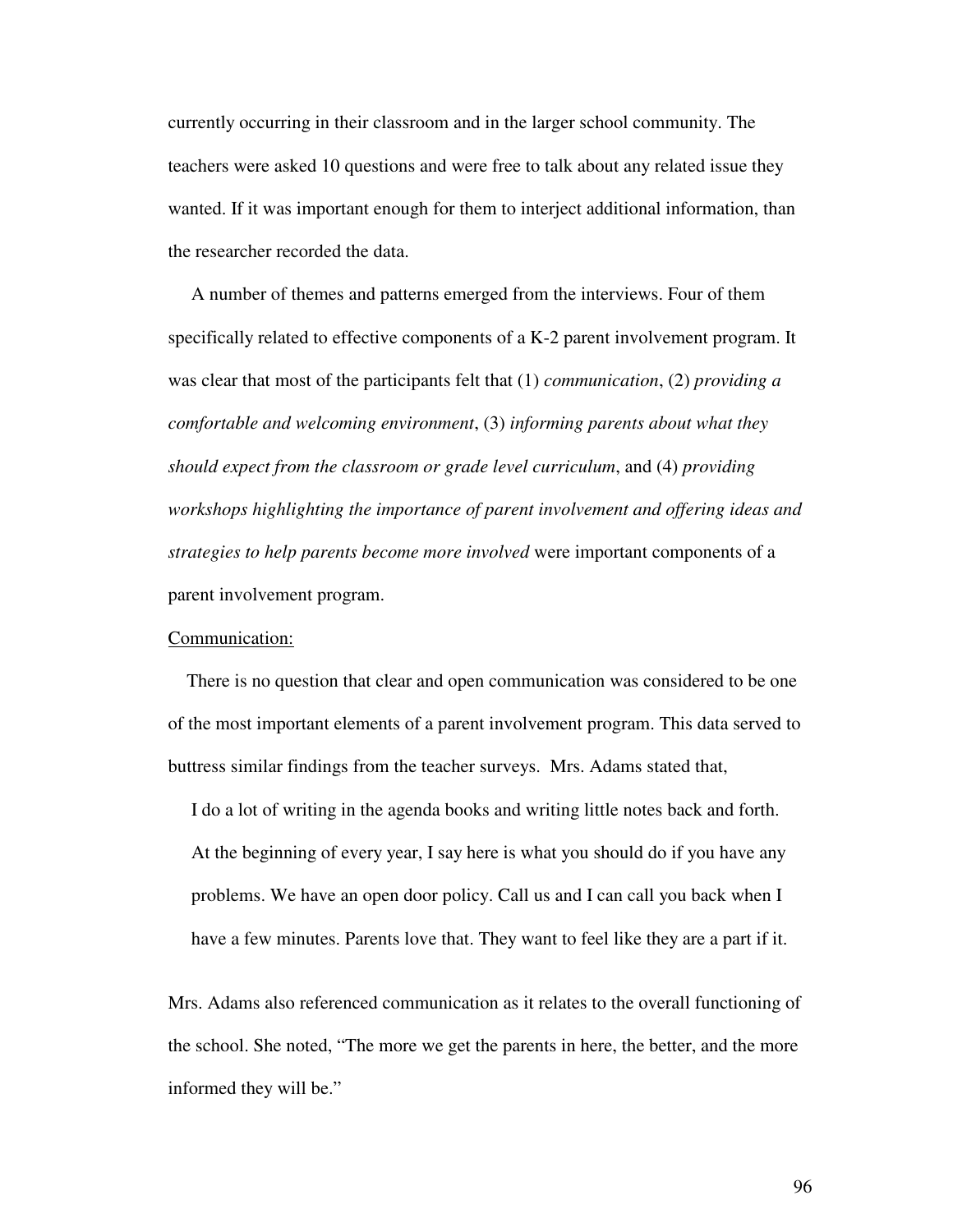Mrs. Smith felt that communication to the parent and the home were significant elements of a program. She referenced communication packets that were sent home, on a weekly basis, by the school as "fostering cohesiveness." She believed that, "parents need to know what they could be involved in, what the school needs, and what the school is open to." Additionally, Mrs. Hayes believed that family newsletters would help with communication.

Mrs. Hunter also cited the importance of communication. She believed this communication actually should occur beyond the classroom walls. She stated,

Staff and administration are trying to have a home-school connection; communication between home and school. Trying to keep it all positive and make sure that the parents out there and the community as a whole are developing a good impression of some of the things that are happening in the school. Trying to make the parents, family, community and the school all a part of it.

This notion of extending communication to the larger community was mentioned by other teachers. Their feeling was that a new parent to town may get a first impression of what the school believes or encourages from people outside of the formal school community and that information provided to other parents and community members could help send a positive message about involvement and the school in general. Additionally, Mrs. Hunter believed that better outreach to parents would help encourage them to become more active in school related activities. She stated, "We have a newsletter and we are trying to reach them (the parents) that way. We try to keep them informed and to keep the communication there. In terms of getting them more involved in school, I think we need to do more there."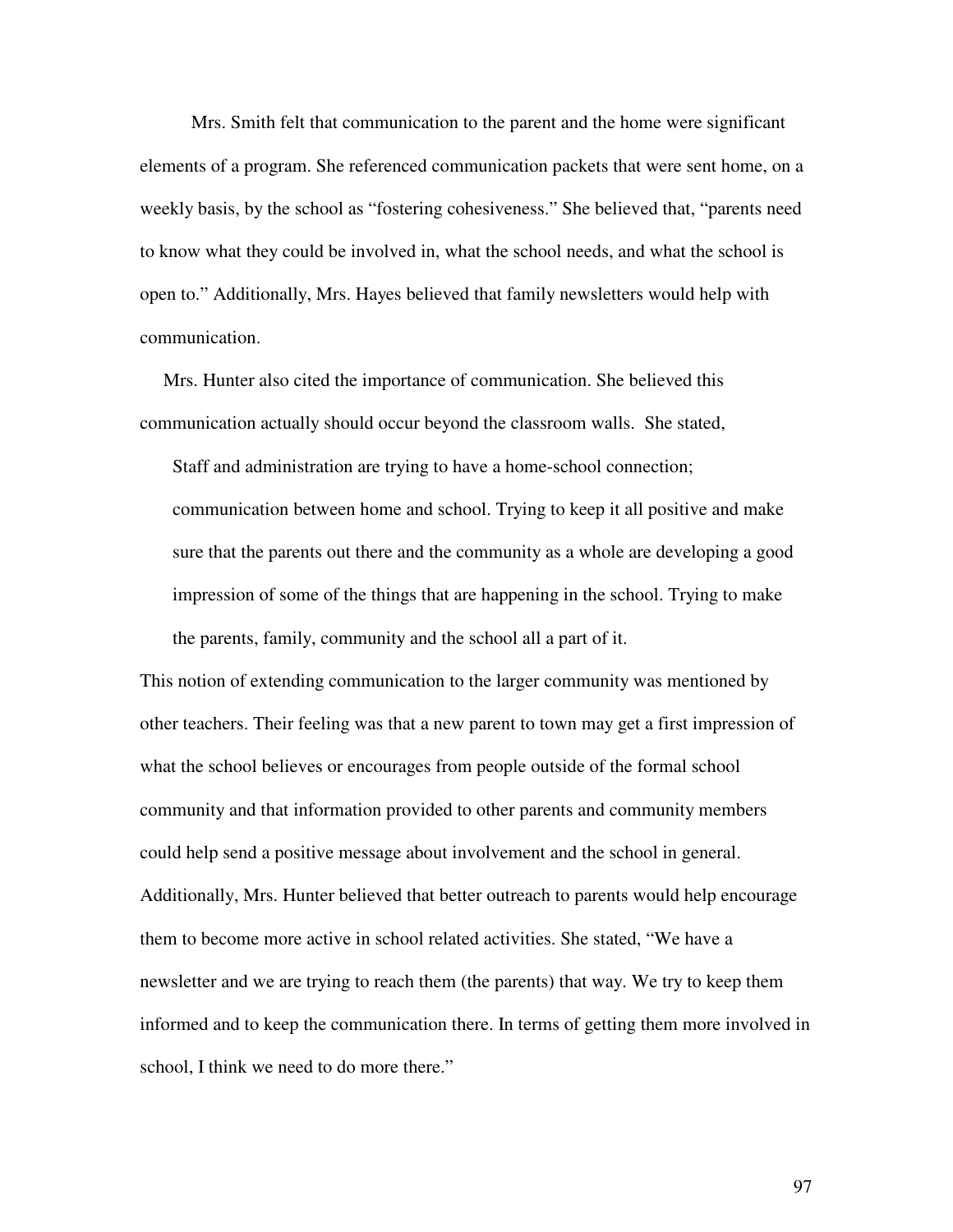Communication was also a topic elaborated on by Mrs. Early. While the interview questions were general in nature and covered topics such as elements of parent involvement, being a new parent to town, and what teachers believed parent involvement included or meant Mrs. Early focused many of her answers on the link between communication and parent involvement. She stated very simply, that "It is crucial that you have good communication with parents. I think that the staff [each of us] has a way of communicating with parents; by phone, by the newsletter, or by being in someone's hair shop and saying-you know what, he had a really good day." She went on to say,

If you just write a little note saying thanks so much for the glue sticks they are terrific or we really enjoyed the cupcakes today, and thank you so much for volunteering at the apple orchard or thank you so much for this, I think the connection you make is important. I think if you write back and say he really enjoyed something so that it can go both ways and once you have established the communication from your end, it is very easy for a mom to say, Martha, he really loves it-keep that communication open

The participants all spoke about communication and the need for it in order to effectively engage parents. Some of the teachers went on, in great detail, to explain why they thought it was important while others used the subject of good communication as a way to speak about the need for the classroom teacher, the administration, and the school to welcome parents and to make sure they feel comfortable when they are in the school. This was the second theme to emerge from the data analysis.

so that they feel open to you. It is really important for them to feel open to you.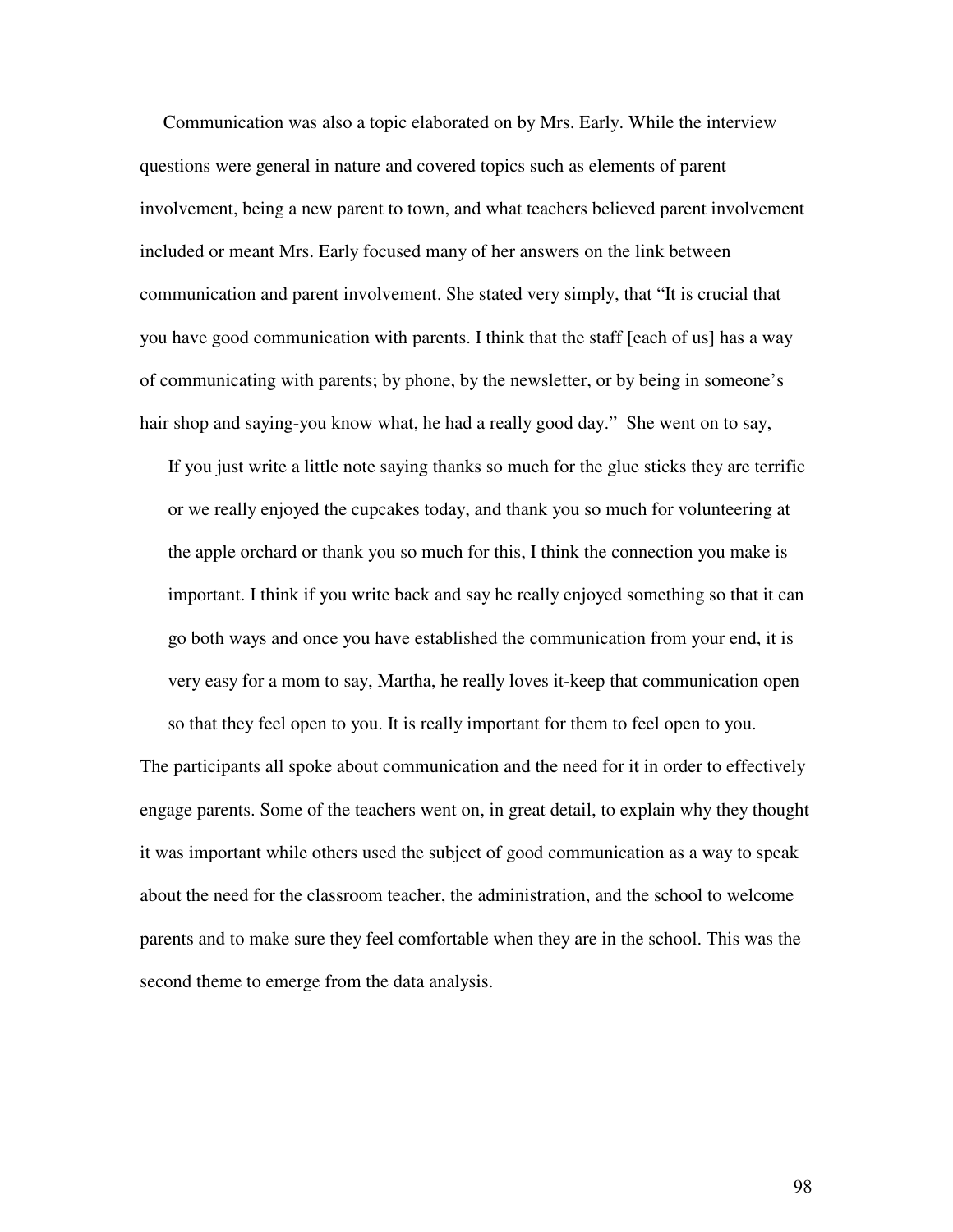#### Providing a Comfortable and Welcoming Environment:

When the participants were interviewed many of them made reference to the importance of making parents feel comfortable and welcome. The significance of this data may lie in the fact that the questions were more geared towards potential strengths of a program or concrete elements of a parent involvement program. This data provided the researcher with a better understanding of the teacher perspective as it related to the more "affective" or interpersonal components of a program. This data may also support the earlier findings that suggest parents who feel comfortable in a classroom will have a positive impact as they perform volunteer activities and that teachers who create a welcoming environment have more success with parents.

Mrs. Brown, who teaches kindergarten, had some concerns around the readiness of some children. This was apparent to the researcher, as she seemed to mention it in almost every answer. She did feel that having parents in the room to help with specific tasks make for a good situation. She also discussed some parents not being knowledgeable about "school" to the point where they may feel intimidated to either volunteer or to even ask questions. Creating a positive environment would help in this quest. Mrs. Hayes felt that parents are encouraged to volunteer or become involved in other ways, and that the PTA serves to welcome any parents.

Mrs. Adams was very candid in her responses to the interview questions, especially as they related to creating a welcoming environment. She stated, "I have always welcomed parents. Other teachers have warned me that I may get a parent with their own agenda. My thing is that if you are doing your job to the best of your ability than what can a parent say that is wrong with you? Up to now it has always worked out." She also felt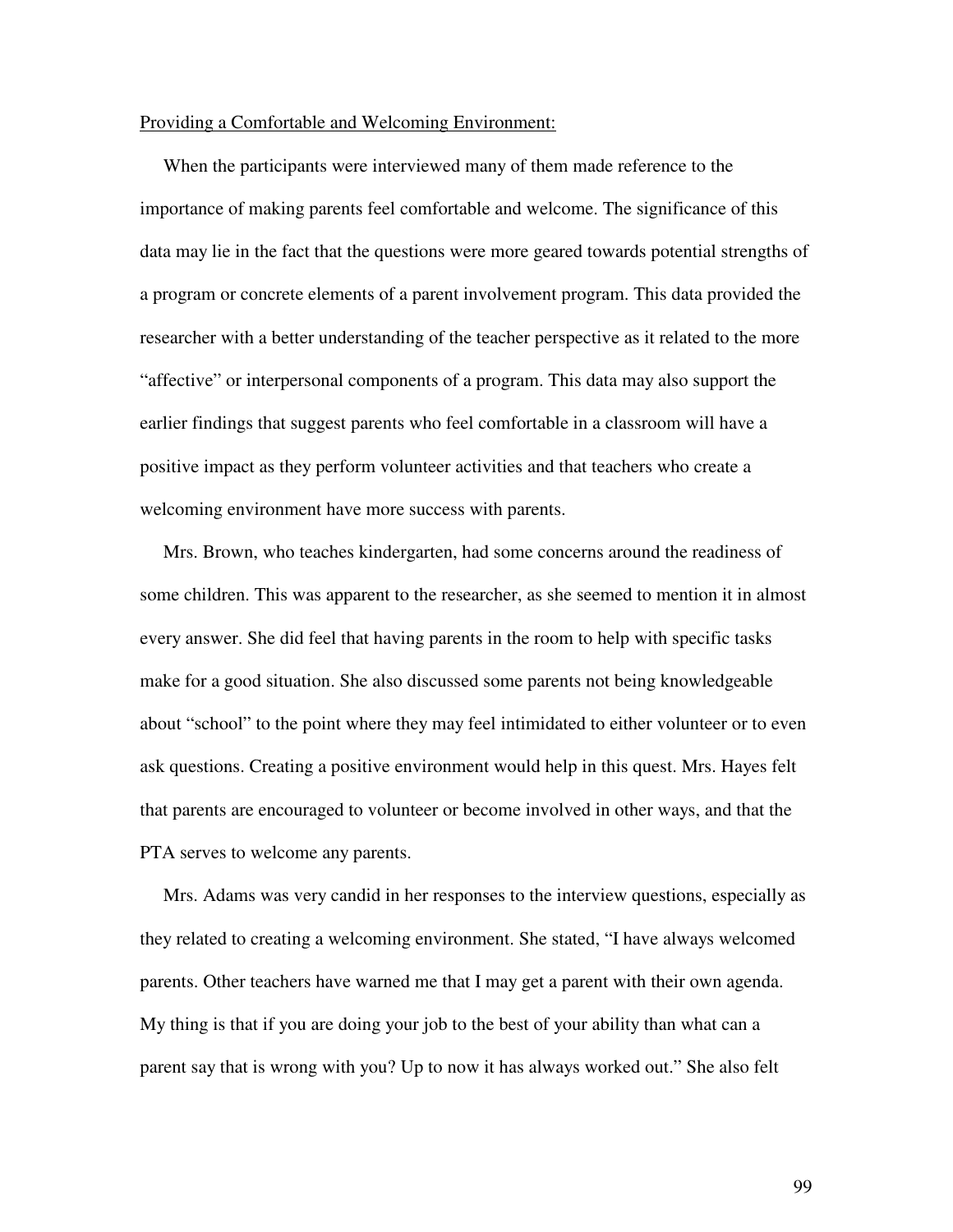there was a need for the school behavior where "a person lets parents come into the classroom and the principal welcomes them." Her belief indicated that the more families are involved with the school, the better for the child. "I have grandparents and parents coming in and it works very well. I would like to see more teachers letting adults into their classrooms to show how you do things and they see what the children do and that would definitely help." She believed if parents are welcomed and come into the classroom "than it is a good thing because they see how you teach and then they try to do it with their children at home."

Mrs. Smith identified herself as someone "who has been doing this for a long time." She informed the researcher that she knows "there are some teachers who are very open and very welcoming to the parent and that there are others who feel threatened." The statement presented an interesting perspective, as it served to highlight that some teachers have concerns about letting parents in the room. This data also served as a validation of the survey findings which indicated that a number of teachers have had negative parent involvement experiences. Most of the participants referred to issues of confidentiality and a need to protect students from "gossiping" by parents. This may be seen as a detriment to a fully welcoming environment in a classroom; it is concern for the children that keeps teachers wanting to limit access to their class. Mrs. Smith continued to discuss her own desire to welcome parents into her class. She stated, "Parents need to feel welcome. When they walk into your room, they need to feel that it's ok for them to be there. I know it is hard when you are teaching and all of a sudden someone is at the door and you need to make them feel like it is perfectly alright."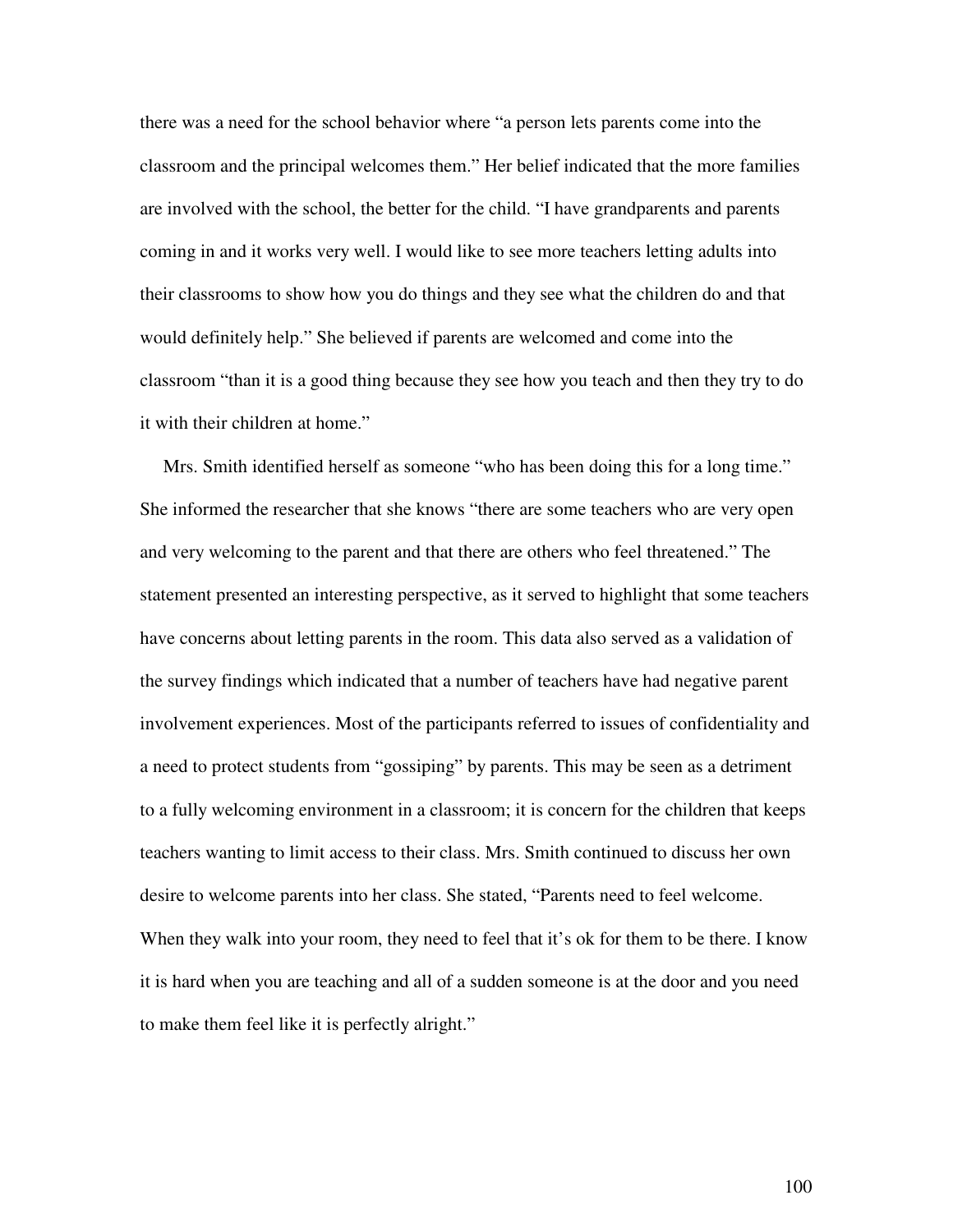Mrs. Hunter believed that a welcoming classroom is also an important part of parent involvement. She made the connection between creating a positive environment and teaching the curriculum. She highlighted a presentation she did the previous year and how offering the workshop itself would be inviting. "I think again making parents feel welcome and feel good that they are in the school system. The physical appearance of the school and the personal connections set the stage. We need to make sure they feel comfortable when they walk into the school."

Creating an environment that is welcoming was also mentioned by Mrs. Early. Regarding how she interacts with parents of the children in her classroom, she commented "It is crucial that you talk to them as people and that they love you right away. You must show that you are nice and kind, and explain everything very well." She explained that she has come to this understanding after years of teaching. She wanted to be sure that parents know how much she values working with their children. "Personally I have gotten older and more mature; I'm learning more. I am finding that Martha is more accessible and not Mrs. Early. If you sign your first name, Martha, you are more accessible." She believes that you are able to work more with effectively with the parents if you, as the teacher, can make a personal connection.

While the participant interviews illuminated the need for creating a comfortable and welcoming environment, many of them also felt that informing parents about what they should expect from the classroom or grade level curriculum would be an important element of a parent involvement program.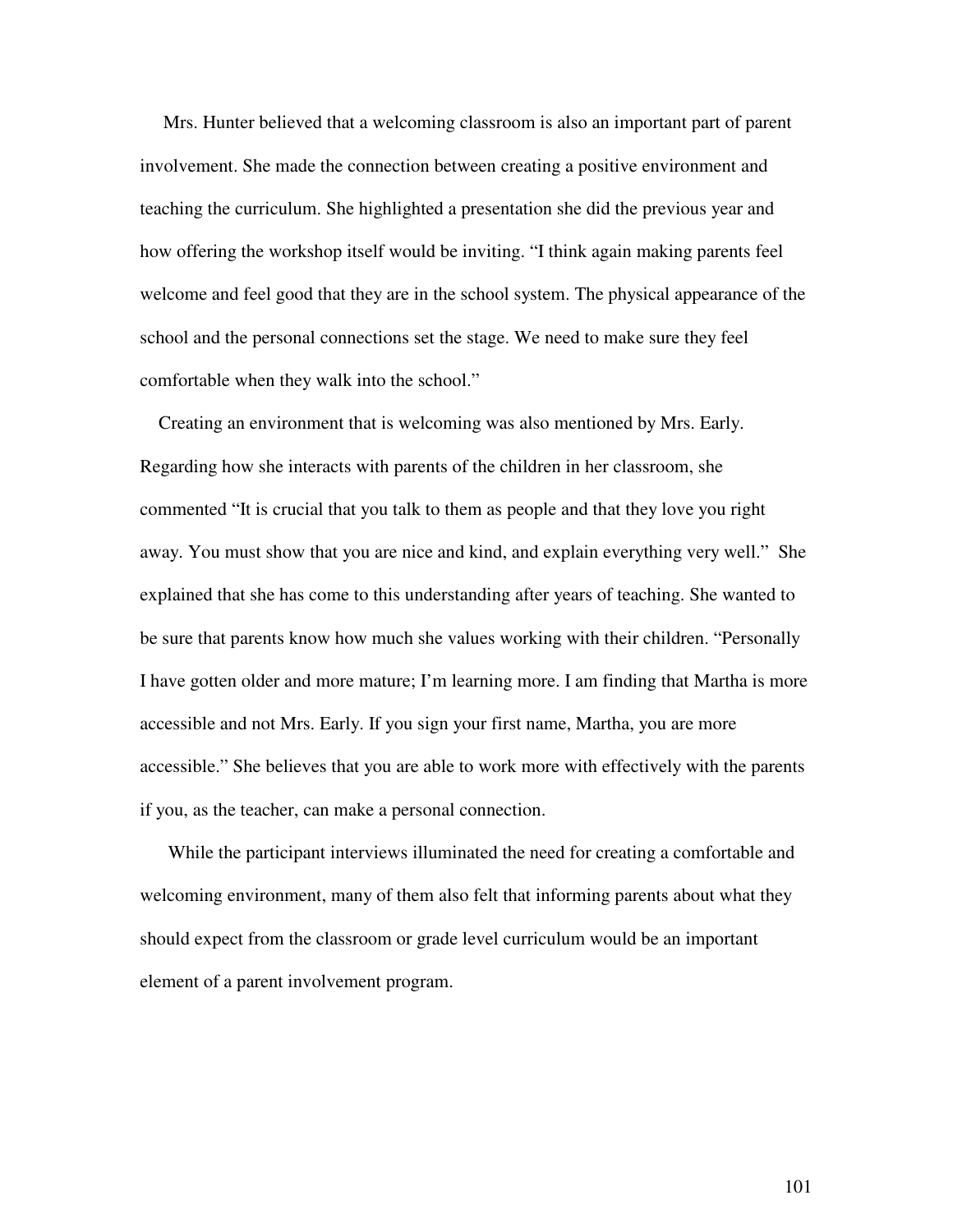#### What Parents Should Expect From the Classroom or Grade Level Curriculum:

Regardless of the grade level taught, all the teacher participants indicated that if a parent involvement program was to be effective, it would need to include a way to inform parents about the "academic" expectations of the grade. While the theme was apparent for all grades, it was most significantly referenced by the kindergarten teachers. There was no doubt that being the first formal grade at the school impacts the teacher feelings about the readiness of children.

Mrs. Brown believed that parents need to know what the readiness expectation is for kindergarten. She believes that this is the responsibility of the school, as she knows many parents "come to meet them on parent's night or the first day of school that don't have a lot of information about what they should be looking for." She stated, "I would really love to grab parents when the kids were three years old and say you don't have to have this done tomorrow, but before your child comes to kindergarten practice the colors and make sure they can write their name." She spoke, in particular, to the disparity in children's prior knowledge regarding things as basic as sounds and letters. She said she would like to "reach these parents ahead of time" so that she can inform them of what is needed in order to help the child be ready to progress fully in kindergarten.

Mrs. Hayes also discussed the need to inform parents about "curriculum information and grade level expectations." She felt this would help parents understand what they need to know in order to help their child be successful in school.

The concept of readiness and educating parents to the curriculum was also discussed in Mrs. Adams' interview. She stated, "Parents need to know what we expect for a kindergarten ready child. Parents come in and say "I didn't know they needed to know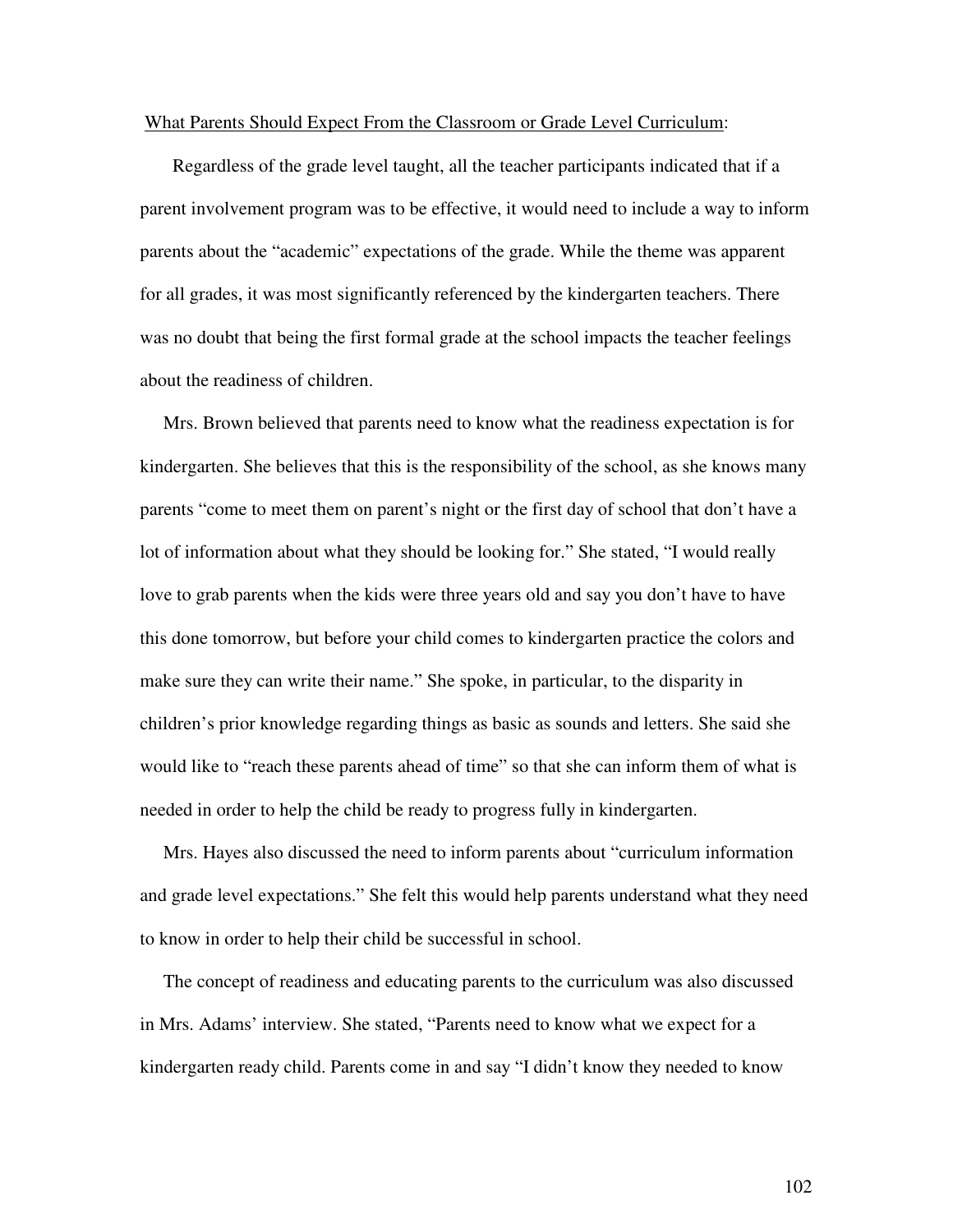that". Some don't know their name and address." She is frustrated by this and thinks the school could do more.

The teachers of grades one and two were also interested in having parents know what the academic program is for their child. The pattern that emerged was that the teachers have individual stories about working with a parent or two to help their child either "catch up" on missed information or to give them guidance about how to help support the grade level learning activities. Mrs. Smith commented, "I had a student last year who did not know her letters at the beginning of the year and by the end of the year the student was reading. I worked with the parent and that parent made my year because you can see what the difference is." She also commented "You can have a child who is extremely ready for the classroom and if the parent is willing to do the extended part of it, that child can grow by leaps and bounds."

Mrs. Hunter felt that "parents need more exposure with what we are teaching their children. Some teachers and I did a presentation last year and we need to do more of that." Mrs. Early also described the need for helping parents to understand the curriculum that is being taught. She elaborated on a meeting that some of her parents went to that discussed reading comprehension. She said that was helpful because they learned about reading and as they are reading with their child, they are able to "ask those types of questions." She believed topics such as this are things that parents do not know about. "I think that parents don't know and people in business might not know. Some of the people who teach 9<sup>th</sup> grade might not know." Her point was reiterated by others who were not assuming that only certain parents did not know, but that people outside of the primary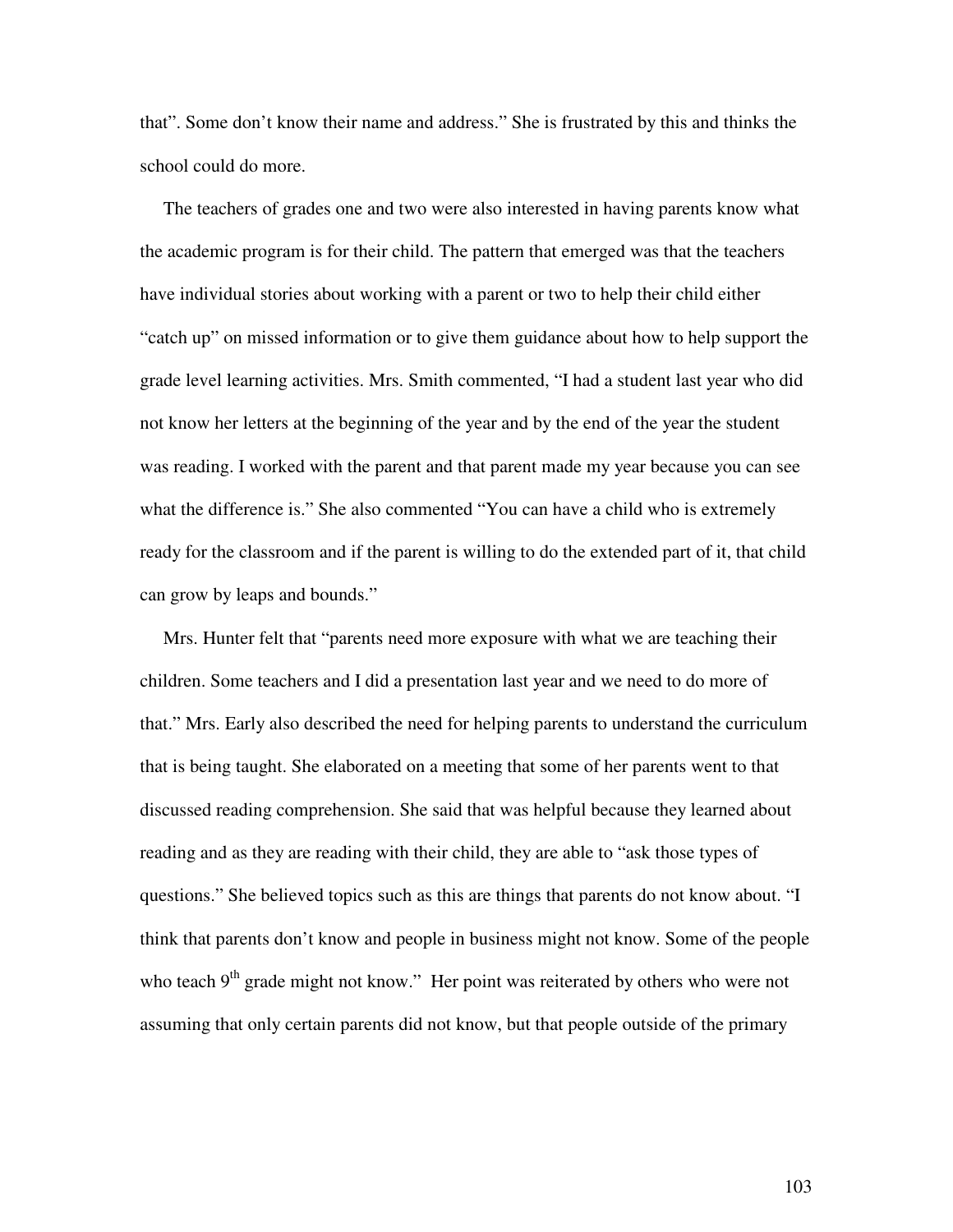grade teaching did not know what curriculum was being taught. Mrs. Early also indicated that she sends home, via newsletter, what they are working on in math and reading.

The researcher heard from all of the participants, in one way or another, that information regarding what is being taught is considered an important element of a parent involvement program. This theme almost naturally connected to the final concept that emerged which was providing workshops highlighting the importance of parent involvement and offering ideas and strategies to help parents become more involved. Provide Workshops About and Strategies for Parents to Become Involved:

The idea that parents would need some assistance in identifying the need for involvement as well as possible training or suggestions for ways to get involved was also a theme that emanated from a number of interviews. The researcher noted that many of the teachers identified this need and felt that it would be important to any parent involvement program. When asked what she thought may assist parent involvement, Mrs. Brown stated, "We can tell parents early and get them involved. I think the parent thinks that parent involvement means that parents come into the classroom helping. I think they need to realize how much more they can do at home." She believed the school should be responsible to initiating this initial connection. She stated that we need "programs that can tell them what to look for and what not to worry about. There should be more opportunities to help educate parents with how to get their children ready for school and what to be watching for and how we can help them." Additionally she felt that "parents are interested in learning" but that "there is not a lot of structure for it right now." Mrs. Brown believed that the early age of the students allows for a unique opportunity to activate parent involvement. "I think that for children, especially 5 and 6 year olds,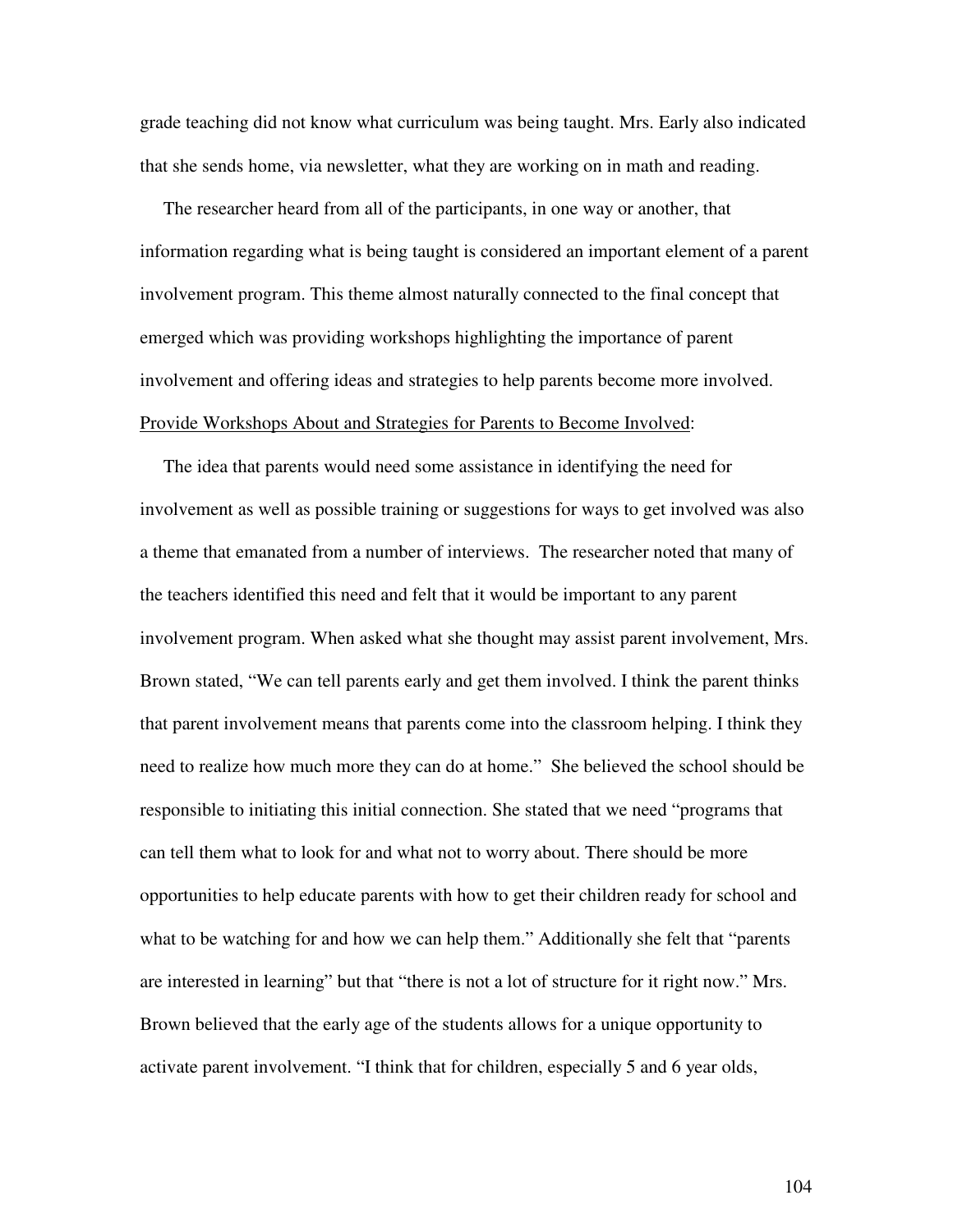anything that is important to adults is important to them." Mrs. Brown also expressed a desire to use the school website more; as a way to educate parents and to connect school to home. She suggested the teachers could post games for parents and children to do together at home.

Mrs. Adams also indicated that parents knowing what to do can be helpful to the children. She stated, "The parents need to show that school is important for the kids to get it." She also noted that "sometimes it is just showing them how to read a story, but some people just don't get that." There was a sense of frustration to her answers as it was obvious to the researcher that she felt teaching parents was important but that perhaps the school has not done this. Mrs. Smith also cited a need to help parents learn about parent involvement. She described a frustration with homework and how some parents see this as an extra burden. She thinks homework is part of parent involvement and that parents need to view it as a connection to their child's classroom.

The analysis of the pre interview data indicated a number of important findings for the researcher. Communication was considered by all to be a key component to a parent involvement program. This information validated the participant survey data which also highlights this as a significant program element. Additional findings generated from the interviews spoke to the need to welcome parents and to support their own learning about curriculum expectations and strategies to help increase involvement. These findings also serve to dovetail the survey findings which described the need for teachers and parents to work together and for parents to connect their home activities, including working together on homework, with the child's school day subjects, routines, or expectations. A number of the participants discussed volunteering in the classroom as a positive way to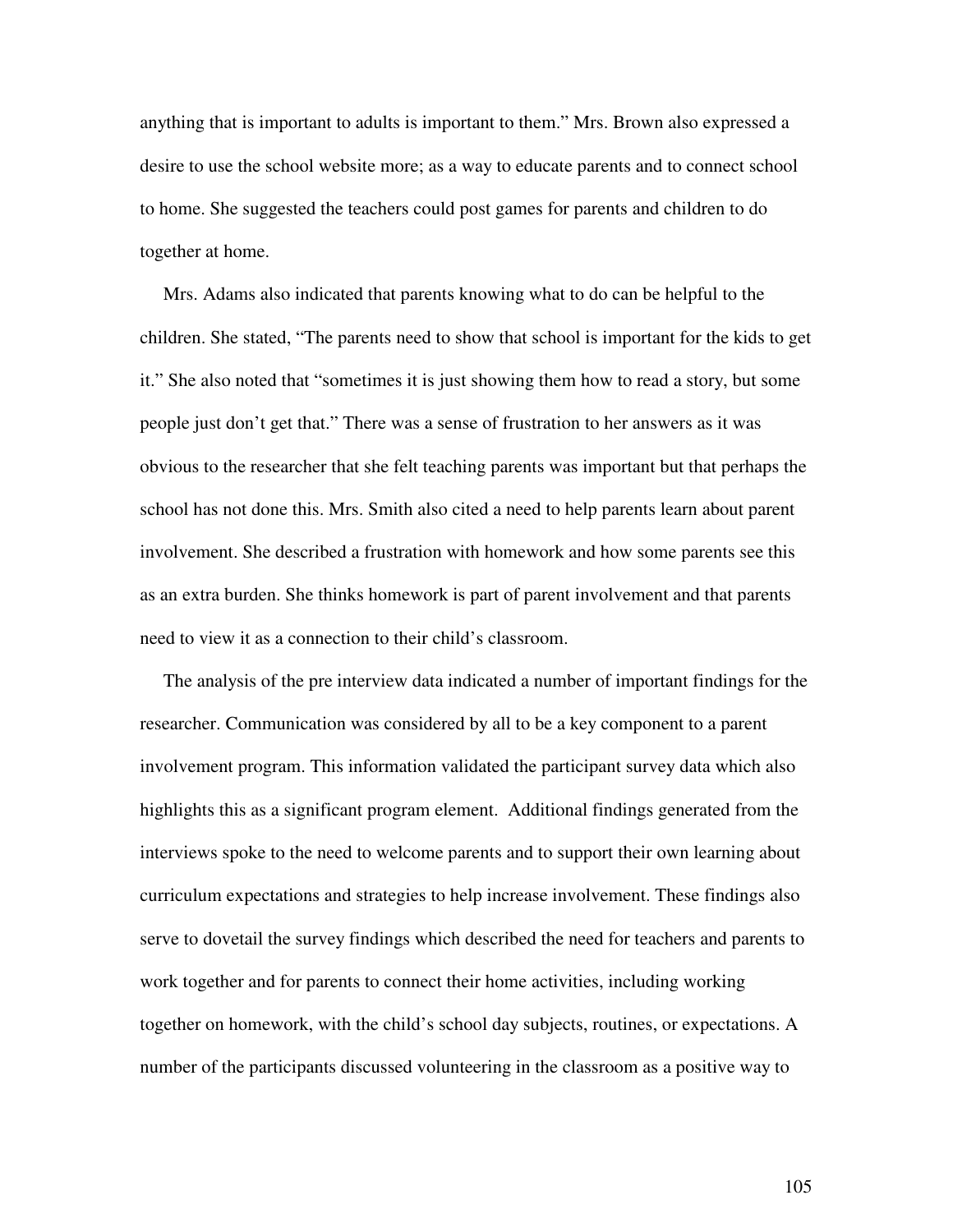get needed support to children but also as a way to show parents what is happening in the school. This theme of positive volunteering experiences also emerged from the survey data. What came out strongly in the interviews, but less so in the surveys, was the idea of having a welcoming and inviting classroom and school climate. The next analysis of data will be based on the classroom parent involvement logs that were used as a way to document ongoing parent involvement by the individual classroom teachers.

# *Classroom Parent Involvement Logs:*

The teacher participants were asked to document the parent involvement activity that occurred in their classrooms from November 2007 through April 2008. The activity would be classified as Parenting, Communicating, Volunteering or Learning at Home. These definitions and descriptions were outlined and discussed with the participants prior to the start of the study. Teachers were free to classify the parent involvement activity in more that one category if it was appropriate. The teachers also documented whether the parent involvement was teacher initiated, parent initiated, or shared (both).

### **Mrs. Hayes, Kindergarten**

Mrs. Hayes documented 253 instances of parent involvement during the project. Table 4- 3 displays the data captured from her classroom log. Forty of the instances were documents or information that was given out to the entire class, and not just to an individual student. These were in the forms of newsletters and informational packets sent to parents.

|  |  | Table 4-3 Total Parent Involvement by category-Hayes |  |  |  |
|--|--|------------------------------------------------------|--|--|--|
|--|--|------------------------------------------------------|--|--|--|

|              | Instances | Parenting  | .`ommunicating | <b>TT 1</b><br>Volunteering | ∟earnıng<br>at Home | Parent<br>Initiated | m<br>Feacher<br>Initiated | <b>B</b> oth |
|--------------|-----------|------------|----------------|-----------------------------|---------------------|---------------------|---------------------------|--------------|
| <b>TOTAL</b> | 253       | 101<br>101 | 246            | ⊥⊾                          | 66                  | 141                 | 00                        | ⊥പ           |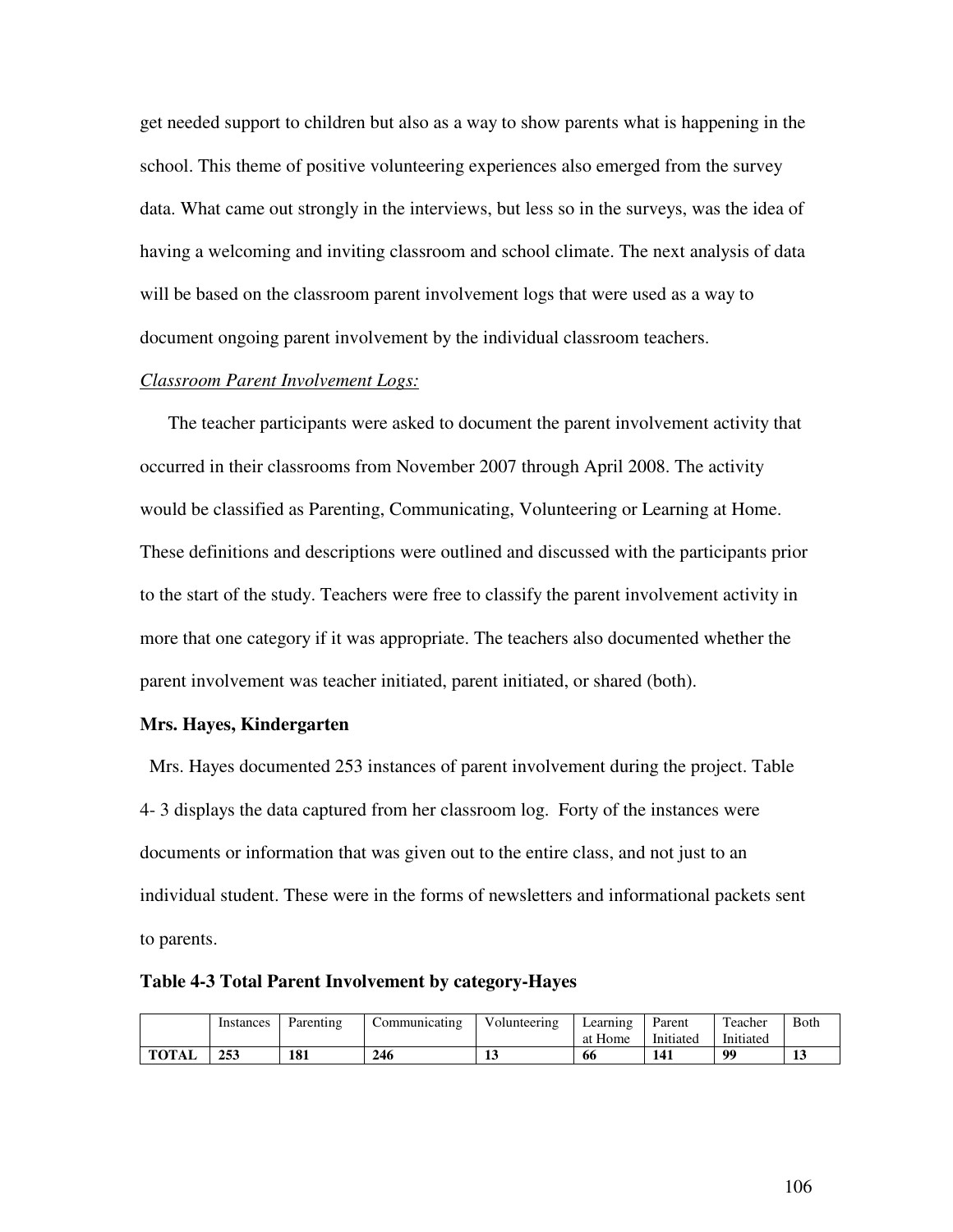The majority of Mrs. Hayes' parent involvement fell into the categories of

Communicating or Parenting but she did have activity in all four categories. These activities ranged from daily notes back and forth to parents, communications regarding schedules, curriculum and assessment related information, behavioral concerns, class and school newsletters, and activities involving volunteers. Mrs. Hayes also had the greatest percent of Learning at Home parent involvement amongst all the participants. There was a wide array of topics embedded in the parent involvement activities and Mrs. Hayes individually communicated with the parents of all the children in her class at least once during the year.

# **Mrs. Brown, Kindergarten**

Mrs. Brown documented 170 instances of parent involvement during the project. Table 4-4 displays the data captured from her log. Three of the instances were cited as whole class parent involvement activities and these were all newsletters.

**Table 4-4 Total Parent Involvement by category-Brown**

|              | Instances | Parenting | Communicating | Volunteering | Learning | Parent    | Teacher   | <b>Both</b> |
|--------------|-----------|-----------|---------------|--------------|----------|-----------|-----------|-------------|
|              |           |           |               |              | at Home  | Initiated | Initiated |             |
| <b>TOTAL</b> | 170       |           | 169           |              | . .      | ы         | 90        | 29          |

All but one of Mrs. Browns' parent involvements appeared in the Communicating category. They were primarily in the form of agenda notes back and forth to parents. In most instances Mrs. Brown did not identify what the subject of the communication was; however there were a number of instances that did reference meetings between the teacher and parent. Mrs. Brown individually communicated with the parents of all the children in her class many times during the year.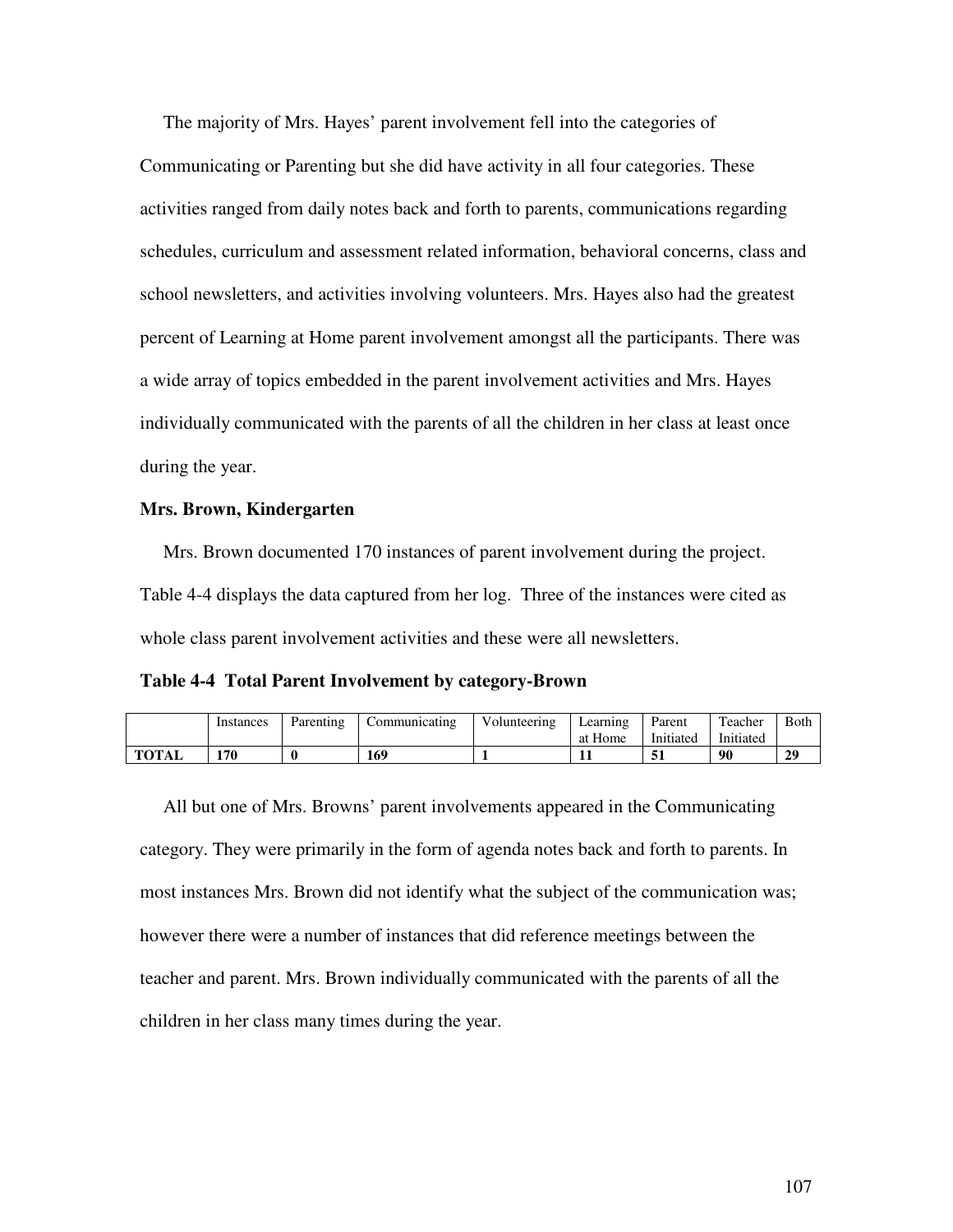## **Mrs. Adams, Kindergarten**

Mrs. Adams documented 87 instances of parent involvement during the project. Table 4-5 displays the data from her classroom. Twenty one of the instances were noted as whole class parent involvement activities. These were in the form of newsletters, communication packets, or home learning activities.

**Table 4-5 Total Parent Involvement by category-Adams**

|              | Instances | Parenting | .`ommunicating | $T$ $T$ $T$<br>Volunteering | Learning | Parent    | Teacher   | Both          |
|--------------|-----------|-----------|----------------|-----------------------------|----------|-----------|-----------|---------------|
|              |           |           |                |                             | at Home  | Initiated | Initiated |               |
| <b>TOTAL</b> | 87        |           | 75             |                             |          | 30        | 45        | ┸ <del></del> |

Mrs. Adams had activities in all of the categories, with the majority of them classified in the Communicating column. These communications included agenda notes and phone calls regarding daily schedules and happenings, medical issues, student behavior, curriculum, and assessment activities. Mrs. Adams individually communicated with the parents of her students at least once during the year. There were a number of parents that she communicated with on a far more regular basis than others.

# **Mrs. Smith, Grade 1**

Mrs. Smith documented 206 instances of parent involvement in her classroom. Seventeen of the instances were noted as whole class communications and were in the form of a newsletter or curriculum overview. Table4- 6 displays the data from Mrs. Smith's classroom log.

### **Table 4- 6 Total Parent Involvement by category-Smith**

|       | Instances | Parenting | Communicating | Volunteering | Learning<br>at Home | Parent<br>Initiated | Teacher<br>Initiated | <b>Both</b> |
|-------|-----------|-----------|---------------|--------------|---------------------|---------------------|----------------------|-------------|
| TOTAL | 206       |           | 107<br>10,    |              | 46                  | 108                 | 94                   |             |

The majority of the parent involvement activities occurring in Mrs. Smith's classroom were categorized as Communicating activities. These were described by the participant as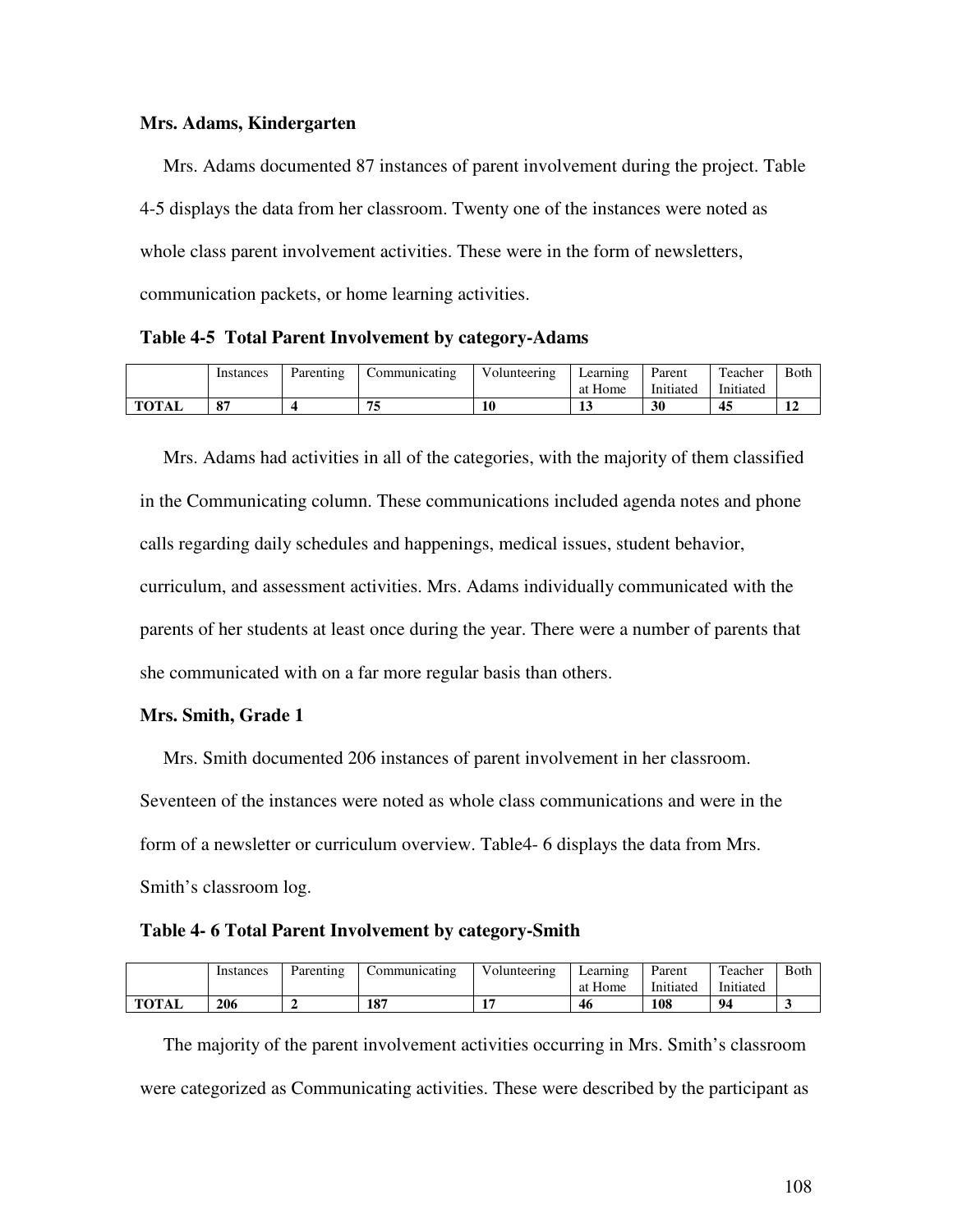notes or calls to and from the family regarding daily school or home scheduled activities, academic questions, and behavioral or medical issues. While there were activities in all categories, Learning at Home also represented 22% of the occurrences. Mrs. Smith individually communicated at least once with all of the parents of her students. There were, however, 3-4 parents whom she communicated with on a far more regular basis.

### **Mrs. Hunter, Grade 2**

Mrs. Hunter documented 243 instances of parent involvement. Five of these were communications to the parents of all children in her class. These were newsletters, assessment documents or notes regarding whole class activities. Table 4- 7 displays the data collected from Mrs. Hunter's classroom.

**Table 4-7 Total Parent Involvement by category-Hunter**

|              | Instances | Parenting |     | Volunteering | Learning | Parent    | Teacher   | <b>Both</b> |
|--------------|-----------|-----------|-----|--------------|----------|-----------|-----------|-------------|
|              |           |           |     |              | at Home  | Initiated | Initiated |             |
| <b>TOTAL</b> | 243       |           | 243 |              | 40       | 103       | 137       |             |

Nearly all of Mrs. Hunter's parent involvement was categorized as Communicating, with the second most common form being Learning at Home. The communicating parent involvement included calls and agenda notes regarding classroom occurrences, academic updates, behavioral issues, and daily schedule or routine issues. Mrs. Hunter also noted a number of "positive" notes or calls she made to parents. Mrs. Hunter individually communicated with the parents of all her students. There were a few students who received a great deal of communicating between the classroom and the home.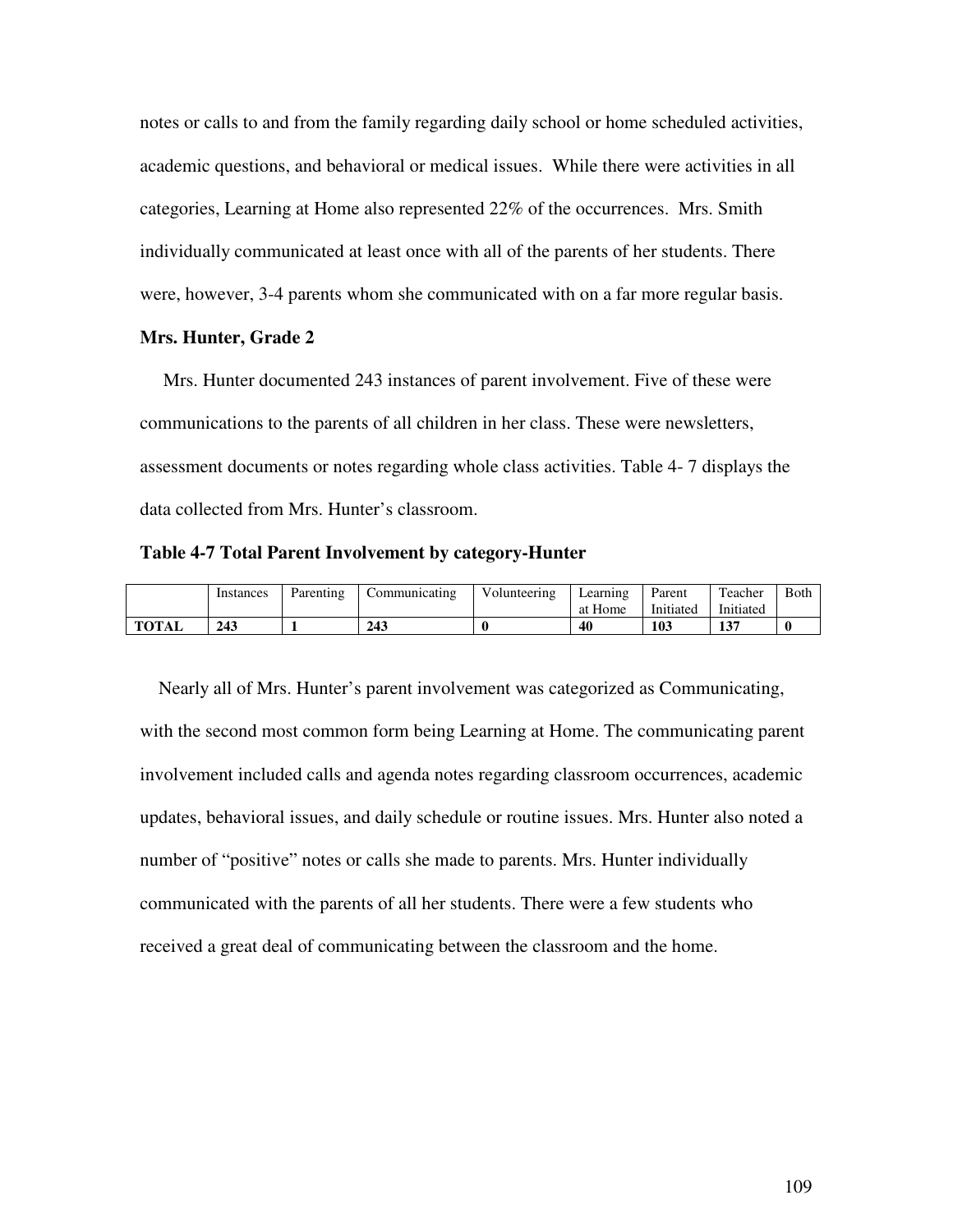## **Mrs. Early, Grade 2**

Mrs. Early documented 85 instances of parent involvement. Table 4- 8 displays the breakout of the data collected. Six of the activities were whole class communications in the form of a newsletter, or communication regarding a class activity.

**Table 4- 8 Total Parent Involvement by category-Early**

|              | Instances | Parenting | ommunicating | Volunteering | ∟earnıng | Parent         | Teacher   | Both |
|--------------|-----------|-----------|--------------|--------------|----------|----------------|-----------|------|
|              |           |           |              |              | at Home  | Initiated      | Initiated |      |
| <b>TOTAL</b> | 85        |           | 84           |              |          | $\bigcap$<br>- | 55        |      |

The predominant form of parent involvement documented by Mrs. Early was Communicating, with only one other activity classified as Parenting. The Communicating parent involvement noted a variety of communications including notes and phone calls regarding behavior, academic issues, schedule changes and positive occurrences. Mrs. Early individually communicated with the parents of all her students at least once during the year. There were, however, a few students who received the majority of the communication.

An analysis of all the classroom log data surfaced a number of themes and patterns related to the components of an effective parent involvement program. It was clear that the most common form of parent involvement used in the Fletcher Elementary School sample classrooms was Communicating. Out of 1044 documented instances of parent involvement, 1004, or 96% were classified by the teachers as Communicating. This data served to reinforce the earlier findings that indicated the teacher participants believed that communication was a significant component of parent involvement. The second most common form of parent involvement that occurred in all classrooms was Learning at Home. This type of parent involvement occurred 176 times, or 17%. Mrs. Hayes did have parenting activities 181 times, but given the low total in all the other classrooms for this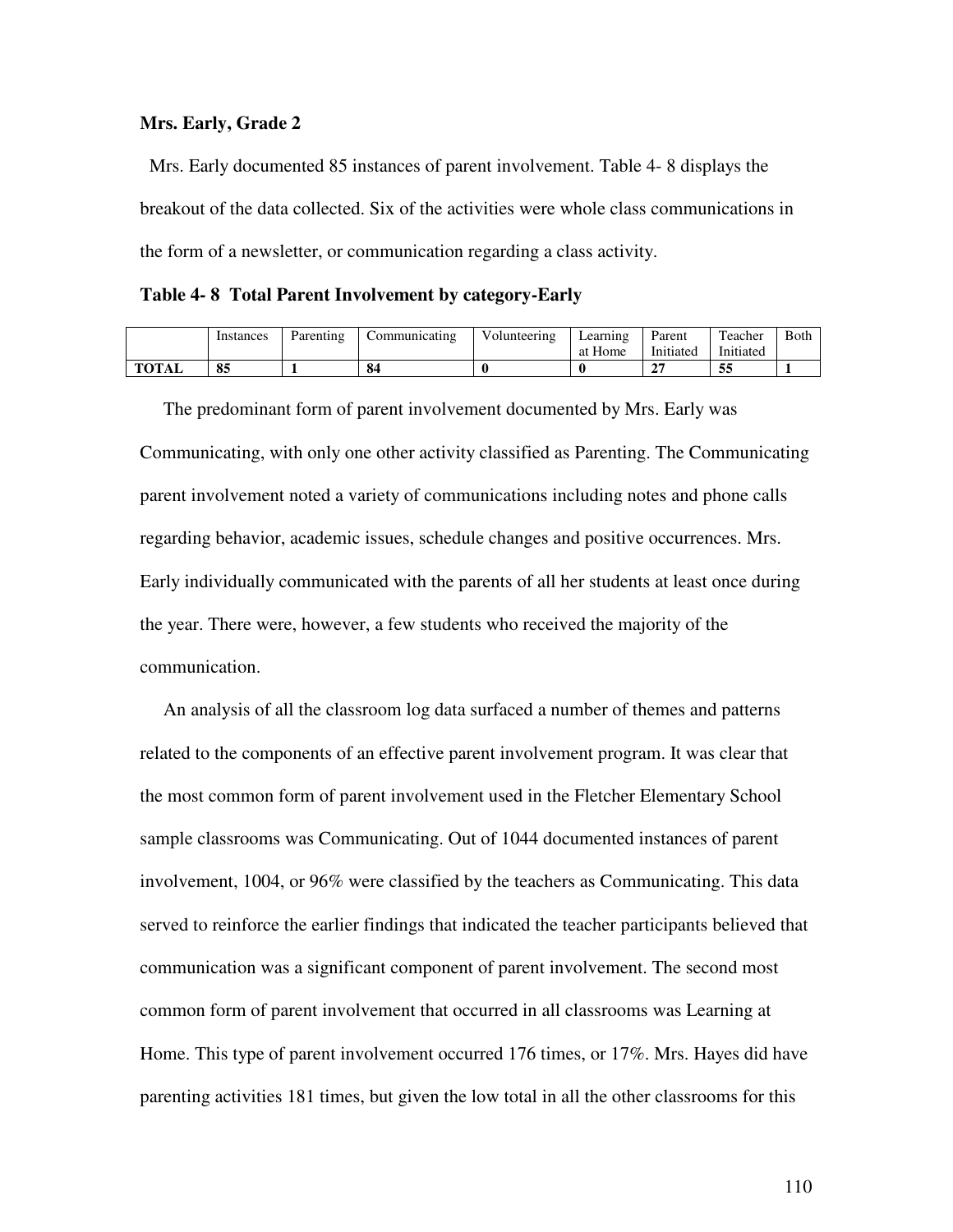type, it appeared to be more classroom specific than a pattern generating from all the data.

The Learning at Home finding dovetailed the data found in both the teacher surveys and interviews. While stated differently, the teachers believed that parent involvement was necessary to support student achievement and that the school must help parents to understand the need for parent involvement (at school and home) as well as the curriculum or academic goals of the grade.

The teacher monthly reflection prompts were completed by all six participants every month. The prompts asked the teachers to reflect and respond to statements or questions related to parent involvement as well as to add their own reflections on the work they were doing. An analysis of this data is discussed in the next section.

#### *Teacher Monthly Reflection Prompt:*

The participants in the study were asked to reflect on their involvement with the project on a monthly basis. Prompts provided by the researcher were used as a framework for these reflections. There was always an opportunity to give additional thoughts or ideas as part of the reflection exercise, though very few of the teachers chose to add supplemental information. The analysis of the monthly data is most valuable when it is reviewed by the participant. It allowed the researcher to note any patterns or changes for each individual teacher.

#### **Mrs. Hayes**

Mrs. Hayes noted in the first two months that her feelings about parent involvement had remained the same. She has always felt that it was important to have parents involved. She noted that parents will often communicate daily with her around issues of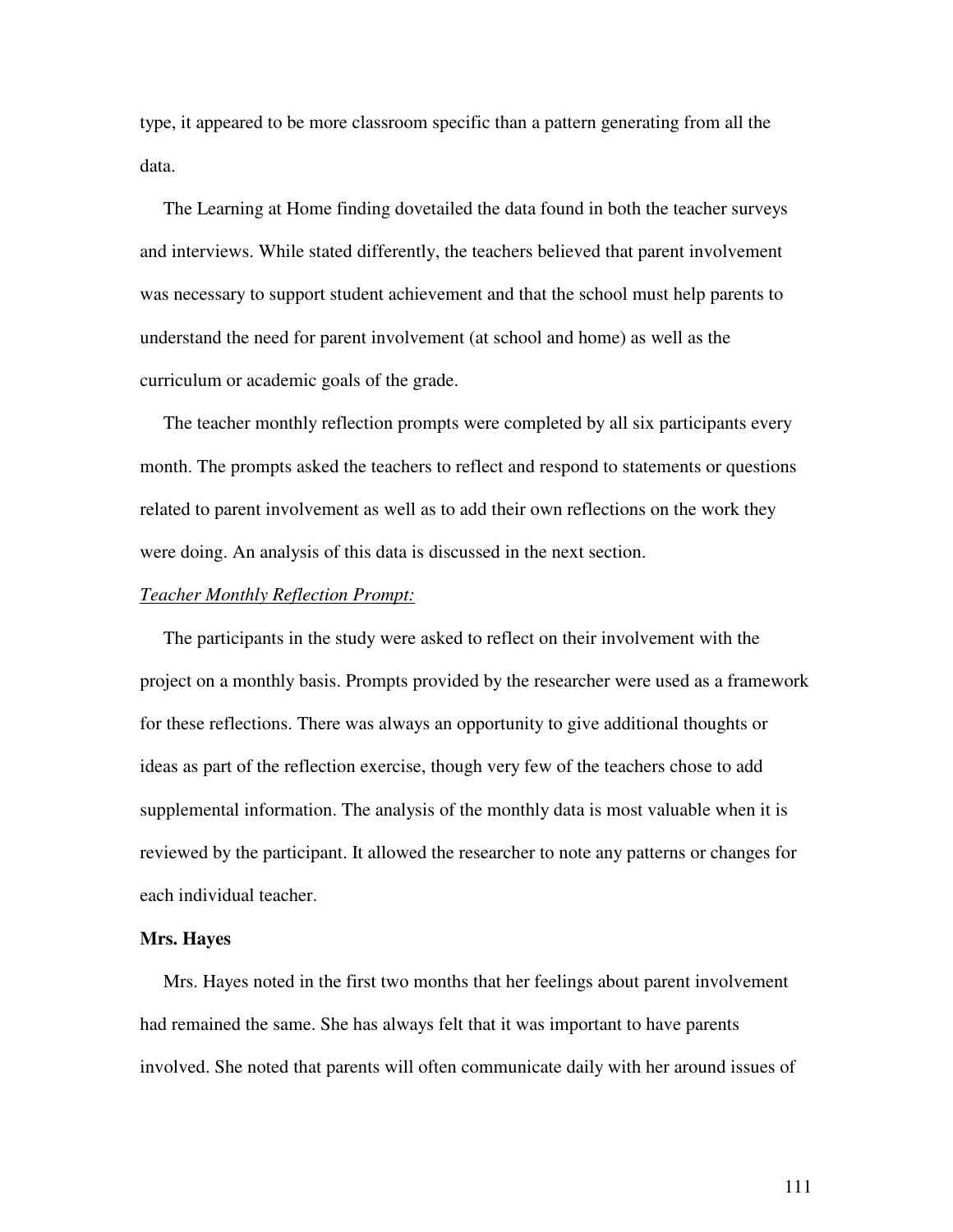scheduling. She also spoke to the fact that a number of parents offered to volunteer in her classroom and to help with specific activities. She was happy about this involvement. As the months progress, Mrs. Hayes continued to highlight the desire of many parents to volunteer. She noticed that while parents express interest in volunteering, it can be very hard with work schedules. By January she noted all of the communicating she was doing with parents, especially with one family in particular. In March, Mrs. Hayes shared her ideas for ways in which the school could enhance parent involvement. She felt that helping parents understand the curriculum could be very beneficial to the child and parents. She stated, "Some parents have indicated that they do not know the letter sounds or the current math vocabulary terms. They want to help their children, but aren't sure how to teach them." Her reflections served to validate her prior statements about parent involvement. She believed that volunteering in class and having parents work at home with the children are helpful parent involvement activities.

### **Mrs. Brown**

In the early months of the project, Mrs. Brown was somewhat surprised at the amount of communicating that she did with parents. In her January reflection she said, "The agenda books are so useful. I didn't realize how much parents used them and how much I rely on them to keep things running smoothly." She also saw a pattern emerging; it is that "parents who are involved make a big difference." By February, Mrs. Brown reflected on the parent involvement activities in her classroom and believed that communicating was the most dominant form that was occurring and that parents appreciated this communication. She suggested that "having someone coordinate and organize the parent involvement activities would help it go smoother." In her last monthly reflection, Mrs.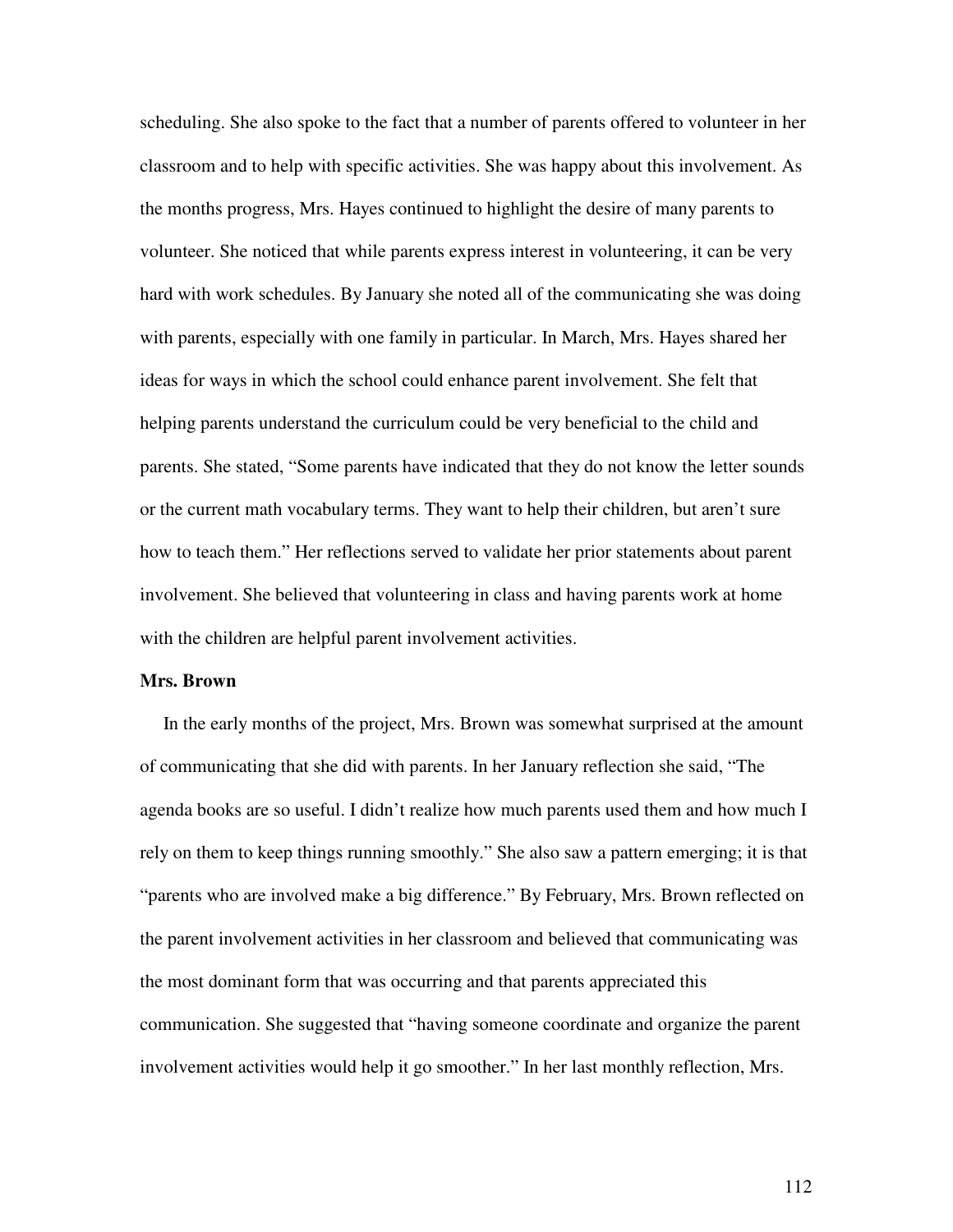Brown stated that she believes that parents need to feel welcome in order to become involved. She felt that "some parents have a better understanding of education" and that it may be a factor in parent involvement. Her reflections continue to support her previously stated beliefs that parent involvement includes a great deal of communicating between the teacher and the parent. She suggested again that coordination at the school level would be helpful and that use of technology, including the school website and email should be considered part of a stronger, more effective parent involvement program.

#### **Mrs. Adams**

After the first month of the project, Mrs. Adams noted that she was unaware of how much communicating she did with parents until she started documenting it. As the project continued, Mrs. Adams reflected on her parent involvement beliefs in very much the same ways as she did previously. She noted that as she was documenting parent involvement activities, "I have found that the parents who support their child's learning have an easier time in school. Parent involvement should be encouraged from the first day of school." Her statements reinforced the notion that parents must be encouraged to be involved because it is vital to the success of the child.

In her February reflection, Mrs. Adams stated that communicating is the most common form of involvement in her classroom. She thinks it is the most common because parents want to be informed and that it may be the "easiest" form of involvement given people's busy lives and work schedules. By the end of the projects, Mrs. Adams continued to be amazed by the amount of note writing and phone calling that she was doing. She also reflected on the need for parents to be shown how they may become involved in their child's school. She stated that "training for both teachers and parents is a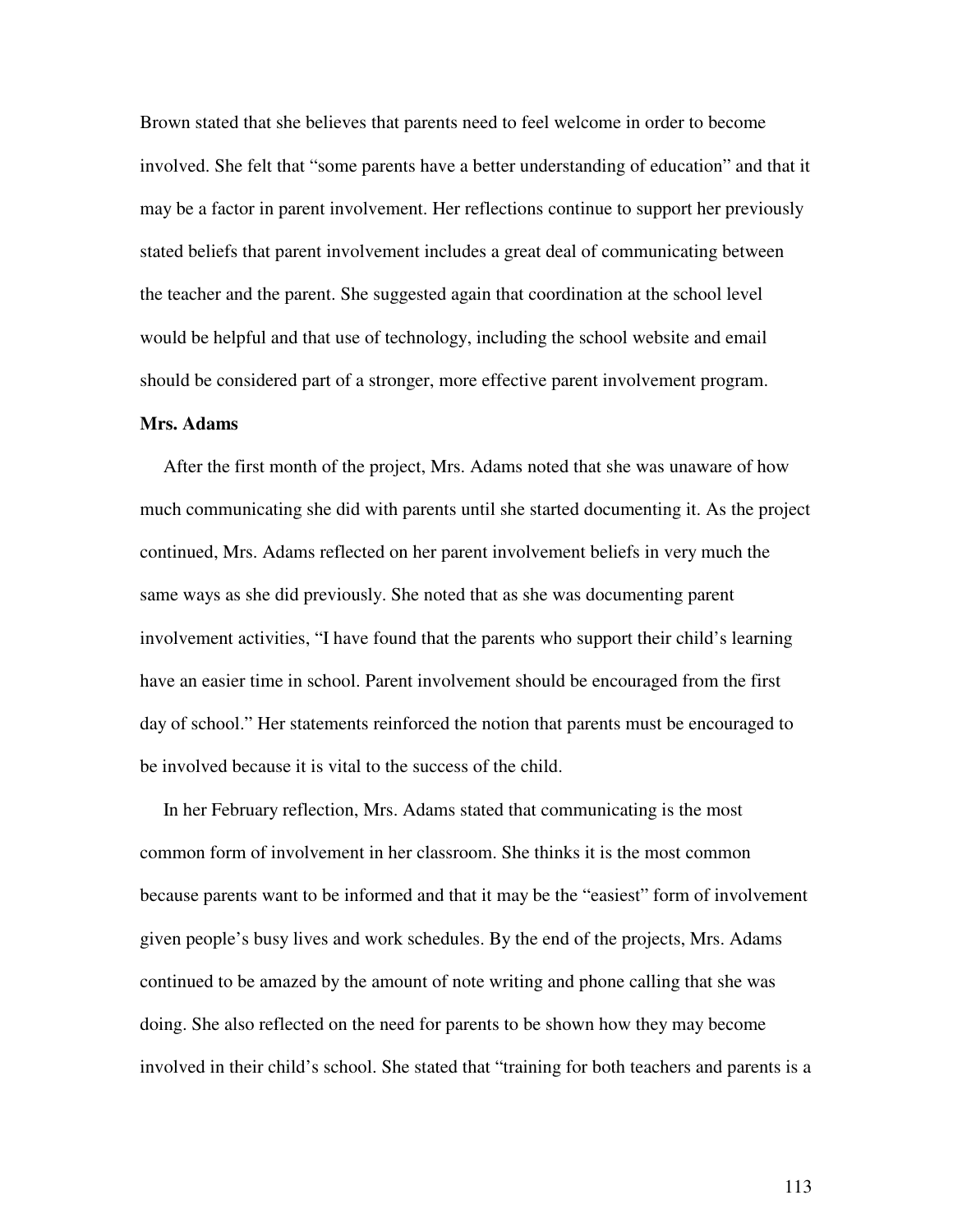good start. Something as easy as reading to your child and/or making sure the child knows that you think learning and knowledge is important." These ideas continued to surface from Mrs. Adams, as she progressed through the study.

# **Mrs. Smith**

In the early months of the project Mrs. Smith noted that her thinking regarding parent involvement continued to remain constant and she believed that it was often the same parents who get involved. She noted how much communicating she has done and thinks the documenting helped her to know "exactly when I have contacted certain parents." In the December reflection, Mrs. Smith noticed that "as the year progresses I find more parents are involved with their child's academic progress." As the project progressed Mrs. Smith continued to believe that she must communicate with parents because "when parents and teachers work together children see how important education is." She suggested that someone to coordinate volunteer activities and the use of email would help to enhance the parent involvement program at the school.

### **Mrs. Hunter**

From the beginning of the project, Mrs. Hunter seemed already aware of the significance of parent involvement, especially communicating. In November she noted that "parent involvement is primarily communicating via the agenda. Both the teacher and parents are initiating communication and the communication purpose varies." She also felt that her documenting of parent involvement "just confirms that parentteacher communication is a vital component of the education process." As the months progressed, Mrs. Hunter continued to comment on the need to communicate regularly. In her March reflection she wrote, "In general, parents who communicate more frequently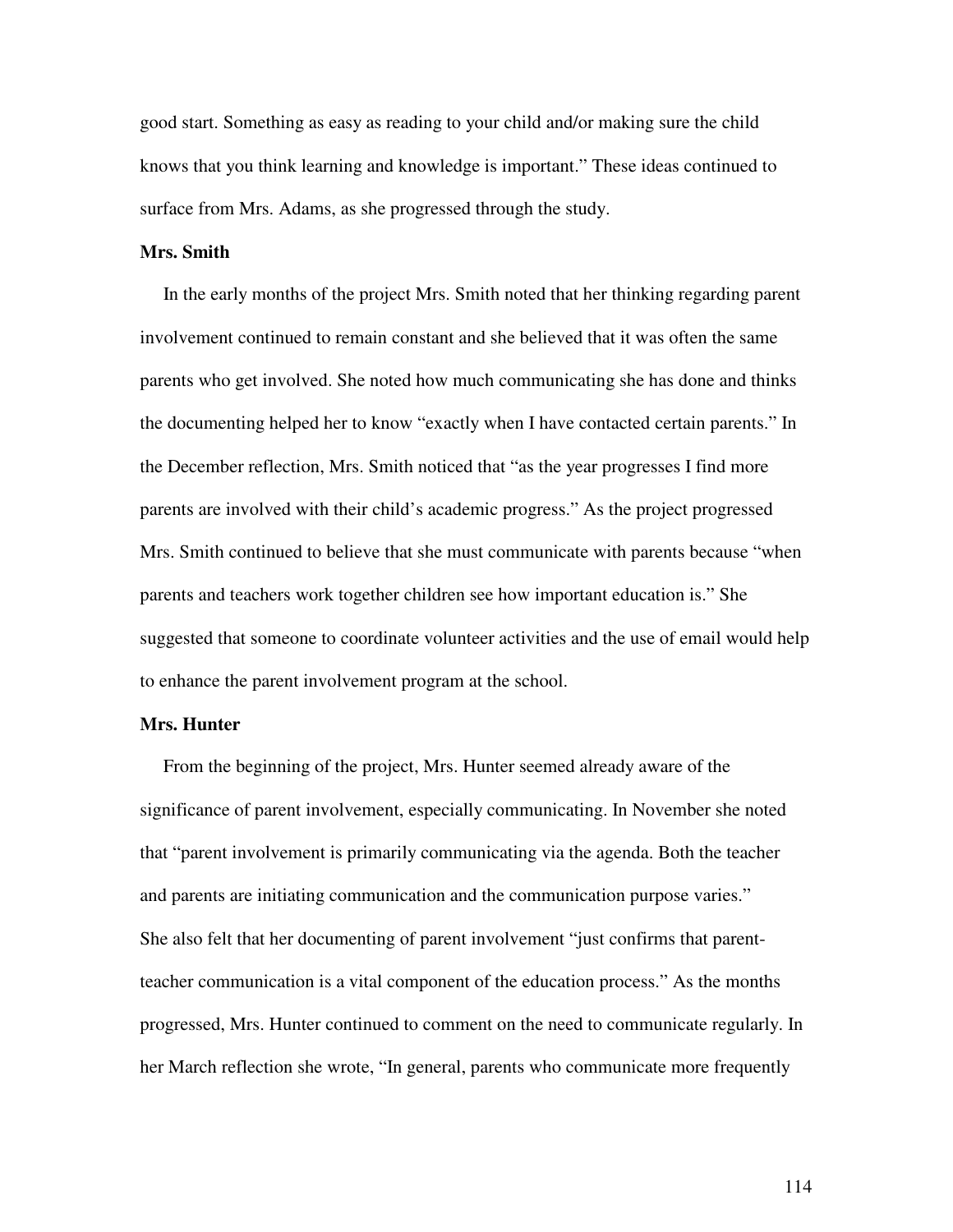seem more engaged in their child's education. Following teacher initiated communication, parents are usually responsive and actively involved." These statements serve to reinforce the earlier finding that parents need encouragement to become involved and that once they do, there can be progress made. She also felt that as the project progressed she became more aware of the communication that was occurring. In her final reflection Mrs. Hunter stated that she believed that activities that the school can host, combing social and academic topics would help increase parent involvement. She also believed that grade level meetings for teachers and parents would help to connect more parents with the school.

# **Mrs. Early**

As all of the other participants noted, Mrs. Early felt that her practice of documenting parent involvement made her more aware of how much communicating is done with parents. She has also become more aware that there are certain parents with whom she more regularly communicates, and it is often around social emotional issues and not academic ones. In December, Mrs. Early wrote that she continued be aware of just how much communicating she does with certain parents. She could also see a connection between the parents who she sees as involved and their desire to "come through on even the little things like glue sticks, tissues, and party items." This may again support the connection between parents feeling welcome and their desire to continue to be involved with the school and classroom. In February Mrs. Early confirmed in her reflection that she needed to communicate with the parents of all children in her classroom. "Communication with parents in the lower grades is vital in order for children to do well.

It is my belief that parents need to know immediately when things are going well and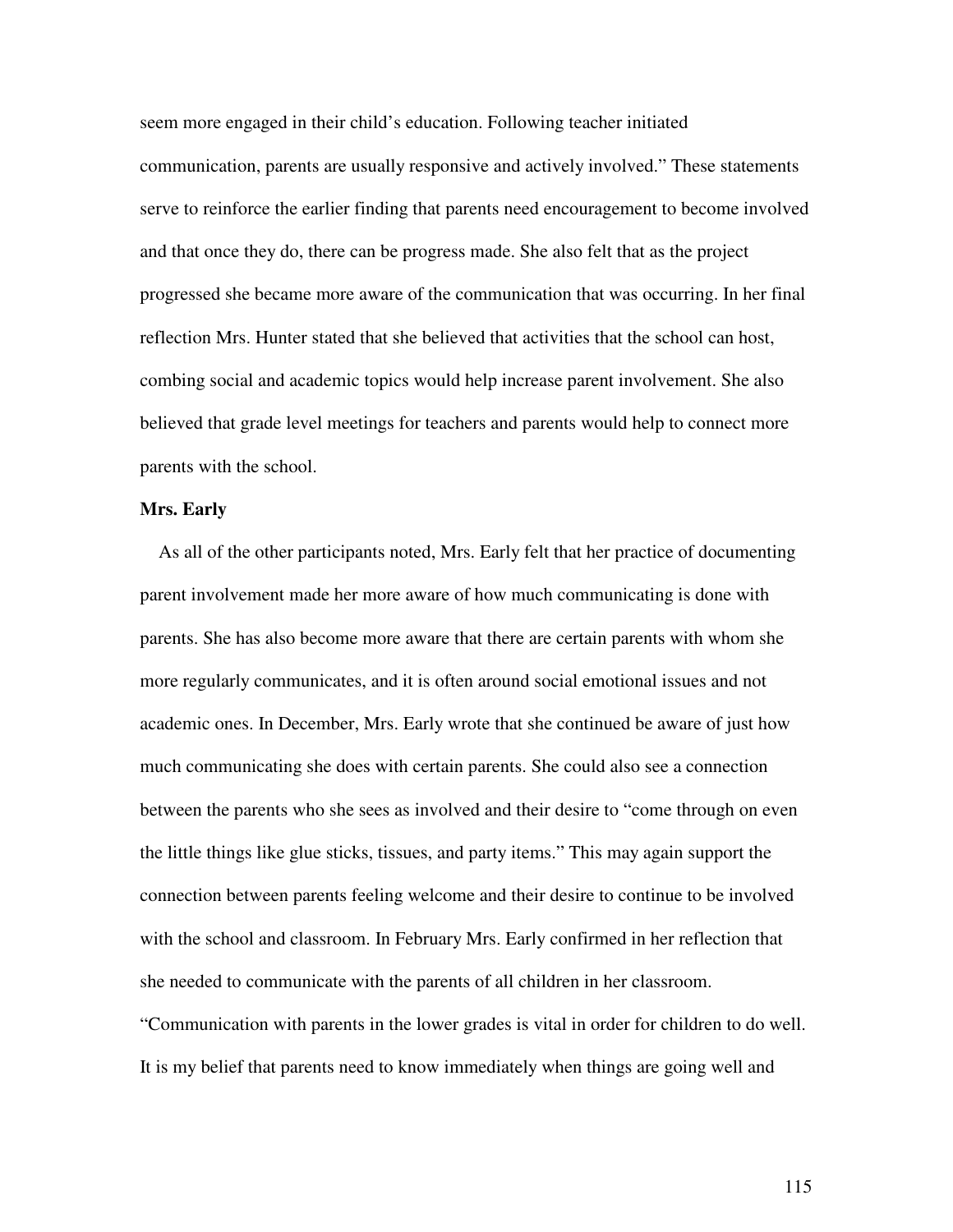when things are not." She stated that the parents love and appreciate the communicating that goes on from the classroom and teacher. At the end of the project Mrs. Early listed suggestions that may help to create a positive parent involvement program including, parent and child activity night; take your parent to school day, and literature and presentations on parent involvement.

The final review of the monthly reflection templates surfaced a number of the common themes found in the other data collection instruments. Communication continued to be an idea that all teachers believe must be present in an effective parent involvement program. The teachers also continue to reflect on the need for the school to reach out to parents because as they have all noted, a teacher's time may be consumed by parents who are initiating the contact and therefore limiting the teacher's communication with other parents. The post project interviews will serve as the final source of data to review the beliefs about necessary components of parent involvement.

#### *Post Project Interviews:*

At the conclusion of the project in June, 2008 the teachers were asked to participate in a final interview. This interview would seek final thoughts and ideas from the teacher participants. The questions were semi structured and created by the researcher as a way to conclude the project and to allow teachers the opportunity to speak freely about any topic related to parent involvement or their own practice.

Mrs. Hayes felt that the project made her much more aware of the communication that occurred and that it was good for her to be aware of this. She also said it made her more aware of the types of parent involvement that happened in her classroom, including volunteering. She stated that the project reinforced her understanding of the need to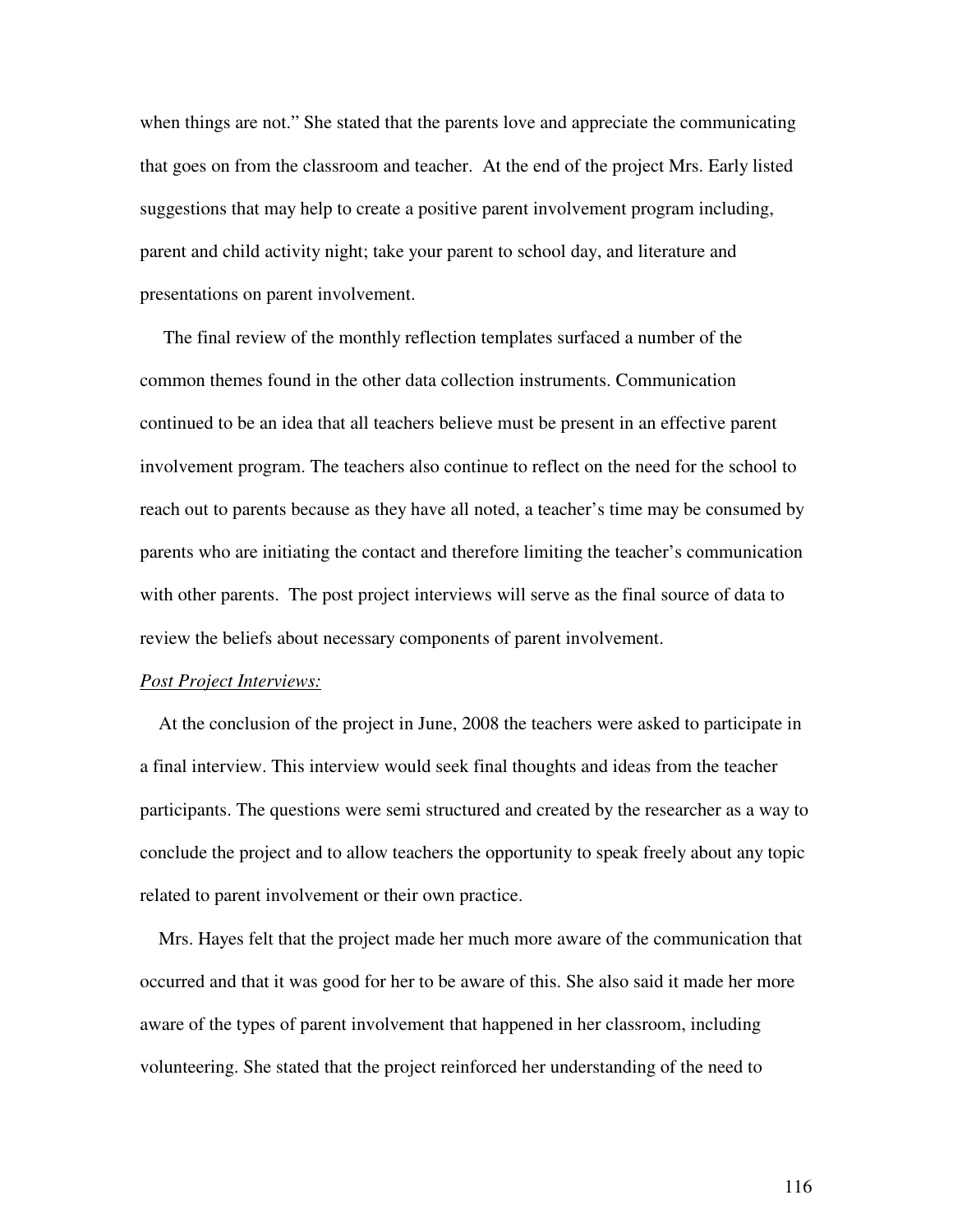encourage parents to participate in school activities. Mrs. Hayes also noted "I had more success with *book bags* this year. This is when children bring home a bag of books to read to their parent and they come back when they are done reading them." She believed this is connected to her improved communication with parents. Mrs. Hayes also enjoyed meeting with and speaking to other teacher working on the project. She felt it was beneficial and that "it is nice to hear other points of view and perspectives and it is also great to hear from people who teach other grades."

Mrs. Brown noted that one thing she had become more aware of was that she communicates with some of the same parents all the time. She also felt that participating in the project "made her more aware of parent involvement and that anything that makes you more aware helps; and that is good."

Mrs. Adams noted that she enjoyed the project very much and also found speaking and working with other teachers on the project to be very interesting. Mrs. Adams did feel that the project simply reinforced what she believed about parent involvement because "I have always seen a big difference when the parents are involved." Her final reflection was on the amount of note writing and phone calls that she makes. She said without the documentation she did not realize just how much communicating she did.

Mrs. Smith stated that her participation in the project was "enlightening". "I noticed that I communicate with certain parents over others." She also felt that she benefitted from working with other teachers because "many people brought up learning at home activities and I got ideas. There were different things brought up by different colleaguesand different parent perspectives, too." Mrs. Smith believed that her participation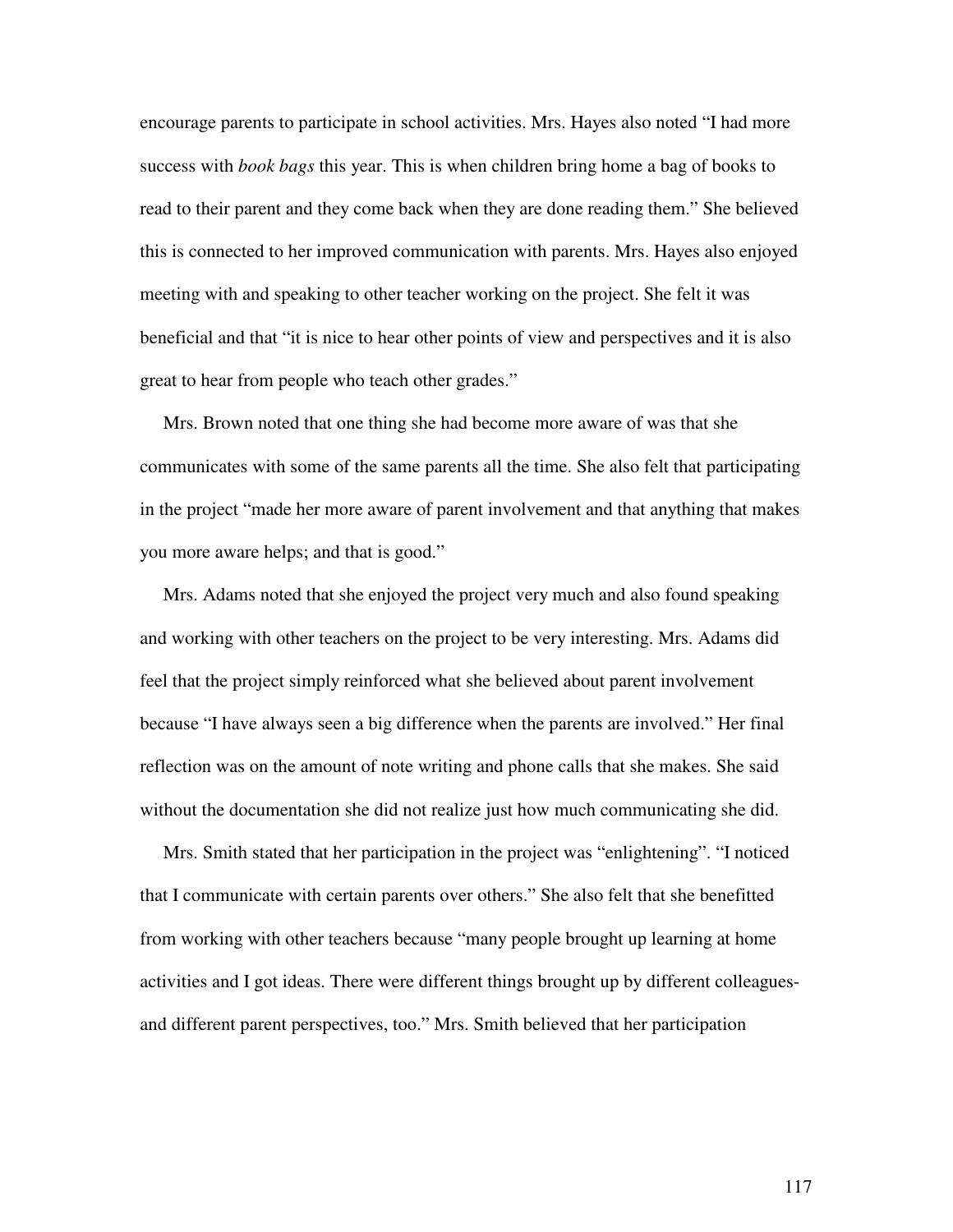reinforced "the need to communicate with all parents and that we [the school staff] need to sell the school to the parents-all of them."

Mrs. Hunter believed that her participation in the project had reinforced her belief that parent involvement is critical. She was also happy to work with other teachers. She stated, "The participation of most of the K-2 teachers provided an opportunity for us to have a shared focus that could possibly lead to a more coherent parent involvement program."

Mrs. Early said that she enjoyed the project very much, but that she did not really speak with anyone else involved in the project outside of the meetings. She also realized that there is a great deal of communicating that she does with her parents.

The data from the post interviews overwhelming points to the fact that documenting the parent involvement activities seemed to surface for teachers not only the amount of communicating that occurs, but also patterns regarding specific parent communication. There was little evidence that they felt other forms of parent involvement occurred with the same consistency as communicating. There was some mention of the benefit of working with other teachers on parent involvement activities and that having access to different view points may not only help their professional growth but may also help to support the creation of an effective parent involvement program.

#### **Data Analysis**

An analysis of the data that emerged from the various collection instruments indicated that there were a number of themes present in support of discovering the components of an effective K-2 parent involvement program. Following the analysis of data provided by surveys, pre and post interviews, classroom parent involvement logs, and monthly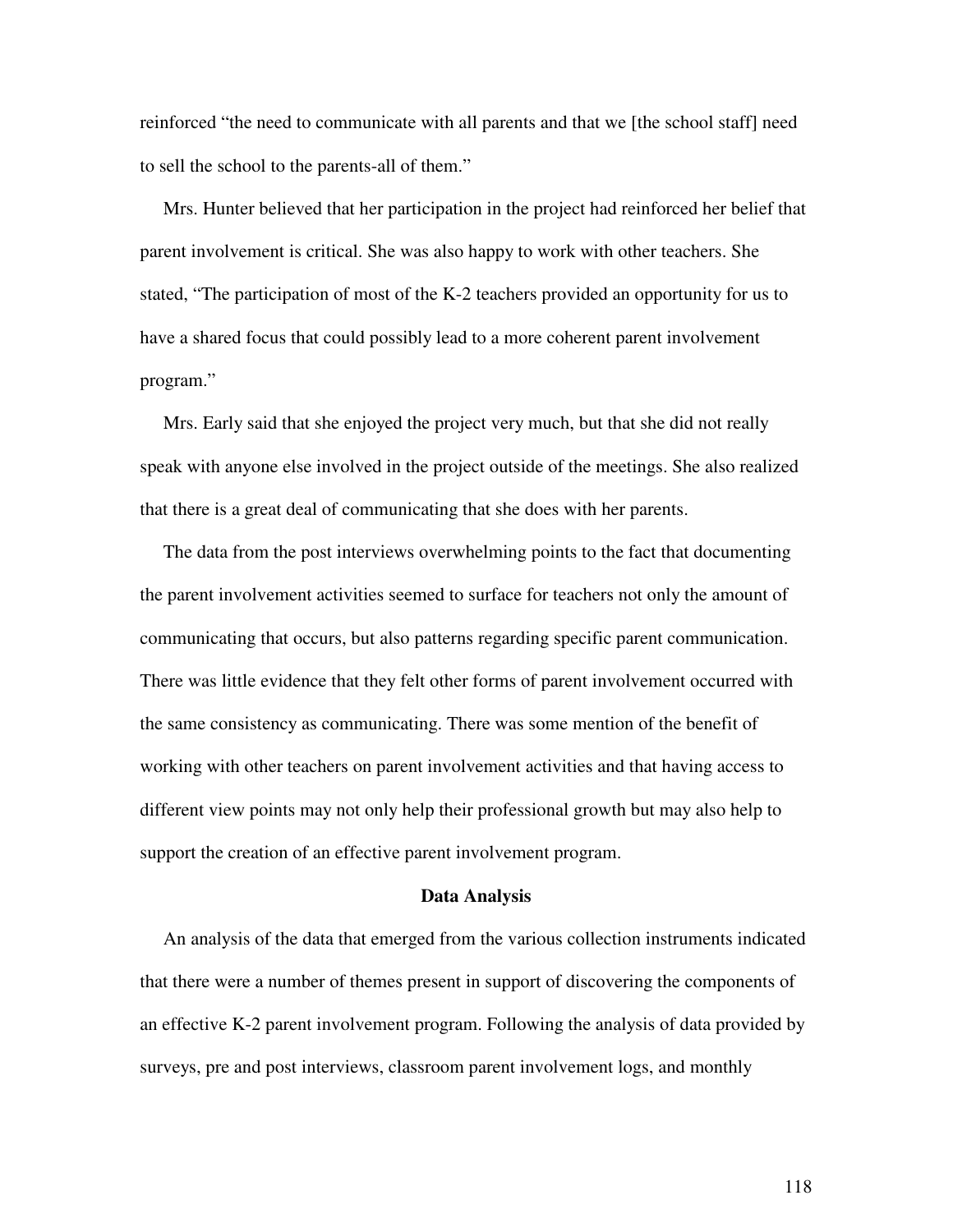reflection prompts, the researcher believed that open communication between the school and the home, the encouragement of parents to become involved by providing a positive and welcoming environment in the school, active outreach to parents by the school staff, and a recognition that parents may need support, training, or education around parent involvement and its significance are all components of an effective parent involvement program. While not always specifically stated, the participants referenced these themes in many of the instruments.

There were two other ideas that surfaced to a lesser degree, but that were mentioned by a number of participants in a few of the tools. These were the use of technology, either the website or emails, and having a coordinator of volunteers and parent involvement. There is no question that the researcher believed the participant staff at the Fletcher Elementary School had solid ideas about how they can improve or enhance their current parent involvement program.

# **2.** *In what ways does the initiation and implementation of a K-2 parent involvement program affect teacher practices?*

### *Staff Surveys*:

The data provided in the staff surveys allowed the researcher to gain a preliminary idea of how current parent involvement impacted teacher practices. As the hypothesis behind the question is that there will be some impact to teacher practices as a result of being part of the project, this data served as a starting point in the journey. All of the participant teachers felt that parent involvement was important to support both the academic and social growth of children. The teachers also indicated that activities that were home based including homework monitoring, conversations about happenings at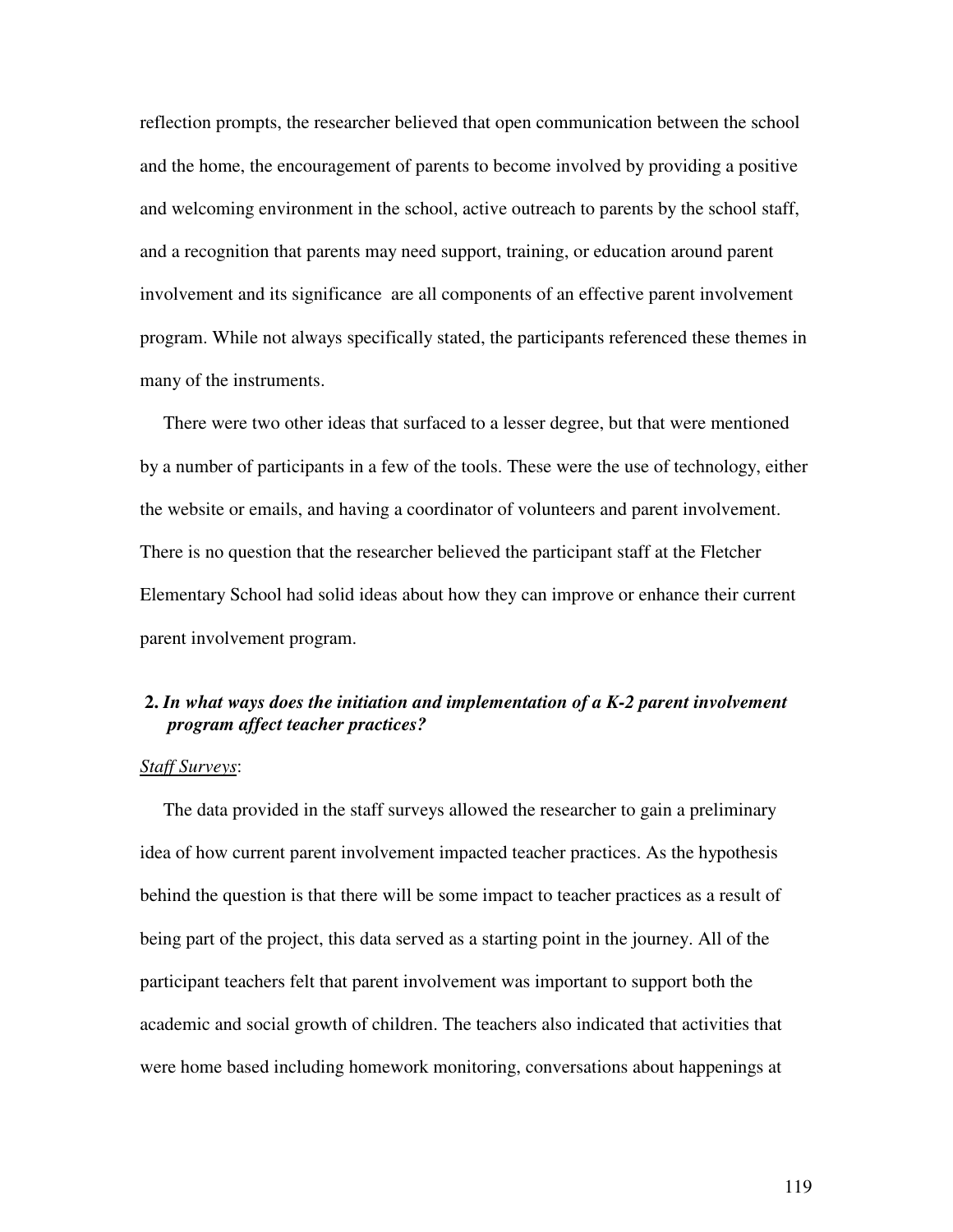school, going on educational outings, and simply spending time with a child were important as was school based events such as parent teacher conferences and attending activities with a child. The teachers all felt that there was a connection between parent involvement and student achievement.

#### *Staff Pre-Interviews:*

Similar to the survey questions, the pre interview was used as a way to establish current practice with regard to parent involvement. Given that any changes to teacher practices would be occurring as the project progressed, the interview data served as a point of comparison for the researcher. A number of themes emerged serving to illuminate how the teachers currently behave with regard to parent involvement. Given that the research question is seeking to document particular changes in teacher practices, the findings will be presented by teachers. The findings will include data collected from the various instruments and show any changes that occur over time. The researcher believes this will provide the clearest and most concise presentation of the findings.

### **Mrs. Hayes**

#### Pre Interview

In her pre interview, Mrs. Hayes spoke about the desire to have volunteers working in the school. She noted that people could get involved with the PTA or the individual classroom; "Parents are encouraged to volunteer in various activities at school." Mrs. Hayes also referenced the importance of having parents help with homework. She believes that this helps to show the child "they [the parents] value education." She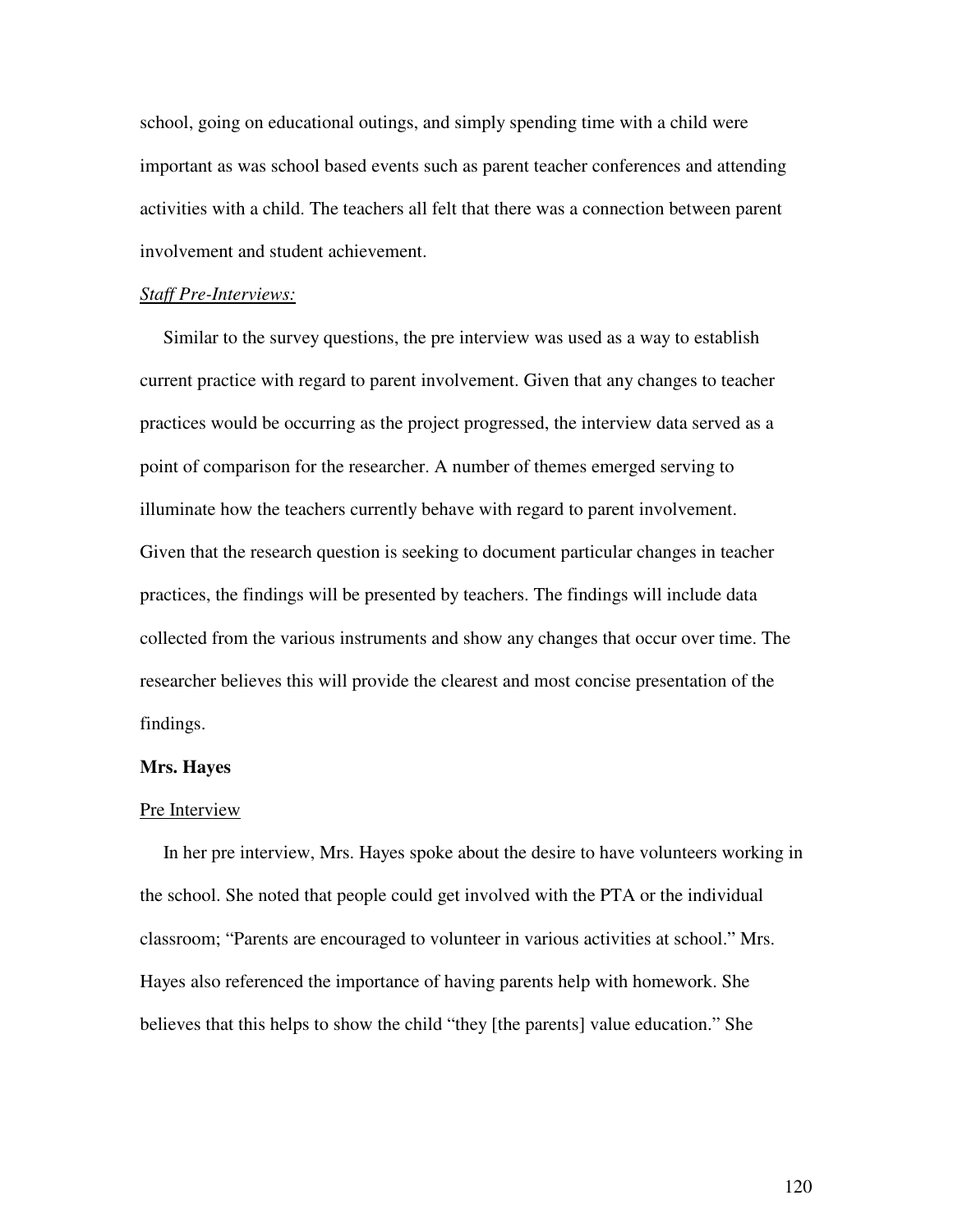believed having parents show their support for education would "increase students achievement because families show they value education."

## Parent Involvement Logs

In the six month data collection period, Mrs. Hayes documented 253 instances of parent involvement. Mrs. Hayes had the highest amount of parent involvement of any teacher in the project. The first three months of data collection, presented 105 instances as compared to the last three months which had 148 parent involvement activities. It is probable that the increased communication and involvement with the data collection increased awareness of the need for parent involvement.

**Table 4- 9 Mrs. Hayes-Parent Involvement monthly totals**

| Month        | Instances | Parenting | Communicating | Volunteering | Learning | Parent    | Teacher   | Both |
|--------------|-----------|-----------|---------------|--------------|----------|-----------|-----------|------|
|              |           |           |               |              | at Home  | Initiated | Initiated |      |
| November     | 65        | 31        | 64            |              | 18       | 33        | 28        |      |
| December     | 19        | 19        | 19            |              |          | 12        |           |      |
| January      | 21        | 15        | 20            |              |          | 10        | 11        |      |
| February     | 33        | 20        | 33            |              |          | 16        | 16        |      |
| March        | 63        | 47        | 59            |              |          | 40        | 19        |      |
| April        | 52        | 49        | 51            |              | 21       | 30        | 18        |      |
| <b>TOTAL</b> | 253       | 181       | 246           | 13           | 66       | 141       | 99        | 13   |

The data from Mrs. Hayes also reflected a large number of parent involvement in the Parenting category. Mrs. Hayes stated previously that parents communicated to her around a wide array of issues facing kindergarteners and this data appears to support this finding.

### Monthly Reflection Prompts

Following the first two months of the project, Mrs. Hayes noted that she often heard from the same families. She also mentioned that she had a number of parents who would like to volunteer but that can not. She reported that she would like to encourage people to become more involved. This statement reinforced her earlier statements about wanting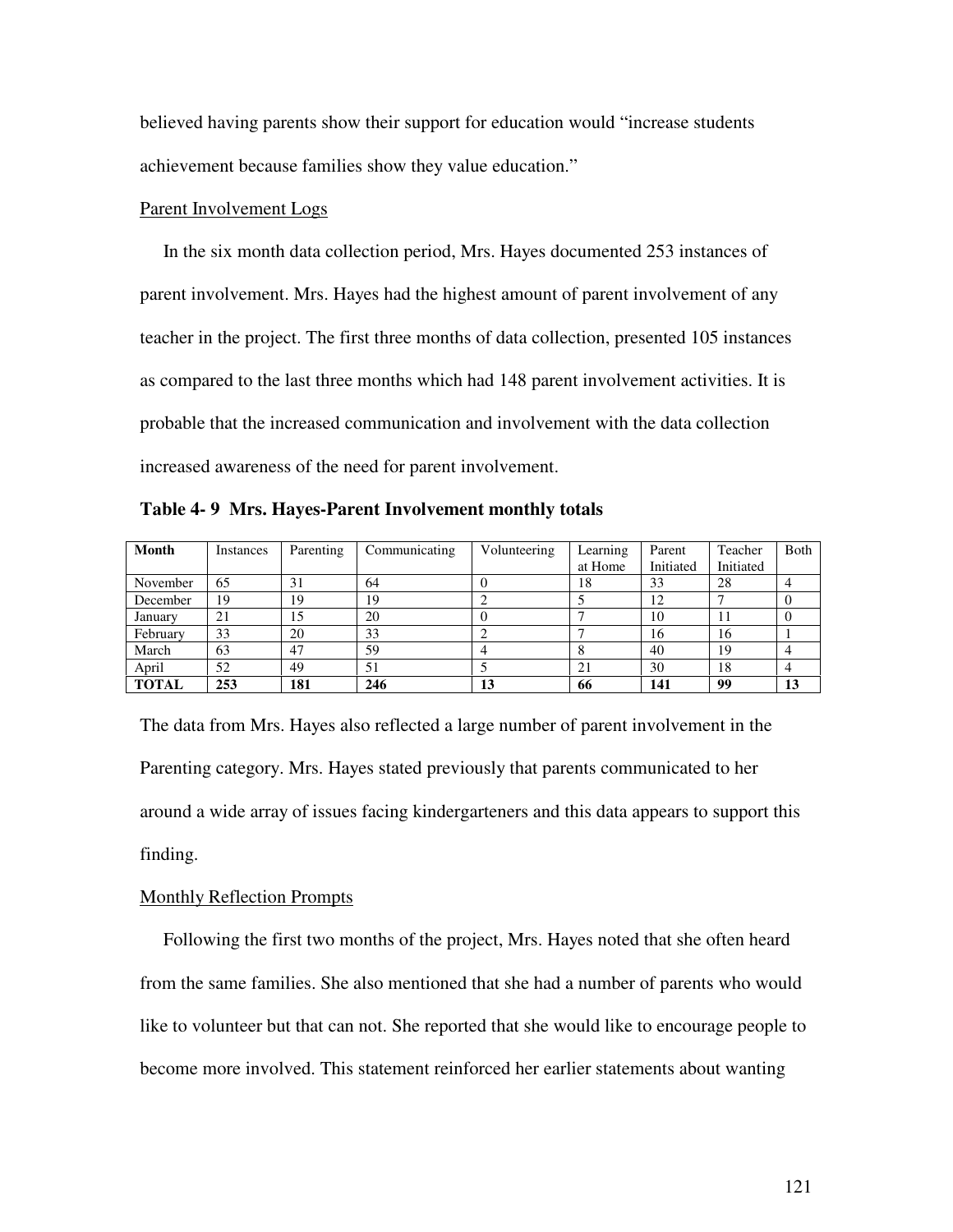parents to volunteer. In January she noted that she was pleased to have a parent coming in to teach Spanish to her students. This parent came to volunteer in her classroom on a regular basis. She attributed this parent coming in to her class as a result of her participation in this project. "My students have benefited from my participation. I was able to have a parent teach Spanish and other parents participated in various ways during the school year."

By April and May, Mrs. Hayes noticed that she has had "several parents indicate that they liked my monthly homework calendars which included suggested kindergarten activities and journal responses from parents and their children." She stated that she implemented this activity from January to May of this year. She also saw more success with her "book bags" reading activities this year.

#### Post Interview

Mrs. Hayes continued to profess her desire for parent involvement. She saw it as critical to helping the child. She highlighted how she has become more aware of all the communicating that occurs as well as being more aware of the neediest kids and parents. "A lot of parents need TLC. I have been teaching for a long time and it makes me more aware of how to get parents to participate in school activities." She also stated that she realized how organized she is and that she loves kindergarten.

### **Mrs. Brown**

#### Pre Interview

During the pre interview, Mrs. Brown referenced being frustrated sometimes at what the students entering kindergarten don't know. She also saw varying levels of parent comfort with regard to parent involvement. "Sometimes you give parents things to work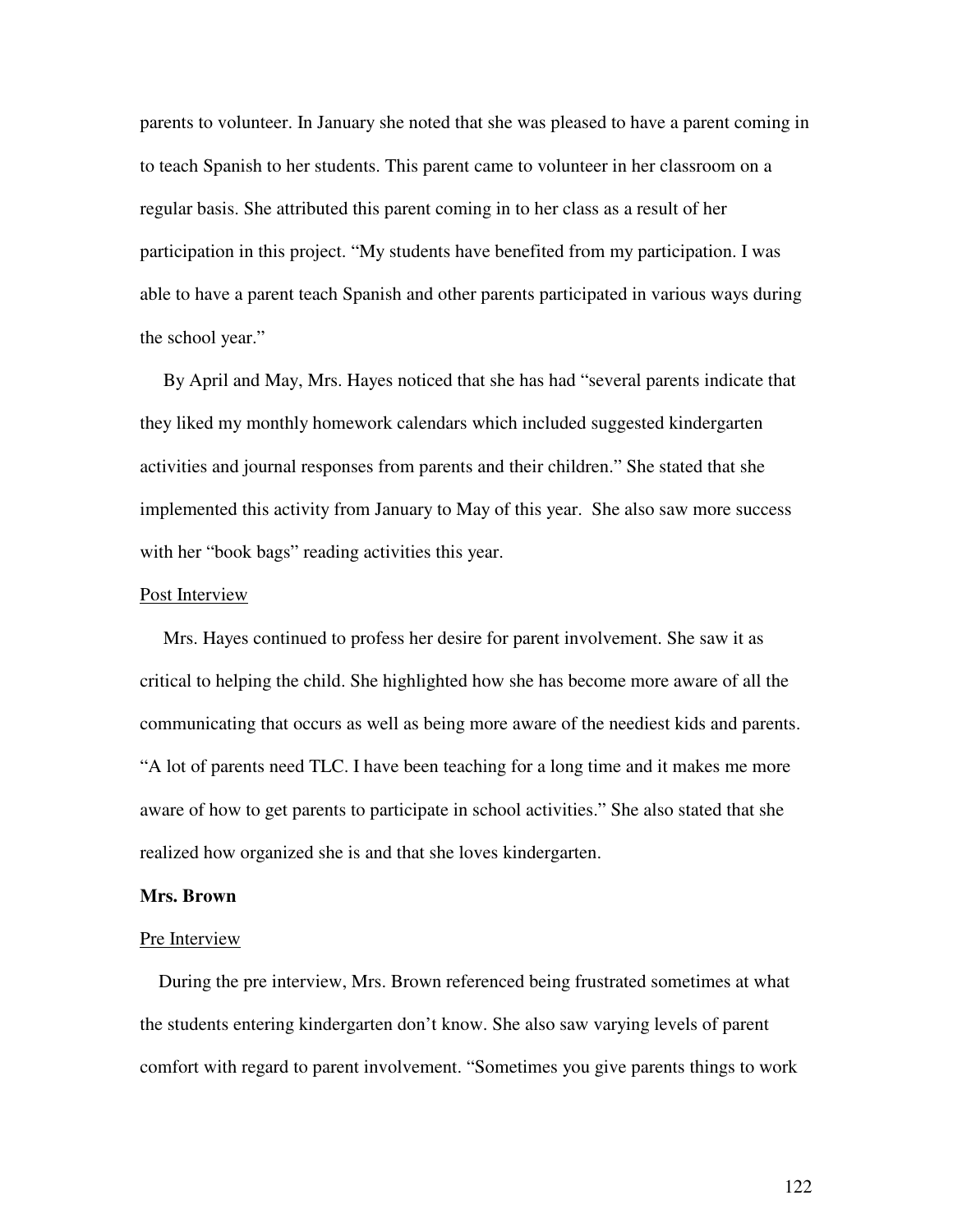on with their kids and they have a hard time doing it because they have no foundation with it. They need to make it fun; it does not have to be a stressful and horrible thing." Mrs. Brown also referenced volunteers in the classroom and raised some concerns about that. "I really like to choose who I have in my classroom. I have had good and bad experiences. If they don't have a nice way with kids, they are not helpful to have in the room." She went on to say, "I think the volunteers need to really be looked at. You need to know who is coming in and what they are doing." It is clear to the researcher that some of the negative volunteer experiences that Mrs. Brown has had, impact her level of engagement with any potential classroom volunteer.

Mrs. Brown does believe that the school could do more to support the readiness of some children. She would like to find a way to help parents understand what they should be doing with their child to get them ready for formal schooling. "I am concerned that we have children who walk into kindergarten who have never been taught to write their name." Mrs. Brown also believes the school should offer more training and programs for parents as a way to help them become more involved, especially as they work with their children at home. She spoke about the children she has in class and how they could all achieve more with some help at home. "If parents made a big deal about [some school] things and knew what to make a big deal about, those kids would pick it up much faster. All the kids want to do is please."

Mrs. Brown talked about the connection she makes between the curriculum and helping at home. She cited the need to tell parents what they can do to help, especially in ways that do not cost a lot of money. "Parents can be so busy these days and they don't know who is there to help them. They need a resource to turn to. You can have educated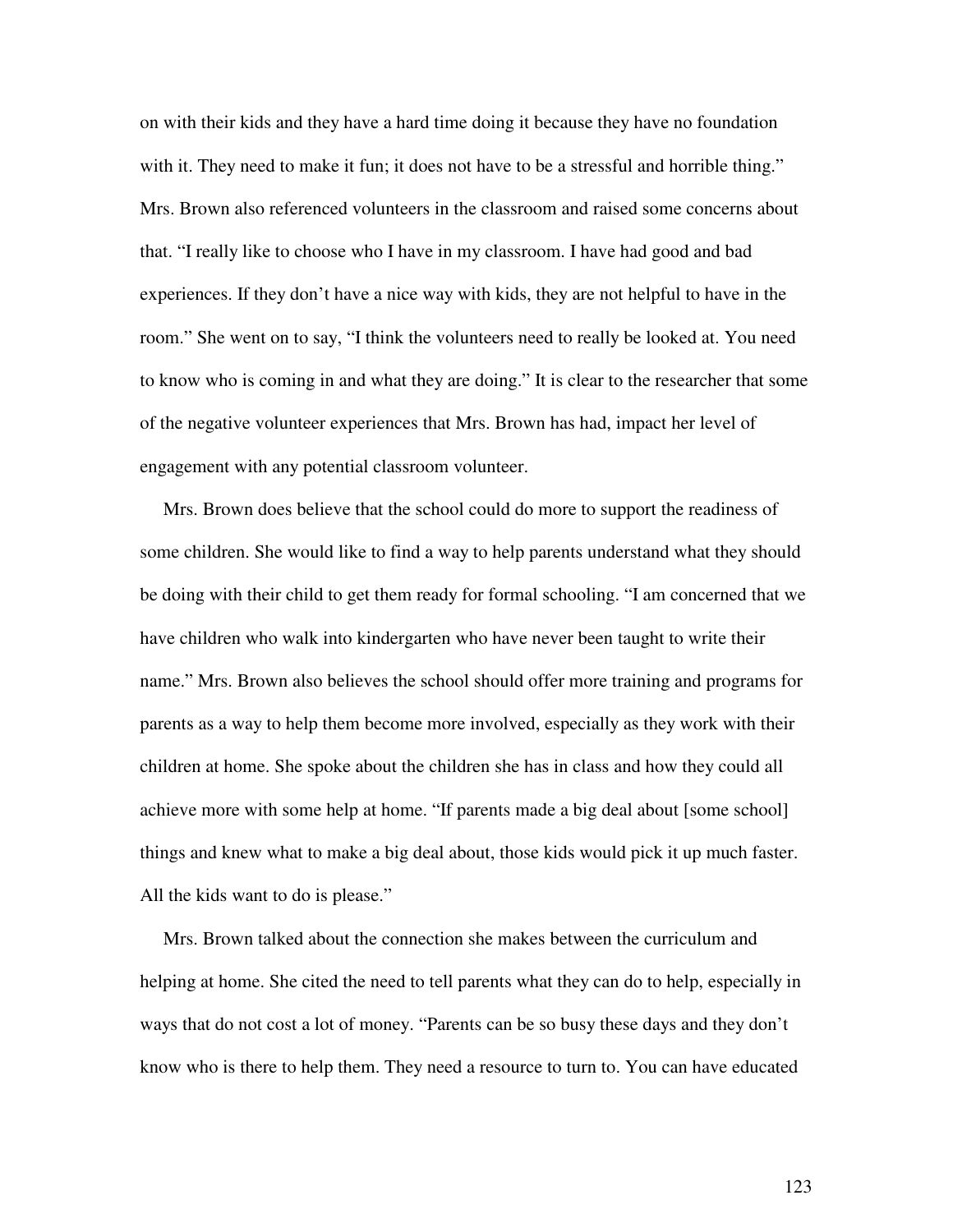business people who don't know what to do with a first grader." She talked about the school offering homework help or bringing in speakers to help with behavioral problems. "You see a lot of children come in and they have some trouble at the beginning of the year with settling."

Mrs. Brown also mentioned how she sometimes sends home information for parents so that they may help their child.

Sometimes there are kids that have had a hard time. We did sorting one time and a little guy did not understand sorting. I just kept putting my little sticky notes on saying have him sort some socks and little suggestions so you can do something nice and easy.

Prior to the children starting school, Mrs. Brown referenced the large kindergarten orientation. She discussed a number of different ways it has been presented in the past and felt that there is more that could be done to help the parents work with their children ahead of time to better prepare them for school.

### Parent Involvement Logs

Over the course of the data collection period, Mrs. Brown noted 170 instances of parent involvement. As stated in the previous findings, the majority of these parent involvement activities were categorized as Communicating. When reviewing the monthly tallies, is difficult to note any pattern of change that emerged, except in the area of parent involvement initiation.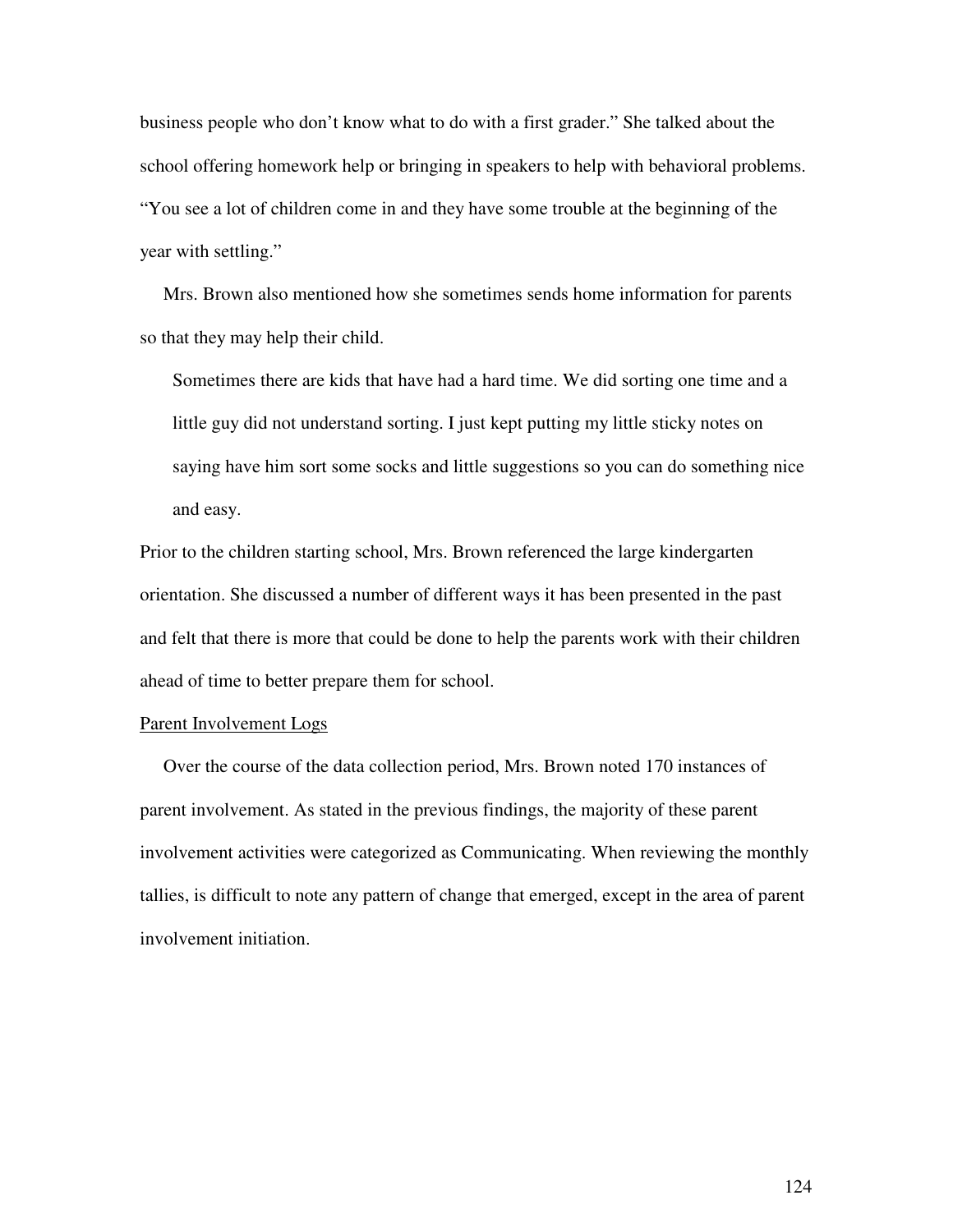| Month        | Instances | Parenting | Communicating | Volunteering | Learning<br>at Home | Parent<br>Initiated | Teacher<br>Initiated | Both |
|--------------|-----------|-----------|---------------|--------------|---------------------|---------------------|----------------------|------|
|              |           |           |               |              |                     |                     |                      |      |
| November     | -46       |           | 45            |              |                     | 11                  | 34                   |      |
| December     | 22        |           | 22            |              |                     |                     | 22                   |      |
| January      | 28        |           | 28            |              |                     |                     | 12                   | -14  |
| February     | 17        |           |               |              |                     |                     |                      |      |
| March        | 32        |           | 32            |              |                     | 14                  | 10                   |      |
| April        | 25        |           | 25            |              |                     | 12                  |                      |      |
| <b>TOTAL</b> | 170       |           | 169           |              |                     | 51                  | 90                   | 29   |

**Table 4- 10 Mrs. Brown-Parent Involvement Monthly Total**

The first three months, indicate that 68 parent involvement activities were initiated by Mrs. Brown, and only 16 were initiated by a parent. However, by the last three months, 35 were initiates by the parent while only 22 were initiated by the teacher. It is quite possible that as the year progressed, parents felt more comfortable in contacting Mrs. Brown than they had at the beginning of the year. There is also an increase is shared initiation during the last three months of data collection. This again may speak to an increased comfort by the parent to work with the classroom teacher.

### Monthly Reflection Prompts

In November, Mrs. Brown indicated that "it is interesting to track who responds and who does not" and that "Parents who are involved make a big difference." In both December and January, Mrs. Brown commented on how much she and the parents use the agenda as a way to communicate back and forth. When asked if she thinks documenting the communication has increased her awareness of the parent involvement she stated, "No, but it is nice to realize how great it is to easily transmit information back and forth." She did say that she was noticing "what types of students/parents you hear from and don't hear from." By the mid point in the project Mrs. Brown continued to notice a pattern related to who she wrote (in student agenda books) to more often. She also said she believed documenting the parent involvement activities in her class had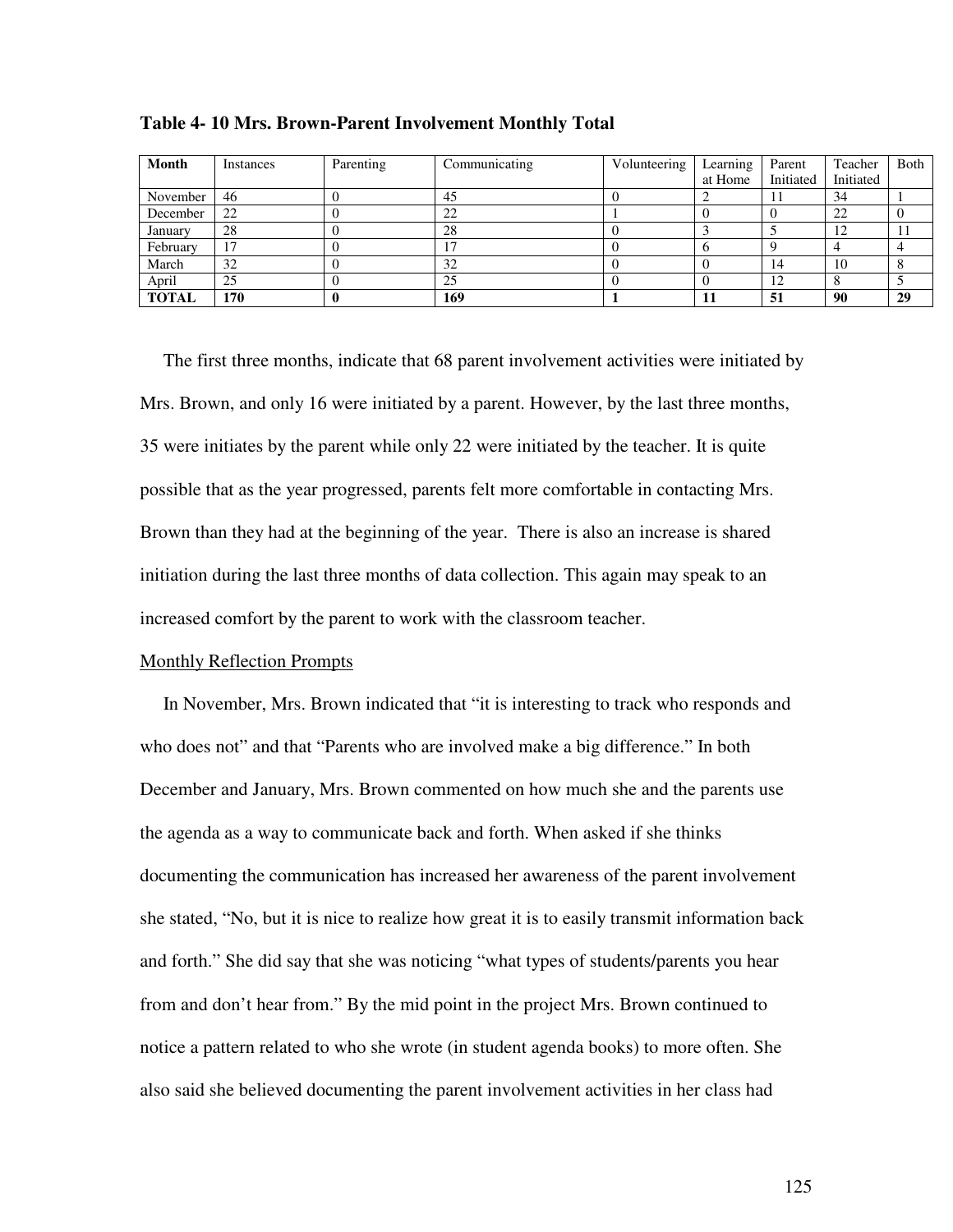helped her to improve her communication. She wrote, "I decided to make sure everyone gets a "great day" in their agenda book." Mrs. Brown believed that "by letting parents know areas that children need to practice, the students improve." In her final reflection, Mrs. Brown stated that while she "has not had much parent involvement in the classroom" she has had involvement as far as notes and staying on top of what is happening."

### Post Interview

In her post project interview, Mrs. Brown stated that she felt her time spent documenting the parent involvement activities made her more aware of how much communicating she does. "I think anything that makes you more aware helps". She did not feel as if the work with other teachers impacted her, as she states that she really didn't speak with other teachers about it. She did say that the project reinforced her thinking about parent involvement. And while she may feel that she did not change her behavior as a result of the project, she did note, "I had one parent that was not an agenda book checker so I sent stuff with her sister."

## **Mrs. Adams**

#### Pre Interview

Mrs. Adams expressed a genuine interest in educating parents about parental involvement and in having parents volunteer in her classroom. She also spoke about how she believes a parent helping a child at home is important. When asked about homework she stated, "I don't know if parents believe that helping with homework is helpful parent involvement. If you talk to some of the parents here that do help their kids, they do believe it because it shows. Other people are less involved." She is not completely sure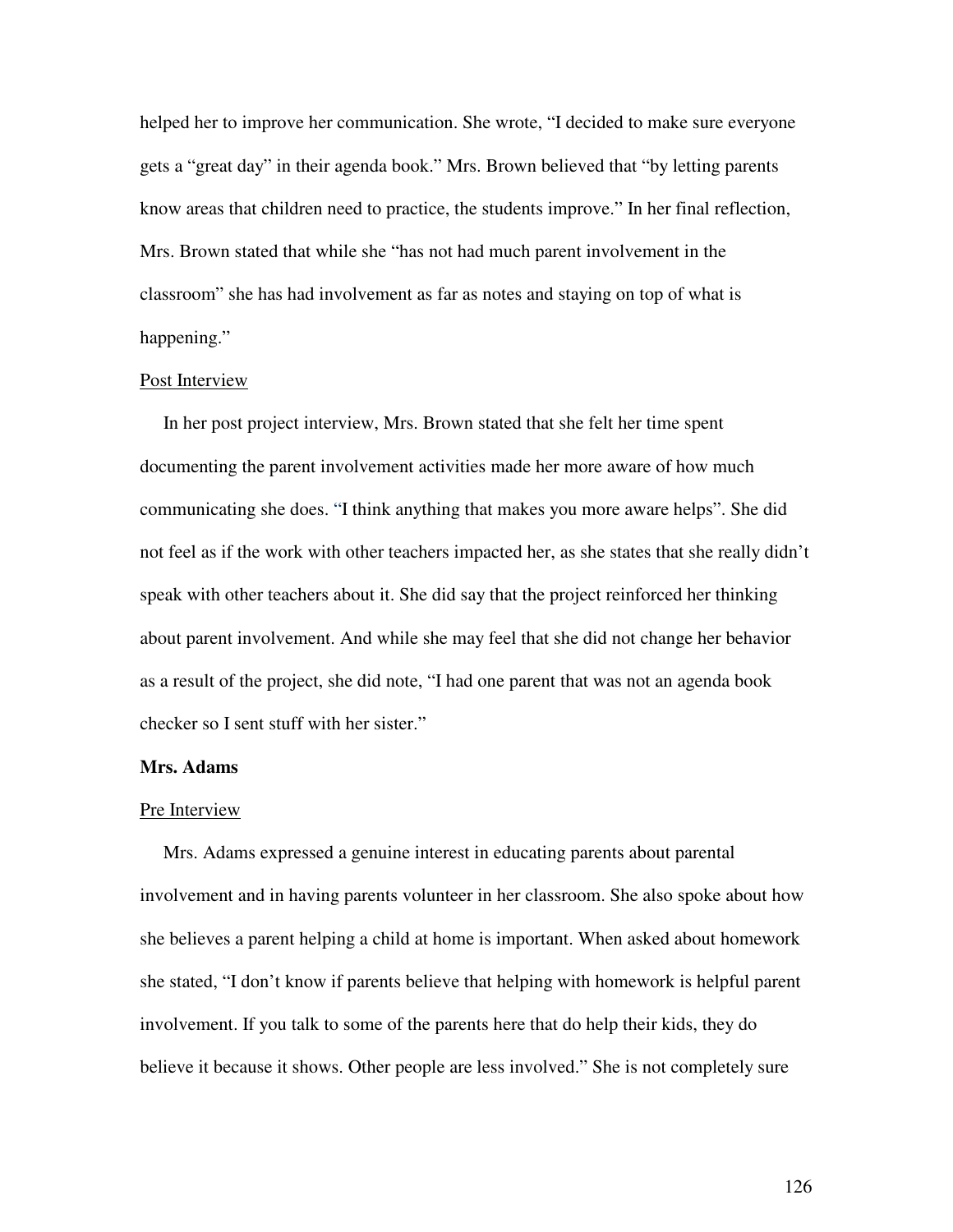why that it, but she theorizes that parents either don't know how to help or may be too busy.

With regard to parent volunteers, Mrs. Adams said she was happy to have them in her class. Her only concern was usually "confidentiality" although some other teachers warned she should be aware of parents "with agendas." She stated that "if parents were more active in the school maybe, they would be more active with their child." She believes that parents need to be a part of their child's education and that the school must communicate with parents. "If you don't talk to them and let them know what is going on, then how are you going to make it better for the child? It is about making it better for the child. The kids that don't learn will lose interest fast."

## Parent Involvement Logs

Over the course of the project, Mrs. Adams documented 87 instances of parent involvement. By far, the largest classification of activity was Communicating which represented 86% of all her parent involvement activity. As compared to the other teacher participants, Mrs. Adams had the largest percent of activities in the Volunteering category, which may serve to validate her many statements endorsing having parents volunteer in the classroom. Volunteering represented 12% of her parent involvement activity.

| Month        | Instances | Parenting | Communicating | Volunteering | Learning | Parent    | Teacher   | Both |
|--------------|-----------|-----------|---------------|--------------|----------|-----------|-----------|------|
|              |           |           |               |              | at Home  | Initiated | Initiated |      |
| November     | 16        |           | 15            |              |          |           |           |      |
| December     | 18        |           | 13            |              |          | 11        |           |      |
| January      | 12        |           | 11            |              |          |           |           |      |
| February     | 15        |           | 13            |              |          |           |           |      |
| March        | 12        |           | 12            |              |          |           | 10        |      |
| April        | 14        |           | 11            |              |          |           |           |      |
| <b>TOTAL</b> | 87        |           | 75            | 10           | 13       | 30        | 45        | 12   |

**Table 4-11 Mrs. Adams-Parent Involvement Monthly Total**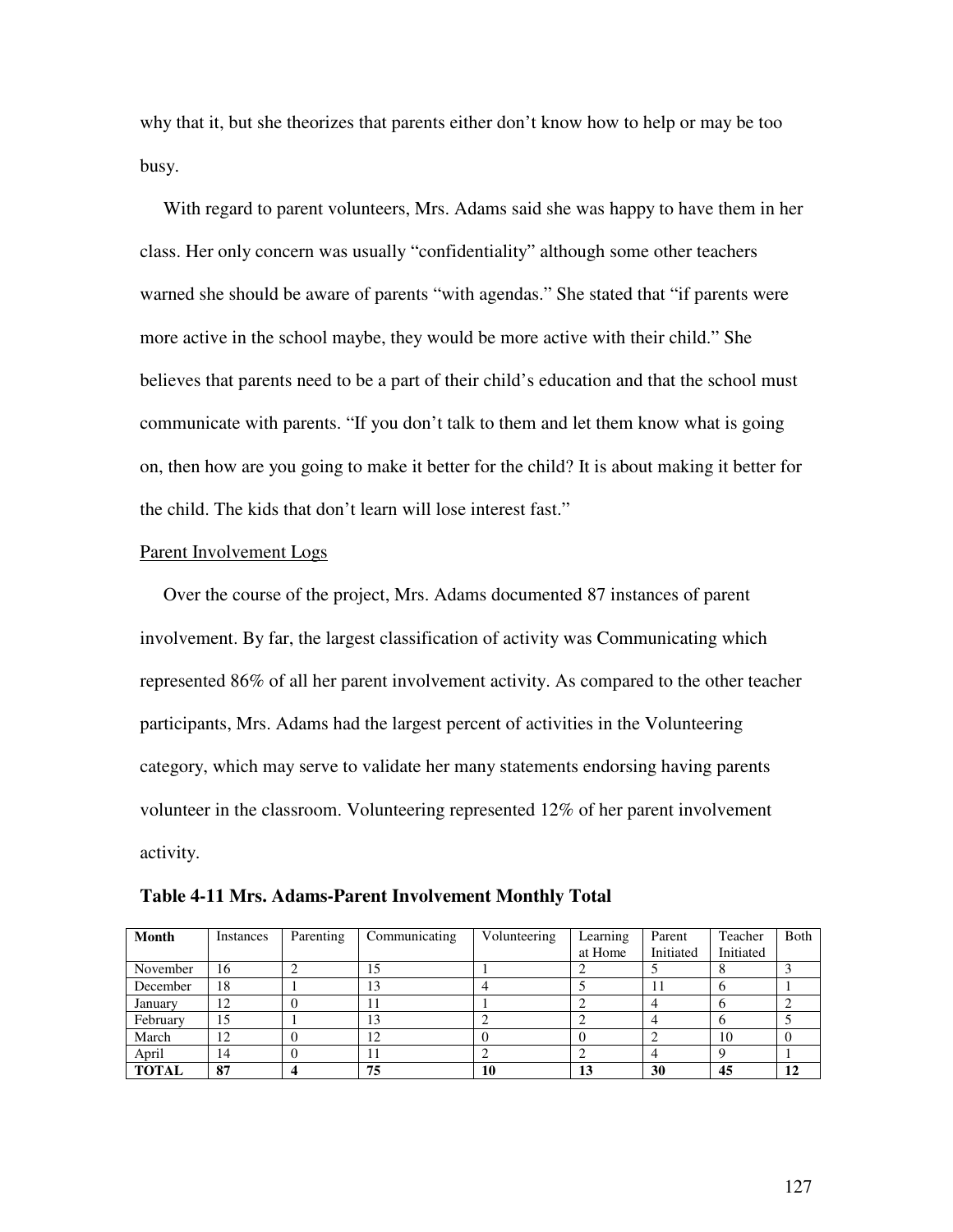Mrs. Adams data also indicated that as the year progressed there were more teacher initiated contacts than parent initiated ones. The data does not highlight any significant patterns, but again it does serve to reinforce much of what Mrs. Adams stated in her interview and survey regarding people coming in to her classroom.

#### Monthly Reflection Prompts

In November, Mrs. Adams indicated that she "has noticed that the children who are better students have parents who are thoroughly involved in their lives." She also stated that as a result of her documenting parent involvement, she is more aware of the amount of notes she writes. By February Mrs. Adams had grown more aware of "just how much I communicate with parents. As a parent/teacher I always like to keep the parents informed. An informed parent is a happy parent." She noted that communicating is the most common form of parent involvement in her classroom. She believes "it is a way for parents to be involved but doesn't require any commitment." Mrs. Adams also felt that in kindergarten the parent's responses to communication or school outreach are positive. She believed, "this would be the best time to capture the parents and set up the communication format."

Mrs. Adams also reflected on increased student performance as a result of her increased communication with parents. "When I talk to the parents or write that their child needs help with something in my class the child always does better." In March, Mrs. Adams discussed how she believes training for parents and teachers about parent involvement would be helpful. "Something as easy as reading to your child and/or making sure the child knows you think learning and knowledge is important." She also expressed the belief that teachers can specifically benefit from professional development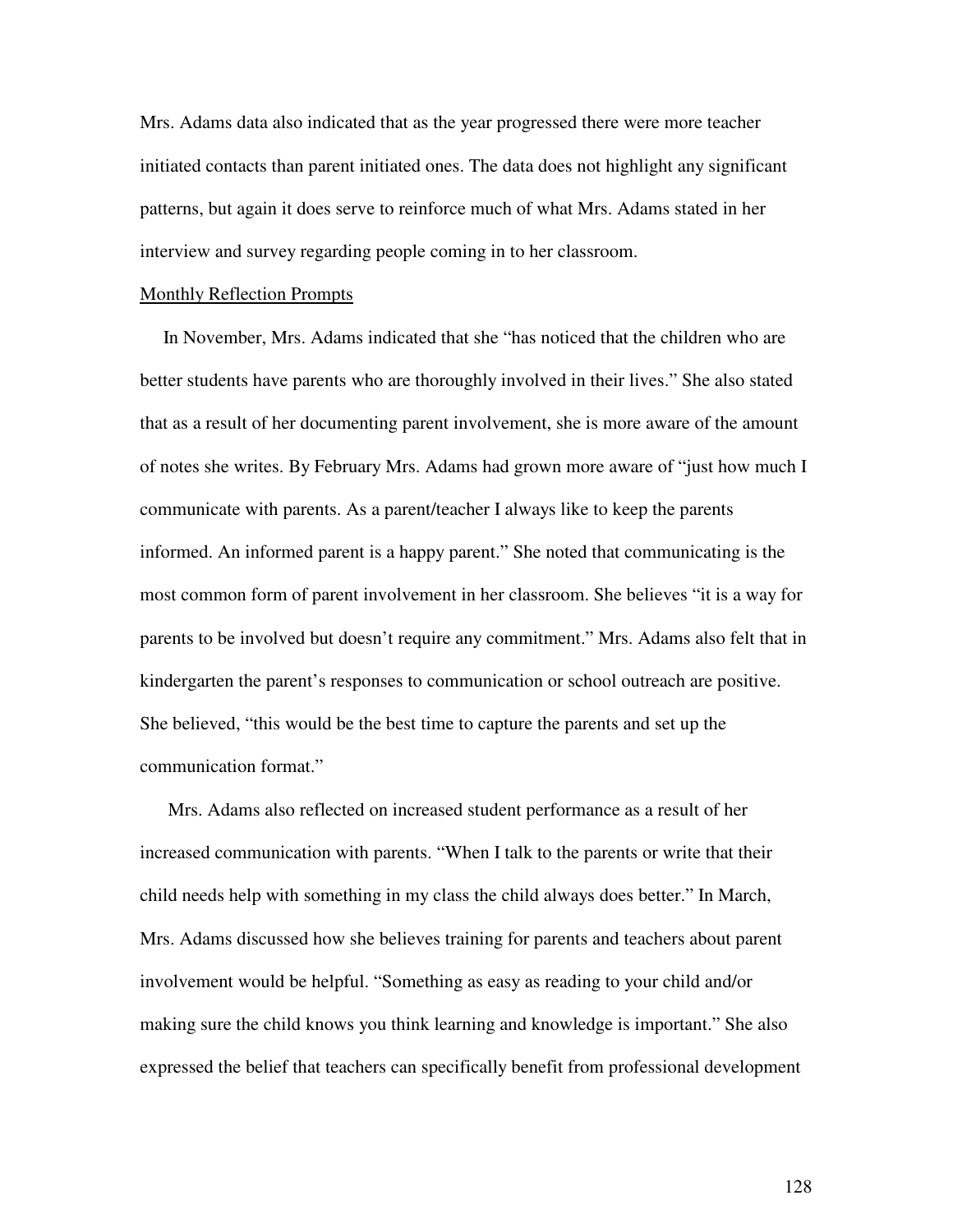for parent involvement. "There are many ways parents can become involved in their child's learning that the staff may not be aware of." In her final reflection, Mrs. Adams noted that parents become involved for many reasons and that parents must feel welcome. She believed a parent coordinator and using technology (email) to communicate with parents would help enhance a parent involvement program. She also indicated that "I think that I should write more positive notes."

### Post Interview

In her post interview, Mrs. Adams noted that she enjoyed being part of the project and that she also enjoyed speaking with other teachers about the project and how it was going. Mrs. Adams indicated that her participation has reinforced her belief that it makes a big difference when parents are involved. She also notes that documenting what is going on in the classroom makes you more aware of the type and how much you communicate with parents.

### **Mrs. Smith**

#### Pre Interview

During the pre interview, Mrs. Smith noted that the amount of parent involvement in her classroom varies from year to year, based on the children. She stated that this year she did not see a lot of involvement compared to some other years. She also spoke about homework as a way to connect the classroom activities to the parent. She described how different families may view homework differently, with some of them "having a plan" and others not having one.

Mrs. Smith additionally talked about the need to reach out and invite parents and community members into the school. "We all get locked into our little cubicle." She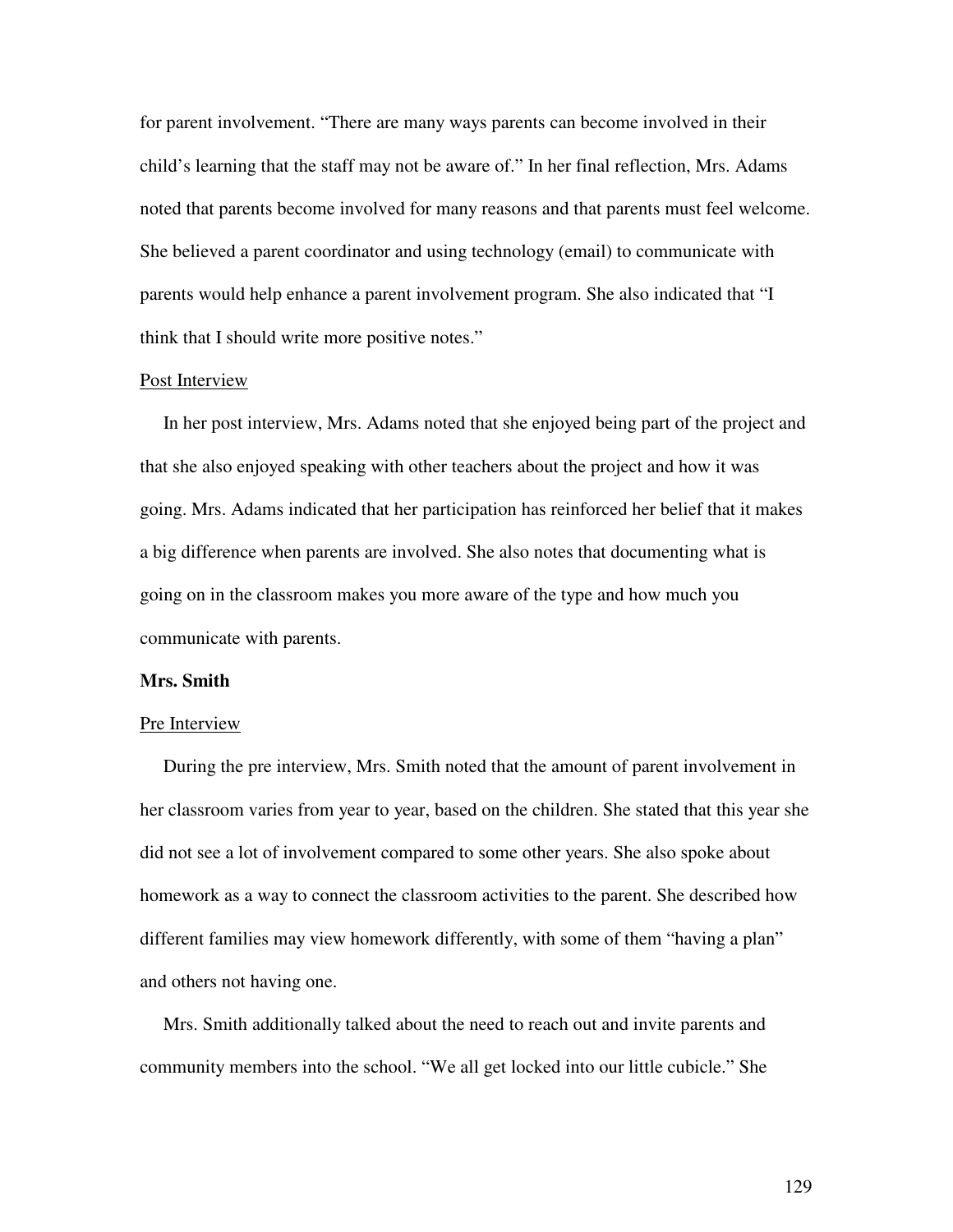believes if parents can become involved at the school, it lets a child know "their parent is part of something."

# Parent Involvement Logs

Throughout the data collection period, Mrs. Smith documented 206 instances of parent involvement. 187 or 91% of the involvement was in the area of Communicating.

**Table 4-12 Mrs. Smith-Parent Involvement Monthly Totals**

| <b>Month</b> | Instances | Parenting | Communicating | Volunteering | Learning | Parent    | Teacher   | <b>B</b> oth |
|--------------|-----------|-----------|---------------|--------------|----------|-----------|-----------|--------------|
|              |           |           |               |              | at Home  | Initiated | Initiated |              |
| November     | 14        |           |               |              |          |           |           |              |
| December     | 15        |           | 13            |              |          |           |           |              |
| January      | 46        |           | 42            |              |          | 18        | 28        |              |
| February     | 43        |           | 41            |              |          | 25        | 17        |              |
| March        | 56        |           | 53            |              | 16       | 31        | 25        |              |
| April        | 32        |           | 30            |              | 14       | 22        | 10        |              |
| <b>TOTAL</b> | 206       |           | 187           |              | 46       | 108       | 94        |              |

Mrs. Smith also had 46 or 22% of the activity in Learning at Home. The Learning at Home category for the last three months of the project had 33 instances which showed a big increase when compared to the first three months of the project, which only had 13 instances. This change in practice may have been a product of the teacher discussions throughout the project. Mrs. Smith believed that she expanded her learning at home activities as a result of hearing from other teachers and "getting ideas." There was also a large increase in total communications from the first 3 to the last three months of documenting. November, December, and January had a combined total of 75 parent involvement activities while February, March, and April had a combined total of 131. The exact reason for the increase is unclear; however, Mrs. Smith has noted that as a result of documenting she became aware of the need to communicate with all parents and not just certain ones.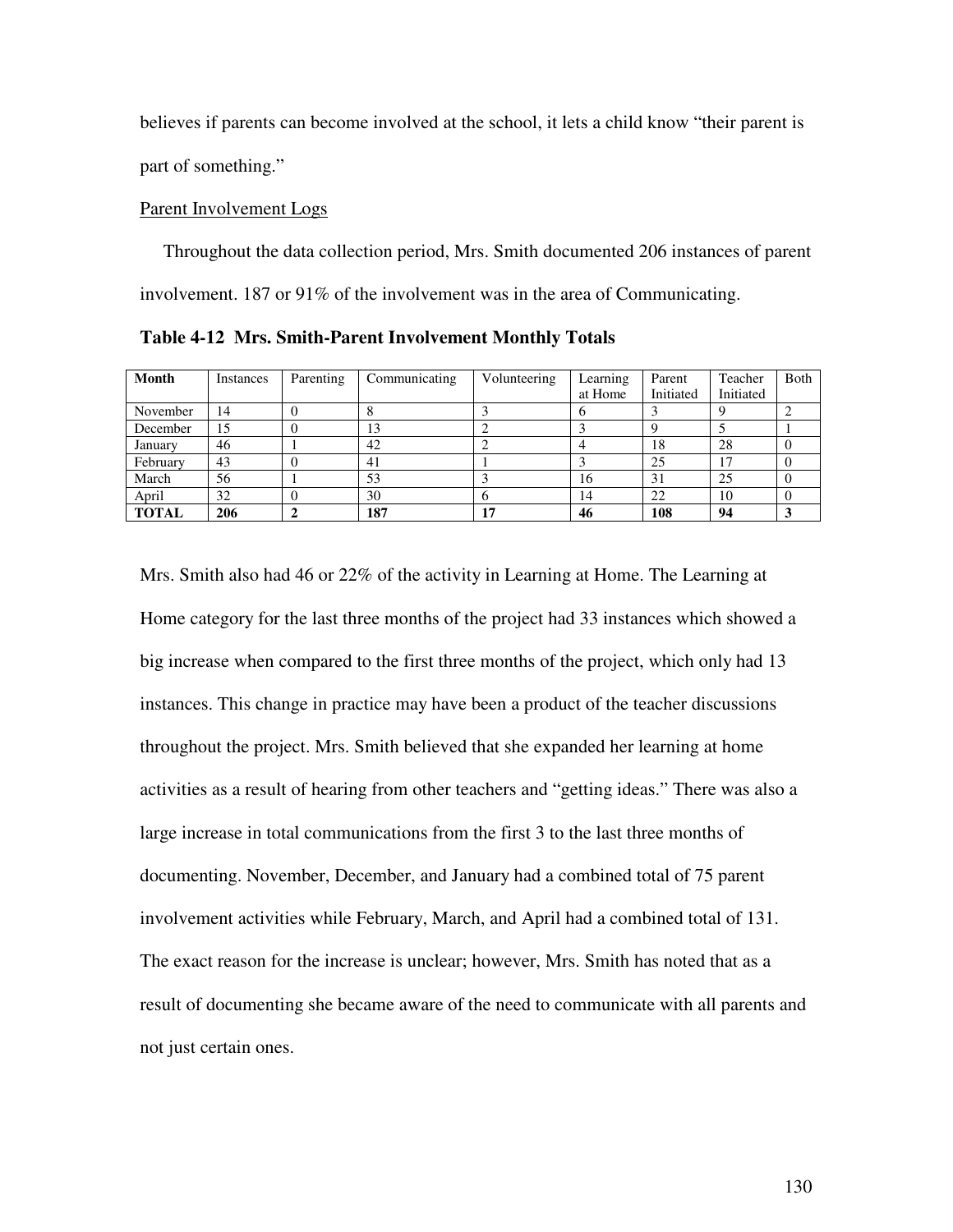#### Monthly Reflection Prompts

In the November reflection prompt, Mrs. Smith reiterated her belief that "every year it seems that a group of parents want to be involved in their child's education and others choose to remain silent." In December, Mrs. Smith spoke about the parents becoming more comfortable with her and becoming more involved. She also noted that as she documents things, she noticed a pattern of parents who are involved. By February Mrs. Smith was aware that the parents who seem to be most involved are the parents of either "advanced students or at risk students." She also saw that the majority of her parent involvement is in the area of communicating.

Further, Mrs. Smith started to reflect on the learning at home category, which was new thinking for her. She attributed this change in practice to being part of the group project meetings and collegial conversations. "I think about learning at home because I am always trying to keep parents aware of what is happening with their child in the classroom." Mrs. Smith also noted that the parents have seemed positive and receptive to her communications.

In March, Mrs. Smith continued to note the amount of communicating that she did, especially with the "parents of her advanced level students" and that these students "have soared." She shared a similar feeling about her "below level" students and the parents that have asked her how they can help. She saw great academic growth in these children as well. Additionally, Mrs. Smith indicated that "my students have benefited from my being in the project because I have become more actively involved with their parents. Students do realize when the lines of communication are open. I am also reminded to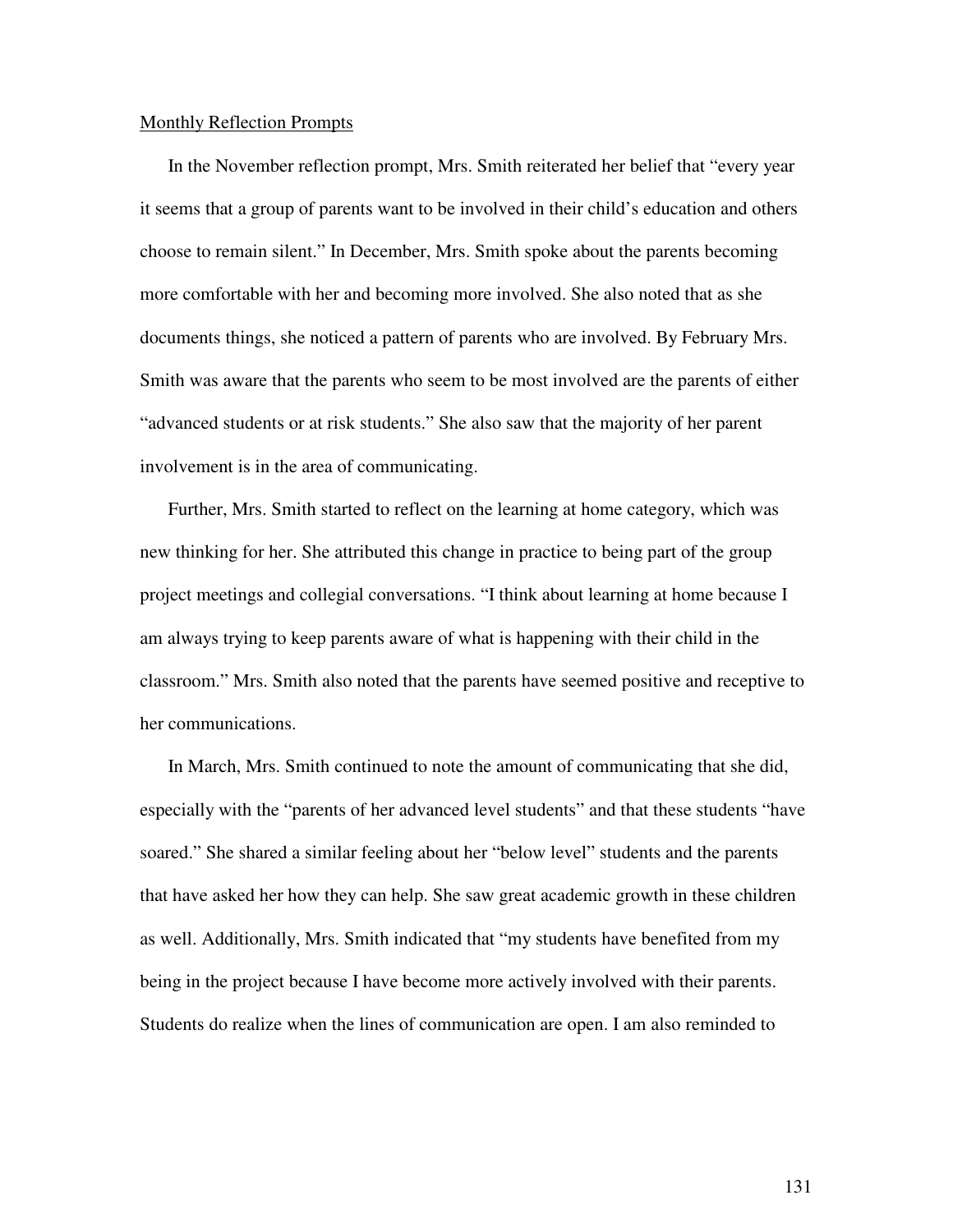communicate with all parents." Her final reflection serves to reinforce all of her previously stated beliefs.

## Post Interview

The final interview served as an opportunity for Mrs. Smith to reinforce much of what she had already discovered. She noted that she has become aware of the need to communicate with all parents and that open communication can be very positive for the child.

### **Mrs. Hunter**

#### Pre Interview

During her pre interview, Mrs. Hunter discussed how she might tell a new teacher that there are a limited number of parents that are involved, at least as far as those coming into school and volunteering in classrooms. She did note, however, that she felt that she had a good understanding of "her own" parents. She spoke about how she believes there is a strong connection between parent involvement and achievement. She pointed out that even as far as homework goes, her own experience indicated that some parents see it as an important connection to school and some do not. "Not all parents think it's a part of their involvement, and I differentiate between those that will and those that won't, before I send home homework. Some parents will want to be a part of it and some parents don't have the time or interest and there are those who don't think they should be a part of it."

Mrs. Hunter continued to validate her earlier statements about valuing parent involvement and seeing it as an important ingredient in student success. "The more the parents are involved with the students, the more stable and organized and focused the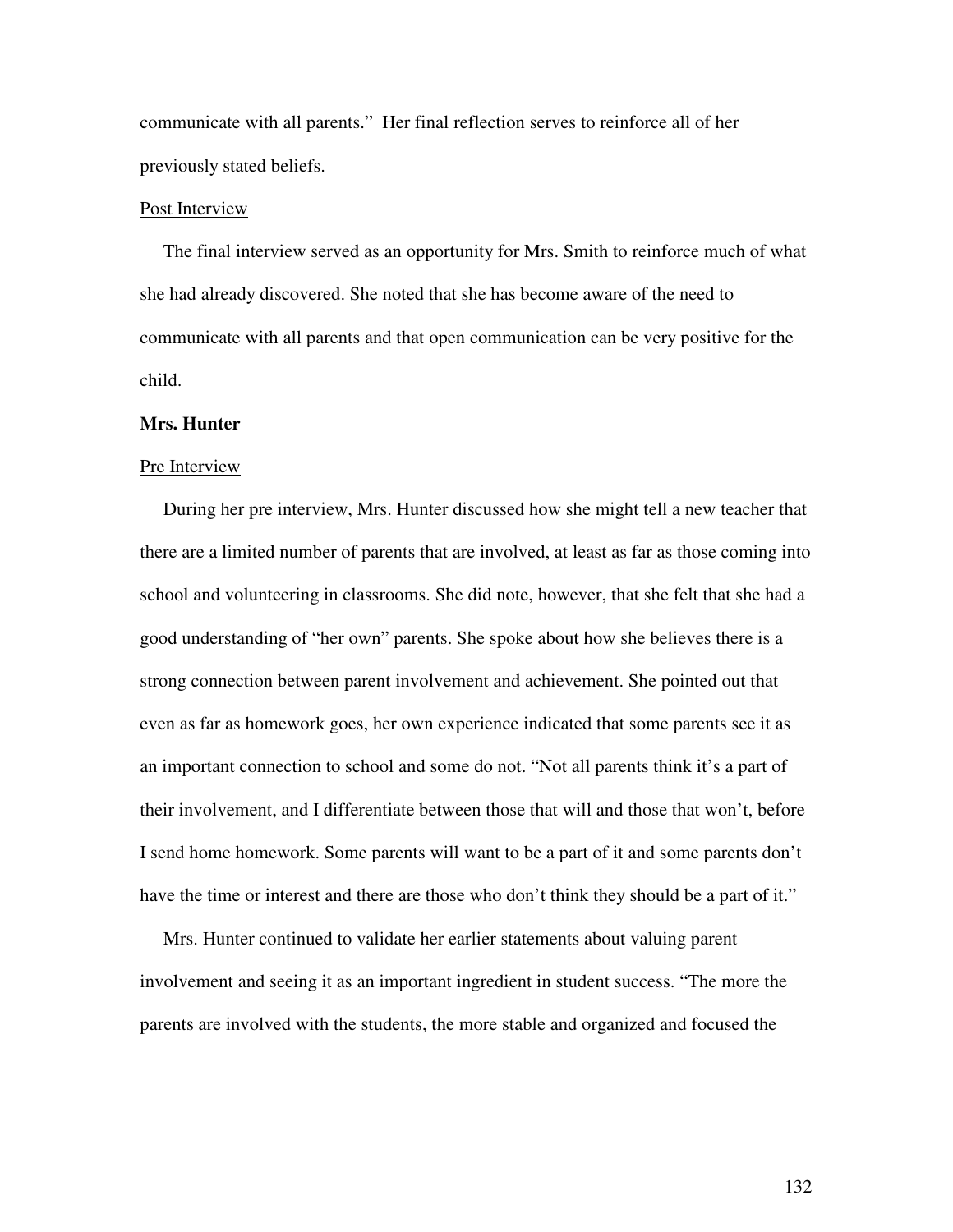students are." Mrs. Hunter believes that there is much more that could be done to get more parents involved.

## Parent Involvement Logs

During the six months of data collection, Mrs. Hunter logged 243 instances of parent involvement in her classroom. 100% of these were in the Communicating category and 17% were the Learning at Home category.

**Table 4- 13 Mrs. Hunter-Parent Involvement Monthly Totals**

| Month        | Instances | Parenting | Communicating | Volunteering | Learning | Parent    | Teacher   | Both |
|--------------|-----------|-----------|---------------|--------------|----------|-----------|-----------|------|
|              |           |           |               |              | at Home  | Initiated | Initiated |      |
| November     | 15        |           | 15            |              |          |           |           |      |
| December     | 23        |           | 23            |              |          |           | 14        |      |
| January      | 58        |           | 58            |              |          | 33        | 25        |      |
| February     | 45        |           | 45            |              | 10       | 22        | 20        |      |
| March        | 55        |           | 55            |              | 10       | 12        | 43        |      |
| April        | 47        |           | 47            |              |          | 19        | 28        |      |
| <b>TOTAL</b> | 243       |           | 243           |              | 40       | 103       | 137       |      |

As has been the pattern for other teachers, there was a substantial increase in parent involvement instances during the second half of the project. The first three months there were 96 documented parent involvement activities and in the last three months, there were 147 instances. Again, this may point to the increased awareness of the need for parent involvement as the project progressed. Mrs. Hunter did note that she became more aware of the need to communicate with all parents throughout the duration of the project.

# Monthly Reflection Prompts

In Mrs. Hunter's November reflection, she spoke about how the documenting of activity has confirmed her belief that parent involvement is a "vital component to the education process." She also stated that documenting all the involvement,

Has reminded me that I used to send home a monthly newsletter; a project that got lost in the onslaught of so many other classroom requirements. Somehow I would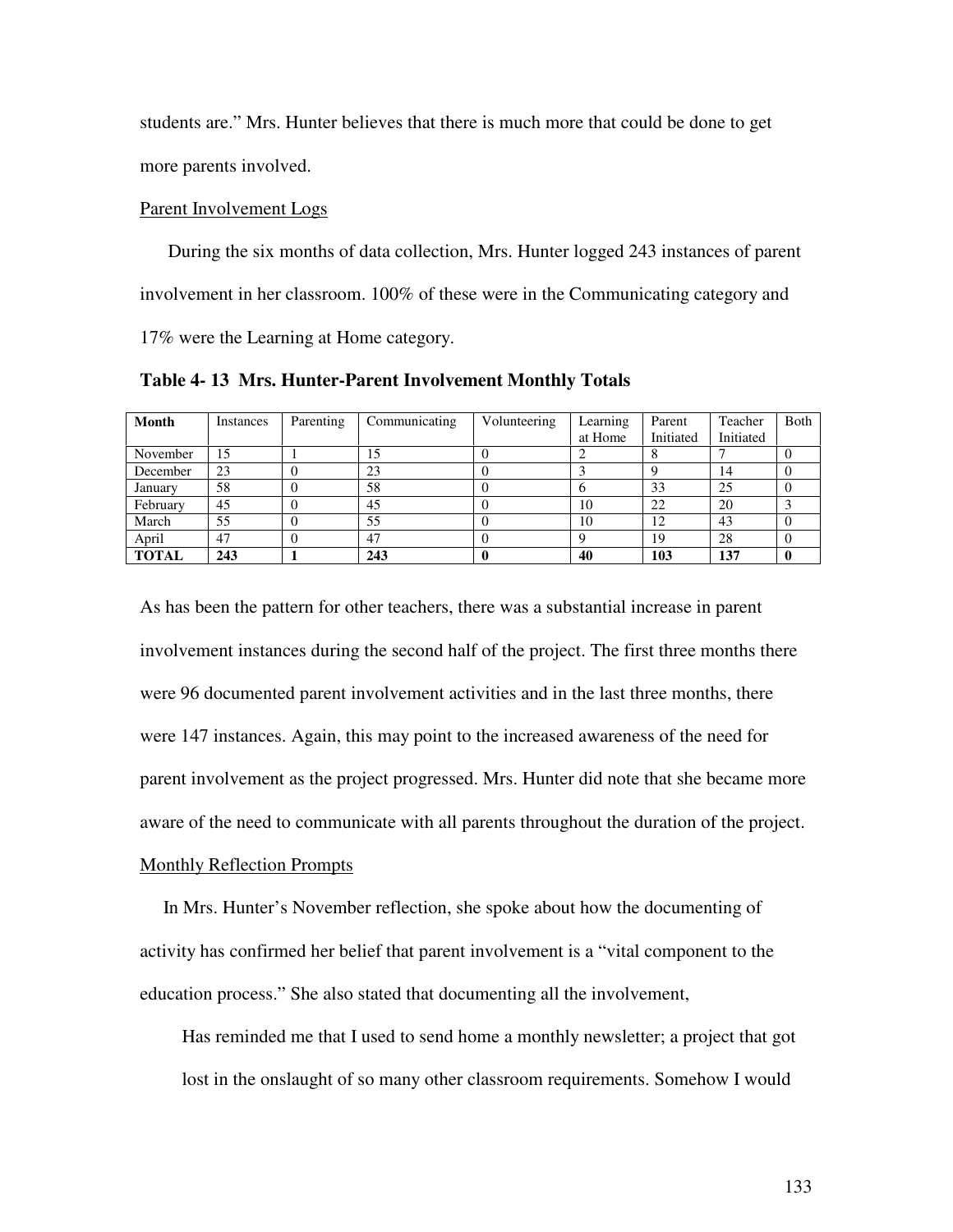like to find the time to resume the newsletter. It has also reminded me that I need to contact parents regarding volunteering. In the past several years, parents have approached me and have provided valuable volunteer time. So far this year no parent has expressed interest. Therefore, I will soon send home a request and will hopefully be able to engage some parents in classroom volunteer service.

In December and January Mrs. Hunter continued to reflect on ways in which she can encourage more parent involvement.

In March, Mrs. Hunter noted in her reflection that "following teacher initiated communication, parents are usually responsive and actively involved." She also stated that she would like time to contact professionals in other school systems to learn what is implemented and to what extent parent involvement programs are successful." Mrs. Hunter also suggested a "meeting of the minds" initiative that would "bring parents and teachers together at each grade level for an open forum discussion."

Mrs. Hunter spent a good deal of time elaborating on her participation in the project and how it has changed her practice. "Participation has prompted thinking about ways to increase parental involvement- direct involvement in the learning process. I have increased positive feedback to parents regarding behavior and academics." She went on to describe a program that she has developed in her classroom. "Students take turns carrying special animal backpacks home overnight. Backpacks contain positive reports. Parents have shown their appreciation for this communication."

In her final reflection Mrs. Hunter reaffirmed that she believes parent involvement has a direct effect on student achievement. She also suggested how to be more effective with parent involvement. For Mrs. Hunter, "Participation in the project has raised the question: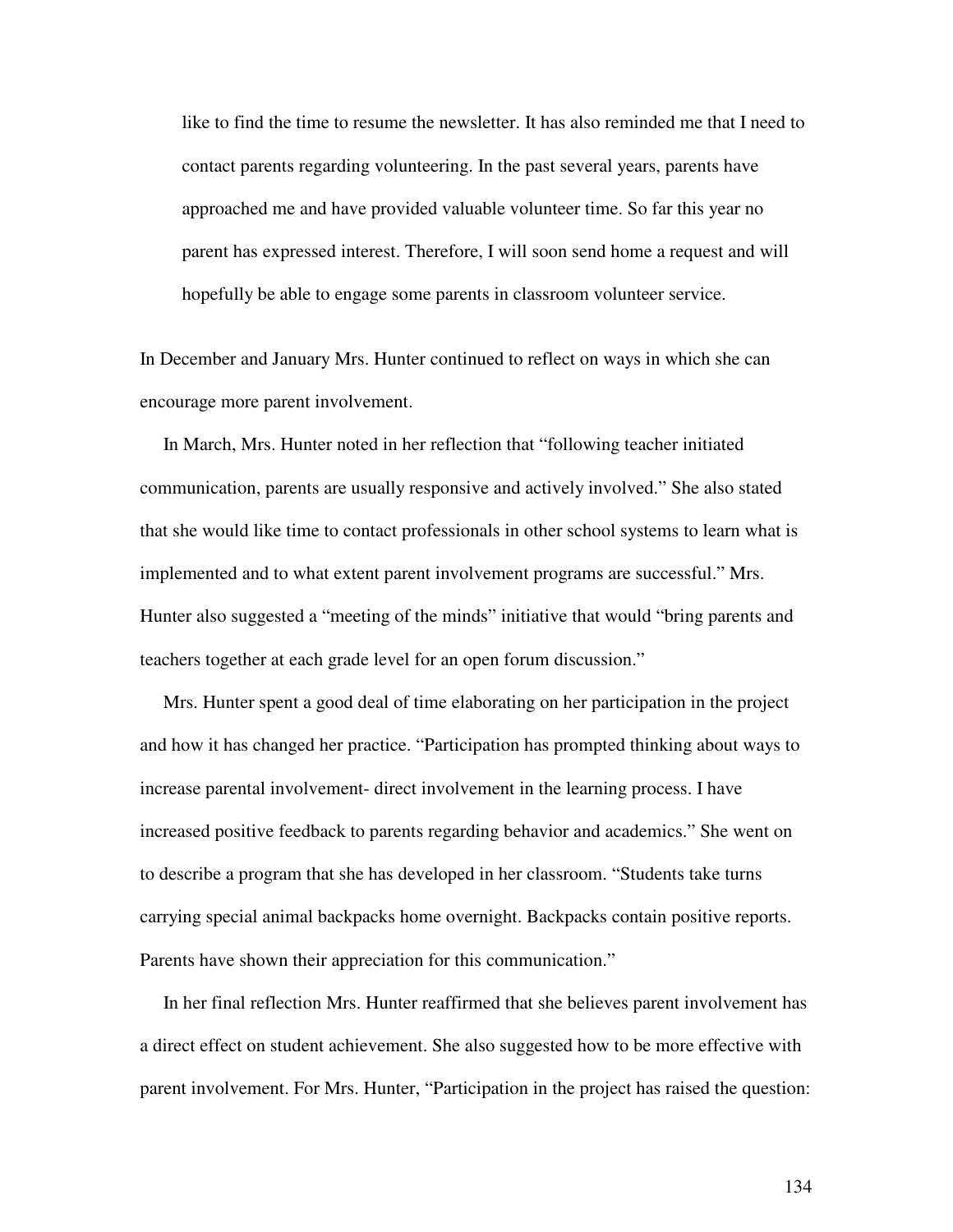How can parents become more informed and understanding in terms of the  $2<sup>nd</sup>$  grade curriculum?" She suggested the "creation of a booklet of math strategies for parents. The purpose is to give parents a list of strategies taught in school which they can reinforce at home with their child."

# Post Interview

In the post interview, Mrs. Hunter commented that she had enjoyed meeting with colleagues. "It was interesting to hear comments and ideas when we met as a group. She commented that Epstein's six types of parent involvement chart was informative and she will use it as a reference in the future.

## **Mrs. Early**

## Pre Interview

In her pre interview, Mrs. Early took the opportunity to speak about the importance of parent involvement and especially communication. She referenced how she will often check in with parents following a meeting. She wanted to be sure that they had a full understanding of what was discussed. She also discussed how difficult portions of the curriculum can be. She notes, "I [want to say] the spelling is hard and the reading is hard. You need to read with them. If we are talking about ants this week, then go get a book about ants and talk about ants at home. That is what I would do. That is what I am doing." Mrs. Early also spoke about the newsletter that she sends home. She stated that she has received some comments on things in the newsletter so she thinks they are being read.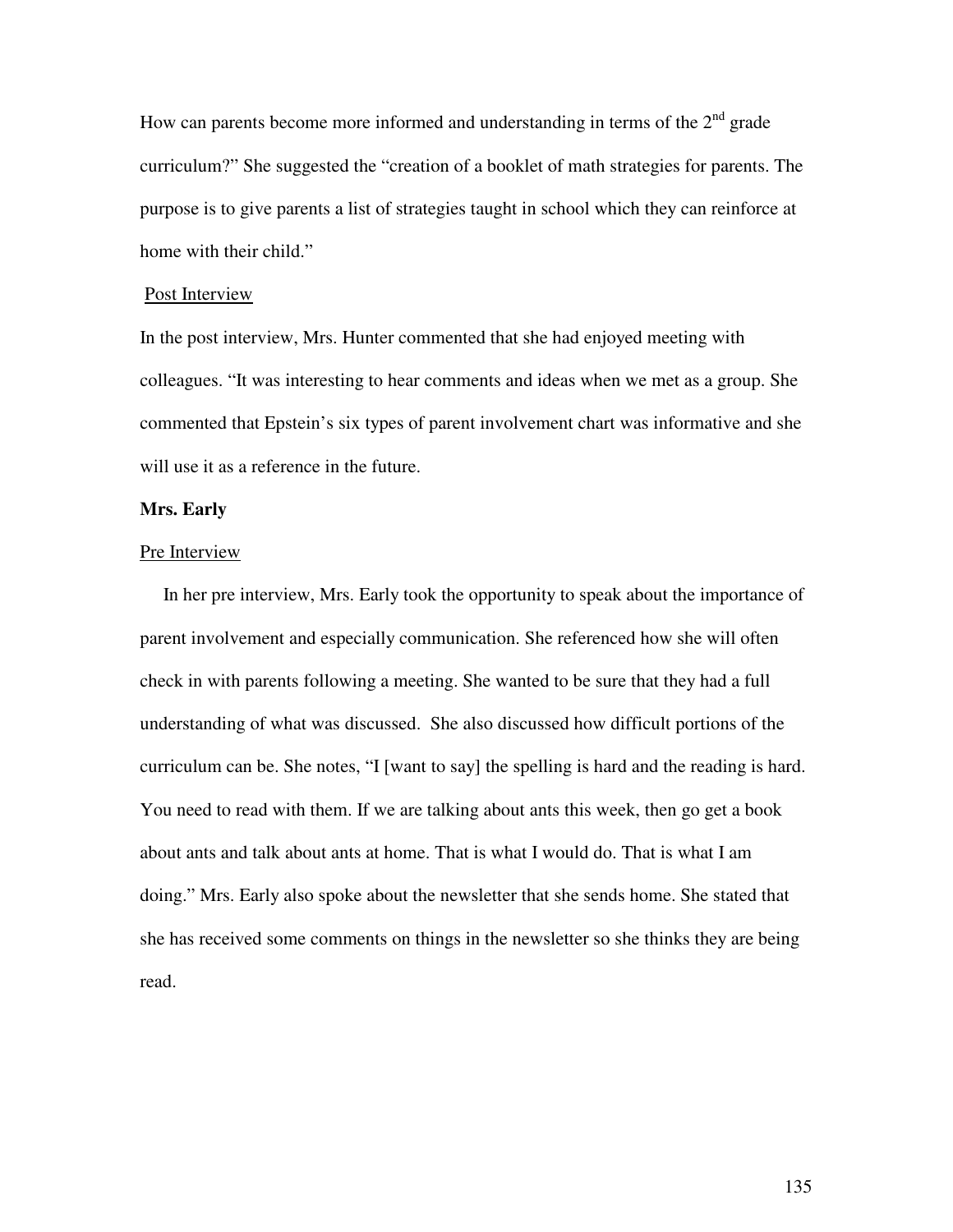#### Parent Involvement Logs

During the six months of the project Mrs. Early documented 85 instances of parent involvement. All but one was classified as the communicating form of involvement. A review of the data seems to indicate that there was a good deal of consistency with regard to the involvement each month.

| Month        | Instances | Parenting | Communicating | Volunteering | Learning<br>at Home | Parent<br>Initiated | Teacher<br>Initiated | Both |
|--------------|-----------|-----------|---------------|--------------|---------------------|---------------------|----------------------|------|
| November     | 16        |           | 15            |              |                     |                     |                      |      |
| December     | 11        |           | 11            |              |                     |                     | 10                   |      |
| January      | 14        |           | 14            |              |                     |                     | 12                   |      |
| February     | 13        |           | 13            |              |                     |                     |                      |      |
| March        | 19        |           | 19            |              |                     |                     | 10                   |      |
| April        | 12        |           | 12            |              |                     |                     |                      |      |
| <b>TOTAL</b> | 85        |           | 84            |              |                     | 27                  | 55                   |      |

**Table 4-14 Mrs. Early-Parent Involvement Monthly Totals**

When the initiation origin is reviewed, it is clear that as compared to all of the other participant teachers, Mrs. Early has the greatest percent of parent involvement being initiated solely by the teacher. They account for 67% of all activities. This is 11% higher than the next closest teacher. It is unclear whether Mrs. Early initiated more parent involvement then the parents themselves, or whether her interpretation of the initiation was different from the other teachers. Given that Mrs. Early had the least amount of overall parent involvement, it may be concluded that her documentation practices may have altered the actual data that was collected. A simple review of the data indicated that Mrs. Early did initiate most of the parent involvement that occurred in her classroom.

## Monthly Reflection Prompts

At the start of the project Mrs. Early noted that she communicated a great deal and that she seems to communicate more "with the parents whose children have social emotional issues." While noticing this she stated, "I would like to make a New Years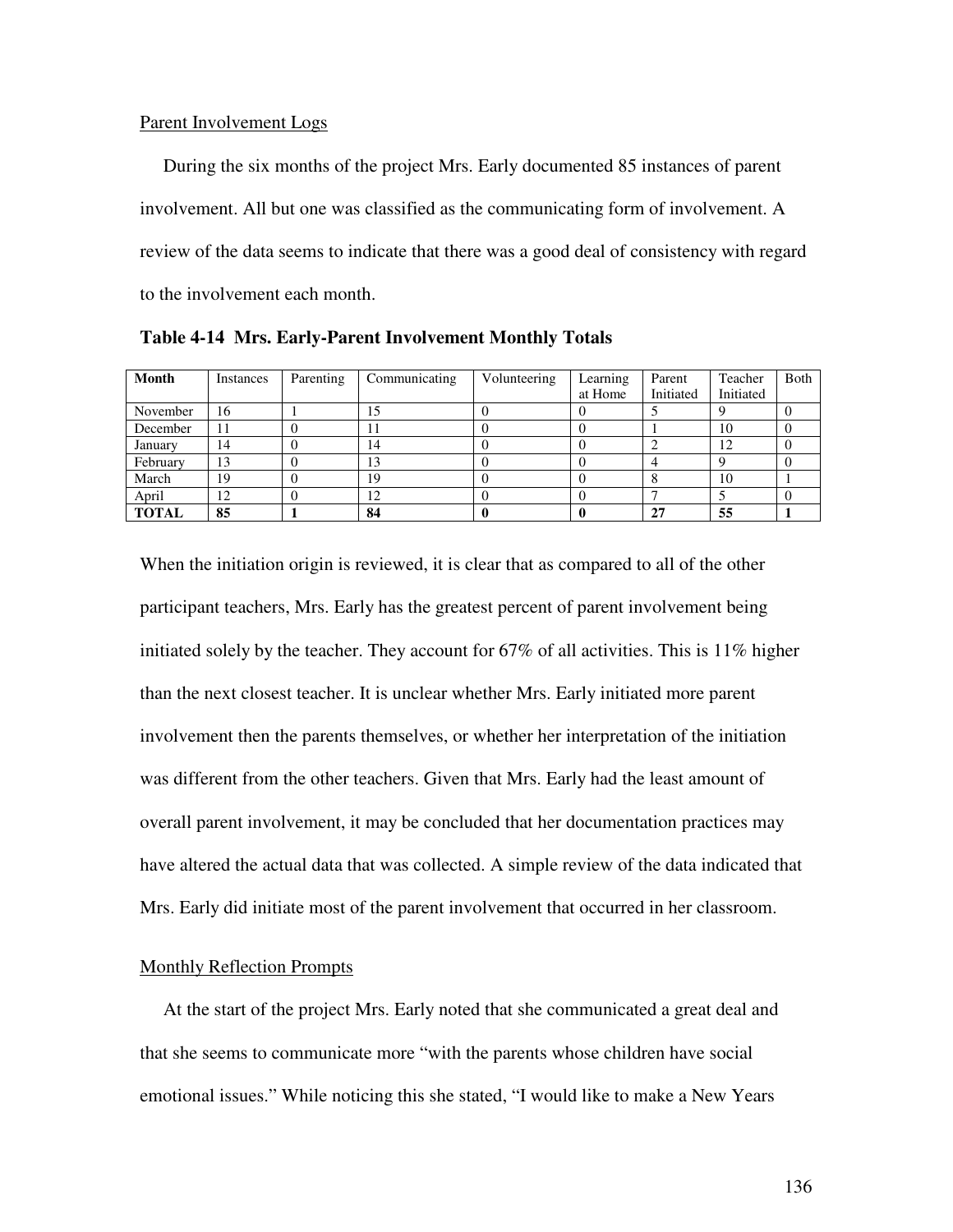Resolution to write a positive comment weekly in each child's agenda; communicate with all instead of the same 4 or 5." She wrote that she continued to "want to write more positive notes to the parents of the children who do a great job!"

In her March reflection, Mrs. Early suggested that professional development may help teachers. She included ideas such as how to get parents involved and how to educate parents. She also believes that more outreach to parents and information about the importance of parent involvement would help. She stated by this point in the year "my students know that I am closely involved with their parents and in turn are more inclined to do what is asked." In her final reflection she stated that she believes "it takes a village to raise a child."

# Post Interview

In her post project interview, Mrs. Early noted that being in the project reinforced her thinking about parent involvement. She believes it is important. She also stated, "I realized from a parent perspective how much little things mean-like shows and newsletters. If you don't look at it freshly, you don't realize how much they enjoy it."

#### **Data Analysis**

An analysis of the data indicated that there were a number of changes in teacher practices as a result of being involved in the initiation and implementation of a K-2 parent involvement program. The researcher concluded that, based on the teacher statements found in many of the data collection instruments, there was an increase in awareness and activity in regard to communicating with parents. The surveys and interviews served to establish some preliminary parent involvement practices used by the teachers.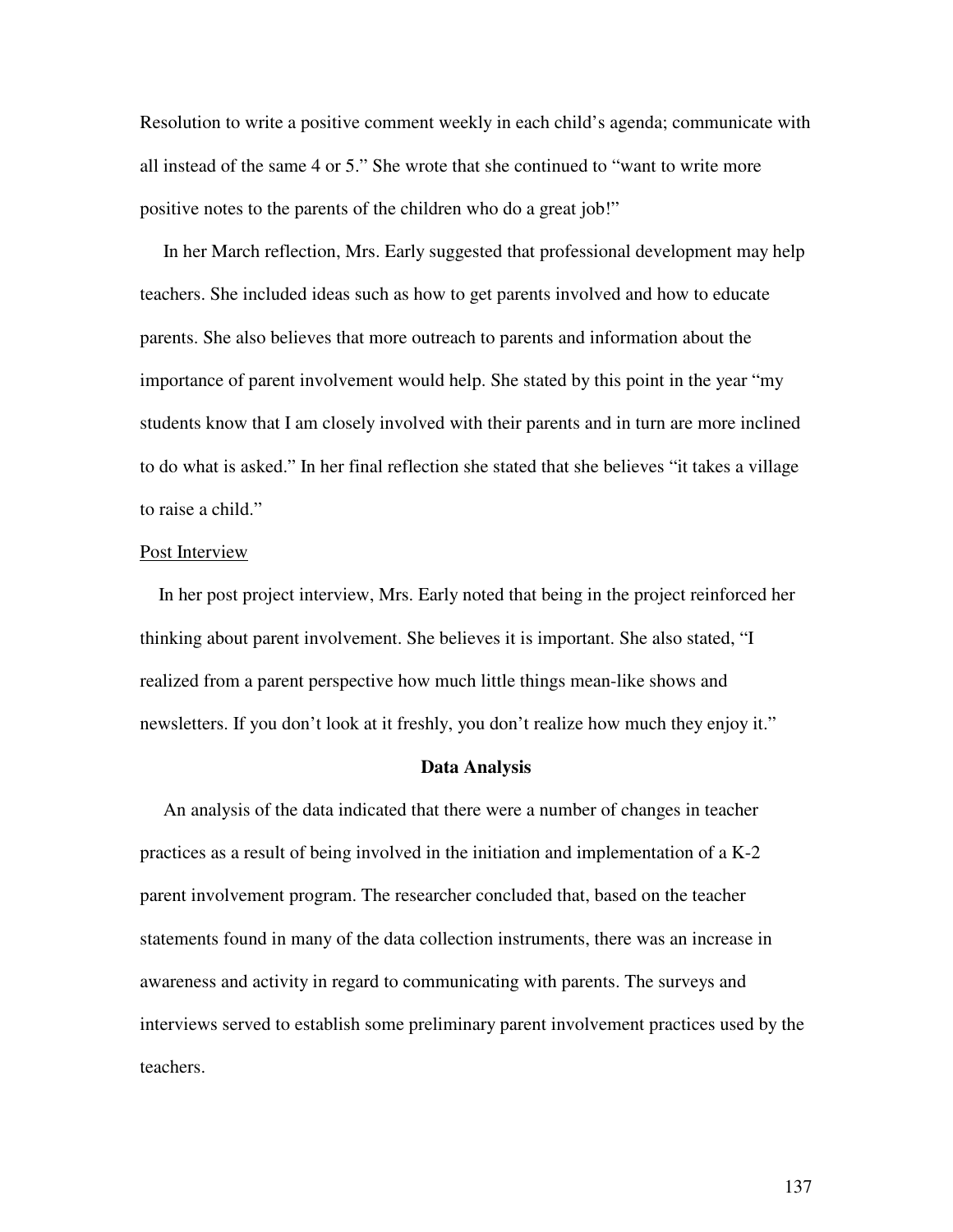The parent involvement logs and monthly reflection prompts provided clear data that there was change occurring. Not only were parent involvement activities increasing, but teachers were becoming very aware of their need to do better outreach to all parents. There was a consensus that they all needed to consciously work to engage all parents and not just the ones who were problematic or engaged them. Further, there was an increased awareness of the types of parent involvement that occurred or that needed to occur. The teachers noticed a need for increased opportunity to train and educate parents about the benefits of parent involvement.

The participants also saw academic improvements in a number of students whose parents had become involved with the child's work. What can not be established is how the impact of teacher interest or investment influenced any outcome. Was it truly the parent involvement such as additional work at home or inquiries from parents about how they could help that influenced this improvement or did the teacher now see a student whose parents were interested in helping and that is what made the difference?

Finally, a number of the teachers reflected on their work with colleagues. Some of them referenced how much they enjoyed speaking and working as a team around the subject of parent involvement. On the other hand, there were a few of the teachers that stated they did not communicate much with any of their colleagues at all. The data does clearly show, however, that there was in fact some impact on every teacher's practice as a result of being part of the initiation and implementation of a parent involvement program.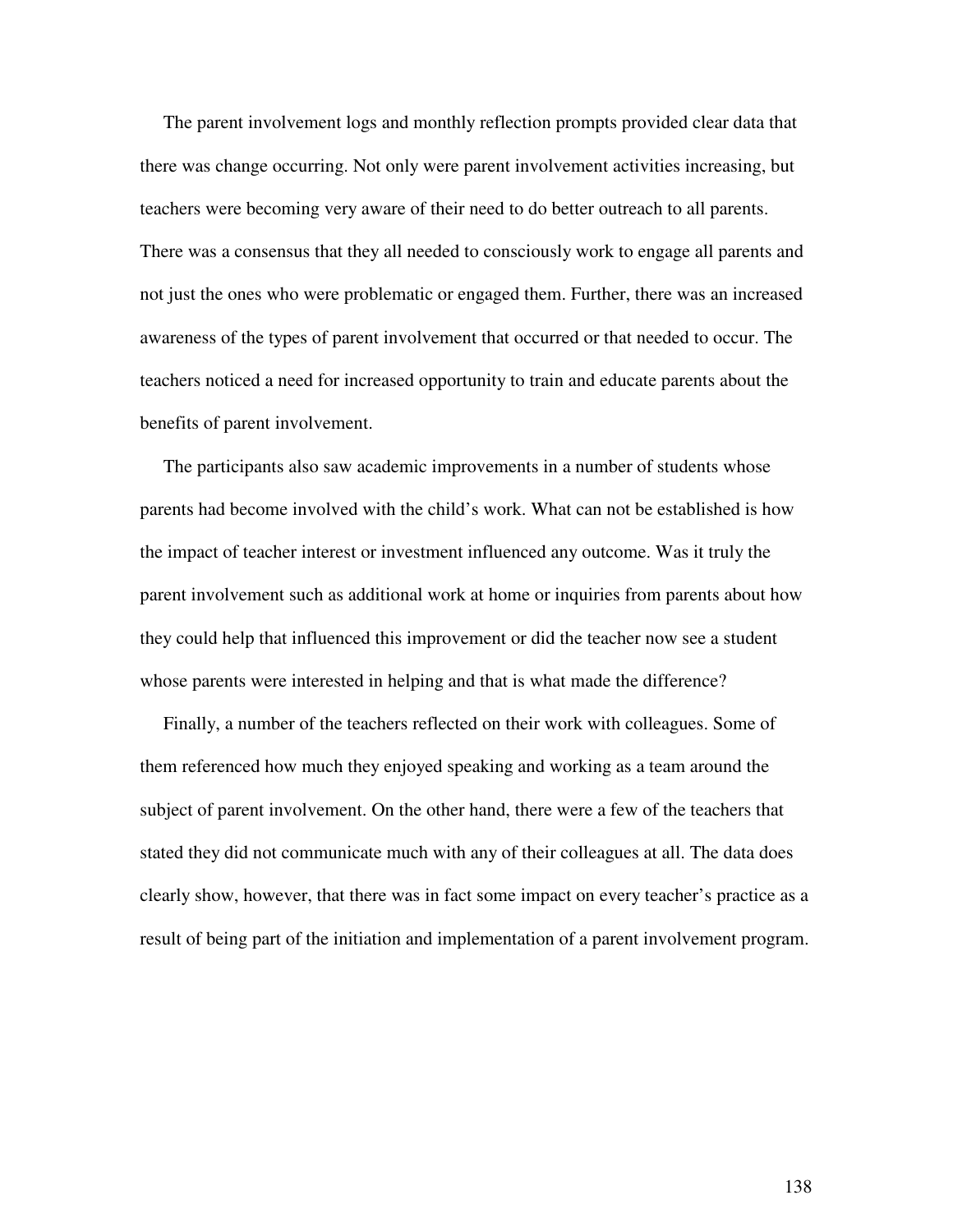# #*3 How has participation in the project impacted teacher beliefs about parental involvement*?

Themes and patterns related to teacher beliefs emerged following the analysis of the data presented from all of the tools. While it may be difficult to conclude at what point teacher beliefs changed, it is clear that throughout the course of the project a number of teacher beliefs regarding parent involvement did undergo some changes. The majority of the data, however, seemed to indicate that participation in the project reinforced the beliefs that teachers had regarding parent involvement.

Given that the project participants have all been teaching for a number of years, in various school systems, the researcher believed that each teacher would bring to the project certain beliefs related to parental involvement. Each of the data collection tools was analyzed and the researcher looked for evidence of any changes throughout the course of the project. As the research question looks at general teacher beliefs about parental involvement, the data will be displayed by each of the instruments used. The researcher believes this will be the clearest way to present and discuss the findings. Staff Surveys:

The staff surveys provided a solid foundation for establishing teacher beliefs around parent involvement. All of the teachers were able to describe the numerous parent involvement experiences that they had. The teachers listed volunteers in the classroom, writing notes and placing phone calls, having meetings and conferences, and having parents attend school social functions as some of the parent involvement with which they were involved. A review of the data generated from their responses indicated that they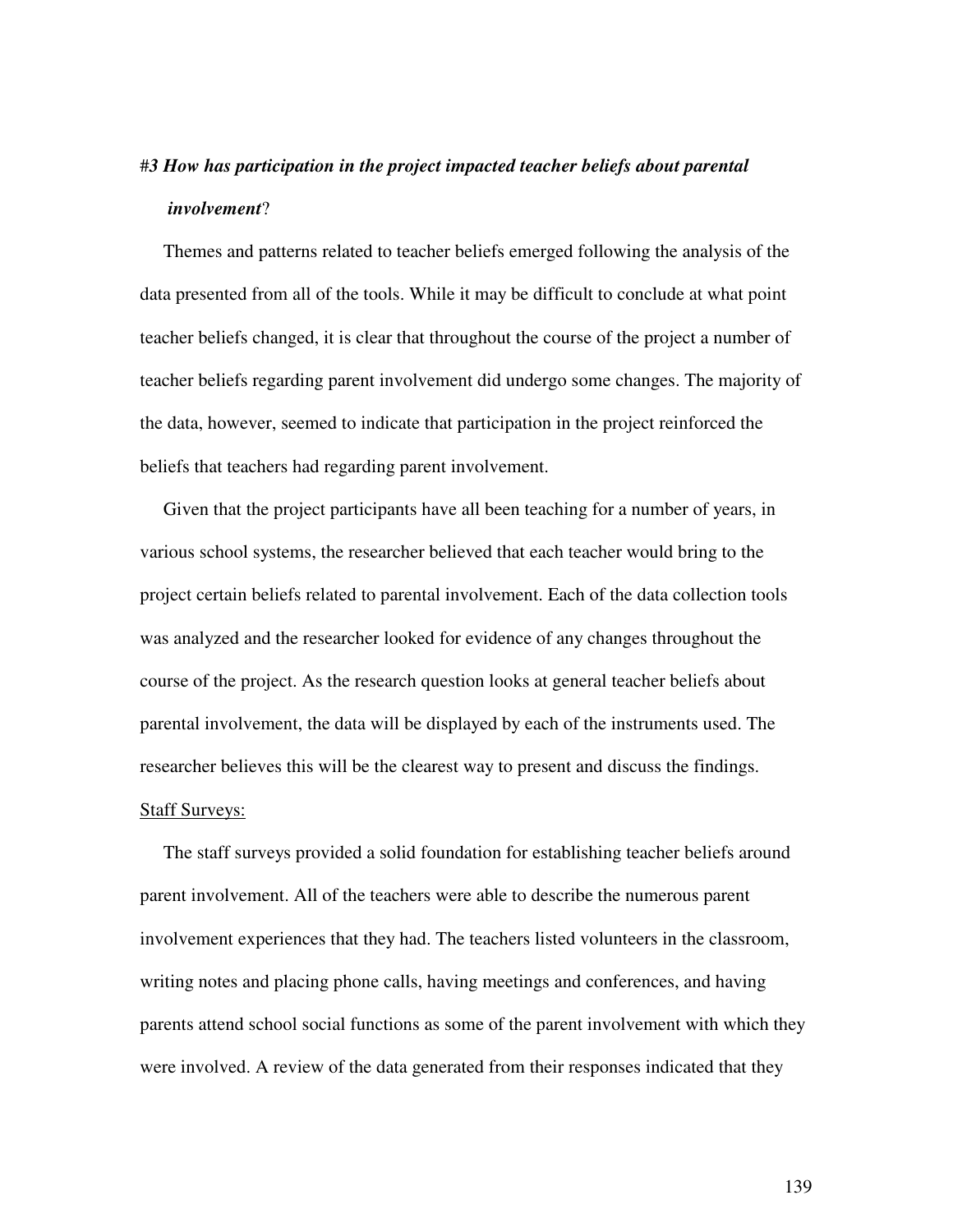believe that parent involvement can mean many things. Some of these would be school based such as meetings and volunteering and some of these would be home based such as parents and children talking about school and working on homework together. All six of the teachers believed that there is a connection between parent involvement and student achievement.

The teachers also indicated that while there were a number of parent involvement occurrences at the school, there could be far more done in the way of encouraging parents. Mrs. Hayes felt that "providing more child care options or after school programs such as music and art programs could encourage parental involvement." Mrs. Brown felt that the use of the school website would help to encourage needed involvement and Mrs. Early believed the school needs to "continue to be a positive, helpful, and friendly environment."

The teacher beliefs that emanated from the survey data reinforced the previous findings; primarily as they related to teacher beliefs that parent involvement is important, it helps to increase student achievement, and is something that needs to be encouraged by the school and school staff. It was also apparent from the data that the teachers prioritized differently the types of parent involvement needed.

#### Staff Pre-Interviews:

An analysis of the pre interview data highlighted a number of themes including that teachers have a strong belief about what effective parent involvement is as well as what might be done to increase parent involvement. There was also data to support that teachers have certain beliefs about parents and why they may not seem to be as involved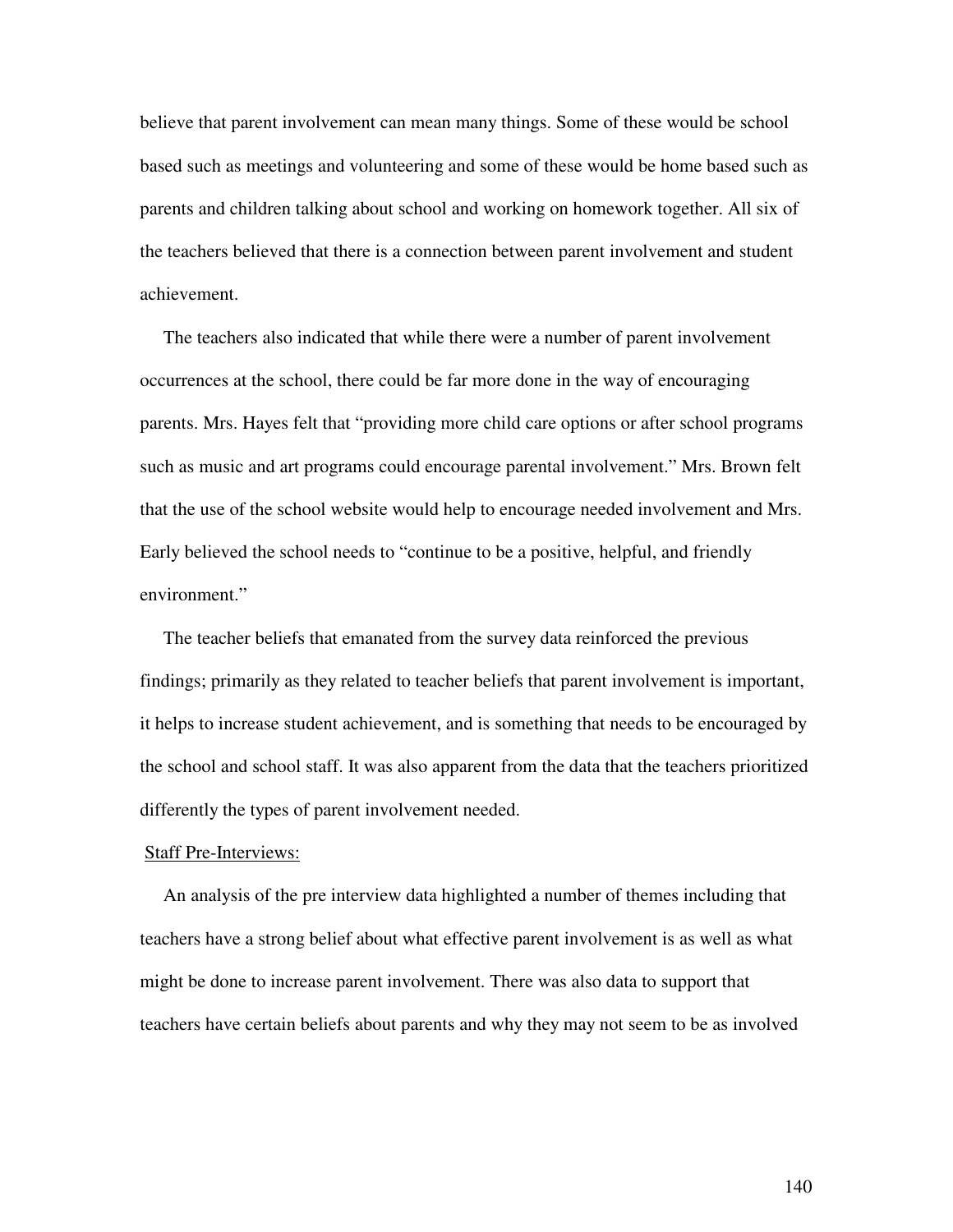with their child's education. This is an important finding, because it will serve as a reference point to show change in some of the teacher's beliefs.

In the pre interview Mrs. Hayes talked about how "parents are encouraged to volunteer for classroom activities, field trips, and community reading day activities." She also believed that "parents need to monitor their child's homework and show that they value education." With regard to parent involvement and curriculum, as a kindergarten teacher she believed parent involvement would be enhanced if parent had information about grade level expectations and curriculum information.

Mrs. Brown has some strong beliefs about parent involvement. She felt that having parents help in the classroom can be a very positive thing, but that it is not appropriate for everyone. Mrs. Brown also believed that while parents may want to be involved, many of them do not know how to become involved or what they can do to help their child be more successful. She stated that "very young parents are still a little intimidated, so an opportunity to let the parent know what is out there [would help them to know that] they can ask for help." She also felt that "parents think parent involvement means that parents come in to the classroom helping. I think they need to realize how much more they can do at home." She stated that she makes suggestions, but that she believes that some parents do not fully understand how important parent involvement is.

Mrs. Brown went on to suggest that while parents may think volunteering is the only way to be involved, that "parents need to also understand how to support the school at home." In a very interesting exchange, Mrs. Brown talked about "getting to kids earlier" so that they may have experiences that would help them prepare for school. "I would love to think that some of the parents understood the experiences their children should be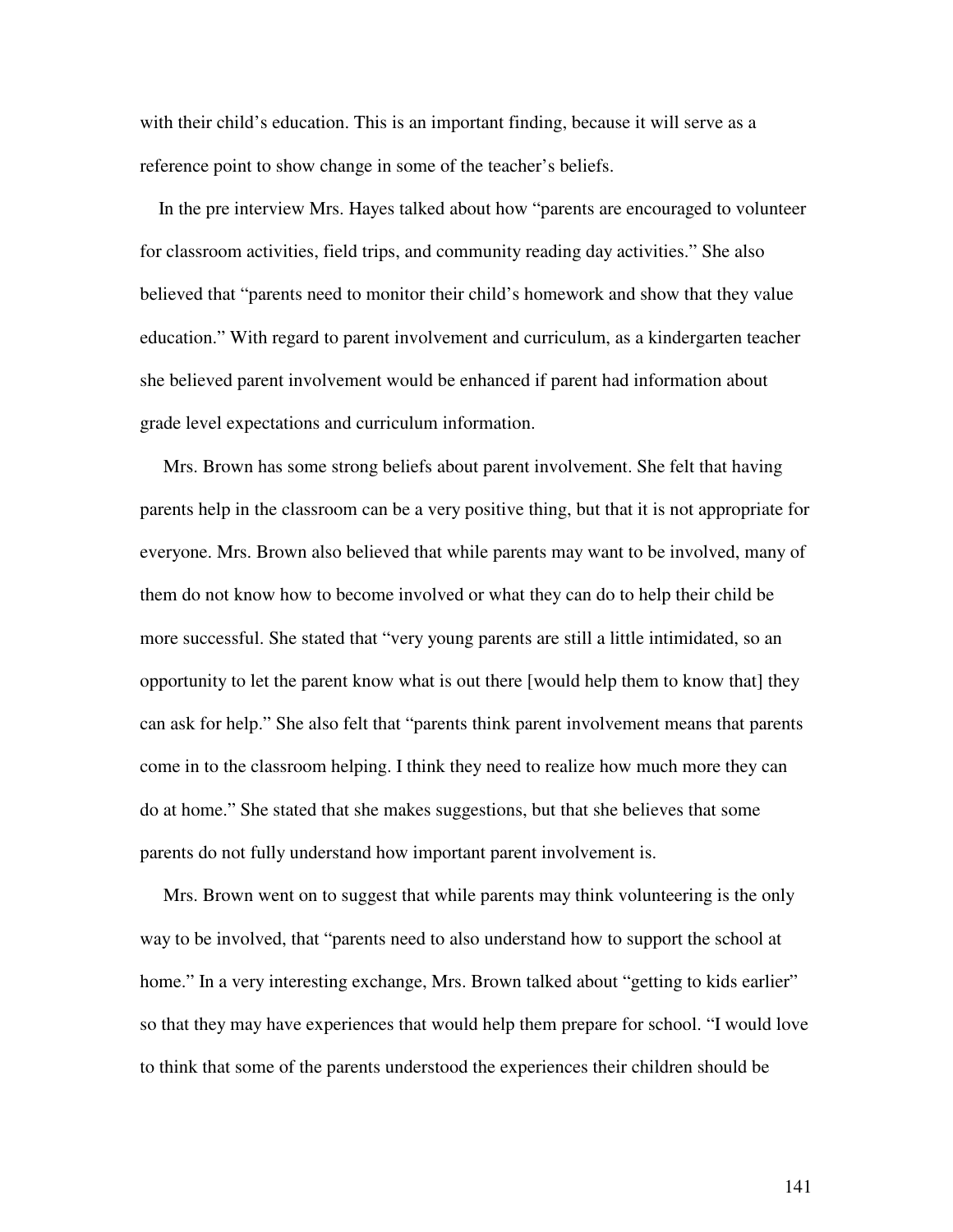having, and what they could do for them. I don't meet with one parent who doesn't seem to want the best for their kids. I just don't know that they understand the importance."

Mrs. Adams also has some beliefs about parent involvement that she referenced in her pre interview. She stated that she enjoyed having volunteers in her classroom very much. She made the connection between working on homework and parent involvement. Mrs. Adams believed, "A parent that shows interest in a child's homework, shows that it is important to the parents and that makes it seem to the child that it is important." Mrs. Adams also spoke about her beliefs around parent involvement based on her own experience as a parent. She talked about how she knows how important parent involvement is, such as showing interest in your child's work and setting up the right kind of study habits. Mrs. Adams said she knows the connection between home and school helps achievement because "she sees it all the time when kids don't get the help at home. They bring things home to work on and practice and they don't seem to get better at it."

Mrs. Adams also believed that it was important to get the parents involved as early as possible, especially in the younger grades. She believed that school work can just get more difficult the older the child gets, so that earlier involvement may help to lay a foundation for later involvement.

The pre interview data emerging from the interview with Mrs. Smith indicated that she had strong beliefs regarding parent involvement. As all of the previous teachers have mentioned, Mrs. Smith also believed there was a connection between parent involvement and achievement and that the earlier the parents can become involved, the better for the child. She noted that she enjoys having parents volunteer for activities or special projects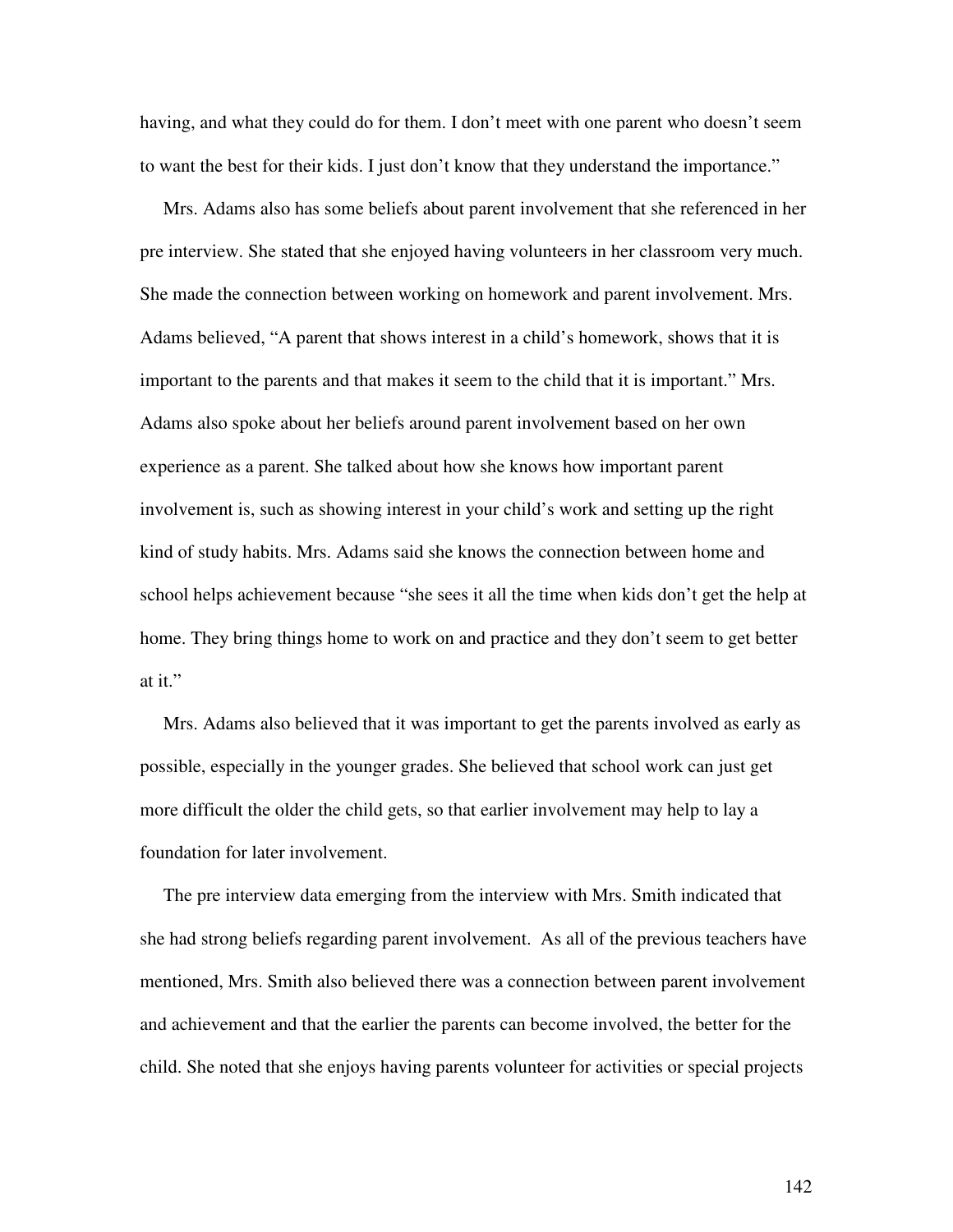in her class. Mrs. Smith believed that some parents see helping their children as an "extra burden." "When a child says they have homework, some parents look at it like it is one more chore, while parents on the other side already have a [homework] game plan. It depends on the family and the parent's agenda." Mrs. Smith also believed that "parents need to know what they can be involved in. She said she sees a difference with the child when the parents are involved.

Mrs. Hunter reflected on her many years of teaching and how that has framed her beliefs about parent involvement. She said she had parents who came into her classroom as often as they could, but that many of them are busy working. Just as the other teachers have stated, she believed that when a parent is involved helping at home, with things like homework, a child will do better in school. She noted that not all parents see a connection between homework, parent involvement and student success in school. She does believe, "if I have had contact with them, some parents will automatically want to be a part of it and [then there are] those parents who don't have the time or interest and those who don't think they should be a part of it."

Mrs. Hunter continued to reflect on her experience as she articulated her beliefs about parent involvement. She stated,

From a personal experience as a classroom teacher, the more the parents are involved with the students, the more stable and organized and focused the students are. They don't have to be the strongest students; they are more organized with the material and homework. Again, it is just parents sitting down and helping with homework. It doesn't matter if it is a strong student or a weaker students, or a student in between. You definitely notice the difference. Especially this year, there have been a lot of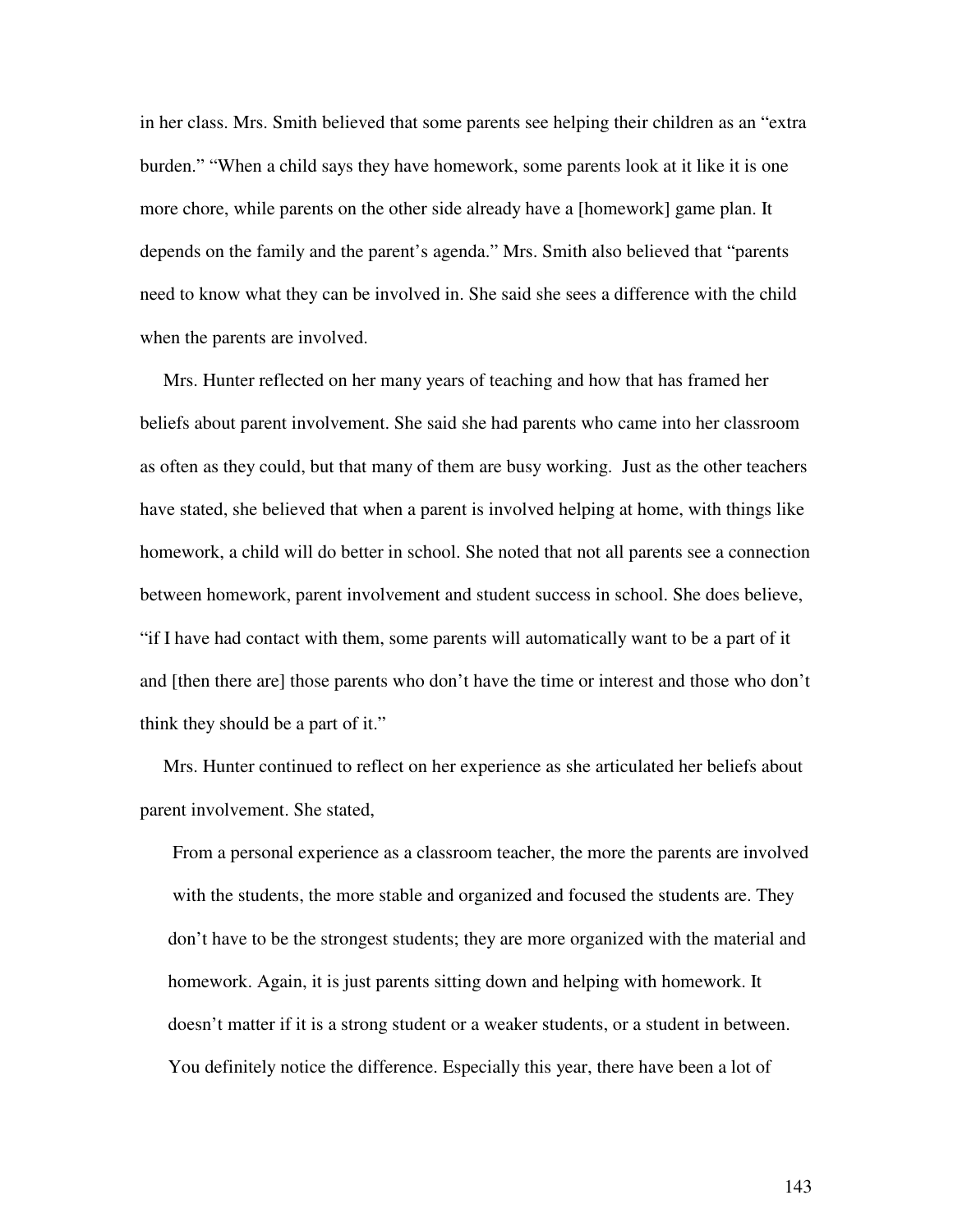intact families devoted to their children.

It was clear than Mrs. Hunter believed there was a very strong need for parents to be involved with their children's education. She also believed that it would have a positive effect on any child, regardless of the level of in school support they may need.

The sixth participant, Mrs. Early had similar beliefs to some of the other teachers with regard to parent involvement. She felt that parent involvement was important to help all children experience achievement in school. "Homework is important in reading and math and it is important in making successful children. The children who are not being helped are the children who are not being successful." She also believed that as the classroom teacher it is her responsibility to reach out positively to the parent. She believed that being open with parents will help to create a good relationship between herself, the parent, and student.

While the six teachers stated their beliefs in different ways, it was clear that the data showed some patterns. All of the teachers believed that parent involvement is necessary, should be encouraged, and will have a positive effect on student achievement. While some of the participants clearly stated that they felt it was their responsibility to engage the parents, others did not. There was also a theme that blossomed out of the interviews that related to a belief that some parents don't know that they need to be involved and that some can't find a way to become involved. There was also a belief that some parents simply are too busy or chose not to become involved.

#### Parent Involvement Logs:

The Parent Involvement Logs provided interesting information pertaining to teacher beliefs about parent involvement. From a very general perspective, over the course of the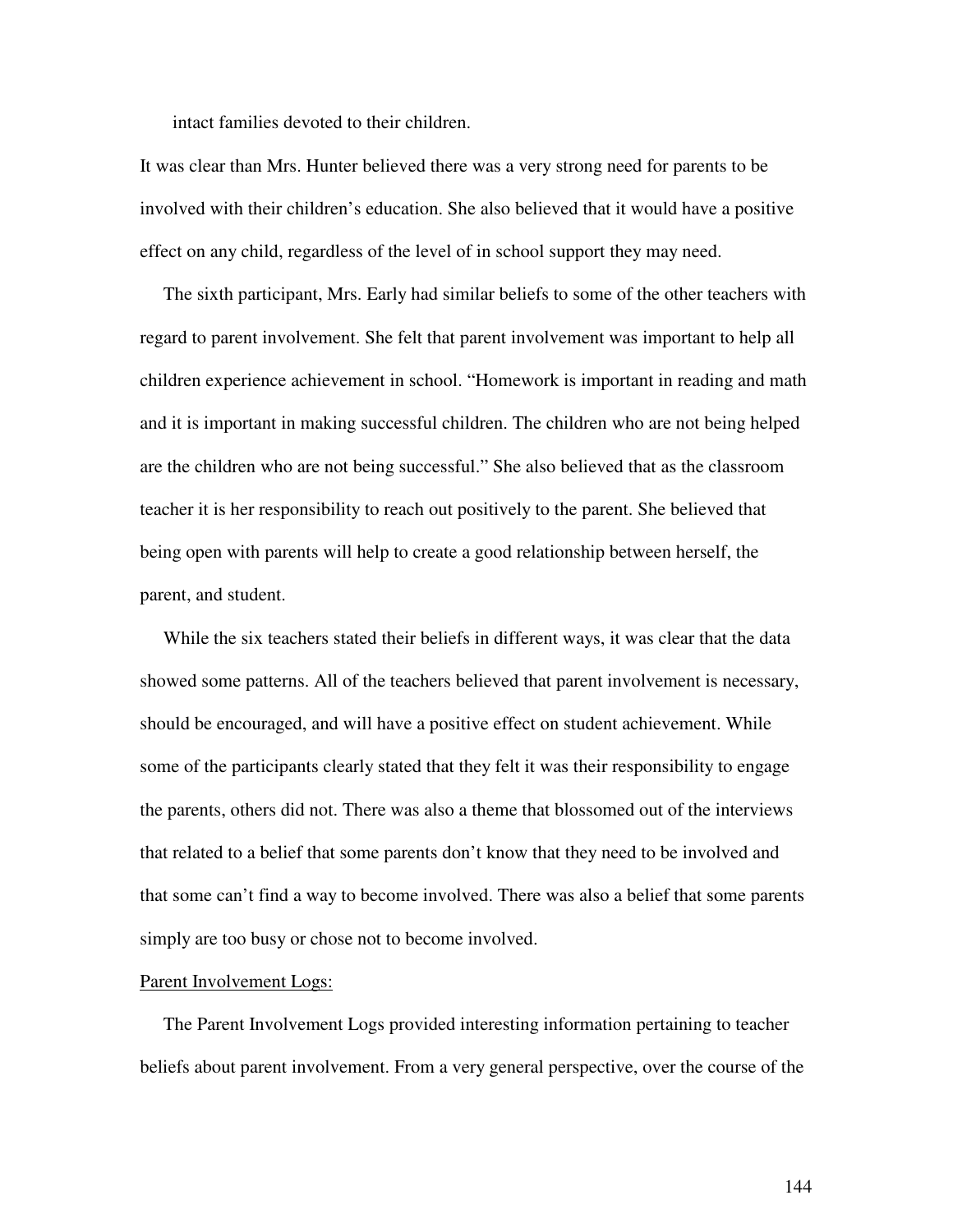project, the six teachers were able to identify 1044 instances of parent involvement. The researcher concluded that the teachers believed that parent involvement was important to the daily workings of the classroom. When looking at the individual instances, it was apparent that Communicating was believed to be the most dominant form of parental involvement. This finding is supported by earlier findings related to the types of parent involvement that occur over time.

A review of the data also indicated that there were differing beliefs around the types of parent involvement that occur. All of the project participants were given the same definitions and descriptions of the four types of parent involvement that they should be documenting. The researcher met with all participants together so that there was an opportunity for everyone to clarify any questions they had. It was important for data collection purposes that everyone worked from the same definitions and descriptions of the activity. While Communicating was the primary form of involvement documented, there was a significant range of instances between all six teachers. Table 4-15 displays the data related to Communicating that was collected from each of the classrooms.

| Participant | <b>Communicating Parent</b> |  |  |  |
|-------------|-----------------------------|--|--|--|
|             | Involvement                 |  |  |  |
| Mrs. Hayes  | 246                         |  |  |  |
| Mrs. Brown  | 169                         |  |  |  |
| Mrs. Adams  | 75                          |  |  |  |
| Mrs. Smith  | 187                         |  |  |  |
| Mrs. Hunter | 243                         |  |  |  |
| Mrs. Early  | 84                          |  |  |  |

**Table 4-15 Communicating Parent Involvement Totals**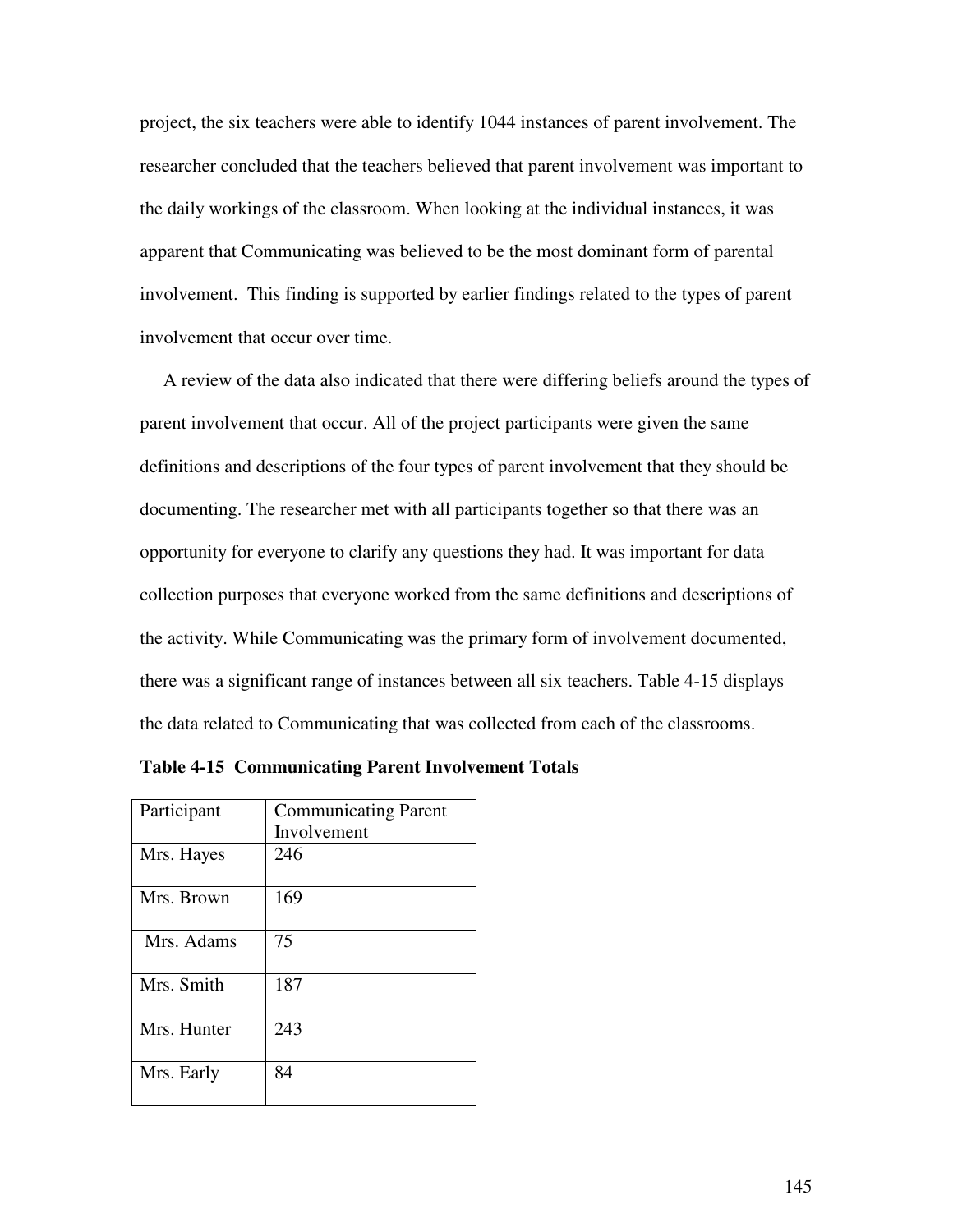While the variance in instances may not be conclusively connected to teacher beliefs the researcher was able to conclude that the data indicated some teachers believe that they communicate with parents on a very regular basis.

In the category of Parenting, there was also an interesting finding that emerged. One of the teachers, Mrs. Hayes, documented 181 instances, while the next closet number of instances was from Mrs. Adams, who only had four occurrences. The researcher concluded that Mrs. Hayes had a belief that much of the parent involvement that occurred in her class, whether it was Communicating, Volunteering, or Learning at Home, served as a type of Parenting involvement.

Learning at Home data indicated that the teachers were able to connect many of their communicating activities with learning at home. While the logs showed communicating over student schedules, daily classroom activities, and behavior, the participants believed that a good number of these also related to Learning at Home. Many of the activities took the form of responding to parent requests for additional work or ways to help their child, while some of them generated from the teacher suggesting to the parent that there were ways to work at home with their child.

Steeped in these types of communications were beliefs that the teachers had related to parent involvement. If they did not believe that bridging school work to the home was important, there would not be the number of occurrences that were documented. Four of the teachers, Mrs. Hayes, Mrs. Adams, Mrs. Smith, and Mrs. Hunter, initiated a greater number of Learning at Home activities for the second half of the project. This data may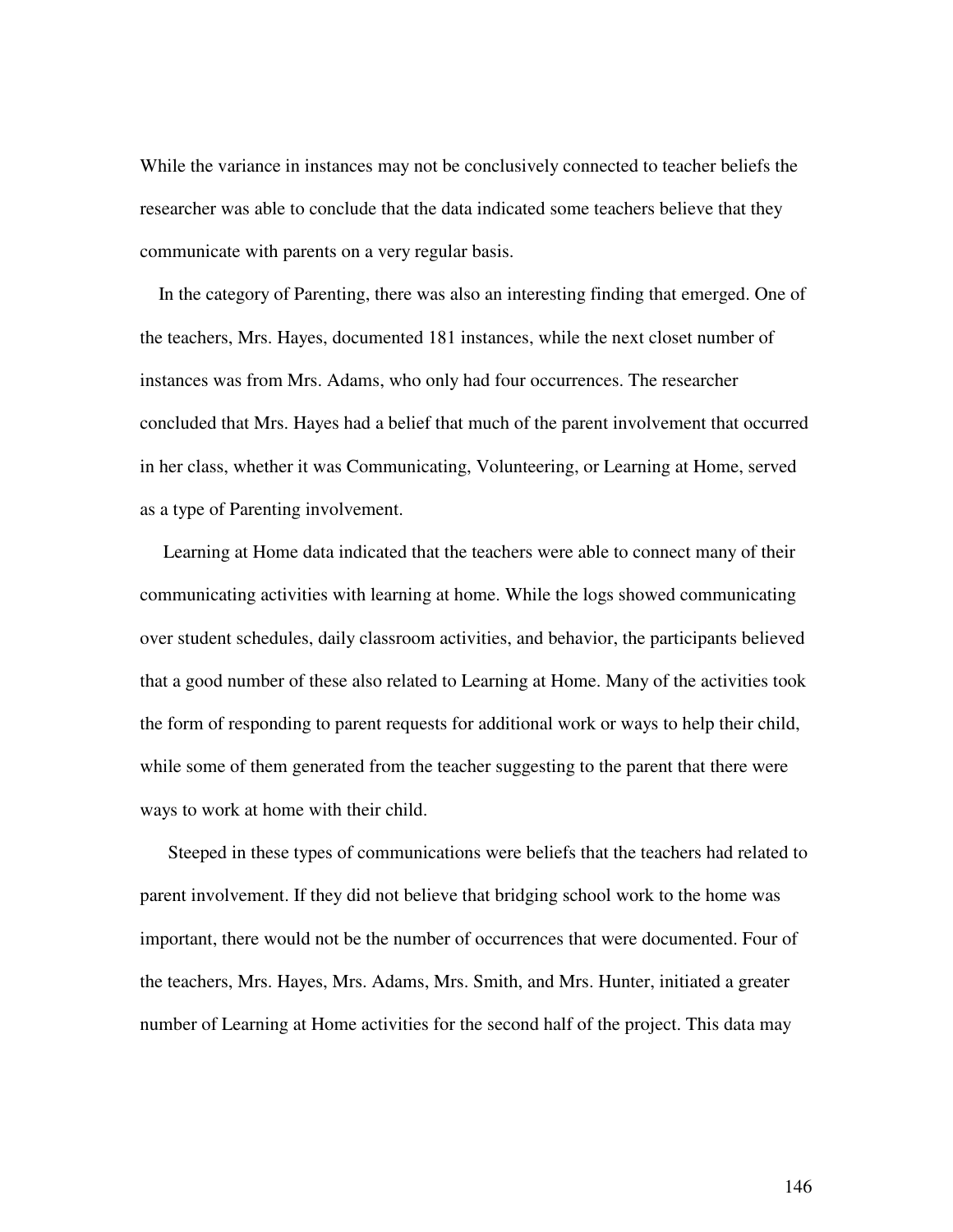support a change in teacher beliefs with regard to the necessity of enhancing this form of parent involvement, especially as the year progressed.

An additional finding emerged related to the teacher beliefs about volunteering and how this belief seemed to be challenged by the parent involvement classroom log data. All of the teachers, in either the survey or pre interview data, referenced how they enjoyed having volunteers in their classroom. A number of them discussed the positive experiences they have had with parent volunteers working in their classroom. However, a review of the parent involvement log data indicated that Volunteering activities occurred only at a very minimal rate. The range of instances went from none, which two of the teachers noted, to seventeen. Also, every instance of Volunteering, no matter which teacher reported it, was initiated by the parent and not the teacher. Given this small representation, the researcher concluded that while the teachers believed they valued this type of activity, there was not much data to support that they worked to encourage volunteering as a form of parent involvement; at least as it was represented on their logs.

As has been discussed, the analysis of the parent involvement log data seems to indicate that there were changes in some beliefs of the teachers in the project. While the changes were small, they do seem to reinforce the importance of teacher awareness of the necessity of parent involvement.

#### Monthly Reflection Prompts:

#### **Mrs. Hayes**

In the early months of the project Mrs. Hayes noted that her beliefs about parent involvement had not changed and that they were similar to her original beliefs. She commented that she has had a couple of volunteers during the fall months for different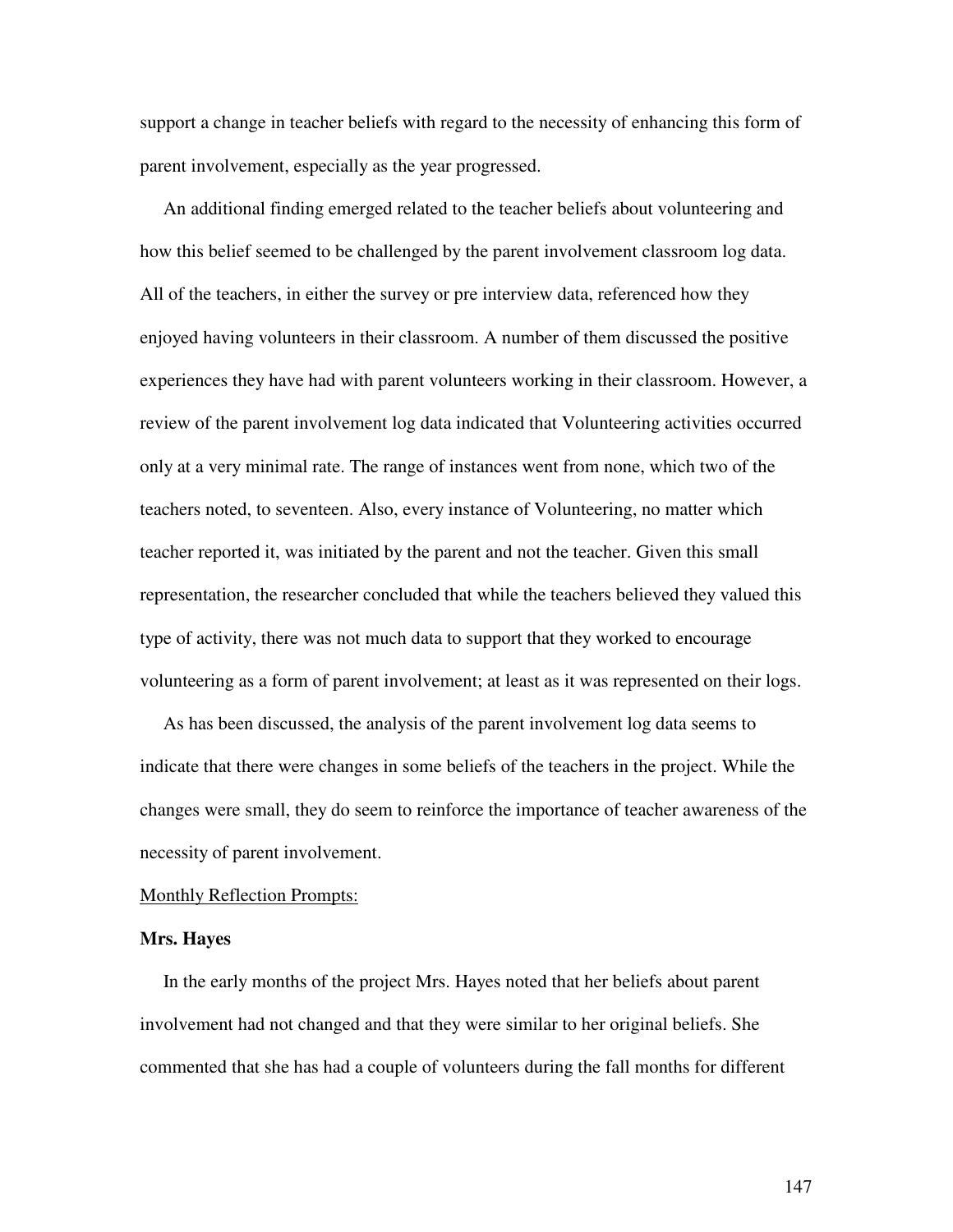projects. This served to validate not only her previously discussed data, but the number of statements that she made regarding her desire to have volunteers in the classroom. In her January reflection, Mrs. Hayes stated that "many parents would like to volunteer in the classroom if they can have enough time to rearrange work schedules." In February Mrs. Hayes continued to speak about her beliefs that parents want to be involved. She said that "parents are generally very supportive and love to help in any way possible and those parents are very willing to help their child learn in Kindergarten." By the spring, Mrs. Hayes indicated that she felt her parents want to be involved with their child's education. She offered suggestions for ways the school could include more parents. The researcher concluded that her beliefs were reinforced by her participation in the project.

# **Mrs. Brown**

In November, Mrs. Brown stated that she believed "parents who are involved make a big difference." In December, she felt that her beliefs about parent involvement had not changed. In February, Mrs. Brown started to comment on the number of people she communicated with, and how it is often the same people. She stated that she believed "most parents appreciate the communication I do, and that she had "decided to make sure everyone gets a "great day" in their agenda book. Mrs. Brown also believed that "by letting parents know areas that children need to practice, the students improve." In March, Mrs. Brown stated that while "This year I have not had many parents involved, my class has overall done very well." In her final refection Mrs. Brown stated, "I have not had much parent involvement this year in the classroom but I have had a lot of involvement as far as notes and staying on top of what is happening." The researcher noted a change in Mrs. Brown's belief about exactly what parent involvement means. At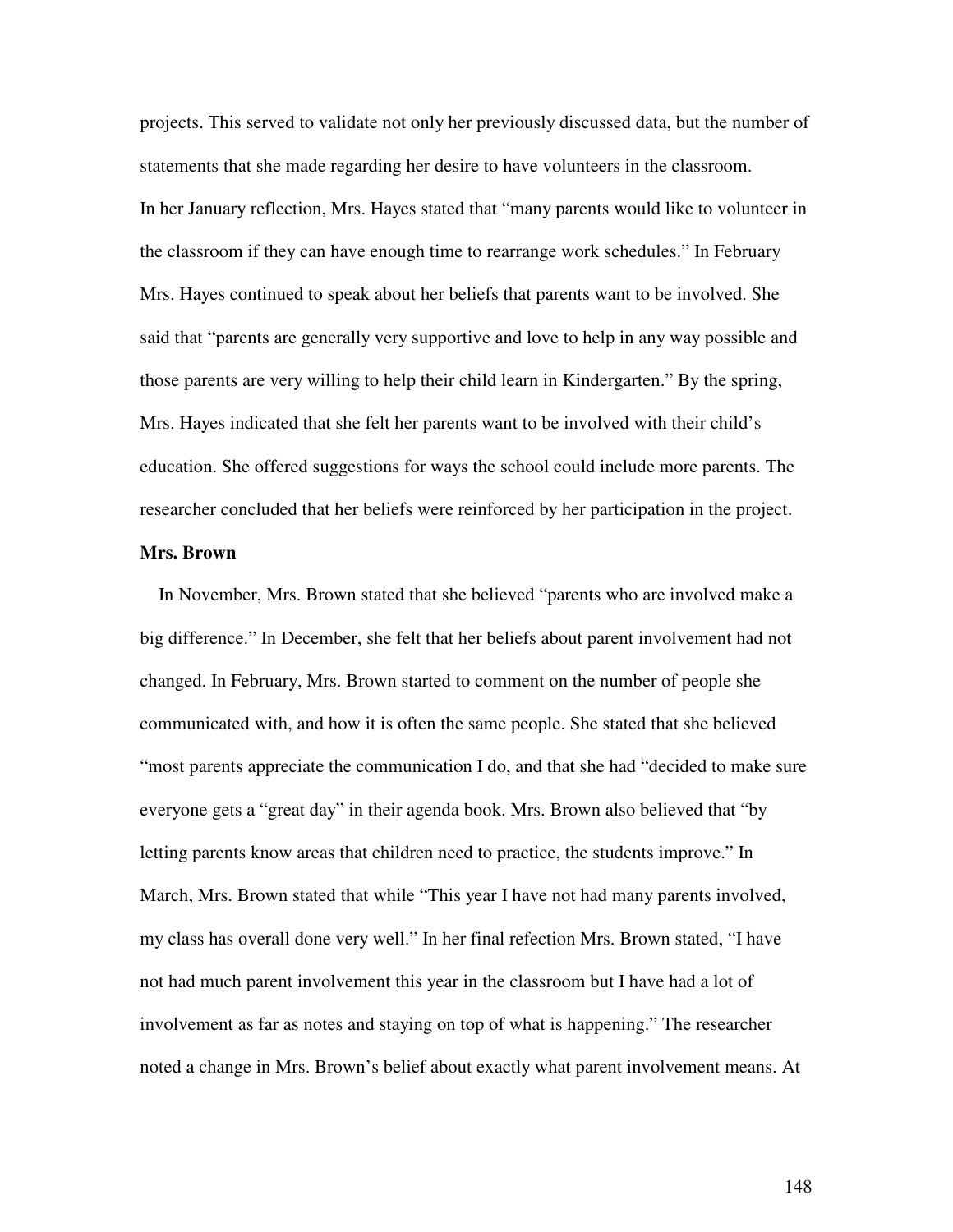the beginning of the project Mrs. Brown felt that she did not have many parents involved but by the end of the project she was able to differentiate between in class involvement and involvement at home, both of which she concluded helps the child.

## **Mrs. Adams**

At the start of the project, Mrs. Adams noted that she believed "children who are better students have parents who are thoroughly involved in their lives." She believed that "the parents who are involved in their children's academic performance always achieve higher grades." In December, Mrs. Adams continued to show that she had the same beliefs regarding parent involvement. "The more a parent is involved in the child's learning the better the student's success. A child learns from the parent as a model, that school is an essential part of their lives." In January, Mrs. Adams made a specific claim that showed the researcher a deeper belief than had been previously discussed. She wrote, "No matter what the parent's education level or income, if the parent is involved, the student reaches a higher level of achievement." By February, Mrs. Adams was aware of how her outreach had impacted parent involvement, and in her mind, student achievement. She stated, "When I talk to the parents or write that their child needs help with something in my class the child always does better." In March Mrs. Adams reflected on possible training for both teachers and parents as a way to inform them about the importance of parent involvement. In her final reflection, Mrs. Adams wrote about a few beliefs that she had regarding parent involvement. She believed that "parents become involved for many reasons and that parents need to feel welcome into the school or their child's classroom." Throughout the course of the project Mrs. Adams did not waiver from her initial belief that parent involvement is critical to the success of a child. What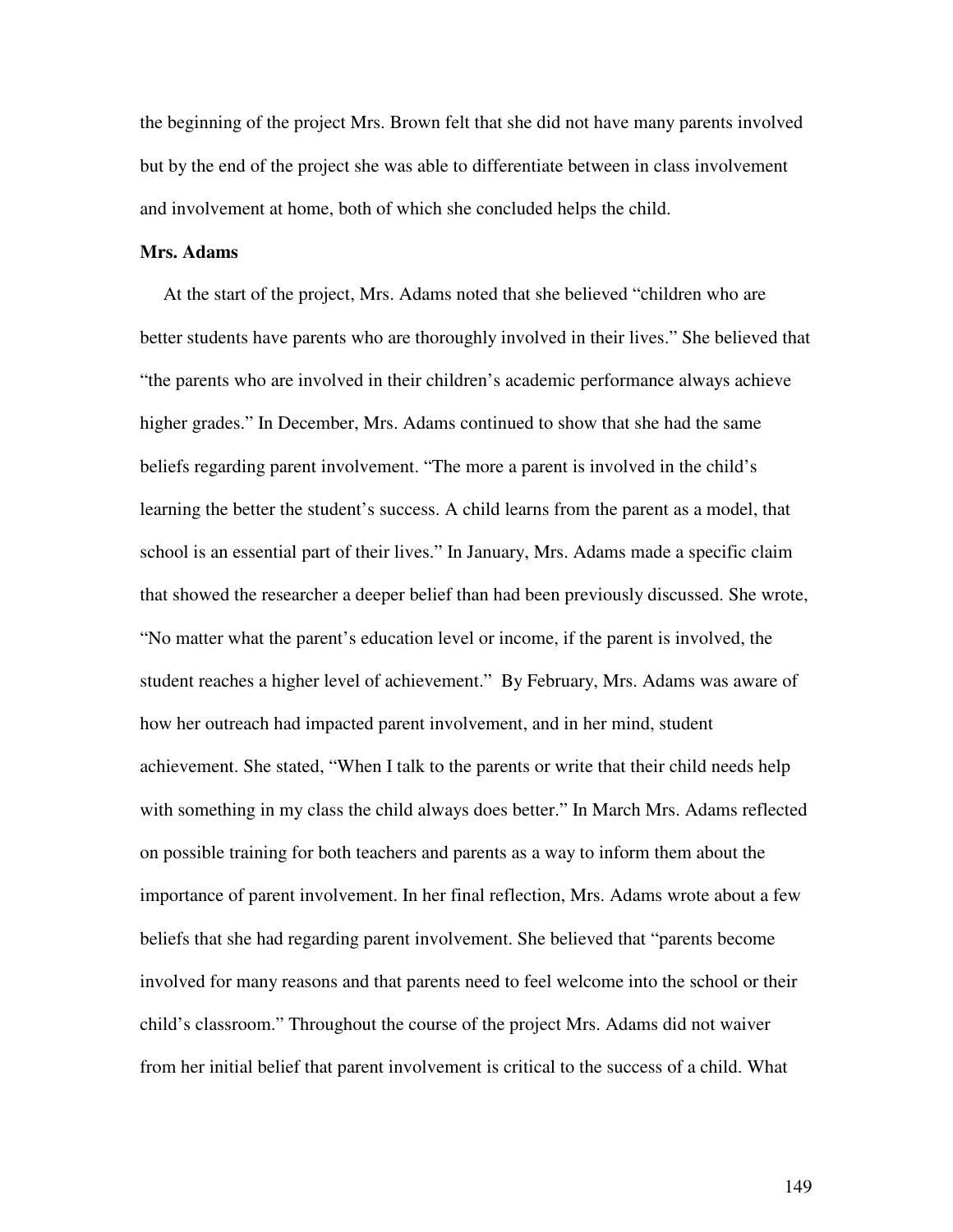the researcher noticed, however, was that Mrs. Adams seemed to become more inclusive in her beliefs and that she felt most parents wanted to become involved but that they need to feel welcome and possibly need better training and outreach.

# **Mrs. Smith**

Mrs. Smith's November reflection indicates that she has not changed her beliefs about parent involvement since the pre interview or survey was given. She continued to believe that it is very important. Mrs. Smith also stated, "Every year it seems that a group of parents want to be involved in their child's education and others choose to remain silent. And it is always a mix of high, middle, and at risk students." She continued to articulate these beliefs in her December reflection. She wrote, "Each year I find I have a group of parents that are interested in their child's academic and social progress. Other parents just don't seem to be interested in being involved." The researcher noted that in both the November and December reflections, Mrs. Smith seemed to believe that there are parents who are not interested in their child's progress. In January, Mrs. Smith continued to express her belief about parents and their involvement. She did note for the first time, however, that some parents "just don't seem to have the time to be involved." The researcher noted that this was the first response from Mrs. Smith that indicated she may now believe that a parent wants to be involved, but that there may be an obstacle to enacting that involvement. In her March reflection, Mrs. Smith described her ideas on how to make a parent involvement program more effective. She noted that the school outreach needs to start with kindergarten parents. "Parents today are very busy, but they need to realize that their involvement is important to their child's academic growth." She believes parents need to understand that their commitment does not require a huge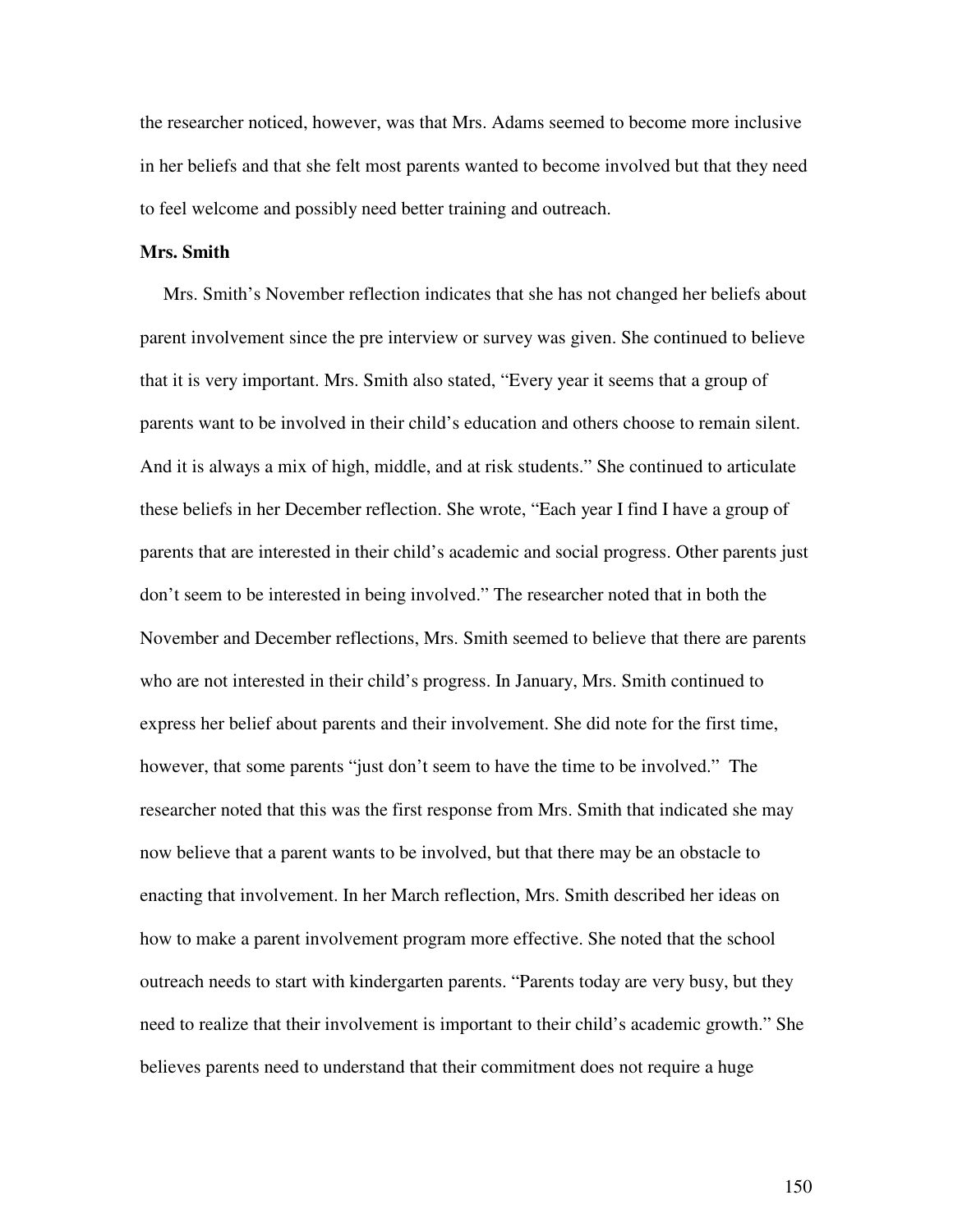amount of time. She also noted that "parents need to know they are welcome in the classroom." In her final reflection Mrs. Smith reiterated that she believes "some parents understand the importance of a partnership between home and school for their child to have a successful academic career. These are the parents that choose to get involved." In another statement Mrs. Smith noted that "parents must get the feeling that they are welcome in the class and in the school and that they are a vital partner in their child's education." The researcher noted that these two believes may be interpreted as being contradictory. While one belief assumes certain parents want to get involved the other competing belief notes that parents must be encouraged and feel welcome in order to be involved.

#### **Mrs. Hunter**

In the early months of the project Mrs. Hunter continued to articulate her previously shared beliefs regarding parent involvement. Primarily that parent involvement is vital to a child's success. She stated in January that she continues to think about ways to involve parents. The researcher noted that Mrs. Hunter believes that engaging parents in the school process is partially her responsibility. In March Mrs. Hunter wrote, "Following teacher initiated communication, parents are usually responsive and actively involved." That same month she also wrote," I am prompted to think about ways to increase parental involvement in the learning process." The final reflection indicated that while Mrs. Hunter had noted a number of times that she was looking for ways to involve parents, she still believes, "parents involve themselves in their child's education because they care and are willing to spend time to demonstrate their interest in their child's social, emotional, and academic wellbeing." While Mrs. Hunter's beliefs seem to have evolved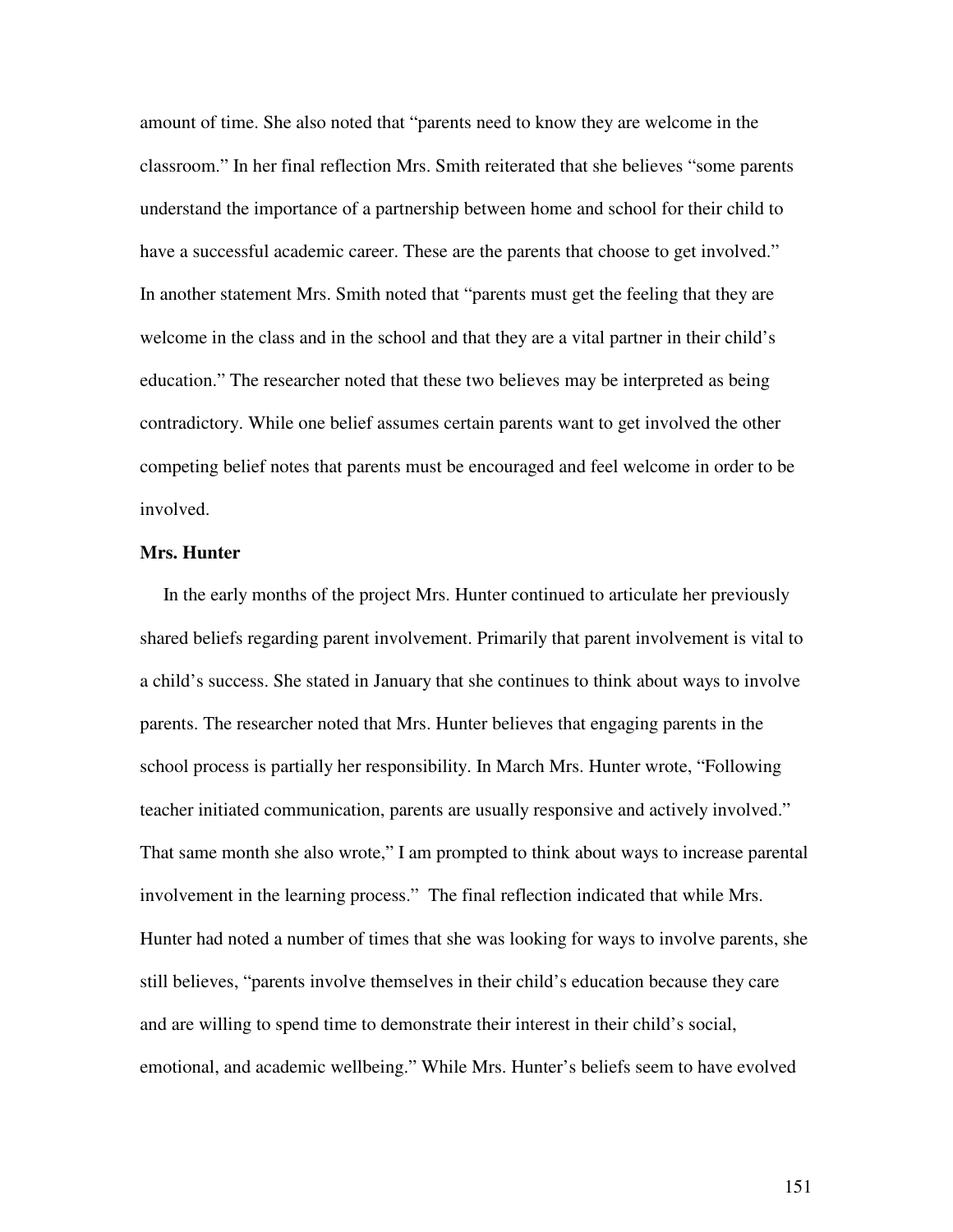throughout the course of the study, she still feels that certain parents involve themselves because they care about their child.

#### **Mrs. Early**

In November Mrs. Early writes that she believes "those parents that are involved in their child's lives are successful." In February she started to indicate that there needs to be outreach to parents in order for them to become involved. She writes, "communication to all parents is the key to whether they are involved or not." In her March reflection, Mrs. Early reiterated her belief about the connection between parent involvement and achievement. "Those parents that are involved with their children tend to do better in school. The parents value education and want the child to do well." In her final reflection Mrs. Early proposes suggestions on how to get parents to become more involved, including offering activities and literature on parent involvement. The researcher noted that Mrs. Early's beliefs about parent involvement did not seem to change as a result of her participation in the project.

## Post Interviews:

The post interviews provided an additional opportunity for teachers to articulate their beliefs about parent involvement. These post interviews also allowed the researcher an opportunity to note any changes in beliefs that had occurred over the duration of the project. All of the teachers indicated that they enjoyed being a part of the project, and a number of them stated that it had shown them just how much communicating they did.

Again, all six of the participants seemed to feel that their work in the project validated their previous beliefs about the importance of parent involvement. There were also responses from some of the teachers that they noticed how they spent more time engaged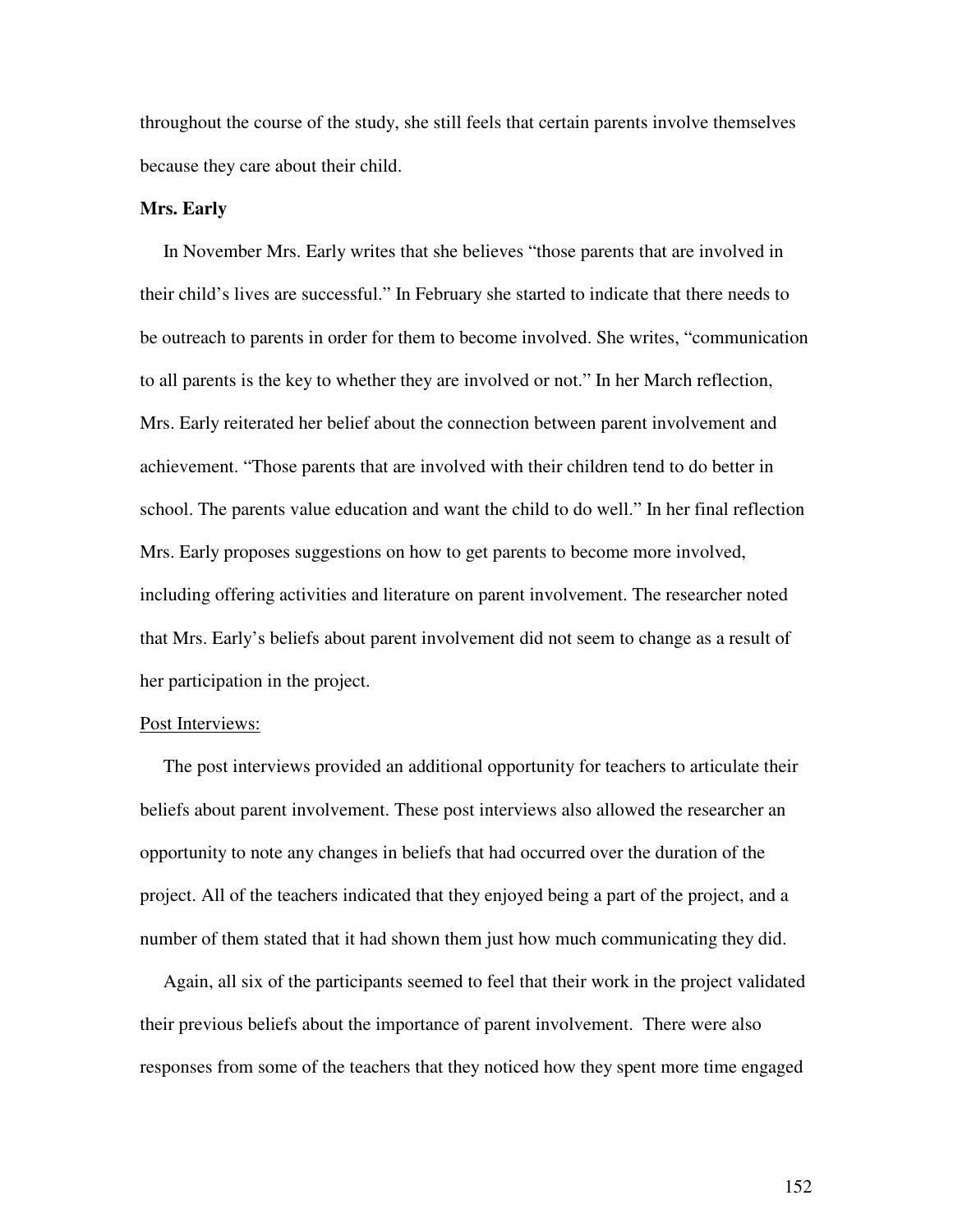in parent involvement activities related to a "certain parent or group of parents" than they did to all of the parents. Their belief that they were equally communicating with all parents was challenged by their own data and noted by all of the teachers. They all professed that this was not what they wanted.

#### **Data Analysis**

The findings generated from all of these data instruments point to one major conclusion; that the involvement in the project served primarily as a way to reinforce teacher beliefs about the importance of parent involvement. A secondary conclusion emerged as some of the teachers indicated that the involvement in the project did change a few parent involvement beliefs, especially as they related to better classroom outreach. The teachers noted the disproportionate communication that was done with a number of parents, specifically those who had engaged the teacher more or those who were, as Mrs. Smith noted, "more astute to parent school relationships." All of the teachers concluded that it was their job to do better outreach and to continue to "draw in" as many parents as possible. Additionally, a number of the teachers believed that when they engaged parents the parents became more involved and the student did better with their school work.

Another important finding indicated that as a result of the project, a couple of teachers concluded that their outreach to parents could help to engage these parents in positive ways. This challenged their earlier beliefs that some parents either don't care or are too busy to support their child's education at home.

#### *#4 What were the challenges facing the creation of a parent involvement program?*

An analysis of the data indicated that there were a number of challenges facing the creation of a parent involvement program. These challenges emanated from teacher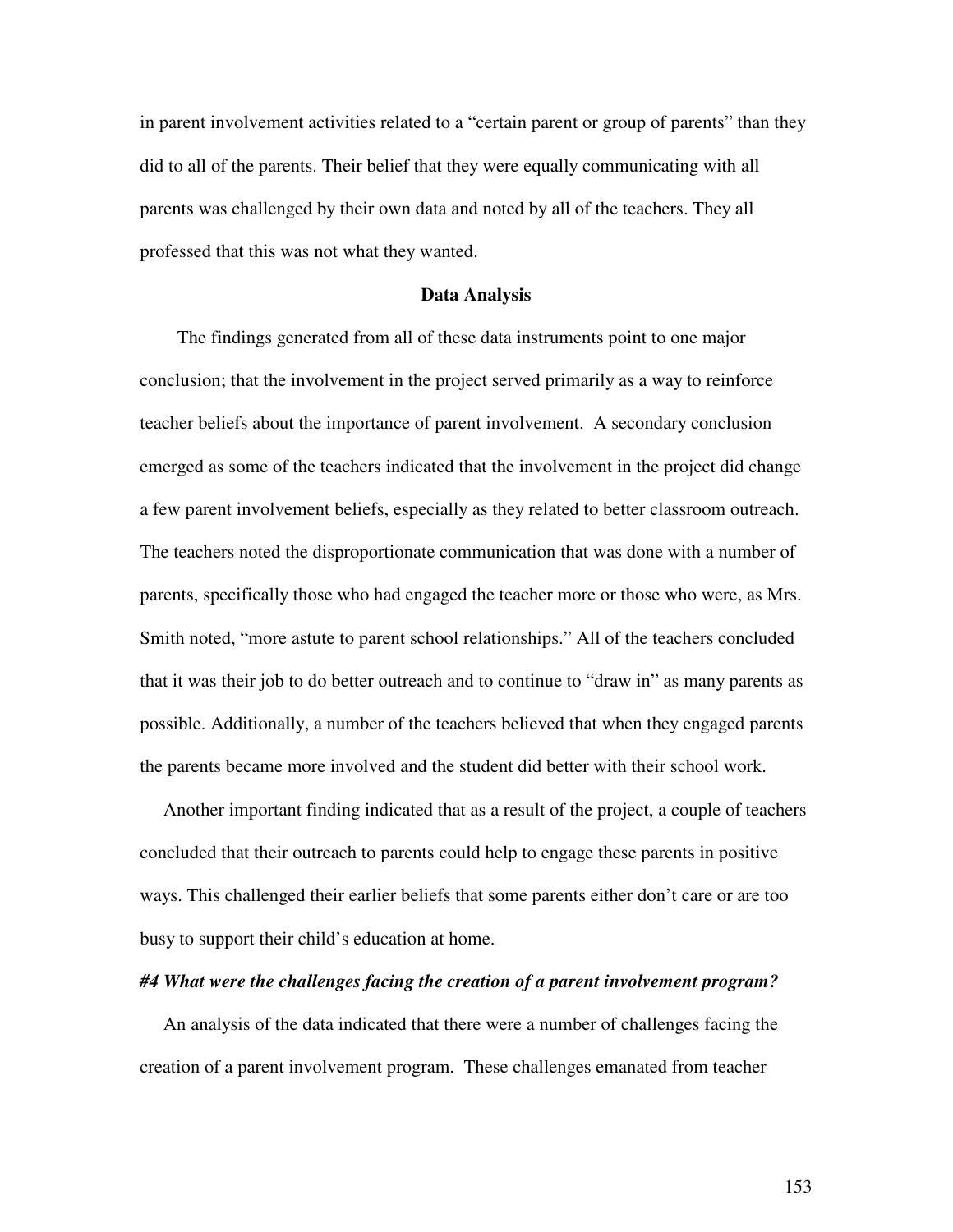practices and beliefs, as well as from some institutional practices that occurred. A final challenge to the creation may be connected to the parent's lack of information regarding the practice of both formal and informal parent involvement.

As the previous findings outlines, all six teachers in the project believed that parent involvement is important to a child's success in school. Words such as "critical", "vital", and "necessary" were used to describe the need for parent involvement. The teachers were very focused on parent involvement in their individual classrooms. In fact, a number of the teachers referenced being "involved with their own students and families" or not knowing what happens in other classrooms because they just focus on what is happening with their own students.

The data analysis allowed the researcher to summarize and categorize the primary challenges to the creation of a parent involvement program. All of the challenges that emerged from the analysis of the data were able to be categorized in one of three ways; teacher or classroom related challenges, parent related challenges, or school and systemic challenges. Many of the challenges overlapped into more than one category.

## *Staff Surveys:*

The staff surveys provided a great deal of information related to challenges facing the creation of a parent involvement program. As has been previously discussed, the teacher participants were all able to identify positive parent involvement activities that they had experienced over many years. There was mention of classroom volunteers, parent teacher meetings, and clear communication between the parents and the teacher. There were also a number of easily identified negative experiences, many of which are related to potential challenges facing parent involvement.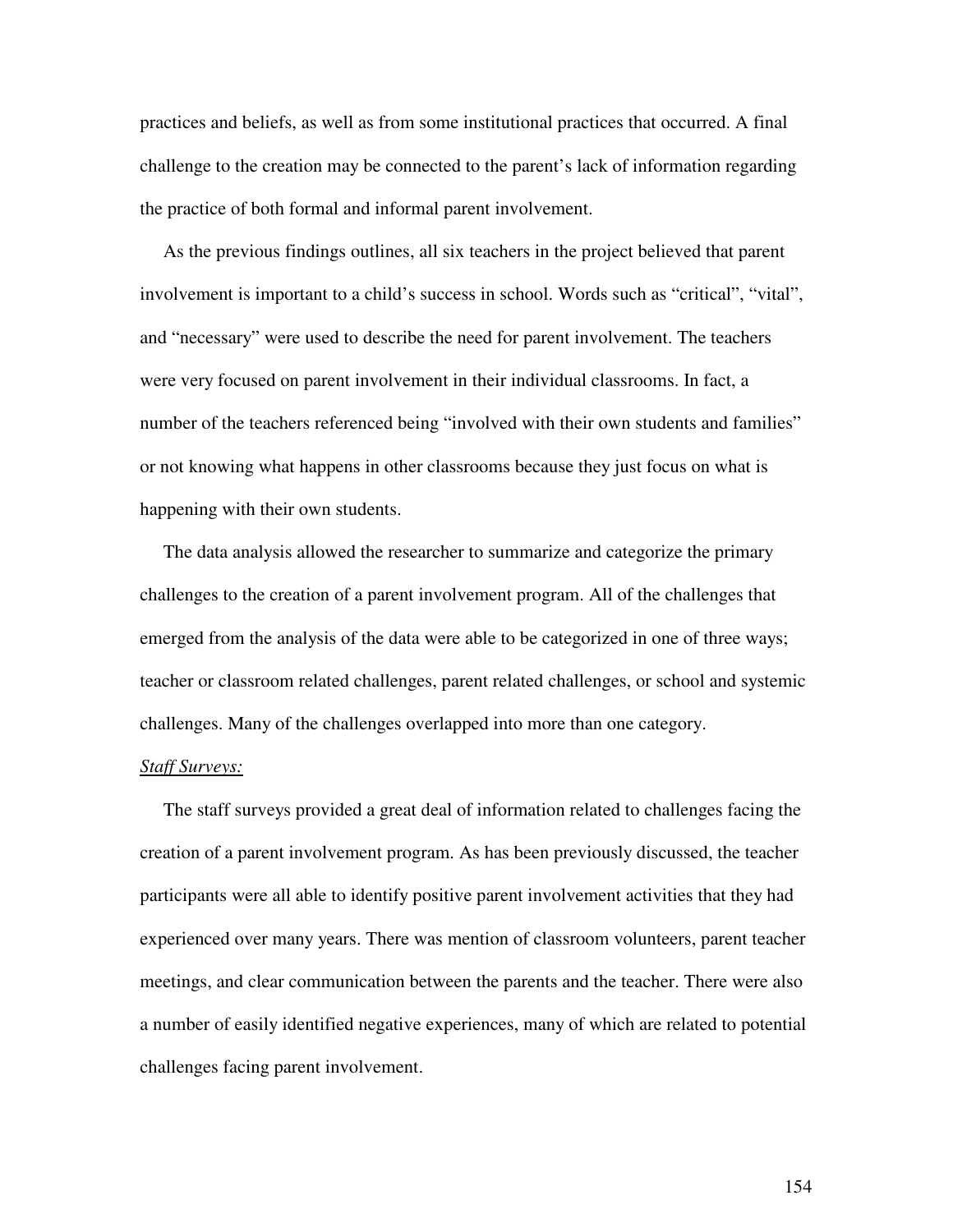Four of the teachers, Mrs. Adams, Mrs. Brown, Mrs. Smith, and Mrs. Hunter noted issues related to confidentiality or parent personal agendas as a challenge facing the encouragement of parent classroom volunteers. Mrs. Adams stated, "You need to know your parents. Some parents have hidden agendas about getting in the classroom. This can turn bad for the teacher involved and the students." She also stated, "Confidentiality is sometimes a problem when parents are involved with other parent's children. You would have to talk to every parent about confidentiality with students." Mrs. Smith identified a potential issue as "when a parent has a personal agenda that may not involve their child's academic growth."

There was also a belief by some of the teachers that parent's may not know what they either can be or should be doing to support their child's success in school. Mrs. Early stated, "Some parents lack an understanding about the importance of being involved with their child-they don't feel they have the time to give." Mrs. Brown stated, "Parents are unsure what they should be working on."

An additional challenge mentioned by all six of the teachers involved time availability and work schedules of parents. There was a clear understanding, on behalf of all the teachers, that there could be external reasons that parents may appear to not be involved. This was the only factor identified by all of the participants, which lead the researcher to conclude that this was a very real challenge to program creation; at least as the teachers currently understood what parent involvement meant. Mrs. Hayes referenced "work schedules and child care responsibilities," Mrs. Hunter wrote "many parents work long hours, there is a time and energy factor," and Mrs. Adams noted the "financial needs of life today" as potential challenges to increased parent involvement.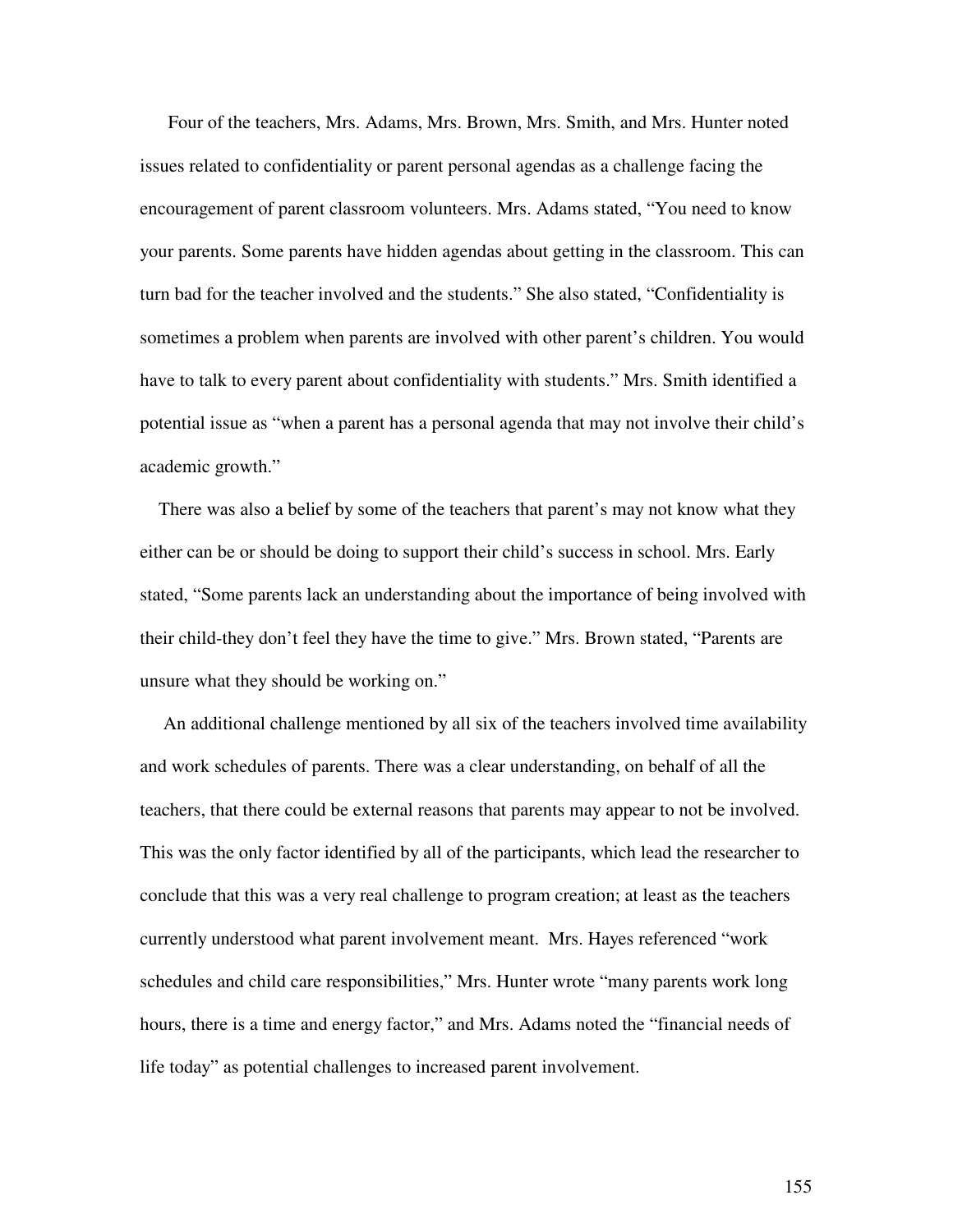A final challenge that emerged from the survey data related to the school's lack of maximally engaging parents. A number of the teachers referenced the use of the website or email as a way to reach more parents. While they all acknowledged newsletters and other paper communication, they felt that a more diverse way of providing information to parents would help to reach a larger audience. Mrs. Hayes and Mrs. Adams suggested the use of parent email addresses and Mrs. Brown noted establishing classroom web pages. Mrs. Early noted that the school should continue to be "a positive, helpful, and friendly environment."

## *Staff Pre Interviews:*

The data from the staff pre interviews served to support much of the survey data. All six of the teachers identified challenges with parent knowledge about what they could be doing, a lack of formal structure or school organization for parent involvement, as well as busy and stretched parent schedules.

#### *Parent Knowledge*

Mrs. Brown noted a number of circumstances related to parent knowledge. Given her role as a kindergarten teacher, it did not surprise the researcher that she continued to focus on this as a challenge to a parent involvement program. She noted times when parents "did not know they could come to school and ask for help" and instances when she "gave parents suggestions" about at home learning support, but she was not sure that "they understood the importance" of the suggestion. Along that same topic she stated, "Sometimes you give parents things to work on with their kids and they have a hard time doing it because they have no foundation with it." Mrs. Brown believed that the school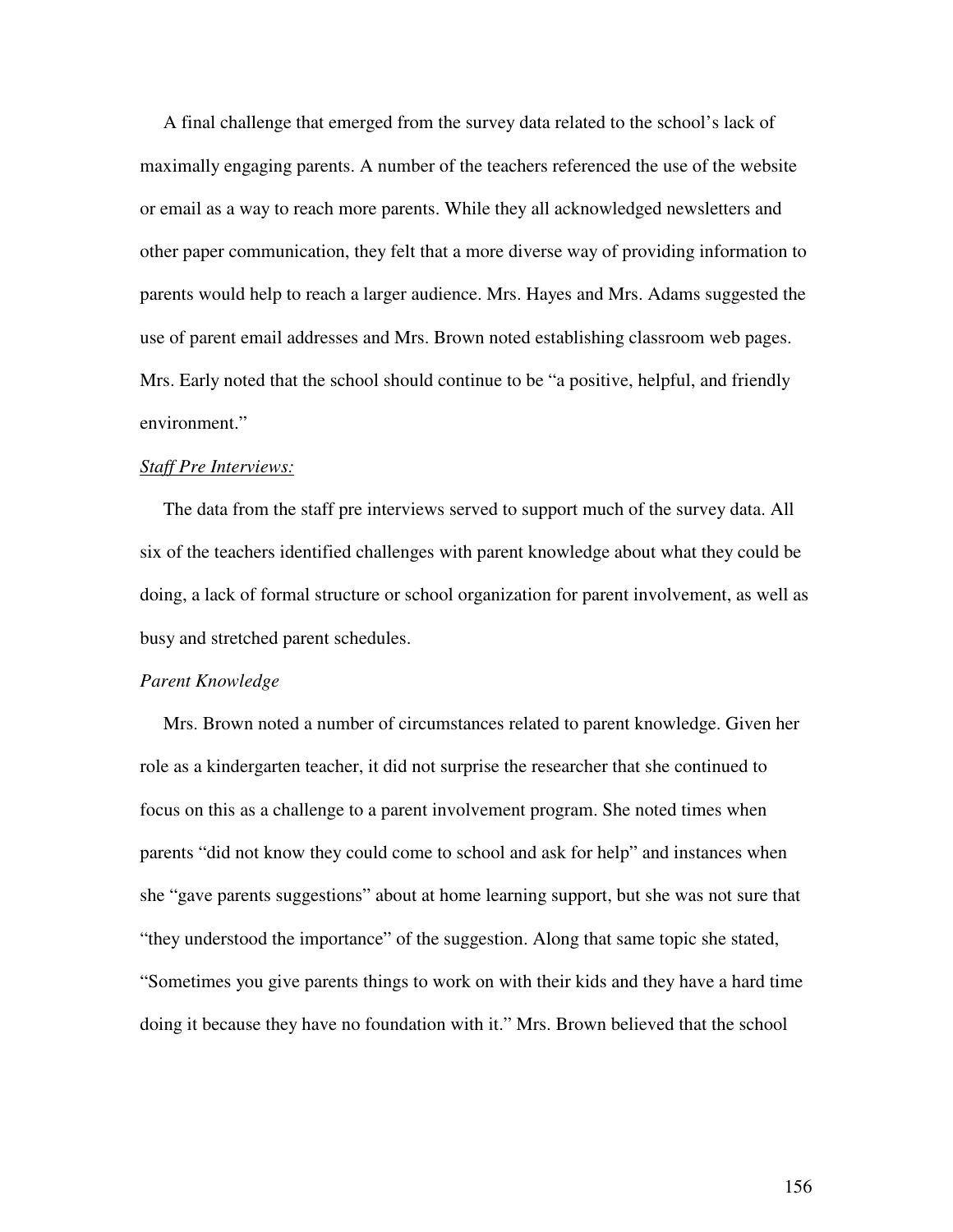could and should do more to help assist parents who are working with their children at home.

Mrs. Hayes also mentioned helping parents to understand what they can do with their child. She noted that there should be more "curriculum information for parents and grade level expectations that could help the parent to prepare the child for the beginning of school." She stated that parents need to know that they should monitor their child's homework and help them study. Mrs. Adam's statements served to reinforce those of Mrs. Brown and Mrs. Hayes. She stated, "I do not know if they [parents] don't know how to help or if they are just too busy. The parents need to show that school is important for the kids to get it." Mrs. Adams also felt that having volunteers in the classroom was very beneficial. "I think it is a good thing to get people in here because they see how you teach."

Mrs. Smith noted how parents may need to help their child at home but "if the child asks for help then the parent has to explain that sometimes the way things are in the classroom is different from the methods they were taught." Mrs. Hunter stated "we need to make sure everyone buys into the way the system works. I don't think we do enough of it. Parents need more exposure to what we are teaching their children." Mrs. Early spoke about making sure each teacher lets parents know that it is ok to ask questions. "Sometimes parents don't want to seem like they don't know." She believed that teachers need to explain content or teaching strategies to parents, because "it might not be something that people would ordinarily know."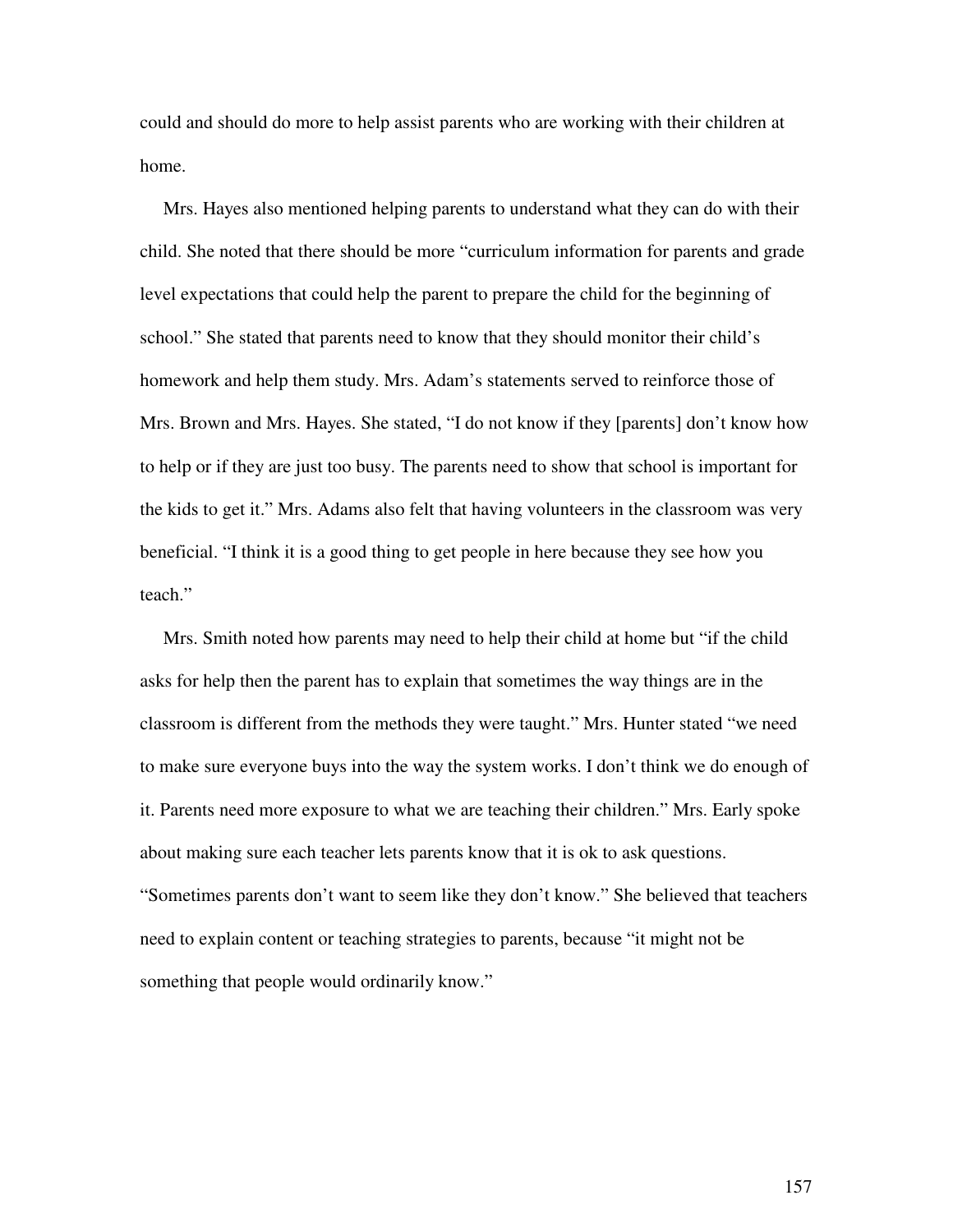#### *Program Structure*

A lack of formalized structure for a parent involvement program was also referenced in the pre interviews as a challenge to the creation of a parent involvement program. Mrs. Brown stated that she believed a structured program would help. She stated that "parents are interested in learning how to become involved but that there is not a lot of structure for it right now. I think we need to do more." She believed that speakers could help especially with behavioral problems because she thinks some parents "really need that guidance." She went on to state "sometimes now a days parents don't know who is there to help them." While she referenced the school getting better at outreach to parents she believed that more could be done, especially by using the website as a tool for parents; not just for informational purposes but also to provide games and things for parents to do with their child. Additionally, she suggested a more enhanced kindergarten orientation program.

Mrs. Hayes also believed that there could be better outreach from the school to parents. She suggested offering music and art programs to encourage creativity and that "family newsletters regarding future events would be helpful." Mrs. Adams saw a need for developing a welcoming school and classroom environment. She believed encouraging parents to come into the classroom would also help to build trust in the school. "The more we can get parents in here the better and the more informed they will be. If we don't talk to them and let them know what's going on, how are you going to make it better for the child?" Mrs. Smith noted that the school could try to get parents more involved and that parents "need to feel welcome."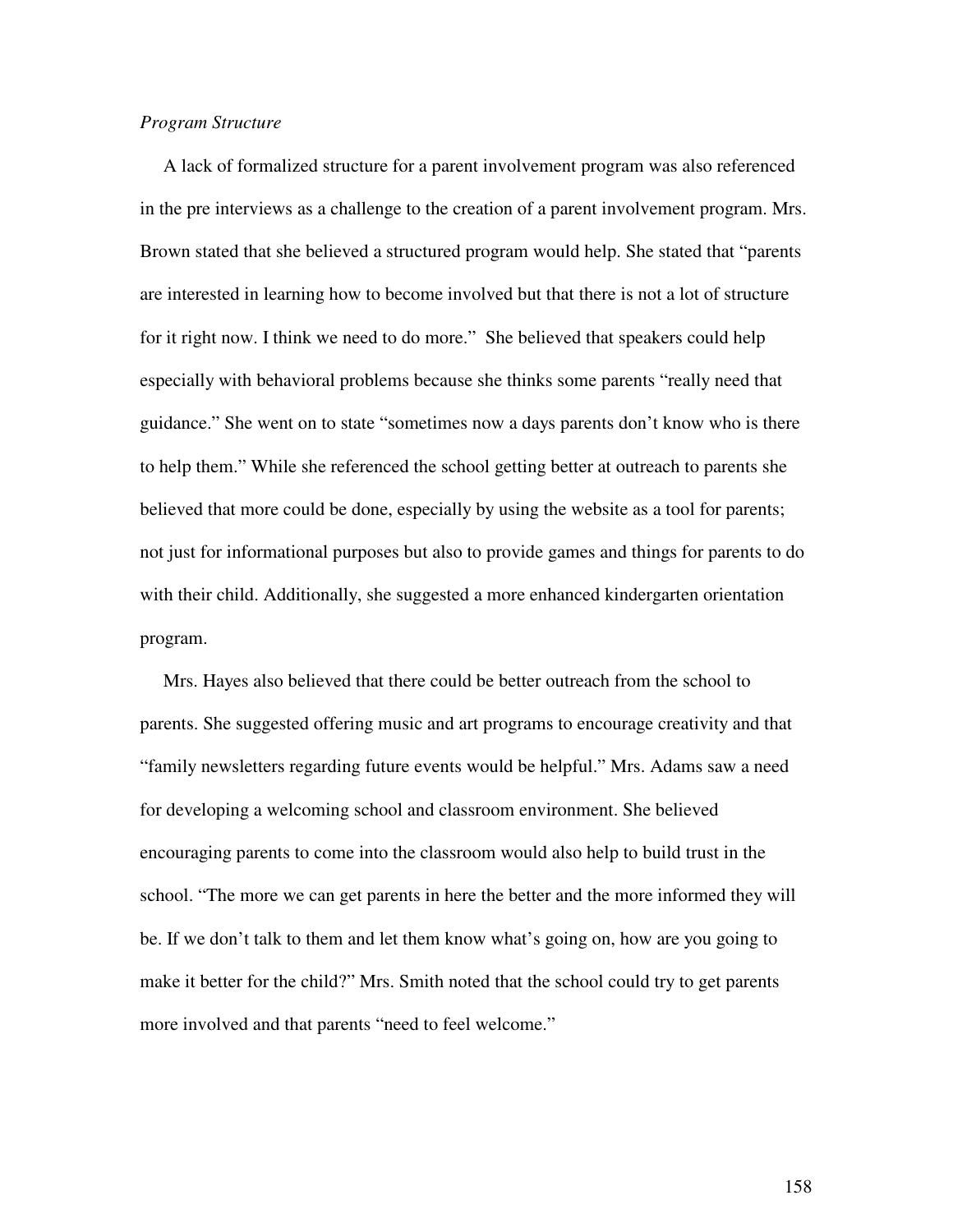Mrs. Hunter stated that she thought encouraging more volunteers to come into the school and classrooms would be very helpful to a parent involvement program. She also believed a more structured newsletter would provide needed information to parents. She again referenced her previously stated belief that the school must be an inviting and welcoming place. Mrs. Early noted that the welcoming environment is critical to increasing parent involvement.

## *Parent Schedules*

Most of the participants, in one way or another referenced parent schedules and additional obligations as a challenge to a parent involvement program. Mrs. Hayes and Mrs. Adams noted that parents are encouraged to volunteer in various activities in the school and are also encouraged to join the PTA. Mrs. Adams stated, however, "I know how people are in their busy lives." Mrs. Smith stated, "There are some years that you will get an overwhelming response for parent involvement. There are other years when it will be barren." With regard to why some years have fewer parents involved she stated, "They are all working; both parents are working and they have to look after other siblings. They don't have the time." In reference to at home parent involvement Mrs. Smith suggested, "some parents are already juggling two jobs, they are juggling children and they are juggling trying to get to the grocery store and put a meal on the table." Mrs. Early noted that the PTA tries to get people involved but "I think people are busy."

# *Classroom Parent Involvement Logs:*

The classroom parent involvement log data represented a number of challenges facing the creation of parent involvement program. The researcher concluded that one major challenge was rooted in the various understandings of what a parent involvement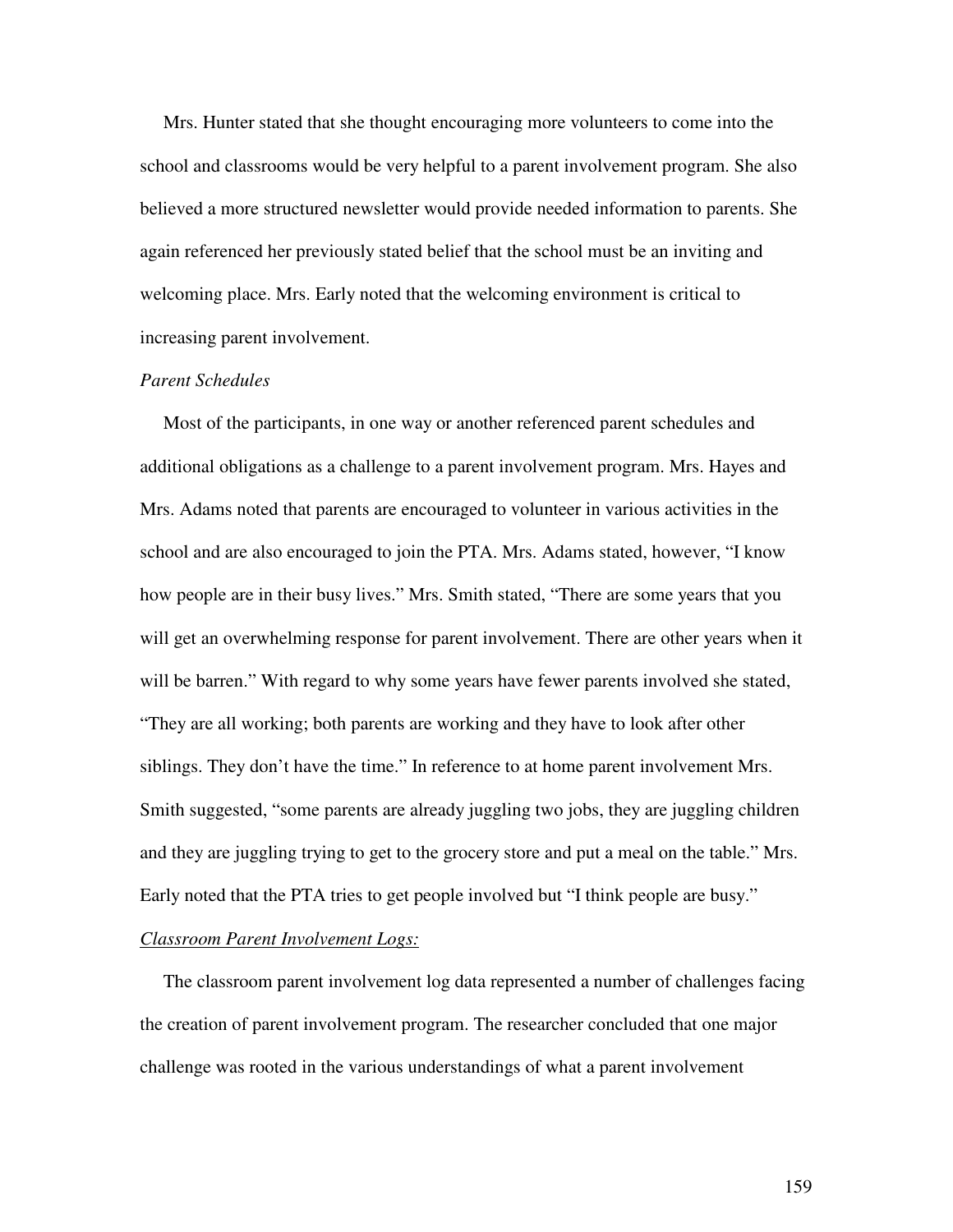program is. An additional challenge presented from the logs related to the actual classroom activities that offered an opportunity for parent involvement.

As had been referenced previously, there were a large number of parent involvement instances based on the four categories used for the project. The greatest number of activities related to communication either school to home or home to school. Looking at the total 1044 documented occurrences provided interesting data that supported the idea that even as the teachers worked from the same definitions of parent involvement, there was a variety in interpretation of the categories. While all of the teachers had the largest amount of activity in the Communicating category, there were major differences in other categories, primarily Parenting and Learning at Home. Mrs. Hayes indicated that many of her Communicating activity also dealt with Parenting. Given that most of the communicating was of a similar nature to that listed by the other teachers, it was clear Mrs. Hayes interpreted these activities as being more connected to parenting than any of the other teachers.

The same question emerged when looking at the Learning at Home category. The occurrences listed ranged from zero to 66 instances and represented zero to 26% of a teacher's total activity. A review of the parent involvement log highlighted that the same type of activity was categorized differently by the teachers. The researcher concluded that based on the teacher's prior beliefs and current understanding about parent involvement and what that means; there can be great discrepancies in how someone interpreted parent involvement.

When looking at the teacher initiation of parent involvement, additional conclusions were drawn from the data analysis. Given that Volunteering represented the smallest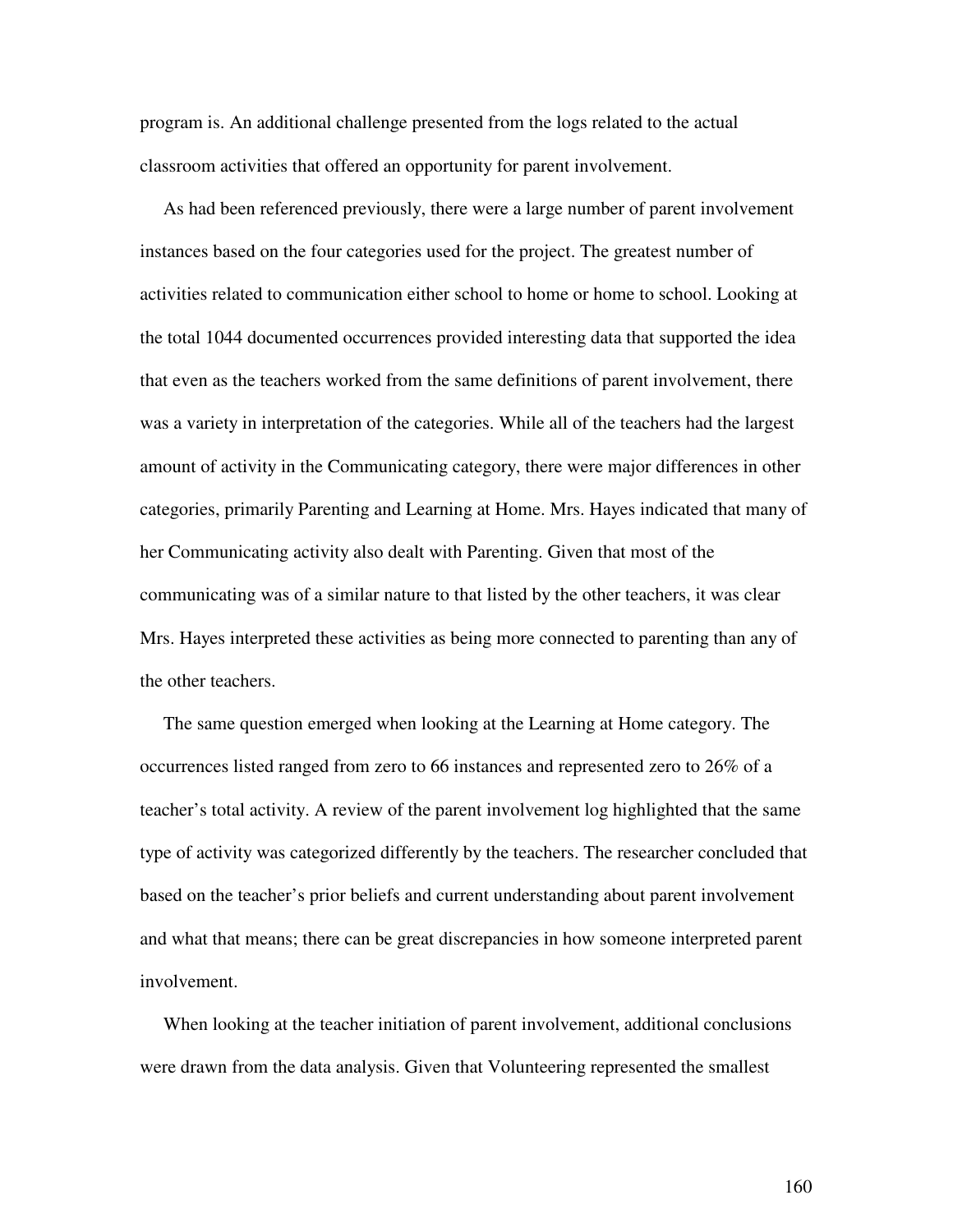amount of activity and that none of the Volunteering instances were teacher initiated, the researcher concluded that more would need to be done to encourage parents to volunteer, at least at the classroom level. Learning at Home also indicated that a number of these communications were parent initiated. The researcher concluded that if the classroom teacher was most interested in encouraging the learning at home parent involvement, than they would need to more aggressively inform parents of ways this could be done.

## *Teacher Monthly Reflection Prompts:*

The teacher monthly reflection prompts offered additional data that highlighted the challenges facing the creation of a parent involvement program. This data served to buttress much of the earlier data discussed. The challenges identified from the monthly reflection prompts included parent and teacher time limits, a need to educate the parents and teachers about the importance of parent involvement, and a parent involvement program that was coordinated and welcoming.

Mrs. Hayes continued to articulate her desire to have parents volunteer in the classroom but also noted that parent work schedules could keep them from doing so. She suggested that the school offer a variety of activities at different times during the day so as to maximize involvement. She also believed that more social or fun activities would help to encourage attendance at these activities. Further, Mrs. Hayes stated that she was aware that she communicated often with the same parents.

Mrs. Brown noted that she was aware of all the communicating that she did and noticed that she tended to communicate with some of the same parents. Mrs. Adams stated that for her, "communicating was the easiest form of parent involvement with people working and with their busy lives." Additionally, she stated, "I find that most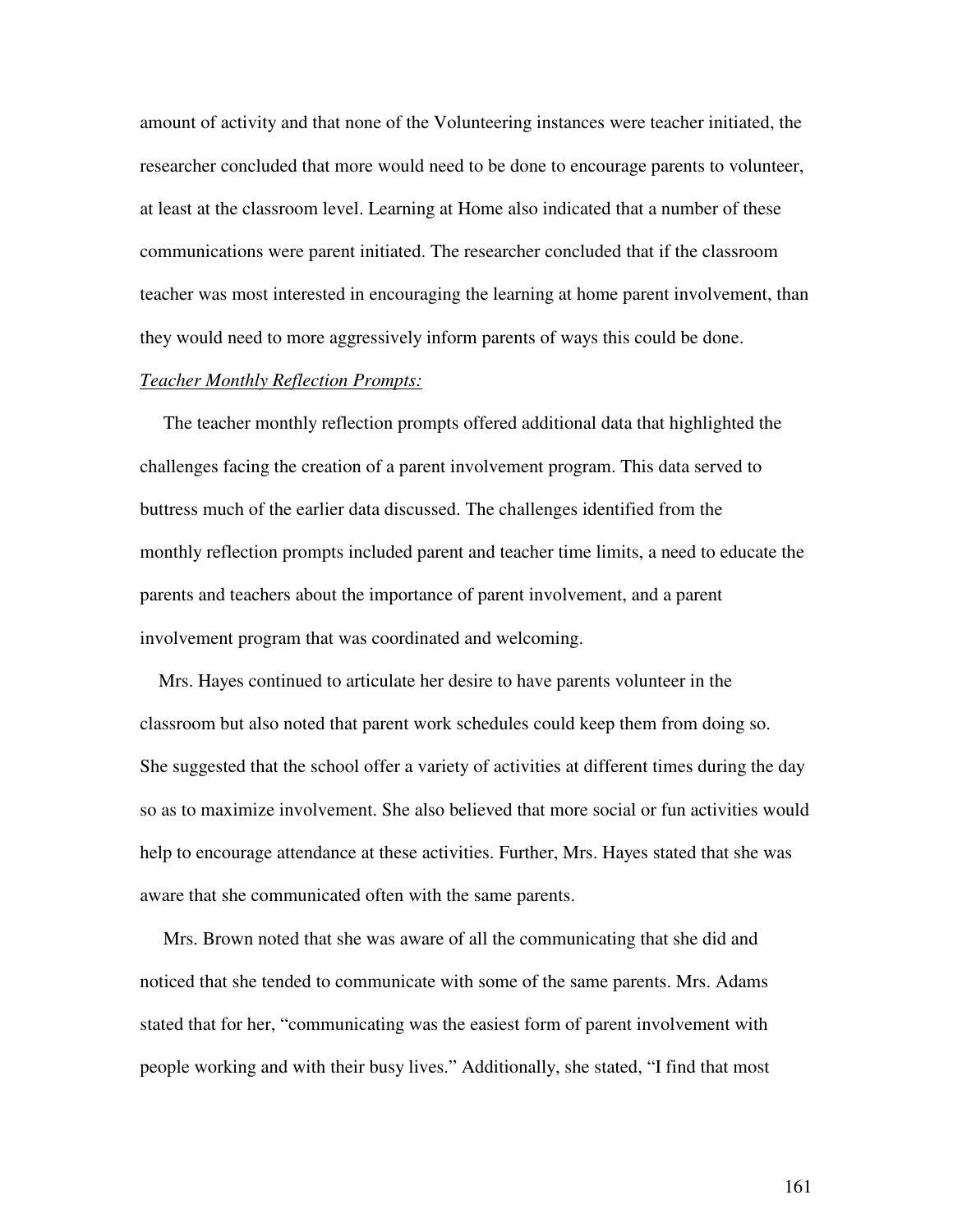parents work so it is hard for them to come into school." She also noted "it is interesting to see how much and which parents are actively in their child's life."

Mrs. Smith stated that she became more aware of "which parents are involved in their child's education." She also stated, however, that she was aware she communicated with certain parents more than others. "Too often we take certain students and parents for granted." Mrs. Hunter noted that with parents working, the agenda served as a good communication tool. Additionally she stated that "following teacher initiated communication parents are usually responsive and actively involved." She also referenced how she used to write a monthly newsletter for parents but that when time became a challenge, she stopped doing it. She commented that she would like to start it back up again. Mrs. Early believed that communication to all parents was "key" and that activities scheduled at different times, such as afternoons instead of evenings, may help to encourage participation.

These findings serve to support the belief that with limited time, teachers will communicate with the parents that force their engagement. It also identified a teacher awareness that offering school based parent involvement at different times may yield greater participation.

The monthly reflection prompts served to highlight the need for enhanced parent education as well as professional development for teachers related to parent involvement. Mrs. Hayes stated that she believed professional development for teachers and training for parents would both be helpful. "Curriculum could be discussed at a PTA meeting, kindergarten orientation, or open house night." She noted that "some parents have indicated that they don't know the letter sounds or current math vocabulary terms. They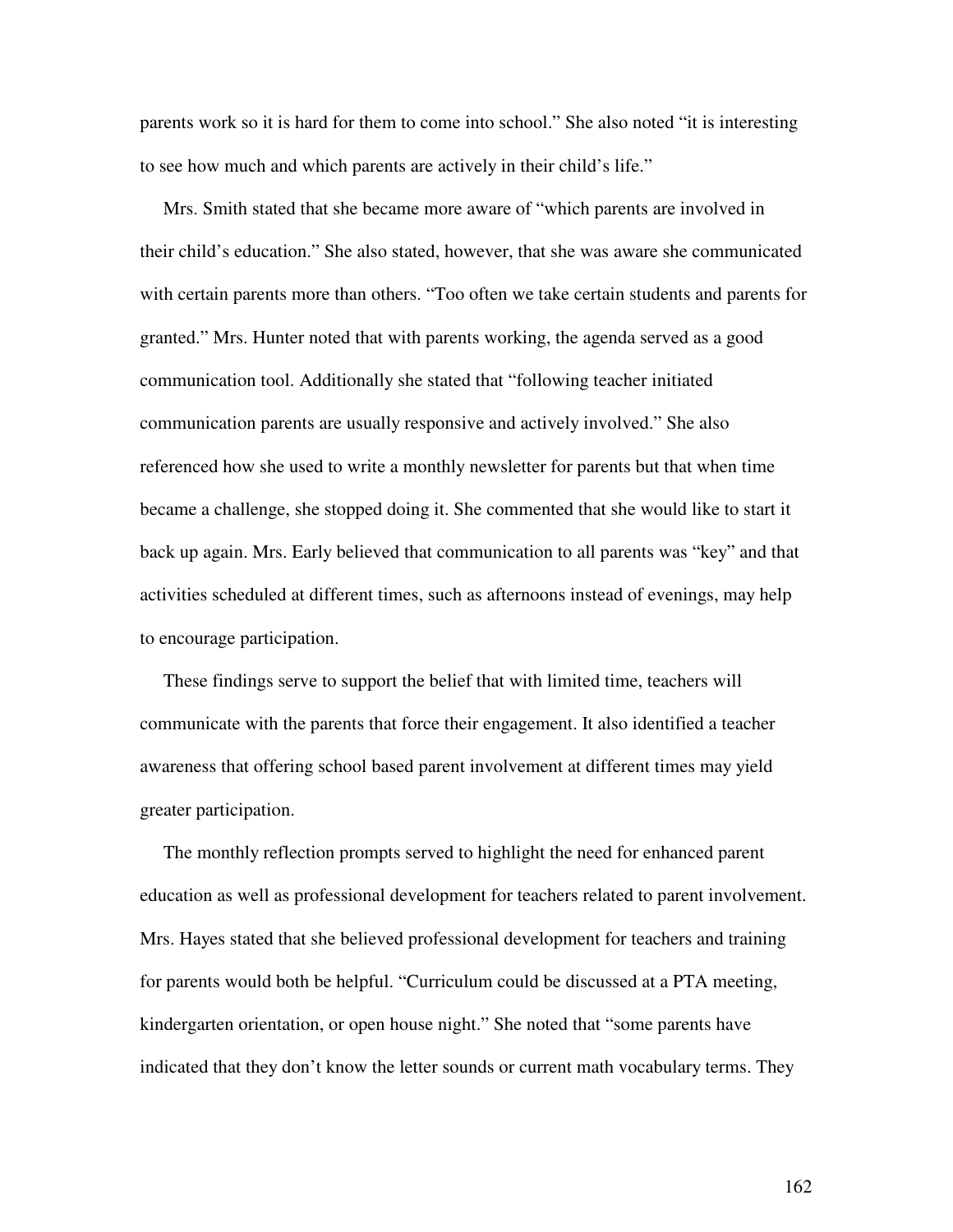want to help their children but aren't sure how to teach them."

Mrs. Brown believed that "by letting parents know areas that children need to practice, the students improve." She also believed that "some parents have a better understanding of education" and those may be the parents that get more involved. In reference to professional development Mrs. Smith felt that it would be helpful. "Sometimes just talking and listening to other teachers and listening to ideas they used to get parents involved is the best way to polish our techniques." For parent education, Mrs. Hunter suggested "the creation of a booklet of math strategies for parents. The purpose is to give parents a list of strategies taught in school which they can reinforce at home with their child." For teachers and parents, she suggested "an open discussion and grade level meetings" that would encourage academic support of the children. Mrs. Early suggested training for teachers around involving parents as well as educational programs for the parents.

The previously discussed challenges facing the creation of a parent involvement program, primarily time, schedule constraints, and necessary training for both teachers and parents may be eased by the coordination of a parent involvement program by an individual or group of individuals who would make the parents feel welcome. Many of the teachers referenced the need to have someone coordinate a program. Without this coordination, it could be difficult to create an effective program.

Mrs. Brown felt that a parent involvement coordinator, who would help to organize the program would allow the program "to go smoother". Further, she believed that this program must recognize that "parents need to feel welcome." Given that Mrs. Adams believed "parent involvement should be encouraged from the first day of school," it was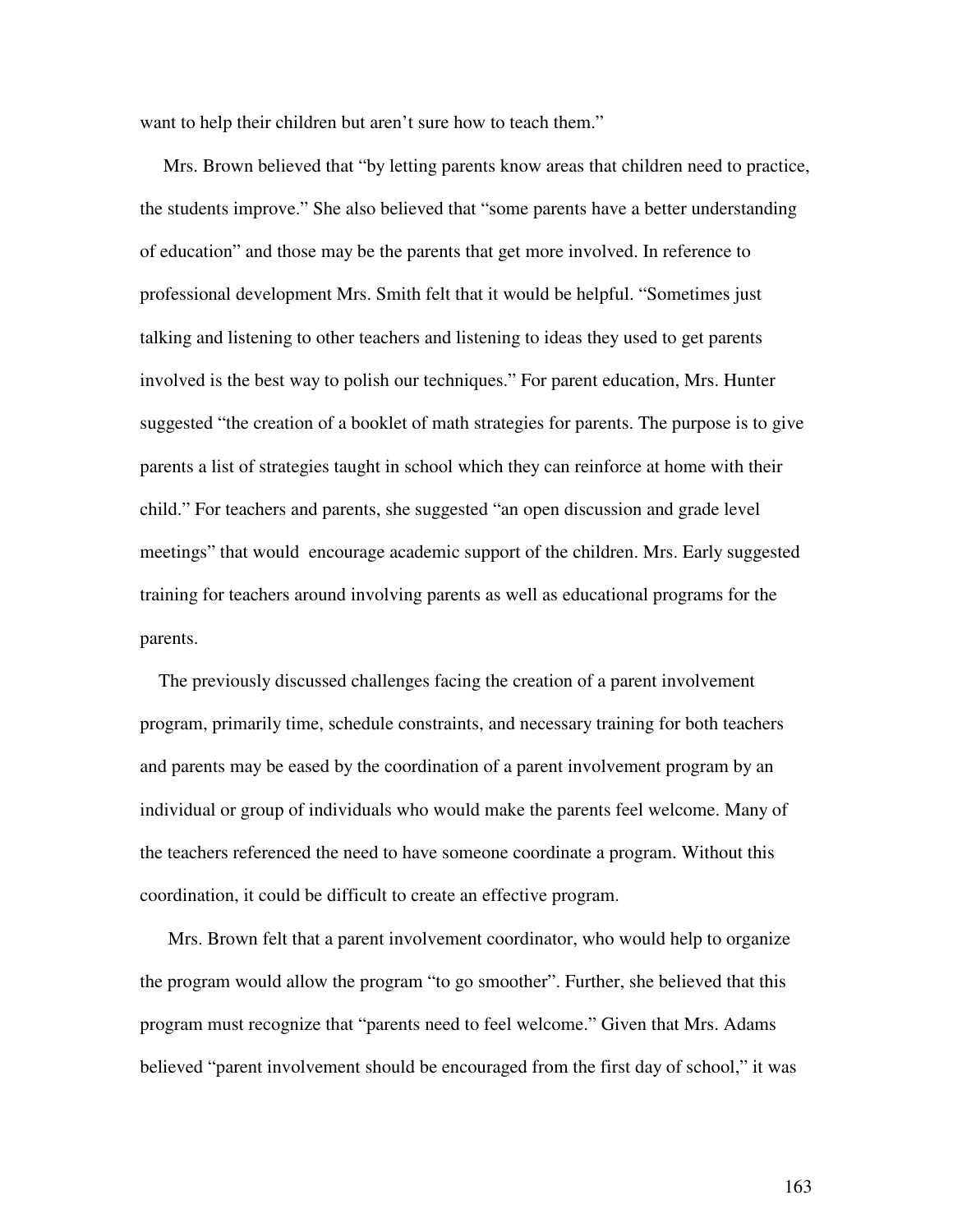not surprising to the researcher that she felt someone to coordinate the volunteers and help the parents to feel welcome into the school or their child's classroom would be an asset to the program. Mrs. Smith also felt that someone to coordinate volunteers would diminish some of the challenges facing the creation of a parent involvement program. She believed that, "from administrators to classroom teachers, parents must get the feeling that they are welcome in the school and in the classroom; and that they are a vital partner in their child's education."

#### *Post Project Interviews:*

The post project interview data primarily served to identify what the teachers considered their most prolific type of involvement; communicating. All of the participants noted just how much communication occurred between their classroom and individual students. There were no references, however, to specific challenges facing the creation of a parent involvement program. A number of the teachers, although not all of them, did note that they enjoyed working together and learning from each other. This lack of working together was interpreted as a challenge to the creation of a program, especially in light of the previous data suggesting that a program be coordinated and that teachers could benefit from professional development together.

#### **Data Analysis**

The findings related to the challenges facing the creation of a parent involvement program served as a way to reinforce many of the previous findings. The challenges that emerged emanated from the parent, the classroom and teacher, as well as the school itself. They involved limited time on behalf of the parent and the teacher, a classroom and school structure that may not welcome or support parent involvement, as well as an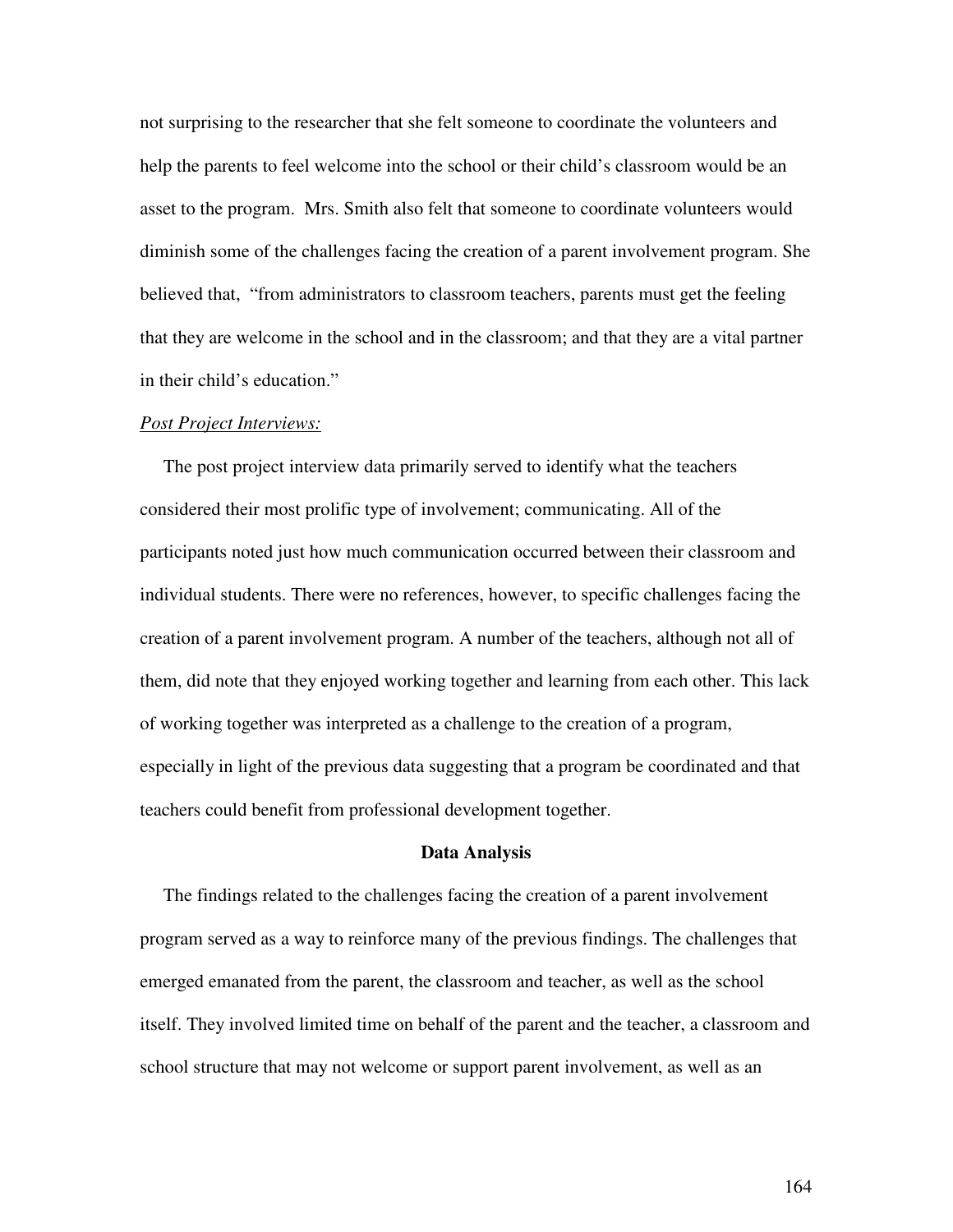education or training issue for parents, so that they may understand the necessity of parent involvement. It was also suggested that teachers would benefit from professional development in the area of parent involvement.

# **Conclusion**

Chapter IV began with an overview of the case study site, the participants, and the research questions. The findings in Chapter IV were reported by research question and presented based on themes and patterns that emerged from an analysis of the data. The data instruments used included staff surveys, pre project interviews, classroom parent involvement logs, teacher monthly reflections, and post project interviews. The final chapter of this study will present a summary of the findings, a discussion of the findings, limitations to the study, implications for practice, implications for policy, implications for further research, and leadership lessons.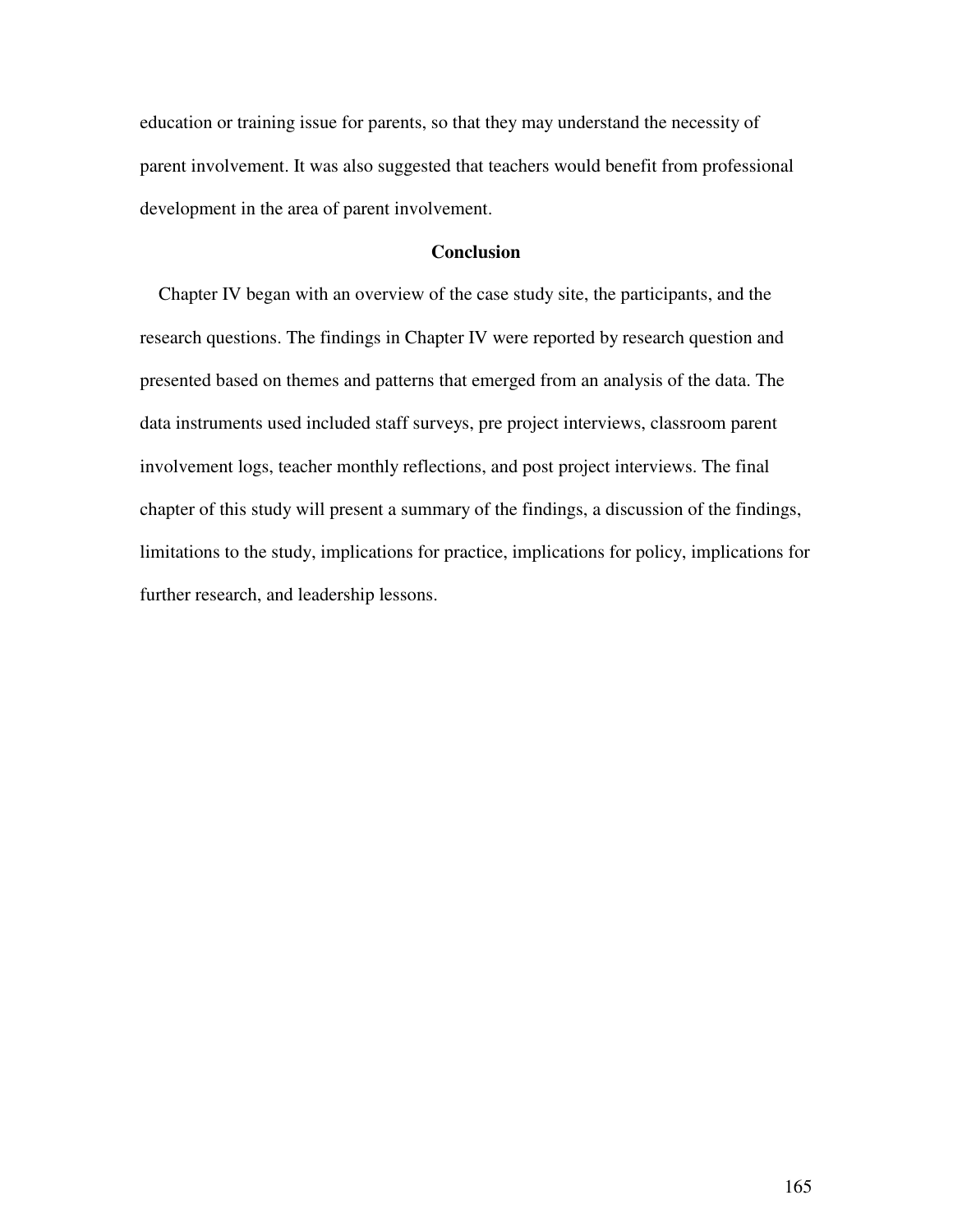# CHAPTER FIVE

### SUMMARY, DISCUSSION, IMPLICATIONS

## *Introduction*

The final chapter of the study summarizes and discusses the information that was presented in the previous chapters. The summary of the findings will be presented by research question and serves to present the answers to these questions. This section will be followed by a discussion of the findings as they relate to the theories and research presented in Chapter Two. Additionally, there will be a discussion of the limitations of the study. The following three sections will consider the implications of the study for practice and policy as well the implications for further research. Finally, the chapter will present a section on leadership lessons and a conclusion.

## *Summary of the Findings*

The qualitative case study focused on the following research questions:

- 1. What are the components of an effective K-2 parent involvement program?
- 2. In what ways does the initiation and implementation of a K-2 parent involvement program affect teacher practices?
- 3. How has participation in the project impacted teacher beliefs about parental involvement?
- 4. What were the challenges facing the creation of a parent involvement program?

# *1. What are the components of an effective K-2 parent involvement program?*

An important finding from question one and related to the components of an effective K-2 parent involvement program was that teachers believed communication was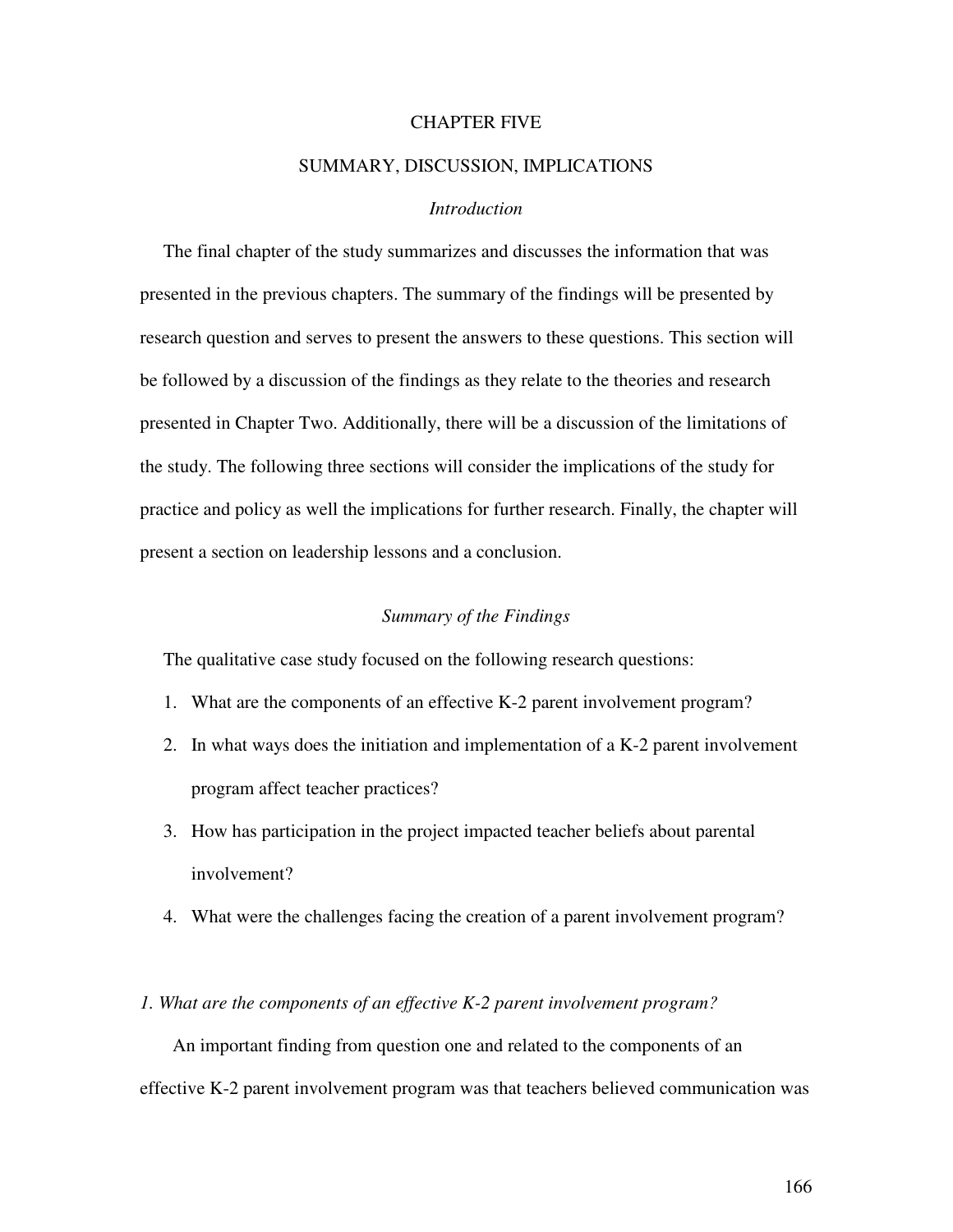the greatest parent involvement activity that occurred on a regular basis. The researcher noted that throughout the course of the study, the teachers continued to focus on communication as the most important element of parent involvement. This was interpreted to mean communication from both school to home and home to school. An additional finding highlighted the need for the school to do better outreach and encouragement as a way to get parents more involved. The teachers stated, that as the project continued, they noticed the same parents were doing much of the communicating with the teachers. The participant teachers believed that they must do a better job at engaging all of the parents, by reaching out to the parents and encouraging them to become involved. This was often noted in relation to the teacher feeling that they had to suggest to parents ways that they may be able to get more involved. It was suggested by three of the six teachers that the connection between home and school could be enhanced through the use of technology.

The findings also suggested that a parent involvement program could not be effective if the school and classroom did not display a welcoming environment. This finding lead the researcher to conclude that some of the teachers believed the school currently did not appear welcoming to all parents. However, all of the teachers themselves did believe that they had a welcoming classroom environment but they were not able to confirm that this existed throughout the entire school.

In a related finding, the teachers cited the need to offer workshops, trainings, or other forums to help inform parents about the need for parent involvement as well as ways for the parents to become involved, through both school based and home based activities. A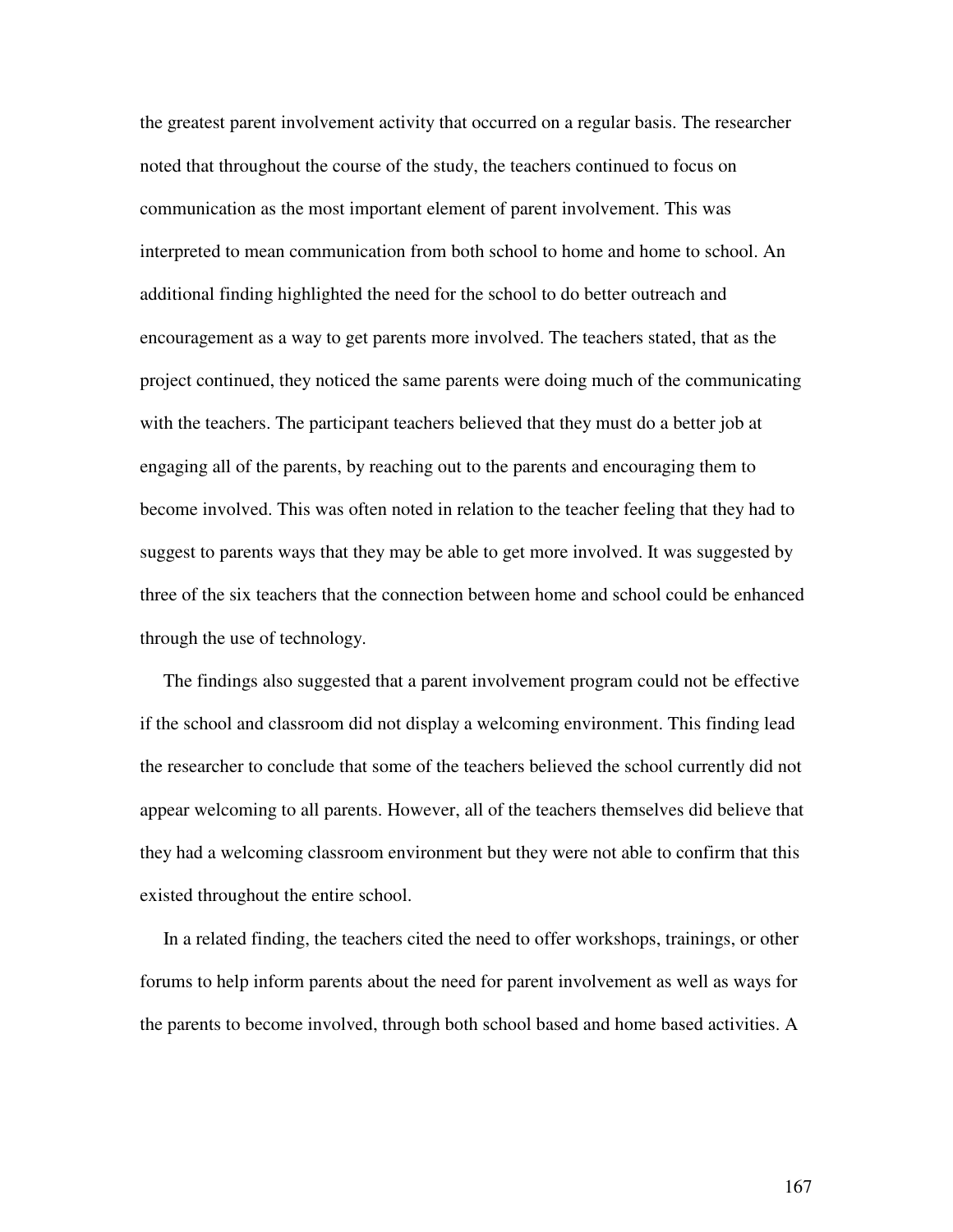final finding suggested that a person to help coordinate a parent involvement program or activities would help to support a more effective K-2 parent involvement program.

2. *In what ways does the initiation and implementation of a K-2 parent involvement program affect teacher practices?*

There were a number of interesting findings related to question two and how participation in the project may have impacted teacher practices. A primary finding was the awareness of all the teachers that they needed to communicate with all parents. This was highlighted in many of their reflections as well as in increases of activities that connected the school to the home including positive notes for children, special activities, and outreach to the parents on behalf of the teachers. The increased parent involvement over the second half of the project, by four of the six teachers, served to support the notion that teachers were in fact increasing parent involvement activity as the project progressed.

An additional finding related to teacher practices was an awareness of the desire to offer training or education to parents about the need for parent involvement. All of teachers noted that they were being contacted regularly by many of the same parents. The teachers believed more parents (not just the ones they were not constantly hearing from) would become involved if they new of the importance of involvement to their child's educational achievement. A number of teachers (four of the six) worked to raise this awareness in their own classroom by reaching out to parents of all their students and working to encourage more involvement.

Three of the teachers in the project described improved academic performance for a number of students in their classroom, following contact by the teacher to the parent. The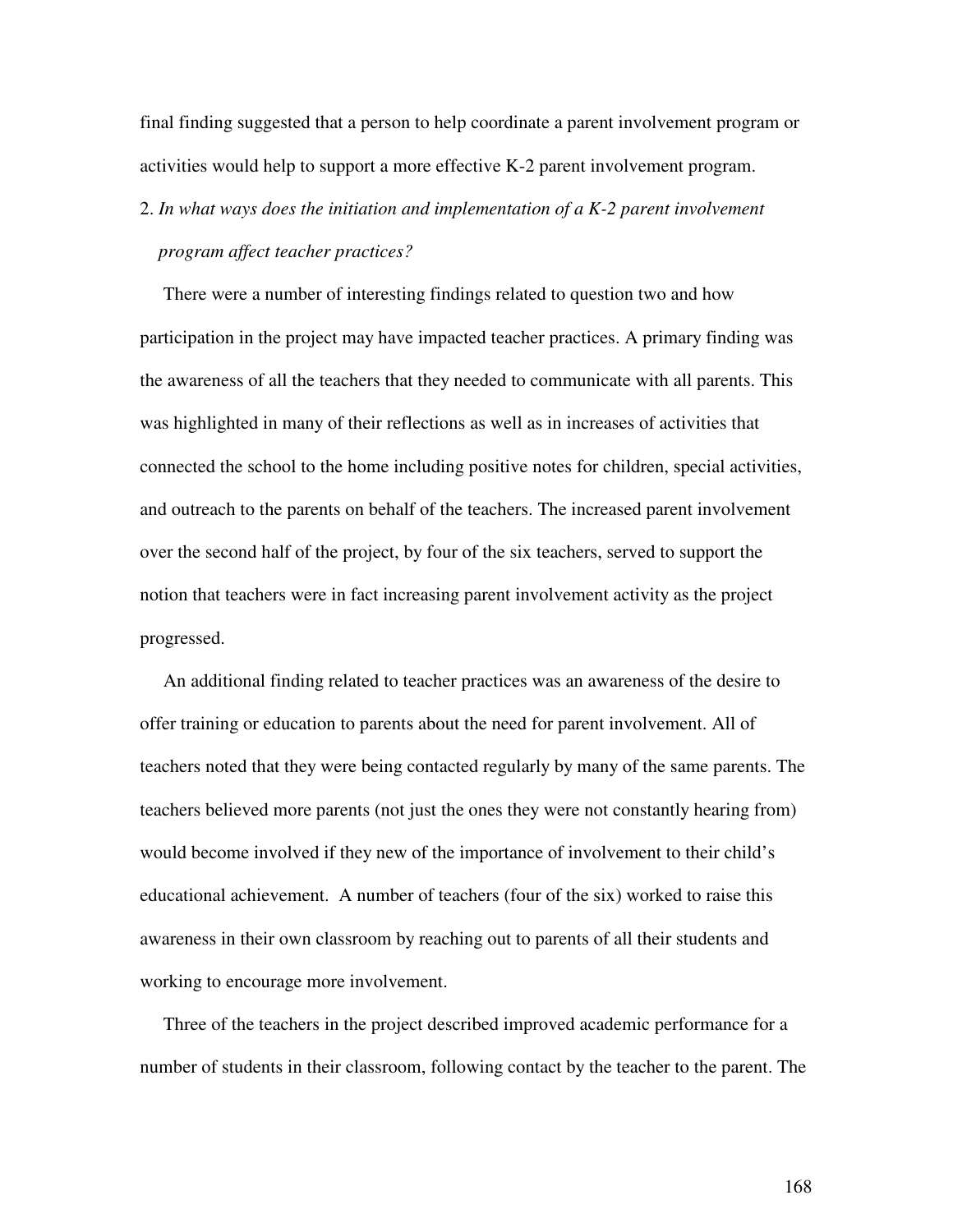teacher reflections indicated that once the parents knew of the concern, and the parents communicated with the teacher, then the student showed improvements. This finding may also be linked to the need to inform parents of the significance of parent involvement especially for students with academic needs.

An additional finding related to teacher practices involved working with colleagues on this specific parent involvement project. A number of the teacher participants felt that they had professionally benefited from working with others. Teachers commented that they learned from other teachers and that they valued the opportunity to work with colleagues on the subject of parent involvement. They felt that being part of a team allowed them to learn and implement new ideas in their practice.

3. *How has participation in the project impacted teacher beliefs about parental involvement?*

Findings affiliated with question three seemed to highlight the major conclusion that participation in the project primarily served to reinforce teacher beliefs about parent involvement. The teachers believed from the beginning of the project that parent involvement was very important, and their beliefs did not change. What the findings indicate however, was that over time there may have been a broader understanding of what was meant by the term "parent involvement."

The teachers also reflected on their own outreach to parents. An additional finding illuminated how the teachers' original beliefs about the level of parent involvement were based primarily on the communications that came from parents to the school. As the project continued a number teachers started to believe that they were only communicating with the parents that engaged them and that they, the teachers, could be doing more to get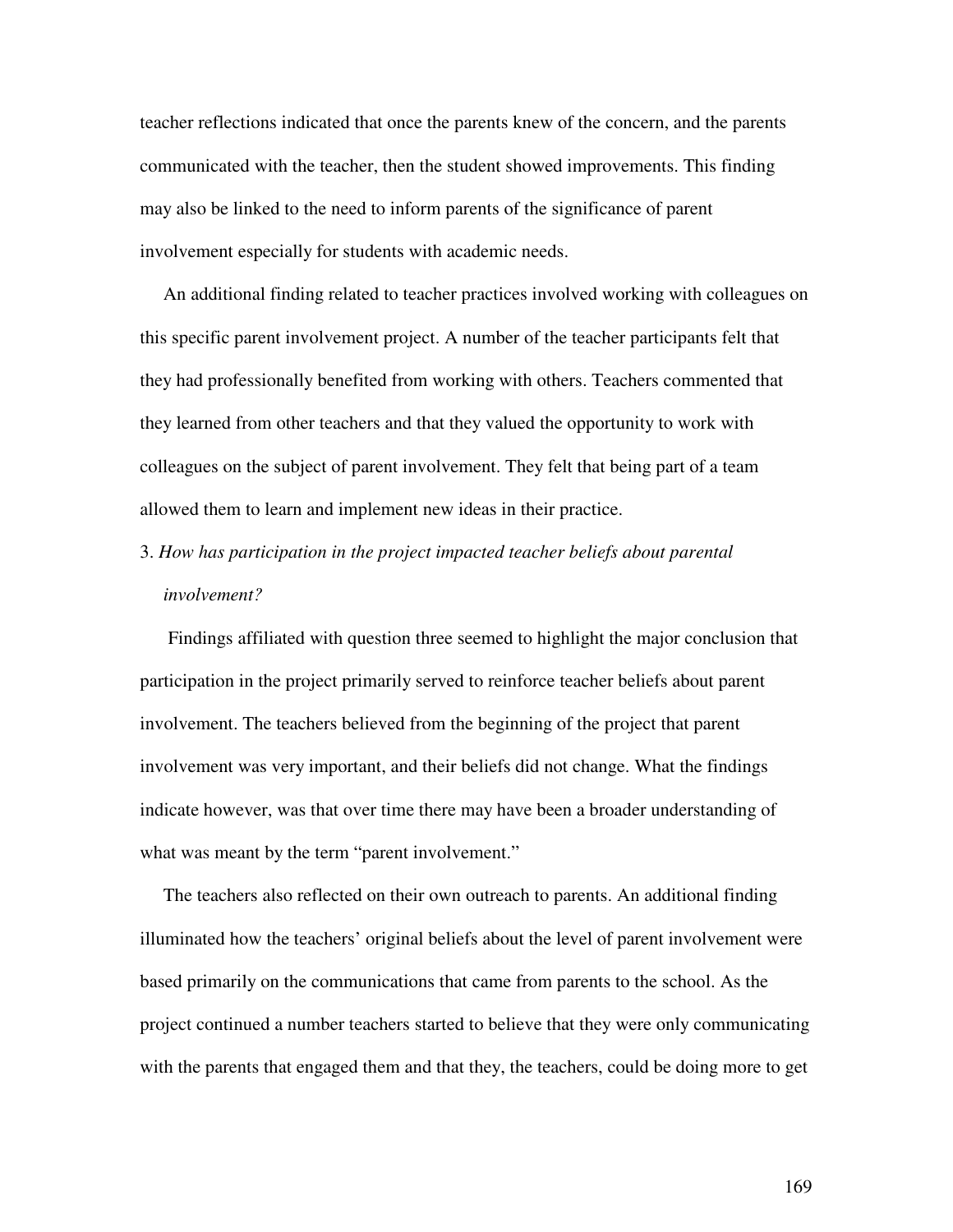the involvement of all parents. All of the teachers noted the positive responses from the parents with regard to an enhanced communication from the teacher and a few came to believe that their connection to the parents resulted in gains for the child.

## *4. What were the challenges facing the creation of a parent involvement program?*

The final question related to challenges facing the creation of a parent involvement program. The findings indicated that there may be a number of challenges facing the creation of such a program. Some of these were time constraints for teachers and parents, an uncoordinated school based program, a school environment that does not welcome all parents or encourage their involvement, as well as education for parents with regard to the significance of parent involvement. A lack of teacher desire to work with colleagues to support a school wide program or the teachers' lack of understanding of how important parent involvement is, were also seen a relevant challenges to the creation of a parent involvement program.

#### *Discussion of the Findings*

The Discussion of the findings will examine the study data as it relates to the research themes presented in Chapter 2. The literature themes included a discussion of current state and federal legal mandates regarding parent involvement as well as a review of literature discussing adult learning, teacher professional development and preservice teacher preparation with regard to parent involvement. Two additional themes included the research on the various definitions and descriptions of parent involvement and a review the connections between parent involvement and student achievement. A Final theme reviewed literature related to how and why parents become involved in their child's education.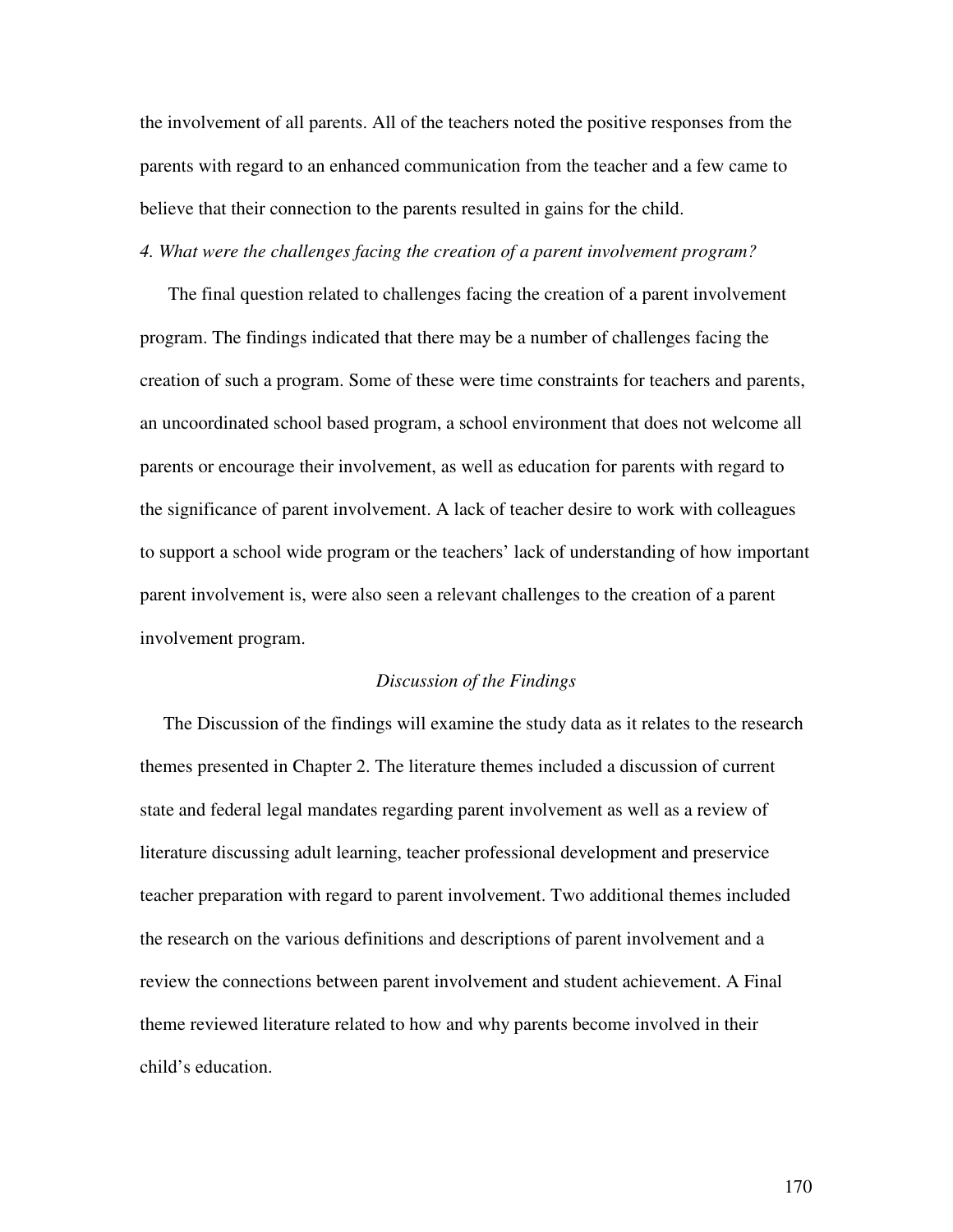### *Legal Mandates Regarding Parent Involvement*

The field of K-12 public education has a number of legal guidelines as well as numerous public policy goals that address the need for parents to be involved with their children's education. The No Child Left Behind Act of 2001 as well as the Massachusetts Education Reform Act 1993 both provide requirements and recommendations for parents to be involved with their child's education. In the No Child Left Behind Act, The United States Department of Education describes Title I parent involvement as "affording parents substantial and meaningful opportunities to participate in the education of their children" (United States Department of Education, 2004). Further, the law, Section 1118 (e) goes on to state that the school:

Shall provide materials and training to help parents to work with their children to improve their children's achievement, such as literacy training and using technology, as appropriate, to foster parental involvement. [Also, the school] shall educate teachers, pupil service personnel, principals, and other staff, with the assistance of parents, in the value and utility of contributions of parents, and in how to reach out, communicate with, and work with parents as equal partners, implement and coordinate parent programs, and build ties between parents and the school. (United States Department of Education, 2004)

Throughout the course of the project, the teachers came to realize the necessity of training parents, as well as other teachers, to increase effective parent involvement. The Massachusetts Education Reform Act stipulated the creation of an Advisory Council for Parent and Community Involvement and Education. This Council recommends that there needs to be meaningful communication between home and school, that parents and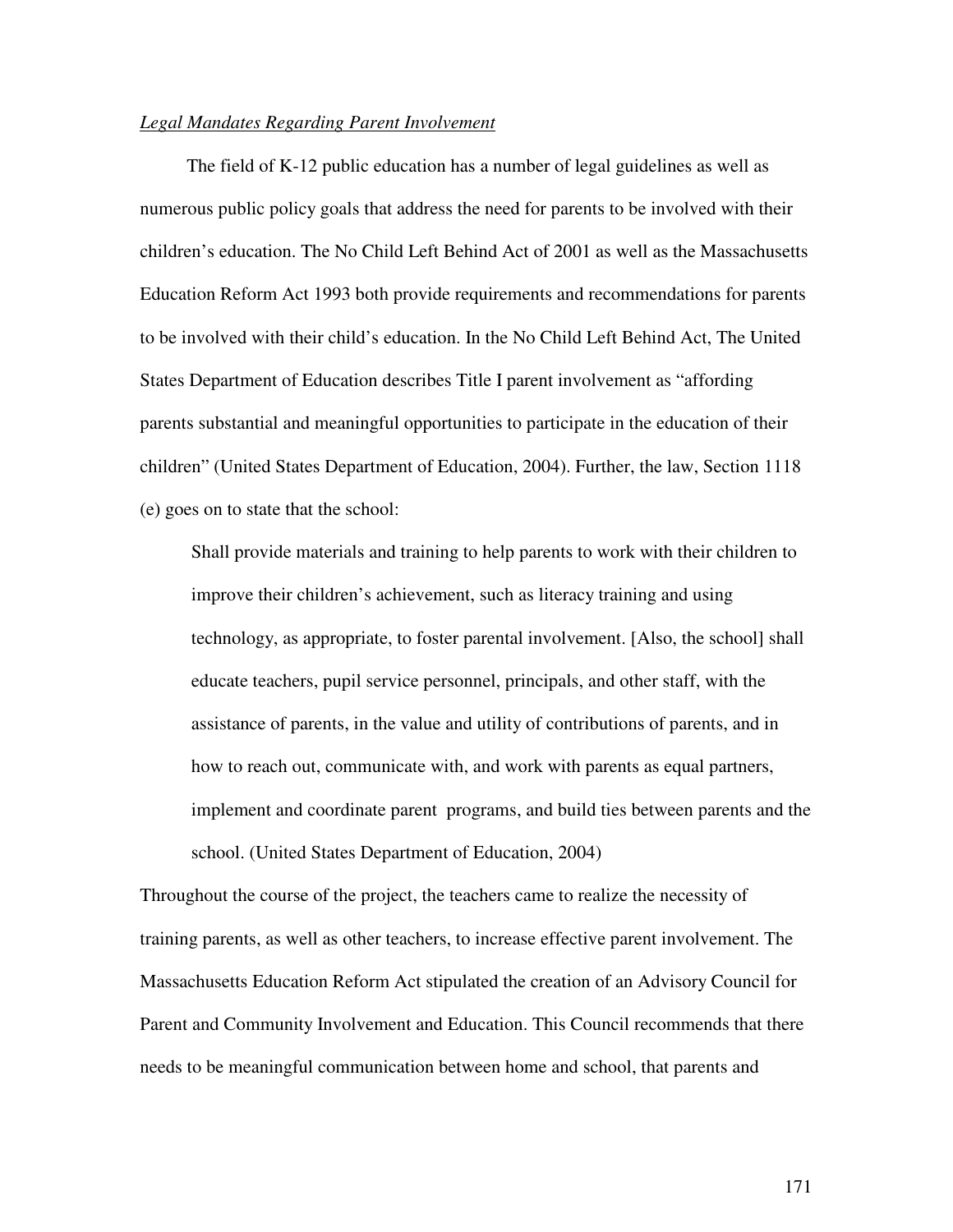families need to feel welcome in the school, and that training and education could help the teachers to work more effectively with parents and families (Commonwealth of Massachusetts, 1993b).

Initially, the teachers felt that the parents who were involved chose to be involved and that the other parents may not care about their child's education. As the project continued, all of the teachers came to realize that that the school, and indeed they, needed to do more to attract the parents who may seem to be uninterested. The teachers identified training, workshops and education as a way to enhance knowledge about parent involvement for both parents and school staff. This lack of understanding of the need for parent involvement, on behalf of some parents and teachers, was also seen as a challenge to creating an effective parent involvement program.

Equally as important to the creation of a parent involvement program was the need to have parents feel welcome in the school. It is clear that both No Child Left Behind and the Massachusetts Education Reform Act believe that this barrier to involvement can not be accepted and that the school must work to mitigate this problem. The teachers were also in full agreement with this notion. This need for a welcoming environment was referenced a number of times and believed to be critical to a successful program.

#### *Adult Learning*

The current literature on adult learning, primarily professional development and teacher collaboration, highlights the need for teachers to work together as a way to fully maximize professional development and training in an era of reform (Little, 1993). The research also indicates that adults must have the self concept of being a learner and feel that there is a need to engage in learning (Knowles, 2005). All of these ideas, illuminated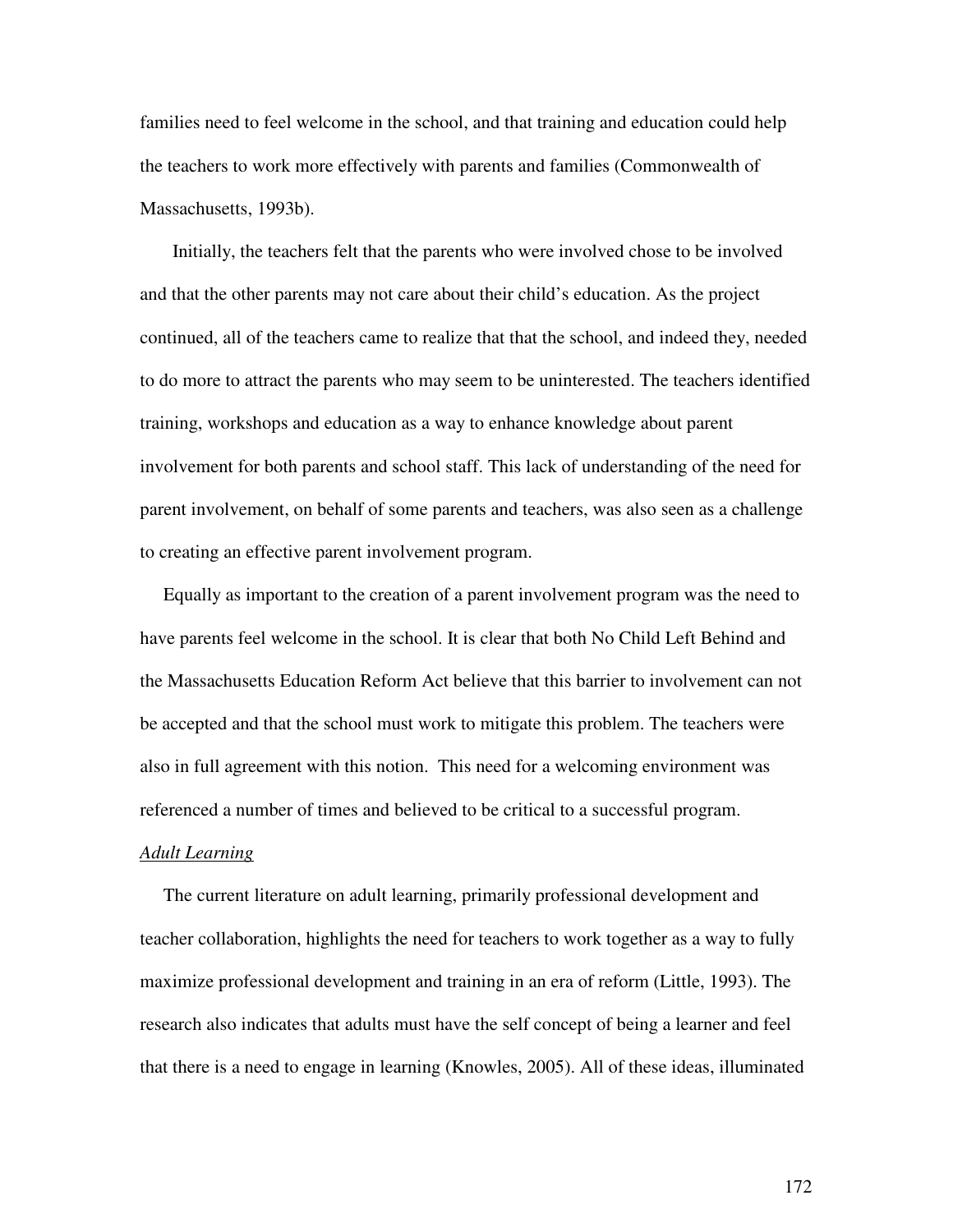through current research, relate to the findings from this study. Over the course of the study the teachers expressed a number of ideas regarding working together on the project. A few of the teachers believed that working with other colleagues around parent involvement helped them to clarify some questions as well as get ideas from others. Also present was the desire of some teachers to learn more themselves or help others to learn more about parent involvement.

One of Knowles (2005) six principles of adult learning (androgogy) is the *role of the learners' experiences*. This principle is based on the belief that the adult learner brings to any situation personal experiences based on their upbringing, background, and age. The teachers in the study expressed beliefs that were in large part based on their own experiences. Some teachers spoke about their work with certain families or children and how they could tell the level of parent involvement that occurred from the home. What is interesting about this principle is how it may also be applied to the parents themselves. As adults, parents will bring their own beliefs and perceptions to the need for parent involvement and what that involvement may look like. In understanding the role that experience plays for adult learners, the initiation and implementation of any parent involvement program would need to be aware of this paradigm for teachers and parents and consider the importance of life experience in the implementation process.

In having the teachers work together as part of the parent involvement team, there was a genuine opportunity for collaboration to support better and more effective parent involvement. While some of the teachers found this opportunity valuable, others did not. It was clear to the researcher that the current working environment did not support collaboration or strong collegiality and therefore it was an obvious struggle for some. The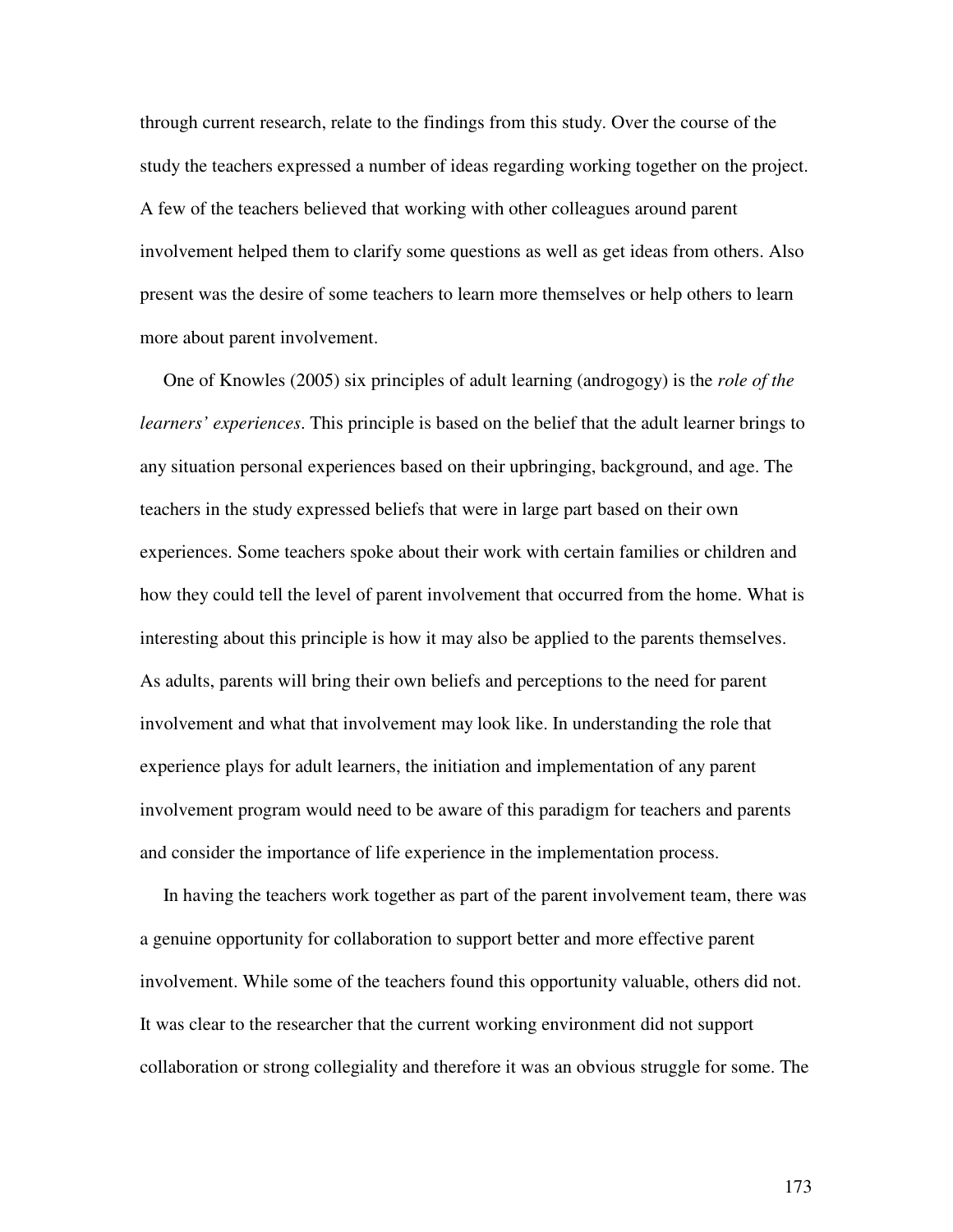school culture did not nourish strong parent involvement, thus the teachers and parents were not focused on this issue. As Barth described, you will know there is collegiality when you observe "people talking with one another about practice" (Barth, 2006, p.11). In order to have teachers working together to create an effective parent involvement program, collegiality and collaboration would need to be supported and encouraged within the school, especially by the school leadership. The teachers in the study had a very genuine desire to enhance parent involvement and worked to support this need in their own individual classrooms. There was an absence of a structured system that allowed them to work together and with other staff members to truly enhance and expand an effective parent involvement program. Any training that would be done, for either teachers or parents would need to consider the principles of adult learning and understand that relevance of information is critical.

A number of the recommended practices for preservice teachers, with regard to parent involvement, would help in the implementation of an effective parent involvement program. As the current literature indicates, there is not a large focus put on the subject of parent involvement in teacher preparation programs. As a result of this, in most cases teachers enter the classroom with limited research based knowledge about parent involvement. Given that the teachers in the study noted that their understanding of parent involvement was based primarily on personal experience in the classroom, effective training in this area may serve to expand a teacher's repertoire with parent involvement initiatives. Some of these suggested models include guest speakers, role playing, case study method, research with families and teacher self reflection (Shartrand, et al. 1997). Given that parent involvement has been identified as a key component in a child's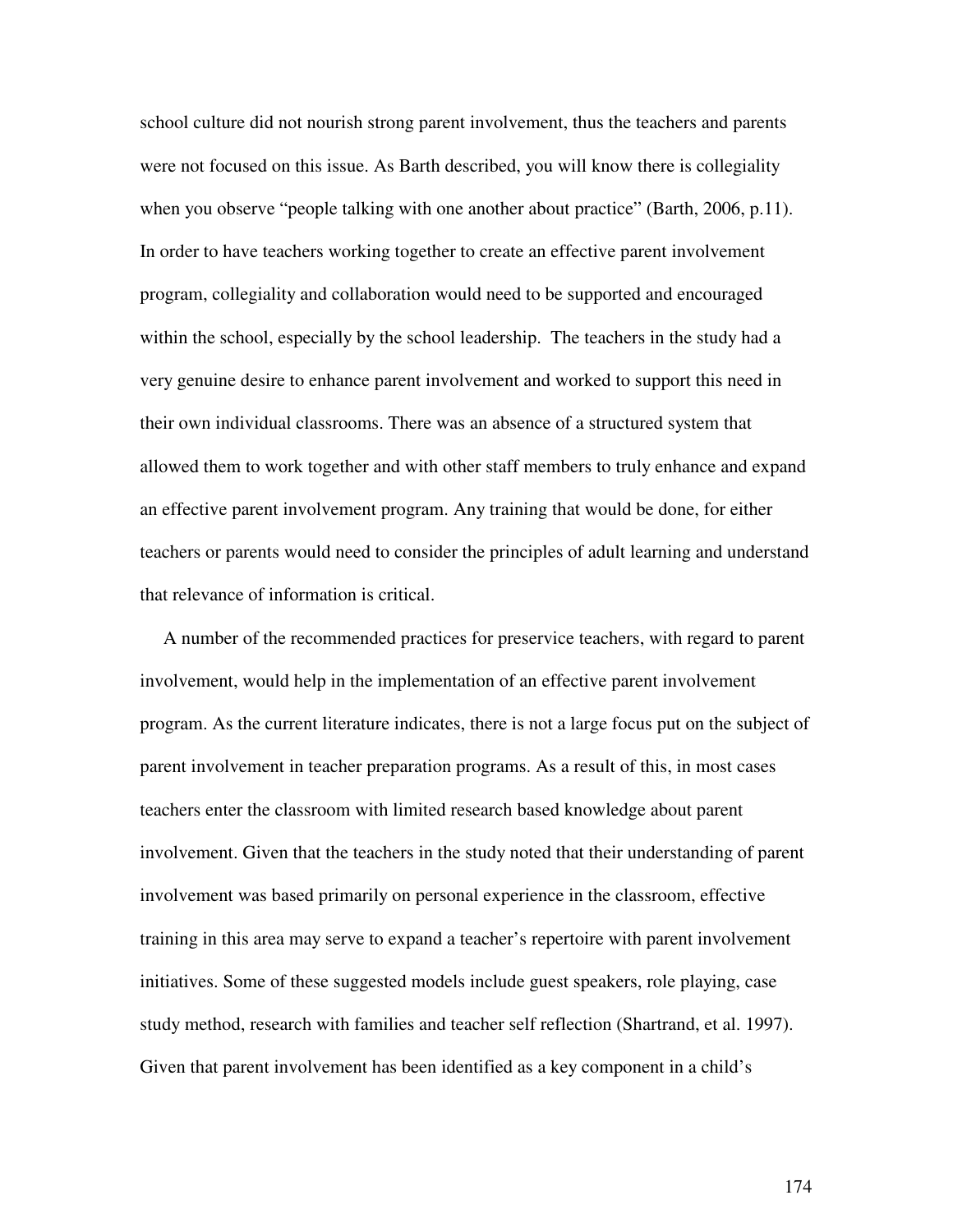education, effective applicable training and professional development for all staff would be very beneficial.

## *Definitions and Descriptions of Parent Involvement*

In practice, parent involvement has been defined as representing many different parental behaviors and parenting practices including communication with school, communication with the child about school, parent aspirations for the child, and home routines to support learning (Fan and Chen, 2001). As a result of these varying definitions, there can be confusion amongst school staff and parents as to exactly what parent involvement means. As part of the study, a specific set of definitions was used as a way to help clarify these descriptions and to provide a common language to be used. The definitions selected were based on Dr. Joyce Epstein's six types of parent involvement paradigm (Epstein, 1995). The four used in the study were:

Parenting: Assist families with parenting and child-rearing skills, understanding child and adolescent development, and setting home conditions that support children as students at each age and grade level. Assist schools in understanding families. Communicating: Communicate with families about school programs and student progress through effective school-to-home and home-to-school communications. Volunteering: Improve recruitment, training, work, and schedules to involve families as volunteers and audiences at the school or in other locations to support students and school programs.

Learning at home: Involve families with their children in learning activities at home, including homework and other curriculum-linked activities and decisions.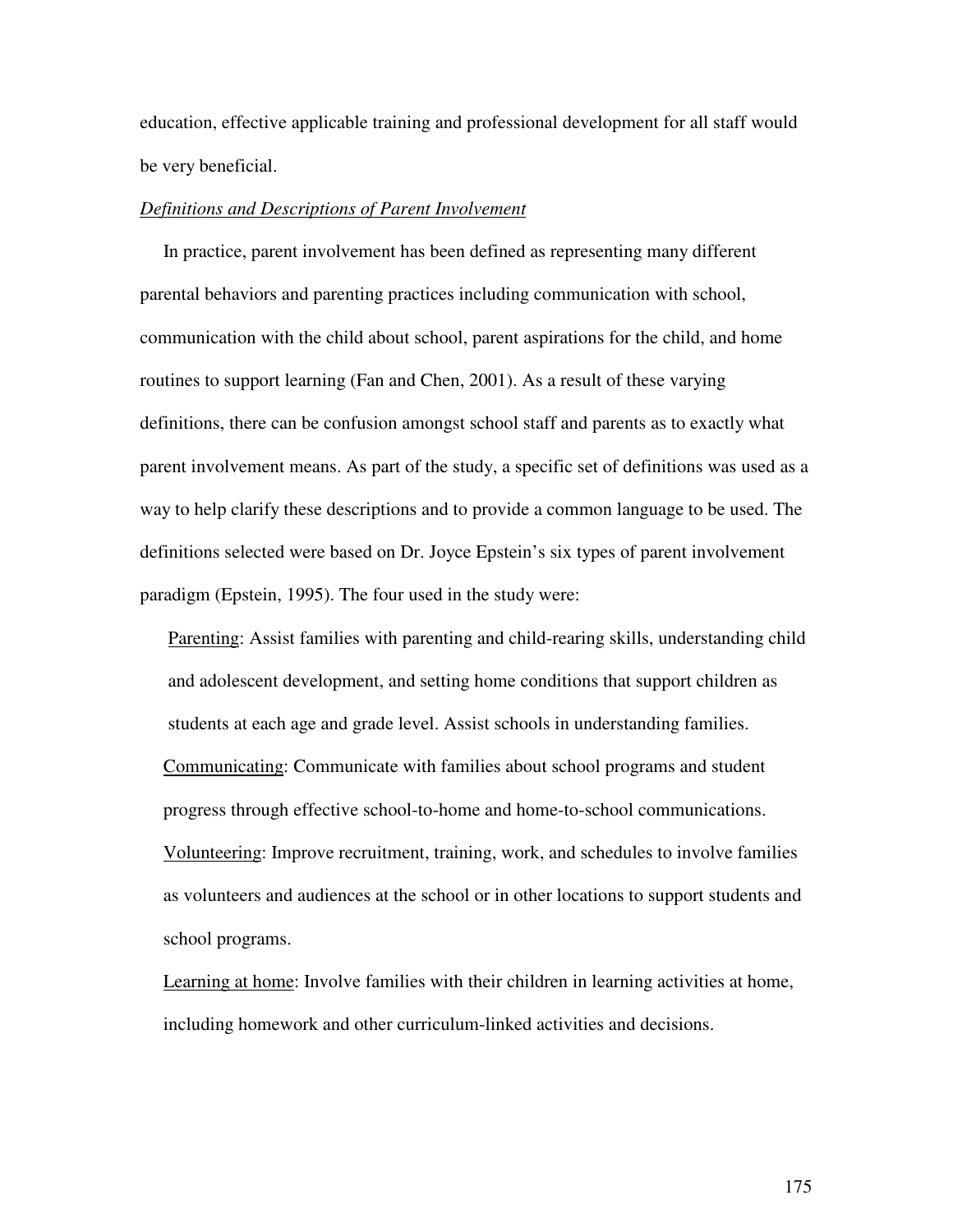The goal was to provide these common definitions and descriptions as a way to help identify the types of parent involvement that were occurring in the sample classrooms.

Throughout the study the teachers overwhelming identified communicating as the primary and most common form of parent involvement that was occurring. This held true for all six teachers. In addition, as the project continued, there was a larger number of learning at home occurrences that were documented. What was occurring less, were parent involvement activities in the parenting and volunteering categories. Even with the common language and descriptions, the data suggested that some of the teachers had interpreted these categories differently. This data highlighted the need to clarify exactly what is meant by parent involvement, especially if a school is interested in implementing an active and successful program.

The differences between school based parent involvement and home based parent involvement have been discussed in current research literature. The concept of home based parent involvement and its impact on a child's education emanated from this study as well. When trying to document and understand the types of parent involvement that were occurring, it was easier for the teachers to note the school based parent involvement (notes to and from school, special activity bulletins, newsletters, and classroom volunteering) than it was to document the home based parent involvement. In some instances homework completion and parent generated communications did highlight home based activities. What is important to note was that the teachers seemed to make some assumptions about parent involvement based on the presence of school based parent involvement. Given that literature has identified home based parent involvement as activity happening outside of the school day (Epstein (1995), Singh (1995), Ho Sui-Chu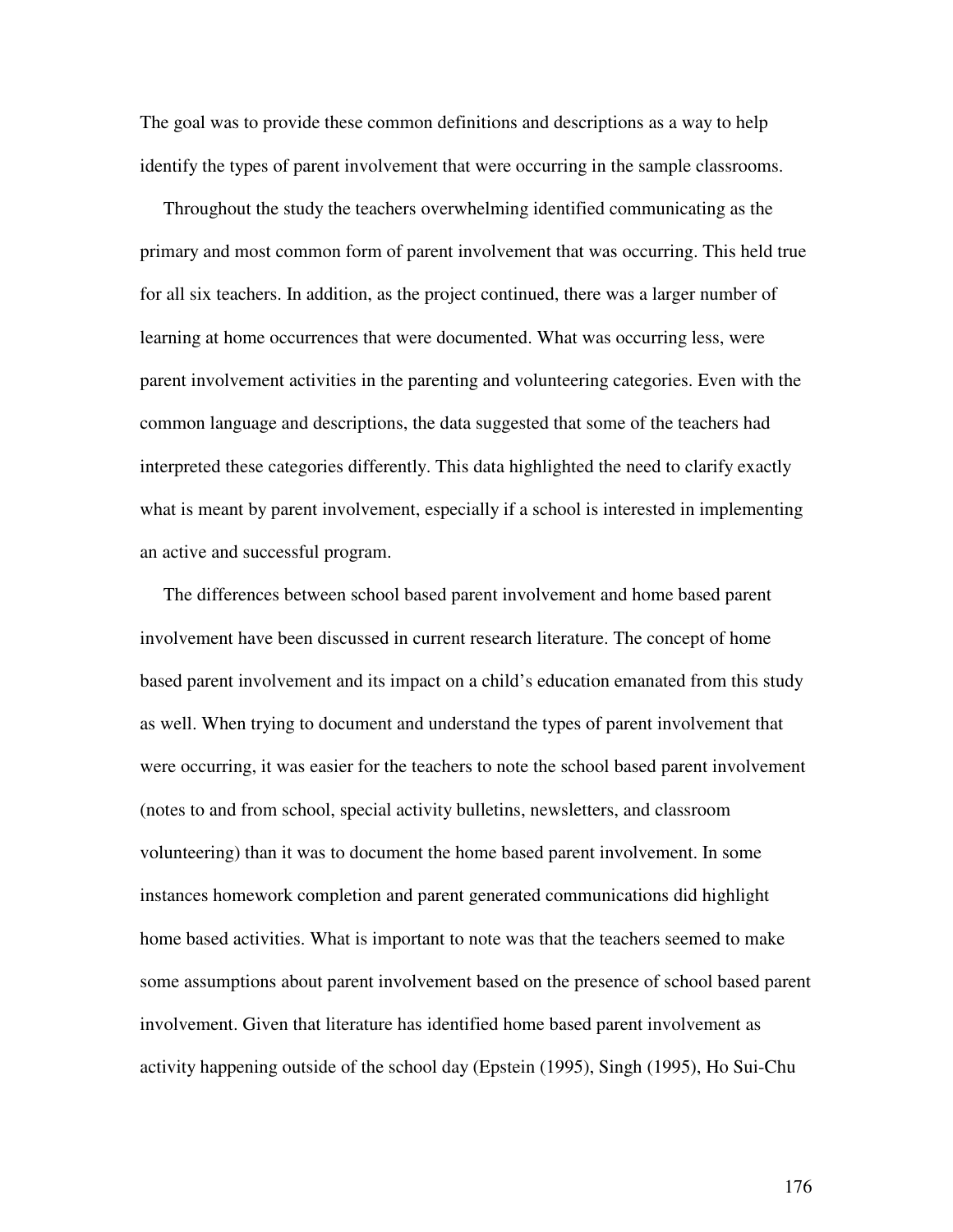and Willms (1996), Fan and Chen (2001)) it was a challenge for the teachers to be aware of all that was going on outside of the school. In some cases they believed that the parents were not "involved" or "did not care," when there was truly no way to confirm this because the involvement may have been occurring elsewhere and this involvement was not communicated to the teacher by the parent.

Throughout the study, the teachers identified cases where successful parent involvement had a positive effect on a child's learning. This involvement was noted by the teacher following some type of communication with the parent. In some instances it was parent generated and in some cases it was teacher generated communication. This finding brings to question the impact of expectations. While there is no way to confirm this, Marcon (1999) raised the same question in her study on preschool parent involvement. She did establish that the more active parent involvement the greater gains for the children (Marcon, 1999). She noted:

The exact mechanisms of this notable influence are unclear, making it difficult to determine whether teacher perceptions or actual child changes or some unidentified third variables are the source of higher ratings of children whose parents are more involved. It is possible that teachers rated children higher as a result of familiarity with parents who appeared to be more interested in their children's education. Such parent interest may have influenced teachers' willingness to work with children, resulting in an enriched school experience for those in the high parent involvement group.  $(p, 5)$ 

Given that there are parents who may appear to the teacher as being uninvolved, a consideration of this potential challenge must be considered. The data from the study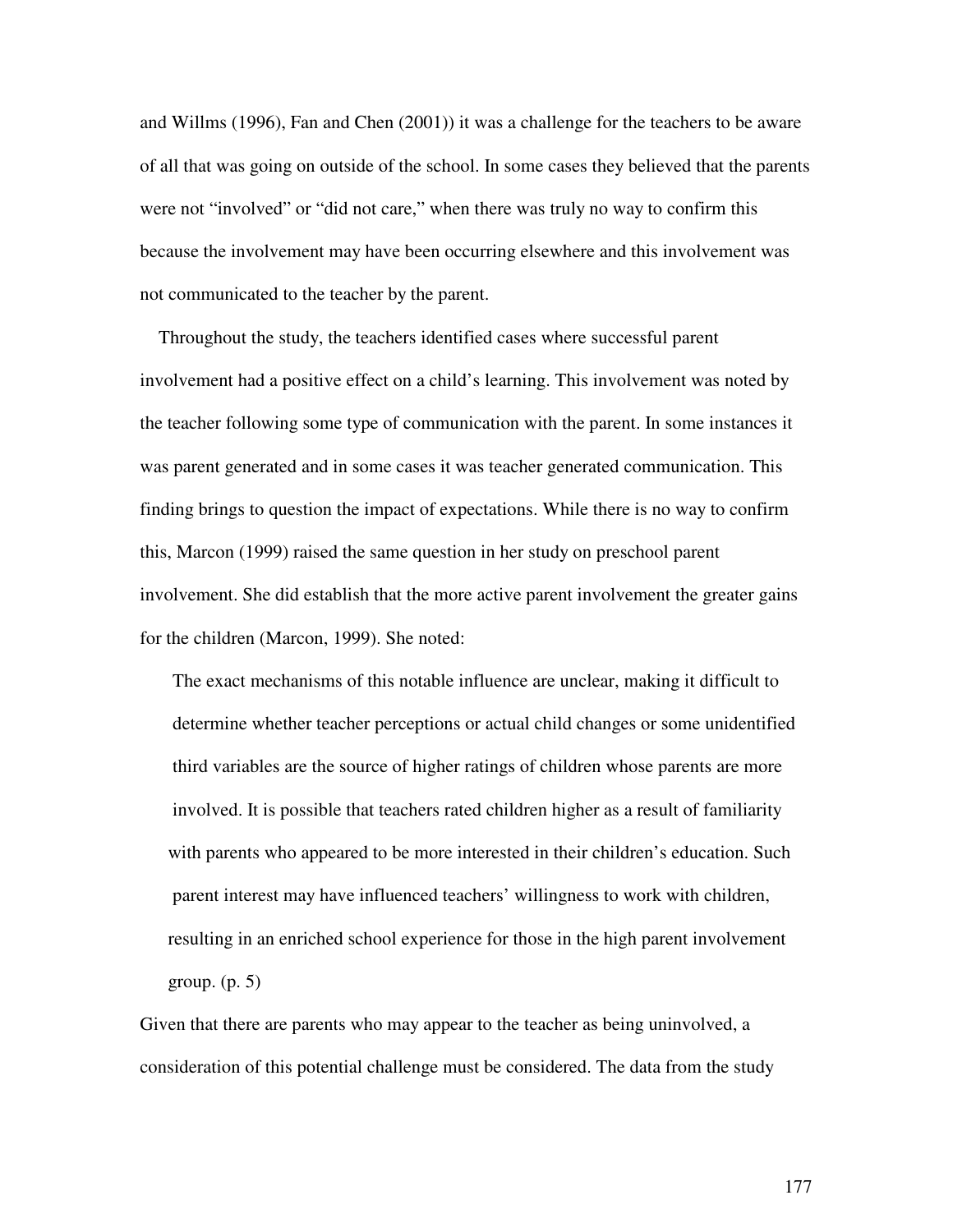generated a recommendation for parent training about the importance of parent involvement as well the different types of parent involvement that may help a child in school. It would be important for a school to understand this potential bias before they entered into a parent training program.

### *Parent Involvement and Student Achievement*

The current research indicates that parent involvement can have a positive effect on student achievement. This involvement may support success in a number of ways including higher grades and test scores, improved behavior, better attendance, and enrollment in post secondary education (Henderson and Mapp, 2002). Throughout the study there was a good deal of data to support the link between parent involvement and student achievement. One of the findings indicated that in a number of instances, once a parent was notified of a problem, and given suggestions as to how to help the child, the academic performance of that child showed improvement.

The teachers also indicated that they spent much of their time communicating with the same parents. In some cases, it was a small group of parents. This occurred in all of the study's classrooms. As the project progressed the teachers were noting that they were spending a great deal of time with these select parents and that they needed to reach out to parents they did not hear from constantly. As the teachers did better outreach, they were able to get more parents involved. This outreach to parents is a critical finding, especially as research indicates that it is the work and home and learning at home activities that have the greatest impact on student achievement and not simply attending activities at school.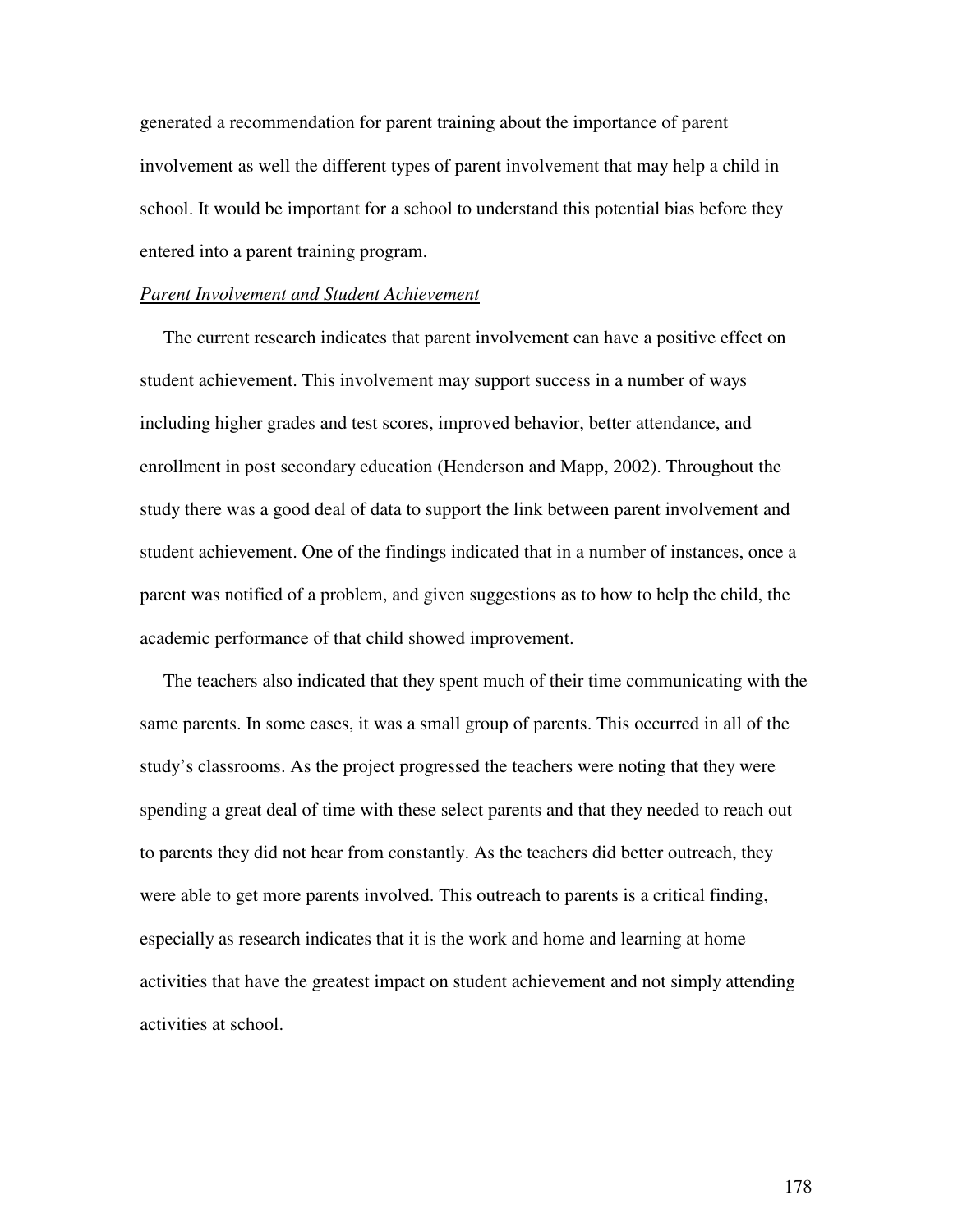Ho Shi-Chu and Willms (1996) state:

Schools did differ significantly in levels of involvement associated with participation as volunteers or attendance at PTO meetings, but this type of involvement had only a modest effect on reading achievement and a negligible effect on mathematics achievement. It was involvement at home, particularly in discussing school activities and helping children plan their programs, that had the strongest relationship to academic achievement. (p. 137)

With the teachers making efforts to connect with less represented parents, there would likely be a more visible link between home based parent involvement and achievement. In two of the classrooms, the teachers actually sent home academic communications to every parent as a way to connect the school activities to the home. The sole purpose of the communication was to draw the parents' attention to the need for involvement outside of the school day. Some of the teachers felt that the school needed to play a more active role in highlighting this need for parents as well as supporting parents as they work with their child at home.

The data from the study also indicated that all of the teachers believed early parent involvement was significant to the child's current success and continued achievement as they grew older. The teachers' identification of the significance of early parent involvement was not surprising to the researcher given that sample classrooms were in grades kindergarten, one and two. Research supports this theory. Miedel and Reynolds (1999) conclude, "even after controlling for family background, the number of activities in which parents participated in preschool and kindergarten was significantly associated with higher reading achievement, with lower rates of grade retention at age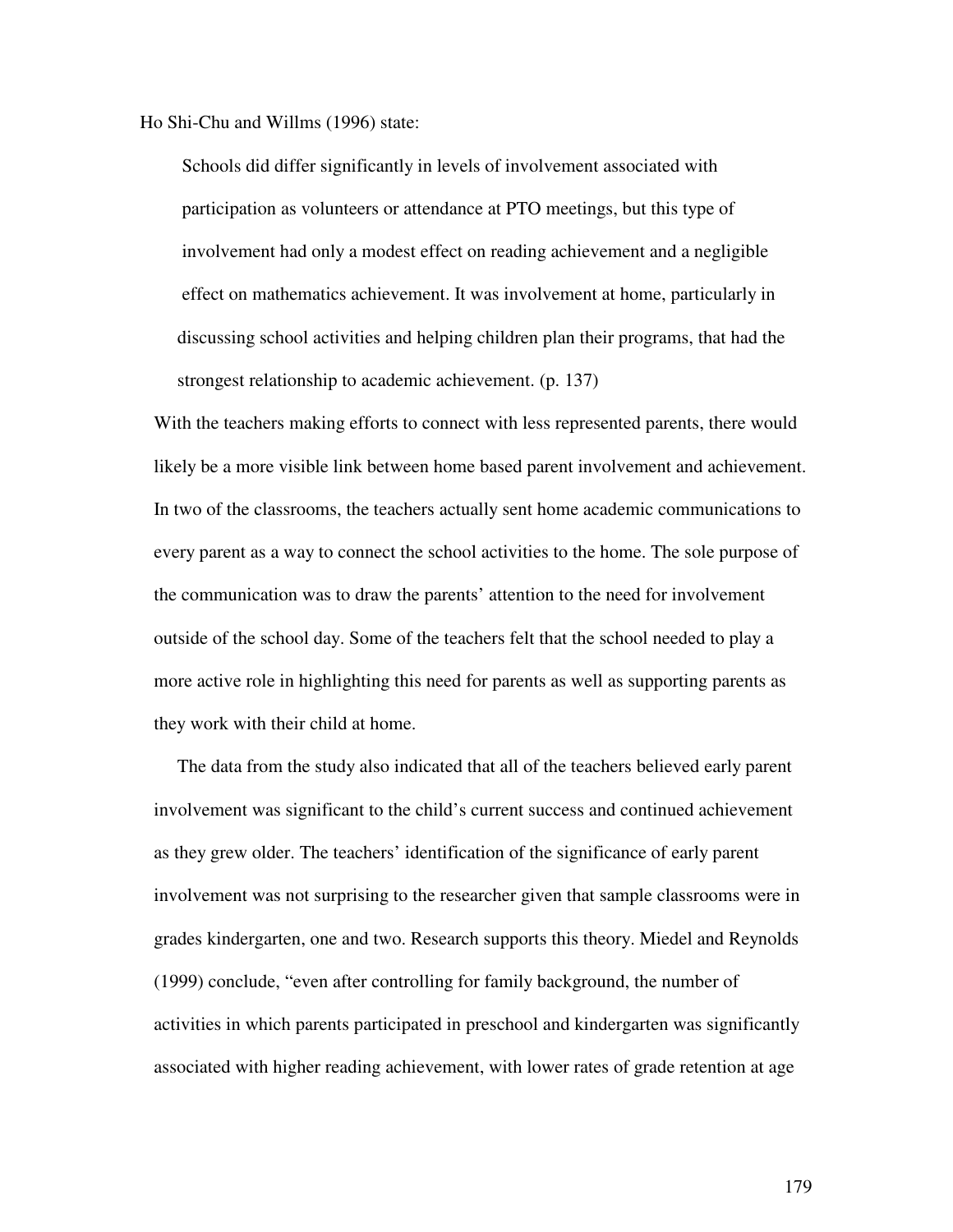14 (eighth grade), and with fewer years in special education" (p. 379). Additionally, Bernard (2004) concluded, that while parents and teachers reported instances of involvement somewhat differently, there was a positive connection established between parent involvement in the early grades and successfully finishing high school.

### *Why and How Parents Get Involved in Their Child's Education*

As schools seek to involve parents as a way to increase student engagement, family engagement, and student achievement, it is critical for the schools to review what they do to support parents and how they display, through their actions, their commitment to parent involvement. Parents become involved in their children's education in a number of ways. This involvement is often impacted by school and teacher practices, student age or course and subject expectations, and social issues or personal beliefs embraced by parents, students, and school personnel (Colman, 1991; Epstein and Dauber, 1991; Eccles and Harold, 1993; Hoover-Dempsey and Sandler, 1995; Lareau and Horvat, 1999; Chavkin, 2000; Feuerstein, 2000; Mapp 2003; Souto-Manning and Swick, 2006 ). A school committed to creating partnerships with families, must also be aware of any possible language, beliefs, or actions that will send negative messages to parents and dissuade them from becoming involved.

At the beginning of the project, most of the teachers believed they knew why parents were involved with their child's education. Most of the teachers felt that these parents were ones "who cared" or "understood the importance" of their involvement. As the project progressed however, a number of the teachers noted some other reasons that parents may not be involved, at least as the teachers framed the concept of involvement. There were numerous data indicating that teachers felt many parents did not have time to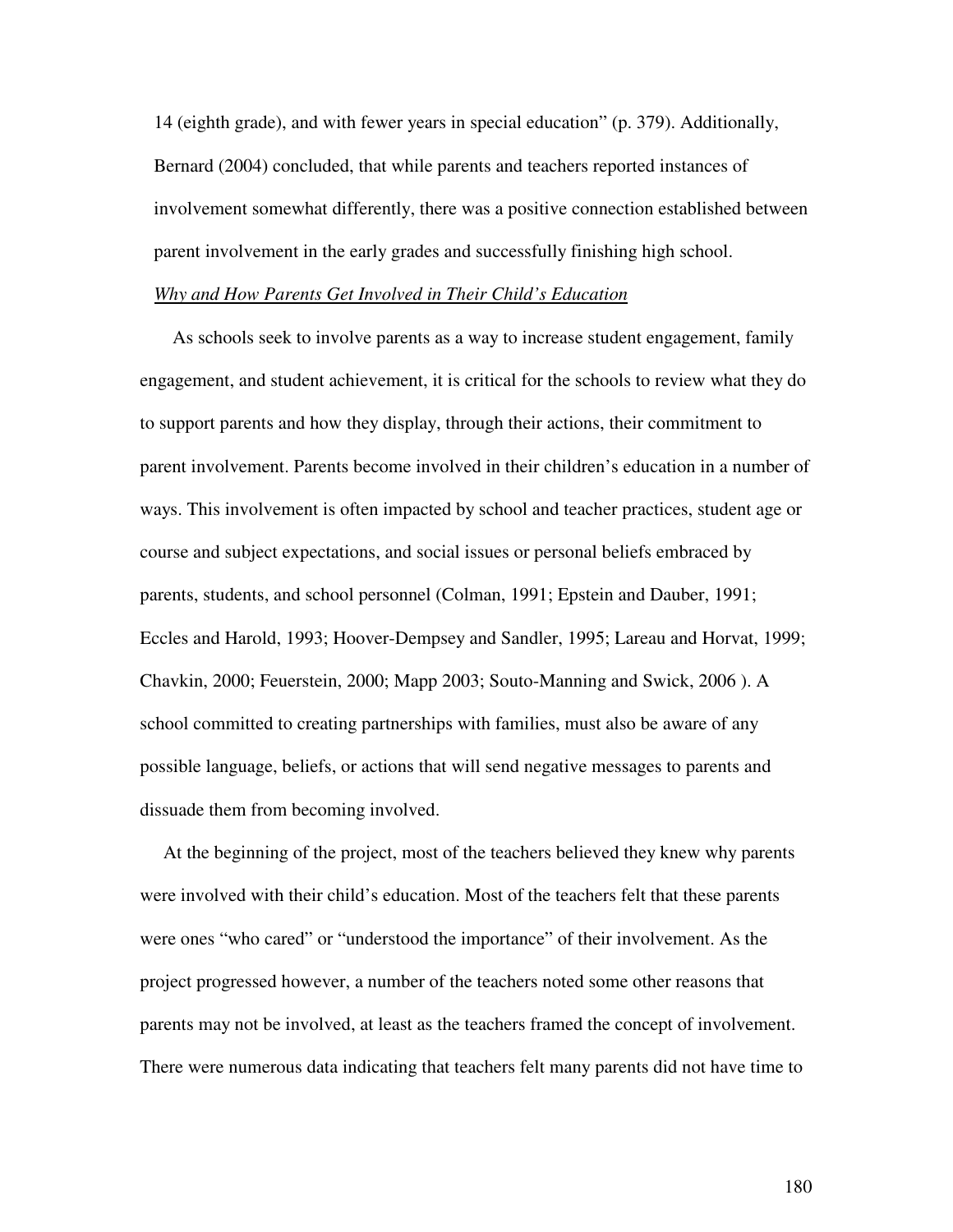become more involved. Some also felt that there were parents who were unaware of how to get involved, and some teachers believed the school had not done a very good job at welcoming parents. As a way to rectify this, the teachers suggested the school do a better job at informing parents about opportunities as well as creating a welcoming and supportive school environment.

A research study done by Karen Mapp (2003) identified a number of the same issues illuminated by the teachers in this study and their similarities were worth noting. A goal of Mapp's research was to "investigate factors that influenced parents' involvement in their children's education in an attempt to understand the motivations, incentives, expectations, and apprehensions influencing parents' participation in their children's educational development" (p. 38). Mapp's findings indicate that "parents expressed a genuine and deep seated desire to help their children succeed in school. Parents wanted their children to succeed academically and were motivated to do what they could to ensure their children's academic success" (Mapp, 2003, p. 42). The findings generated from the data collected at Fletcher Elementary School indicate many of these same beliefs. The teachers noted that many of their parents were interested in helping their children. While they expressed frustration at some of the parents who did not become involved, there was a general awareness that there may be factors at play that were keeping them from being more involved.

In Mapp's research, the parents also identified both "social" and "school" factors that influenced their involvement. The parents articulated that their own school experiences and histories had an impact on their involvement, as did time commitments, other responsibilities and cultural norms and values (Mapp, 2003). Similar findings generated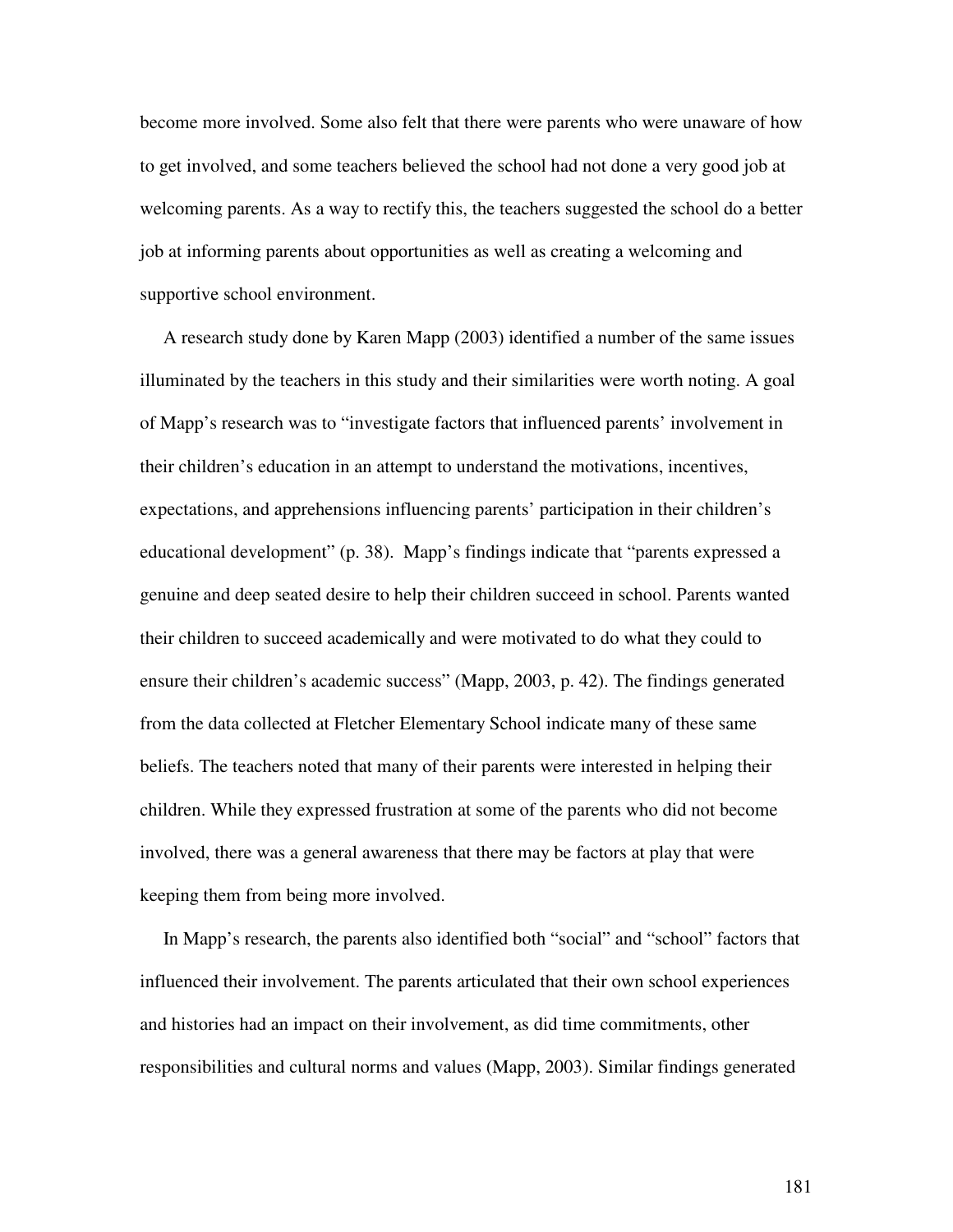based on teacher perceptions and beliefs, also emerged from the current study. The teachers noted that certain parents who were more "school aware" or who had children with unique needs seemed to engage the teacher more than other parents. As they continued to collect data and reflect on their practices, many of the teachers saw a pattern emerge. By the mid point of the project, the teachers were becoming aware of their need to do outreach to all of the parents and not just the ones who were engaging them. There were also emerging beliefs that parents may have other responsibilities and time commitments that kept them from becoming more involved.

An additional finding related to Mapp's research focused on the need for parents to feel welcome and supported in the school. Every teacher in this study believed that their own classroom provided a welcoming and comfortable environment. However, they could not agree that the broader "school" climate was welcoming to all parents. Most of the teachers did note that things had gotten better over time, but that there was still quite a long way to go. The parents in Mapp's study seem to validate the Fletcher teacher beliefs, in that they also believed that a strong relationship with the school personnel (and one that displayed respect for the parents) helped encourage their participation. "When school staff engage in caring and trustful relationships with parents that recognize parents as partners in the educational development of children, these relationships enhance parents' desire to be involved" (Mapp, 2003, p.55).

A final finding related to why and how parents get involved in their child's education emerges from the teachers' belief that the school could provide training and information for parents. This training would include an explanation of why they should get involved and provide options for how they can get involved. As was discussed previously, parents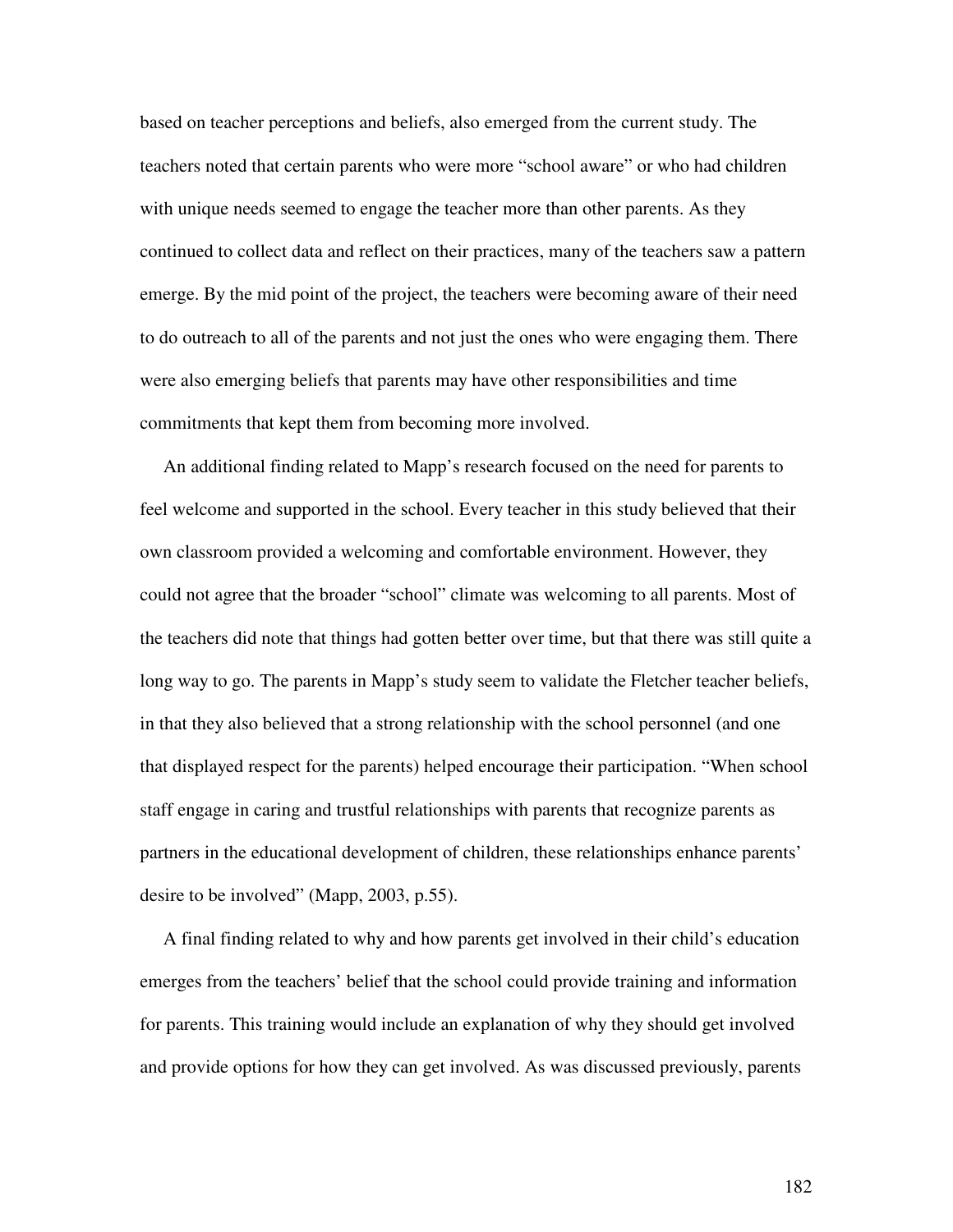get involved for many reasons. Kathleen Hoover-Dempsey and Howard Sandler (1995) asserted that there were multiple reasons and factors that parents became involved in their child's education. They believe:

Parents become involved primarily because (a) they develop a personal construction of the parental role that includes participation in their children's education, (b) they have developed a positive sense of efficacy for helping their children succeed in school and (c) they perceive opportunities or demands for involvement from children and the school. (p. 310)

The teachers in this study concluded that there could be a variety of reasons why parents did or did not get involved. While words such as efficacy and role construction were not used by the teachers in the study, much of their reflection data references the ideas embedded in those phrases. There was a belief by most of the teachers that parents needed to be invited, feel welcomed, and be given an opportunity to become involved. For the parents who did not seem involved, the teachers often summarized that they did not know what they should or could be doing with their children, especially at home.

A summary of the findings indicates that teachers do value parent involvement and that they believe they encourage this involvement in their classroom. As research has noted, the definitions and descriptions of parent involvement may have an impact on teacher and parent beliefs regarding the subject. The teachers in this study identified many challenges to the creation of a parent involvement program and highlighted the school based initiatives that they felt would enhance parent involvement and that may lead to academic or social gains for their students. The next section of the chapter will present the limitations of the study.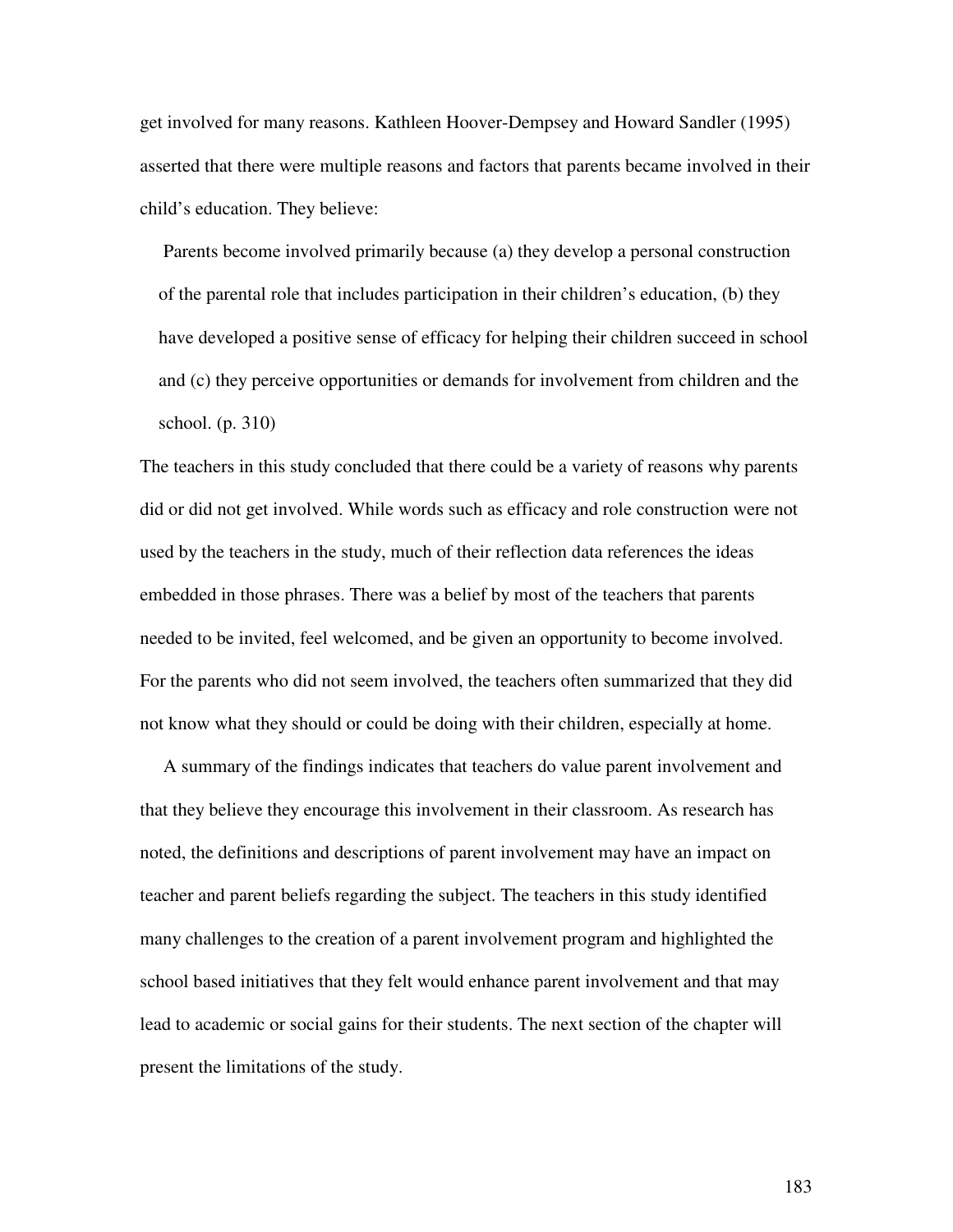#### *Limitations to the Study*

There were a number of limitations to this study. These limitations included the small sample size, the unique demographic of the study site, the potential for researcher or participant bias, and the short duration of the study.

Given that the study was conducted with six teachers in a small rural school district, it is possible that the findings may not be easily generalizable to other districts looking to create a K-2 parent involvement program. This lack of generalizability is a threat to external validity (Merriam, 1998).

An additional limitation was related to the project coordinator's role as superintendent. The study participants were given all goals for this study and the data collection information. They were also given information regarding confidentiality, and the voluntary nature of the project. Every effort was made to ensure teachers that they should not feel pressured into agreeing to be part of the study. However, "ethical dilemmas are likely to emerge with regard to the collection of data and in the dissemination of findings. Overlaying both the collection of data and the dissemination of findings is the researcher-participant relationship" (Merriam, 1998, p. 213).

Researcher bias could also be considered a limitation of the study. As the researcher spent time reviewing literature and establishing the study methodology, it was possible that the researcher interpreted data in such a way as to support the original hypotheses.

Participant bias may also have been a limitation. Since all of the data was collected by teachers who were documenting events in their own classrooms, there was potential for the teachers to want the data to indicate only successful activities.

"Instrumentation may also be a limitation and threat to internal validity" (Gay, 2006,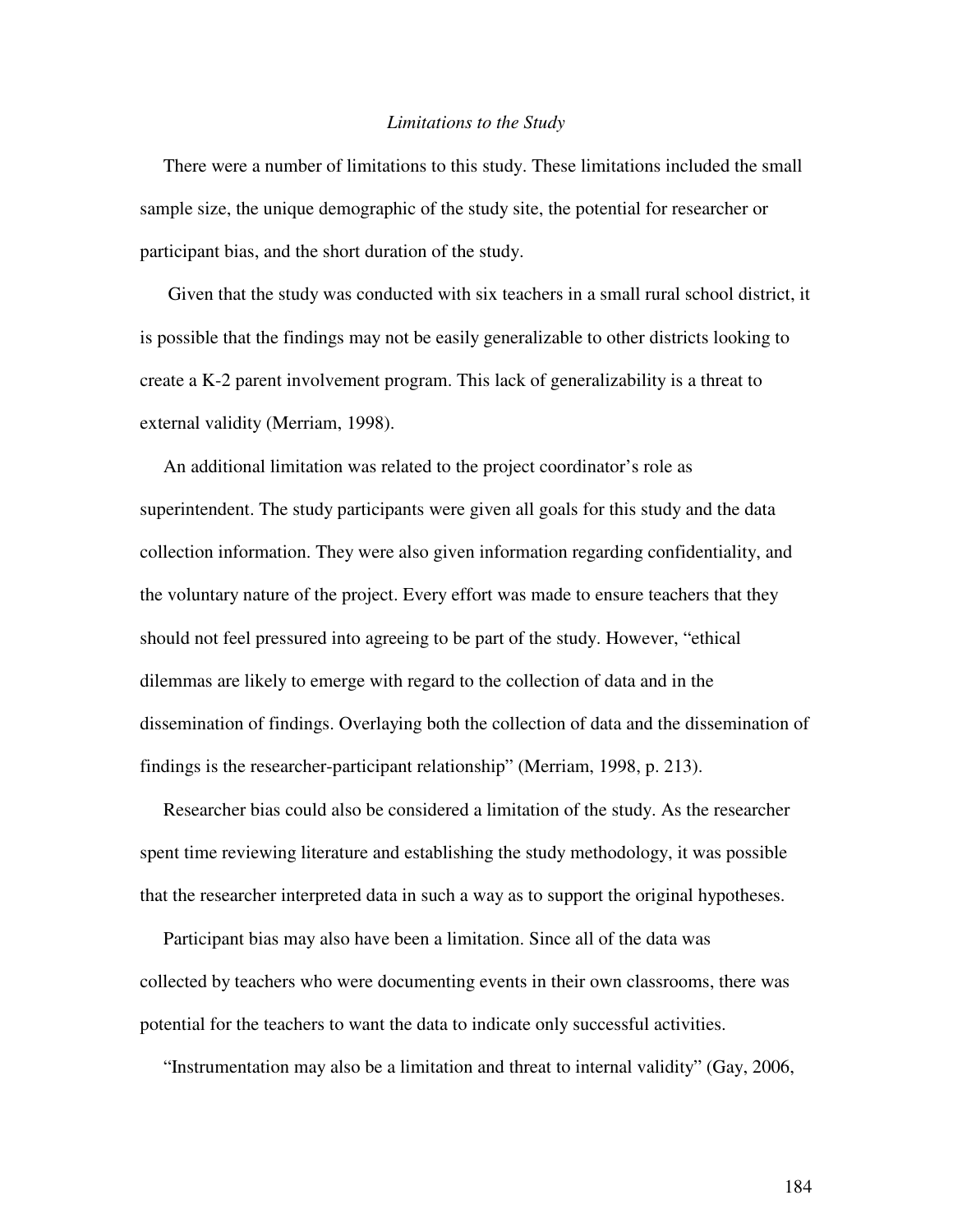p. 239). All data collection instruments were created by the researcher, and may therefore have been crafted in such a way as to limit findings or encourage participants to collect data in a specific way. This was not the intent of the researcher, but may still be considered a limitation. A final significant limitation was related to the timetable of the data collection. The study included data collected over a six month period, in one particular school year.

### *Implications and Recommendations for Practice*

Currently the work done in schools is work that has grown far more challenging and complex over time. Given the current focus on accountability and standards coupled with an increasingly diverse population and ever expanding international economy, a sense of urgency has emerged as we talk about preparing our children for participation in the world. If schools under the current structure are to meet this challenge, they cannot do it alone. Parents and schools must work together to help support the learning of young citizens.

This study demonstrated that there are a number of parent involvement activities that occur on a daily basis at Fletcher Elementary School but that there is no coordination at either the school or grade level. Teachers must operate within the confines of their classrooms and often work alone to figure out what types of parent involvement are needed. Given this finding, it is suggested that the school consider taking on a school wide initiative to promote effective parent involvement. As the teachers in the study suggested, there could be a school wide coordinator who could serve as the school based parent liaison and work with the teachers to promote in-school parent involvement. This commitment by the school would be publicly noted as it would require additional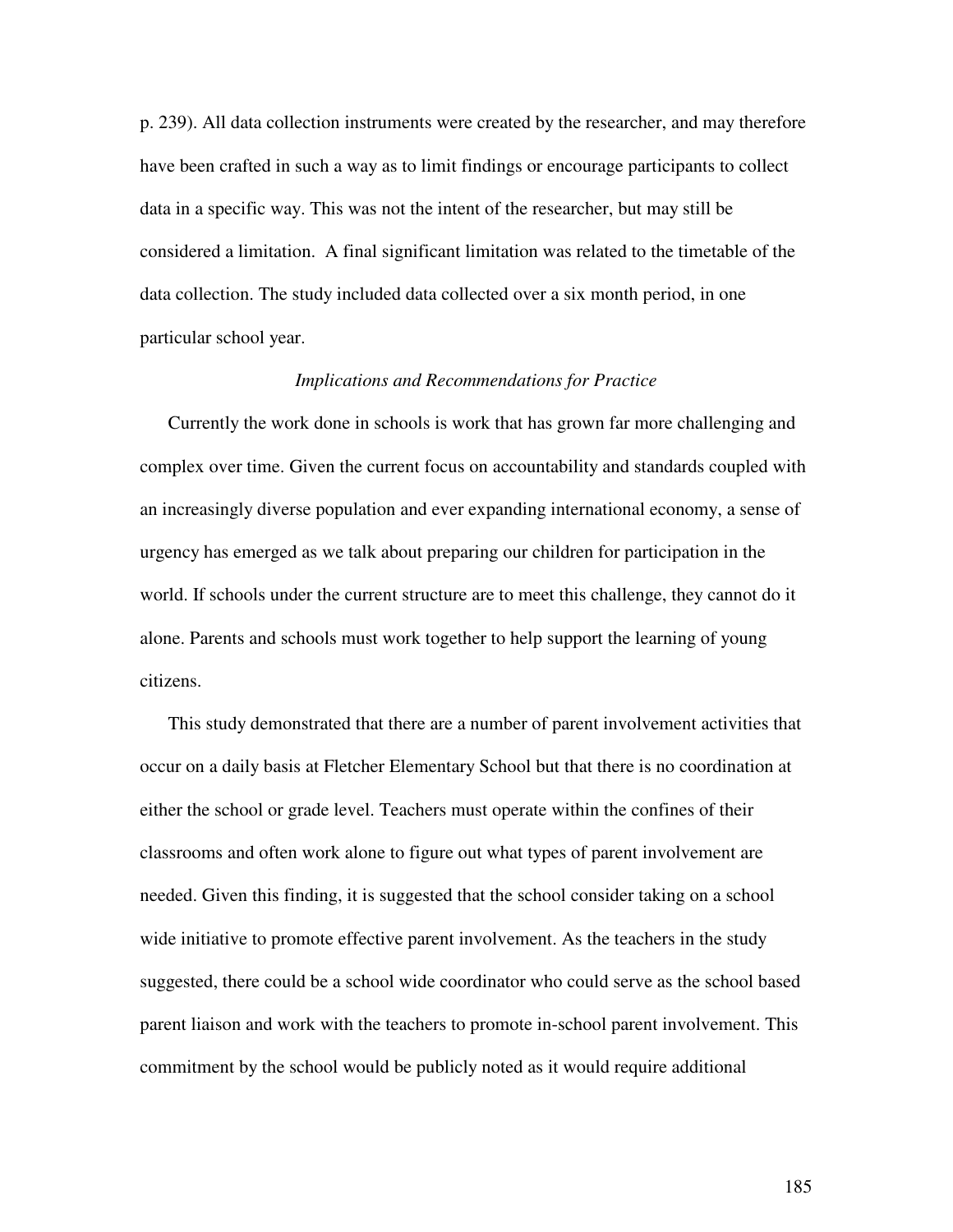resources. Or the principal could take on this project as her goals for the year. Where you put your money tells a lot about what your priorities are in a district.

A school would also need to delve deeply into professional development in the area of parent involvement. As this study indicated, every teacher, in every classroom has an idea of what parent involvement means and should look like. This study as well as additional research indicates that if parent involvement is truly valued and encouraged, than there needs to be a common understanding of what this means and what this looks like on a daily basis. Without this understanding, there can be confusion as to what is happening and how effective it is.

Professional development would also help the teachers to engage in reflection about their own practice. As research has indicated, there is little attention given to parent involvement in teacher licensing programs (Hiatt-Michael, 2001, Chavkin and Williams, 1988) and the beliefs that teachers have about parent involvement are usually based on their personal experience. Teaching can be a profession that isolates practitioners from each other based on schedules and systems in place. Professional development that is sustained and done with a large group or whole staff around a specific topic can create a rich opportunity for reflection and growth. Norms and practices that are learned as a result of this professional development could transfer over to other team-based initiatives and serve as a model for other schools.

Additional recommendations for practice would be to have the school offer workshops on parent involvement for the community. Given that the data from this study would indicate that all teachers believe parents want the best for their children but that the parents may not know exactly how to help them with school work, informational sessions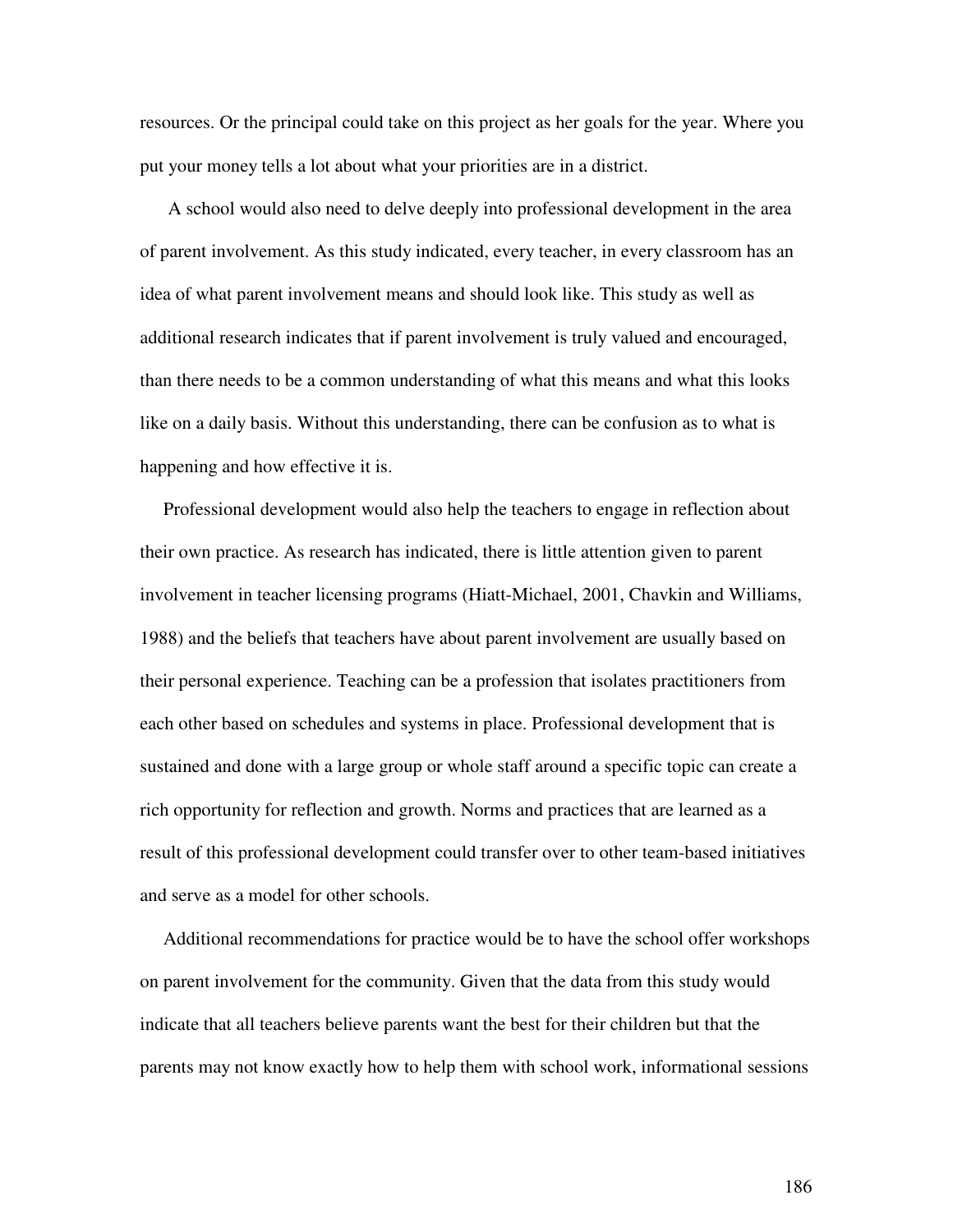could serve a meaningful purpose. These trainings or workshops could be run by teachers in the building as a way to have parents access teachers in a different way. Experts or professionals from other districts may also serve as resources. The goal of such a program would be to allow parents a safe and respectful environment to ask questions or seek help from teachers as they work at home with their children. Curriculum and instruction could be reviewed and parents could be given an opportunity to try things and then come to a follow up session to report out if they chose. In order for this to be successful teachers and school leadership would need to truly embrace this model and support the needs of all parents. They would need to be committed to outreach as a way to engage all parents. Given the complexities of schedules there would need to be multiple time offerings and even consideration of technology based programming such as on line course or webinars.

A final recommendation for practice is to have the school present a welcoming, supportive, and respectful environment; from the office, to the classroom, to the cafeteria and playground. While this would hold true for work with parents, it is also applicable to all members of the school community. If the climate of the school is positive and understanding of differences, than there will be an eagerness to be part of that community. By offering parents the opportunity to be part of a caring, supportive school it will help them want to become more involved and ultimately feel positive about the school that their child attends.

### *Implications for Policy*

There are a number of current policies, both State and Federal, that encourage or mandate parent involvement in schools. However, in many instances these are policies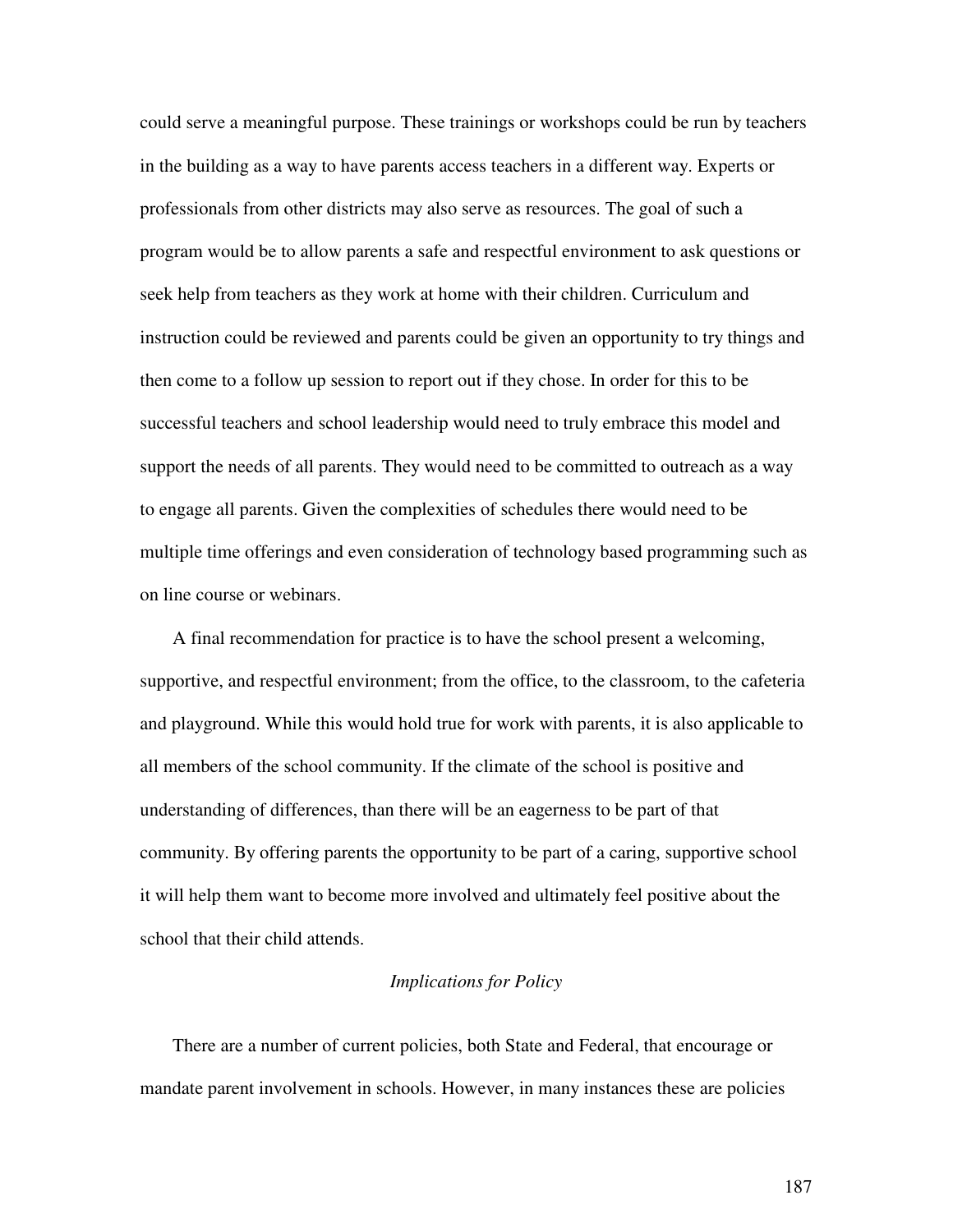that are written to meet compliance goals only. If schools were truly engaged in a policy that encouraged or required parent involvement, then there would be many more instances of successful programs. Given the busy schedules that people now have and the very "full plate" of the schools, policy goals that address parent involvement must serve as a way to "add value" to the work that is already being done.

A school system that was genuinely interested in engaging parents and creating an effective parent involvement program would make this a focal point of the work they do. It would be stated publicly at every opportunity and the School Board would embrace effective parent involvement as a district goal. Policy would require that parents be involved in decision making at every level and that they be given multiple opportunities to become involved. While it may be easy to come up with policies that say we embrace parent involvement, the challenge truly lies in moving the words from paper into action. When we get to a point where parent involvement is something that we just do, and not seen as another add on to the day, than we will know we have a successful, living parent involvement policy.

## *Implications for Further Research*

This study focused on the initiation and implementation of a K-2 parent involvement program. It looked at current parent involvement practices in six classrooms in a small rural school district. While the study generated interesting findings, there are many other facets of the topic that could be explored in future research. The following research recommendations would enhance the current literature on parent involvement:

1. This study was conducted over the course of one school year and actually collected data for less time than that. A study that looked at the topic of K-2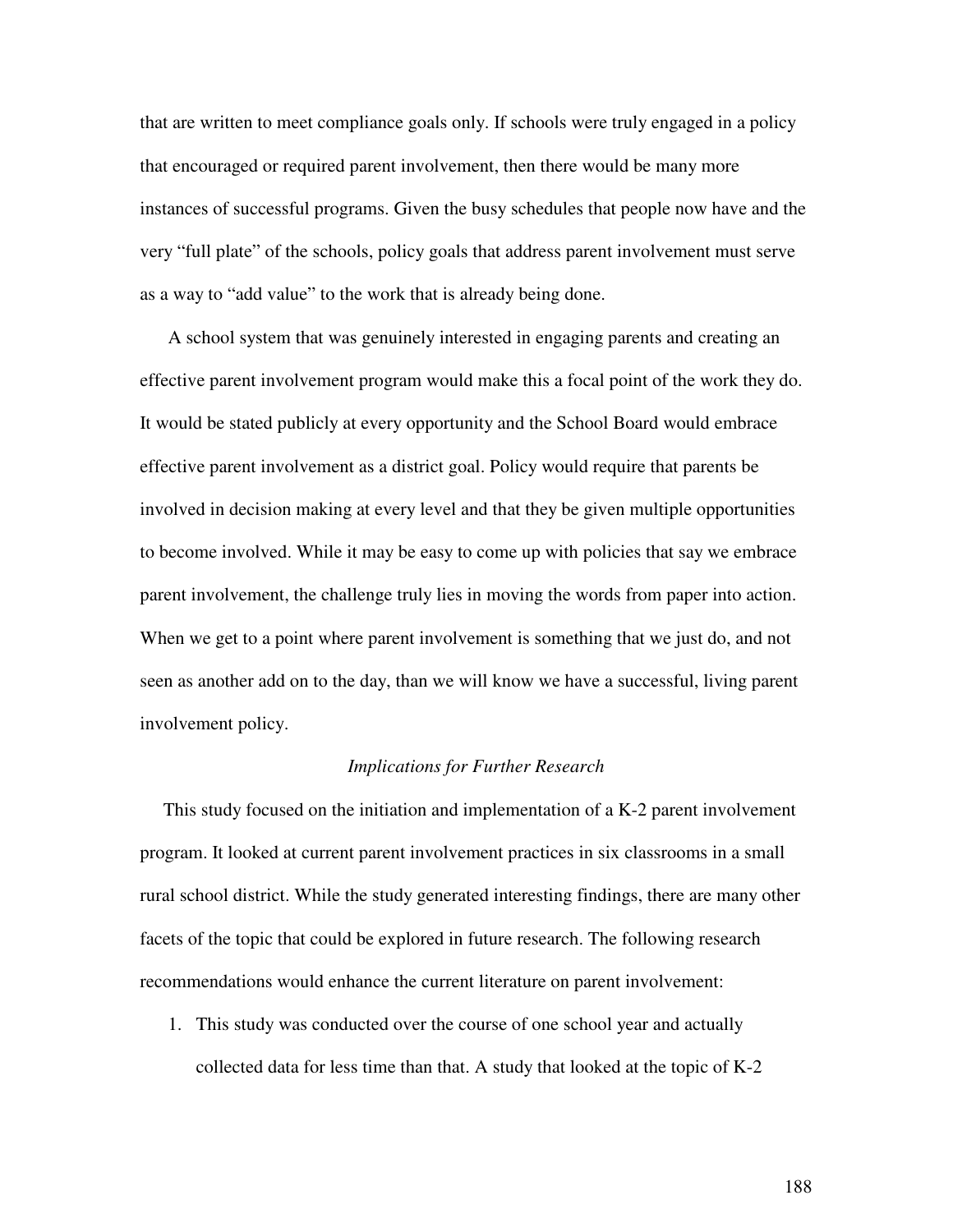parent involvement for a longer period of time may generate data that could help support enhanced parent involvement. A study that expanded the grade levels as well could provide helpful information.

- 2. A study that looked at the connection between parent involvement and achievement would greatly benefit the educational community. As raising student achievement is seen as a primary goal of the work being done in schools, a study that examined the connections between parent involvement and achievement, especially in a rural context, could benefit those working in the field of parent involvement.
- 3. Professional development and its impact on parent involvement practices would serve as a valuable research topic. Since we know that the classroom teachers are on the front lines with regard to parent involvement, it may be very beneficial to study the impact of specific training and professional development related to the topic of parent involvement. This could be done in multiple settings and at multiple grade levels and provide interesting data to the academic community and to school practitioners.
- 4. A final recommendation for future research would look at parent involvement from the parent perspective. As this study did not seek the input of parents, one that would document and evaluate parent involvement from a parent viewpoint could contribute helpful suggestions to schools. Gathering data from parents would also reflect an important value of parent perceptions.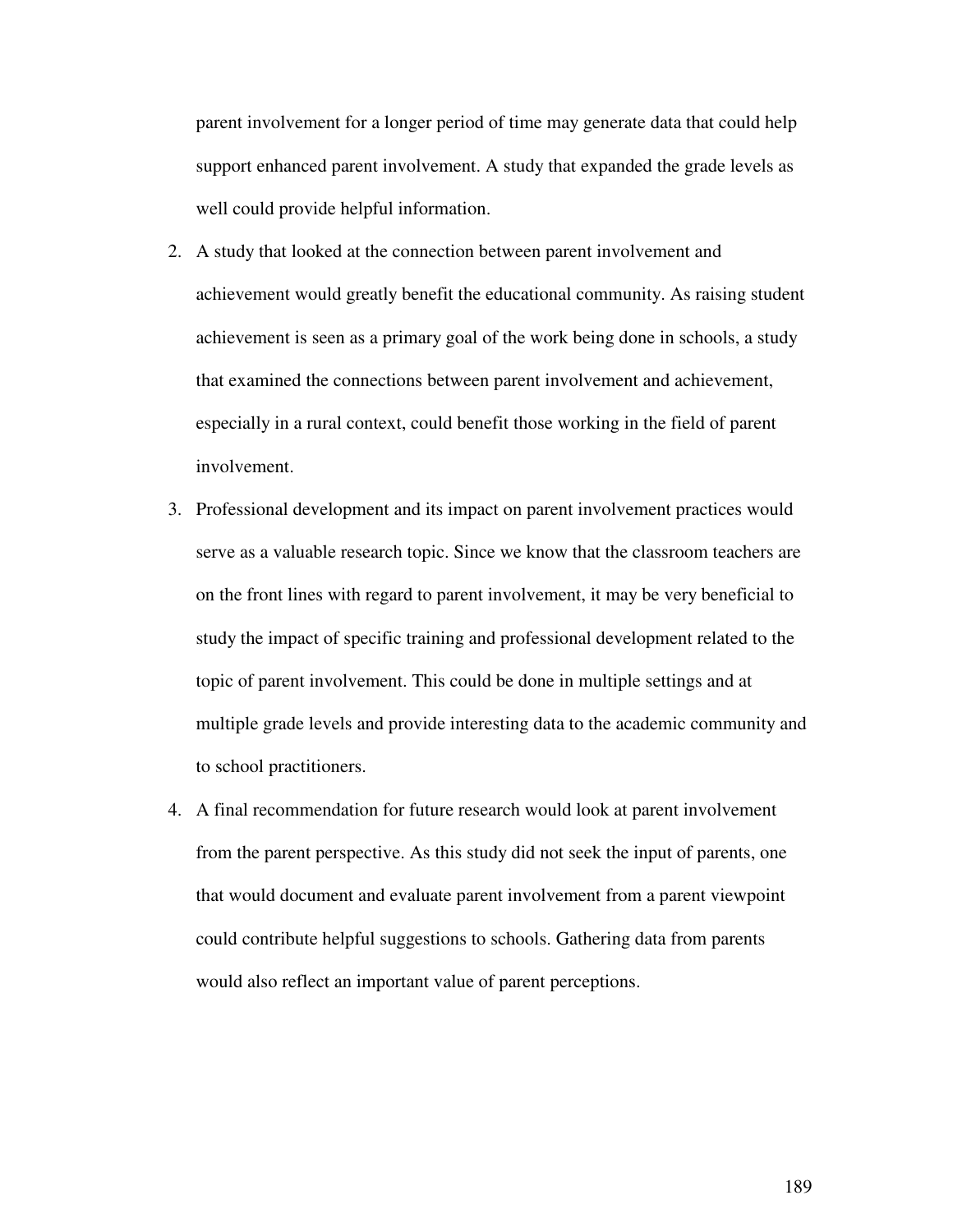### *Leadership Lessons*

As I reflect on my own leadership during the project I think about many things. First, the project provided me a wonderful opportunity to work with elementary teachers, most of whom I had not ever directly worked with. I learned so much about the unique needs of children in grades K-2 as well as the special commitment that teachers have to this age group. This project provided a wonderful learning experience for me and one that left me even more committed to engaging parents in meaningful and respectful ways.

When I started the Leadership Project, I knew what I wanted the focus to be; and that was looking at creating a Parent Involvement Program. It was not that there wasn't some parent involvement happening at the school, but rather, it wasn't talked about as a "value" or something we think about on a regular basis. Some families became involved through their own initiative (PTA, volunteering, etc.) but most were not involved in any formal way. With the concerns in the district about dropouts and disengaged students, I was sure a program or at least a stated philosophy would help us address some of the underlying causes of these problem. If we could invite parents to become involved in our school, in a very proactive way, and allow them access to the many supports we offer, then perhaps that could transfer over to the classroom. I was also sure that teachers would be willing to work more aggressively with families, as I believed they all thought parent involvement was important for student success.

As I needed to clarify exactly what the leadership project would entail, I really had to focus on the age group that I thought would be a good starting point. While I had spent all my teaching and administrative time in middle or high school, it seemed to me that I should focus on the earlier grades as a way to start family involvement, from the very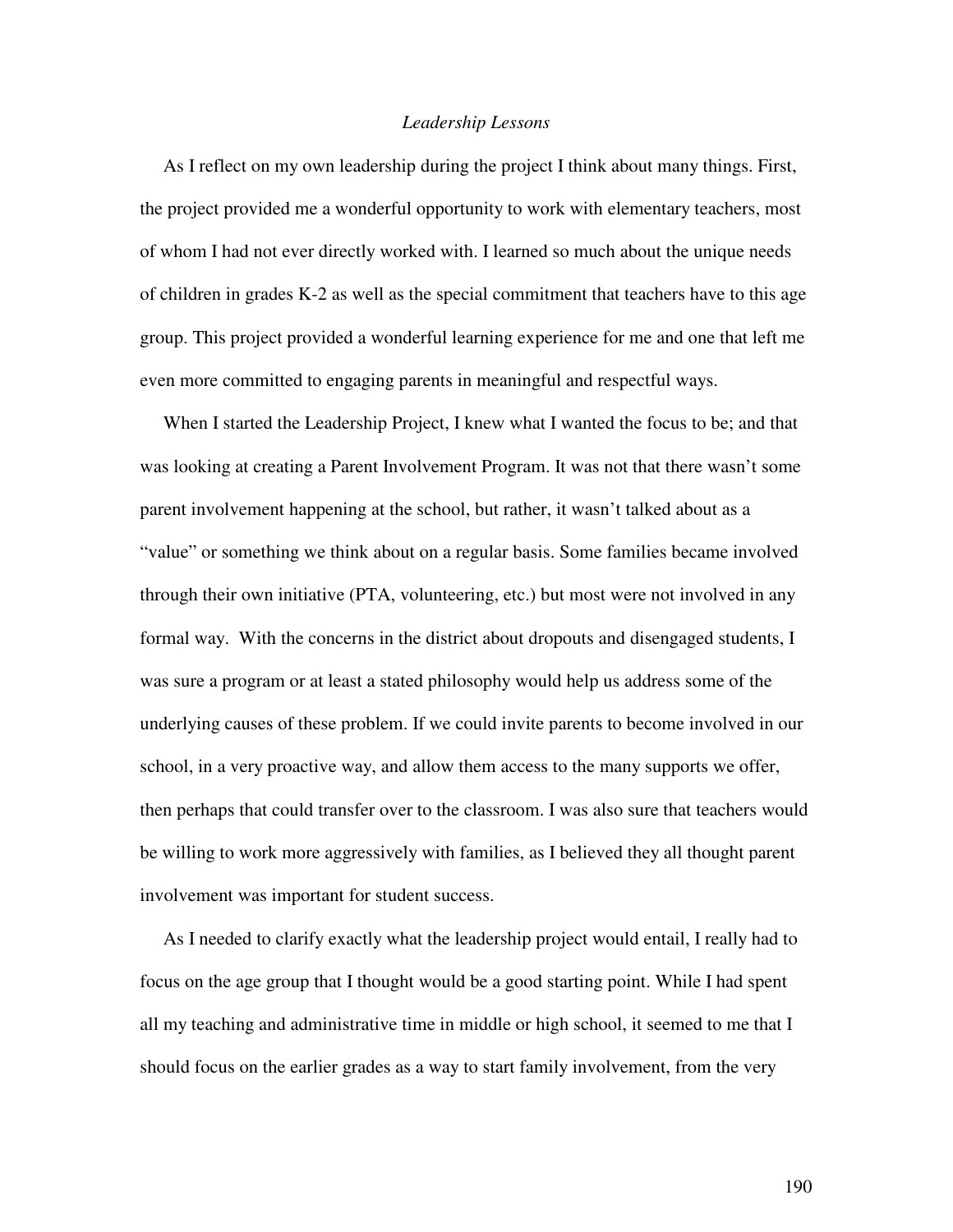beginning of a child's formal schooling. While the idea made sense, I was going to need to solicit the help of K-2 teachers with whom I was not really comfortable working with. I needed to be sure I involved them in the ideas about the parent involvement project because they know the students at that age far better than I do and because I needed them to be invested in the project if the district was really going to publicly change their posture with regard to parent involvement.

As the project progressed, I started to sense an affirmation of my belief that school administration and staff need to demonstrate their commitment to parent involvement. Again, not simply because it looks good on your mission statement, but because I believe it can truly have a positive impact on children and their learning. It also allowed me to be part of a team of teachers that enjoys working together and sharing ideas. I always believed that an administrator can be part of an effective instructional team, but I think it requires a type of leadership that is honest, non judgmental and hard working. I reflected on my need to model how I expect people to treat each other. If I am not able to work collaboratively and respectfully with teachers, how can I expect them to treat each other, children or parents that way? My leadership of this project allowed a very public endorsement of the need for parent involvement in our district.

As I continued to reflect on my own leadership, I was actually amazed at how effective I was being as a leader. Or at least that is what I thought! It is not to say that I saw myself as anything beyond the ordinary, but rather that when I treated people with respect and showed genuine care and concern for them, they seemed to respond in a way that told me they felt like they were part of a team. I have worked hard in the district to create an environment that supports and respects all people: teachers, support staff,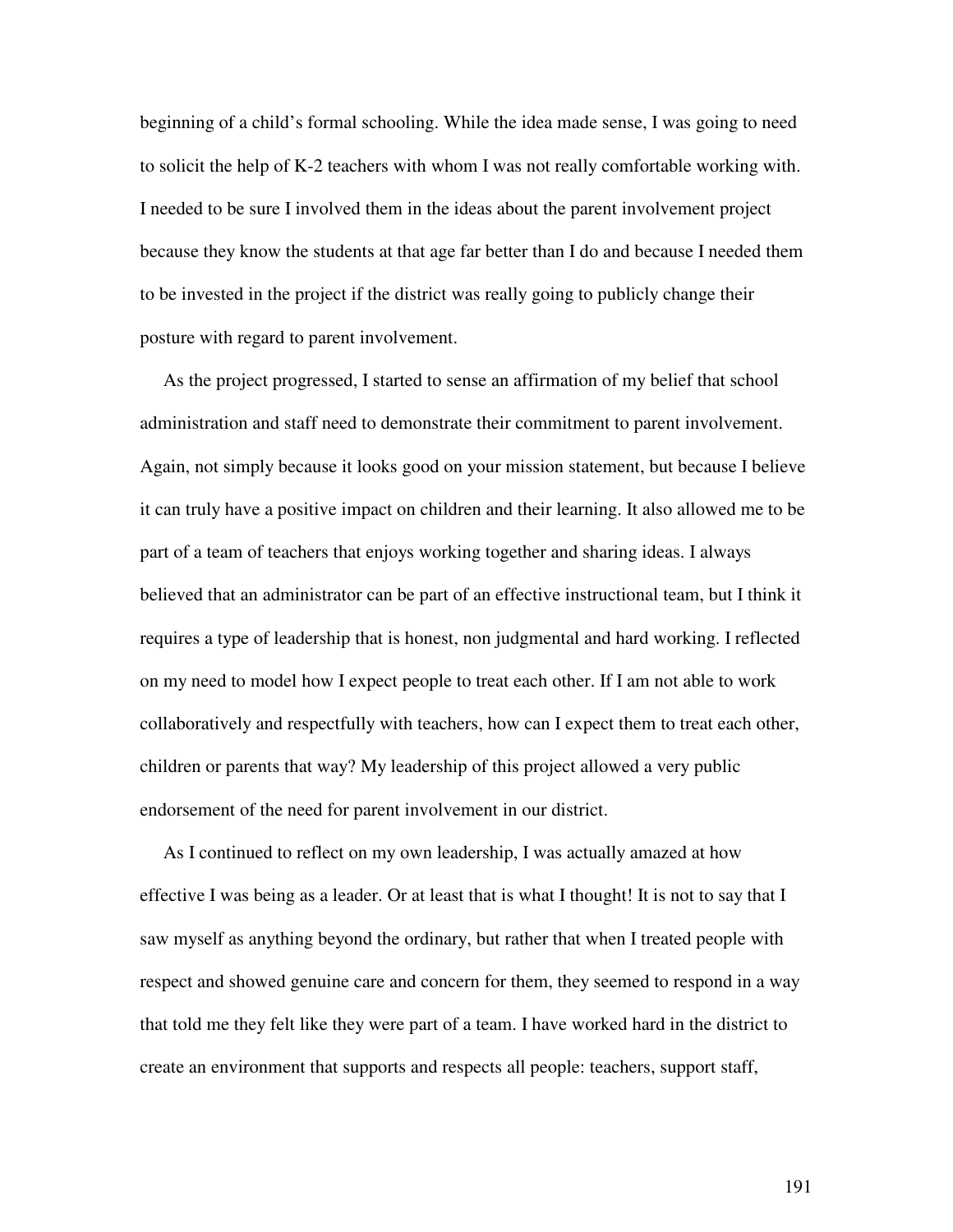children, parents, and community. The time that I spent working with the teachers who participated in the project was time that I valued very much.

A unique element of the project had me reflect on the nature of the rural school and community. When working to create an effective parent involvement program, it was important to recognize some community factors that were at play. A number of the parents who were targeted by the teachers to become more involved, had limited resources or means of transportation. There were also a number of families struggling to make ends meet by working more than one job. With their additional time commitments, I needed to reflect on how we could bring services to parents who may not have access to us. By working with the teachers and encouraging them to reach out to the parents they were not hearing from, a number of the teachers were able to open up communication to the home.

It was so important for me, as a leader, to prevent the teachers (or myself) to give up on parents simply because we think they "may not be interested" or that they couldn't help their child. Indeed, the unique nature of the community, provided an opportunity to help some parents to understand ways they can support their children learning at home. By working and talking with these parents, they may see the importance of a stronger connection to school and see possibilities for their children that they may not have seen otherwise.

My leadership in the project confirmed my commitment to be an ethical leader. I have always embraced a belief that a leader can only be effective if they are authentic and genuine in their passion for working with others. In a school setting, this passion must convert to a staunch belief in children and their abilities, a sense of excitement for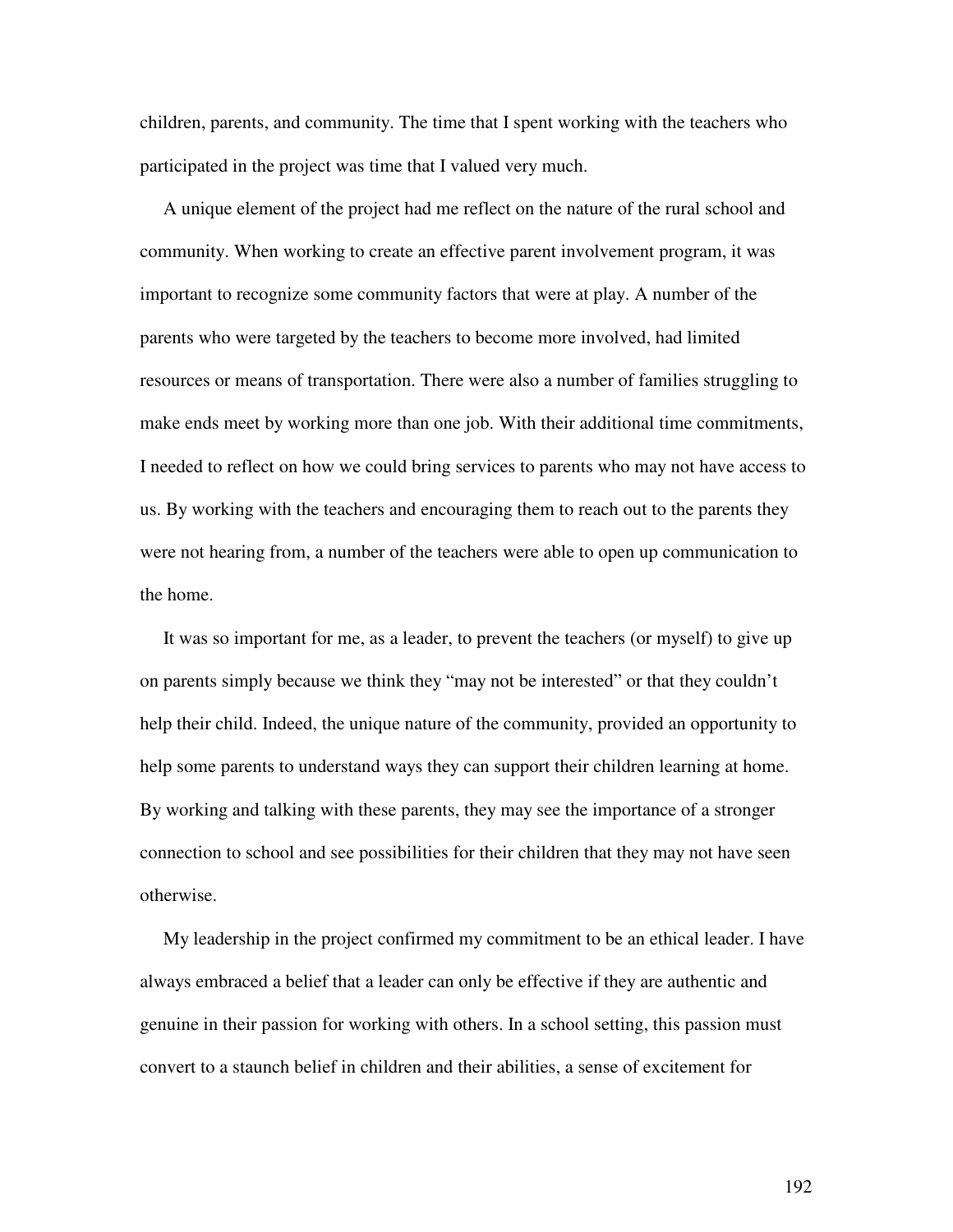learning everyday, and a desire to fully engage all members of the community. As Starratt (2004) highlights in his book *Ethical Leadership*, "The work of educational leadership should be work that is simultaneously intellectual and moral; an activity characterized by a blend of human, professional and civic concerns; a work of cultivating an environment for learning that is humanly fulfilling and socially responsible" (Starratt, 2004, p.3). This project allowed me to be part of an experience that positively linked the work done with children during the school day to their parents at home. I am forever grateful to the teachers and families for allowing me to be part of their lives.

## *Conclusion*

The initiation and implementation of a K-2 parent involvement program in a rural context served to highlight the need for effective parent involvement. This involvement did not mean one specific thing, but rather took many forms, depending on the teacher and the parent. Outreach proved to be critical as a way to engage parents who may not have initially appeared to be involved. A welcoming and supportive school environment was also seen as a way to encourage parent involvement.

With the growing focus on accountability and student performance as assessed by standardized testing, there is a need to engage parents and families as they work with their children at home. This study served as a way to validate the belief that parent involvement is important and is something that can be encouraged and nurtured if the school offers a meaningful and respectful interaction between the classroom and the home.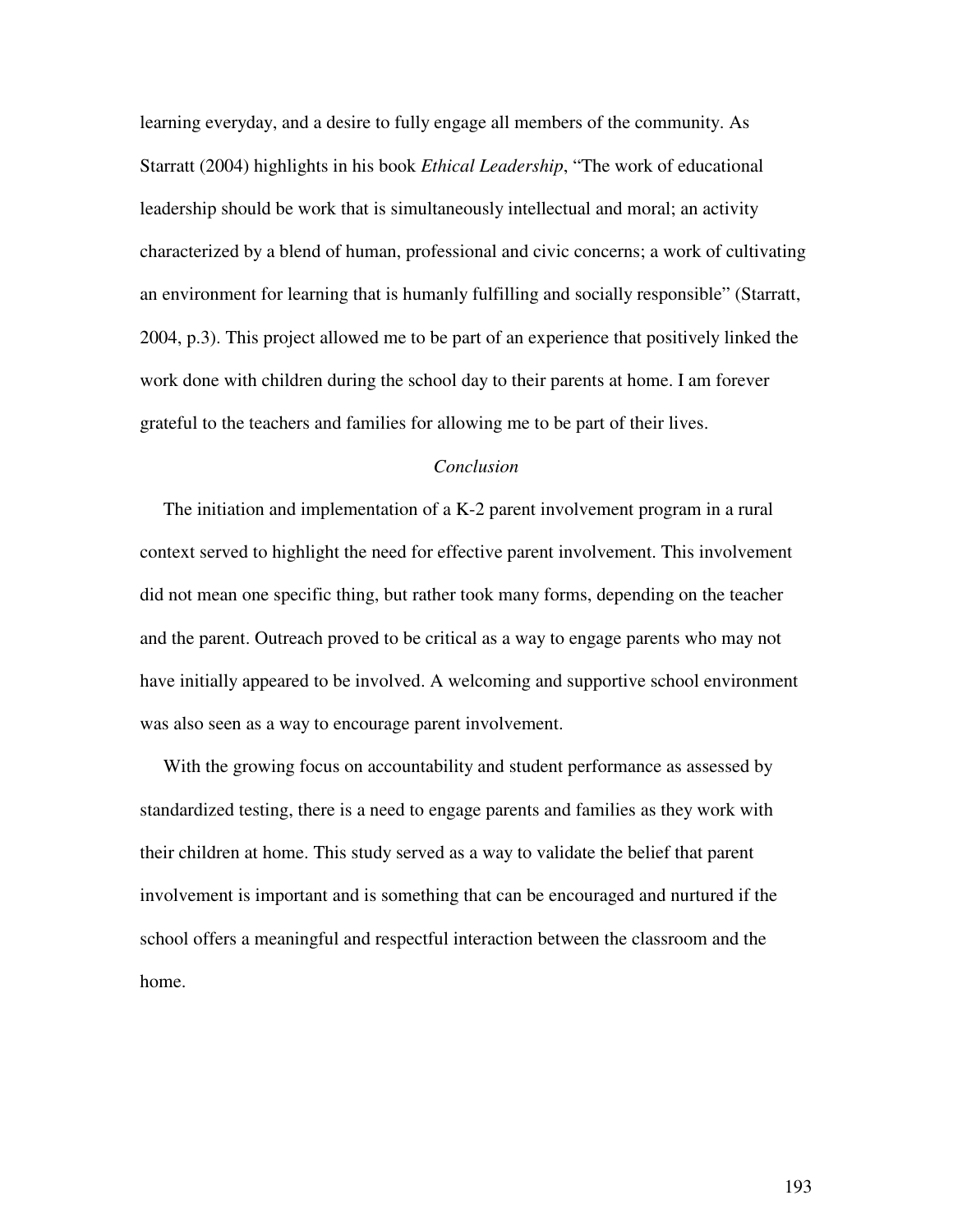# APPENDIX A

## **Staff Survey on Parent Involvement September 2007**

| Name__ |                                                                                                                                 |                                            |                                     |                                                                                         |  |      | Grade     |   |
|--------|---------------------------------------------------------------------------------------------------------------------------------|--------------------------------------------|-------------------------------------|-----------------------------------------------------------------------------------------|--|------|-----------|---|
|        |                                                                                                                                 | as honest as possible. Thank you!          |                                     | Thank you for your help. Please answer the following questions independently. Please be |  |      |           |   |
|        |                                                                                                                                 |                                            |                                     | 1. Every school needs to have parental involvement in the education of                  |  |      |           |   |
|        |                                                                                                                                 | their children:                            |                                     |                                                                                         |  |      |           |   |
|        |                                                                                                                                 |                                            |                                     |                                                                                         |  | SA A | <b>SD</b> | D |
|        | a.                                                                                                                              |                                            |                                     | for supporting students' academic achievement:                                          |  |      |           |   |
|        |                                                                                                                                 |                                            |                                     | b. for supporting students' pro-social development:                                     |  |      |           |   |
|        |                                                                                                                                 |                                            |                                     |                                                                                         |  |      |           |   |
|        |                                                                                                                                 |                                            |                                     | 2. At what grades do you think parental involvement should be focused?                  |  |      |           |   |
|        |                                                                                                                                 |                                            |                                     |                                                                                         |  |      |           |   |
| 3.     |                                                                                                                                 |                                            |                                     |                                                                                         |  |      |           |   |
| 4.     | What has been your best experience with parental involvement?<br>What has been your worst experience with parental involvement? |                                            |                                     |                                                                                         |  |      |           |   |
| 5.     |                                                                                                                                 |                                            |                                     |                                                                                         |  |      |           |   |
|        | What types of parental involvement do you think might be most beneficial to<br>student achievement?                             |                                            |                                     |                                                                                         |  |      |           |   |
|        |                                                                                                                                 |                                            |                                     | a. careful monitoring of their child's homework________                                 |  |      |           |   |
|        |                                                                                                                                 |                                            |                                     | b. conversations about topics being studied at school_                                  |  |      |           |   |
|        |                                                                                                                                 |                                            |                                     | c. finding applications in the home, in family and in neighborhood life of              |  |      |           |   |
|        |                                                                                                                                 |                                            | topics being studied at school_____ |                                                                                         |  |      |           |   |
|        |                                                                                                                                 |                                            |                                     | d. attending school events where their children are participating______                 |  |      |           |   |
|        | e.                                                                                                                              |                                            |                                     | attending/participating in school events with their child________                       |  |      |           |   |
|        | f.                                                                                                                              | attending parent-teacher meetings_         |                                     |                                                                                         |  |      |           |   |
|        | g.                                                                                                                              |                                            |                                     | simply spending more time with their child, no matter the activities_                   |  |      |           |   |
|        | taking the child on educational outings_______<br>h.                                                                            |                                            |                                     |                                                                                         |  |      |           |   |
|        | i.                                                                                                                              | Other (please                              |                                     |                                                                                         |  |      |           |   |
|        |                                                                                                                                 | specify)                                   |                                     |                                                                                         |  |      |           |   |
|        |                                                                                                                                 |                                            |                                     | 6. What types of school to home communication currently exist here at the               |  |      |           |   |
|        |                                                                                                                                 | elementary school?                         |                                     |                                                                                         |  |      |           |   |
|        |                                                                                                                                 |                                            |                                     | 7. Which of these do you feel are the most beneficial to student achievement & why?     |  |      |           |   |
| 8.     |                                                                                                                                 |                                            |                                     | What types of parental involvement/school to home communication would you               |  |      |           |   |
|        |                                                                                                                                 | like to see here at the elementary school? |                                     |                                                                                         |  |      |           |   |
|        |                                                                                                                                 |                                            |                                     | 9. What barriers, if any, do you think exist for parents becoming involved with         |  |      |           |   |
|        | activities?                                                                                                                     |                                            |                                     |                                                                                         |  |      |           |   |
|        |                                                                                                                                 |                                            |                                     | 10. How would you suggest we try to overcome those barriers to encourage parental       |  |      |           |   |

- involvement?
- 11. Any further ideas, suggestions or comments would be greatly appreciated.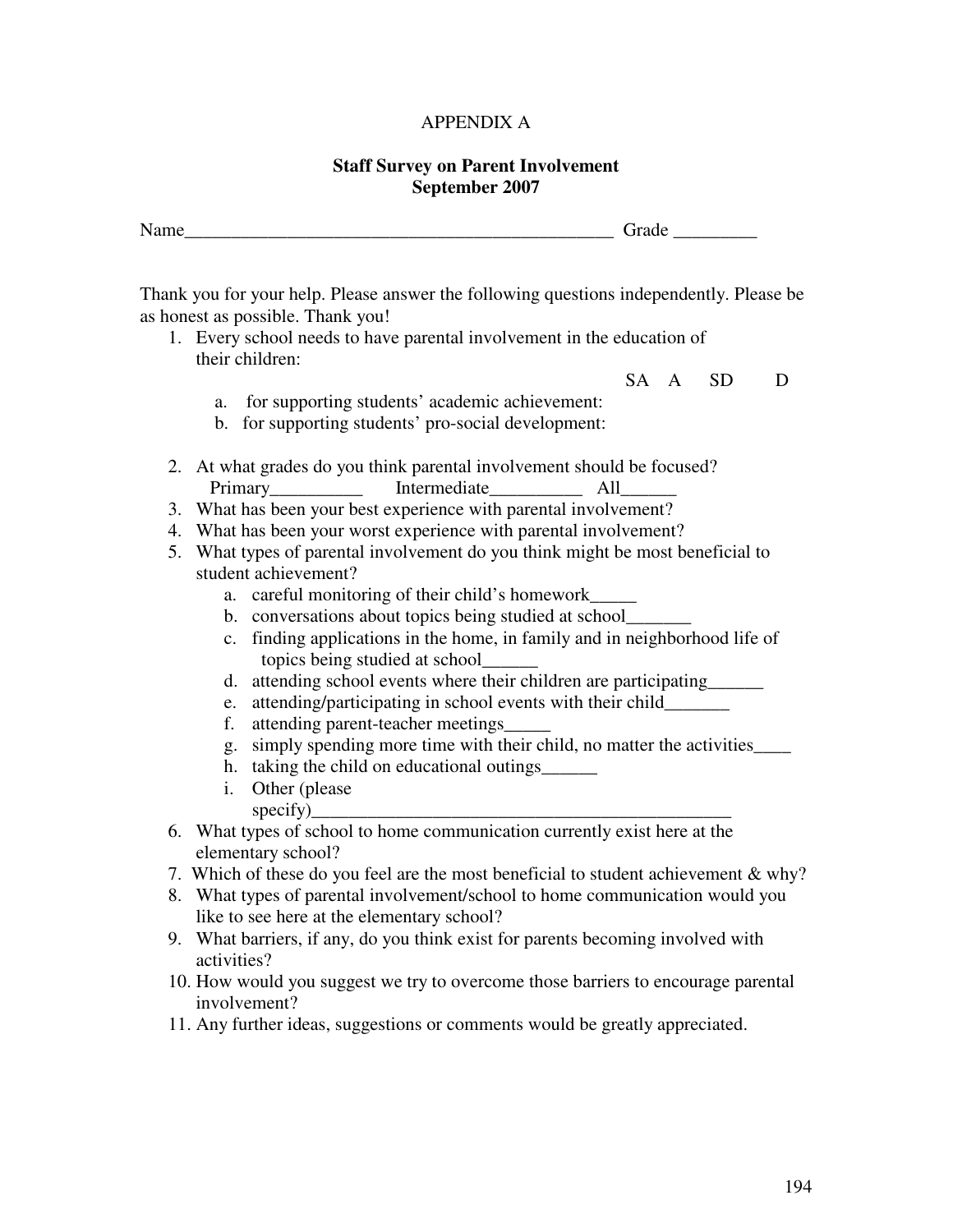# APPENDIX B

## **Staff Interview Questions for Pre-Data Collection: October 2007**

- 1. Suppose I were a new teacher at the Elementary school. What would you tell me about parental involvement at the school?
- 2. What if I were a new parent to the town, and I wanted to know what the school philosophy is regarding parental involvement. What would I be told by staff? By the administration? By other parents?
- 3. Do you believe parents helping children with homework is part of parental involvement? Why?
- 4. Do you think parents believe helping with homework is helpful parent involvement? Why or why not?
- 5. What types of parental involvement happen now, that you think are successful?
- 6. Explain what you believe are the connections, if any, between parent involvement and student achievement. On what do you base your information? Experience, (personal and/or professional), readings, research, or something else?
- 7. What types of parental involvement activities would you like to see at the school? How do you think these would help raise student achievement?
- 8. Would you say that better outreach to parents would help encourage them to become more active is school related/academic activities?
- 9. What do you believe parents absolutely need to know in order to help their child in your grade and in your classroom?
- 10. Are there any other ideas you would like to share about what you think are the necessary elements of an effective parent involvement program?

*Thank you very much for participating in this interview.*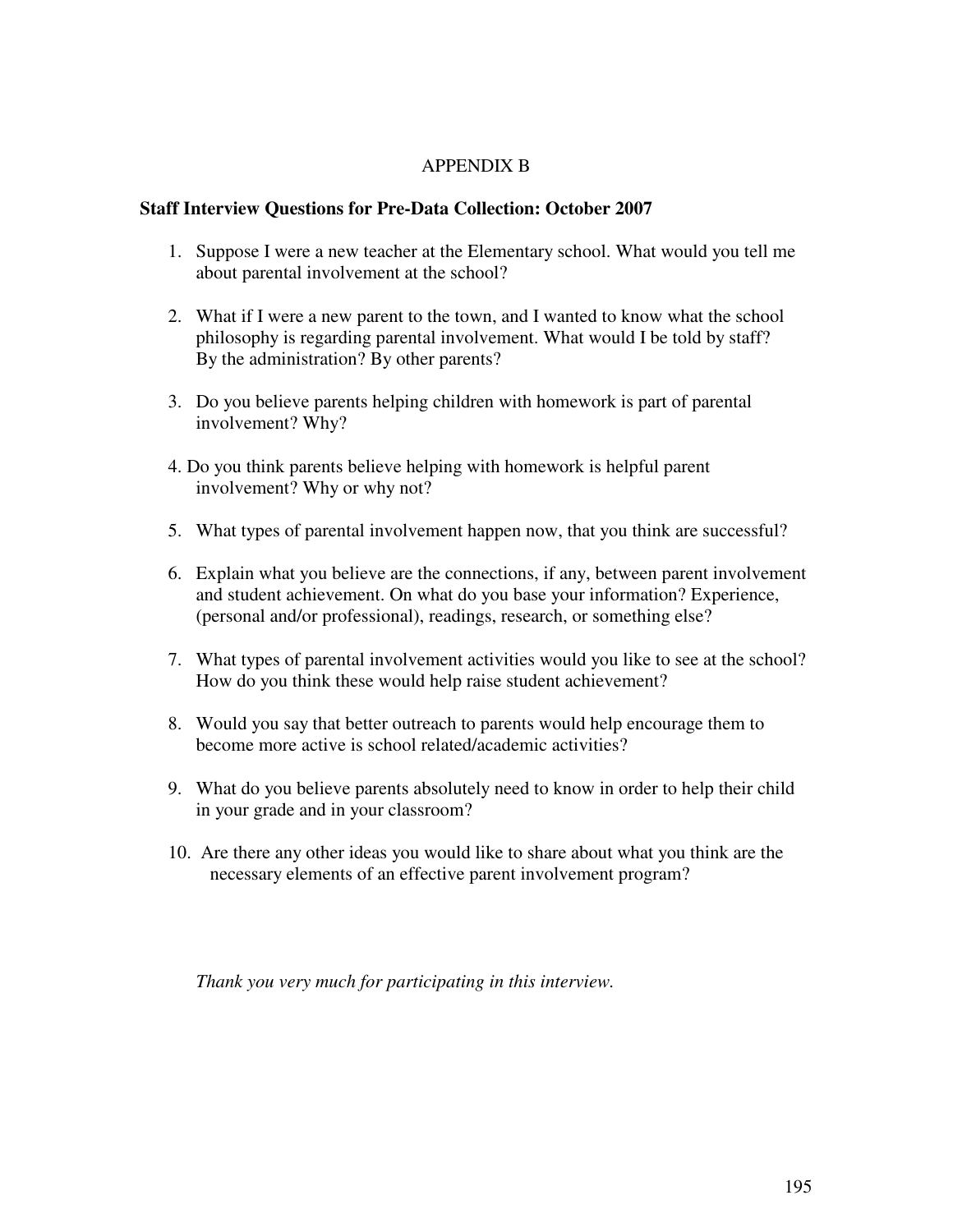# APPENDIX C

| <b>Teacher Name:</b> |  |  |
|----------------------|--|--|
| Grade                |  |  |

## **Parent Involvement Log November 2007-April 2008**

| Child | Date | Activity | Parenting | Communicating   Volunteering   Learning | at Home | Teacher<br><b>or</b> |
|-------|------|----------|-----------|-----------------------------------------|---------|----------------------|
|       |      |          |           |                                         |         | Parent               |
|       |      |          |           |                                         |         | Initiated            |
|       |      |          |           |                                         |         |                      |
|       |      |          |           |                                         |         |                      |
|       |      |          |           |                                         |         |                      |
|       |      |          |           |                                         |         |                      |
|       |      |          |           |                                         |         |                      |
|       |      |          |           |                                         |         |                      |
|       |      |          |           |                                         |         |                      |
|       |      |          |           |                                         |         |                      |
|       |      |          |           |                                         |         |                      |
|       |      |          |           |                                         |         |                      |
|       |      |          |           |                                         |         |                      |
|       |      |          |           |                                         |         |                      |
|       |      |          |           |                                         |         |                      |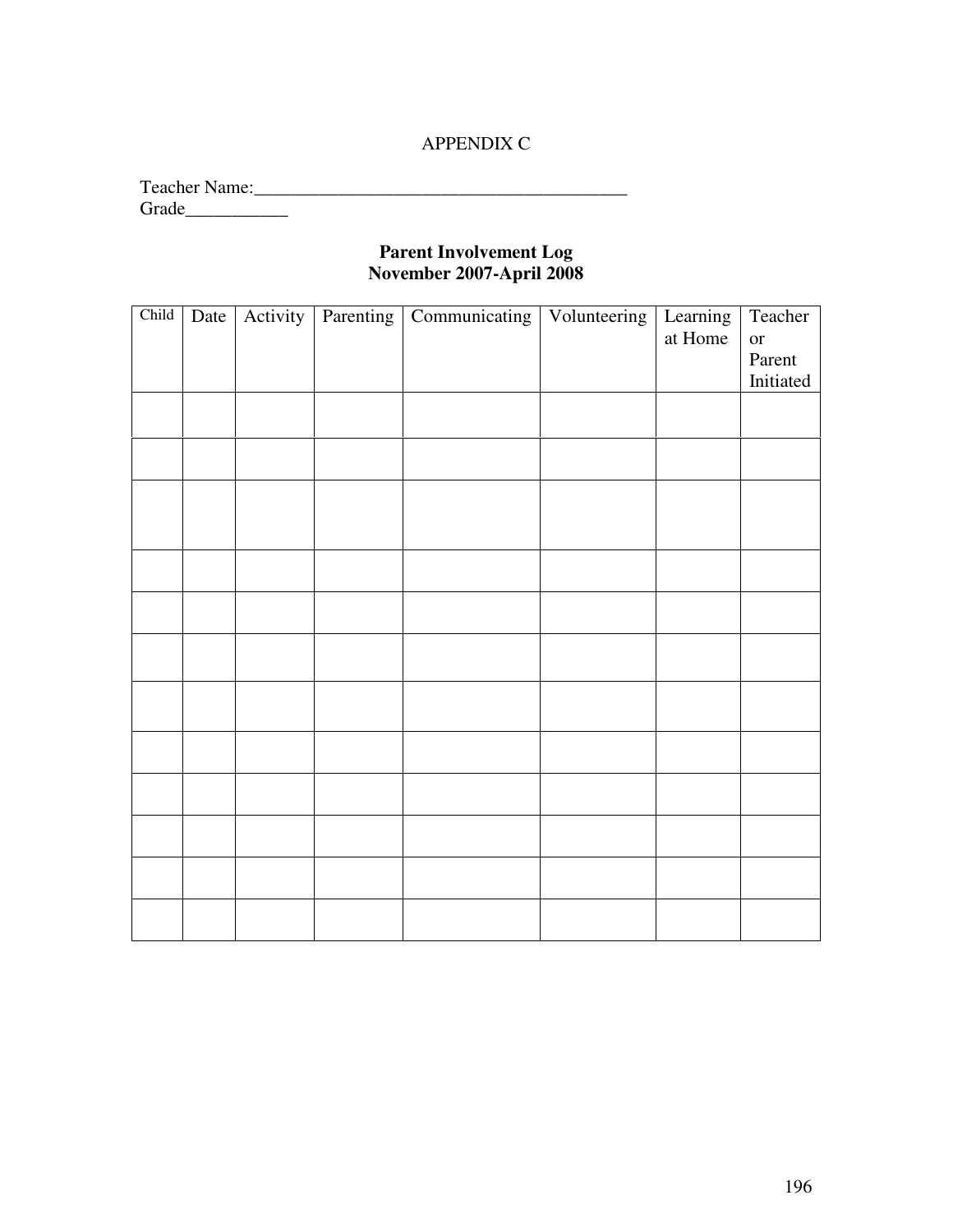# APPENDIX D

# **Parent Involvement Project Monthly Reflection Template**

Your Name\_\_\_\_\_\_\_\_\_\_\_\_\_\_\_\_\_\_\_\_\_\_\_\_\_\_\_\_\_\_\_\_\_\_\_ Grade Assignment\_\_\_\_\_\_\_\_\_\_

## **November 2007, December 2007 & January 2008**

- 1. Would you say that your thoughts or beliefs about parent involvement have changed over the first month of the project?
- 2. Do you think that your documenting of parent involvement activities has increased your awareness of the involvement in your classroom? Why or why not?
- 3. What (if any) patterns have you noticed as you have been tracking parent involvement in your classroom?
- 4. Please feel free to make any additional comments. Thank you!

# **Monthly Reflection Template**

Your Name\_\_\_\_\_\_\_\_\_\_\_\_\_\_\_\_\_\_\_\_\_\_\_\_\_\_\_\_\_\_\_\_\_\_\_ Grade Assignment\_\_\_\_\_\_\_\_\_\_

## **February 2008**

- 1. Would you say that any of your thoughts or beliefs about parent involvement have changed over the 4 months of the project? Please explain.
- 2. Do you think that your documenting of parent involvement activities has Improved your communication with parents? Why or why not?
- 3. Of the four classification categories (*parenting, communicating, volunteering*, *learning at home*) which is the most common form of parent involvement that is happening in your classroom? Why do you think that is?
- 4. How would classify the parent responses or reactions to your communications and/or outreach? Please explain.
- 5. Have you seen changes in student performance (work effort or achievement) that you might say is a result of parent involvement activities? Please explain.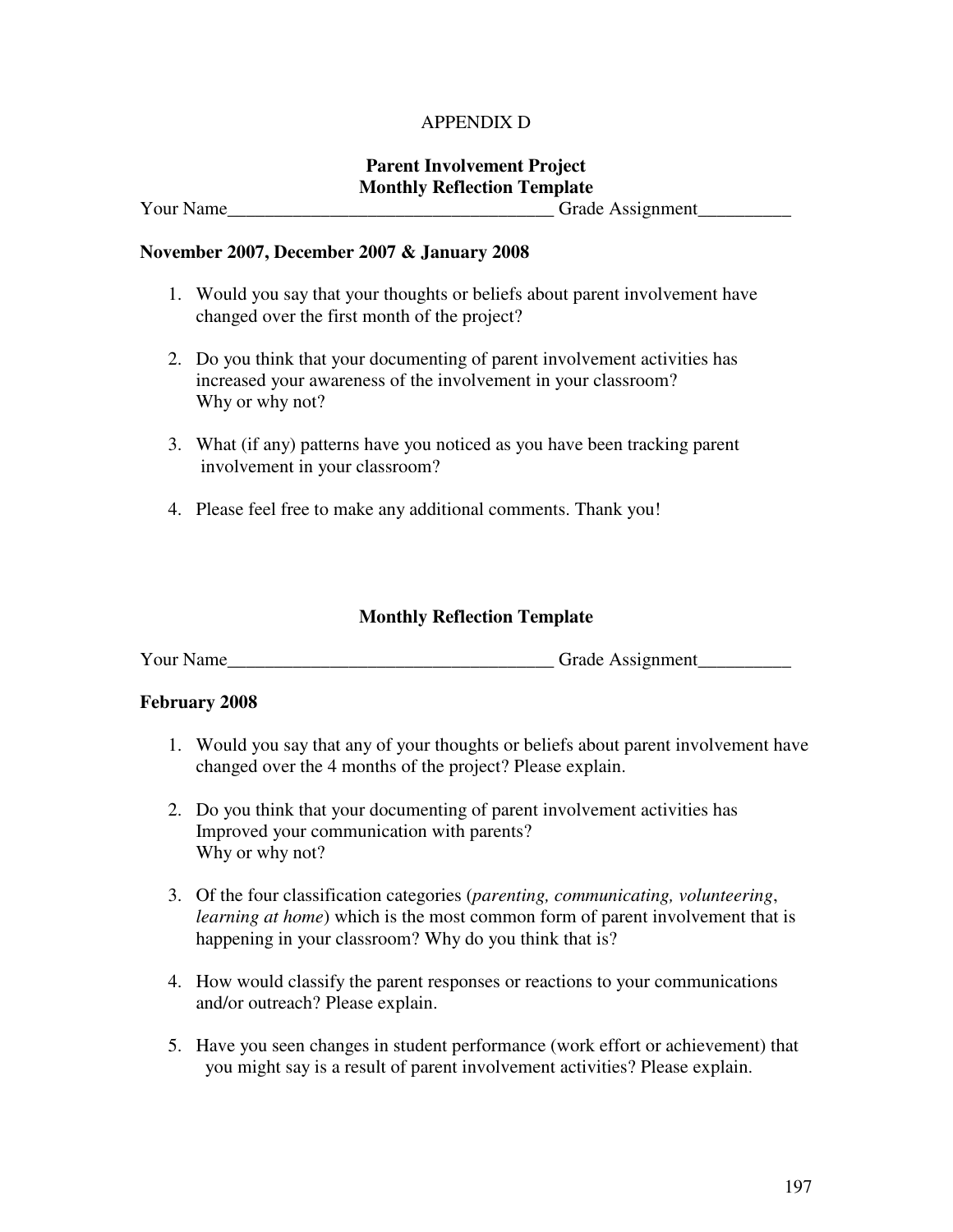# **Monthly Reflection Template**

| <b>Your Name</b> | <b>Grade Assignment</b> |
|------------------|-------------------------|
|------------------|-------------------------|

# **March 2008**

- 1. As a result of your documentation, have you noticed any connection between parent involvement and student achievement? Please be specific.
- 2. Do you believe that professional development would help teachers maximize the opportunity for parent involvement? If so, what types of PD? Please indicate reasons for your answer.
- 3. As we look towards creating a more formal parent involvement program, what do you suggest we include as part of the initiative?
- 4. Would you say that you have professionally benefited from being part of this project? If so, in what ways; if not, why do you think that is?

# **Final Monthly Reflection Template**

Your Name Grade Assignment

## **June 2008**

- 1. Why do you think parents get involved in their child's education and do you believe that school and teacher actions impact this? Please explain.
- 2. Do you believe that parent involvement has an effect on student achievement? If so, how ?
- 3. If the Fletcher School was to actively take 2-3 actions next year, to help promote and support parent involvement, what would your suggestions be?
- 4. What has been the most beneficial byproduct of your participation in the project?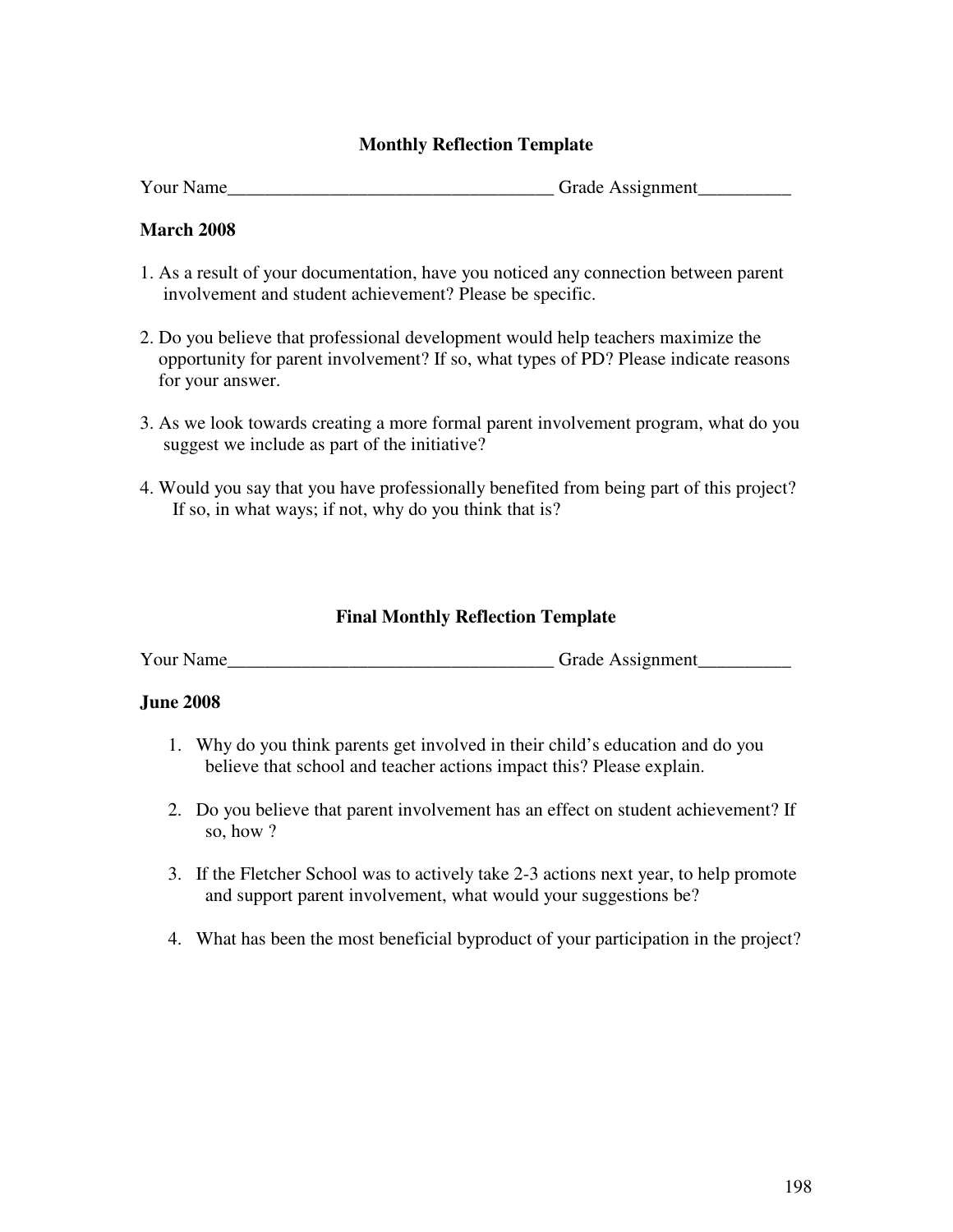## APPENDIX E

# **Post Interview Questions: June 2008**

- 1. Have you enjoyed the project?
- 2. Was it beneficial having colleagues working on the same project? Why do you think that?
- 3. Has the project impacted, changed, or reinforced your thinking about early grades parent involvement? How so?
- 4. What is one thing you have learned about yourself as a result of your participation in the project?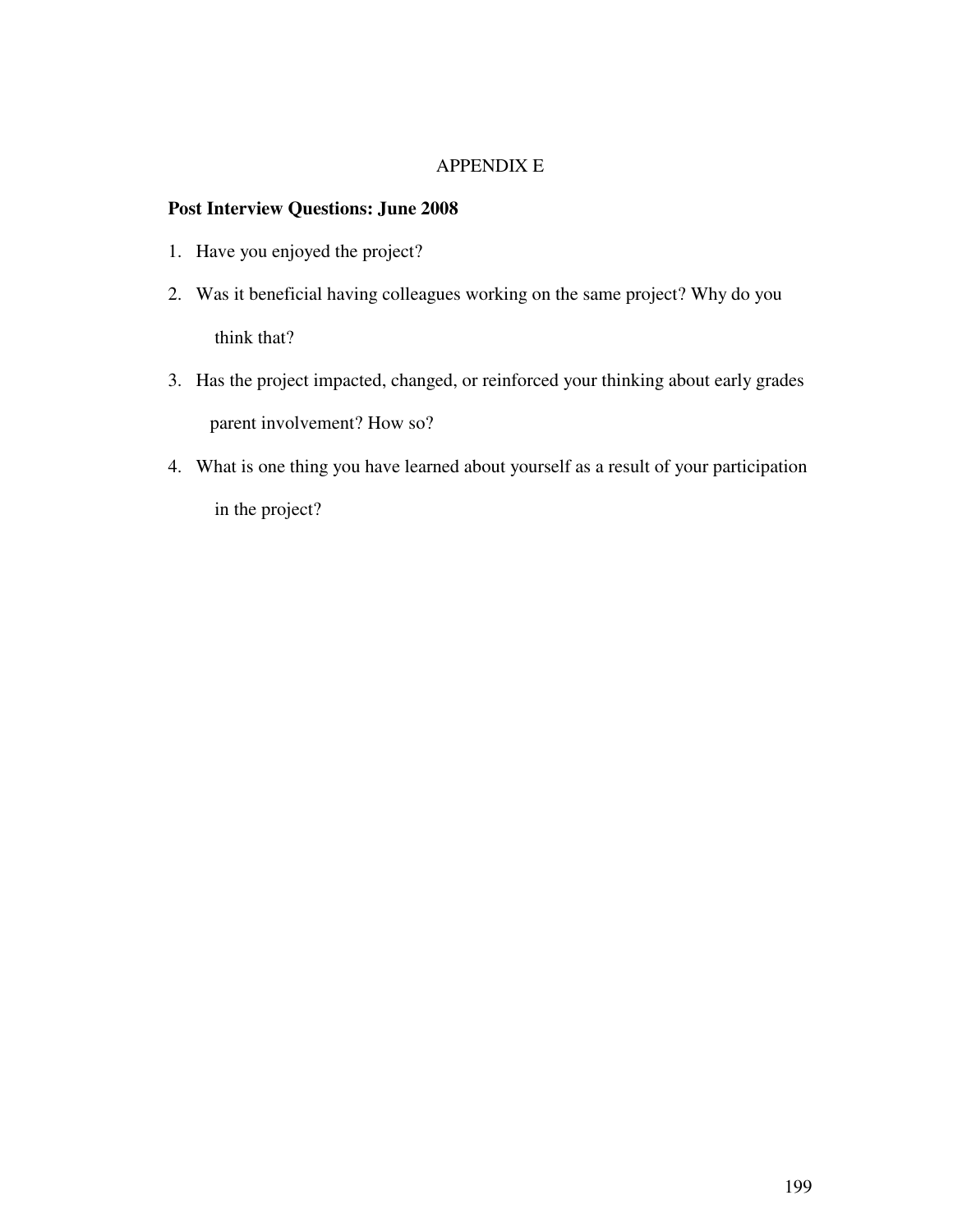### References

- Anderson, K. & Minke (2007). Parent involvement in education: Toward an understanding of parents'decision making. *The Journal of Educational Research, 100*(5), 311-323.
- Baker, A & Soden, L. (1997, March) *Parent involvement in children's education: A critical assessment of the knowledge base.* Paper presented at the annual meeting of the American Education Research Association, Chicago, IL.
- Balli, S. J., Demo, D. H., & Wedman, J. F. (1998). Family involvement with children's homework: An intervention in the middle grades. *Family Relations*, *47*(2), 149- 157.
- Barnard, W. M. (2004). Parent involvement in elementary school and educational attainment. *Children and Youth Services Review, 26*(1), 39-62.
- Barth, R. (2006). Improving relationships within the schoolhouse. *Educational Leadership*, *63*(6), 8-13.
- Blair, Leslie. (2002). The missing link in teacher education programs. *SEDLetter* Vol XIV, 1. Southwest Educational Development Laboratory.
- Chavkin, N. & Williams. (1988). Critical issues in teacher training for parent involvement. *Educational Horizons, 66*(2), 87-89.
- Chavkin, N. F. N. (2000). family and community involvement policies: Teachers can lead the way. *The Clearing House, 73*(5), 287-290.
- Coleman, J. (1991). Parental involvement in education, policy perspectives. Washington, DC. United States Government Printing Office. (ERIC Document Reproduction Service No. ED334028)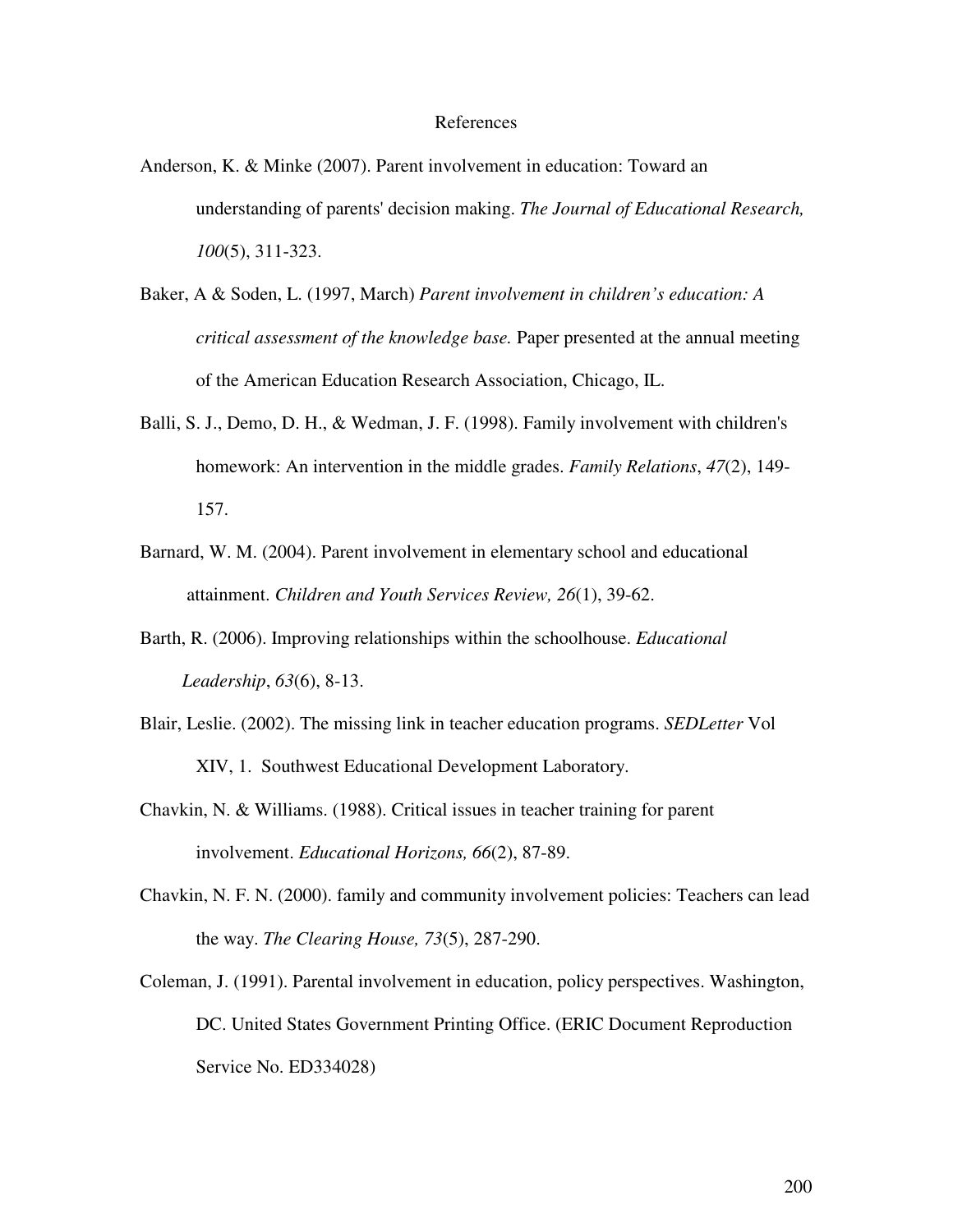Commonwealth of Massachusetts (1993a). *The General Laws of Massachusetts, Chapter 71*. Retrieved, May 2, 2007 from http://www.mass.gov/legis/laws/mgl/71-38r.htm Commonwealth of Massachusetts (1993b). *The General Laws of Massachusetts, Chapter 15*. Retrieved, May 2, 2007 from http://www.mass.gov/legis/laws/mgl/15/15- 1g.htm

- Cotton, K. & Wikelund, K. (1989). *Parent involvement in education*. Northwest Regional Educational Laboratory, *School Improvement Research Series*. Retrieved March 29, 2007 from http*://*www.nwrel.org/scpd/sirs/3/cu6.html
- Council of Chief State School Officers (1992). *Model standards for beginning teacher licensing, assessment and development*. Retrieved, April 13, 2007, from http://www.ccsso.org/content/pdfs/corestrd.pdf
- DePlanty, J., Coulter-Kern, & Duchane (2007). Perceptions of parent involvement in academic achievement. *The Journal of Educational Research, 100*(6), 361-368.
- Dimmock, C., O'Donoghue, T., & Robb, A. (1996). Parental involvement in schooling: An emerging research agenda. *Compare: A Journal of Comparative Education*, *26*(1), 5-16.
- Eccles, J. & Harold, R. (1993). Parent-school improvement during the early adolescent years. *Teachers College Record, 94*(3), 568-87.
- Epstein, J. & Dauber (1991). School programs and teacher practices of parent involvement in inner-city elementary and middle schools. *The Elementary school journal, 91*(3), 289-305.
- Epstein, J. L. (1995). School/family/community partnerships: Caring for the children we share. *Phi Delta Kappan*, *76*(9), 701-712.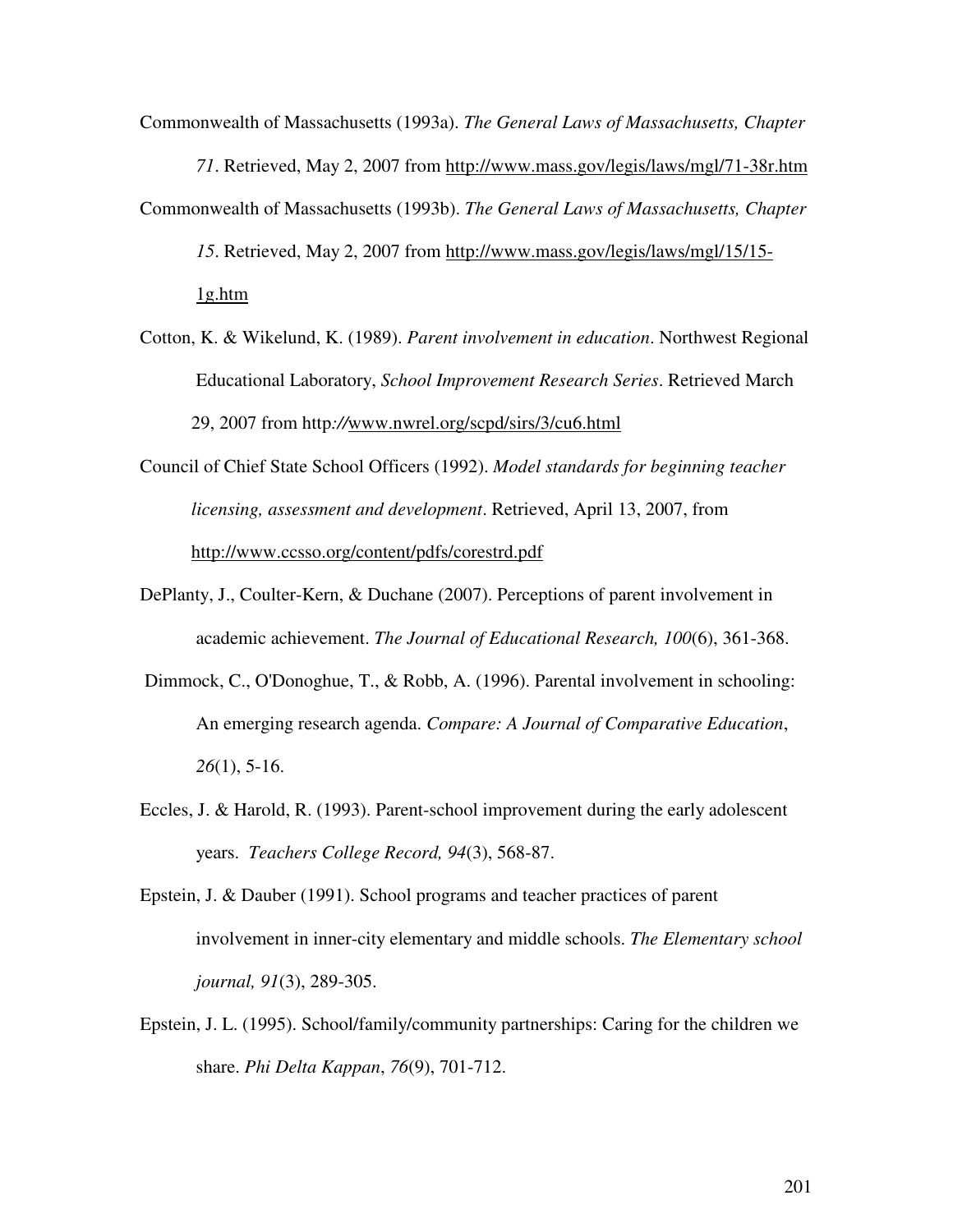- Epstein, J., Sanders, M., Simon, B., Salinas, K., Jansorn, N., VanVoorhis, F. (2002). *School, family, and community partnerships: Your handbook for action.* Thousand Oaks, CA: Corwin Press.
- Epstein J. L., & Sanders, M. G. (2006). Preparing educators for school-familycommunity partnerships: Results of a national survey of colleges and universities. *Peabody Journal of Education, 81*(2), 81-120.
- Fan, X., & Chen, M. (2001). Parental involvement and students'academic achievement: A meta-analysis. *Educational Psychology Review*, 13(1), 1-22.
- Feuerstein, A. A. (2000). School characteristics and parent involvement: Influences on participation in children's schools. *The Journal of Educational Research, 94*(1), 29-40.
- Flanigan, C. B. (2005). *Partnering with parents and communities*: *Are preservice teachers adequately prepared?* Retrieved March 2, 2007 from http://www.hfrp.org/publications- resources/browse-our-publications/partneringwith-parents-and-communities-are preservice-teachers-adequately-prepared.
- Fullan, Michael (2001). *The New Meaning of Educational Change*. New York: Teachers College Press.
- Gay, L., Mills, G. & Airasian, P. (2006). *Educational research*. Upper Saddle River, NJ: Pearson Education, Inc.
- Green, C. L., Walker, J. M. T., Hoover-Dempsey, K. V., & Sandler, H. (2007). Parents' motivations for involvement in children's education: An empirical test of a theoretical model of parental involvement. *Journal of Educational Psychology. 99*, 532-544.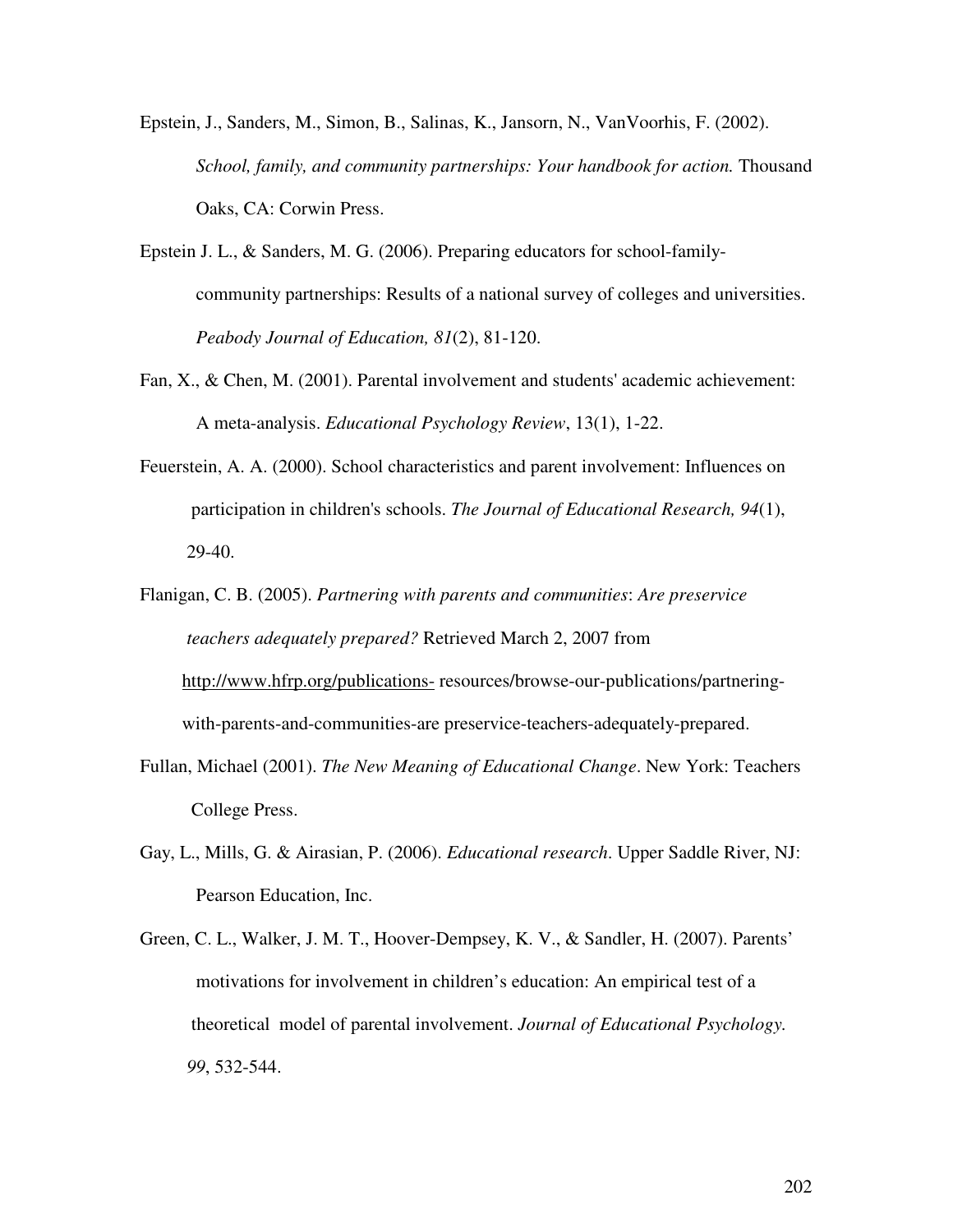- Henderson, A. T. A. & Mapp, K. (2002). *A new wave of evidence: The impact of school, family, and community connections on student achievement*. Austin, TX: Southwest Educational Development Laboratory, 2002. Retrieved February 11, 2007 from http://www.sedl.org/connections/resources/evidence.pdf.
- Hiatt-Michael, D. D. (2001). *Preparing teachers to work with parents.* (Report EDO-SP-2001-2). Washington D.C.. ERIC Clearinghouse on Teaching and Teacher Education. (ERIC Document Reproduction Service No. ED460123)
- Hoover-Dempsey, K. & Sandler. (1995). Parental involvement in children's education: Why does it make a difference? *Teachers College Record, 97*(2), 310-331.
- Hoover-Dempsey, K. V. K. (1997). Why Do Parents Become Involved in Their Children's Education? *Review of educational research, 67*(1), 3-42.
- Hoover-Dempsey, K. V., Walker, J. M. T., Sandler, H. M., Whetsel, D., Green, C. L., Wilkins, A. S., & Closson, K. E. (2005). Why do parents become involved? Research findings and implications. *Elementary School Journal*, *106*(2); 105-130.
- Izzo, C. V., Weissberg, R. P., Kasprow, W. J., & Fendrich, M. (1999). A longitudinal assessment of teacher perceptions of parent involvement in children's education and school performance. *American Journal of Community Psychology, 27*(6), 817.
- Keith, T. & Keith, P. (1993). Does parental involvement affect eighth-grade student achievement? Structural analysis of national data. *School Psychology Review*, *22*(3), 474-496.
- Keller, B. (2006). Views differ over NCLB rules on involving parents. *Education Week, 26* (4), 12-13.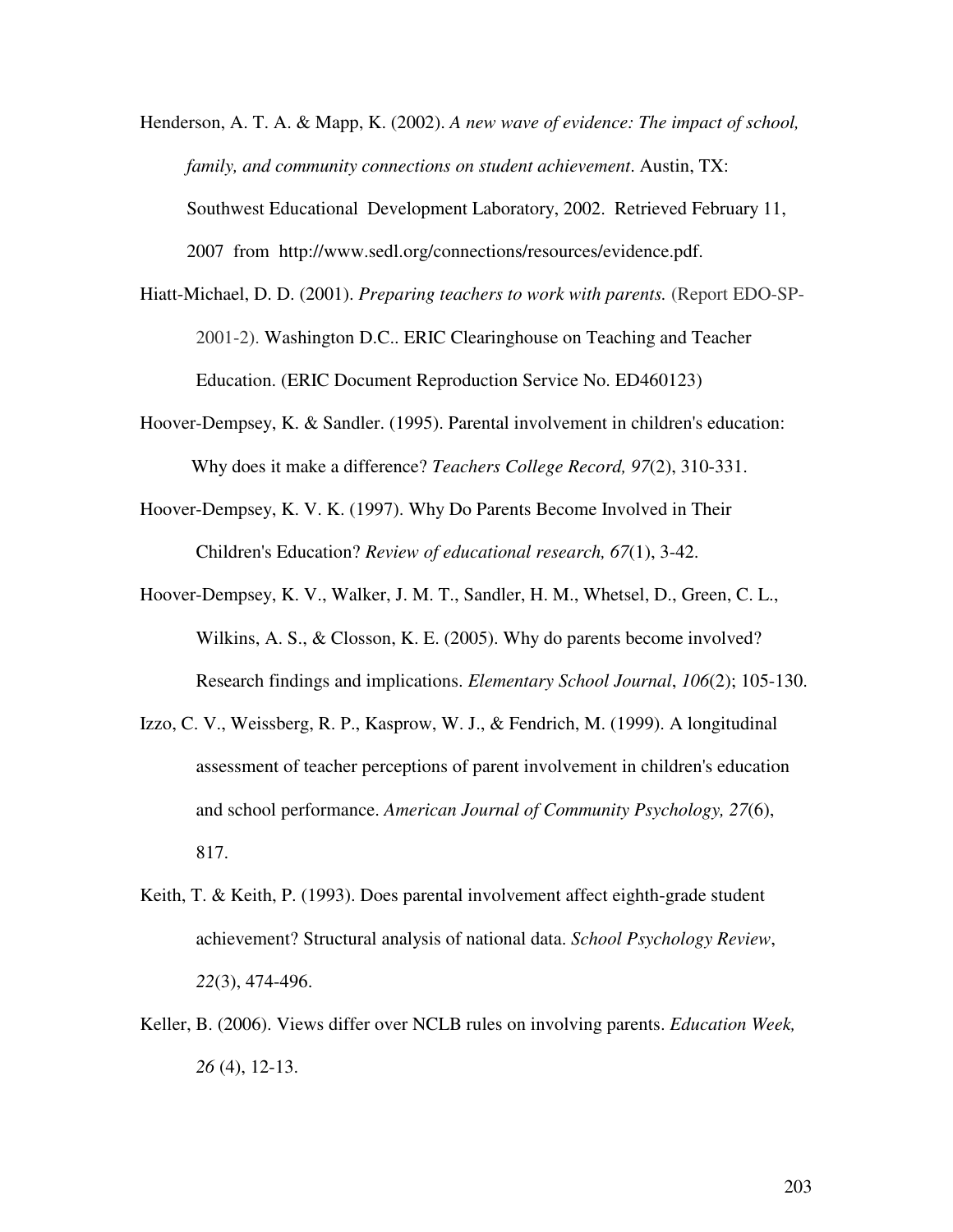- Knowles, M., Holton, E., Holton, E.F., Swanson, R. (2005) *The adult learner: The definitive classic in adult education and human resource development*. Burlington, MA: Elsevier.
- Lareau, A. & Horvat, E. (1999). Moments of social inclusion and exclusion: Race, class, and cultural capital in family-school relationships. *Sociology of Education, 72* (1), 37-53.
- Little, J.W. (1993). Teachers' professional development in a climate of educational reform. *Educational Evaluation and Policy Analysis*, *15*(2), 129-151.
- Little, J.W. (1999). Organizing schools for teacher learning. In Darling-Hammond, L. & G. Sykes, G., (Eds). *Teaching as the learning profession*: *Handbook of policy and* H. *practice*. (pp. 233-262 ) San Francisco: Jossey-Bass.
- Lopez, G. (2001) Redefining parental involvement: Lessons from high-performing migrant impacted schools. *American Educational Research Journal, 38* (2), 253-288.
- Mapp, K. L. K. (2003). Having their say: Parents describe why and how they are engaged in their children's learning. *The School Community Journal, 13*(1), 35-64.
- Marcon, R. (1999). Impact of parent involvement on children's development and academic performance: A three cohort study. Savannah, GA: Paper presented at the meeting of the Southeastern Psychological Association. (ERIC Document Reproduction Service No. ED427880)
- Massachusetts Department of Education (1993). *Education Reform Act of 1993.* Retrieved, April 3, 2007, from

http://archives.lib.state.ma.us/actsResoles/1993/1993acts0071.pdf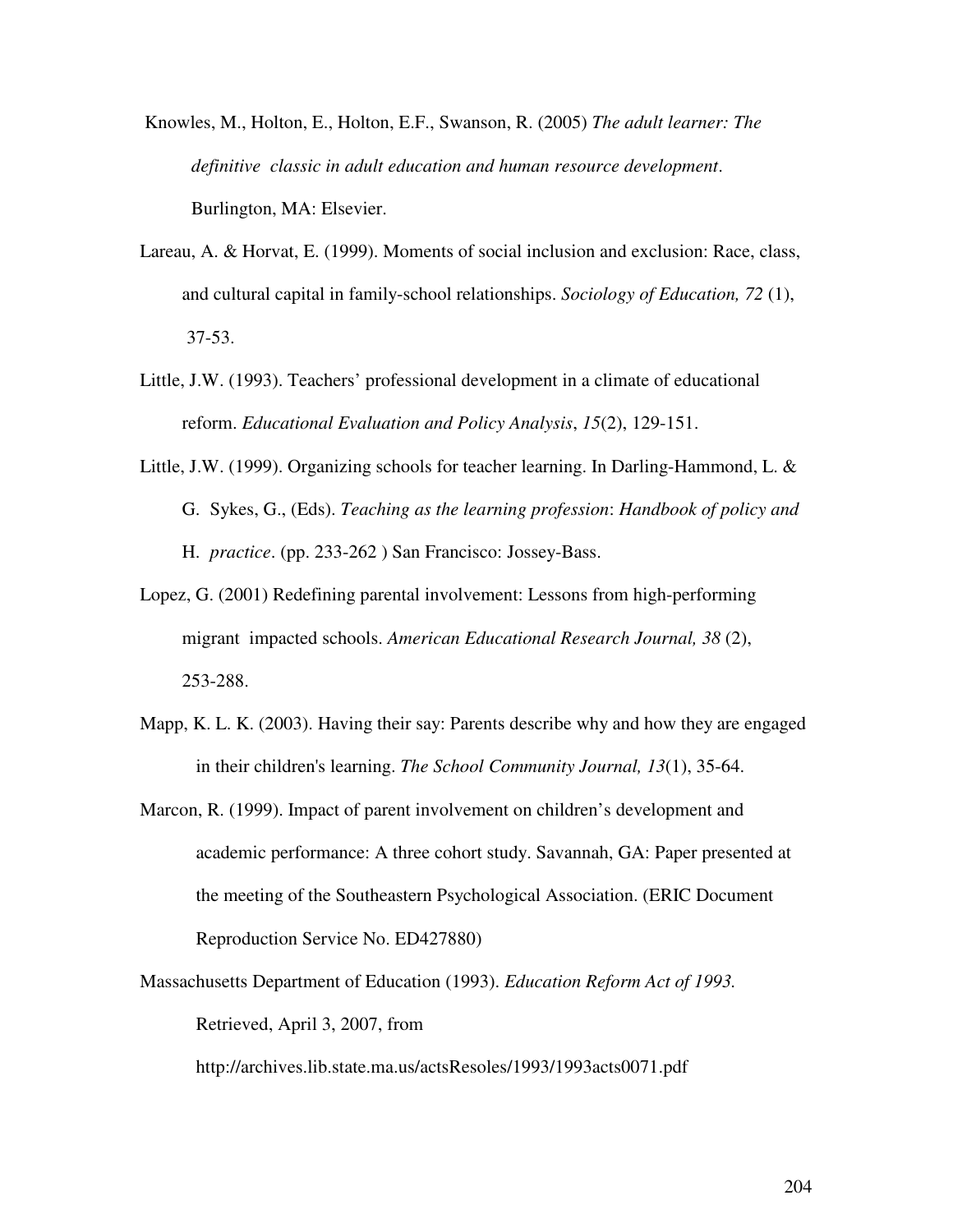Massachusetts Department of Education. (2000). *The Parent, Family, and Community Involvement Guide*. Retrieved, April 10, 2007, from http://www.doe.mass.edu/boe/sac/parent/pandc.pdf

Merriam, S. B. S. (1998). *Qualitative research and case study applications in education*. San Francisco: Jossey-Bass.

Michigan Department of Education (2004). *Parent engagement information and tools*. Retrieved, March 13, 2007, from http://www.michigan.gov/documents/Parent\_Involvement\_Part\_1\_12-16- 04\_111462\_7.pdf

- Miedel, W. & Reynolds, A. (1999). Parent involvement in early intervention for disadvantaged children: Does it matter? *Journal of School Psychology, 37*(4), 379-402.
- Miles, M. & Huberman, M (1994). *Qualitative Data Analysis: An Expanded Sourcebook.* Thousand Oaks, CA. Sage Publications.
- National Council for Accreditation of Teacher Education (2007). *Professional standards for the accreditation of teacher preparation institutions*. Retrieved, May 1, 2007, from http://www.ncate.org/public/standards.asp
- National Middle School Association (2006). Parent involvement research summary. Retrieved, July 18, 2008, from www.nmsa.org

PreKNow.org website (2006, April). Epstein, Joyce. *What are the new directions for family and community involvement in early care and education programs?* (Interview) Retrieved, April 13, 2007, from

http://www.preknow.org//documents/nationalcalls/200604 JEpstein resource.pdf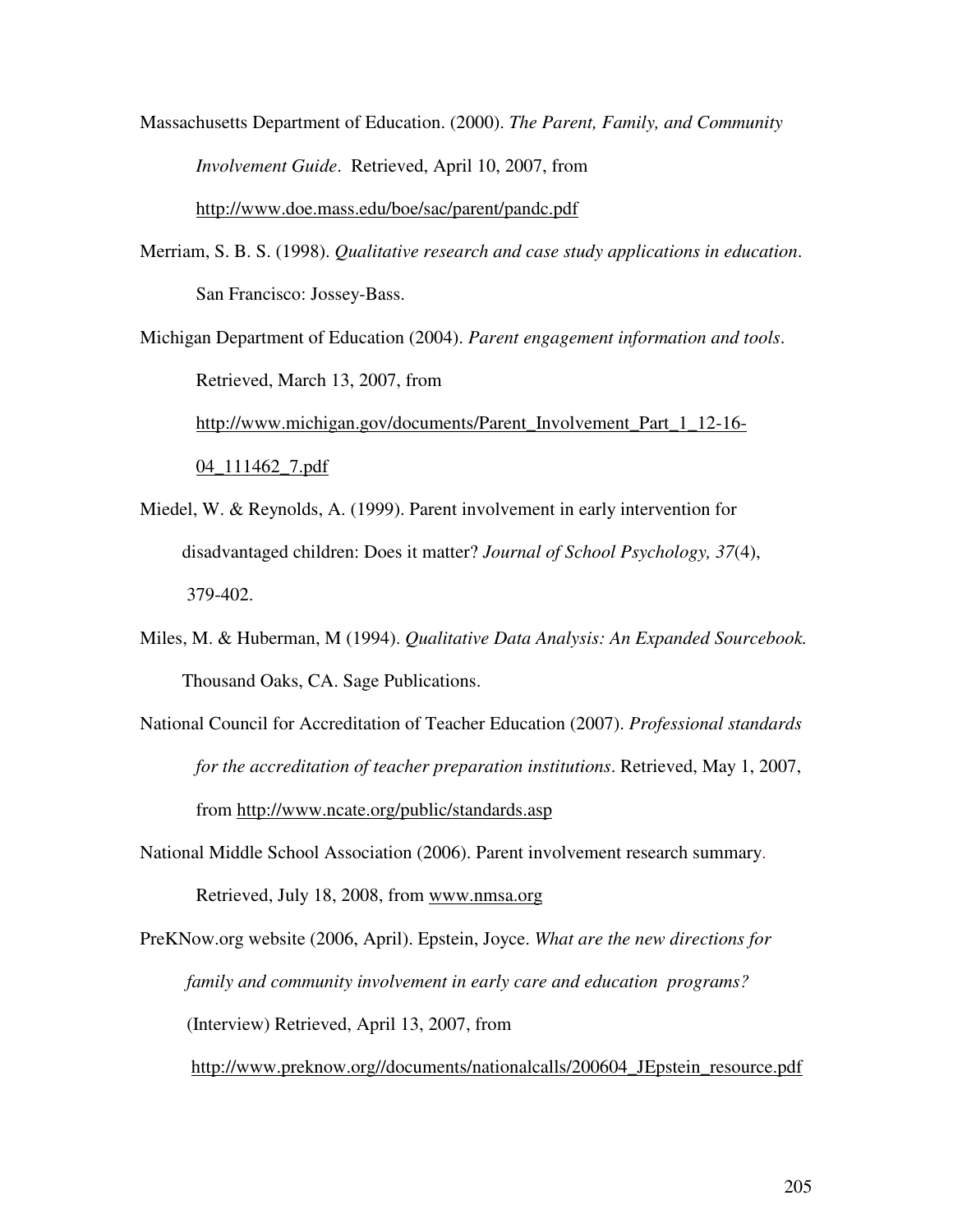- Shartrand, A. M., Weiss, H. B., Kreider, H. M., & Lopez, M. E. (1997). *New skills for new schools: Preparing teachers in family involvement*. Cambridge, MA: Harvard Family Research Project .
- Sheldon, S. B. S. & Epstein, J. (2002). Improving student behavior and school discipline with family and community involvement. *Education and Urban Society, 35*(1), 4- 26.
- Sheldon, S. & Epstein, J. (2005). Involvement counts: Family and community partnerships and mathematics achievement. *The Journal of Educational Research, 98*(4), 196.
- Singh, K. (1995). The effects of four components of parental involvement on eighthgrade student achievement: Structural analysis of NELS-88 data. *School Psychology Review*, 24(2), 299-317.
- Souto-Manning, M. & Swick (2006). Teachers'beliefs about parent and family involvement: Rethinking our family involvement paradigm*. Early Childhood Education Journal, 34*(2), 187-193.
- Starratt, R. (2004). *Ethical leadership*. San Francisco: Jossey-Bass.
- Sui-Chu, E. & Willms, J (1996). Effects on parent involvement on eighth grade achievement. *Sociology of Education,* 69 (2), 126-141.

Thompson & Zeuli (1999). The frame and the tapestry: Standards based reform and professional development. In L. Darling-Hammond, L. & G. Sykes (Eds.), *Teaching as the learning profession*: *Handbook of policy and practice*. (pp. 341-375) San Francisco: Jossey-Bass.